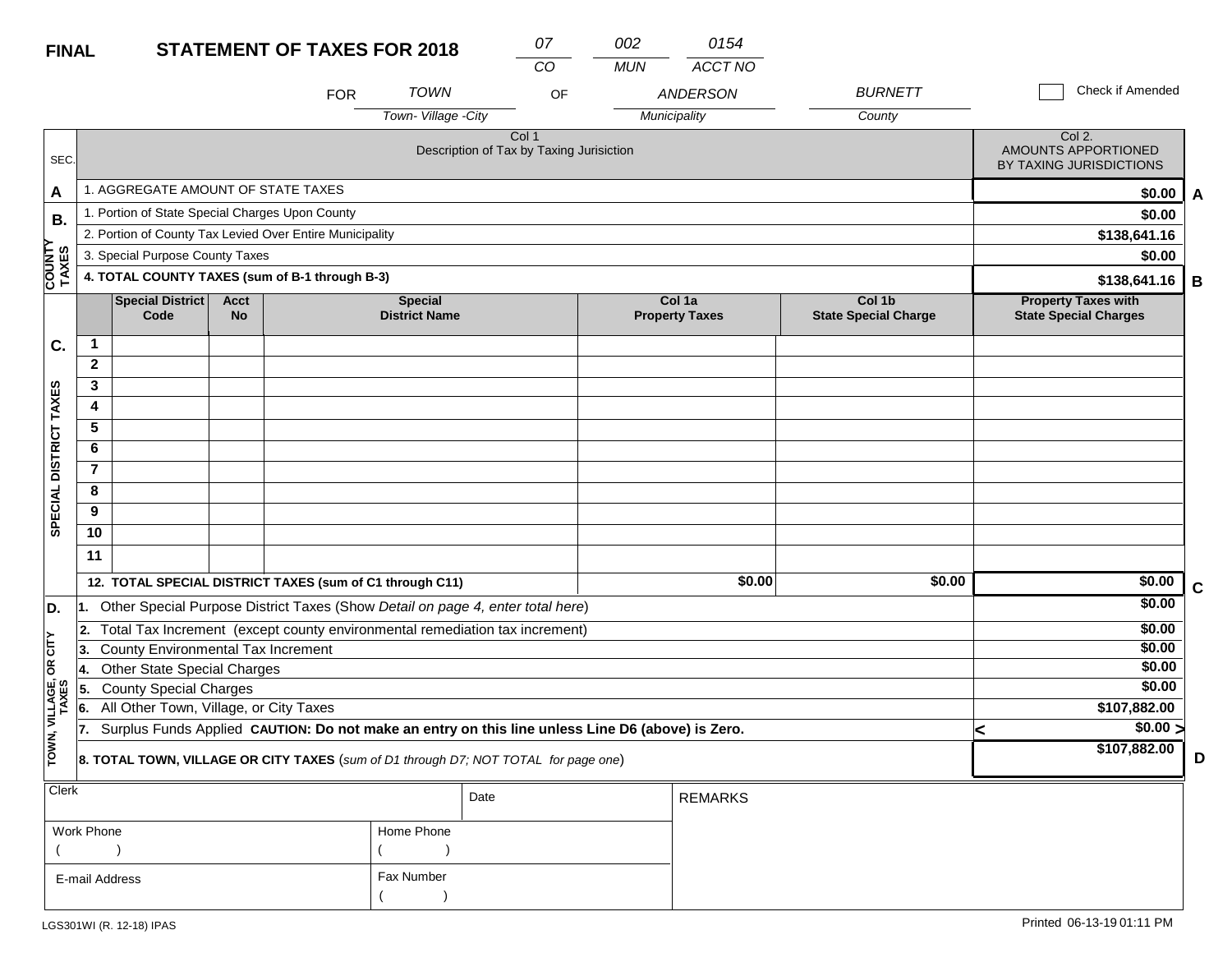|                                     | 2018<br><b>YEAR</b>                                                                                                                                                   | 07<br>CO                                                                                                                       | 002<br><b>MUN</b>                                                                                                                                                                                   | 0154<br><b>ACCT NO</b>                               | <b>TOWN</b><br><b>FOR</b><br>Town - Village - City        | OF                                                                                                           | <b>ANDERSON</b><br>Municipality                 | <b>BURNETT</b><br>County                                 |                |
|-------------------------------------|-----------------------------------------------------------------------------------------------------------------------------------------------------------------------|--------------------------------------------------------------------------------------------------------------------------------|-----------------------------------------------------------------------------------------------------------------------------------------------------------------------------------------------------|------------------------------------------------------|-----------------------------------------------------------|--------------------------------------------------------------------------------------------------------------|-------------------------------------------------|----------------------------------------------------------|----------------|
|                                     |                                                                                                                                                                       |                                                                                                                                |                                                                                                                                                                                                     |                                                      |                                                           |                                                                                                              |                                                 |                                                          |                |
| SEC.                                |                                                                                                                                                                       | <b>School District Codes</b>                                                                                                   | Acct<br>No.                                                                                                                                                                                         |                                                      |                                                           | Col 1<br><b>SCHOOL DISTRICT NAMES</b>                                                                        |                                                 | Col. 2<br>AMOUNTS APPORTIONED<br>BY TAXING JURISDICTIONS |                |
|                                     | 1                                                                                                                                                                     | 072233                                                                                                                         | 0045                                                                                                                                                                                                | <b>SCH D OF GRANTSBURG</b>                           |                                                           |                                                                                                              |                                                 | \$246,478.94                                             |                |
| Е.                                  | 2                                                                                                                                                                     |                                                                                                                                |                                                                                                                                                                                                     |                                                      |                                                           |                                                                                                              |                                                 |                                                          |                |
|                                     | $\overline{3}$                                                                                                                                                        |                                                                                                                                |                                                                                                                                                                                                     |                                                      |                                                           |                                                                                                              |                                                 |                                                          |                |
|                                     | 4                                                                                                                                                                     |                                                                                                                                |                                                                                                                                                                                                     |                                                      |                                                           |                                                                                                              |                                                 |                                                          |                |
|                                     | $\overline{5}$                                                                                                                                                        |                                                                                                                                |                                                                                                                                                                                                     |                                                      |                                                           |                                                                                                              |                                                 |                                                          |                |
|                                     | 6                                                                                                                                                                     |                                                                                                                                |                                                                                                                                                                                                     |                                                      |                                                           |                                                                                                              |                                                 |                                                          |                |
|                                     | $\overline{7}$                                                                                                                                                        |                                                                                                                                |                                                                                                                                                                                                     |                                                      |                                                           |                                                                                                              |                                                 |                                                          |                |
| ELEMENTARY AND<br>SECONDARY SCHOOLS | 8                                                                                                                                                                     |                                                                                                                                |                                                                                                                                                                                                     |                                                      |                                                           |                                                                                                              |                                                 |                                                          |                |
|                                     | $\overline{9}$                                                                                                                                                        |                                                                                                                                |                                                                                                                                                                                                     |                                                      |                                                           |                                                                                                              |                                                 |                                                          |                |
|                                     | 10                                                                                                                                                                    |                                                                                                                                |                                                                                                                                                                                                     |                                                      |                                                           |                                                                                                              |                                                 |                                                          |                |
|                                     | $\overline{11}$                                                                                                                                                       |                                                                                                                                |                                                                                                                                                                                                     |                                                      |                                                           |                                                                                                              |                                                 |                                                          |                |
|                                     | 12                                                                                                                                                                    | TOTAL ELEMENTARY AND SECONDARY SCHOOL TAXES (sum of E1 through E11)                                                            |                                                                                                                                                                                                     |                                                      |                                                           |                                                                                                              |                                                 | \$246,478.94                                             | E              |
|                                     | $\mathbf 1$ .                                                                                                                                                         | 1700                                                                                                                           | 0016                                                                                                                                                                                                |                                                      | WISCONSIN INDIANHEAD TECH COLLEGE SHEL                    |                                                                                                              |                                                 | \$13,860.38                                              |                |
| TECH. T                             | 2.                                                                                                                                                                    |                                                                                                                                |                                                                                                                                                                                                     |                                                      |                                                           |                                                                                                              |                                                 |                                                          |                |
|                                     | $\overline{3}$ .                                                                                                                                                      |                                                                                                                                |                                                                                                                                                                                                     |                                                      |                                                           |                                                                                                              |                                                 |                                                          |                |
|                                     | $\overline{4}$ .                                                                                                                                                      |                                                                                                                                |                                                                                                                                                                                                     | TOTAL TECHNICAL COLLEGE TAXES (sum of F1 through F3) |                                                           |                                                                                                              |                                                 | \$13,860.38                                              | .F             |
| G.                                  |                                                                                                                                                                       | TOTAL GENERAL PROPERTY TAXES APPORTIONED (Total of State, County, Special District, Local, School and Technical College Taxes) |                                                                                                                                                                                                     |                                                      |                                                           | Summary of General Property Taxes, State Tax Credits Applied, and Net General Property Taxes to be Collected |                                                 | \$506,862.48<br>(G7) DEPARTMENT OF                       | G              |
|                                     |                                                                                                                                                                       |                                                                                                                                | REVENUE USE ONLY                                                                                                                                                                                    |                                                      |                                                           |                                                                                                              |                                                 |                                                          |                |
|                                     |                                                                                                                                                                       | PLEASE COMPLETE ALL COLUMNS                                                                                                    |                                                                                                                                                                                                     |                                                      | Col 1                                                     | Col <sub>2</sub><br>Real Estate Roll Personal Property Roll                                                  | Col <sub>3</sub><br>Total (Col 1 Plus Col 2)    |                                                          |                |
| G1                                  |                                                                                                                                                                       | <b>General Property Taxes From Computerized Summary</b>                                                                        |                                                                                                                                                                                                     |                                                      | 505,360.03                                                | 1,502.65                                                                                                     |                                                 | 506,862.68 SUBTRACT LINE G FROM LINE                     |                |
| G <sub>2</sub>                      |                                                                                                                                                                       | School Levy Tax Credit Applied (subtract)                                                                                      |                                                                                                                                                                                                     |                                                      | 52,160.15                                                 | 155.10                                                                                                       |                                                 | $\overline{52,315.25}$ G-1. RECORD ON LINE G-6.          |                |
| G <sub>3</sub>                      |                                                                                                                                                                       | Lottery and Gaming Credit Applied (subtract)                                                                                   |                                                                                                                                                                                                     |                                                      | 16,522.80                                                 | 0.00                                                                                                         |                                                 | $16,522.80$ (G-1)<br>\$506,862.68                        |                |
| G4                                  |                                                                                                                                                                       | First Dollar Credit Applied (subtract)                                                                                         |                                                                                                                                                                                                     |                                                      | 15,382.25                                                 | 0.00                                                                                                         | 15,382.25                                       | \$506,862.48                                             |                |
| G <sub>5</sub>                      |                                                                                                                                                                       | Net General Property Taxes To Be Collected                                                                                     |                                                                                                                                                                                                     |                                                      | 421,294.83                                                | 1,347.55                                                                                                     | $422,642.38$ <sup>(G)</sup>                     |                                                          |                |
| G <sub>6</sub>                      |                                                                                                                                                                       | <b>UNDERRUN / OVERRUN</b> (include Line G-6 in Line T Total)                                                                   |                                                                                                                                                                                                     |                                                      |                                                           |                                                                                                              |                                                 | \$0.20                                                   | G <sub>6</sub> |
| Η.                                  |                                                                                                                                                                       | <b>REPORT DETAIL ON PAGE - 3</b>                                                                                               |                                                                                                                                                                                                     |                                                      | Col 1<br>For Municipality                                 | Col 2 Enterprise/ Utility                                                                                    | Municipality Acting as Agent For<br>Col 3 Other |                                                          |                |
|                                     |                                                                                                                                                                       | <b>SPECIAL ASSESSMENTS AND CHARGES</b>                                                                                         |                                                                                                                                                                                                     |                                                      | 0.00                                                      | 0.00                                                                                                         | 0.00                                            | \$0.00                                                   | H              |
| J.                                  |                                                                                                                                                                       | <b>OMITTED PROPERTY TAXES</b> (Net taxes levied on property omitted from taxation in previous years)                           |                                                                                                                                                                                                     |                                                      |                                                           |                                                                                                              |                                                 | \$0.00                                                   | J              |
| Κ.                                  |                                                                                                                                                                       | S. 70.43 CORRECTIONS (Net taxes due or refunded - use brackets <> to denote minus amount)                                      |                                                                                                                                                                                                     |                                                      |                                                           |                                                                                                              |                                                 | \$0.00                                                   | Κ              |
|                                     |                                                                                                                                                                       |                                                                                                                                |                                                                                                                                                                                                     | $(a)$ (b) (c)                                        |                                                           | (d)<br>(e)                                                                                                   | (f)                                             |                                                          |                |
| М.                                  |                                                                                                                                                                       | P.F. CROP TAXES                                                                                                                |                                                                                                                                                                                                     | (c) (Acres)                                          | $0.00 + 0.00$ Reg. Acs. @ 2.52 = \$<br>(e) (Acres)<br>(d) | $(g)$ (Acres)                                                                                                | $0.00 + 0.00$ Reg.Acs. @ 20¢=\$<br>0.00         | \$0.00                                                   | M              |
| N.                                  |                                                                                                                                                                       | (a) (Acres)                                                                                                                    | MFL TAX 200.00 Open @\$.74=\$ 148.00 + 363.00 Closed @\$1.75=\$ 635.25 + 201.65 Open @\$2.04= 411.37 + 181.16 Closed @\$10.20=\$ 1847.83<br>(i) (Acres)<br>(i)<br>$.00\,$<br>.00 Closed @ \$7.87=\$ | \$3,042.45                                           | $\mathsf{N}$                                              |                                                                                                              |                                                 |                                                          |                |
|                                     |                                                                                                                                                                       | 1. COAL (Sec.70.42)                                                                                                            | Number of Tons=(a)                                                                                                                                                                                  | 0.00                                                 | @5¢ per Ton + Number of Tons=(b)                          | 0.00<br>@7¢ per Ton                                                                                          |                                                 | \$0.00                                                   |                |
| OCCUPATION                          |                                                                                                                                                                       |                                                                                                                                |                                                                                                                                                                                                     |                                                      |                                                           | 0.00                                                                                                         |                                                 | \$0.00                                                   |                |
|                                     | 2. PETROLEUM REFINERIES (Sec.70.421)<br>Number of Tons $=(a)$<br>@5¢ per Ton<br>3. IRON ORE CONCENTRATES (Sec. 70.40)<br>Number of Tons $=(a)$<br>0.00<br>@5¢ per Ton |                                                                                                                                |                                                                                                                                                                                                     |                                                      |                                                           |                                                                                                              |                                                 | \$0.00                                                   |                |
|                                     |                                                                                                                                                                       |                                                                                                                                |                                                                                                                                                                                                     |                                                      |                                                           |                                                                                                              |                                                 |                                                          |                |
|                                     |                                                                                                                                                                       |                                                                                                                                |                                                                                                                                                                                                     |                                                      |                                                           |                                                                                                              |                                                 | \$509,905.13                                             |                |
| T.                                  |                                                                                                                                                                       | AGGREGATE AMOUNT OF TAXES (Total of Sections G, G-6, H, J, K, M, N, and Section 0)                                             |                                                                                                                                                                                                     |                                                      |                                                           |                                                                                                              |                                                 |                                                          | T.             |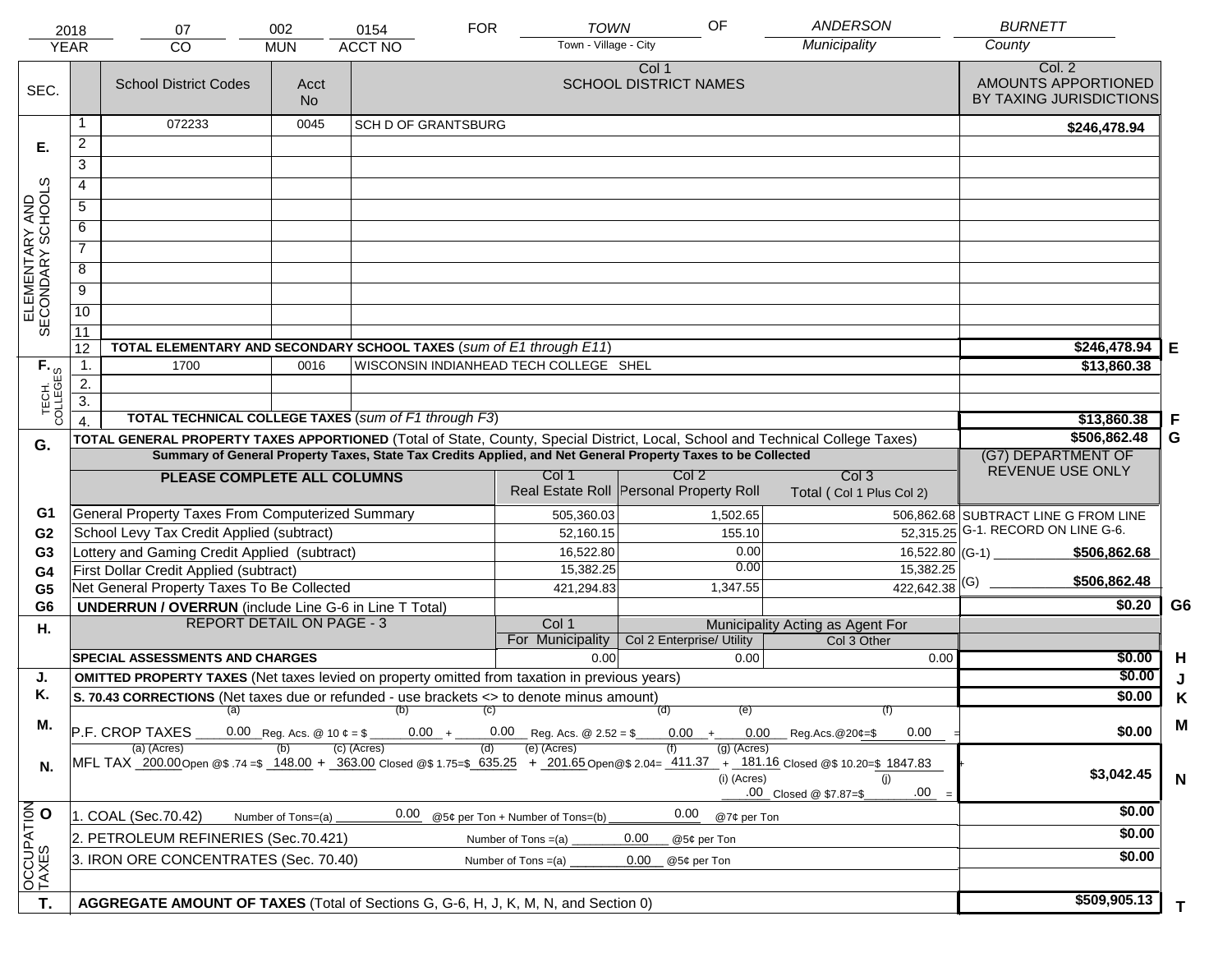|                     | 2018            | 002<br>0154<br>07                                               | <b>FOR</b> | TOWN                              | <b>ANDERSON</b><br>OF            |             | <b>BURNETT</b>                    |
|---------------------|-----------------|-----------------------------------------------------------------|------------|-----------------------------------|----------------------------------|-------------|-----------------------------------|
|                     | <b>YEAR</b>     | <b>ACCT NO</b><br>CO<br><b>MUN</b>                              |            | Town - Village - City             | Municipality                     |             | County                            |
|                     |                 |                                                                 |            | <b>SECTION H - DETAIL SUMMARY</b> |                                  |             |                                   |
|                     |                 |                                                                 |            | Col 1                             | Municipality Acting as Agent for |             | <b>Total For Each Line</b>        |
| н                   |                 | Special Assessments and Special Charges                         |            | For the Municipality              | Col 2 Enterprise / Utility       | Col 3 Other | (Total of columns 1,2 & 3)        |
|                     | 01              | Water main and lateral Installations                            |            | \$0.00                            | 50.00                            | \$0.00      | \$0.00                            |
|                     | 02              | Sewer main and lateral installations                            |            | \$0.00                            | \$0.00                           | \$0.00      | \$0.00                            |
|                     | $\overline{03}$ | Street improvements (ex: sidewalks, storm sewers, seal coating) |            | \$0.00                            | \$0.00                           | \$0.00      | \$0.00                            |
|                     | 04              | Street light installation                                       |            | \$0.00                            | \$0.00                           | \$0.00      | \$0.00                            |
|                     | $\overline{05}$ | Greenbelts                                                      |            | \$0.00                            | \$0.00                           |             | \$0.00                            |
|                     |                 |                                                                 |            |                                   |                                  | \$0.00      |                                   |
|                     | 06              | Drain ditch and watercourse (sec. 88.42 & 88.43)                |            | \$0.00                            | \$0.00                           | \$0.00      | \$0.00                            |
| SPECIAL ASSESSMENTS |                 |                                                                 |            |                                   |                                  |             |                                   |
|                     |                 |                                                                 |            |                                   |                                  |             |                                   |
|                     |                 |                                                                 |            |                                   |                                  |             |                                   |
|                     |                 |                                                                 |            |                                   |                                  |             |                                   |
|                     |                 |                                                                 |            |                                   |                                  |             |                                   |
|                     |                 |                                                                 |            |                                   |                                  |             |                                   |
|                     |                 |                                                                 |            |                                   |                                  |             |                                   |
|                     |                 |                                                                 |            |                                   |                                  |             |                                   |
|                     |                 |                                                                 |            |                                   |                                  |             |                                   |
|                     |                 |                                                                 |            |                                   |                                  |             |                                   |
|                     | 01              | Weeds, Tree Planting, Removal                                   |            | \$0.00                            | \$0.00                           | \$0.00      | \$0.00                            |
|                     | 02              | Snow Removal, Plowing                                           |            | \$0.00                            | \$0.00                           | \$0.00      | \$0.00                            |
|                     | 03              | Refuse And Garbage Collection                                   |            | \$0.00                            | \$0.00                           | \$0.00      | \$0.00                            |
|                     | $\overline{04}$ | Grading, Gravel, Culvert, Fencing                               |            | \$0.00                            | \$0.00                           | \$0.00      | \$0.00                            |
|                     | $\overline{05}$ | Fencing                                                         |            | \$0.00                            | \$0.00                           | \$0.00      | \$0.00                            |
|                     | 06              | <b>Fire Calls</b>                                               |            | \$0.00                            | \$0.00                           | \$0.00      | \$0.00                            |
|                     | 07              | Recycling                                                       |            | \$0.00                            | \$0.00                           | \$0.00      | \$0.00                            |
|                     | 08              | Delinquent Utility Charges                                      |            | \$0.00                            | \$0.00                           | \$0.00      | \$0.00                            |
| SPECIAL CHARGES     |                 |                                                                 |            |                                   |                                  |             |                                   |
|                     |                 |                                                                 |            |                                   |                                  |             |                                   |
|                     |                 |                                                                 |            |                                   |                                  |             |                                   |
|                     |                 |                                                                 |            |                                   |                                  |             |                                   |
|                     |                 |                                                                 |            |                                   |                                  |             |                                   |
|                     |                 |                                                                 |            |                                   |                                  |             |                                   |
|                     |                 |                                                                 |            |                                   |                                  |             |                                   |
|                     |                 |                                                                 |            |                                   |                                  |             |                                   |
|                     |                 |                                                                 |            | \$0.00                            | \$0.00                           | \$0.00      |                                   |
|                     |                 | TOTALS (Also enter on line H on page 2)                         |            |                                   |                                  |             | \$0.00<br>$\overline{\mathsf{H}}$ |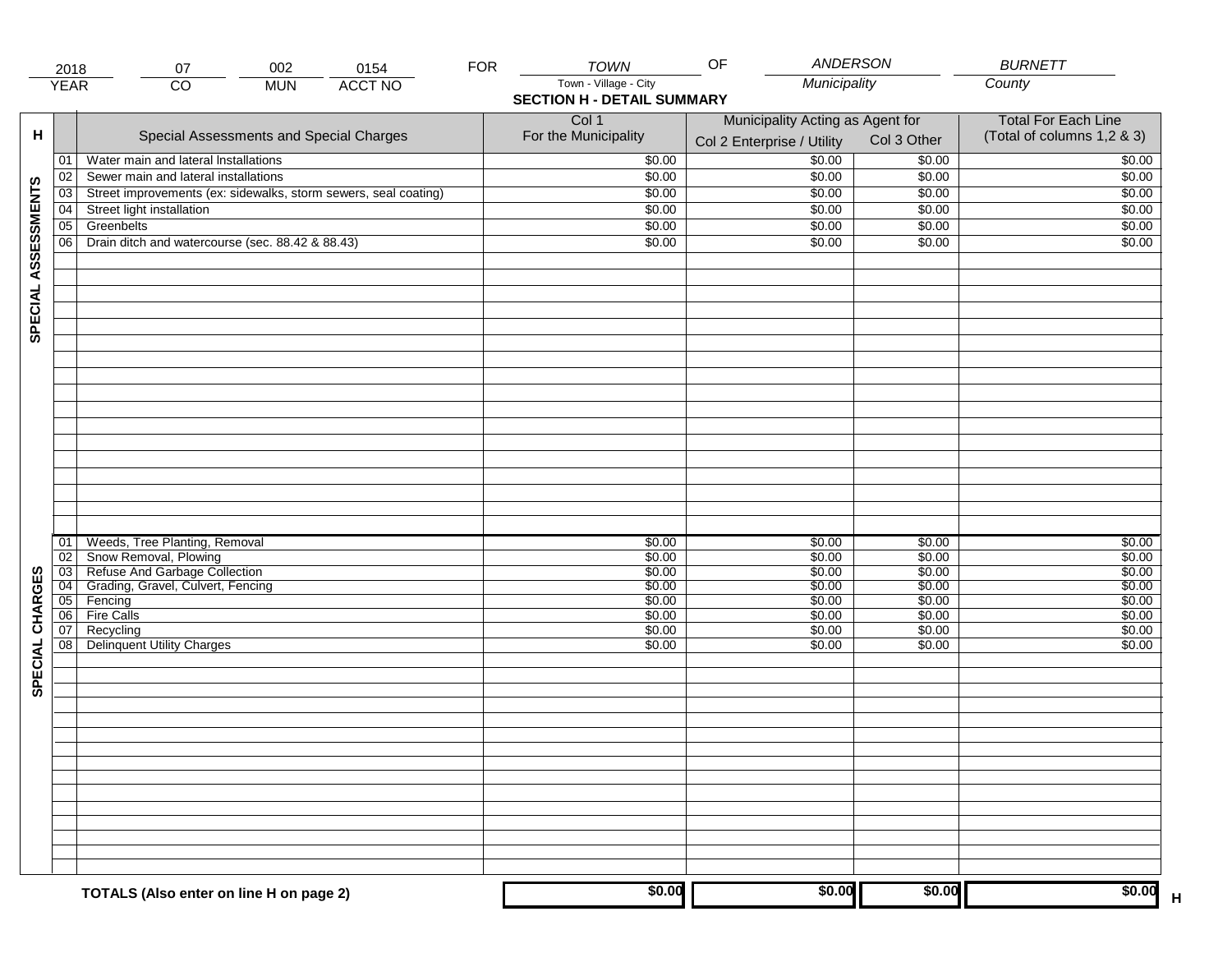| 2018<br>וו ש     |                | ∩∩ว<br><b>UUZ</b> | 0.4F<br>$\sim$                             | ---<br>ີ | <b>TOM/N</b>                          | $\sim$ $\sim$ | ANDERSOL<br>50N. | <b>URNE</b> |  |
|------------------|----------------|-------------------|--------------------------------------------|----------|---------------------------------------|---------------|------------------|-------------|--|
| $V = \ell$<br>⊢ี | ~~<br>$\cdots$ | <b>MUN</b>        | <b>CCT NO</b><br>$\cdots$<br><b>-11.11</b> |          | <br>Tow <sub>i</sub><br>лнаае<br>ノILV |               | 1unıcıpalıtv     | Count       |  |

| D. | Name of District                          | Valuation | Gen. Prop. Tax Levy | Remarks |
|----|-------------------------------------------|-----------|---------------------|---------|
|    |                                           |           |                     |         |
|    |                                           |           |                     |         |
|    |                                           |           |                     |         |
|    |                                           |           |                     |         |
|    |                                           |           |                     |         |
|    |                                           |           |                     |         |
|    |                                           |           |                     |         |
|    |                                           |           |                     |         |
|    |                                           |           |                     |         |
|    |                                           |           |                     |         |
|    |                                           |           |                     |         |
|    |                                           |           |                     |         |
|    |                                           |           |                     |         |
|    |                                           |           |                     |         |
|    |                                           |           |                     |         |
|    |                                           |           |                     |         |
|    |                                           |           |                     |         |
|    |                                           |           |                     |         |
|    |                                           |           |                     |         |
|    |                                           |           |                     |         |
|    |                                           |           |                     |         |
|    |                                           |           |                     |         |
|    |                                           |           |                     |         |
|    |                                           |           |                     |         |
|    |                                           |           |                     |         |
|    |                                           |           |                     |         |
|    |                                           |           |                     |         |
|    |                                           |           |                     |         |
|    |                                           |           |                     |         |
|    |                                           |           |                     |         |
|    |                                           |           |                     |         |
|    |                                           |           |                     |         |
|    |                                           |           |                     |         |
|    | TOTALS (Also enter on line D-1 on page 1) |           | \$0.00              |         |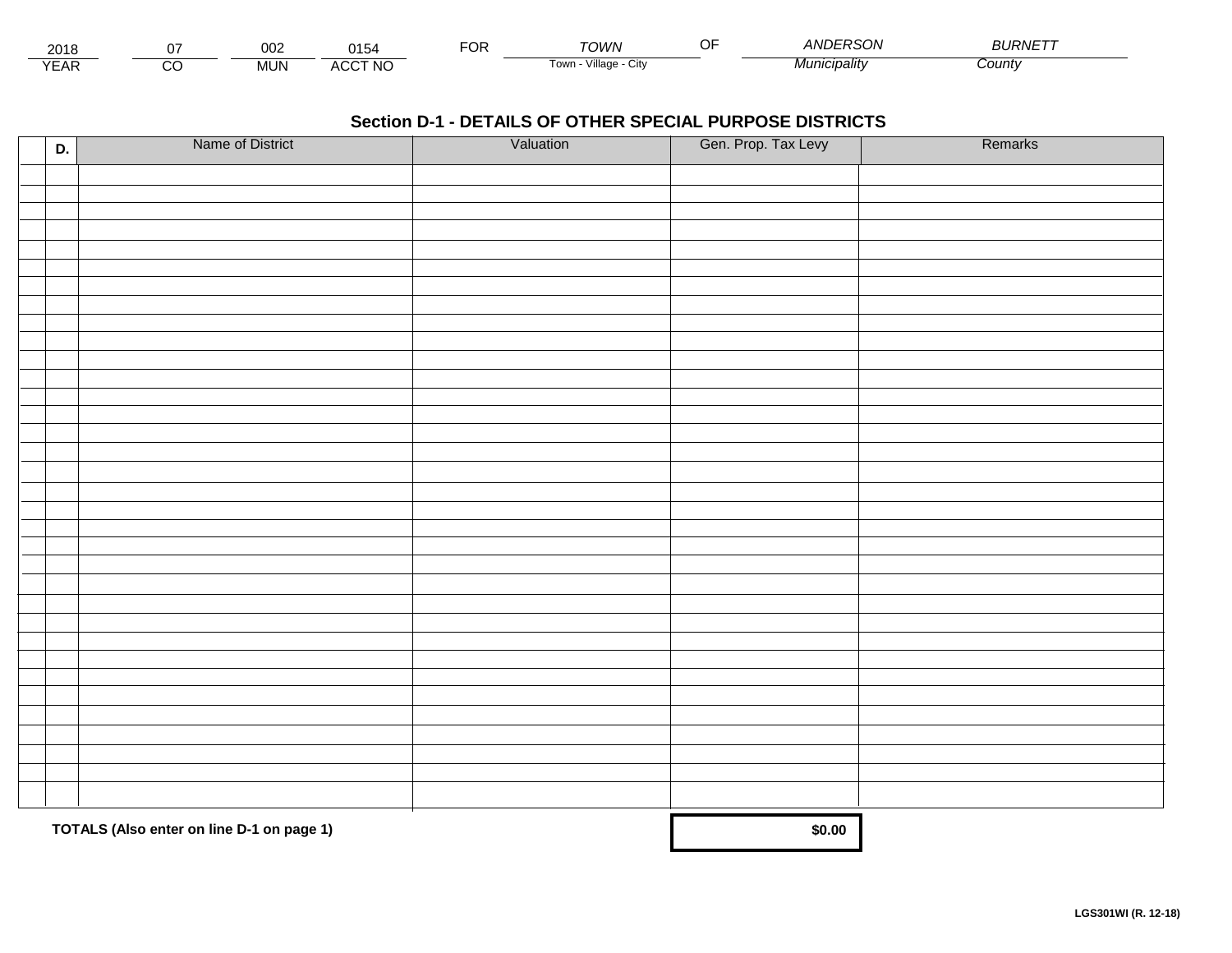| <b>FINAL</b>            |                |                                                                                                  |                   | <b>STATEMENT OF TAXES FOR 2018</b> |                                        | 07<br>CO                                          | 004<br><b>MUN</b> | 0155<br>ACCT NO                 |                                       |                                                                 |                               |             |
|-------------------------|----------------|--------------------------------------------------------------------------------------------------|-------------------|------------------------------------|----------------------------------------|---------------------------------------------------|-------------------|---------------------------------|---------------------------------------|-----------------------------------------------------------------|-------------------------------|-------------|
|                         |                |                                                                                                  |                   | <b>FOR</b>                         | <b>TOWN</b>                            | OF                                                |                   | <b>BLAINE</b>                   | <b>BURNETT</b>                        |                                                                 | Check if Amended              |             |
|                         |                |                                                                                                  |                   |                                    | Town-Village -City                     |                                                   |                   | Municipality                    | County                                |                                                                 |                               |             |
| SEC.                    |                |                                                                                                  |                   |                                    |                                        | Col 1<br>Description of Tax by Taxing Jurisiction |                   |                                 |                                       | Col 2.<br><b>AMOUNTS APPORTIONED</b><br>BY TAXING JURISDICTIONS |                               |             |
| A                       |                | 1. AGGREGATE AMOUNT OF STATE TAXES                                                               |                   |                                    |                                        |                                                   |                   |                                 |                                       |                                                                 | \$0.00                        | A           |
| В.                      |                | 1. Portion of State Special Charges Upon County                                                  |                   |                                    |                                        |                                                   |                   |                                 |                                       |                                                                 | \$0.00                        |             |
|                         |                | 2. Portion of County Tax Levied Over Entire Municipality                                         |                   |                                    |                                        |                                                   |                   |                                 |                                       |                                                                 | \$147,904.46                  |             |
|                         |                | 3. Special Purpose County Taxes                                                                  |                   |                                    |                                        |                                                   |                   |                                 |                                       |                                                                 | \$0.00                        |             |
| <b>COUNTY<br/>TAXES</b> |                | 4. TOTAL COUNTY TAXES (sum of B-1 through B-3)                                                   |                   |                                    |                                        |                                                   |                   |                                 |                                       |                                                                 | \$147,904.46                  | B           |
|                         |                | <b>Special District</b><br>Code                                                                  | <b>Acct</b><br>No |                                    | <b>Special</b><br><b>District Name</b> |                                                   |                   | Col 1a<br><b>Property Taxes</b> | Col 1b<br><b>State Special Charge</b> | <b>Property Taxes with</b><br><b>State Special Charges</b>      |                               |             |
| C.                      | 1              |                                                                                                  |                   |                                    |                                        |                                                   |                   |                                 |                                       |                                                                 |                               |             |
|                         | $\mathbf{2}$   |                                                                                                  |                   |                                    |                                        |                                                   |                   |                                 |                                       |                                                                 |                               |             |
|                         | 3              |                                                                                                  |                   |                                    |                                        |                                                   |                   |                                 |                                       |                                                                 |                               |             |
|                         | 4              |                                                                                                  |                   |                                    |                                        |                                                   |                   |                                 |                                       |                                                                 |                               |             |
|                         | $\overline{5}$ |                                                                                                  |                   |                                    |                                        |                                                   |                   |                                 |                                       |                                                                 |                               |             |
|                         | 6              |                                                                                                  |                   |                                    |                                        |                                                   |                   |                                 |                                       |                                                                 |                               |             |
|                         | $\overline{7}$ |                                                                                                  |                   |                                    |                                        |                                                   |                   |                                 |                                       |                                                                 |                               |             |
|                         | 8              |                                                                                                  |                   |                                    |                                        |                                                   |                   |                                 |                                       |                                                                 |                               |             |
| SPECIAL DISTRICT TAXES  | 9              |                                                                                                  |                   |                                    |                                        |                                                   |                   |                                 |                                       |                                                                 |                               |             |
|                         | 10             |                                                                                                  |                   |                                    |                                        |                                                   |                   |                                 |                                       |                                                                 |                               |             |
|                         | 11             |                                                                                                  |                   |                                    |                                        |                                                   |                   |                                 |                                       |                                                                 |                               |             |
|                         |                | 12. TOTAL SPECIAL DISTRICT TAXES (sum of C1 through C11)                                         |                   |                                    |                                        |                                                   |                   | \$0.00                          | \$0.00                                |                                                                 | \$0.00                        | $\mathbf c$ |
| D.                      |                | 1. Other Special Purpose District Taxes (Show Detail on page 4, enter total here)                |                   |                                    |                                        |                                                   |                   |                                 |                                       |                                                                 | \$0.00                        |             |
|                         | 2.             | Total Tax Increment (except county environmental remediation tax increment)                      |                   |                                    |                                        |                                                   |                   |                                 |                                       |                                                                 | \$0.00                        |             |
| OR CITY                 | 13.            | <b>County Environmental Tax Increment</b>                                                        |                   |                                    |                                        |                                                   |                   |                                 |                                       |                                                                 | \$0.00                        |             |
|                         | 14.            | <b>Other State Special Charges</b>                                                               |                   |                                    |                                        |                                                   |                   |                                 |                                       |                                                                 | \$0.00                        |             |
|                         | 15.            | <b>County Special Charges</b>                                                                    |                   |                                    |                                        |                                                   |                   |                                 |                                       |                                                                 | \$0.00                        |             |
|                         | 6.             | All Other Town, Village, or City Taxes                                                           |                   |                                    |                                        |                                                   |                   |                                 |                                       |                                                                 | \$89,174.00                   |             |
| TOWN, VILLAGE,<br>TAXES | 17.            | Surplus Funds Applied CAUTION: Do not make an entry on this line unless Line D6 (above) is Zero. |                   |                                    |                                        |                                                   |                   |                                 |                                       | k                                                               | $\sqrt{$0.00}$<br>\$89,174.00 |             |
|                         |                | 8. TOTAL TOWN, VILLAGE OR CITY TAXES (sum of D1 through D7; NOT TOTAL for page one)              |                   |                                    |                                        |                                                   |                   |                                 |                                       |                                                                 |                               | D           |
| Clerk                   |                |                                                                                                  |                   |                                    |                                        | Date                                              |                   | <b>REMARKS</b>                  |                                       |                                                                 |                               |             |

| Work Phone     | Home Phone |
|----------------|------------|
|                |            |
| E-mail Address | Fax Number |
|                |            |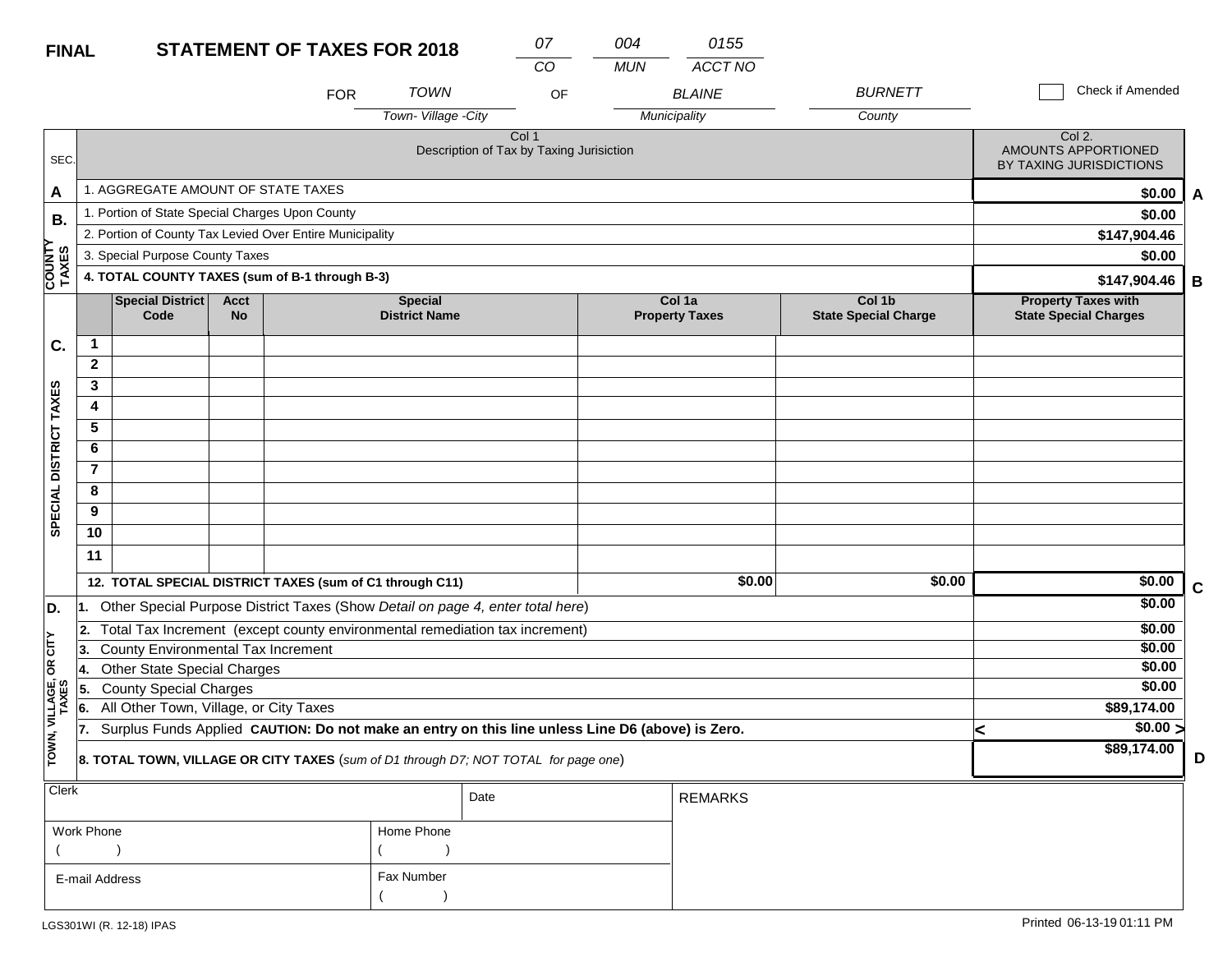|                                     | 2018<br><b>YEAR</b>                                                                   | 07<br><b>CO</b>                                                                                      | 004<br><b>MUN</b>  | 0155<br><b>ACCT NO</b>      | <b>FOR</b>                                                                                                   | OF<br><b>TOWN</b><br>Town - Village - City | <b>BLAINE</b><br>Municipality                                                                                                                                                                                     | <b>BURNETT</b><br>County                                 |
|-------------------------------------|---------------------------------------------------------------------------------------|------------------------------------------------------------------------------------------------------|--------------------|-----------------------------|--------------------------------------------------------------------------------------------------------------|--------------------------------------------|-------------------------------------------------------------------------------------------------------------------------------------------------------------------------------------------------------------------|----------------------------------------------------------|
| SEC.                                |                                                                                       | <b>School District Codes</b>                                                                         | Acct<br><b>No</b>  |                             |                                                                                                              | Col 1<br><b>SCHOOL DISTRICT NAMES</b>      |                                                                                                                                                                                                                   | Col. 2<br>AMOUNTS APPORTIONED<br>BY TAXING JURISDICTIONS |
|                                     | 1                                                                                     | 076293                                                                                               | 0047               | SCH D OF WEBSTER            |                                                                                                              |                                            |                                                                                                                                                                                                                   | \$200,608.18                                             |
| Е.                                  | 2                                                                                     | 653654                                                                                               | 0391               | SCH D OF NORTHWOOD (MINONG) |                                                                                                              |                                            |                                                                                                                                                                                                                   | \$5,861.00                                               |
|                                     | $\overline{3}$                                                                        |                                                                                                      |                    |                             |                                                                                                              |                                            |                                                                                                                                                                                                                   |                                                          |
|                                     | 4                                                                                     |                                                                                                      |                    |                             |                                                                                                              |                                            |                                                                                                                                                                                                                   |                                                          |
|                                     | 5                                                                                     |                                                                                                      |                    |                             |                                                                                                              |                                            |                                                                                                                                                                                                                   |                                                          |
|                                     | 6                                                                                     |                                                                                                      |                    |                             |                                                                                                              |                                            |                                                                                                                                                                                                                   |                                                          |
|                                     | $\overline{7}$                                                                        |                                                                                                      |                    |                             |                                                                                                              |                                            |                                                                                                                                                                                                                   |                                                          |
| ELEMENTARY AND<br>SECONDARY SCHOOLS | 8                                                                                     |                                                                                                      |                    |                             |                                                                                                              |                                            |                                                                                                                                                                                                                   |                                                          |
|                                     | $\overline{9}$                                                                        |                                                                                                      |                    |                             |                                                                                                              |                                            |                                                                                                                                                                                                                   |                                                          |
|                                     | 10                                                                                    |                                                                                                      |                    |                             |                                                                                                              |                                            |                                                                                                                                                                                                                   |                                                          |
|                                     | 11                                                                                    |                                                                                                      |                    |                             |                                                                                                              |                                            |                                                                                                                                                                                                                   |                                                          |
|                                     | 12                                                                                    | TOTAL ELEMENTARY AND SECONDARY SCHOOL TAXES (sum of E1 through E11)                                  |                    |                             |                                                                                                              |                                            |                                                                                                                                                                                                                   | \$206,469.18<br>Е                                        |
|                                     | 1.                                                                                    | 1700                                                                                                 | 0016               |                             | WISCONSIN INDIANHEAD TECH COLLEGE SHEL                                                                       |                                            |                                                                                                                                                                                                                   | \$14,786.47                                              |
|                                     | 2.                                                                                    |                                                                                                      |                    |                             |                                                                                                              |                                            |                                                                                                                                                                                                                   |                                                          |
| TECH. T                             | $\overline{3}$ .                                                                      |                                                                                                      |                    |                             |                                                                                                              |                                            |                                                                                                                                                                                                                   |                                                          |
|                                     | $\overline{4}$ .                                                                      | <b>TOTAL TECHNICAL COLLEGE TAXES (sum of F1 through F3)</b>                                          |                    |                             |                                                                                                              |                                            |                                                                                                                                                                                                                   | F<br>\$14,786.47                                         |
| G.                                  |                                                                                       |                                                                                                      |                    |                             | Summary of General Property Taxes, State Tax Credits Applied, and Net General Property Taxes to be Collected |                                            | TOTAL GENERAL PROPERTY TAXES APPORTIONED (Total of State, County, Special District, Local, School and Technical College Taxes)                                                                                    | \$458,334.11<br>G<br>(G7) DEPARTMENT OF                  |
|                                     |                                                                                       |                                                                                                      |                    |                             | Col 1                                                                                                        | Col 2                                      | Col <sub>3</sub>                                                                                                                                                                                                  | REVENUE USE ONLY                                         |
|                                     |                                                                                       | PLEASE COMPLETE ALL COLUMNS                                                                          |                    |                             |                                                                                                              | Real Estate Roll Personal Property Roll    | Total (Col 1 Plus Col 2)                                                                                                                                                                                          |                                                          |
| G1                                  |                                                                                       | <b>General Property Taxes From Computerized Summary</b>                                              |                    |                             | 457,739.01                                                                                                   |                                            | 595.32                                                                                                                                                                                                            | 458,334.33 SUBTRACT LINE G FROM LINE                     |
| G <sub>2</sub>                      |                                                                                       | School Levy Tax Credit Applied (subtract)                                                            |                    |                             | 42,450.89                                                                                                    |                                            | 42,506.04<br>55.15                                                                                                                                                                                                | G-1. RECORD ON LINE G-6.                                 |
| G <sub>3</sub>                      |                                                                                       | Lottery and Gaming Credit Applied (subtract)                                                         |                    |                             | 5,992.18                                                                                                     |                                            | 0.00                                                                                                                                                                                                              | $5,992.18$ (G-1)<br>\$458,334.33                         |
| G <sub>4</sub>                      |                                                                                       | First Dollar Credit Applied (subtract)                                                               |                    |                             | 10,437.77                                                                                                    |                                            | 0.00<br>10,437.77                                                                                                                                                                                                 | \$458,334.11                                             |
| G <sub>5</sub>                      |                                                                                       | Net General Property Taxes To Be Collected                                                           |                    |                             | 398,858.17                                                                                                   |                                            | $399,398.34$ <sup>(G)</sup><br>540.17                                                                                                                                                                             | G <sub>6</sub>                                           |
| G <sub>6</sub>                      |                                                                                       | <b>UNDERRUN / OVERRUN</b> (include Line G-6 in Line T Total)<br><b>REPORT DETAIL ON PAGE - 3</b>     |                    |                             | Col 1                                                                                                        |                                            |                                                                                                                                                                                                                   | \$0.22                                                   |
| Н.                                  |                                                                                       |                                                                                                      |                    |                             | For Municipality                                                                                             | Col 2 Enterprise/ Utility                  | Municipality Acting as Agent For<br>Col 3 Other                                                                                                                                                                   |                                                          |
|                                     |                                                                                       | <b>SPECIAL ASSESSMENTS AND CHARGES</b>                                                               |                    |                             | 0.00                                                                                                         |                                            | 0.00<br>0.00                                                                                                                                                                                                      | \$0.00<br>H                                              |
| J.                                  |                                                                                       | <b>OMITTED PROPERTY TAXES</b> (Net taxes levied on property omitted from taxation in previous years) |                    |                             |                                                                                                              |                                            |                                                                                                                                                                                                                   | \$0.00                                                   |
| Κ.                                  |                                                                                       | S. 70.43 CORRECTIONS (Net taxes due or refunded - use brackets <> to denote minus amount)            |                    |                             |                                                                                                              |                                            |                                                                                                                                                                                                                   | \$0.00<br>Κ                                              |
| М.                                  |                                                                                       | (a)<br>P.F. CROP TAXES                                                                               |                    | (b)                         | (c)<br>$0.00 + 0.00$ Reg. Acs. @ 2.52 = \$                                                                   | (d)<br>$0.00 +$                            | (e)<br>(f)<br>$0.00$ Reg.Acs. @20¢=\$<br>0.00                                                                                                                                                                     | M<br>\$0.00                                              |
|                                     |                                                                                       | (a) (Acres)                                                                                          |                    |                             |                                                                                                              |                                            |                                                                                                                                                                                                                   |                                                          |
| N.                                  |                                                                                       |                                                                                                      |                    |                             | (e) (Acres)                                                                                                  |                                            | $(g)$ (Acres)<br>MFL TAX 88.00 Open @\$ .74 =\$ 65.12 + 239.10 Closed @\$ 1.75=\$ 418.43 + 36.00 Open @\$ 2.04= 73.44 + 326.00 Closed @\$ 10.20=\$ 3325.20<br>(i) (Acres)<br>(i)<br>.00<br>.00 Closed @ \$7.87=\$ | \$3,882.19<br>N                                          |
|                                     |                                                                                       | 1. COAL (Sec.70.42)                                                                                  | Number of Tons=(a) | 0.00                        | @5¢ per Ton + Number of Tons=(b)                                                                             | 0.00                                       | @7¢ per Ton                                                                                                                                                                                                       | \$0.00                                                   |
|                                     | 2. PETROLEUM REFINERIES (Sec.70.421)<br>0.00<br>Number of Tons =(a)<br>@5¢ per Ton    |                                                                                                      |                    |                             |                                                                                                              |                                            |                                                                                                                                                                                                                   | \$0.00                                                   |
| OCCUPATION                          | 3. IRON ORE CONCENTRATES (Sec. 70.40)<br>Number of Tons $=(a)$<br>0.00<br>@5¢ per Ton |                                                                                                      |                    |                             |                                                                                                              |                                            | \$0.00                                                                                                                                                                                                            |                                                          |
|                                     |                                                                                       |                                                                                                      |                    |                             |                                                                                                              |                                            |                                                                                                                                                                                                                   |                                                          |
| T.                                  |                                                                                       | AGGREGATE AMOUNT OF TAXES (Total of Sections G, G-6, H, J, K, M, N, and Section 0)                   |                    |                             |                                                                                                              |                                            |                                                                                                                                                                                                                   | \$462,216.52<br>T.                                       |
|                                     |                                                                                       |                                                                                                      |                    |                             |                                                                                                              |                                            |                                                                                                                                                                                                                   |                                                          |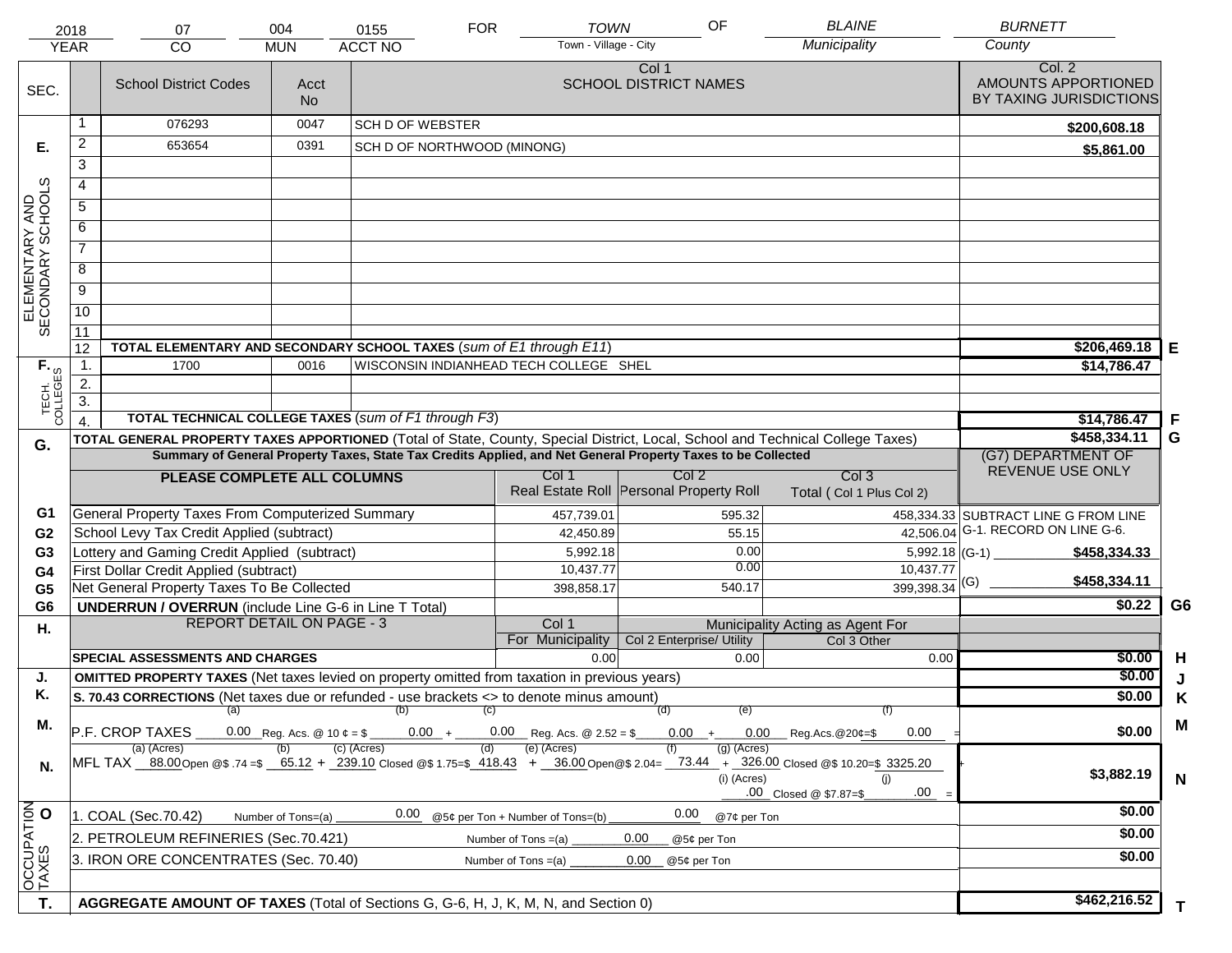|                     | 2018                  | 004<br>07                                                          | 0155           | <b>FOR</b> | <b>TOWN</b>                       | <b>BLAINE</b><br>OF              |                  | <b>BURNETT</b>             |
|---------------------|-----------------------|--------------------------------------------------------------------|----------------|------------|-----------------------------------|----------------------------------|------------------|----------------------------|
|                     | <b>YEAR</b>           | $\overline{CO}$<br><b>MUN</b>                                      | <b>ACCT NO</b> |            | Town - Village - City             | Municipality                     |                  | County                     |
|                     |                       |                                                                    |                |            | <b>SECTION H - DETAIL SUMMARY</b> |                                  |                  |                            |
|                     |                       |                                                                    |                |            | Col 1                             | Municipality Acting as Agent for |                  | <b>Total For Each Line</b> |
| н                   |                       | Special Assessments and Special Charges                            |                |            | For the Municipality              |                                  | Col 3 Other      | (Total of columns 1,2 & 3) |
|                     |                       |                                                                    |                |            |                                   | Col 2 Enterprise / Utility       |                  |                            |
|                     | 01                    | Water main and lateral Installations                               |                |            | \$0.00                            | \$0.00                           | \$0.00           | \$0.00                     |
|                     | 02                    | Sewer main and lateral installations                               |                |            | \$0.00                            | \$0.00                           | \$0.00           | \$0.00                     |
|                     | 03                    | Street improvements (ex: sidewalks, storm sewers, seal coating)    |                |            | \$0.00                            | \$0.00                           | \$0.00           | \$0.00                     |
|                     | 04                    | Street light installation                                          |                |            | \$0.00                            | \$0.00                           | \$0.00           | \$0.00                     |
|                     | $\overline{05}$       | Greenbelts                                                         |                |            | \$0.00                            | \$0.00                           | \$0.00           | \$0.00                     |
|                     | 06                    | Drain ditch and watercourse (sec. 88.42 & 88.43)                   |                |            | \$0.00                            | \$0.00                           | \$0.00           | \$0.00                     |
| SPECIAL ASSESSMENTS |                       |                                                                    |                |            |                                   |                                  |                  |                            |
|                     |                       |                                                                    |                |            |                                   |                                  |                  |                            |
|                     |                       |                                                                    |                |            |                                   |                                  |                  |                            |
|                     |                       |                                                                    |                |            |                                   |                                  |                  |                            |
|                     |                       |                                                                    |                |            |                                   |                                  |                  |                            |
|                     |                       |                                                                    |                |            |                                   |                                  |                  |                            |
|                     |                       |                                                                    |                |            |                                   |                                  |                  |                            |
|                     |                       |                                                                    |                |            |                                   |                                  |                  |                            |
|                     |                       |                                                                    |                |            |                                   |                                  |                  |                            |
|                     |                       |                                                                    |                |            |                                   |                                  |                  |                            |
|                     |                       |                                                                    |                |            |                                   |                                  |                  |                            |
|                     |                       |                                                                    |                |            |                                   |                                  |                  |                            |
|                     |                       |                                                                    |                |            |                                   |                                  |                  |                            |
|                     |                       |                                                                    |                |            |                                   |                                  |                  |                            |
|                     |                       |                                                                    |                |            |                                   |                                  |                  |                            |
|                     |                       |                                                                    |                |            |                                   |                                  |                  |                            |
|                     |                       |                                                                    |                |            |                                   |                                  |                  |                            |
|                     |                       |                                                                    |                |            |                                   |                                  |                  |                            |
|                     | 01                    | Weeds, Tree Planting, Removal                                      |                |            | \$0.00                            | \$0.00                           | \$0.00           | \$0.00                     |
|                     | $\overline{02}$       | Snow Removal, Plowing                                              |                |            | \$0.00                            | \$0.00                           | \$0.00           | \$0.00                     |
| SPECIAL CHARGES     | $\overline{03}$       | Refuse And Garbage Collection<br>Grading, Gravel, Culvert, Fencing |                |            | \$0.00                            | \$0.00                           | \$0.00           | \$0.00                     |
|                     | $\overline{04}$<br>05 | Fencing                                                            |                |            | \$0.00<br>\$0.00                  | \$0.00<br>\$0.00                 | \$0.00<br>\$0.00 | \$0.00<br>\$0.00           |
|                     | 06                    | <b>Fire Calls</b>                                                  |                |            | \$0.00                            | \$0.00                           | \$0.00           | \$0.00                     |
|                     | 07                    | Recycling                                                          |                |            | \$0.00                            | \$0.00                           | \$0.00           | \$0.00                     |
|                     | 08                    | <b>Delinquent Utility Charges</b>                                  |                |            | \$0.00                            | \$0.00                           | \$0.00           | \$0.00                     |
|                     |                       |                                                                    |                |            |                                   |                                  |                  |                            |
|                     |                       |                                                                    |                |            |                                   |                                  |                  |                            |
|                     |                       |                                                                    |                |            |                                   |                                  |                  |                            |
|                     |                       |                                                                    |                |            |                                   |                                  |                  |                            |
|                     |                       |                                                                    |                |            |                                   |                                  |                  |                            |
|                     |                       |                                                                    |                |            |                                   |                                  |                  |                            |
|                     |                       |                                                                    |                |            |                                   |                                  |                  |                            |
|                     |                       |                                                                    |                |            |                                   |                                  |                  |                            |
|                     |                       |                                                                    |                |            |                                   |                                  |                  |                            |
|                     |                       |                                                                    |                |            |                                   |                                  |                  |                            |
|                     |                       |                                                                    |                |            |                                   |                                  |                  |                            |
|                     |                       |                                                                    |                |            |                                   |                                  |                  |                            |
|                     |                       |                                                                    |                |            |                                   |                                  |                  |                            |
|                     |                       |                                                                    |                |            |                                   |                                  |                  |                            |
|                     |                       |                                                                    |                |            |                                   |                                  |                  |                            |
|                     |                       | TOTALS (Also enter on line H on page 2)                            |                |            | \$0.00                            | \$0.00                           | \$0.00           | \$0.00<br>$\mathsf H$      |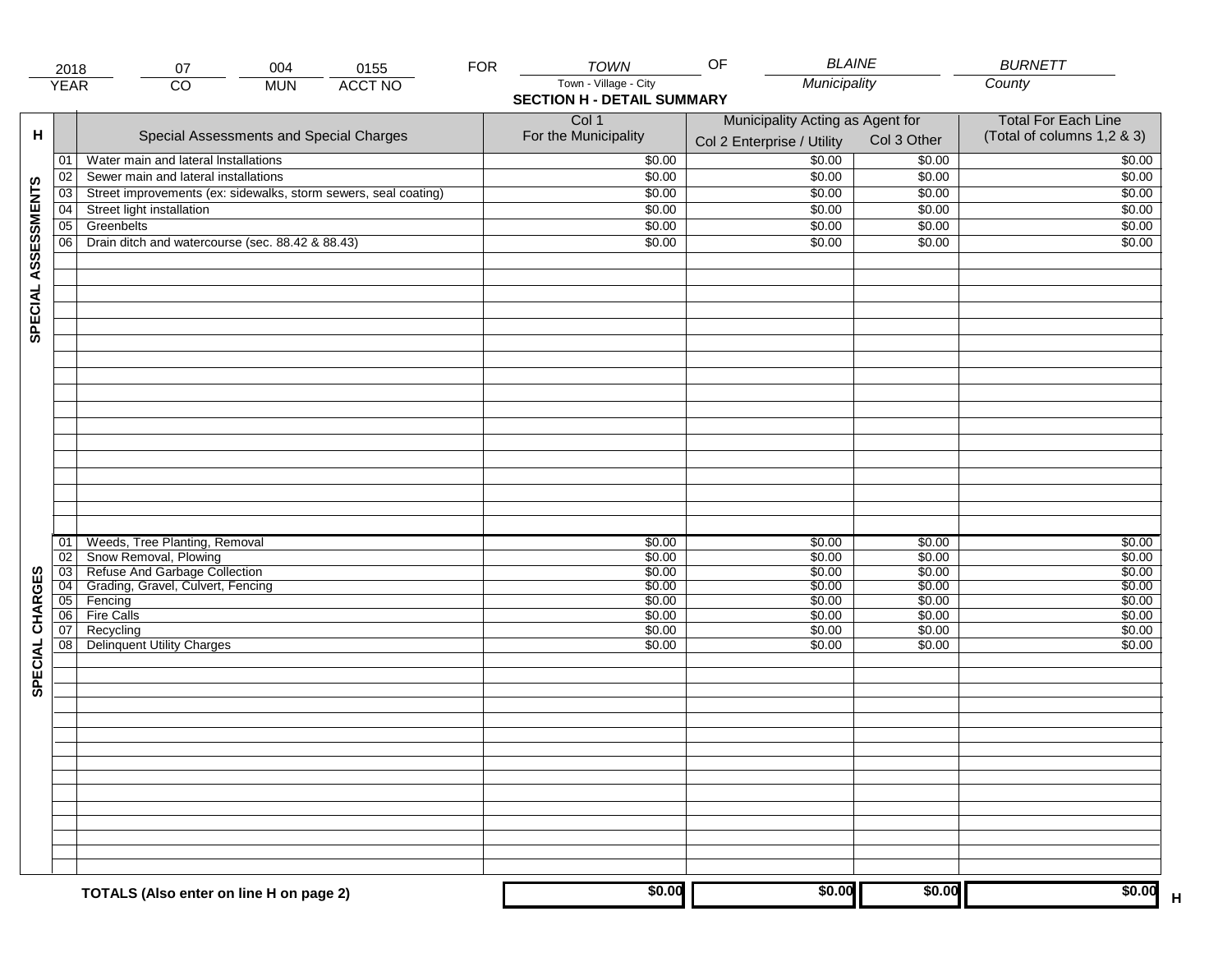| 201،          |        | nn.<br>∪∪' | $\bigcap A \sqsubset^{\circ}$<br>n.<br>. JJ | ◡ | ⊤∩WN                                 | <b>LAINF</b> | - - <i>. - -</i> -<br><b>OURIVE</b> |
|---------------|--------|------------|---------------------------------------------|---|--------------------------------------|--------------|-------------------------------------|
| $V = r$<br>⊢ี | ~<br>U | <b>MUN</b> | <b>ACCT NO</b>                              |   | $\cdots$<br>Village<br>l own<br>◡៲៶៶ | cıpalıtv     | ∶ountγ                              |

| D. | Name of District                          | Valuation | Gen. Prop. Tax Levy | Remarks |
|----|-------------------------------------------|-----------|---------------------|---------|
|    |                                           |           |                     |         |
|    |                                           |           |                     |         |
|    |                                           |           |                     |         |
|    |                                           |           |                     |         |
|    |                                           |           |                     |         |
|    |                                           |           |                     |         |
|    |                                           |           |                     |         |
|    |                                           |           |                     |         |
|    |                                           |           |                     |         |
|    |                                           |           |                     |         |
|    |                                           |           |                     |         |
|    |                                           |           |                     |         |
|    |                                           |           |                     |         |
|    |                                           |           |                     |         |
|    |                                           |           |                     |         |
|    |                                           |           |                     |         |
|    |                                           |           |                     |         |
|    |                                           |           |                     |         |
|    |                                           |           |                     |         |
|    |                                           |           |                     |         |
|    |                                           |           |                     |         |
|    |                                           |           |                     |         |
|    |                                           |           |                     |         |
|    |                                           |           |                     |         |
|    |                                           |           |                     |         |
|    |                                           |           |                     |         |
|    |                                           |           |                     |         |
|    |                                           |           |                     |         |
|    |                                           |           |                     |         |
|    |                                           |           |                     |         |
|    |                                           |           |                     |         |
|    | TOTALS (Also enter on line D-1 on page 1) | \$0.00    |                     |         |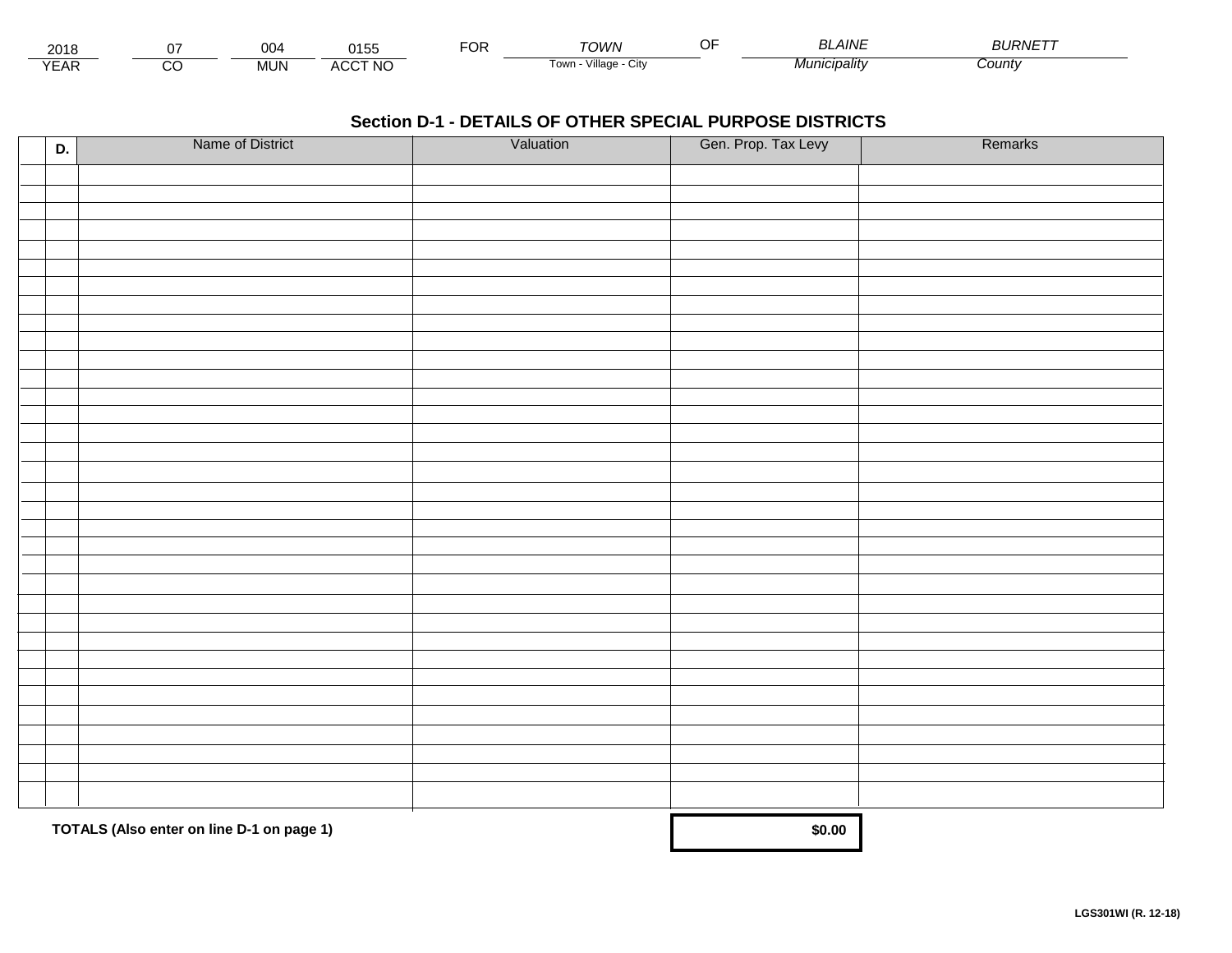| <b>FINAL</b>           |                |                                                                                                  |                          | <b>STATEMENT OF TAXES FOR 2018</b>                                                  |                                        | 07<br>CO                                                     |    | 006<br><b>MUN</b> | 0156<br>ACCT NO                 |                                       |  |                                                            |             |
|------------------------|----------------|--------------------------------------------------------------------------------------------------|--------------------------|-------------------------------------------------------------------------------------|----------------------------------------|--------------------------------------------------------------|----|-------------------|---------------------------------|---------------------------------------|--|------------------------------------------------------------|-------------|
|                        |                |                                                                                                  |                          | <b>FOR</b>                                                                          | <b>TOWN</b>                            |                                                              | OF |                   | <b>DANIELS</b>                  | <b>BURNETT</b>                        |  | Check if Amended                                           |             |
|                        |                |                                                                                                  |                          |                                                                                     | Town-Village -City                     |                                                              |    |                   | Municipality                    | County                                |  |                                                            |             |
| SEC.                   |                |                                                                                                  |                          |                                                                                     |                                        | Col <sub>1</sub><br>Description of Tax by Taxing Jurisiction |    |                   |                                 |                                       |  | Col 2.<br>AMOUNTS APPORTIONED<br>BY TAXING JURISDICTIONS   |             |
| A                      |                | 1. AGGREGATE AMOUNT OF STATE TAXES                                                               |                          |                                                                                     |                                        |                                                              |    |                   |                                 |                                       |  | \$0.00                                                     | A           |
| В.                     |                | 1. Portion of State Special Charges Upon County                                                  |                          |                                                                                     |                                        |                                                              |    |                   |                                 |                                       |  | \$0.00                                                     |             |
|                        |                |                                                                                                  |                          | 2. Portion of County Tax Levied Over Entire Municipality                            |                                        |                                                              |    |                   |                                 |                                       |  | \$336,382.10                                               |             |
|                        |                | 3. Special Purpose County Taxes                                                                  |                          |                                                                                     |                                        |                                                              |    |                   |                                 |                                       |  | \$0.00                                                     |             |
| <b>COUNTY</b><br>TAXES |                |                                                                                                  |                          | 4. TOTAL COUNTY TAXES (sum of B-1 through B-3)                                      |                                        |                                                              |    |                   |                                 |                                       |  | \$336,382.10                                               | B           |
|                        |                | <b>Special District</b><br>Code                                                                  | <b>Acct</b><br><b>No</b> |                                                                                     | <b>Special</b><br><b>District Name</b> |                                                              |    |                   | Col 1a<br><b>Property Taxes</b> | Col 1b<br><b>State Special Charge</b> |  | <b>Property Taxes with</b><br><b>State Special Charges</b> |             |
| C.                     | $\mathbf 1$    | 078030                                                                                           | 0046                     | MUD HEN LAKE REHABILITATION DISTRICT                                                |                                        |                                                              |    |                   | \$5,000.00                      | \$0.00                                |  | \$5,000.00                                                 |             |
|                        | $\mathbf{2}$   |                                                                                                  |                          |                                                                                     |                                        |                                                              |    |                   |                                 |                                       |  |                                                            |             |
|                        | 3              |                                                                                                  |                          |                                                                                     |                                        |                                                              |    |                   |                                 |                                       |  |                                                            |             |
|                        | 4              |                                                                                                  |                          |                                                                                     |                                        |                                                              |    |                   |                                 |                                       |  |                                                            |             |
|                        | 5              |                                                                                                  |                          |                                                                                     |                                        |                                                              |    |                   |                                 |                                       |  |                                                            |             |
|                        | 6              |                                                                                                  |                          |                                                                                     |                                        |                                                              |    |                   |                                 |                                       |  |                                                            |             |
|                        | $\overline{7}$ |                                                                                                  |                          |                                                                                     |                                        |                                                              |    |                   |                                 |                                       |  |                                                            |             |
|                        | 8              |                                                                                                  |                          |                                                                                     |                                        |                                                              |    |                   |                                 |                                       |  |                                                            |             |
| SPECIAL DISTRICT TAXES | 9              |                                                                                                  |                          |                                                                                     |                                        |                                                              |    |                   |                                 |                                       |  |                                                            |             |
|                        | 10             |                                                                                                  |                          |                                                                                     |                                        |                                                              |    |                   |                                 |                                       |  |                                                            |             |
|                        | 11             |                                                                                                  |                          |                                                                                     |                                        |                                                              |    |                   |                                 |                                       |  |                                                            |             |
|                        |                |                                                                                                  |                          | 12. TOTAL SPECIAL DISTRICT TAXES (sum of C1 through C11)                            |                                        |                                                              |    |                   | \$5,000.00                      | \$0.00                                |  | \$5,000.00                                                 | $\mathbf C$ |
| D.                     | I1.            |                                                                                                  |                          | Other Special Purpose District Taxes (Show Detail on page 4, enter total here)      |                                        |                                                              |    |                   |                                 |                                       |  | \$29,220.28                                                |             |
|                        | 12.            |                                                                                                  |                          | Total Tax Increment (except county environmental remediation tax increment)         |                                        |                                                              |    |                   |                                 |                                       |  | \$0.00                                                     |             |
| CITY                   | 3.             | <b>County Environmental Tax Increment</b>                                                        |                          |                                                                                     |                                        |                                                              |    |                   |                                 |                                       |  | \$0.00                                                     |             |
| бR                     | 14.            | <b>Other State Special Charges</b>                                                               |                          |                                                                                     |                                        |                                                              |    |                   |                                 |                                       |  | \$0.00                                                     |             |
|                        | 5.             | <b>County Special Charges</b>                                                                    |                          |                                                                                     |                                        |                                                              |    |                   |                                 |                                       |  | \$0.00                                                     |             |
| VILLAGE,<br>TAXES      | 6.             | All Other Town, Village, or City Taxes                                                           |                          |                                                                                     |                                        |                                                              |    |                   |                                 |                                       |  | \$197,536.72                                               |             |
|                        | 17.            | Surplus Funds Applied CAUTION: Do not make an entry on this line unless Line D6 (above) is Zero. |                          |                                                                                     |                                        |                                                              |    |                   |                                 |                                       |  | $\frac{1}{0.00}$                                           |             |
| TOWN,                  |                |                                                                                                  |                          | 8. TOTAL TOWN, VILLAGE OR CITY TAXES (sum of D1 through D7; NOT TOTAL for page one) |                                        |                                                              |    |                   |                                 |                                       |  | \$226,757.00                                               | D           |
| <b>Clerk</b>           |                |                                                                                                  |                          |                                                                                     |                                        | Date                                                         |    |                   | <b>REMARKS</b>                  |                                       |  |                                                            |             |

| Work Phone     | Home Phone |  |
|----------------|------------|--|
|                |            |  |
| E-mail Address | Fax Number |  |
|                |            |  |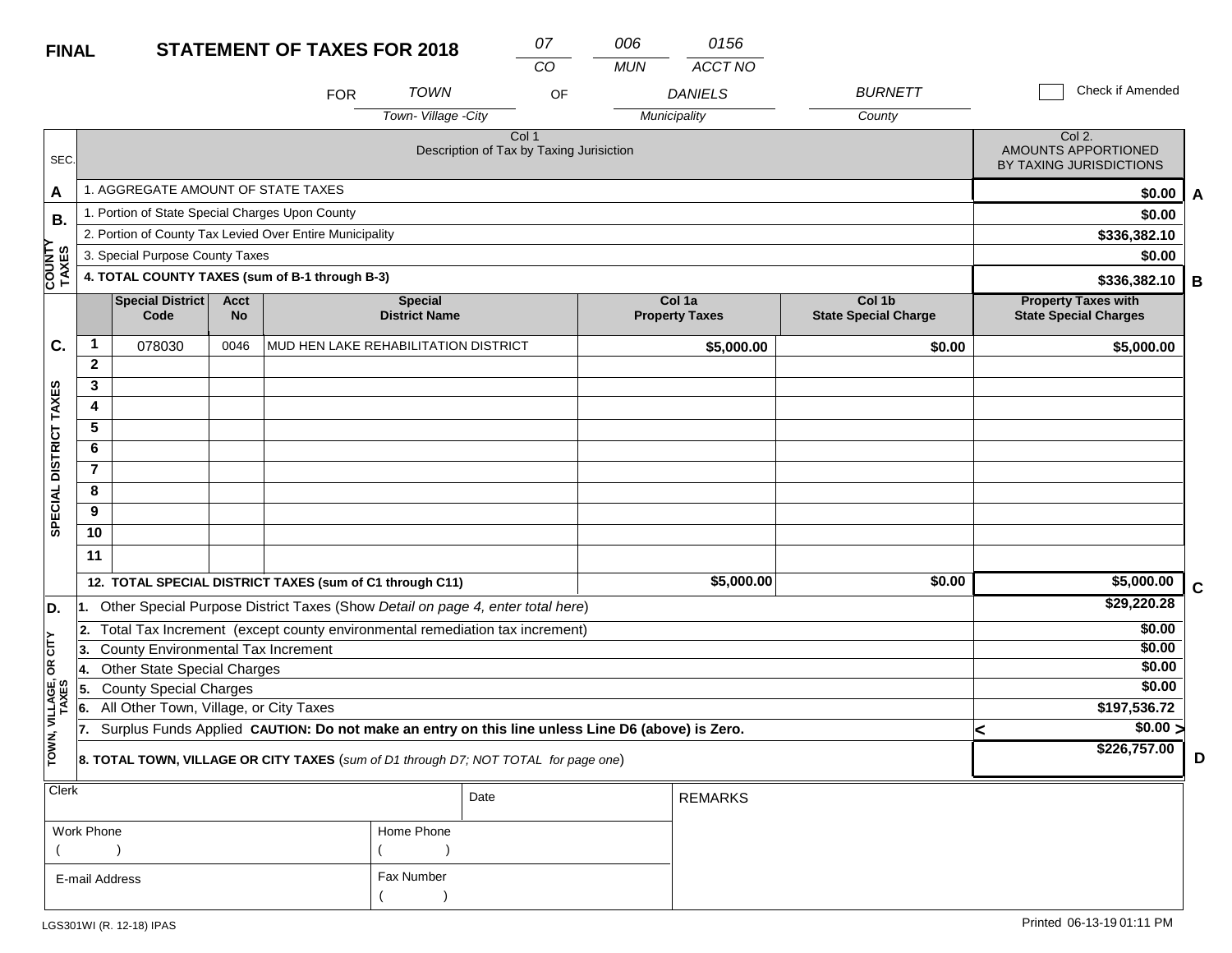|                                     | 2018<br><b>YEAR</b> | 07<br><b>CO</b>                                                                                                                | 006<br><b>MUN</b>               | 0156<br><b>ACCT NO</b>                 | <b>FOR</b> | <b>TOWN</b><br>Town - Village - City   | OF                                                                                                           | <b>DANIELS</b><br>Municipality                                                                                                                                                    | <b>BURNETT</b><br>County                                 |                |
|-------------------------------------|---------------------|--------------------------------------------------------------------------------------------------------------------------------|---------------------------------|----------------------------------------|------------|----------------------------------------|--------------------------------------------------------------------------------------------------------------|-----------------------------------------------------------------------------------------------------------------------------------------------------------------------------------|----------------------------------------------------------|----------------|
| SEC.                                |                     | <b>School District Codes</b>                                                                                                   | Acct<br><b>No</b>               |                                        |            |                                        | Col 1<br><b>SCHOOL DISTRICT NAMES</b>                                                                        |                                                                                                                                                                                   | Col. 2<br>AMOUNTS APPORTIONED<br>BY TAXING JURISDICTIONS |                |
|                                     |                     | 072233                                                                                                                         | 0045                            | <b>SCH D OF GRANTSBURG</b>             |            |                                        |                                                                                                              |                                                                                                                                                                                   | \$153,111.62                                             |                |
| Е.                                  | $\overline{a}$      | 075376                                                                                                                         | 0046                            | <b>SCH D OF SIREN</b>                  |            |                                        |                                                                                                              |                                                                                                                                                                                   | \$600,095.29                                             |                |
|                                     | 3                   | 481939                                                                                                                         | 0290                            | <b>SCH D OF FREDERIC</b>               |            |                                        |                                                                                                              |                                                                                                                                                                                   | \$85,093.00                                              |                |
|                                     | $\overline{4}$      |                                                                                                                                |                                 |                                        |            |                                        |                                                                                                              |                                                                                                                                                                                   |                                                          |                |
|                                     | 5                   |                                                                                                                                |                                 |                                        |            |                                        |                                                                                                              |                                                                                                                                                                                   |                                                          |                |
| ELEMENTARY AND<br>SECONDARY SCHOOLS | 6                   |                                                                                                                                |                                 |                                        |            |                                        |                                                                                                              |                                                                                                                                                                                   |                                                          |                |
|                                     | $\overline{7}$      |                                                                                                                                |                                 |                                        |            |                                        |                                                                                                              |                                                                                                                                                                                   |                                                          |                |
|                                     | 8                   |                                                                                                                                |                                 |                                        |            |                                        |                                                                                                              |                                                                                                                                                                                   |                                                          |                |
|                                     | $\overline{9}$      |                                                                                                                                |                                 |                                        |            |                                        |                                                                                                              |                                                                                                                                                                                   |                                                          |                |
|                                     | $\overline{10}$     |                                                                                                                                |                                 |                                        |            |                                        |                                                                                                              |                                                                                                                                                                                   |                                                          |                |
|                                     | 11                  |                                                                                                                                |                                 |                                        |            |                                        |                                                                                                              |                                                                                                                                                                                   |                                                          |                |
|                                     | 12                  | TOTAL ELEMENTARY AND SECONDARY SCHOOL TAXES (sum of E1 through E11)                                                            |                                 |                                        |            |                                        |                                                                                                              |                                                                                                                                                                                   | \$838,299.91                                             | Е              |
|                                     | $\mathbf{1}$ .      | 1700                                                                                                                           | 0016                            |                                        |            | WISCONSIN INDIANHEAD TECH COLLEGE SHEL |                                                                                                              |                                                                                                                                                                                   | \$33,629.16                                              |                |
|                                     | $\overline{2}$ .    |                                                                                                                                |                                 |                                        |            |                                        |                                                                                                              |                                                                                                                                                                                   |                                                          |                |
| TECH. T                             | $\overline{3}$ .    |                                                                                                                                |                                 |                                        |            |                                        |                                                                                                              |                                                                                                                                                                                   |                                                          |                |
|                                     | $\overline{4}$      | <b>TOTAL TECHNICAL COLLEGE TAXES (sum of F1 through F3)</b>                                                                    |                                 |                                        |            |                                        |                                                                                                              |                                                                                                                                                                                   | \$33,629.16                                              | F              |
| G.                                  |                     | TOTAL GENERAL PROPERTY TAXES APPORTIONED (Total of State, County, Special District, Local, School and Technical College Taxes) |                                 |                                        |            |                                        | Summary of General Property Taxes, State Tax Credits Applied, and Net General Property Taxes to be Collected |                                                                                                                                                                                   | \$1,440,068.17                                           | G              |
|                                     |                     |                                                                                                                                |                                 | (G7) DEPARTMENT OF<br>REVENUE USE ONLY |            |                                        |                                                                                                              |                                                                                                                                                                                   |                                                          |                |
|                                     |                     | PLEASE COMPLETE ALL COLUMNS                                                                                                    |                                 |                                        |            | Col 1                                  | Col 2<br>Real Estate Roll Personal Property Roll                                                             | Col <sub>3</sub><br>Total (Col 1 Plus Col 2)                                                                                                                                      |                                                          |                |
| G1                                  |                     | General Property Taxes From Computerized Summary                                                                               |                                 |                                        |            | 1,437,702.03                           | 2,365.86                                                                                                     |                                                                                                                                                                                   | 1,440,067.89 SUBTRACT LINE G FROM LINE                   |                |
| G <sub>2</sub>                      |                     | School Levy Tax Credit Applied (subtract)                                                                                      |                                 |                                        |            | 173,339.77                             | 268.86                                                                                                       |                                                                                                                                                                                   | 173,608.63 G-1. RECORD ON LINE G-6.                      |                |
| G <sub>3</sub>                      |                     | Lottery and Gaming Credit Applied (subtract)                                                                                   |                                 |                                        |            | 36,825.25                              | 0.00                                                                                                         | $36,825.25$ (G-1)                                                                                                                                                                 | \$1,440,067.89                                           |                |
| G4                                  |                     | First Dollar Credit Applied (subtract)                                                                                         |                                 |                                        |            | 34,813.98                              | 0.00                                                                                                         | 34,813.98                                                                                                                                                                         | \$1,440,068.17                                           |                |
| G <sub>5</sub>                      |                     | Net General Property Taxes To Be Collected                                                                                     |                                 |                                        |            | 1,192,723.03                           | 2,097.00                                                                                                     | $1,194,820.03$ <sup>(G)</sup>                                                                                                                                                     |                                                          |                |
| G <sub>6</sub>                      |                     | <b>UNDERRUN / OVERRUN</b> (include Line G-6 in Line T Total)<br><b>REPORT DETAIL ON PAGE - 3</b>                               |                                 |                                        |            | Col 1                                  |                                                                                                              |                                                                                                                                                                                   | $-$0.28$                                                 | G <sub>6</sub> |
| Η.                                  |                     |                                                                                                                                |                                 |                                        |            | For Municipality                       | Col 2 Enterprise/ Utility                                                                                    | Municipality Acting as Agent For<br>Col 3 Other                                                                                                                                   |                                                          |                |
|                                     |                     | <b>SPECIAL ASSESSMENTS AND CHARGES</b>                                                                                         |                                 |                                        |            | 0.00                                   | 0.00                                                                                                         | 0.00                                                                                                                                                                              | \$0.00                                                   | H              |
| J.                                  |                     | <b>OMITTED PROPERTY TAXES</b> (Net taxes levied on property omitted from taxation in previous years)                           |                                 |                                        |            |                                        |                                                                                                              |                                                                                                                                                                                   | \$0.00                                                   |                |
| Κ.                                  |                     | S. 70.43 CORRECTIONS (Net taxes due or refunded - use brackets <> to denote minus amount)                                      |                                 |                                        |            |                                        |                                                                                                              |                                                                                                                                                                                   | \$0.00                                                   | Κ              |
|                                     |                     | $(a)$ (b)                                                                                                                      |                                 |                                        | (C)        | $0.00 + 0.00$ Reg. Acs. @ 2.52 = \$    | (d)<br>(e)                                                                                                   | (f)                                                                                                                                                                               |                                                          |                |
| М.                                  |                     | P.F. CROP TAXES                                                                                                                | $0.00$ Reg.Acs. @20¢=\$<br>0.00 | \$0.00                                 | M          |                                        |                                                                                                              |                                                                                                                                                                                   |                                                          |                |
| N.                                  |                     | (a) (Acres)                                                                                                                    |                                 | $(c)$ (Acres)                          | (d)        | (e) (Acres)                            | $(g)$ (Acres)<br>(i) (Acres)                                                                                 | MFL TAX 45.00 Open @\$ .74 =\$ 33.30 + 431.53 Closed @\$ 1.75=\$ 755.18 + 40.00 Open @\$ 2.04= 81.60 + 639.56 Closed @\$ 10.20=\$ 6523.51<br>(i)<br>.00<br>.00 Closed @ \$7.87=\$ | \$7,393.59                                               | $\mathbf N$    |
|                                     |                     | 1. COAL (Sec.70.42)                                                                                                            | Number of Tons=(a)              | 0.00                                   |            | @5¢ per Ton + Number of Tons=(b)       | 0.00<br>@7¢ per Ton                                                                                          |                                                                                                                                                                                   | \$0.00                                                   |                |
| OCCUPATION                          |                     | 2. PETROLEUM REFINERIES (Sec.70.421)                                                                                           |                                 |                                        |            | Number of Tons $=(a)$                  | 0.00<br>@5¢ per Ton                                                                                          |                                                                                                                                                                                   | \$0.00                                                   |                |
|                                     |                     | 3. IRON ORE CONCENTRATES (Sec. 70.40)                                                                                          |                                 | \$0.00                                 |            |                                        |                                                                                                              |                                                                                                                                                                                   |                                                          |                |
|                                     |                     |                                                                                                                                |                                 |                                        |            |                                        |                                                                                                              |                                                                                                                                                                                   |                                                          |                |
|                                     |                     |                                                                                                                                |                                 |                                        |            |                                        |                                                                                                              |                                                                                                                                                                                   | \$1,447,461.48                                           |                |
| T.                                  |                     | AGGREGATE AMOUNT OF TAXES (Total of Sections G, G-6, H, J, K, M, N, and Section 0)                                             |                                 |                                        |            |                                        |                                                                                                              |                                                                                                                                                                                   |                                                          | T.             |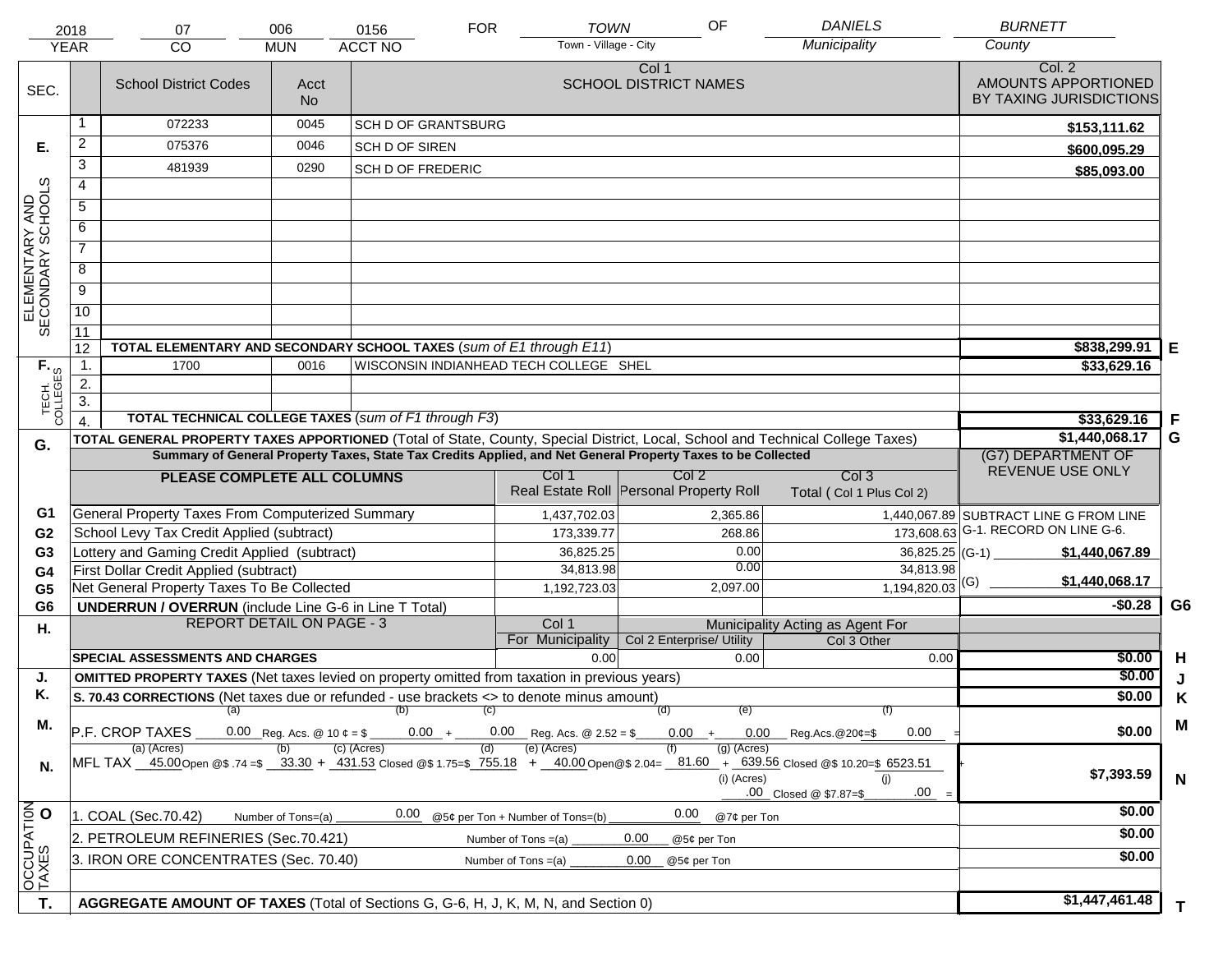|                     | 2018                               | 006<br>0156<br>07                                               | <b>FOR</b> | <b>TOWN</b>                       | <b>DANIELS</b><br>OF             |                  | <b>BURNETT</b>                    |
|---------------------|------------------------------------|-----------------------------------------------------------------|------------|-----------------------------------|----------------------------------|------------------|-----------------------------------|
|                     | <b>YEAR</b>                        | <b>ACCT NO</b><br>CO<br><b>MUN</b>                              |            | Town - Village - City             | Municipality                     |                  | County                            |
|                     |                                    |                                                                 |            | <b>SECTION H - DETAIL SUMMARY</b> |                                  |                  |                                   |
|                     |                                    |                                                                 |            | Col 1                             | Municipality Acting as Agent for |                  | <b>Total For Each Line</b>        |
| н                   |                                    | Special Assessments and Special Charges                         |            | For the Municipality              | Col 2 Enterprise / Utility       | Col 3 Other      | (Total of columns 1,2 & 3)        |
|                     | 01                                 | Water main and lateral Installations                            |            | \$0.00                            | 50.00                            | \$0.00           | \$0.00                            |
|                     | 02                                 | Sewer main and lateral installations                            |            | \$0.00                            | \$0.00                           | \$0.00           | \$0.00                            |
|                     | $\overline{03}$                    | Street improvements (ex: sidewalks, storm sewers, seal coating) |            | \$0.00                            | \$0.00                           | \$0.00           | \$0.00                            |
|                     | 04                                 | Street light installation                                       |            | \$0.00                            | \$0.00                           | \$0.00           | \$0.00                            |
|                     | $\overline{05}$                    | Greenbelts                                                      |            | \$0.00                            | \$0.00                           | \$0.00           | \$0.00                            |
|                     | 06                                 | Drain ditch and watercourse (sec. 88.42 & 88.43)                |            | \$0.00                            | \$0.00                           | \$0.00           | \$0.00                            |
| SPECIAL ASSESSMENTS |                                    |                                                                 |            |                                   |                                  |                  |                                   |
|                     |                                    |                                                                 |            |                                   |                                  |                  |                                   |
|                     |                                    |                                                                 |            |                                   |                                  |                  |                                   |
|                     |                                    |                                                                 |            |                                   |                                  |                  |                                   |
|                     |                                    |                                                                 |            |                                   |                                  |                  |                                   |
|                     |                                    |                                                                 |            |                                   |                                  |                  |                                   |
|                     |                                    |                                                                 |            |                                   |                                  |                  |                                   |
|                     |                                    |                                                                 |            |                                   |                                  |                  |                                   |
|                     |                                    |                                                                 |            |                                   |                                  |                  |                                   |
|                     |                                    |                                                                 |            |                                   |                                  |                  |                                   |
|                     |                                    |                                                                 |            |                                   |                                  |                  |                                   |
|                     |                                    |                                                                 |            |                                   |                                  |                  |                                   |
|                     |                                    |                                                                 |            |                                   |                                  |                  |                                   |
|                     |                                    |                                                                 |            |                                   |                                  |                  |                                   |
|                     |                                    |                                                                 |            |                                   |                                  |                  |                                   |
|                     |                                    |                                                                 |            |                                   |                                  |                  |                                   |
|                     |                                    |                                                                 |            |                                   |                                  |                  |                                   |
|                     | 01                                 | Weeds, Tree Planting, Removal                                   |            | \$0.00                            | \$0.00                           | \$0.00           | \$0.00                            |
|                     | 02                                 | Snow Removal, Plowing                                           |            | \$0.00                            | \$0.00                           | \$0.00           | \$0.00                            |
|                     | 03                                 | Refuse And Garbage Collection                                   |            | \$0.00                            | \$0.00                           | \$0.00           | \$0.00                            |
|                     | $\overline{04}$<br>$\overline{05}$ | Grading, Gravel, Culvert, Fencing<br>Fencing                    |            | \$0.00<br>\$0.00                  | \$0.00<br>\$0.00                 | \$0.00<br>\$0.00 | \$0.00<br>\$0.00                  |
| SPECIAL CHARGES     | 06                                 | <b>Fire Calls</b>                                               |            | \$0.00                            | \$0.00                           | \$0.00           | \$0.00                            |
|                     | 07                                 | Recycling                                                       |            | \$0.00                            | \$0.00                           | \$0.00           | \$0.00                            |
|                     | 08                                 | Delinquent Utility Charges                                      |            | \$0.00                            | \$0.00                           | \$0.00           | \$0.00                            |
|                     |                                    |                                                                 |            |                                   |                                  |                  |                                   |
|                     |                                    |                                                                 |            |                                   |                                  |                  |                                   |
|                     |                                    |                                                                 |            |                                   |                                  |                  |                                   |
|                     |                                    |                                                                 |            |                                   |                                  |                  |                                   |
|                     |                                    |                                                                 |            |                                   |                                  |                  |                                   |
|                     |                                    |                                                                 |            |                                   |                                  |                  |                                   |
|                     |                                    |                                                                 |            |                                   |                                  |                  |                                   |
|                     |                                    |                                                                 |            |                                   |                                  |                  |                                   |
|                     |                                    |                                                                 |            |                                   |                                  |                  |                                   |
|                     |                                    |                                                                 |            |                                   |                                  |                  |                                   |
|                     |                                    |                                                                 |            |                                   |                                  |                  |                                   |
|                     |                                    |                                                                 |            |                                   |                                  |                  |                                   |
|                     |                                    |                                                                 |            |                                   |                                  |                  |                                   |
|                     |                                    |                                                                 |            |                                   |                                  |                  |                                   |
|                     |                                    | TOTALS (Also enter on line H on page 2)                         |            | \$0.00                            | \$0.00                           | \$0.00           | \$0.00<br>$\overline{\mathsf{H}}$ |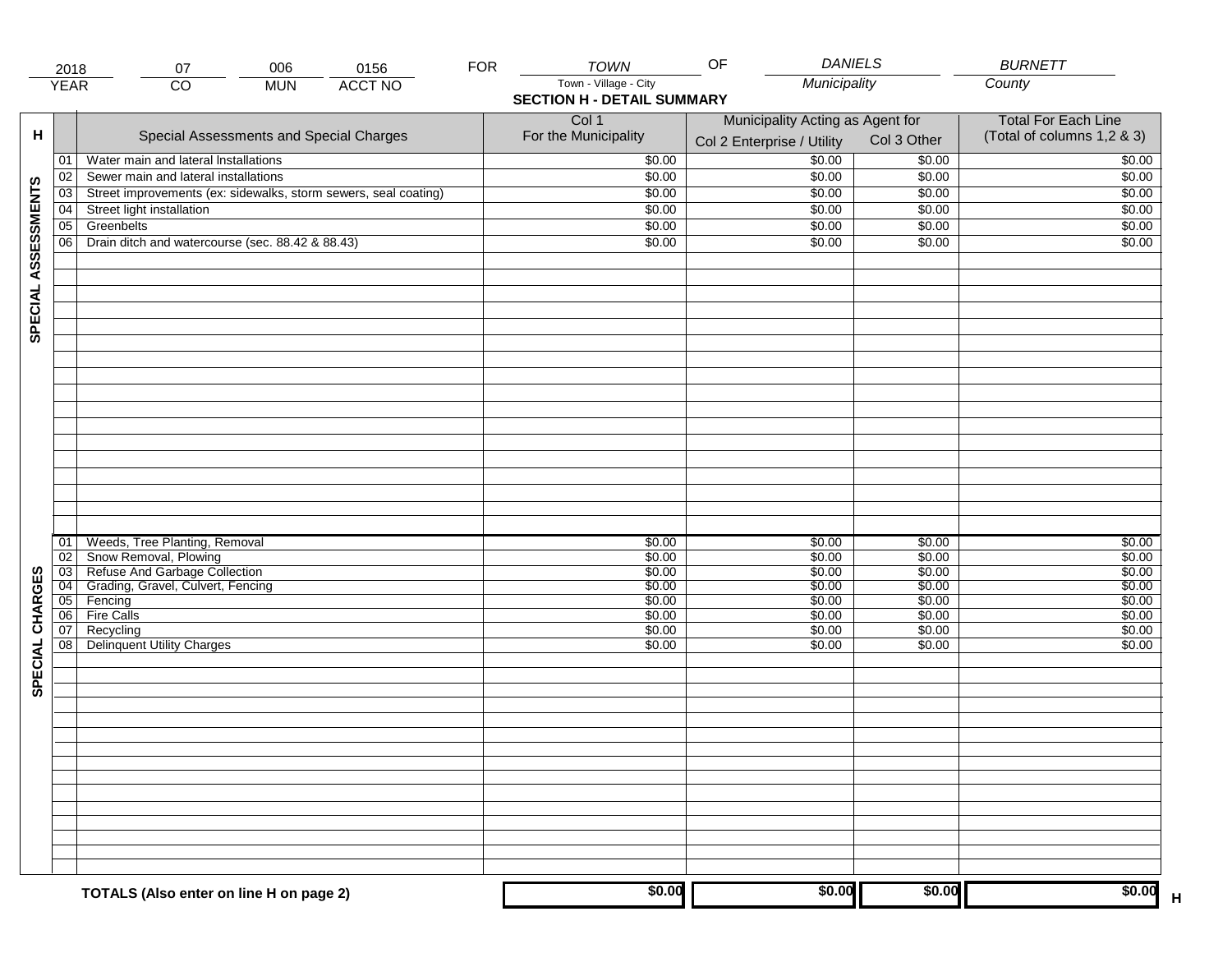| $\sim$<br>∠ ∪     | 006           | $\bigcap_{i=1}^n$<br>эc | . | TOWN                       | <i>JANIF</i> | םו ום<br>マハル |  |
|-------------------|---------------|-------------------------|---|----------------------------|--------------|--------------|--|
| $\sqrt{2}$<br>∟ี่ | <b>IVIUIN</b> | .CCT NC<br>- АСл.       |   | .<br>√illaɑe<br>Towr.<br>ີ | Municipality | sount        |  |

|                | D. | Name of District                                                  | Valuation       | Gen. Prop. Tax Levy | Remarks |
|----------------|----|-------------------------------------------------------------------|-----------------|---------------------|---------|
| $\vert$ 1      |    | SIREN FIRE ASSOC                                                  | \$80,699,200.00 | \$26,149.37         |         |
| $\overline{2}$ |    | FREDERIC RURAL FIRE ASSOC                                         | \$6,022,100.00  | \$3,070.91          |         |
|                |    |                                                                   |                 |                     |         |
|                |    |                                                                   |                 |                     |         |
|                |    |                                                                   |                 |                     |         |
|                |    |                                                                   |                 |                     |         |
|                |    |                                                                   |                 |                     |         |
|                |    |                                                                   |                 |                     |         |
|                |    |                                                                   |                 |                     |         |
|                |    |                                                                   |                 |                     |         |
|                |    |                                                                   |                 |                     |         |
|                |    |                                                                   |                 |                     |         |
|                |    |                                                                   |                 |                     |         |
|                |    |                                                                   |                 |                     |         |
|                |    |                                                                   |                 |                     |         |
|                |    |                                                                   |                 |                     |         |
|                |    |                                                                   |                 |                     |         |
|                |    |                                                                   |                 |                     |         |
|                |    |                                                                   |                 |                     |         |
|                |    |                                                                   |                 |                     |         |
|                |    |                                                                   |                 |                     |         |
|                |    |                                                                   |                 |                     |         |
|                |    |                                                                   |                 |                     |         |
|                |    |                                                                   |                 |                     |         |
|                |    |                                                                   |                 |                     |         |
|                |    |                                                                   |                 |                     |         |
|                |    |                                                                   |                 |                     |         |
|                |    |                                                                   |                 |                     |         |
|                |    |                                                                   |                 |                     |         |
|                |    |                                                                   |                 |                     |         |
|                |    |                                                                   |                 |                     |         |
|                |    |                                                                   |                 |                     |         |
|                |    |                                                                   |                 |                     |         |
|                |    |                                                                   |                 |                     |         |
|                |    | $TOTAI$ $C/Alco$ ontar on $\lim_{n \to \infty} D_1$ on nago $D_2$ |                 | 620.220.29          |         |

**TOTALS (Also enter on line D-1 on page 1)** 

 **\$29,220.28**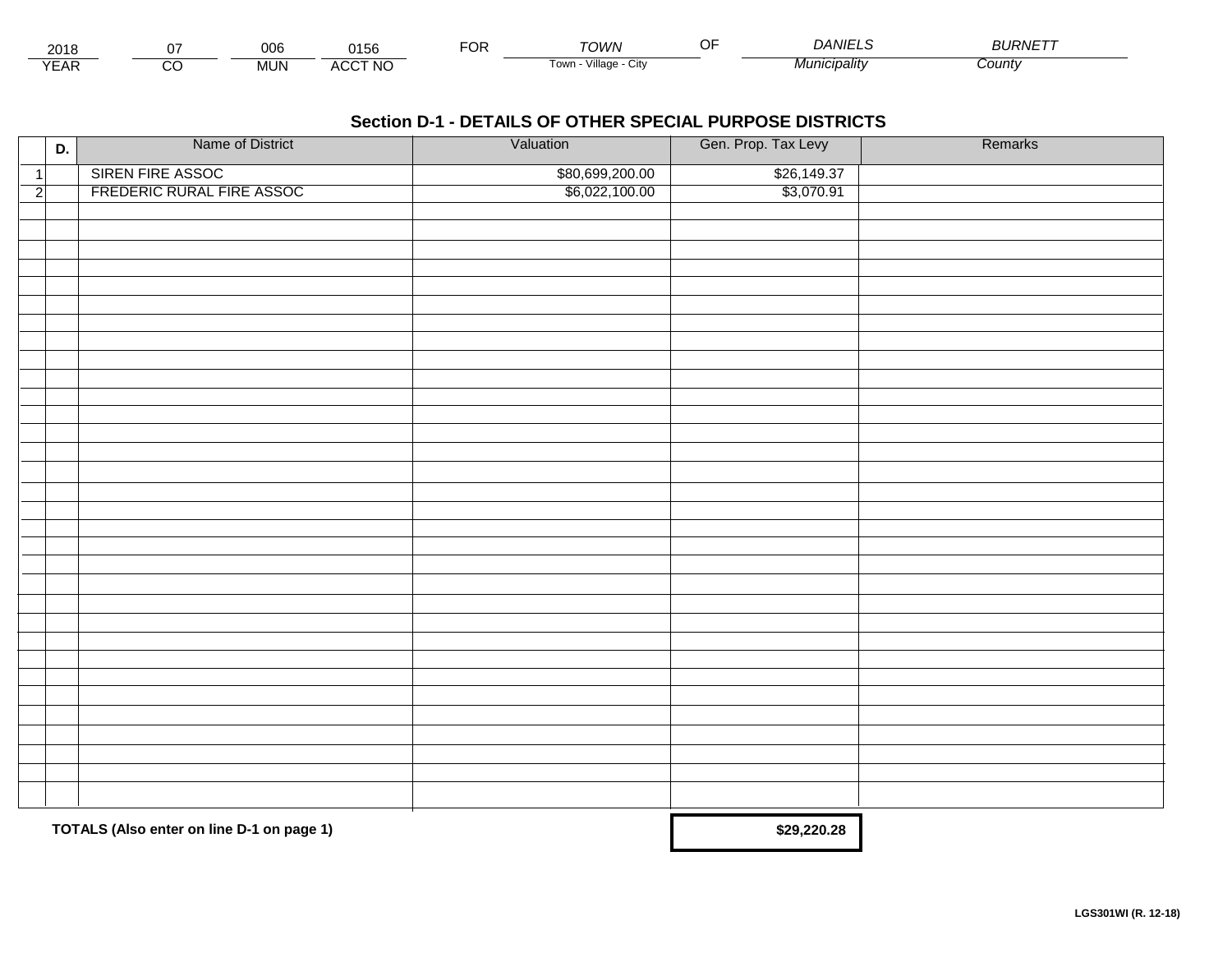| <b>FINAL</b>            |                 |                                                                                                  |                          | <b>STATEMENT OF TAXES FOR 2018</b> |                                        |                                                   | 07<br>$\overline{CO}$ | 008<br><b>MUN</b> | 0157<br>ACCT NO                 |                                       |  |                                                            |             |
|-------------------------|-----------------|--------------------------------------------------------------------------------------------------|--------------------------|------------------------------------|----------------------------------------|---------------------------------------------------|-----------------------|-------------------|---------------------------------|---------------------------------------|--|------------------------------------------------------------|-------------|
|                         |                 |                                                                                                  |                          | <b>FOR</b>                         | <b>TOWN</b>                            |                                                   | OF                    |                   | <b>DEWEY</b>                    | <b>BURNETT</b>                        |  | Check if Amended                                           |             |
|                         |                 |                                                                                                  |                          |                                    | Town-Village -City                     |                                                   |                       |                   | Municipality                    | County                                |  |                                                            |             |
| SEC.                    |                 |                                                                                                  |                          |                                    |                                        | Col 1<br>Description of Tax by Taxing Jurisiction |                       |                   |                                 |                                       |  | Col 2.<br>AMOUNTS APPORTIONED<br>BY TAXING JURISDICTIONS   |             |
| A                       |                 | 1. AGGREGATE AMOUNT OF STATE TAXES                                                               |                          |                                    |                                        |                                                   |                       |                   |                                 |                                       |  | \$0.00                                                     | A           |
| В.                      |                 | 1. Portion of State Special Charges Upon County                                                  |                          |                                    |                                        |                                                   |                       |                   |                                 |                                       |  | \$0.00                                                     |             |
|                         |                 | 2. Portion of County Tax Levied Over Entire Municipality                                         |                          |                                    |                                        |                                                   |                       |                   |                                 |                                       |  | \$185,828.65                                               |             |
|                         |                 | 3. Special Purpose County Taxes                                                                  |                          |                                    |                                        |                                                   |                       |                   |                                 |                                       |  | \$0.00                                                     |             |
| <b>COUNTY<br/>TAXES</b> |                 | 4. TOTAL COUNTY TAXES (sum of B-1 through B-3)                                                   |                          |                                    |                                        |                                                   |                       |                   |                                 |                                       |  | \$185,828.65                                               | B           |
|                         |                 | <b>Special District</b><br>Code                                                                  | <b>Acct</b><br><b>No</b> |                                    | <b>Special</b><br><b>District Name</b> |                                                   |                       |                   | Col 1a<br><b>Property Taxes</b> | Col 1b<br><b>State Special Charge</b> |  | <b>Property Taxes with</b><br><b>State Special Charges</b> |             |
| C.                      | $\mathbf 1$     |                                                                                                  |                          |                                    |                                        |                                                   |                       |                   |                                 |                                       |  |                                                            |             |
|                         | $\overline{2}$  |                                                                                                  |                          |                                    |                                        |                                                   |                       |                   |                                 |                                       |  |                                                            |             |
|                         | 3               |                                                                                                  |                          |                                    |                                        |                                                   |                       |                   |                                 |                                       |  |                                                            |             |
|                         | 4               |                                                                                                  |                          |                                    |                                        |                                                   |                       |                   |                                 |                                       |  |                                                            |             |
|                         | 5               |                                                                                                  |                          |                                    |                                        |                                                   |                       |                   |                                 |                                       |  |                                                            |             |
|                         | 6               |                                                                                                  |                          |                                    |                                        |                                                   |                       |                   |                                 |                                       |  |                                                            |             |
|                         | $\overline{7}$  |                                                                                                  |                          |                                    |                                        |                                                   |                       |                   |                                 |                                       |  |                                                            |             |
| SPECIAL DISTRICT TAXES  | 8               |                                                                                                  |                          |                                    |                                        |                                                   |                       |                   |                                 |                                       |  |                                                            |             |
|                         | 9               |                                                                                                  |                          |                                    |                                        |                                                   |                       |                   |                                 |                                       |  |                                                            |             |
|                         | $\overline{10}$ |                                                                                                  |                          |                                    |                                        |                                                   |                       |                   |                                 |                                       |  |                                                            |             |
|                         | 11              |                                                                                                  |                          |                                    |                                        |                                                   |                       |                   |                                 |                                       |  |                                                            |             |
|                         |                 | 12. TOTAL SPECIAL DISTRICT TAXES (sum of C1 through C11)                                         |                          |                                    |                                        |                                                   |                       |                   | \$0.00                          | \$0.00                                |  | \$0.00                                                     | $\mathbf c$ |
| D.                      | 1.              | Other Special Purpose District Taxes (Show Detail on page 4, enter total here)                   |                          |                                    |                                        |                                                   |                       |                   |                                 |                                       |  | \$0.00                                                     |             |
|                         | 2.              | Total Tax Increment (except county environmental remediation tax increment)                      |                          |                                    |                                        |                                                   |                       |                   |                                 |                                       |  | \$0.00                                                     |             |
| OR CITY                 | 13.             | County Environmental Tax Increment                                                               |                          |                                    |                                        |                                                   |                       |                   |                                 |                                       |  | \$0.00                                                     |             |
|                         | 14.             | <b>Other State Special Charges</b>                                                               |                          |                                    |                                        |                                                   |                       |                   |                                 |                                       |  | \$0.00                                                     |             |
|                         | 15.             | <b>County Special Charges</b>                                                                    |                          |                                    |                                        |                                                   |                       |                   |                                 |                                       |  | \$0.00                                                     |             |
|                         | 6.              | All Other Town, Village, or City Taxes                                                           |                          |                                    |                                        |                                                   |                       |                   |                                 |                                       |  | \$81,776.00                                                |             |
|                         | 17.             | Surplus Funds Applied CAUTION: Do not make an entry on this line unless Line D6 (above) is Zero. |                          |                                    |                                        |                                                   |                       |                   |                                 |                                       |  | $\sqrt{$0.00}$                                             |             |
| TOWN, VILLAGE,<br>TAXES |                 | 8. TOTAL TOWN, VILLAGE OR CITY TAXES (sum of D1 through D7; NOT TOTAL for page one)              |                          |                                    |                                        | \$81,776.00                                       | D                     |                   |                                 |                                       |  |                                                            |             |
| Clerk                   |                 |                                                                                                  |                          |                                    |                                        | Date                                              |                       |                   | <b>REMARKS</b>                  |                                       |  |                                                            |             |
|                         | $\cdots$        |                                                                                                  |                          |                                    |                                        |                                                   |                       |                   |                                 |                                       |  |                                                            |             |

| Work Phone     | Home Phone |
|----------------|------------|
|                |            |
| E-mail Address | Fax Number |
|                |            |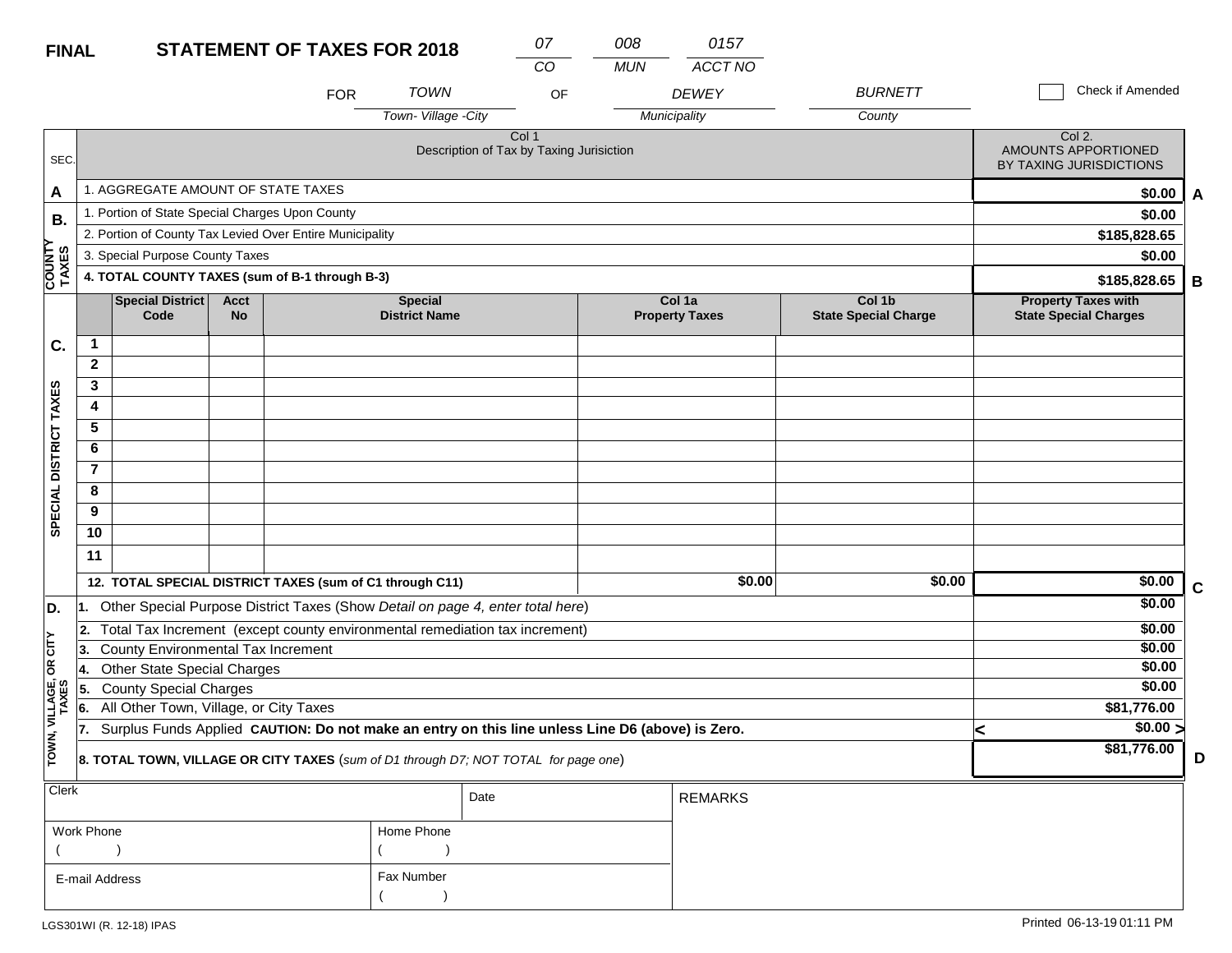|                                     | 2018             | 07                                                                                                                             | 008                | 0157                                   | <b>FOR</b> | <b>TOWN</b>                                               | OF                                      | <b>DEWEY</b>                                                                                                                                                                        | <b>BURNETT</b>                                           |                |
|-------------------------------------|------------------|--------------------------------------------------------------------------------------------------------------------------------|--------------------|----------------------------------------|------------|-----------------------------------------------------------|-----------------------------------------|-------------------------------------------------------------------------------------------------------------------------------------------------------------------------------------|----------------------------------------------------------|----------------|
|                                     | <b>YEAR</b>      | <b>CO</b>                                                                                                                      | <b>MUN</b>         | <b>ACCT NO</b>                         |            | Town - Village - City                                     |                                         | Municipality                                                                                                                                                                        | County                                                   |                |
| SEC.                                |                  | <b>School District Codes</b>                                                                                                   | Acct<br><b>No</b>  |                                        |            |                                                           | Col 1<br><b>SCHOOL DISTRICT NAMES</b>   |                                                                                                                                                                                     | Col. 2<br>AMOUNTS APPORTIONED<br>BY TAXING JURISDICTIONS |                |
|                                     |                  | 655306                                                                                                                         | 0392               | <b>SCH D OF SHELL LAKE</b>             |            |                                                           |                                         |                                                                                                                                                                                     | \$397,404.67                                             |                |
| Е.                                  | $\overline{a}$   | 655474                                                                                                                         | 0393               | SCH D OF SPOONER                       |            |                                                           |                                         |                                                                                                                                                                                     | \$109,530.27                                             |                |
|                                     | 3                |                                                                                                                                |                    |                                        |            |                                                           |                                         |                                                                                                                                                                                     |                                                          |                |
|                                     | $\overline{4}$   |                                                                                                                                |                    |                                        |            |                                                           |                                         |                                                                                                                                                                                     |                                                          |                |
|                                     | 5                |                                                                                                                                |                    |                                        |            |                                                           |                                         |                                                                                                                                                                                     |                                                          |                |
|                                     | 6                |                                                                                                                                |                    |                                        |            |                                                           |                                         |                                                                                                                                                                                     |                                                          |                |
| ELEMENTARY AND<br>SECONDARY SCHOOLS | $\overline{7}$   |                                                                                                                                |                    |                                        |            |                                                           |                                         |                                                                                                                                                                                     |                                                          |                |
|                                     |                  |                                                                                                                                |                    |                                        |            |                                                           |                                         |                                                                                                                                                                                     |                                                          |                |
|                                     | 8                |                                                                                                                                |                    |                                        |            |                                                           |                                         |                                                                                                                                                                                     |                                                          |                |
|                                     | $\overline{9}$   |                                                                                                                                |                    |                                        |            |                                                           |                                         |                                                                                                                                                                                     |                                                          |                |
|                                     | $\overline{10}$  |                                                                                                                                |                    |                                        |            |                                                           |                                         |                                                                                                                                                                                     |                                                          |                |
|                                     | 11<br>12         | TOTAL ELEMENTARY AND SECONDARY SCHOOL TAXES (sum of E1 through E11)                                                            |                    |                                        |            |                                                           |                                         |                                                                                                                                                                                     | \$506,934.94                                             |                |
|                                     | $\mathbf{1}$ .   | 1700                                                                                                                           | 0016               | WISCONSIN INDIANHEAD TECH COLLEGE SHEL |            |                                                           |                                         |                                                                                                                                                                                     | \$18,577.86                                              | Е              |
|                                     | 2.               |                                                                                                                                |                    |                                        |            |                                                           |                                         |                                                                                                                                                                                     |                                                          |                |
|                                     | $\overline{3}$ . |                                                                                                                                |                    |                                        |            |                                                           |                                         |                                                                                                                                                                                     |                                                          |                |
| TECH. T                             |                  | <b>TOTAL TECHNICAL COLLEGE TAXES (sum of F1 through F3)</b>                                                                    |                    |                                        |            |                                                           |                                         |                                                                                                                                                                                     | \$18,577.86                                              | F              |
| G.                                  |                  | TOTAL GENERAL PROPERTY TAXES APPORTIONED (Total of State, County, Special District, Local, School and Technical College Taxes) |                    | \$793,117.45                           | G          |                                                           |                                         |                                                                                                                                                                                     |                                                          |                |
|                                     |                  | Summary of General Property Taxes, State Tax Credits Applied, and Net General Property Taxes to be Collected                   | (G7) DEPARTMENT OF |                                        |            |                                                           |                                         |                                                                                                                                                                                     |                                                          |                |
|                                     |                  | PLEASE COMPLETE ALL COLUMNS                                                                                                    |                    |                                        |            | Col 1                                                     | Col <sub>2</sub>                        | Col <sub>3</sub>                                                                                                                                                                    | REVENUE USE ONLY                                         |                |
|                                     |                  |                                                                                                                                |                    |                                        |            |                                                           | Real Estate Roll Personal Property Roll | Total (Col 1 Plus Col 2)                                                                                                                                                            |                                                          |                |
| G1                                  |                  | General Property Taxes From Computerized Summary                                                                               |                    |                                        |            | 789,732.47                                                | 3,385.69                                |                                                                                                                                                                                     | 793,118.16 SUBTRACT LINE G FROM LINE                     |                |
| G <sub>2</sub>                      |                  | School Levy Tax Credit Applied (subtract)                                                                                      |                    |                                        |            | 89,090.29                                                 | 376.47                                  |                                                                                                                                                                                     | 89,466.76 G-1. RECORD ON LINE G-6.                       |                |
| G <sub>3</sub>                      |                  | Lottery and Gaming Credit Applied (subtract)                                                                                   |                    |                                        |            | 28,069.91                                                 | 30.81<br>0.00                           |                                                                                                                                                                                     | \$793,118.16                                             |                |
| G4                                  |                  | First Dollar Credit Applied (subtract)                                                                                         |                    |                                        |            | 24,576.54                                                 |                                         | 24,576.54<br>$650,974.14$ <sup>(G)</sup>                                                                                                                                            | \$793,117.45                                             |                |
| G <sub>5</sub><br>G <sub>6</sub>    |                  | Net General Property Taxes To Be Collected                                                                                     |                    |                                        |            | 647,995.73                                                | 2,978.41                                |                                                                                                                                                                                     | \$0.71                                                   | G <sub>6</sub> |
|                                     |                  | <b>UNDERRUN / OVERRUN</b> (include Line G-6 in Line T Total)<br><b>REPORT DETAIL ON PAGE - 3</b>                               |                    |                                        |            | Col 1                                                     |                                         | Municipality Acting as Agent For                                                                                                                                                    |                                                          |                |
| Η.                                  |                  |                                                                                                                                |                    |                                        |            | For Municipality                                          | Col 2 Enterprise/ Utility               | Col 3 Other                                                                                                                                                                         |                                                          |                |
|                                     |                  | <b>SPECIAL ASSESSMENTS AND CHARGES</b>                                                                                         |                    |                                        |            | 376.24                                                    | 0.00                                    | 0.00                                                                                                                                                                                | \$376.24                                                 | H              |
| J.                                  |                  | <b>OMITTED PROPERTY TAXES</b> (Net taxes levied on property omitted from taxation in previous years)                           |                    |                                        |            |                                                           |                                         |                                                                                                                                                                                     | \$0.00                                                   | J              |
| Κ.                                  |                  | S. 70.43 CORRECTIONS (Net taxes due or refunded - use brackets <> to denote minus amount)                                      |                    |                                        |            |                                                           |                                         |                                                                                                                                                                                     | \$0.00                                                   | Κ              |
| М.                                  |                  | (a) (b) (c)                                                                                                                    |                    |                                        |            |                                                           | (d)<br>(e)                              | (f)                                                                                                                                                                                 |                                                          | M              |
|                                     |                  | P.F. CROP TAXES                                                                                                                |                    | $0.00 +$                               |            | $0.00$ Reg. Acs. @ 2.52 = \$                              | $0.00 +$                                | $0.00$ Reg.Acs. @20¢=\$<br>0.00                                                                                                                                                     | \$0.00                                                   |                |
| N.                                  |                  | (a) (Acres)                                                                                                                    |                    | $(c)$ (Acres)                          | (d)        | (e) (Acres)                                               | $(g)$ (Acres)<br>(i) (Acres)            | MFL TAX 97.60 Open @\$ .74 =\$ 72.22 + 286.12 Closed @\$ 1.75=\$ 500.71 + 132.03 Open @\$ 2.04= 269.34 + 588.00 Closed @\$ 10.20=\$ 5997.60<br>(i)<br>.00<br>.00 Closed @ \$7.87=\$ | \$6,839.87                                               | N              |
|                                     |                  | 1. COAL (Sec.70.42)                                                                                                            |                    | 0.00                                   |            |                                                           | 0.00                                    |                                                                                                                                                                                     | \$0.00                                                   |                |
| OCCUPATION                          |                  |                                                                                                                                | Number of Tons=(a) |                                        |            | @5¢ per Ton + Number of Tons=(b)<br>Number of Tons $=(a)$ | @7¢ per Ton<br>0.00<br>@5¢ per Ton      |                                                                                                                                                                                     | \$0.00                                                   |                |
|                                     |                  | 2. PETROLEUM REFINERIES (Sec.70.421)                                                                                           |                    | \$0.00                                 |            |                                                           |                                         |                                                                                                                                                                                     |                                                          |                |
|                                     |                  | 3. IRON ORE CONCENTRATES (Sec. 70.40)                                                                                          |                    |                                        |            | Number of Tons $=(a)$                                     | 0.00<br>@5¢ per Ton                     |                                                                                                                                                                                     |                                                          |                |
|                                     |                  |                                                                                                                                |                    |                                        |            |                                                           |                                         |                                                                                                                                                                                     |                                                          |                |
| T.                                  |                  | AGGREGATE AMOUNT OF TAXES (Total of Sections G, G-6, H, J, K, M, N, and Section 0)                                             |                    | \$800,334.27                           | T.         |                                                           |                                         |                                                                                                                                                                                     |                                                          |                |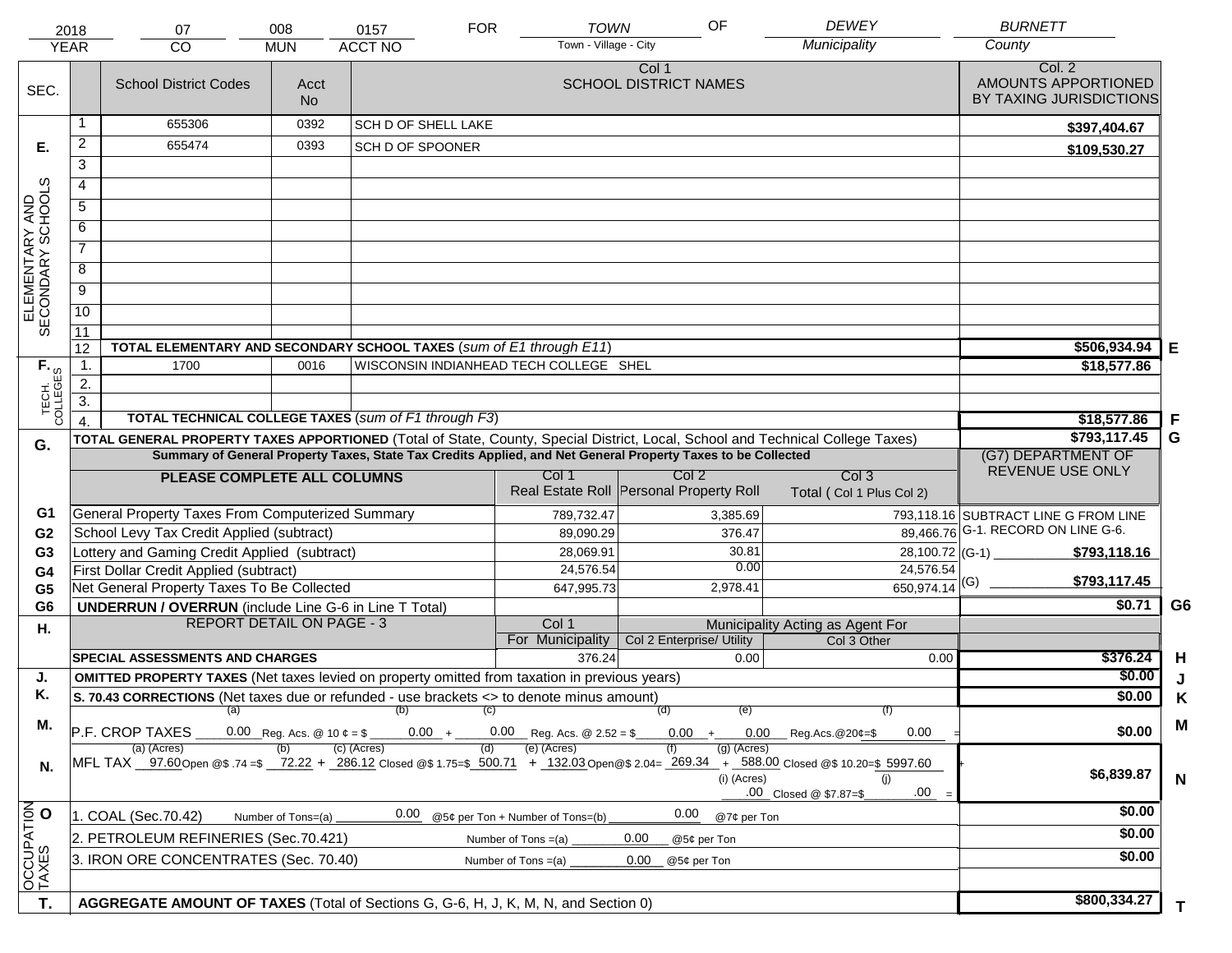|                     | 2018            | 07                                                              | 008        | 0157           | <b>FOR</b> | <b>TOWN</b>                       | <b>DEWEY</b><br>OF               |                            | <b>BURNETT</b>             |
|---------------------|-----------------|-----------------------------------------------------------------|------------|----------------|------------|-----------------------------------|----------------------------------|----------------------------|----------------------------|
|                     | <b>YEAR</b>     | $\overline{CO}$                                                 | <b>MUN</b> | <b>ACCT NO</b> |            | Town - Village - City             | Municipality                     |                            | County                     |
|                     |                 |                                                                 |            |                |            | <b>SECTION H - DETAIL SUMMARY</b> |                                  |                            |                            |
|                     |                 |                                                                 |            |                |            | Col 1                             | Municipality Acting as Agent for | <b>Total For Each Line</b> |                            |
| н                   |                 | Special Assessments and Special Charges                         |            |                |            | For the Municipality              |                                  | Col 3 Other                | (Total of columns 1,2 & 3) |
|                     |                 |                                                                 |            |                |            |                                   | Col 2 Enterprise / Utility       |                            |                            |
|                     | 01              | Water main and lateral Installations                            |            |                |            | \$0.00                            | \$0.00                           | \$0.00                     | \$0.00                     |
|                     | 02              | Sewer main and lateral installations                            |            |                |            | \$0.00                            | \$0.00                           | \$0.00                     | \$0.00                     |
| SPECIAL ASSESSMENTS | 03              | Street improvements (ex: sidewalks, storm sewers, seal coating) |            |                |            | \$0.00                            | \$0.00                           | \$0.00                     | \$0.00                     |
|                     | 04              | Street light installation                                       |            |                |            | \$0.00                            | \$0.00                           | \$0.00                     | \$0.00                     |
|                     | $\overline{05}$ | Greenbelts                                                      |            |                |            | \$0.00                            | \$0.00                           | \$0.00                     | \$0.00                     |
|                     | 06              | Drain ditch and watercourse (sec. 88.42 & 88.43)                |            |                |            | \$0.00                            | \$0.00                           | \$0.00                     | \$0.00                     |
|                     |                 |                                                                 |            |                |            |                                   |                                  |                            |                            |
|                     |                 |                                                                 |            |                |            |                                   |                                  |                            |                            |
|                     |                 |                                                                 |            |                |            |                                   |                                  |                            |                            |
|                     |                 |                                                                 |            |                |            |                                   |                                  |                            |                            |
|                     |                 |                                                                 |            |                |            |                                   |                                  |                            |                            |
|                     |                 |                                                                 |            |                |            |                                   |                                  |                            |                            |
|                     |                 |                                                                 |            |                |            |                                   |                                  |                            |                            |
|                     |                 |                                                                 |            |                |            |                                   |                                  |                            |                            |
|                     |                 |                                                                 |            |                |            |                                   |                                  |                            |                            |
|                     |                 |                                                                 |            |                |            |                                   |                                  |                            |                            |
|                     |                 |                                                                 |            |                |            |                                   |                                  |                            |                            |
|                     |                 |                                                                 |            |                |            |                                   |                                  |                            |                            |
|                     |                 |                                                                 |            |                |            |                                   |                                  |                            |                            |
|                     |                 |                                                                 |            |                |            |                                   |                                  |                            |                            |
|                     |                 |                                                                 |            |                |            |                                   |                                  |                            |                            |
|                     |                 |                                                                 |            |                |            |                                   |                                  |                            |                            |
|                     |                 |                                                                 |            |                |            |                                   |                                  |                            |                            |
|                     |                 |                                                                 |            |                |            |                                   |                                  |                            |                            |
|                     | 01              | Weeds, Tree Planting, Removal                                   |            |                |            | \$0.00                            | \$0.00                           | \$0.00                     | \$0.00                     |
|                     | $\overline{02}$ | Snow Removal, Plowing                                           |            |                |            | \$0.00                            | \$0.00                           | \$0.00                     | \$0.00                     |
|                     | $\overline{03}$ | Refuse And Garbage Collection                                   |            |                |            | \$0.00                            | \$0.00                           | \$0.00                     | \$0.00                     |
| SPECIAL CHARGES     | $\overline{04}$ | Grading, Gravel, Culvert, Fencing                               |            |                |            | \$376.24                          | \$0.00                           | \$0.00                     | \$376.24                   |
|                     | 05              | Fencing                                                         |            |                |            | \$0.00                            | \$0.00                           | \$0.00                     | \$0.00                     |
|                     | 06              | <b>Fire Calls</b>                                               |            |                |            | \$0.00                            | \$0.00                           | \$0.00                     | \$0.00                     |
|                     | 07              | Recycling                                                       |            |                |            | \$0.00                            | \$0.00                           | \$0.00                     | \$0.00                     |
|                     | 08              | <b>Delinquent Utility Charges</b>                               |            |                |            | \$0.00                            | \$0.00                           | \$0.00                     | \$0.00                     |
|                     |                 |                                                                 |            |                |            |                                   |                                  |                            |                            |
|                     |                 |                                                                 |            |                |            |                                   |                                  |                            |                            |
|                     |                 |                                                                 |            |                |            |                                   |                                  |                            |                            |
|                     |                 |                                                                 |            |                |            |                                   |                                  |                            |                            |
|                     |                 |                                                                 |            |                |            |                                   |                                  |                            |                            |
|                     |                 |                                                                 |            |                |            |                                   |                                  |                            |                            |
|                     |                 |                                                                 |            |                |            |                                   |                                  |                            |                            |
|                     |                 |                                                                 |            |                |            |                                   |                                  |                            |                            |
|                     |                 |                                                                 |            |                |            |                                   |                                  |                            |                            |
|                     |                 |                                                                 |            |                |            |                                   |                                  |                            |                            |
|                     |                 |                                                                 |            |                |            |                                   |                                  |                            |                            |
|                     |                 |                                                                 |            |                |            |                                   |                                  |                            |                            |
|                     |                 |                                                                 |            |                |            |                                   |                                  |                            |                            |
|                     |                 |                                                                 |            |                |            |                                   |                                  |                            |                            |
|                     |                 |                                                                 |            |                |            |                                   |                                  |                            |                            |
|                     |                 | TOTALS (Also enter on line H on page 2)                         |            |                |            | \$376.24                          | \$0.00                           | \$0.00                     | \$376.24                   |
|                     |                 |                                                                 |            |                |            |                                   |                                  |                            |                            |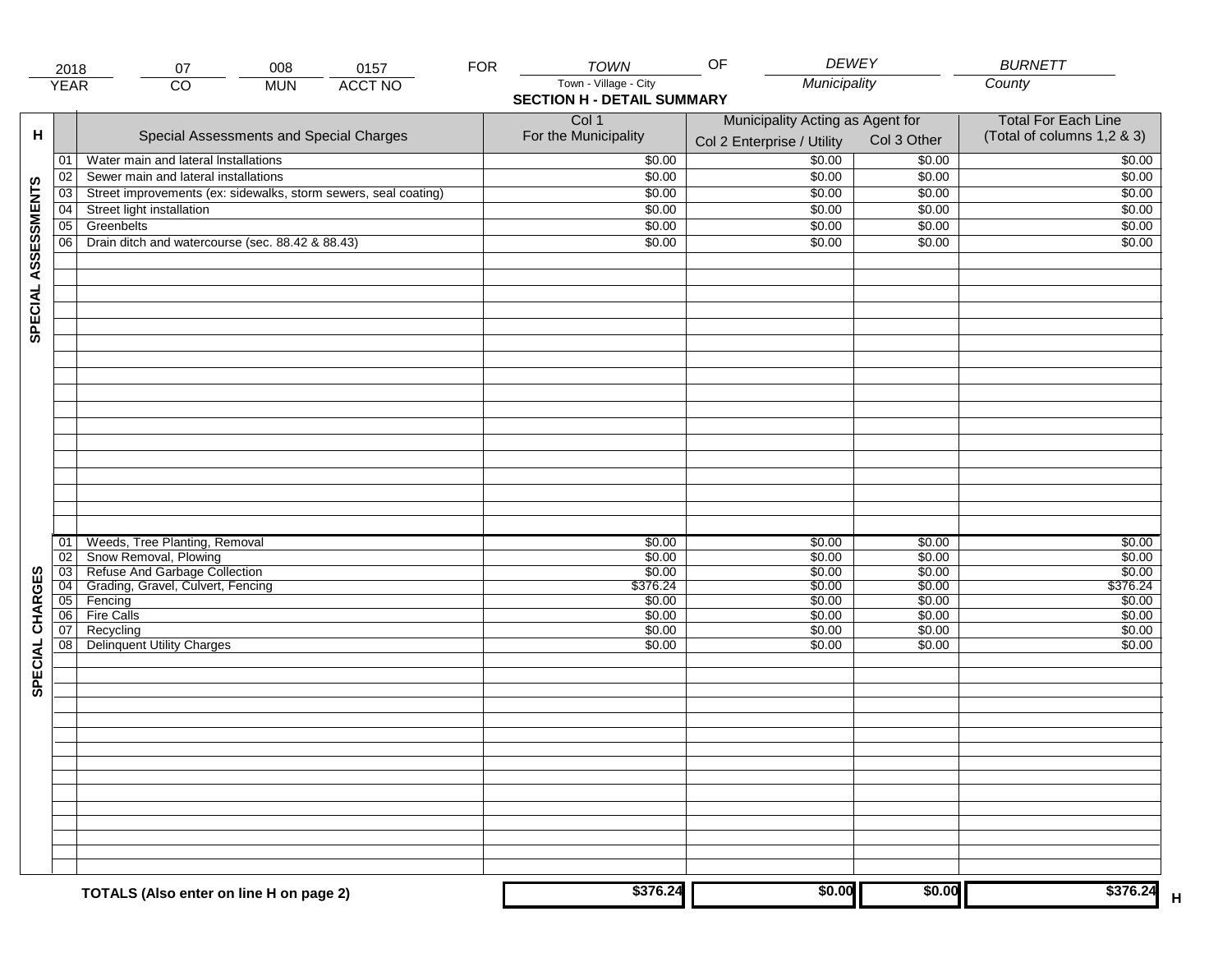| 201<br>2 U H   |        | ∩∩Я<br>vvc | $\bigcap_{i=1}^n$<br>.        | . . | יטומיר-                         | $\sim$ $\sim$<br>. | $\sim$ $-$<br>111<br>1/1/ <i>F</i> | חו וח<br>$\cdots$<br>RN⊩ |  |
|----------------|--------|------------|-------------------------------|-----|---------------------------------|--------------------|------------------------------------|--------------------------|--|
| $V = r$<br>LAI | ~<br>U | MUN.       | CCT NC،<br>$\cdots$<br>$\sim$ |     | <br><b>LOW.</b><br>шаое<br>ノILV |                    | ™nıcipalitv                        | :ount\                   |  |

| D. | Name of District                          | Valuation | Gen. Prop. Tax Levy | Remarks |
|----|-------------------------------------------|-----------|---------------------|---------|
|    |                                           |           |                     |         |
|    |                                           |           |                     |         |
|    |                                           |           |                     |         |
|    |                                           |           |                     |         |
|    |                                           |           |                     |         |
|    |                                           |           |                     |         |
|    |                                           |           |                     |         |
|    |                                           |           |                     |         |
|    |                                           |           |                     |         |
|    |                                           |           |                     |         |
|    |                                           |           |                     |         |
|    |                                           |           |                     |         |
|    |                                           |           |                     |         |
|    |                                           |           |                     |         |
|    |                                           |           |                     |         |
|    |                                           |           |                     |         |
|    |                                           |           |                     |         |
|    |                                           |           |                     |         |
|    |                                           |           |                     |         |
|    |                                           |           |                     |         |
|    |                                           |           |                     |         |
|    |                                           |           |                     |         |
|    |                                           |           |                     |         |
|    |                                           |           |                     |         |
|    |                                           |           |                     |         |
|    |                                           |           |                     |         |
|    |                                           |           |                     |         |
|    |                                           |           |                     |         |
|    |                                           |           |                     |         |
|    |                                           |           |                     |         |
|    |                                           |           |                     |         |
|    |                                           |           |                     |         |
|    |                                           |           |                     |         |
|    | TOTALS (Also enter on line D-1 on page 1) | \$0.00    |                     |         |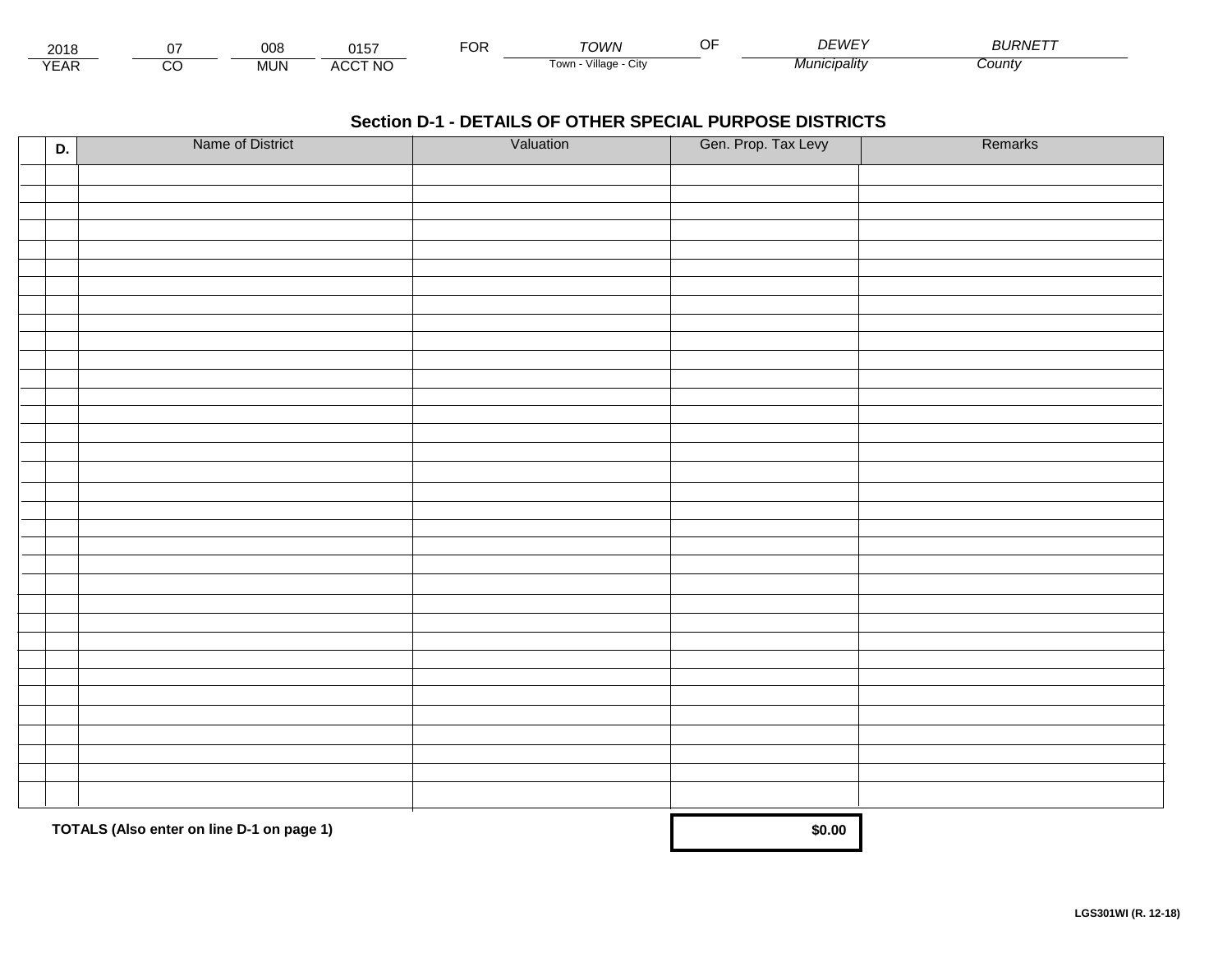| <b>FINAL</b>            |                |                                                          |                          | <b>STATEMENT OF TAXES FOR 2018</b>                       |                                        | 07<br>CO                                                                                         | 010<br><b>MUN</b> | 0158<br>ACCT NO                 |                                       |                                                            |             |
|-------------------------|----------------|----------------------------------------------------------|--------------------------|----------------------------------------------------------|----------------------------------------|--------------------------------------------------------------------------------------------------|-------------------|---------------------------------|---------------------------------------|------------------------------------------------------------|-------------|
|                         |                |                                                          |                          | <b>FOR</b>                                               | <b>TOWN</b>                            | OF                                                                                               |                   | <b>GRANTSBURG</b>               | <b>BURNETT</b>                        | Check if Amended                                           |             |
|                         |                |                                                          |                          |                                                          | Town-Village -City                     |                                                                                                  |                   | Municipality                    | County                                |                                                            |             |
| SEC.                    |                |                                                          |                          |                                                          |                                        | Col 1<br>Description of Tax by Taxing Jurisiction                                                |                   |                                 |                                       | Col 2.<br>AMOUNTS APPORTIONED<br>BY TAXING JURISDICTIONS   |             |
| A                       |                | 1. AGGREGATE AMOUNT OF STATE TAXES                       |                          | \$0.00                                                   | A                                      |                                                                                                  |                   |                                 |                                       |                                                            |             |
| В.                      |                | 1. Portion of State Special Charges Upon County          |                          | \$0.00                                                   |                                        |                                                                                                  |                   |                                 |                                       |                                                            |             |
| ≻                       |                | 2. Portion of County Tax Levied Over Entire Municipality | \$284,990.83             |                                                          |                                        |                                                                                                  |                   |                                 |                                       |                                                            |             |
|                         |                | 3. Special Purpose County Taxes                          |                          | \$0.00                                                   |                                        |                                                                                                  |                   |                                 |                                       |                                                            |             |
| <b>COUNT</b><br>TAXES   |                | 4. TOTAL COUNTY TAXES (sum of B-1 through B-3)           |                          | \$284,990.83                                             | B                                      |                                                                                                  |                   |                                 |                                       |                                                            |             |
|                         |                | <b>Special District</b><br>Code                          | <b>Acct</b><br><b>No</b> |                                                          | <b>Special</b><br><b>District Name</b> |                                                                                                  |                   | Col 1a<br><b>Property Taxes</b> | Col 1b<br><b>State Special Charge</b> | <b>Property Taxes with</b><br><b>State Special Charges</b> |             |
| C.                      | 1              |                                                          |                          |                                                          |                                        |                                                                                                  |                   |                                 |                                       |                                                            |             |
|                         | $\mathbf{2}$   |                                                          |                          |                                                          |                                        |                                                                                                  |                   |                                 |                                       |                                                            |             |
|                         | 3              |                                                          |                          |                                                          |                                        |                                                                                                  |                   |                                 |                                       |                                                            |             |
|                         | 4              |                                                          |                          |                                                          |                                        |                                                                                                  |                   |                                 |                                       |                                                            |             |
|                         | 5              |                                                          |                          |                                                          |                                        |                                                                                                  |                   |                                 |                                       |                                                            |             |
|                         | 6              |                                                          |                          |                                                          |                                        |                                                                                                  |                   |                                 |                                       |                                                            |             |
|                         | $\overline{7}$ |                                                          |                          |                                                          |                                        |                                                                                                  |                   |                                 |                                       |                                                            |             |
| SPECIAL DISTRICT TAXES  | 8              |                                                          |                          |                                                          |                                        |                                                                                                  |                   |                                 |                                       |                                                            |             |
|                         | 9              |                                                          |                          |                                                          |                                        |                                                                                                  |                   |                                 |                                       |                                                            |             |
|                         | 10             |                                                          |                          |                                                          |                                        |                                                                                                  |                   |                                 |                                       |                                                            |             |
|                         | 11             |                                                          |                          |                                                          |                                        |                                                                                                  |                   |                                 |                                       |                                                            |             |
|                         |                |                                                          |                          | 12. TOTAL SPECIAL DISTRICT TAXES (sum of C1 through C11) |                                        |                                                                                                  |                   | \$0.00                          | \$0.00                                | \$0.00                                                     | $\mathbf c$ |
| D.                      |                |                                                          |                          |                                                          |                                        | 1. Other Special Purpose District Taxes (Show Detail on page 4, enter total here)                |                   |                                 |                                       | \$0.00                                                     |             |
|                         | 2.             |                                                          |                          |                                                          |                                        | Total Tax Increment (except county environmental remediation tax increment)                      |                   |                                 |                                       | \$0.00                                                     |             |
| OR CITY                 | 3.             | County Environmental Tax Increment                       |                          |                                                          |                                        |                                                                                                  |                   |                                 |                                       | \$0.00                                                     |             |
|                         | ∣4.            | <b>Other State Special Charges</b>                       |                          |                                                          |                                        |                                                                                                  |                   |                                 |                                       | \$0.00                                                     |             |
|                         | 55.            | <b>County Special Charges</b>                            | \$0.00                   |                                                          |                                        |                                                                                                  |                   |                                 |                                       |                                                            |             |
|                         | 6.             | All Other Town, Village, or City Taxes                   |                          |                                                          |                                        |                                                                                                  |                   |                                 |                                       | \$234,408.00                                               |             |
|                         | 17.            |                                                          |                          |                                                          |                                        | Surplus Funds Applied CAUTION: Do not make an entry on this line unless Line D6 (above) is Zero. |                   |                                 |                                       | $\sqrt{$0.00}$<br>k                                        |             |
| TOWN, VILLAGE,<br>TAXES |                |                                                          |                          |                                                          |                                        | 8. TOTAL TOWN, VILLAGE OR CITY TAXES (sum of D1 through D7; NOT TOTAL for page one)              |                   |                                 |                                       | \$234,408.00                                               | D           |
| <b>Clerk</b>            |                |                                                          |                          |                                                          |                                        | Date                                                                                             |                   | <b>REMARKS</b>                  |                                       |                                                            |             |

| Work Phone     | Home Phone |
|----------------|------------|
|                |            |
| E-mail Address | Fax Number |
|                |            |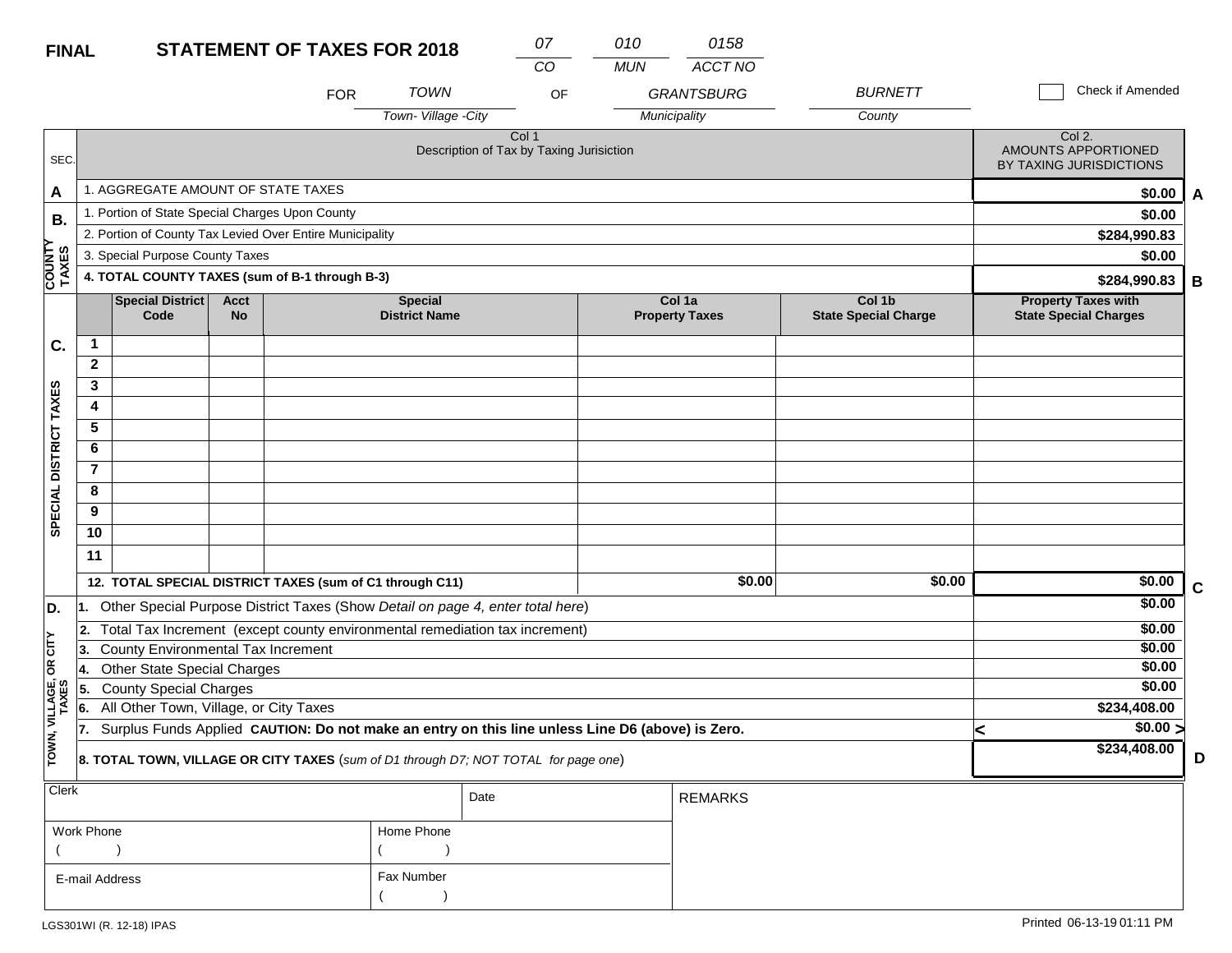|                                                                                                                                                                                                                          | 2018<br><b>YEAR</b> | 07<br><b>CO</b>                                                                                                                | 010<br><b>MUN</b>  | 0158<br><b>ACCT NO</b>     | <b>TOWN</b><br><b>FOR</b><br>Town - Village - City | OF                                                                                                           | <b>GRANTSBURG</b><br>Municipality        | <b>BURNETT</b><br>County                                 |                |
|--------------------------------------------------------------------------------------------------------------------------------------------------------------------------------------------------------------------------|---------------------|--------------------------------------------------------------------------------------------------------------------------------|--------------------|----------------------------|----------------------------------------------------|--------------------------------------------------------------------------------------------------------------|------------------------------------------|----------------------------------------------------------|----------------|
| SEC.                                                                                                                                                                                                                     |                     | <b>School District Codes</b>                                                                                                   | Acct<br><b>No</b>  |                            |                                                    | Col 1<br><b>SCHOOL DISTRICT NAMES</b>                                                                        |                                          | Col. 2<br>AMOUNTS APPORTIONED<br>BY TAXING JURISDICTIONS |                |
|                                                                                                                                                                                                                          | 1                   | 072233                                                                                                                         | 0045               | <b>SCH D OF GRANTSBURG</b> |                                                    |                                                                                                              |                                          | \$506,662.23                                             |                |
| Е.                                                                                                                                                                                                                       | 2                   |                                                                                                                                |                    |                            |                                                    |                                                                                                              |                                          |                                                          |                |
|                                                                                                                                                                                                                          | $\overline{3}$      |                                                                                                                                |                    |                            |                                                    |                                                                                                              |                                          |                                                          |                |
|                                                                                                                                                                                                                          | 4                   |                                                                                                                                |                    |                            |                                                    |                                                                                                              |                                          |                                                          |                |
|                                                                                                                                                                                                                          | 5                   |                                                                                                                                |                    |                            |                                                    |                                                                                                              |                                          |                                                          |                |
| ELEMENTARY AND<br>SECONDARY SCHOOLS                                                                                                                                                                                      | 6                   |                                                                                                                                |                    |                            |                                                    |                                                                                                              |                                          |                                                          |                |
|                                                                                                                                                                                                                          | $\overline{7}$      |                                                                                                                                |                    |                            |                                                    |                                                                                                              |                                          |                                                          |                |
|                                                                                                                                                                                                                          | 8                   |                                                                                                                                |                    |                            |                                                    |                                                                                                              |                                          |                                                          |                |
|                                                                                                                                                                                                                          | $\overline{9}$      |                                                                                                                                |                    |                            |                                                    |                                                                                                              |                                          |                                                          |                |
|                                                                                                                                                                                                                          | 10                  |                                                                                                                                |                    |                            |                                                    |                                                                                                              |                                          |                                                          |                |
|                                                                                                                                                                                                                          | 11                  |                                                                                                                                |                    |                            |                                                    |                                                                                                              |                                          |                                                          |                |
|                                                                                                                                                                                                                          | 12                  | TOTAL ELEMENTARY AND SECONDARY SCHOOL TAXES (sum of E1 through E11)                                                            |                    |                            |                                                    |                                                                                                              |                                          | \$506,662.23                                             | Е              |
|                                                                                                                                                                                                                          | 1.                  | 1700                                                                                                                           | 0016               |                            | WISCONSIN INDIANHEAD TECH COLLEGE SHEL             |                                                                                                              |                                          | \$28,491.41                                              |                |
|                                                                                                                                                                                                                          | 2.                  |                                                                                                                                |                    |                            |                                                    |                                                                                                              |                                          |                                                          |                |
| TECH. T                                                                                                                                                                                                                  | $\overline{3}$ .    |                                                                                                                                |                    |                            |                                                    |                                                                                                              |                                          |                                                          |                |
|                                                                                                                                                                                                                          | $\overline{4}$ .    | <b>TOTAL TECHNICAL COLLEGE TAXES (sum of F1 through F3)</b>                                                                    |                    |                            |                                                    |                                                                                                              |                                          | \$28,491.41                                              | -F             |
| G.                                                                                                                                                                                                                       |                     | TOTAL GENERAL PROPERTY TAXES APPORTIONED (Total of State, County, Special District, Local, School and Technical College Taxes) |                    |                            |                                                    | Summary of General Property Taxes, State Tax Credits Applied, and Net General Property Taxes to be Collected |                                          | \$1,054,552.47<br>(G7) DEPARTMENT OF                     | G              |
|                                                                                                                                                                                                                          |                     |                                                                                                                                |                    |                            | Col 1                                              | Col 2                                                                                                        | Col <sub>3</sub>                         | REVENUE USE ONLY                                         |                |
|                                                                                                                                                                                                                          |                     | PLEASE COMPLETE ALL COLUMNS                                                                                                    |                    |                            |                                                    | Real Estate Roll Personal Property Roll                                                                      | Total (Col 1 Plus Col 2)                 |                                                          |                |
| G1                                                                                                                                                                                                                       |                     | General Property Taxes From Computerized Summary                                                                               |                    |                            | 1,049,456.30                                       | 5,096.26                                                                                                     |                                          | 1,054,552.56 SUBTRACT LINE G FROM LINE                   |                |
| G <sub>2</sub>                                                                                                                                                                                                           |                     | School Levy Tax Credit Applied (subtract)                                                                                      |                    |                            | 104,786.19                                         | 508.83                                                                                                       |                                          | 105,295.02 G-1. RECORD ON LINE G-6.                      |                |
| G <sub>3</sub>                                                                                                                                                                                                           |                     | Lottery and Gaming Credit Applied (subtract)                                                                                   |                    |                            | 43,681.00                                          | 0.00<br>0.00                                                                                                 |                                          | $43,681.00$ (G-1)<br>\$1,054,552.56                      |                |
| G <sub>4</sub>                                                                                                                                                                                                           |                     | First Dollar Credit Applied (subtract)                                                                                         |                    |                            | 27,877.37                                          |                                                                                                              | 27,877.37<br>$877,699.17$ <sup>(G)</sup> | \$1,054,552.47                                           |                |
| G <sub>5</sub><br>G <sub>6</sub>                                                                                                                                                                                         |                     | Net General Property Taxes To Be Collected                                                                                     |                    |                            | 873,111.74                                         | 4,587.43                                                                                                     |                                          | \$0.09                                                   | G <sub>6</sub> |
|                                                                                                                                                                                                                          |                     | <b>UNDERRUN / OVERRUN</b> (include Line G-6 in Line T Total)<br><b>REPORT DETAIL ON PAGE - 3</b>                               |                    |                            | Col 1                                              |                                                                                                              | Municipality Acting as Agent For         |                                                          |                |
| Н.                                                                                                                                                                                                                       |                     |                                                                                                                                |                    |                            | For Municipality                                   | Col 2 Enterprise/ Utility                                                                                    | Col 3 Other                              |                                                          |                |
|                                                                                                                                                                                                                          |                     | <b>SPECIAL ASSESSMENTS AND CHARGES</b>                                                                                         |                    |                            | 0.00                                               | 0.00                                                                                                         | 0.00                                     | \$0.00                                                   | H              |
| J.                                                                                                                                                                                                                       |                     | <b>OMITTED PROPERTY TAXES</b> (Net taxes levied on property omitted from taxation in previous years)                           |                    |                            |                                                    |                                                                                                              |                                          | \$0.00                                                   |                |
| Κ.                                                                                                                                                                                                                       |                     | S. 70.43 CORRECTIONS (Net taxes due or refunded - use brackets <> to denote minus amount)                                      |                    |                            |                                                    |                                                                                                              |                                          | \$0.00                                                   | Κ              |
| М.                                                                                                                                                                                                                       |                     | (a)<br>P.F. CROP TAXES                                                                                                         |                    | (b)                        | (C)<br>$0.00 + 0.00$ Reg. Acs. @ 2.52 = \$         | (d)<br>(e)<br>$0.00 +$                                                                                       | (f)<br>$0.00$ Reg.Acs. @20¢=\$<br>0.00   | \$0.00                                                   | M              |
| $(c)$ (Acres)<br>(e) (Acres)<br>(a) (Acres)<br>$(g)$ (Acres)<br>(d)<br>MFL TAX 330.00 Open @\$ .74 =\$ 244.20 + 99.50 Closed @\$ 1.75=\$ 174.12 + 78.20 Open @\$ 2.04= 159.53 + 383.33 Closed @\$ 10.20=\$ 3909.97<br>N. |                     |                                                                                                                                |                    |                            |                                                    |                                                                                                              |                                          | \$4,487.82                                               |                |
|                                                                                                                                                                                                                          |                     |                                                                                                                                |                    |                            |                                                    | (i) (Acres)                                                                                                  | (i)<br>.00<br>.00 Closed @ \$7.87=\$     |                                                          | $\mathbf N$    |
|                                                                                                                                                                                                                          |                     | 1. COAL (Sec.70.42)                                                                                                            | Number of Tons=(a) | 0.00                       | @5¢ per Ton + Number of Tons=(b)                   | 0.00<br>@7¢ per Ton                                                                                          |                                          | \$0.00                                                   |                |
|                                                                                                                                                                                                                          |                     | 2. PETROLEUM REFINERIES (Sec.70.421)                                                                                           |                    | \$0.00                     |                                                    |                                                                                                              |                                          |                                                          |                |
| OCCUPATION                                                                                                                                                                                                               |                     | 3. IRON ORE CONCENTRATES (Sec. 70.40)                                                                                          |                    | \$0.00                     |                                                    |                                                                                                              |                                          |                                                          |                |
| T.                                                                                                                                                                                                                       |                     | AGGREGATE AMOUNT OF TAXES (Total of Sections G, G-6, H, J, K, M, N, and Section 0)                                             |                    |                            |                                                    |                                                                                                              |                                          | \$1,059,040.38                                           |                |
|                                                                                                                                                                                                                          |                     |                                                                                                                                |                    |                            |                                                    |                                                                                                              |                                          |                                                          | T.             |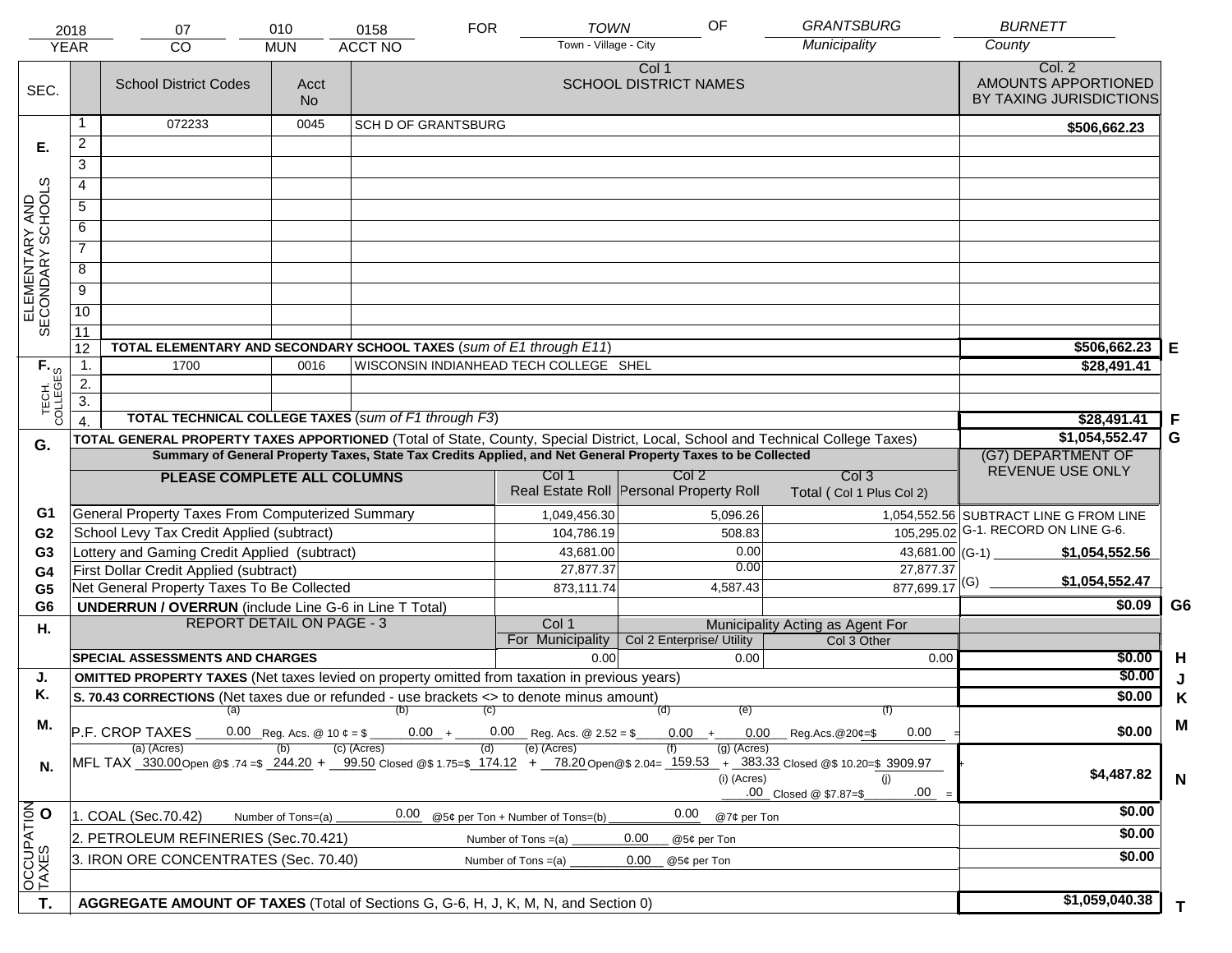|                     | 2018                               | 010<br>07                                                       | <b>FOR</b><br>0158 | <b>TOWN</b>                       | <b>GRANTSBURG</b><br>OF          |                  | <b>BURNETT</b>             |
|---------------------|------------------------------------|-----------------------------------------------------------------|--------------------|-----------------------------------|----------------------------------|------------------|----------------------------|
|                     | <b>YEAR</b>                        | $\overline{CO}$<br><b>MUN</b>                                   | <b>ACCT NO</b>     | Town - Village - City             | Municipality                     |                  | County                     |
|                     |                                    |                                                                 |                    | <b>SECTION H - DETAIL SUMMARY</b> |                                  |                  |                            |
|                     |                                    |                                                                 |                    | Col 1                             | <b>Total For Each Line</b>       |                  |                            |
| н                   |                                    | Special Assessments and Special Charges                         |                    | For the Municipality              | Municipality Acting as Agent for | Col 3 Other      | (Total of columns 1,2 & 3) |
|                     |                                    |                                                                 |                    |                                   | Col 2 Enterprise / Utility       |                  |                            |
|                     | 01                                 | Water main and lateral Installations                            |                    | \$0.00                            | \$0.00                           | \$0.00           | \$0.00                     |
|                     | 02                                 | Sewer main and lateral installations                            |                    | \$0.00                            | \$0.00                           | \$0.00           | \$0.00                     |
|                     | 03                                 | Street improvements (ex: sidewalks, storm sewers, seal coating) |                    | \$0.00                            | \$0.00                           | \$0.00           | \$0.00                     |
|                     | 04                                 | Street light installation                                       |                    | \$0.00                            | \$0.00                           | \$0.00           | \$0.00                     |
|                     | $\overline{05}$                    | Greenbelts                                                      |                    | \$0.00                            | \$0.00                           | \$0.00           | \$0.00                     |
|                     | 06                                 | Drain ditch and watercourse (sec. 88.42 & 88.43)                |                    | \$0.00                            | \$0.00                           | \$0.00           | \$0.00                     |
| SPECIAL ASSESSMENTS |                                    |                                                                 |                    |                                   |                                  |                  |                            |
|                     |                                    |                                                                 |                    |                                   |                                  |                  |                            |
|                     |                                    |                                                                 |                    |                                   |                                  |                  |                            |
|                     |                                    |                                                                 |                    |                                   |                                  |                  |                            |
|                     |                                    |                                                                 |                    |                                   |                                  |                  |                            |
|                     |                                    |                                                                 |                    |                                   |                                  |                  |                            |
|                     |                                    |                                                                 |                    |                                   |                                  |                  |                            |
|                     |                                    |                                                                 |                    |                                   |                                  |                  |                            |
|                     |                                    |                                                                 |                    |                                   |                                  |                  |                            |
|                     | 01                                 | Weeds, Tree Planting, Removal                                   |                    | \$0.00                            | \$0.00                           | \$0.00           | \$0.00                     |
|                     | $\overline{02}$                    | Snow Removal, Plowing<br>Refuse And Garbage Collection          |                    | \$0.00                            | \$0.00                           | \$0.00           | \$0.00                     |
|                     | $\overline{03}$<br>$\overline{04}$ | Grading, Gravel, Culvert, Fencing                               |                    | \$0.00<br>\$0.00                  | \$0.00<br>\$0.00                 | \$0.00<br>\$0.00 | \$0.00<br>\$0.00           |
|                     | 05                                 | Fencing                                                         |                    | \$0.00                            | \$0.00                           | \$0.00           | \$0.00                     |
|                     | 06                                 | <b>Fire Calls</b>                                               |                    | \$0.00                            | \$0.00                           | \$0.00           | \$0.00                     |
|                     | 07                                 | Recycling                                                       |                    | \$0.00                            | \$0.00                           | \$0.00           | \$0.00                     |
|                     | 08                                 | <b>Delinquent Utility Charges</b>                               |                    | \$0.00                            | \$0.00                           | \$0.00           | \$0.00                     |
| SPECIAL CHARGES     |                                    |                                                                 |                    |                                   |                                  |                  |                            |
|                     |                                    |                                                                 |                    |                                   |                                  |                  |                            |
|                     |                                    |                                                                 |                    |                                   |                                  |                  |                            |
|                     |                                    |                                                                 |                    |                                   |                                  |                  |                            |
|                     |                                    |                                                                 |                    |                                   |                                  |                  |                            |
|                     |                                    |                                                                 |                    |                                   |                                  |                  |                            |
|                     |                                    |                                                                 |                    |                                   |                                  |                  |                            |
|                     |                                    | TOTALS (Also enter on line H on page 2)                         |                    | \$0.00                            | \$0.00                           | \$0.00           | \$0.00<br>$\mathsf H$      |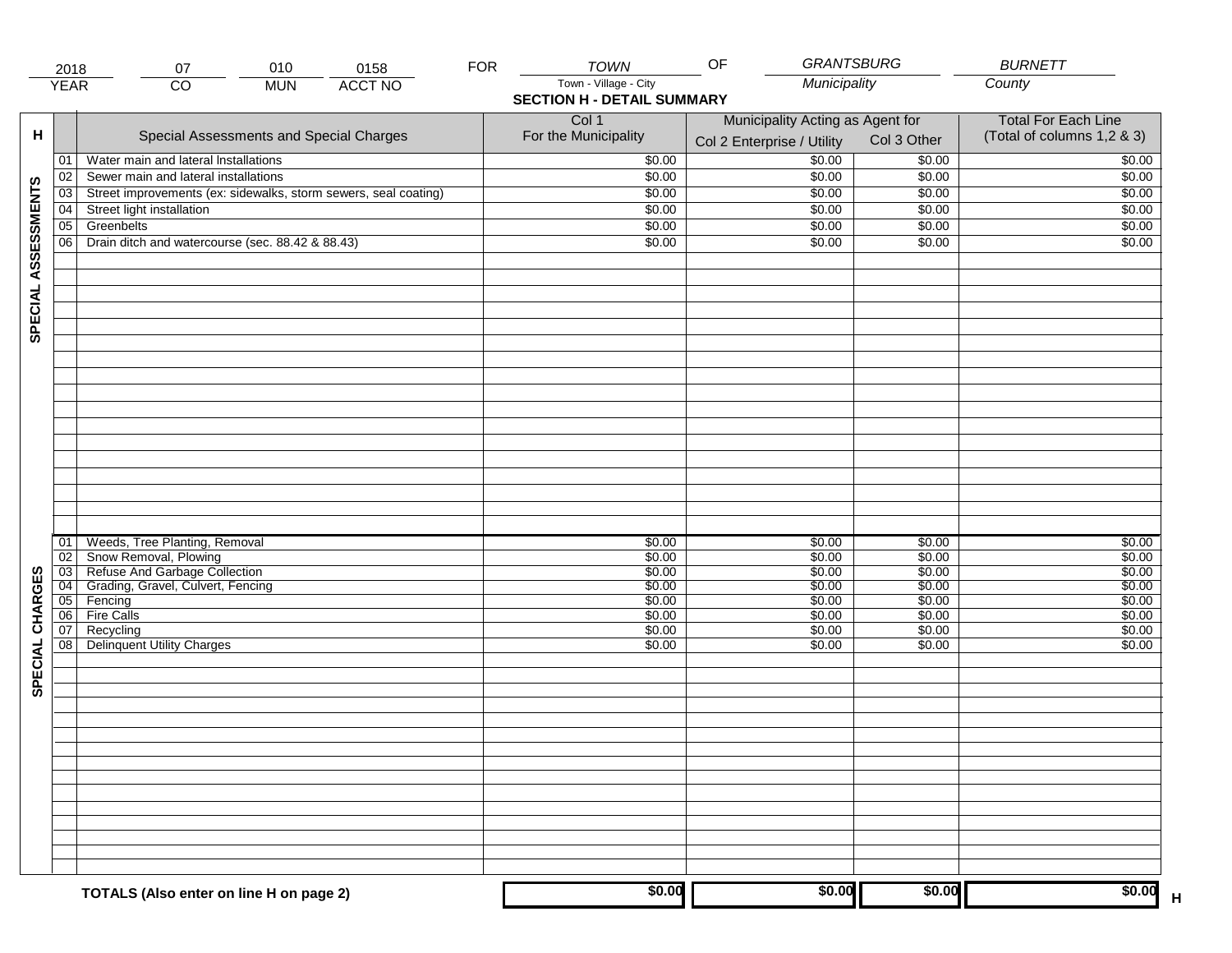| 2018                             |        | J10        | $\Delta$ A $\Gamma$ $\Omega$<br>סכונ | $-0.5$<br>, и | <b>OWN</b>                | Œ | <i><b>INTSBURG</b></i> | $1 - 1 - 1$<br><i>BURNE</i> |  |
|----------------------------------|--------|------------|--------------------------------------|---------------|---------------------------|---|------------------------|-----------------------------|--|
| $\sqrt{2}$<br>$\mathsf{L}$<br>⊢ี | ~<br>w | <b>MUN</b> | <b>CCT NO</b><br>$\mathbf{u}$<br>ישר |               | 'illaαe -<br>l own<br>utv |   | Municipalitv           | ∠ount∨                      |  |

| D. | Name of District                          | Valuation | Gen. Prop. Tax Levy | Remarks |
|----|-------------------------------------------|-----------|---------------------|---------|
|    |                                           |           |                     |         |
|    |                                           |           |                     |         |
|    |                                           |           |                     |         |
|    |                                           |           |                     |         |
|    |                                           |           |                     |         |
|    |                                           |           |                     |         |
|    |                                           |           |                     |         |
|    |                                           |           |                     |         |
|    |                                           |           |                     |         |
|    |                                           |           |                     |         |
|    |                                           |           |                     |         |
|    |                                           |           |                     |         |
|    |                                           |           |                     |         |
|    |                                           |           |                     |         |
|    |                                           |           |                     |         |
|    |                                           |           |                     |         |
|    |                                           |           |                     |         |
|    |                                           |           |                     |         |
|    |                                           |           |                     |         |
|    |                                           |           |                     |         |
|    |                                           |           |                     |         |
|    |                                           |           |                     |         |
|    |                                           |           |                     |         |
|    |                                           |           |                     |         |
|    |                                           |           |                     |         |
|    |                                           |           |                     |         |
|    |                                           |           |                     |         |
|    |                                           |           |                     |         |
|    |                                           |           |                     |         |
|    |                                           |           |                     |         |
|    |                                           |           |                     |         |
|    |                                           |           |                     |         |
|    |                                           |           |                     |         |
|    | TOTALS (Also enter on line D-1 on page 1) |           | \$0.00              |         |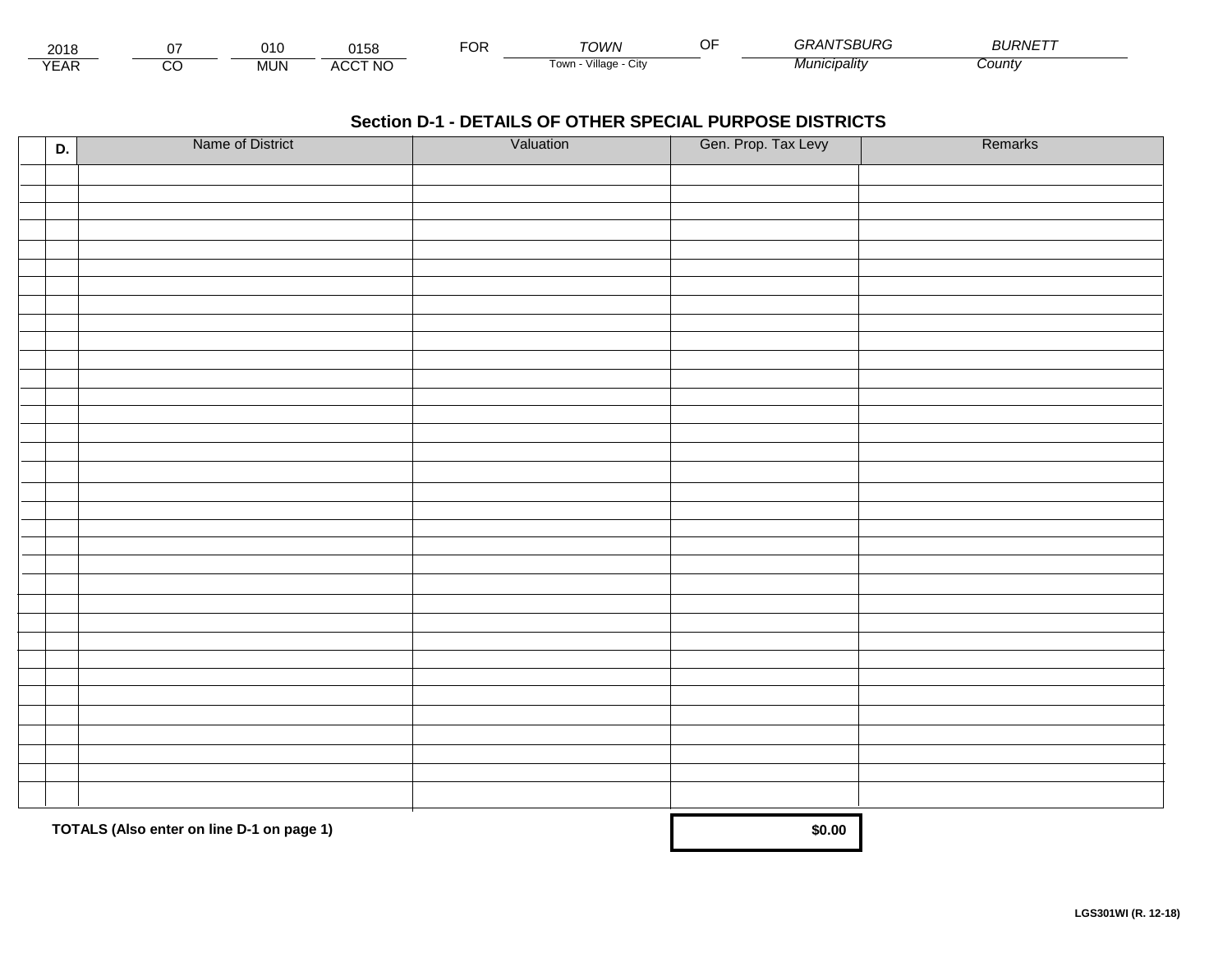| <b>FINAL</b>            |                                                          |                                                 |                          | <b>STATEMENT OF TAXES FOR 2018</b>                                                               |                                        |                                                              | 07<br>$\overline{CO}$ | 012<br><b>MUN</b> | 0159<br><b>ACCT NO</b>          |                                       |   |                                                            |             |
|-------------------------|----------------------------------------------------------|-------------------------------------------------|--------------------------|--------------------------------------------------------------------------------------------------|----------------------------------------|--------------------------------------------------------------|-----------------------|-------------------|---------------------------------|---------------------------------------|---|------------------------------------------------------------|-------------|
|                         |                                                          |                                                 |                          | <b>FOR</b>                                                                                       | <b>TOWN</b>                            |                                                              | OF                    |                   | <b>JACKSON</b>                  | <b>BURNETT</b>                        |   | Check if Amended                                           |             |
|                         |                                                          |                                                 |                          |                                                                                                  | Town-Village -City                     |                                                              |                       |                   | Municipality                    | County                                |   |                                                            |             |
| SEC.                    |                                                          |                                                 |                          |                                                                                                  |                                        | Col <sub>1</sub><br>Description of Tax by Taxing Jurisiction |                       |                   |                                 |                                       |   | Col 2.<br>AMOUNTS APPORTIONED<br>BY TAXING JURISDICTIONS   |             |
| A                       |                                                          | 1. AGGREGATE AMOUNT OF STATE TAXES              |                          |                                                                                                  |                                        |                                                              |                       |                   |                                 |                                       |   | \$0.00                                                     | A           |
| В.                      |                                                          | 1. Portion of State Special Charges Upon County |                          |                                                                                                  |                                        |                                                              |                       |                   |                                 |                                       |   | \$0.00                                                     |             |
|                         | 2. Portion of County Tax Levied Over Entire Municipality |                                                 |                          |                                                                                                  |                                        |                                                              |                       |                   |                                 |                                       |   | \$986,594.29                                               |             |
|                         | 3. Special Purpose County Taxes                          |                                                 |                          |                                                                                                  |                                        |                                                              |                       |                   |                                 |                                       |   | \$0.00                                                     |             |
| <b>COUNTY</b><br>TAXES  |                                                          |                                                 |                          | 4. TOTAL COUNTY TAXES (sum of B-1 through B-3)                                                   |                                        |                                                              |                       |                   |                                 |                                       |   | \$986,594.29                                               | B           |
|                         |                                                          | <b>Special District</b><br>Code                 | <b>Acct</b><br><b>No</b> |                                                                                                  | <b>Special</b><br><b>District Name</b> |                                                              |                       |                   | Col 1a<br><b>Property Taxes</b> | Col 1b<br><b>State Special Charge</b> |   | <b>Property Taxes with</b><br><b>State Special Charges</b> |             |
| C.                      | 1                                                        |                                                 |                          |                                                                                                  |                                        |                                                              |                       |                   |                                 |                                       |   |                                                            |             |
|                         | $\mathbf{2}$                                             |                                                 |                          |                                                                                                  |                                        |                                                              |                       |                   |                                 |                                       |   |                                                            |             |
|                         | 3                                                        |                                                 |                          |                                                                                                  |                                        |                                                              |                       |                   |                                 |                                       |   |                                                            |             |
|                         | 4                                                        |                                                 |                          |                                                                                                  |                                        |                                                              |                       |                   |                                 |                                       |   |                                                            |             |
|                         | 5                                                        |                                                 |                          |                                                                                                  |                                        |                                                              |                       |                   |                                 |                                       |   |                                                            |             |
|                         | 6                                                        |                                                 |                          |                                                                                                  |                                        |                                                              |                       |                   |                                 |                                       |   |                                                            |             |
|                         | $\overline{7}$                                           |                                                 |                          |                                                                                                  |                                        |                                                              |                       |                   |                                 |                                       |   |                                                            |             |
| SPECIAL DISTRICT TAXES  | 8                                                        |                                                 |                          |                                                                                                  |                                        |                                                              |                       |                   |                                 |                                       |   |                                                            |             |
|                         | 9                                                        |                                                 |                          |                                                                                                  |                                        |                                                              |                       |                   |                                 |                                       |   |                                                            |             |
|                         | 10                                                       |                                                 |                          |                                                                                                  |                                        |                                                              |                       |                   |                                 |                                       |   |                                                            |             |
|                         | 11                                                       |                                                 |                          |                                                                                                  |                                        |                                                              |                       |                   |                                 |                                       |   |                                                            |             |
|                         |                                                          |                                                 |                          | 12. TOTAL SPECIAL DISTRICT TAXES (sum of C1 through C11)                                         |                                        |                                                              |                       |                   | \$0.00                          | \$0.00                                |   | \$0.00                                                     | $\mathbf c$ |
| D.                      | 11.                                                      |                                                 |                          | Other Special Purpose District Taxes (Show Detail on page 4, enter total here)                   |                                        |                                                              |                       |                   |                                 |                                       |   | \$0.00                                                     |             |
|                         | 12.                                                      |                                                 |                          | Total Tax Increment (except county environmental remediation tax increment)                      |                                        |                                                              |                       |                   |                                 |                                       |   | \$0.00                                                     |             |
| OR CITY                 | 3.                                                       | <b>County Environmental Tax Increment</b>       |                          |                                                                                                  |                                        |                                                              |                       |                   |                                 |                                       |   | \$0.00                                                     |             |
|                         | 4.                                                       | <b>Other State Special Charges</b>              |                          |                                                                                                  |                                        |                                                              |                       |                   |                                 |                                       |   | \$0.00                                                     |             |
|                         | 55.                                                      | <b>County Special Charges</b>                   |                          |                                                                                                  |                                        |                                                              |                       |                   |                                 |                                       |   | \$0.00                                                     |             |
|                         | 6.                                                       | All Other Town, Village, or City Taxes          |                          |                                                                                                  |                                        |                                                              |                       |                   |                                 |                                       |   | \$524,954.00                                               |             |
|                         | 17.                                                      |                                                 |                          | Surplus Funds Applied CAUTION: Do not make an entry on this line unless Line D6 (above) is Zero. |                                        |                                                              |                       |                   |                                 |                                       | < | $\sqrt{$0.00}$                                             |             |
| TOWN, VILLAGE,<br>TAXES |                                                          |                                                 |                          | 8. TOTAL TOWN, VILLAGE OR CITY TAXES (sum of D1 through D7; NOT TOTAL for page one)              |                                        |                                                              |                       |                   |                                 |                                       |   | \$524,954.00                                               | D           |
| <b>Clerk</b>            |                                                          |                                                 |                          |                                                                                                  |                                        | Date                                                         |                       |                   | <b>REMARKS</b>                  |                                       |   |                                                            |             |
|                         |                                                          |                                                 |                          |                                                                                                  |                                        |                                                              |                       |                   |                                 |                                       |   |                                                            |             |

| Home Phone |  |
|------------|--|
|            |  |
| Fax Number |  |
|            |  |
|            |  |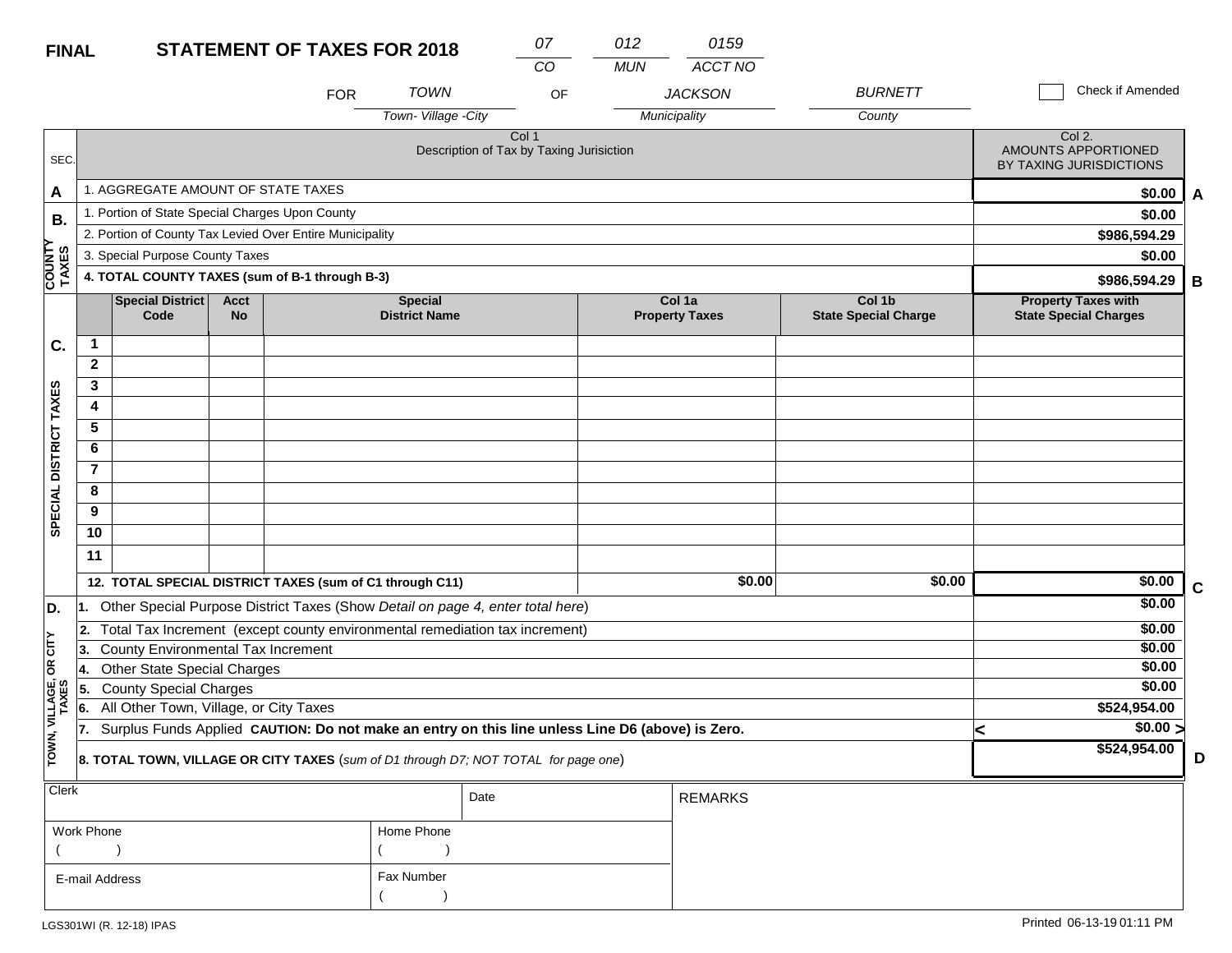|                                     | 2018             | 07                                                                                                                             | 012                | 0159                                                 | <b>TOWN</b><br><b>FOR</b>              | OF                                                                                                                                                                 | <b>JACKSON</b>                                                                                                                                                                       | <b>BURNETT</b>                                           |                |
|-------------------------------------|------------------|--------------------------------------------------------------------------------------------------------------------------------|--------------------|------------------------------------------------------|----------------------------------------|--------------------------------------------------------------------------------------------------------------------------------------------------------------------|--------------------------------------------------------------------------------------------------------------------------------------------------------------------------------------|----------------------------------------------------------|----------------|
|                                     | <b>YEAR</b>      | CO                                                                                                                             | <b>MUN</b>         | <b>ACCT NO</b>                                       | Town - Village - City                  |                                                                                                                                                                    | Municipality                                                                                                                                                                         | County                                                   |                |
| SEC.                                |                  | <b>School District Codes</b>                                                                                                   | Acct<br><b>No</b>  |                                                      |                                        | Col 1<br><b>SCHOOL DISTRICT NAMES</b>                                                                                                                              |                                                                                                                                                                                      | Col. 2<br>AMOUNTS APPORTIONED<br>BY TAXING JURISDICTIONS |                |
|                                     | 1                | 076293                                                                                                                         | 0047               | <b>SCH D OF WEBSTER</b>                              |                                        |                                                                                                                                                                    |                                                                                                                                                                                      | \$1,380,267.94                                           |                |
| Е.                                  | 2                |                                                                                                                                |                    |                                                      |                                        |                                                                                                                                                                    |                                                                                                                                                                                      |                                                          |                |
|                                     | $\overline{3}$   |                                                                                                                                |                    |                                                      |                                        |                                                                                                                                                                    |                                                                                                                                                                                      |                                                          |                |
|                                     | 4                |                                                                                                                                |                    |                                                      |                                        |                                                                                                                                                                    |                                                                                                                                                                                      |                                                          |                |
|                                     | $\overline{5}$   |                                                                                                                                |                    |                                                      |                                        |                                                                                                                                                                    |                                                                                                                                                                                      |                                                          |                |
|                                     | 6                |                                                                                                                                |                    |                                                      |                                        |                                                                                                                                                                    |                                                                                                                                                                                      |                                                          |                |
|                                     | $\overline{7}$   |                                                                                                                                |                    |                                                      |                                        |                                                                                                                                                                    |                                                                                                                                                                                      |                                                          |                |
| ELEMENTARY AND<br>SECONDARY SCHOOLS | 8                |                                                                                                                                |                    |                                                      |                                        |                                                                                                                                                                    |                                                                                                                                                                                      |                                                          |                |
|                                     | $\overline{9}$   |                                                                                                                                |                    |                                                      |                                        |                                                                                                                                                                    |                                                                                                                                                                                      |                                                          |                |
|                                     | 10               |                                                                                                                                |                    |                                                      |                                        |                                                                                                                                                                    |                                                                                                                                                                                      |                                                          |                |
|                                     | $\overline{11}$  |                                                                                                                                |                    |                                                      |                                        |                                                                                                                                                                    |                                                                                                                                                                                      |                                                          |                |
|                                     | 12               | TOTAL ELEMENTARY AND SECONDARY SCHOOL TAXES (sum of E1 through E11)                                                            |                    |                                                      |                                        |                                                                                                                                                                    |                                                                                                                                                                                      | \$1,380,267.94                                           | Е              |
| TECH. T                             | $\mathbf 1$ .    | 1700                                                                                                                           | 0016               |                                                      | WISCONSIN INDIANHEAD TECH COLLEGE SHEL |                                                                                                                                                                    |                                                                                                                                                                                      | \$98,632.87                                              |                |
|                                     | 2.               |                                                                                                                                |                    |                                                      |                                        |                                                                                                                                                                    |                                                                                                                                                                                      |                                                          |                |
|                                     | $\overline{3}$ . |                                                                                                                                |                    |                                                      |                                        |                                                                                                                                                                    |                                                                                                                                                                                      |                                                          |                |
|                                     | $\overline{4}$ . |                                                                                                                                |                    | TOTAL TECHNICAL COLLEGE TAXES (sum of F1 through F3) |                                        |                                                                                                                                                                    |                                                                                                                                                                                      | \$98,632.87<br>\$2,990,449.10                            | .F<br>G        |
| G.                                  |                  | TOTAL GENERAL PROPERTY TAXES APPORTIONED (Total of State, County, Special District, Local, School and Technical College Taxes) |                    |                                                      |                                        | Summary of General Property Taxes, State Tax Credits Applied, and Net General Property Taxes to be Collected                                                       |                                                                                                                                                                                      | (G7) DEPARTMENT OF                                       |                |
|                                     |                  | PLEASE COMPLETE ALL COLUMNS                                                                                                    |                    |                                                      | Col 1                                  | Col <sub>2</sub>                                                                                                                                                   | Col <sub>3</sub>                                                                                                                                                                     | REVENUE USE ONLY                                         |                |
|                                     |                  |                                                                                                                                |                    |                                                      |                                        | Real Estate Roll Personal Property Roll                                                                                                                            | Total (Col 1 Plus Col 2)                                                                                                                                                             |                                                          |                |
| G1                                  |                  | <b>General Property Taxes From Computerized Summary</b>                                                                        |                    |                                                      | 2,983,462.31                           | 6,987.68                                                                                                                                                           |                                                                                                                                                                                      | 2,990,449.99 SUBTRACT LINE G FROM LINE                   |                |
| G <sub>2</sub>                      |                  | School Levy Tax Credit Applied (subtract)                                                                                      |                    |                                                      | 272,097.37                             | 637.30                                                                                                                                                             |                                                                                                                                                                                      | 272,734.67 G-1. RECORD ON LINE G-6.                      |                |
| G <sub>3</sub>                      |                  | Lottery and Gaming Credit Applied (subtract)                                                                                   |                    |                                                      | 31,625.34                              | 0.00                                                                                                                                                               |                                                                                                                                                                                      | $31,625.34$ (G-1)<br>\$2,990,449.99                      |                |
| G <sub>4</sub>                      |                  | First Dollar Credit Applied (subtract)                                                                                         |                    |                                                      | 51,120.85                              | 0.00                                                                                                                                                               | 51,120.85                                                                                                                                                                            |                                                          |                |
| G <sub>5</sub>                      |                  | Net General Property Taxes To Be Collected                                                                                     |                    |                                                      | 2,628,618.75                           | 6,350.38                                                                                                                                                           | $2,634,969.13$ <sup>(G)</sup>                                                                                                                                                        | \$2,990,449.10                                           |                |
| G <sub>6</sub>                      |                  | <b>UNDERRUN / OVERRUN</b> (include Line G-6 in Line T Total)                                                                   |                    |                                                      |                                        |                                                                                                                                                                    |                                                                                                                                                                                      | \$0.89                                                   | G <sub>6</sub> |
| Н.                                  |                  | <b>REPORT DETAIL ON PAGE - 3</b>                                                                                               |                    |                                                      | Col 1<br>For Municipality              | Col 2 Enterprise/ Utility                                                                                                                                          | Municipality Acting as Agent For<br>Col 3 Other                                                                                                                                      |                                                          |                |
|                                     |                  | <b>SPECIAL ASSESSMENTS AND CHARGES</b>                                                                                         |                    |                                                      | 0.00                                   | 0.00                                                                                                                                                               | 0.00                                                                                                                                                                                 | \$0.00                                                   | H              |
| J.                                  |                  | <b>OMITTED PROPERTY TAXES</b> (Net taxes levied on property omitted from taxation in previous years)                           |                    |                                                      |                                        |                                                                                                                                                                    |                                                                                                                                                                                      | \$0.00                                                   | J              |
| Κ.                                  |                  | S. 70.43 CORRECTIONS (Net taxes due or refunded - use brackets <> to denote minus amount)                                      |                    |                                                      |                                        |                                                                                                                                                                    |                                                                                                                                                                                      | \$0.00                                                   | Κ              |
|                                     |                  |                                                                                                                                |                    | $(a)$ (b) (c)                                        |                                        | (d)<br>(e)                                                                                                                                                         | (f)                                                                                                                                                                                  |                                                          |                |
| М.                                  |                  | P.F. CROP TAXES                                                                                                                |                    |                                                      |                                        | $0.00$ Reg. Acs. @ 10 $\mathfrak{e} = \mathfrak{F}$ $0.00$ + $221.65$ Reg. Acs. @ 2.52 = $\mathfrak{F}$ 558.56 + 0.00 Reg. Acs. @ 20 $\mathfrak{e} = \mathfrak{F}$ | 0.00                                                                                                                                                                                 | \$558.56                                                 | M              |
| N.                                  |                  | (a) (Acres)                                                                                                                    |                    | (c) (Acres)                                          | (e) (Acres)<br>(d)                     | (a) (Acres)<br>(i) (Acres)                                                                                                                                         | MFL TAX 119.57 Open @\$ .74 =\$ 88.48 + 933.49 Closed @\$ 1.75=\$1633.62 + 113.80 Open @\$ 2.04= 232.15 + 664.97 Closed @\$ 10.20=\$ 6782.70<br>(i)<br>.00<br>.00 Closed @ \$7.87=\$ | \$8,736.95                                               | $\mathsf{N}$   |
|                                     |                  | 1. COAL (Sec.70.42)                                                                                                            | Number of Tons=(a) | 0.00                                                 | @5¢ per Ton + Number of Tons=(b)       | 0.00<br>@7¢ per Ton                                                                                                                                                |                                                                                                                                                                                      | \$0.00                                                   |                |
| OCCUPATION                          |                  | 2. PETROLEUM REFINERIES (Sec.70.421)                                                                                           |                    |                                                      | Number of Tons $=(a)$                  | 0.00<br>@5¢ per Ton                                                                                                                                                |                                                                                                                                                                                      | \$0.00                                                   |                |
|                                     |                  | 3. IRON ORE CONCENTRATES (Sec. 70.40)                                                                                          |                    | \$0.00                                               |                                        |                                                                                                                                                                    |                                                                                                                                                                                      |                                                          |                |
|                                     |                  |                                                                                                                                |                    |                                                      |                                        |                                                                                                                                                                    |                                                                                                                                                                                      |                                                          |                |
|                                     |                  |                                                                                                                                |                    |                                                      |                                        |                                                                                                                                                                    |                                                                                                                                                                                      | \$2,999,745.50                                           |                |
| T.                                  |                  | AGGREGATE AMOUNT OF TAXES (Total of Sections G, G-6, H, J, K, M, N, and Section 0)                                             |                    |                                                      |                                        |                                                                                                                                                                    |                                                                                                                                                                                      |                                                          | T.             |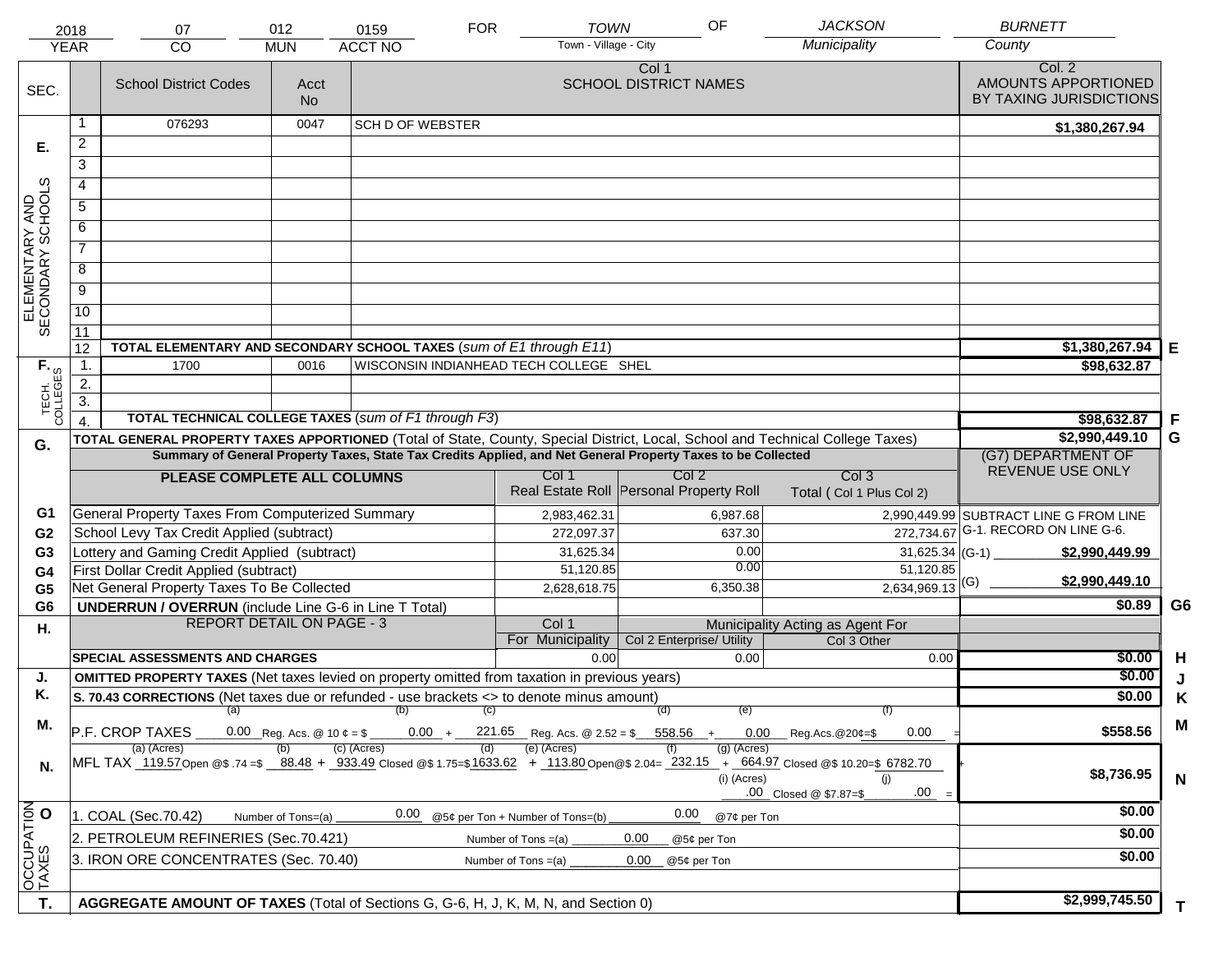|                     | 2018            | 012<br>0159<br>07                                               | <b>FOR</b> | <b>TOWN</b>                       | <b>JACKSON</b><br>OF             |             | <b>BURNETT</b>                    |
|---------------------|-----------------|-----------------------------------------------------------------|------------|-----------------------------------|----------------------------------|-------------|-----------------------------------|
|                     | <b>YEAR</b>     | <b>ACCT NO</b><br>CO<br><b>MUN</b>                              |            | Town - Village - City             | Municipality                     |             | County                            |
|                     |                 |                                                                 |            | <b>SECTION H - DETAIL SUMMARY</b> |                                  |             |                                   |
|                     |                 |                                                                 |            | Col 1                             | Municipality Acting as Agent for |             | <b>Total For Each Line</b>        |
| н                   |                 | Special Assessments and Special Charges                         |            | For the Municipality              | Col 2 Enterprise / Utility       | Col 3 Other | (Total of columns 1,2 & 3)        |
|                     | 01              | Water main and lateral Installations                            |            | \$0.00                            | 50.00                            | \$0.00      | \$0.00                            |
|                     | 02              | Sewer main and lateral installations                            |            | \$0.00                            | \$0.00                           | \$0.00      | \$0.00                            |
|                     | $\overline{03}$ | Street improvements (ex: sidewalks, storm sewers, seal coating) |            | \$0.00                            | \$0.00                           | \$0.00      | \$0.00                            |
|                     | 04              | Street light installation                                       |            | \$0.00                            | \$0.00                           | \$0.00      | \$0.00                            |
|                     | $\overline{05}$ | Greenbelts                                                      |            | \$0.00                            | \$0.00                           |             | \$0.00                            |
|                     |                 |                                                                 |            |                                   |                                  | \$0.00      |                                   |
|                     | 06              | Drain ditch and watercourse (sec. 88.42 & 88.43)                |            | \$0.00                            | \$0.00                           | \$0.00      | \$0.00                            |
| SPECIAL ASSESSMENTS |                 |                                                                 |            |                                   |                                  |             |                                   |
|                     |                 |                                                                 |            |                                   |                                  |             |                                   |
|                     |                 |                                                                 |            |                                   |                                  |             |                                   |
|                     |                 |                                                                 |            |                                   |                                  |             |                                   |
|                     |                 |                                                                 |            |                                   |                                  |             |                                   |
|                     |                 |                                                                 |            |                                   |                                  |             |                                   |
|                     |                 |                                                                 |            |                                   |                                  |             |                                   |
|                     |                 |                                                                 |            |                                   |                                  |             |                                   |
|                     |                 |                                                                 |            |                                   |                                  |             |                                   |
|                     |                 |                                                                 |            |                                   |                                  |             |                                   |
|                     | 01              | Weeds, Tree Planting, Removal                                   |            | \$0.00                            | \$0.00                           | \$0.00      | \$0.00                            |
|                     | 02              | Snow Removal, Plowing                                           |            | \$0.00                            | \$0.00                           | \$0.00      | \$0.00                            |
|                     | 03              | Refuse And Garbage Collection                                   |            | \$0.00                            | \$0.00                           | \$0.00      | \$0.00                            |
|                     | $\overline{04}$ | Grading, Gravel, Culvert, Fencing                               |            | \$0.00                            | \$0.00                           | \$0.00      | \$0.00                            |
|                     | 05              | Fencing                                                         |            | \$0.00                            | \$0.00                           | \$0.00      | \$0.00                            |
|                     | 06              | <b>Fire Calls</b>                                               |            | \$0.00                            | \$0.00                           | \$0.00      | \$0.00                            |
|                     | 07              | Recycling                                                       |            | \$0.00                            | \$0.00                           | \$0.00      | \$0.00                            |
|                     | 08              | Delinquent Utility Charges                                      |            | \$0.00                            | \$0.00                           | \$0.00      | \$0.00                            |
| SPECIAL CHARGES     |                 |                                                                 |            |                                   |                                  |             |                                   |
|                     |                 |                                                                 |            |                                   |                                  |             |                                   |
|                     |                 |                                                                 |            |                                   |                                  |             |                                   |
|                     |                 |                                                                 |            |                                   |                                  |             |                                   |
|                     |                 |                                                                 |            |                                   |                                  |             |                                   |
|                     |                 |                                                                 |            |                                   |                                  |             |                                   |
|                     |                 |                                                                 |            |                                   |                                  |             |                                   |
|                     |                 |                                                                 |            |                                   |                                  |             |                                   |
|                     |                 | TOTALS (Also enter on line H on page 2)                         |            | \$0.00                            | \$0.00                           | \$0.00      | \$0.00<br>$\overline{\mathsf{H}}$ |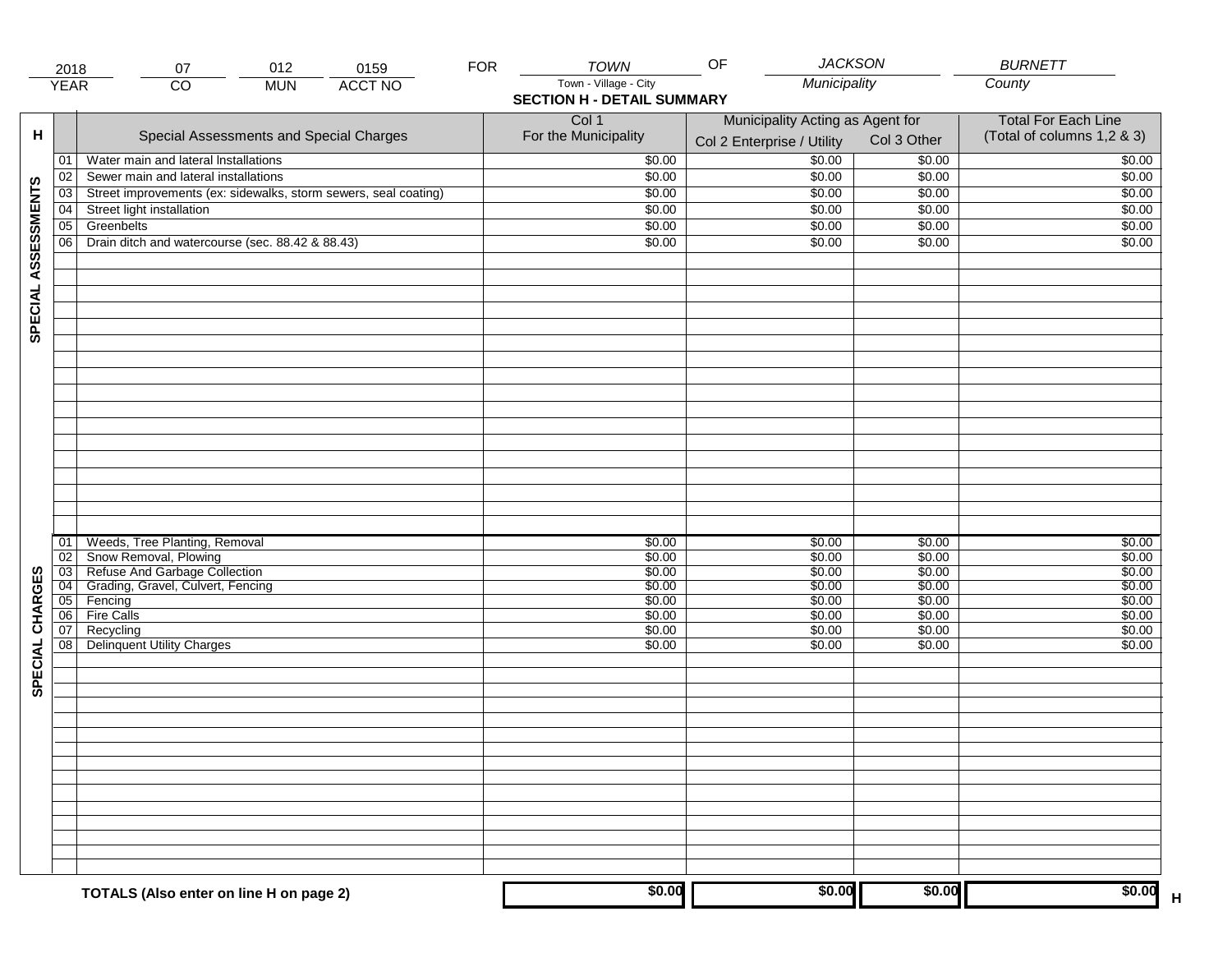| 201۱          |         | 71 O<br>. . | $\bigcap_{i=1}^n$<br>יכה | ◡ | ⊤∩WN                     | 1012001<br>. I A (<br>- ភេមា - | $P^{\text{I}}$<br>⊃∪KI\∟ |  |
|---------------|---------|-------------|--------------------------|---|--------------------------|--------------------------------|--------------------------|--|
| $V = r$<br>⊢ี | ~<br>ىد | <b>MUN</b>  | <b>ACCT NO</b>           |   | Village<br>l own<br>◡៲៶៶ | <i>cipality</i>                | ;ountγ                   |  |

| D. | Name of District                          | Valuation | Gen. Prop. Tax Levy | Remarks |
|----|-------------------------------------------|-----------|---------------------|---------|
|    |                                           |           |                     |         |
|    |                                           |           |                     |         |
|    |                                           |           |                     |         |
|    |                                           |           |                     |         |
|    |                                           |           |                     |         |
|    |                                           |           |                     |         |
|    |                                           |           |                     |         |
|    |                                           |           |                     |         |
|    |                                           |           |                     |         |
|    |                                           |           |                     |         |
|    |                                           |           |                     |         |
|    |                                           |           |                     |         |
|    |                                           |           |                     |         |
|    |                                           |           |                     |         |
|    |                                           |           |                     |         |
|    |                                           |           |                     |         |
|    |                                           |           |                     |         |
|    |                                           |           |                     |         |
|    |                                           |           |                     |         |
|    |                                           |           |                     |         |
|    |                                           |           |                     |         |
|    |                                           |           |                     |         |
|    |                                           |           |                     |         |
|    |                                           |           |                     |         |
|    |                                           |           |                     |         |
|    |                                           |           |                     |         |
|    |                                           |           |                     |         |
|    |                                           |           |                     |         |
|    |                                           |           |                     |         |
|    |                                           |           |                     |         |
|    |                                           |           |                     |         |
|    | TOTALS (Also enter on line D-1 on page 1) |           | \$0.00              |         |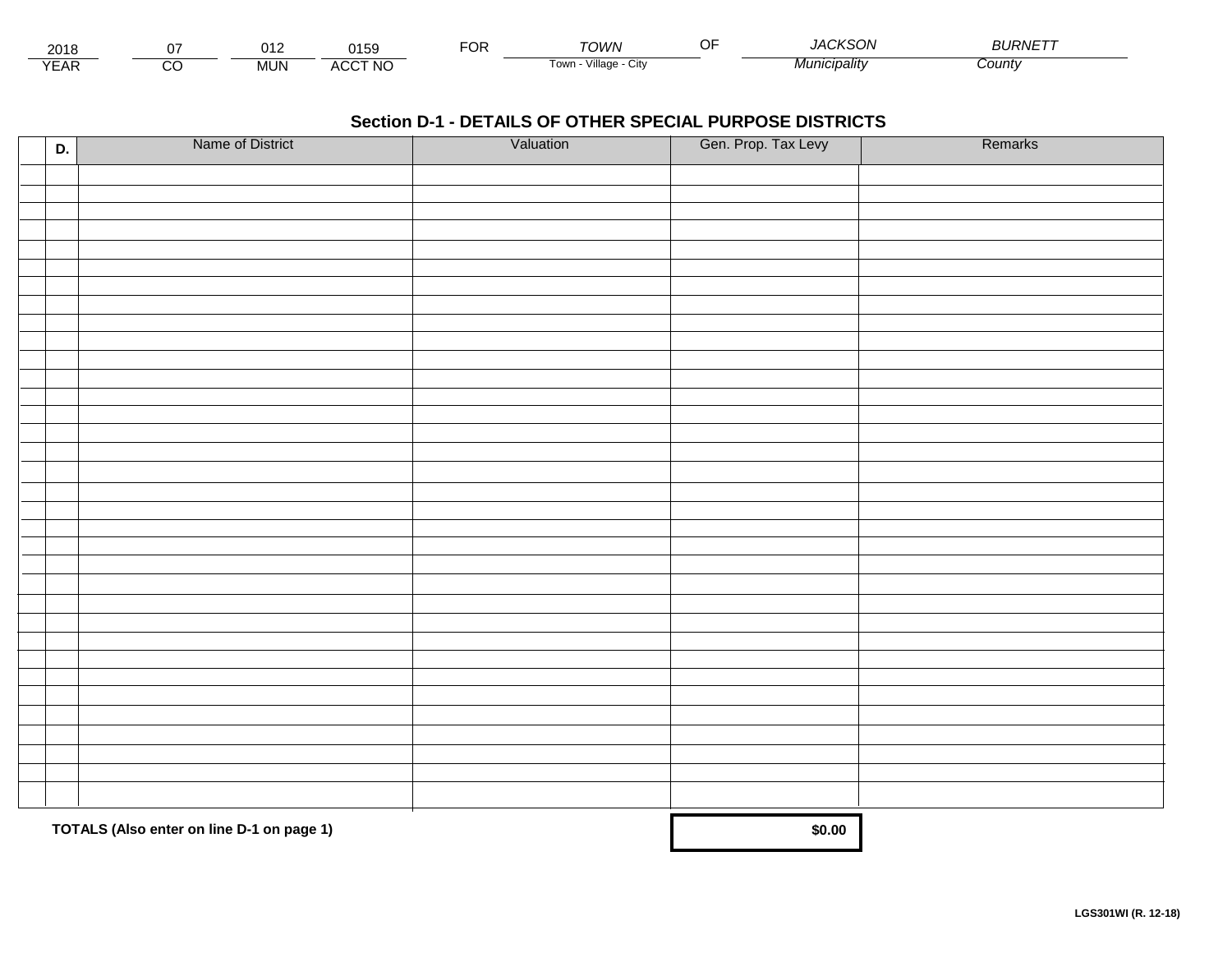| <b>FINAL</b>           |                                 |                                                                                                  |                          | <b>STATEMENT OF TAXES FOR 2018</b> |                                        | 07                                                           |    | 014        | 0160                            |                                       |   |                                                                 |             |
|------------------------|---------------------------------|--------------------------------------------------------------------------------------------------|--------------------------|------------------------------------|----------------------------------------|--------------------------------------------------------------|----|------------|---------------------------------|---------------------------------------|---|-----------------------------------------------------------------|-------------|
|                        |                                 |                                                                                                  |                          |                                    |                                        | CO                                                           |    | <b>MUN</b> | ACCT NO                         |                                       |   |                                                                 |             |
|                        |                                 |                                                                                                  |                          | <b>FOR</b>                         | <b>TOWN</b>                            |                                                              | OF |            | <b>LA FOLLETTE</b>              | <b>BURNETT</b>                        |   | Check if Amended                                                |             |
|                        |                                 |                                                                                                  |                          |                                    | Town-Village - City                    |                                                              |    |            | Municipality                    | County                                |   |                                                                 |             |
| SEC.                   |                                 |                                                                                                  |                          |                                    |                                        | Col <sub>1</sub><br>Description of Tax by Taxing Jurisiction |    |            |                                 |                                       |   | Col 2.<br><b>AMOUNTS APPORTIONED</b><br>BY TAXING JURISDICTIONS |             |
| A                      |                                 | 1. AGGREGATE AMOUNT OF STATE TAXES                                                               |                          |                                    |                                        |                                                              |    |            |                                 |                                       |   | \$0.00                                                          | A           |
| В.                     |                                 | 1. Portion of State Special Charges Upon County                                                  |                          |                                    |                                        |                                                              |    |            |                                 |                                       |   | \$0.00                                                          |             |
|                        |                                 | 2. Portion of County Tax Levied Over Entire Municipality                                         |                          |                                    |                                        |                                                              |    |            |                                 |                                       |   | \$387,204.40                                                    |             |
|                        | 3. Special Purpose County Taxes |                                                                                                  |                          |                                    |                                        |                                                              |    |            |                                 |                                       |   | \$0.00                                                          |             |
| <b>COUNTY</b><br>TAXES |                                 | 4. TOTAL COUNTY TAXES (sum of B-1 through B-3)                                                   |                          |                                    |                                        |                                                              |    |            |                                 |                                       |   | \$387,204.40                                                    | В           |
|                        |                                 | <b>Special District</b><br>Code                                                                  | <b>Acct</b><br><b>No</b> |                                    | <b>Special</b><br><b>District Name</b> |                                                              |    |            | Col 1a<br><b>Property Taxes</b> | Col 1b<br><b>State Special Charge</b> |   | <b>Property Taxes with</b><br><b>State Special Charges</b>      |             |
| C.                     | $\mathbf 1$                     |                                                                                                  |                          |                                    |                                        |                                                              |    |            |                                 |                                       |   |                                                                 |             |
|                        | $\mathbf{2}$                    |                                                                                                  |                          |                                    |                                        |                                                              |    |            |                                 |                                       |   |                                                                 |             |
|                        | 3                               |                                                                                                  |                          |                                    |                                        |                                                              |    |            |                                 |                                       |   |                                                                 |             |
|                        | 4                               |                                                                                                  |                          |                                    |                                        |                                                              |    |            |                                 |                                       |   |                                                                 |             |
|                        | 5                               |                                                                                                  |                          |                                    |                                        |                                                              |    |            |                                 |                                       |   |                                                                 |             |
|                        | 6                               |                                                                                                  |                          |                                    |                                        |                                                              |    |            |                                 |                                       |   |                                                                 |             |
|                        | $\overline{7}$                  |                                                                                                  |                          |                                    |                                        |                                                              |    |            |                                 |                                       |   |                                                                 |             |
| SPECIAL DISTRICT TAXES | 8                               |                                                                                                  |                          |                                    |                                        |                                                              |    |            |                                 |                                       |   |                                                                 |             |
|                        | 9                               |                                                                                                  |                          |                                    |                                        |                                                              |    |            |                                 |                                       |   |                                                                 |             |
|                        | 10                              |                                                                                                  |                          |                                    |                                        |                                                              |    |            |                                 |                                       |   |                                                                 |             |
|                        | 11                              |                                                                                                  |                          |                                    |                                        |                                                              |    |            |                                 |                                       |   |                                                                 |             |
|                        |                                 | 12. TOTAL SPECIAL DISTRICT TAXES (sum of C1 through C11)                                         |                          |                                    |                                        |                                                              |    |            | \$0.00                          | \$0.00                                |   | \$0.00                                                          | $\mathbf c$ |
| D.                     | 11.                             | Other Special Purpose District Taxes (Show Detail on page 4, enter total here)                   |                          |                                    |                                        |                                                              |    |            |                                 |                                       |   | \$0.00                                                          |             |
|                        | 2.                              | Total Tax Increment (except county environmental remediation tax increment)                      |                          |                                    |                                        |                                                              |    |            |                                 |                                       |   | \$0.00                                                          |             |
| CITY                   | 13.                             | County Environmental Tax Increment                                                               |                          |                                    |                                        |                                                              |    |            |                                 |                                       |   | \$0.00                                                          |             |
| $\mathsf g$            | 14.                             | <b>Other State Special Charges</b>                                                               |                          |                                    |                                        |                                                              |    |            |                                 |                                       |   | \$0.00                                                          |             |
| VILLAGE,<br>TAXES      | 5.                              | <b>County Special Charges</b>                                                                    |                          |                                    |                                        |                                                              |    |            |                                 |                                       |   | \$0.00                                                          |             |
|                        | 6.                              | All Other Town, Village, or City Taxes                                                           |                          |                                    |                                        |                                                              |    |            |                                 |                                       |   | \$273,439.00                                                    |             |
|                        | 17.                             | Surplus Funds Applied CAUTION: Do not make an entry on this line unless Line D6 (above) is Zero. |                          |                                    |                                        |                                                              |    |            |                                 |                                       | k | \$0.00 >                                                        |             |
| TOWN,                  |                                 | 8. TOTAL TOWN, VILLAGE OR CITY TAXES (sum of D1 through D7; NOT TOTAL for page one)              |                          |                                    |                                        |                                                              |    |            |                                 |                                       |   | \$273,439.00                                                    | D           |
| Clerk                  |                                 |                                                                                                  |                          |                                    |                                        | Date                                                         |    |            | <b>REMARKS</b>                  |                                       |   |                                                                 |             |
|                        | Work Dhone                      |                                                                                                  |                          |                                    | Home Dhone                             |                                                              |    |            |                                 |                                       |   |                                                                 |             |

| Work Phone     | Home Phone |
|----------------|------------|
|                |            |
| E-mail Address | Fax Number |
|                |            |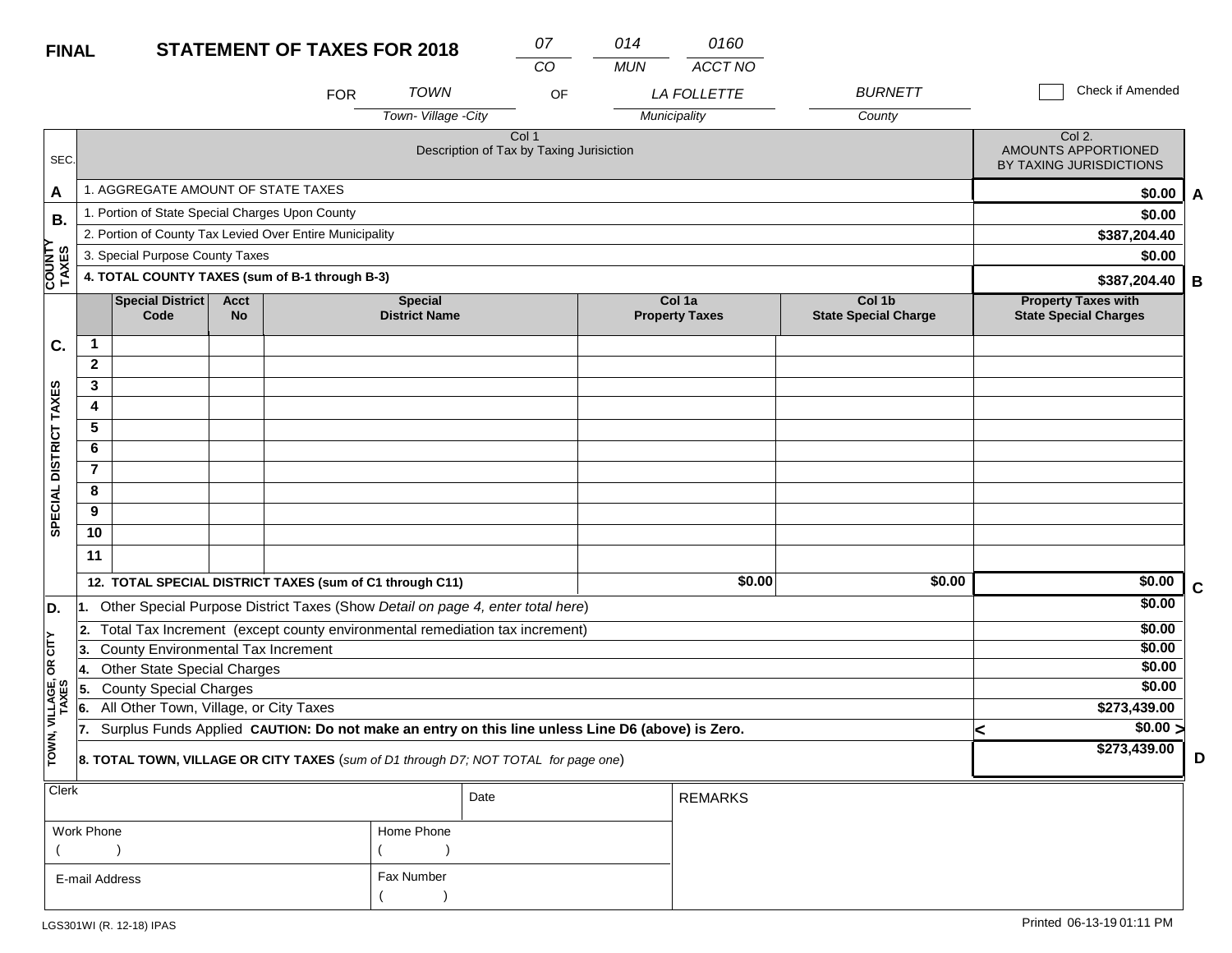| <b>YEAR</b>                         | 2018             | 07<br><b>CO</b>                                                                                                                | 014<br><b>MUN</b>  | 0160<br><b>ACCT NO</b> | <b>TOWN</b><br><b>FOR</b><br>Town - Village - City        | OF                                                                                                           | <b>LA FOLLETTE</b><br>Municipality                                                                                                                                                    | <b>BURNETT</b><br>County                                 |                |
|-------------------------------------|------------------|--------------------------------------------------------------------------------------------------------------------------------|--------------------|------------------------|-----------------------------------------------------------|--------------------------------------------------------------------------------------------------------------|---------------------------------------------------------------------------------------------------------------------------------------------------------------------------------------|----------------------------------------------------------|----------------|
| SEC.                                |                  | <b>School District Codes</b>                                                                                                   | Acct<br><b>No</b>  |                        |                                                           | Col 1<br><b>SCHOOL DISTRICT NAMES</b>                                                                        |                                                                                                                                                                                       | Col. 2<br>AMOUNTS APPORTIONED<br>BY TAXING JURISDICTIONS |                |
|                                     | 1                | 075376                                                                                                                         | 0046               | <b>SCH D OF SIREN</b>  |                                                           |                                                                                                              |                                                                                                                                                                                       | \$1,138,718.41                                           |                |
| Е.                                  | $\overline{a}$   |                                                                                                                                |                    |                        |                                                           |                                                                                                              |                                                                                                                                                                                       |                                                          |                |
|                                     | 3                |                                                                                                                                |                    |                        |                                                           |                                                                                                              |                                                                                                                                                                                       |                                                          |                |
|                                     | 4                |                                                                                                                                |                    |                        |                                                           |                                                                                                              |                                                                                                                                                                                       |                                                          |                |
|                                     | 5                |                                                                                                                                |                    |                        |                                                           |                                                                                                              |                                                                                                                                                                                       |                                                          |                |
|                                     | 6                |                                                                                                                                |                    |                        |                                                           |                                                                                                              |                                                                                                                                                                                       |                                                          |                |
| ELEMENTARY AND<br>SECONDARY SCHOOLS | $\overline{7}$   |                                                                                                                                |                    |                        |                                                           |                                                                                                              |                                                                                                                                                                                       |                                                          |                |
|                                     | 8                |                                                                                                                                |                    |                        |                                                           |                                                                                                              |                                                                                                                                                                                       |                                                          |                |
|                                     | $\overline{9}$   |                                                                                                                                |                    |                        |                                                           |                                                                                                              |                                                                                                                                                                                       |                                                          |                |
|                                     | $\overline{10}$  |                                                                                                                                |                    |                        |                                                           |                                                                                                              |                                                                                                                                                                                       |                                                          |                |
|                                     |                  |                                                                                                                                |                    |                        |                                                           |                                                                                                              |                                                                                                                                                                                       |                                                          |                |
|                                     | 11<br>12         | TOTAL ELEMENTARY AND SECONDARY SCHOOL TAXES (sum of E1 through E11)                                                            |                    |                        |                                                           |                                                                                                              |                                                                                                                                                                                       | \$1,138,718.41                                           | Е              |
|                                     | $\mathbf{1}$ .   | 1700                                                                                                                           | 0016               |                        | WISCONSIN INDIANHEAD TECH COLLEGE SHEL                    |                                                                                                              |                                                                                                                                                                                       | \$38,710.02                                              |                |
|                                     | 2.               |                                                                                                                                |                    |                        |                                                           |                                                                                                              |                                                                                                                                                                                       |                                                          |                |
| TECH. T                             | $\overline{3}$ . |                                                                                                                                |                    |                        |                                                           |                                                                                                              |                                                                                                                                                                                       |                                                          |                |
|                                     | $\overline{4}$   | <b>TOTAL TECHNICAL COLLEGE TAXES (sum of F1 through F3)</b>                                                                    |                    |                        |                                                           |                                                                                                              |                                                                                                                                                                                       | \$38,710.02                                              | F              |
| G.                                  |                  | TOTAL GENERAL PROPERTY TAXES APPORTIONED (Total of State, County, Special District, Local, School and Technical College Taxes) |                    | \$1,838,071.83         | G                                                         |                                                                                                              |                                                                                                                                                                                       |                                                          |                |
|                                     |                  |                                                                                                                                |                    |                        |                                                           | Summary of General Property Taxes, State Tax Credits Applied, and Net General Property Taxes to be Collected |                                                                                                                                                                                       | (G7) DEPARTMENT OF<br>REVENUE USE ONLY                   |                |
|                                     |                  | PLEASE COMPLETE ALL COLUMNS                                                                                                    |                    |                        | Col 1                                                     | Col 2<br>Real Estate Roll Personal Property Roll                                                             | Col <sub>3</sub><br>Total (Col 1 Plus Col 2)                                                                                                                                          |                                                          |                |
| G1                                  |                  | General Property Taxes From Computerized Summary                                                                               |                    |                        | 1,834,484.50                                              | 3,587.36                                                                                                     |                                                                                                                                                                                       | 1,838,071.86 SUBTRACT LINE G FROM LINE                   |                |
| G <sub>2</sub>                      |                  | School Levy Tax Credit Applied (subtract)                                                                                      |                    |                        | 228,143.24                                                | 446.15                                                                                                       |                                                                                                                                                                                       | 228,589.39 G-1. RECORD ON LINE G-6.                      |                |
| G <sub>3</sub>                      |                  | Lottery and Gaming Credit Applied (subtract)                                                                                   |                    |                        | 29,425.39                                                 | 0.00                                                                                                         | $29,425.39$ (G-1)                                                                                                                                                                     | \$1,838,071.86                                           |                |
| G4                                  |                  | First Dollar Credit Applied (subtract)                                                                                         |                    |                        | 38,210.40                                                 | 0.00                                                                                                         | 38,210.40                                                                                                                                                                             | \$1,838,071.83                                           |                |
| G <sub>5</sub>                      |                  | Net General Property Taxes To Be Collected                                                                                     |                    |                        | 1,538,705.47                                              | 3,141.21                                                                                                     | $1,541,846.68$ <sup>(G)</sup>                                                                                                                                                         |                                                          |                |
| G <sub>6</sub>                      |                  | <b>UNDERRUN / OVERRUN</b> (include Line G-6 in Line T Total)                                                                   |                    |                        |                                                           |                                                                                                              |                                                                                                                                                                                       | \$0.03                                                   | G <sub>6</sub> |
| Η.                                  |                  | <b>REPORT DETAIL ON PAGE - 3</b>                                                                                               |                    |                        | Col 1<br>For Municipality                                 | Col 2 Enterprise/ Utility                                                                                    | Municipality Acting as Agent For<br>Col 3 Other                                                                                                                                       |                                                          |                |
|                                     |                  | <b>SPECIAL ASSESSMENTS AND CHARGES</b>                                                                                         |                    |                        | 1.200.00                                                  | 0.00                                                                                                         | 0.00                                                                                                                                                                                  | \$1,200.00                                               | H              |
| J.                                  |                  | <b>OMITTED PROPERTY TAXES</b> (Net taxes levied on property omitted from taxation in previous years)                           |                    |                        |                                                           |                                                                                                              |                                                                                                                                                                                       | \$0.00                                                   | J              |
| Κ.                                  |                  | S. 70.43 CORRECTIONS (Net taxes due or refunded - use brackets <> to denote minus amount)                                      |                    |                        |                                                           |                                                                                                              |                                                                                                                                                                                       | \$0.00                                                   | Κ              |
|                                     |                  | $(a)$ (b)                                                                                                                      |                    |                        | (C)                                                       | (d)<br>(e)                                                                                                   | (f)                                                                                                                                                                                   |                                                          |                |
| М.                                  |                  | P.F. CROP TAXES<br>(a) (Acres)                                                                                                 |                    | (c) (Acres)            | $0.00 + 0.00$ Reg. Acs. @ 2.52 = \$<br>(e) (Acres)<br>(d) | $0.00 +$<br>0.00<br>$(g)$ (Acres)                                                                            | 0.00<br>$\mu$ Reg. Acs. @ 20¢=\$                                                                                                                                                      | \$0.00                                                   | M              |
| N.                                  |                  |                                                                                                                                |                    |                        |                                                           | (i) (Acres)                                                                                                  | MFL TAX 326.80 Open @\$ 74 =\$ 241.83 + 730.01 Closed @\$ 1.75=\$1277.52 + 417.00 Open @\$ 2.04= 850.68 + 1139.80 Closed @\$ 10.20=\$11625.96<br>(i)<br>.00<br>.00 Closed @ \$7.87=\$ | \$13,995.99                                              | $\mathbf N$    |
|                                     |                  | 1. COAL (Sec.70.42)                                                                                                            | Number of Tons=(a) | 0.00                   | @5¢ per Ton + Number of Tons=(b)                          | 0.00<br>@7¢ per Ton                                                                                          |                                                                                                                                                                                       | \$0.00                                                   |                |
|                                     |                  | 2. PETROLEUM REFINERIES (Sec.70.421)                                                                                           |                    |                        | Number of Tons =(a)                                       | 0.00<br>@5¢ per Ton                                                                                          |                                                                                                                                                                                       | \$0.00                                                   |                |
| OCCUPATION                          |                  | 3. IRON ORE CONCENTRATES (Sec. 70.40)                                                                                          |                    |                        | Number of Tons $=(a)$                                     | 0.00<br>@5¢ per Ton                                                                                          |                                                                                                                                                                                       | \$0.00                                                   |                |
|                                     |                  |                                                                                                                                |                    |                        |                                                           |                                                                                                              |                                                                                                                                                                                       |                                                          |                |
| T.                                  |                  | AGGREGATE AMOUNT OF TAXES (Total of Sections G, G-6, H, J, K, M, N, and Section 0)                                             |                    |                        |                                                           |                                                                                                              |                                                                                                                                                                                       | \$1,853,267.85                                           | T.             |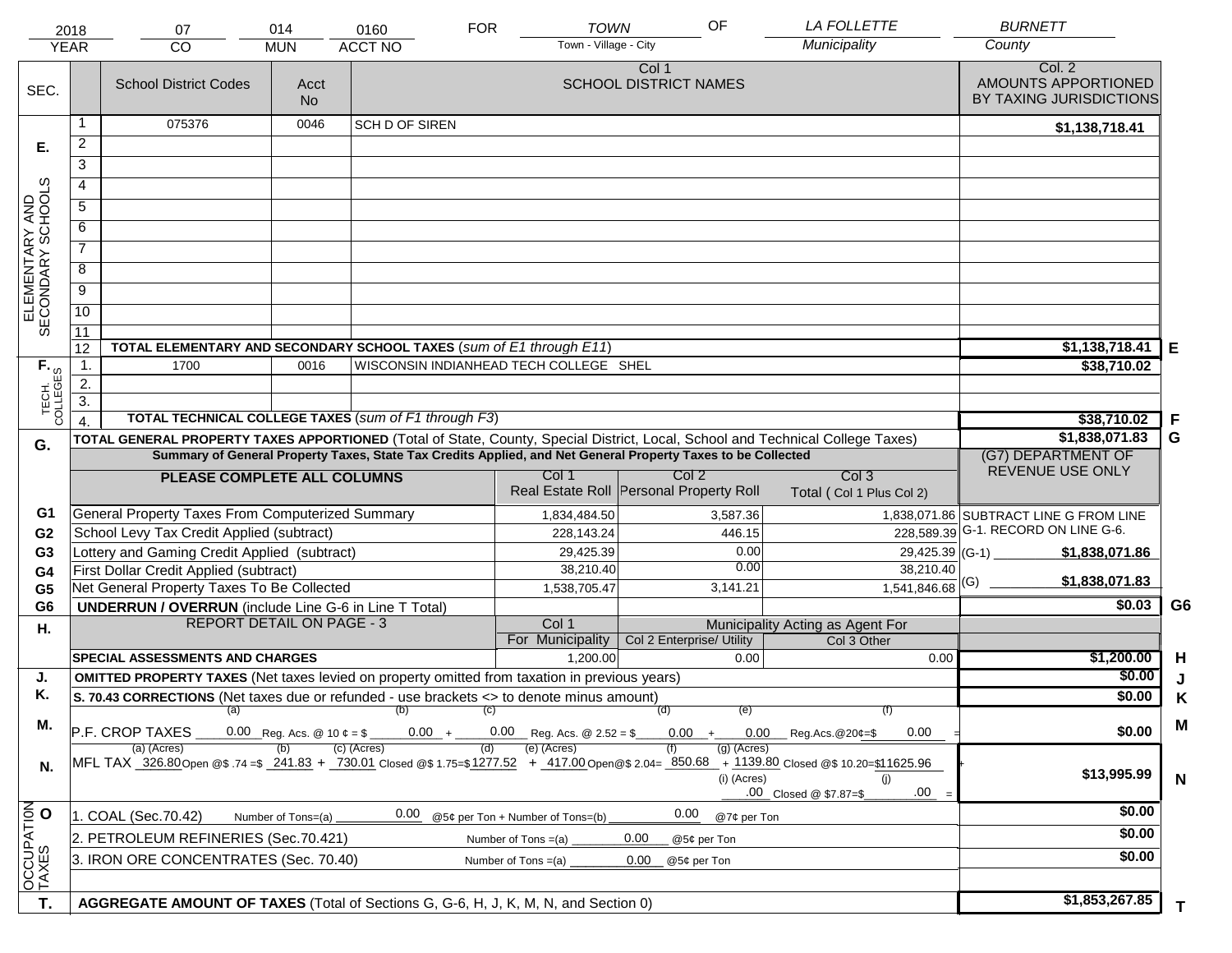|                     | 2018            | 014<br>07                                                       | 0160           | <b>FOR</b> | <b>TOWN</b>                       | <b>LA FOLLETTE</b><br>OF         |             | <b>BURNETT</b>             |
|---------------------|-----------------|-----------------------------------------------------------------|----------------|------------|-----------------------------------|----------------------------------|-------------|----------------------------|
|                     | <b>YEAR</b>     | $\overline{CO}$<br><b>MUN</b>                                   | <b>ACCT NO</b> |            | Town - Village - City             | Municipality                     |             | County                     |
|                     |                 |                                                                 |                |            | <b>SECTION H - DETAIL SUMMARY</b> |                                  |             |                            |
|                     |                 |                                                                 |                |            | Col 1                             | Municipality Acting as Agent for |             | <b>Total For Each Line</b> |
| н                   |                 | Special Assessments and Special Charges                         |                |            | For the Municipality              |                                  |             | (Total of columns 1,2 & 3) |
|                     |                 |                                                                 |                |            |                                   | Col 2 Enterprise / Utility       | Col 3 Other |                            |
|                     | 01              | Water main and lateral Installations                            |                |            | \$0.00                            | \$0.00                           | \$0.00      | \$0.00                     |
|                     | 02              | Sewer main and lateral installations                            |                |            | \$0.00                            | \$0.00                           | \$0.00      | \$0.00                     |
| SPECIAL ASSESSMENTS | 03              | Street improvements (ex: sidewalks, storm sewers, seal coating) |                |            | \$0.00                            | \$0.00                           | \$0.00      | \$0.00                     |
|                     | 04              | Street light installation                                       |                |            | \$0.00                            | \$0.00                           | \$0.00      | \$0.00                     |
|                     | $\overline{05}$ | Greenbelts                                                      |                |            | \$0.00                            | \$0.00                           | \$0.00      | \$0.00                     |
|                     | 06              | Drain ditch and watercourse (sec. 88.42 & 88.43)                |                |            | \$0.00                            | \$0.00                           | \$0.00      | \$0.00                     |
|                     |                 |                                                                 |                |            |                                   |                                  |             |                            |
|                     |                 |                                                                 |                |            |                                   |                                  |             |                            |
|                     |                 |                                                                 |                |            |                                   |                                  |             |                            |
|                     |                 |                                                                 |                |            |                                   |                                  |             |                            |
|                     |                 |                                                                 |                |            |                                   |                                  |             |                            |
|                     |                 |                                                                 |                |            |                                   |                                  |             |                            |
|                     |                 |                                                                 |                |            |                                   |                                  |             |                            |
|                     |                 |                                                                 |                |            |                                   |                                  |             |                            |
|                     |                 |                                                                 |                |            |                                   |                                  |             |                            |
|                     |                 |                                                                 |                |            |                                   |                                  |             |                            |
|                     |                 |                                                                 |                |            |                                   |                                  |             |                            |
|                     |                 |                                                                 |                |            |                                   |                                  |             |                            |
|                     |                 |                                                                 |                |            |                                   |                                  |             |                            |
|                     |                 |                                                                 |                |            |                                   |                                  |             |                            |
|                     |                 |                                                                 |                |            |                                   |                                  |             |                            |
|                     |                 |                                                                 |                |            |                                   |                                  |             |                            |
|                     |                 |                                                                 |                |            |                                   |                                  |             |                            |
|                     |                 |                                                                 |                |            |                                   |                                  |             |                            |
|                     | 01              | Weeds, Tree Planting, Removal                                   |                |            | \$0.00                            | \$0.00                           | \$0.00      | \$0.00                     |
|                     | $\overline{02}$ | Snow Removal, Plowing                                           |                |            | \$1,200.00                        | \$0.00                           | \$0.00      | \$1,200.00                 |
|                     | $\overline{03}$ | Refuse And Garbage Collection                                   |                |            | \$0.00                            | \$0.00                           | \$0.00      | \$0.00                     |
|                     | $\overline{04}$ | Grading, Gravel, Culvert, Fencing                               |                |            | \$0.00                            | \$0.00                           | \$0.00      | \$0.00                     |
|                     | 05              | Fencing                                                         |                |            | \$0.00                            | \$0.00                           | \$0.00      | \$0.00                     |
|                     | 06              | <b>Fire Calls</b>                                               |                |            | \$0.00                            | \$0.00                           | \$0.00      | \$0.00                     |
|                     | 07              | Recycling                                                       |                |            | \$0.00                            | \$0.00                           | \$0.00      | \$0.00                     |
|                     | 08              | <b>Delinquent Utility Charges</b>                               |                |            | \$0.00                            | \$0.00                           | \$0.00      | \$0.00                     |
| SPECIAL CHARGES     |                 |                                                                 |                |            |                                   |                                  |             |                            |
|                     |                 |                                                                 |                |            |                                   |                                  |             |                            |
|                     |                 |                                                                 |                |            |                                   |                                  |             |                            |
|                     |                 |                                                                 |                |            |                                   |                                  |             |                            |
|                     |                 |                                                                 |                |            |                                   |                                  |             |                            |
|                     |                 |                                                                 |                |            |                                   |                                  |             |                            |
|                     |                 |                                                                 |                |            |                                   |                                  |             |                            |
|                     |                 |                                                                 |                |            |                                   |                                  |             |                            |
|                     |                 |                                                                 |                |            |                                   |                                  |             |                            |
|                     |                 |                                                                 |                |            |                                   |                                  |             |                            |
|                     |                 |                                                                 |                |            |                                   |                                  |             |                            |
|                     |                 |                                                                 |                |            |                                   |                                  |             |                            |
|                     |                 |                                                                 |                |            |                                   |                                  |             |                            |
|                     |                 |                                                                 |                |            |                                   |                                  |             |                            |
|                     |                 |                                                                 |                |            | \$1,200.00                        | \$0.00                           | \$0.00      | \$1,200.00                 |
|                     |                 | TOTALS (Also enter on line H on page 2)                         |                |            |                                   |                                  |             | н                          |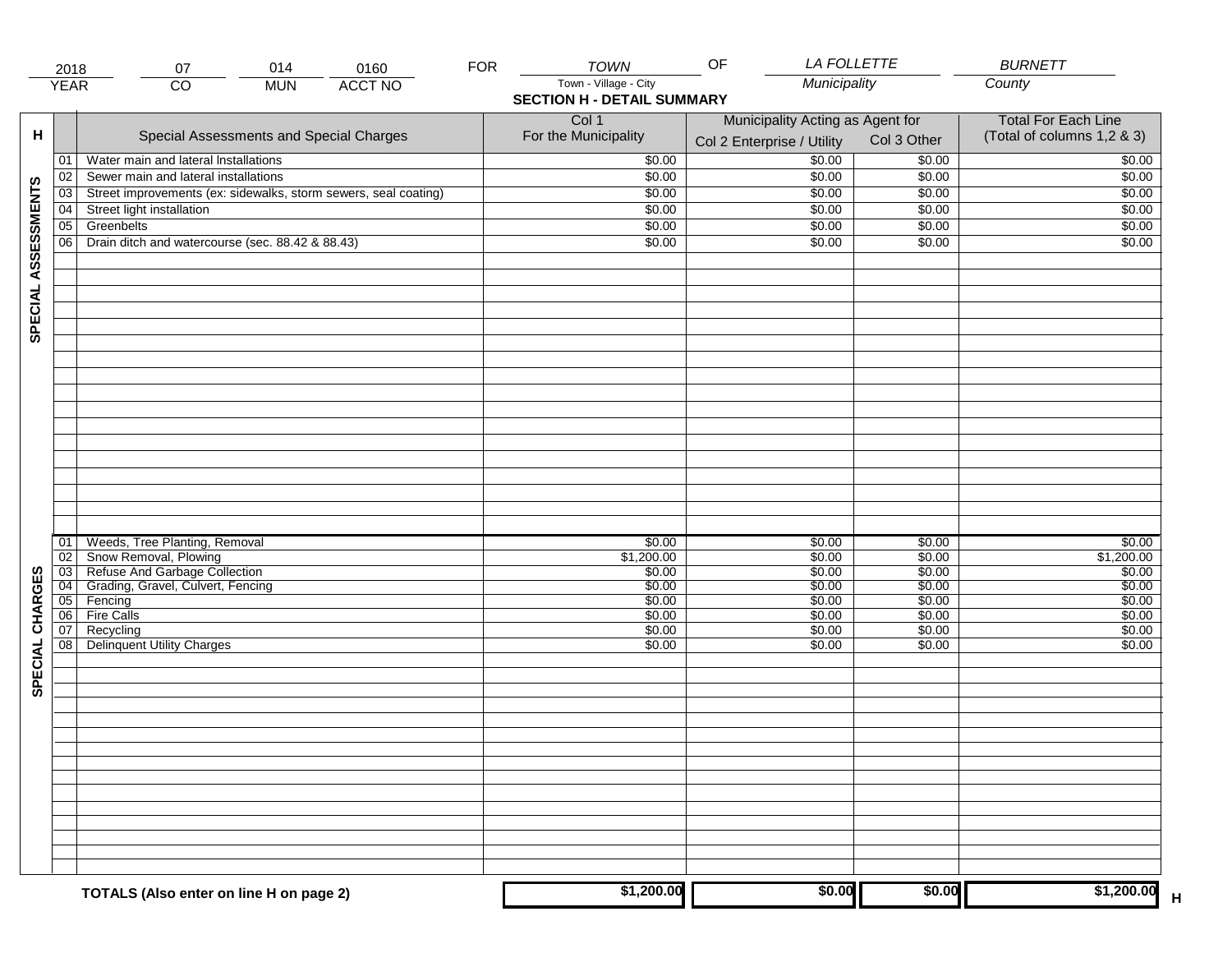| 2018                              |        | - 14       | 3400<br>пьи                          | $-0.5$<br>, и | <b>OWN</b>                    | Œ | _____        | $ - - -$<br><i><b>BURNE</b></i> |  |
|-----------------------------------|--------|------------|--------------------------------------|---------------|-------------------------------|---|--------------|---------------------------------|--|
| $\sqrt{2}$<br>$\mathsf{L}$<br>LNI | ~<br>U | <b>MUN</b> | <b>CCT NO</b><br>$\mathbf{u}$<br>ישר |               | l own<br>utv<br><b>illade</b> |   | Municipalitv | ∠ount∨                          |  |

| D. | Name of District                          | Valuation | Gen. Prop. Tax Levy | Remarks |
|----|-------------------------------------------|-----------|---------------------|---------|
|    |                                           |           |                     |         |
|    |                                           |           |                     |         |
|    |                                           |           |                     |         |
|    |                                           |           |                     |         |
|    |                                           |           |                     |         |
|    |                                           |           |                     |         |
|    |                                           |           |                     |         |
|    |                                           |           |                     |         |
|    |                                           |           |                     |         |
|    |                                           |           |                     |         |
|    |                                           |           |                     |         |
|    |                                           |           |                     |         |
|    |                                           |           |                     |         |
|    |                                           |           |                     |         |
|    |                                           |           |                     |         |
|    |                                           |           |                     |         |
|    |                                           |           |                     |         |
|    |                                           |           |                     |         |
|    |                                           |           |                     |         |
|    |                                           |           |                     |         |
|    |                                           |           |                     |         |
|    |                                           |           |                     |         |
|    |                                           |           |                     |         |
|    |                                           |           |                     |         |
|    |                                           |           |                     |         |
|    |                                           |           |                     |         |
|    |                                           |           |                     |         |
|    |                                           |           |                     |         |
|    |                                           |           |                     |         |
|    |                                           |           |                     |         |
|    |                                           |           |                     |         |
|    |                                           |           |                     |         |
|    |                                           |           |                     |         |
|    | TOTALS (Also enter on line D-1 on page 1) |           | \$0.00              |         |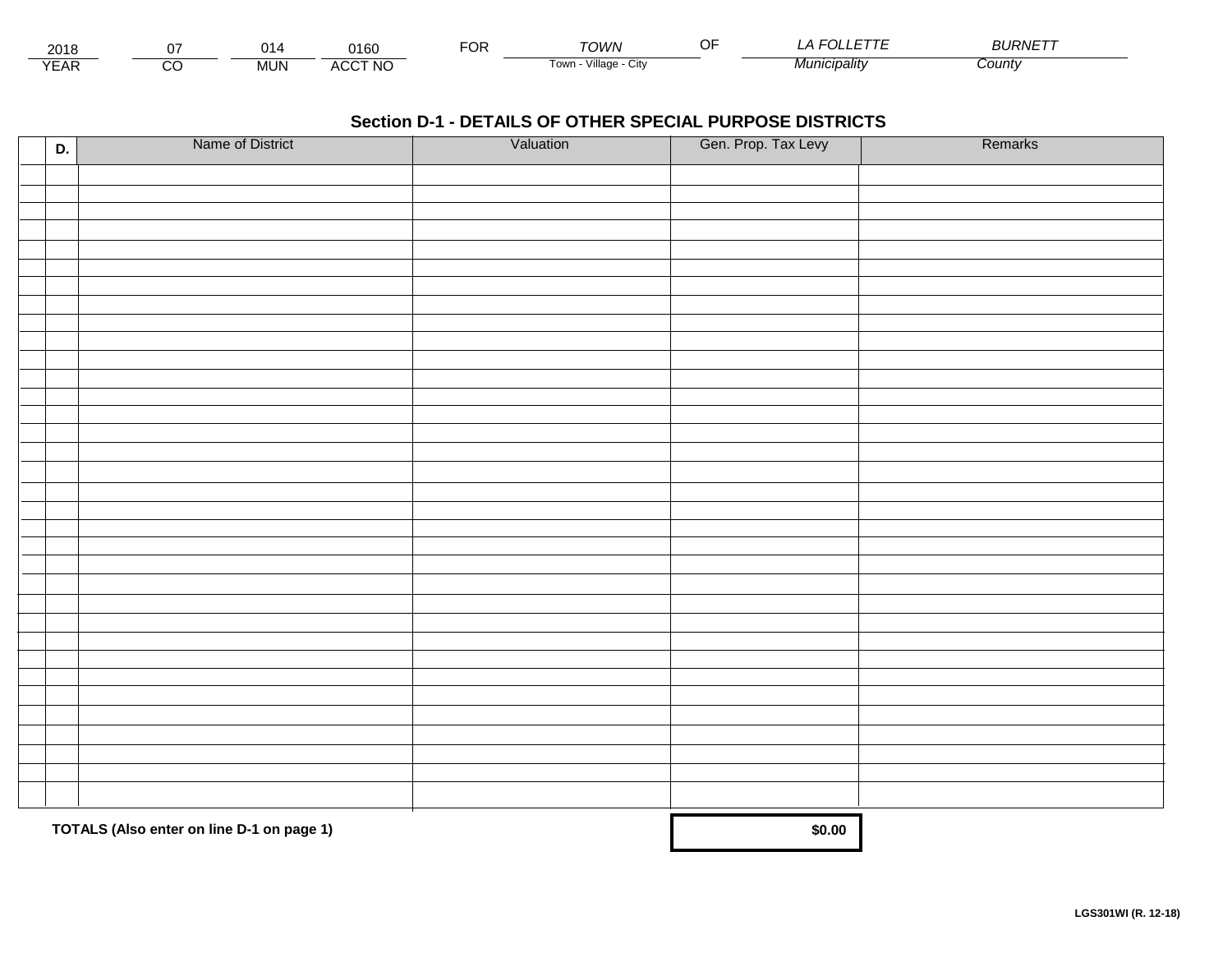| <b>FINAL</b>           |                   |                                                 |                          | <b>STATEMENT OF TAXES FOR 2018</b>                                                               |                                        |                                                   | 07<br>CO | 016        | 0161<br>ACCT NO                 |                                       |   |                                                            |             |
|------------------------|-------------------|-------------------------------------------------|--------------------------|--------------------------------------------------------------------------------------------------|----------------------------------------|---------------------------------------------------|----------|------------|---------------------------------|---------------------------------------|---|------------------------------------------------------------|-------------|
|                        |                   |                                                 |                          | <b>FOR</b>                                                                                       | <b>TOWN</b>                            |                                                   | OF       | <b>MUN</b> | <b>LINCOLN</b>                  | <b>BURNETT</b>                        |   | Check if Amended                                           |             |
|                        |                   |                                                 |                          |                                                                                                  | Town-Village -City                     |                                                   |          |            | Municipality                    | County                                |   |                                                            |             |
| SEC.                   |                   |                                                 |                          |                                                                                                  |                                        | Col 1<br>Description of Tax by Taxing Jurisiction |          |            |                                 |                                       |   | Col 2.<br>AMOUNTS APPORTIONED<br>BY TAXING JURISDICTIONS   |             |
| A                      |                   | 1. AGGREGATE AMOUNT OF STATE TAXES              |                          |                                                                                                  |                                        |                                                   |          |            |                                 |                                       |   | \$0.00                                                     | A           |
| В.                     |                   | 1. Portion of State Special Charges Upon County |                          |                                                                                                  |                                        |                                                   |          |            |                                 |                                       |   | \$0.00                                                     |             |
|                        |                   |                                                 |                          | 2. Portion of County Tax Levied Over Entire Municipality                                         |                                        |                                                   |          |            |                                 |                                       |   | \$136,303.27                                               |             |
|                        |                   | 3. Special Purpose County Taxes                 |                          |                                                                                                  |                                        |                                                   |          |            |                                 |                                       |   | \$0.00                                                     |             |
| <b>COUNTY</b><br>TAXES |                   |                                                 |                          | 4. TOTAL COUNTY TAXES (sum of B-1 through B-3)                                                   |                                        |                                                   |          |            |                                 |                                       |   | \$136,303.27                                               | B           |
|                        |                   | <b>Special District</b><br>Code                 | <b>Acct</b><br><b>No</b> |                                                                                                  | <b>Special</b><br><b>District Name</b> |                                                   |          |            | Col 1a<br><b>Property Taxes</b> | Col 1b<br><b>State Special Charge</b> |   | <b>Property Taxes with</b><br><b>State Special Charges</b> |             |
| C.                     | 1                 |                                                 |                          |                                                                                                  |                                        |                                                   |          |            |                                 |                                       |   |                                                            |             |
|                        | $\mathbf{2}$      |                                                 |                          |                                                                                                  |                                        |                                                   |          |            |                                 |                                       |   |                                                            |             |
|                        | 3                 |                                                 |                          |                                                                                                  |                                        |                                                   |          |            |                                 |                                       |   |                                                            |             |
|                        | 4                 |                                                 |                          |                                                                                                  |                                        |                                                   |          |            |                                 |                                       |   |                                                            |             |
|                        | 5                 |                                                 |                          |                                                                                                  |                                        |                                                   |          |            |                                 |                                       |   |                                                            |             |
|                        | 6                 |                                                 |                          |                                                                                                  |                                        |                                                   |          |            |                                 |                                       |   |                                                            |             |
|                        | $\overline{7}$    |                                                 |                          |                                                                                                  |                                        |                                                   |          |            |                                 |                                       |   |                                                            |             |
| SPECIAL DISTRICT TAXES | 8                 |                                                 |                          |                                                                                                  |                                        |                                                   |          |            |                                 |                                       |   |                                                            |             |
|                        | 9                 |                                                 |                          |                                                                                                  |                                        |                                                   |          |            |                                 |                                       |   |                                                            |             |
|                        | 10                |                                                 |                          |                                                                                                  |                                        |                                                   |          |            |                                 |                                       |   |                                                            |             |
|                        | 11                |                                                 |                          |                                                                                                  |                                        |                                                   |          |            |                                 |                                       |   |                                                            |             |
|                        |                   |                                                 |                          | 12. TOTAL SPECIAL DISTRICT TAXES (sum of C1 through C11)                                         |                                        |                                                   |          |            | \$0.00                          | \$0.00                                |   | \$0.00                                                     | $\mathbf c$ |
| D.                     | ∣1.               |                                                 |                          | Other Special Purpose District Taxes (Show Detail on page 4, enter total here)                   |                                        |                                                   |          |            |                                 |                                       |   | \$0.00                                                     |             |
|                        | 2.                |                                                 |                          | Total Tax Increment (except county environmental remediation tax increment)                      |                                        |                                                   |          |            |                                 |                                       |   | \$0.00                                                     |             |
| CITY                   | 13.               | County Environmental Tax Increment              |                          |                                                                                                  |                                        |                                                   |          |            |                                 |                                       |   | \$0.00                                                     |             |
| g                      | 14.               | <b>Other State Special Charges</b>              |                          |                                                                                                  |                                        |                                                   |          |            |                                 |                                       |   | \$0.00                                                     |             |
| VILLAGE,<br>TAXES      | 15.               | <b>County Special Charges</b>                   |                          |                                                                                                  |                                        |                                                   |          |            |                                 |                                       |   | \$0.00                                                     |             |
|                        | 6.                | All Other Town, Village, or City Taxes          |                          |                                                                                                  |                                        |                                                   |          |            |                                 |                                       |   | \$107,492.00                                               |             |
|                        | 17.               |                                                 |                          | Surplus Funds Applied CAUTION: Do not make an entry on this line unless Line D6 (above) is Zero. |                                        |                                                   |          |            |                                 |                                       | k | \$0.00 >                                                   |             |
| TOWN,                  |                   |                                                 |                          | 8. TOTAL TOWN, VILLAGE OR CITY TAXES (sum of D1 through D7; NOT TOTAL for page one)              |                                        |                                                   |          |            |                                 |                                       |   | \$107,492.00                                               | D           |
| Clerk                  |                   |                                                 |                          |                                                                                                  |                                        | Date                                              |          |            | <b>REMARKS</b>                  |                                       |   |                                                            |             |
|                        | <b>Work Phone</b> |                                                 |                          |                                                                                                  | Home Phone                             |                                                   |          |            |                                 |                                       |   |                                                            |             |

| Work Phone     | Home Phone |
|----------------|------------|
|                |            |
| E-mail Address | Fax Number |
|                |            |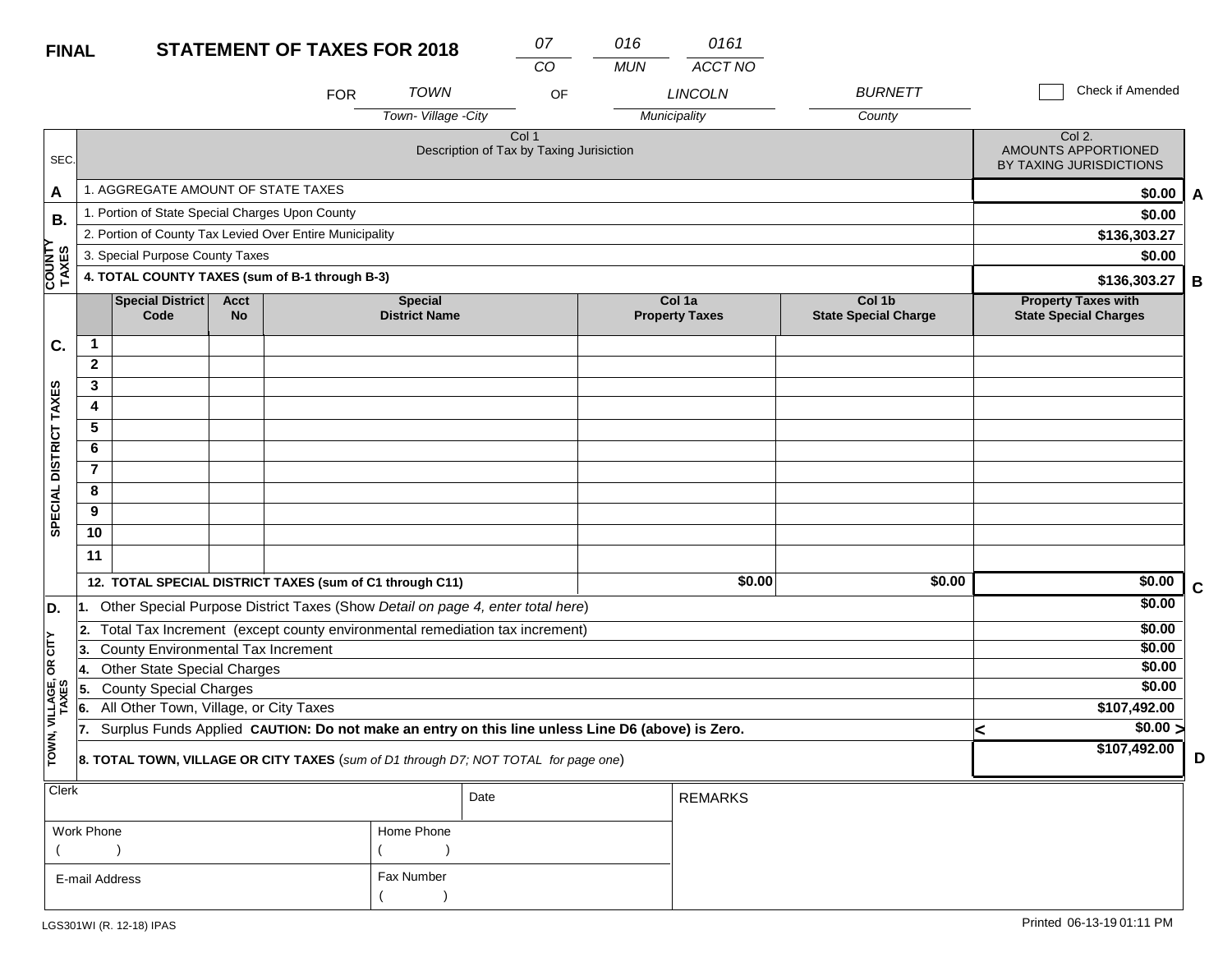| <b>YEAR</b>                         | 2018             | 07<br><b>CO</b>                                                                                      | 016<br><b>MUN</b>  | 0161<br><b>ACCT NO</b>     | <b>FOR</b>                             | OF<br><b>TOWN</b><br>Town - Village - City                                                                   | <b>LINCOLN</b><br>Municipality                                                                                                                                                       | <b>BURNETT</b><br>County                                 |                |
|-------------------------------------|------------------|------------------------------------------------------------------------------------------------------|--------------------|----------------------------|----------------------------------------|--------------------------------------------------------------------------------------------------------------|--------------------------------------------------------------------------------------------------------------------------------------------------------------------------------------|----------------------------------------------------------|----------------|
| SEC.                                |                  | <b>School District Codes</b>                                                                         | Acct<br><b>No</b>  |                            |                                        | Col 1<br><b>SCHOOL DISTRICT NAMES</b>                                                                        |                                                                                                                                                                                      | Col. 2<br>AMOUNTS APPORTIONED<br>BY TAXING JURISDICTIONS |                |
|                                     |                  | 072233                                                                                               | 0045               | <b>SCH D OF GRANTSBURG</b> |                                        |                                                                                                              |                                                                                                                                                                                      | \$71,432.74                                              |                |
| Е.                                  | $\overline{a}$   | 075376                                                                                               | 0046               | <b>SCH D OF SIREN</b>      |                                        |                                                                                                              |                                                                                                                                                                                      | \$5,232.15                                               |                |
|                                     | 3                | 076293                                                                                               | 0047               | <b>SCH D OF WEBSTER</b>    |                                        |                                                                                                              |                                                                                                                                                                                      | \$131,989.66                                             |                |
|                                     | $\overline{4}$   |                                                                                                      |                    |                            |                                        |                                                                                                              |                                                                                                                                                                                      |                                                          |                |
|                                     | 5                |                                                                                                      |                    |                            |                                        |                                                                                                              |                                                                                                                                                                                      |                                                          |                |
| ELEMENTARY AND<br>SECONDARY SCHOOLS | 6                |                                                                                                      |                    |                            |                                        |                                                                                                              |                                                                                                                                                                                      |                                                          |                |
|                                     | $\overline{7}$   |                                                                                                      |                    |                            |                                        |                                                                                                              |                                                                                                                                                                                      |                                                          |                |
|                                     | 8                |                                                                                                      |                    |                            |                                        |                                                                                                              |                                                                                                                                                                                      |                                                          |                |
|                                     | $\overline{9}$   |                                                                                                      |                    |                            |                                        |                                                                                                              |                                                                                                                                                                                      |                                                          |                |
|                                     | $\overline{10}$  |                                                                                                      |                    |                            |                                        |                                                                                                              |                                                                                                                                                                                      |                                                          |                |
|                                     | 11               |                                                                                                      |                    |                            |                                        |                                                                                                              |                                                                                                                                                                                      |                                                          |                |
|                                     | 12               | TOTAL ELEMENTARY AND SECONDARY SCHOOL TAXES (sum of E1 through E11)                                  |                    |                            |                                        |                                                                                                              |                                                                                                                                                                                      | \$208,654.55                                             | Е              |
|                                     | $\mathbf{1}$ .   | 1700                                                                                                 | 0016               |                            | WISCONSIN INDIANHEAD TECH COLLEGE SHEL |                                                                                                              |                                                                                                                                                                                      | \$13,626.66                                              |                |
|                                     | $\overline{2}$ . |                                                                                                      |                    |                            |                                        |                                                                                                              |                                                                                                                                                                                      |                                                          |                |
| TECH. T                             | $\overline{3}$ . |                                                                                                      |                    |                            |                                        |                                                                                                              |                                                                                                                                                                                      |                                                          |                |
|                                     |                  | <b>TOTAL TECHNICAL COLLEGE TAXES (sum of F1 through F3)</b>                                          |                    |                            |                                        |                                                                                                              |                                                                                                                                                                                      | \$13,626.66                                              | F              |
| G.                                  |                  |                                                                                                      |                    |                            |                                        | Summary of General Property Taxes, State Tax Credits Applied, and Net General Property Taxes to be Collected | TOTAL GENERAL PROPERTY TAXES APPORTIONED (Total of State, County, Special District, Local, School and Technical College Taxes)                                                       | \$466,076.48                                             | G              |
|                                     |                  |                                                                                                      |                    |                            |                                        | Col 2                                                                                                        |                                                                                                                                                                                      | (G7) DEPARTMENT OF<br>REVENUE USE ONLY                   |                |
|                                     |                  | PLEASE COMPLETE ALL COLUMNS                                                                          |                    |                            | Col 1                                  | Real Estate Roll Personal Property Roll                                                                      | Col <sub>3</sub><br>Total (Col 1 Plus Col 2)                                                                                                                                         |                                                          |                |
| G1                                  |                  | General Property Taxes From Computerized Summary                                                     |                    |                            | 464,783.53                             | 1,293.25                                                                                                     |                                                                                                                                                                                      | 466,076.78 SUBTRACT LINE G FROM LINE                     |                |
| G <sub>2</sub>                      |                  | School Levy Tax Credit Applied (subtract)                                                            |                    |                            | 43,649.92                              | 121.97                                                                                                       |                                                                                                                                                                                      | 43,771.89 G-1. RECORD ON LINE G-6.                       |                |
| G <sub>3</sub>                      |                  | Lottery and Gaming Credit Applied (subtract)                                                         |                    |                            | 11,775.49                              |                                                                                                              | 0.00                                                                                                                                                                                 | $11,775.49$ (G-1)<br>\$466,076.78                        |                |
| G4                                  |                  | First Dollar Credit Applied (subtract)                                                               |                    |                            | 10,131.62                              |                                                                                                              | 0.00<br>10,131.62                                                                                                                                                                    | \$466,076.48                                             |                |
| G <sub>5</sub>                      |                  | Net General Property Taxes To Be Collected                                                           |                    |                            | 399,226.50                             | 1,171.28                                                                                                     | $400,397.78$ <sup>(G)</sup>                                                                                                                                                          |                                                          |                |
| G <sub>6</sub>                      |                  | <b>UNDERRUN / OVERRUN</b> (include Line G-6 in Line T Total)<br><b>REPORT DETAIL ON PAGE - 3</b>     |                    |                            | Col 1                                  |                                                                                                              |                                                                                                                                                                                      | \$0.30                                                   | G <sub>6</sub> |
| Η.                                  |                  |                                                                                                      |                    |                            | For Municipality                       | Col 2 Enterprise/ Utility                                                                                    | Municipality Acting as Agent For<br>Col 3 Other                                                                                                                                      |                                                          |                |
|                                     |                  | <b>SPECIAL ASSESSMENTS AND CHARGES</b>                                                               |                    |                            | 0.00                                   |                                                                                                              | 0.00<br>0.00                                                                                                                                                                         | \$0.00                                                   | H              |
| J.                                  |                  | <b>OMITTED PROPERTY TAXES</b> (Net taxes levied on property omitted from taxation in previous years) |                    |                            |                                        |                                                                                                              |                                                                                                                                                                                      | \$0.00                                                   |                |
| Κ.                                  |                  | S. 70.43 CORRECTIONS (Net taxes due or refunded - use brackets <> to denote minus amount)            |                    |                            |                                        |                                                                                                              |                                                                                                                                                                                      | \$0.00                                                   | Κ              |
|                                     |                  | (a) (b) (c)                                                                                          |                    |                            |                                        | (d)<br>(e)                                                                                                   | (f)                                                                                                                                                                                  |                                                          |                |
| М.                                  |                  | P.F. CROP TAXES<br>(a) (Acres)                                                                       |                    | $0.00 +$ —<br>(c) (Acres)  | (e) (Acres)                            | $(g)$ (Acres)                                                                                                | $0.00$ Reg.Acs. @20¢=\$<br>0.00                                                                                                                                                      | \$100.80                                                 | M              |
| N.                                  |                  |                                                                                                      |                    |                            |                                        | (i) (Acres)                                                                                                  | MFL TAX 736.44Open @\$ 74 =\$ 5844.97 + 328.00 Closed @\$ 1.75=\$ 574.00 + 347.00 Open @\$ 2.04= 707.88 + 570.22 Closed @\$ 10.20=\$ 5816.24<br>(i)<br>.00<br>.00 Closed @ \$7.87=\$ | \$7,643.09                                               | N              |
|                                     |                  | 1. COAL (Sec.70.42)                                                                                  | Number of Tons=(a) | 0.00                       | @5¢ per Ton + Number of Tons=(b)       | 0.00<br>@7¢ per Ton                                                                                          |                                                                                                                                                                                      | \$0.00                                                   |                |
|                                     |                  | 2. PETROLEUM REFINERIES (Sec.70.421)                                                                 |                    |                            | Number of Tons $=(a)$                  | 0.00<br>@5¢ per Ton                                                                                          |                                                                                                                                                                                      | \$0.00                                                   |                |
| OCCUPATION                          |                  | 3. IRON ORE CONCENTRATES (Sec. 70.40)                                                                |                    | \$0.00                     |                                        |                                                                                                              |                                                                                                                                                                                      |                                                          |                |
|                                     |                  |                                                                                                      |                    |                            |                                        |                                                                                                              |                                                                                                                                                                                      |                                                          |                |
| T.                                  |                  | AGGREGATE AMOUNT OF TAXES (Total of Sections G, G-6, H, J, K, M, N, and Section 0)                   |                    |                            |                                        |                                                                                                              |                                                                                                                                                                                      | \$473,820.67                                             | T.             |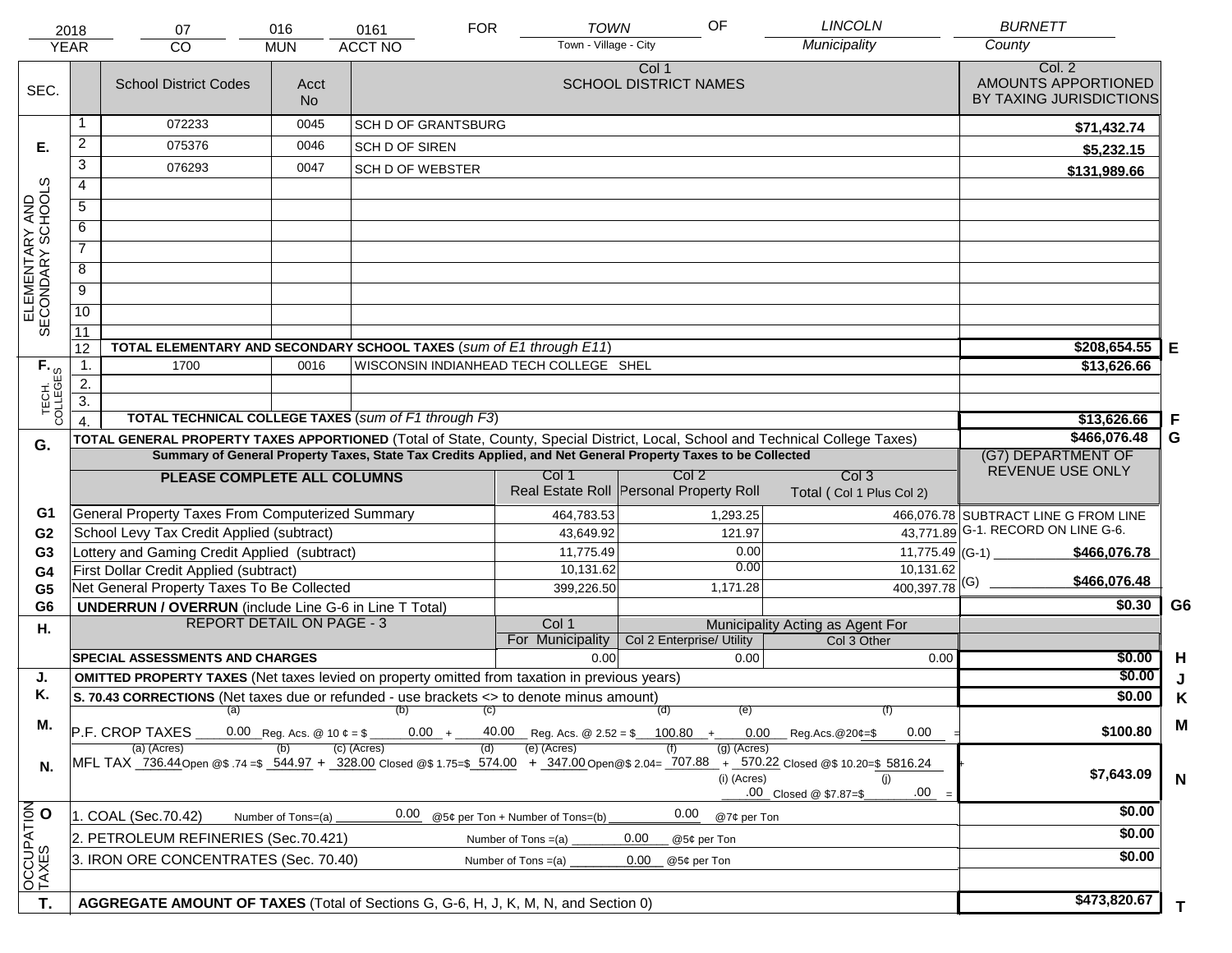|                     | 2018                               | 016<br>0161<br>07                                               | <b>FOR</b> | TOWN                              | <b>LINCOLN</b><br>OF             |                  | <b>BURNETT</b>                    |
|---------------------|------------------------------------|-----------------------------------------------------------------|------------|-----------------------------------|----------------------------------|------------------|-----------------------------------|
|                     | <b>YEAR</b>                        | <b>ACCT NO</b><br>CO<br><b>MUN</b>                              |            | Town - Village - City             | Municipality                     |                  | County                            |
|                     |                                    |                                                                 |            | <b>SECTION H - DETAIL SUMMARY</b> |                                  |                  |                                   |
|                     |                                    |                                                                 |            | Col 1                             | Municipality Acting as Agent for |                  | <b>Total For Each Line</b>        |
| н                   |                                    | Special Assessments and Special Charges                         |            | For the Municipality              | Col 2 Enterprise / Utility       | Col 3 Other      | (Total of columns 1,2 & 3)        |
|                     | 01                                 | Water main and lateral Installations                            |            | \$0.00                            | 50.00                            | \$0.00           | \$0.00                            |
|                     | 02                                 | Sewer main and lateral installations                            |            | \$0.00                            | \$0.00                           | \$0.00           | \$0.00                            |
|                     | $\overline{03}$                    | Street improvements (ex: sidewalks, storm sewers, seal coating) |            | \$0.00                            | \$0.00                           | \$0.00           | \$0.00                            |
|                     | 04                                 | Street light installation                                       |            | \$0.00                            | \$0.00                           | \$0.00           | \$0.00                            |
|                     | $\overline{05}$                    | Greenbelts                                                      |            | \$0.00                            | \$0.00                           | \$0.00           | \$0.00                            |
|                     | 06                                 | Drain ditch and watercourse (sec. 88.42 & 88.43)                |            | \$0.00                            | \$0.00                           | \$0.00           | \$0.00                            |
|                     |                                    |                                                                 |            |                                   |                                  |                  |                                   |
|                     |                                    |                                                                 |            |                                   |                                  |                  |                                   |
|                     |                                    |                                                                 |            |                                   |                                  |                  |                                   |
| SPECIAL ASSESSMENTS |                                    |                                                                 |            |                                   |                                  |                  |                                   |
|                     |                                    |                                                                 |            |                                   |                                  |                  |                                   |
|                     |                                    |                                                                 |            |                                   |                                  |                  |                                   |
|                     |                                    |                                                                 |            |                                   |                                  |                  |                                   |
|                     |                                    |                                                                 |            |                                   |                                  |                  |                                   |
|                     |                                    |                                                                 |            |                                   |                                  |                  |                                   |
|                     |                                    |                                                                 |            |                                   |                                  |                  |                                   |
|                     |                                    |                                                                 |            |                                   |                                  |                  |                                   |
|                     |                                    |                                                                 |            |                                   |                                  |                  |                                   |
|                     |                                    |                                                                 |            |                                   |                                  |                  |                                   |
|                     |                                    |                                                                 |            |                                   |                                  |                  |                                   |
|                     |                                    |                                                                 |            |                                   |                                  |                  |                                   |
|                     |                                    |                                                                 |            |                                   |                                  |                  |                                   |
|                     |                                    |                                                                 |            |                                   |                                  |                  |                                   |
|                     | 01                                 | Weeds, Tree Planting, Removal                                   |            | \$0.00                            | \$0.00                           | \$0.00           | \$0.00                            |
|                     | 02                                 | Snow Removal, Plowing                                           |            | \$0.00                            | \$0.00                           | \$0.00           | \$0.00                            |
| SPECIAL CHARGES     | 03                                 | Refuse And Garbage Collection                                   |            | \$0.00                            | \$0.00                           | \$0.00           | \$0.00                            |
|                     | $\overline{04}$<br>$\overline{05}$ | Grading, Gravel, Culvert, Fencing<br>Fencing                    |            | \$0.00<br>\$0.00                  | \$0.00<br>\$0.00                 | \$0.00<br>\$0.00 | \$0.00<br>\$0.00                  |
|                     | 06                                 | <b>Fire Calls</b>                                               |            | \$0.00                            | \$0.00                           | \$0.00           | \$0.00                            |
|                     | 07                                 | Recycling                                                       |            | \$0.00                            | \$0.00                           | \$0.00           | \$0.00                            |
|                     | 08                                 | Delinquent Utility Charges                                      |            | \$0.00                            | \$0.00                           | \$0.00           | \$0.00                            |
|                     |                                    |                                                                 |            |                                   |                                  |                  |                                   |
|                     |                                    |                                                                 |            |                                   |                                  |                  |                                   |
|                     |                                    |                                                                 |            |                                   |                                  |                  |                                   |
|                     |                                    |                                                                 |            |                                   |                                  |                  |                                   |
|                     |                                    |                                                                 |            |                                   |                                  |                  |                                   |
|                     |                                    |                                                                 |            |                                   |                                  |                  |                                   |
|                     |                                    |                                                                 |            |                                   |                                  |                  |                                   |
|                     |                                    |                                                                 |            |                                   |                                  |                  |                                   |
|                     |                                    |                                                                 |            |                                   |                                  |                  |                                   |
|                     |                                    |                                                                 |            |                                   |                                  |                  |                                   |
|                     |                                    |                                                                 |            |                                   |                                  |                  |                                   |
|                     |                                    |                                                                 |            |                                   |                                  |                  |                                   |
|                     |                                    |                                                                 |            |                                   |                                  |                  |                                   |
|                     |                                    |                                                                 |            |                                   |                                  |                  |                                   |
|                     |                                    | TOTALS (Also enter on line H on page 2)                         |            | \$0.00                            | \$0.00                           | \$0.00           | \$0.00<br>$\overline{\mathsf{H}}$ |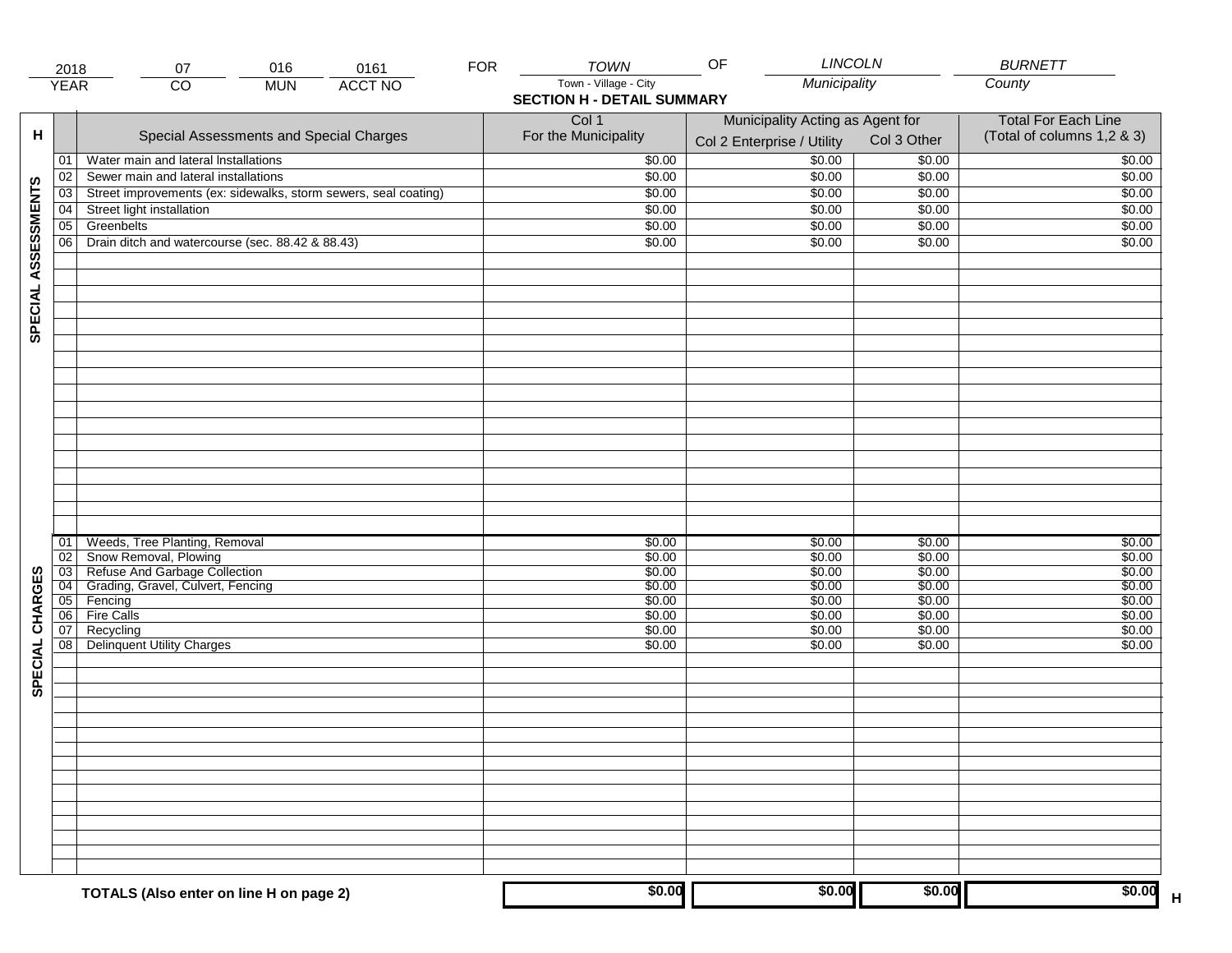| 201۱          |         | ነ16<br>ำ   | AA <sub>2</sub> | ◡ | ⊤∩WN                     | <b>INCOLN</b>   | $\mathcal{L}$<br><b>OURIVE</b> |  |
|---------------|---------|------------|-----------------|---|--------------------------|-----------------|--------------------------------|--|
| $V = r$<br>⊢ี | ~<br>ىد | <b>MUN</b> | <b>ACCT NO</b>  |   | Village<br>l own<br>◡៲៶៶ | <i>cipality</i> | ;ountγ                         |  |

| D. | Name of District                          | Valuation | Gen. Prop. Tax Levy | Remarks |
|----|-------------------------------------------|-----------|---------------------|---------|
|    |                                           |           |                     |         |
|    |                                           |           |                     |         |
|    |                                           |           |                     |         |
|    |                                           |           |                     |         |
|    |                                           |           |                     |         |
|    |                                           |           |                     |         |
|    |                                           |           |                     |         |
|    |                                           |           |                     |         |
|    |                                           |           |                     |         |
|    |                                           |           |                     |         |
|    |                                           |           |                     |         |
|    |                                           |           |                     |         |
|    |                                           |           |                     |         |
|    |                                           |           |                     |         |
|    |                                           |           |                     |         |
|    |                                           |           |                     |         |
|    |                                           |           |                     |         |
|    |                                           |           |                     |         |
|    |                                           |           |                     |         |
|    |                                           |           |                     |         |
|    |                                           |           |                     |         |
|    |                                           |           |                     |         |
|    |                                           |           |                     |         |
|    |                                           |           |                     |         |
|    |                                           |           |                     |         |
|    |                                           |           |                     |         |
|    |                                           |           |                     |         |
|    |                                           |           |                     |         |
|    |                                           |           |                     |         |
|    |                                           |           |                     |         |
|    |                                           |           |                     |         |
|    | TOTALS (Also enter on line D-1 on page 1) |           | \$0.00              |         |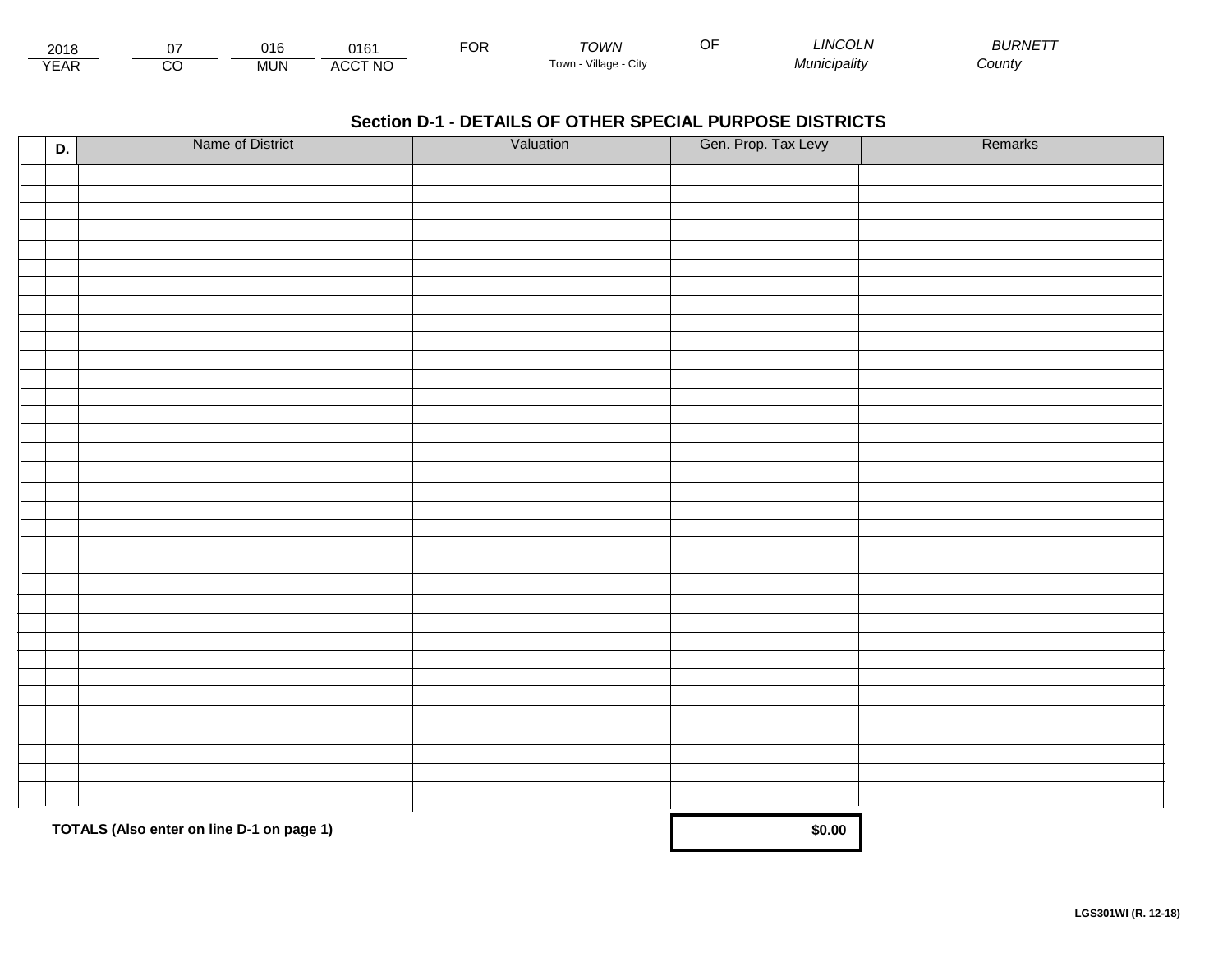| <b>TOWN</b><br><b>BURNETT</b><br><b>MEENON</b><br>OF<br><b>FOR</b><br>Town-Village -City<br>County<br>Municipality<br>Col 1<br>Description of Tax by Taxing Jurisiction<br>SEC.<br>1. AGGREGATE AMOUNT OF STATE TAXES<br>A<br>1. Portion of State Special Charges Upon County<br>В.<br>2. Portion of County Tax Levied Over Entire Municipality<br>≻<br><b>COUNT</b><br>TAXES<br>3. Special Purpose County Taxes<br>4. TOTAL COUNTY TAXES (sum of B-1 through B-3)<br><b>Special District</b><br>Col 1b<br><b>Acct</b><br><b>Special</b><br>Col 1a<br>Code<br><b>No</b><br><b>District Name</b><br><b>Property Taxes</b><br><b>State Special Charge</b><br>$\mathbf 1$<br>C.<br>078020<br><b>CLAM LAKES REHABILITATION DISTRICT</b><br>0045<br>\$17,477.05<br>\$0.00<br>$\mathbf{2}$<br>3<br>SPECIAL DISTRICT TAXES<br>4<br>5<br>6<br>$\overline{7}$<br>8<br>9<br>10<br>11<br>\$17,477.05<br>\$0.00<br>12. TOTAL SPECIAL DISTRICT TAXES (sum of C1 through C11)<br>1. Other Special Purpose District Taxes (Show Detail on page 4, enter total here)<br>D.<br>2. Total Tax Increment (except county environmental remediation tax increment)<br>CITY<br><b>County Environmental Tax Increment</b><br>3.<br>g<br><b>Other State Special Charges</b><br>14.<br>TOWN, VILLAGE,<br>TAXES<br><b>County Special Charges</b><br>5.<br>All Other Town, Village, or City Taxes<br>6.<br>Surplus Funds Applied CAUTION: Do not make an entry on this line unless Line D6 (above) is Zero.<br>17.<br>k |                                                            |  | 0162<br>ACCT NO | 018<br><b>MUN</b> | 07<br>CO |  |  |  |  | <b>STATEMENT OF TAXES FOR 2018</b> |  | <b>FINAL</b> |
|---------------------------------------------------------------------------------------------------------------------------------------------------------------------------------------------------------------------------------------------------------------------------------------------------------------------------------------------------------------------------------------------------------------------------------------------------------------------------------------------------------------------------------------------------------------------------------------------------------------------------------------------------------------------------------------------------------------------------------------------------------------------------------------------------------------------------------------------------------------------------------------------------------------------------------------------------------------------------------------------------------------------------------------------------------------------------------------------------------------------------------------------------------------------------------------------------------------------------------------------------------------------------------------------------------------------------------------------------------------------------------------------------------------------------------------------------------------------------------------------|------------------------------------------------------------|--|-----------------|-------------------|----------|--|--|--|--|------------------------------------|--|--------------|
|                                                                                                                                                                                                                                                                                                                                                                                                                                                                                                                                                                                                                                                                                                                                                                                                                                                                                                                                                                                                                                                                                                                                                                                                                                                                                                                                                                                                                                                                                             | Check if Amended                                           |  |                 |                   |          |  |  |  |  |                                    |  |              |
|                                                                                                                                                                                                                                                                                                                                                                                                                                                                                                                                                                                                                                                                                                                                                                                                                                                                                                                                                                                                                                                                                                                                                                                                                                                                                                                                                                                                                                                                                             |                                                            |  |                 |                   |          |  |  |  |  |                                    |  |              |
|                                                                                                                                                                                                                                                                                                                                                                                                                                                                                                                                                                                                                                                                                                                                                                                                                                                                                                                                                                                                                                                                                                                                                                                                                                                                                                                                                                                                                                                                                             | Col 2.<br>AMOUNTS APPORTIONED<br>BY TAXING JURISDICTIONS   |  |                 |                   |          |  |  |  |  |                                    |  |              |
|                                                                                                                                                                                                                                                                                                                                                                                                                                                                                                                                                                                                                                                                                                                                                                                                                                                                                                                                                                                                                                                                                                                                                                                                                                                                                                                                                                                                                                                                                             | \$0.00<br>A                                                |  |                 |                   |          |  |  |  |  |                                    |  |              |
|                                                                                                                                                                                                                                                                                                                                                                                                                                                                                                                                                                                                                                                                                                                                                                                                                                                                                                                                                                                                                                                                                                                                                                                                                                                                                                                                                                                                                                                                                             | \$0.00                                                     |  |                 |                   |          |  |  |  |  |                                    |  |              |
|                                                                                                                                                                                                                                                                                                                                                                                                                                                                                                                                                                                                                                                                                                                                                                                                                                                                                                                                                                                                                                                                                                                                                                                                                                                                                                                                                                                                                                                                                             | \$567,040.20                                               |  |                 |                   |          |  |  |  |  |                                    |  |              |
|                                                                                                                                                                                                                                                                                                                                                                                                                                                                                                                                                                                                                                                                                                                                                                                                                                                                                                                                                                                                                                                                                                                                                                                                                                                                                                                                                                                                                                                                                             | \$0.00                                                     |  |                 |                   |          |  |  |  |  |                                    |  |              |
|                                                                                                                                                                                                                                                                                                                                                                                                                                                                                                                                                                                                                                                                                                                                                                                                                                                                                                                                                                                                                                                                                                                                                                                                                                                                                                                                                                                                                                                                                             | \$567,040.20<br>B                                          |  |                 |                   |          |  |  |  |  |                                    |  |              |
|                                                                                                                                                                                                                                                                                                                                                                                                                                                                                                                                                                                                                                                                                                                                                                                                                                                                                                                                                                                                                                                                                                                                                                                                                                                                                                                                                                                                                                                                                             | <b>Property Taxes with</b><br><b>State Special Charges</b> |  |                 |                   |          |  |  |  |  |                                    |  |              |
|                                                                                                                                                                                                                                                                                                                                                                                                                                                                                                                                                                                                                                                                                                                                                                                                                                                                                                                                                                                                                                                                                                                                                                                                                                                                                                                                                                                                                                                                                             | \$17,477.05                                                |  |                 |                   |          |  |  |  |  |                                    |  |              |
|                                                                                                                                                                                                                                                                                                                                                                                                                                                                                                                                                                                                                                                                                                                                                                                                                                                                                                                                                                                                                                                                                                                                                                                                                                                                                                                                                                                                                                                                                             |                                                            |  |                 |                   |          |  |  |  |  |                                    |  |              |
|                                                                                                                                                                                                                                                                                                                                                                                                                                                                                                                                                                                                                                                                                                                                                                                                                                                                                                                                                                                                                                                                                                                                                                                                                                                                                                                                                                                                                                                                                             |                                                            |  |                 |                   |          |  |  |  |  |                                    |  |              |
|                                                                                                                                                                                                                                                                                                                                                                                                                                                                                                                                                                                                                                                                                                                                                                                                                                                                                                                                                                                                                                                                                                                                                                                                                                                                                                                                                                                                                                                                                             |                                                            |  |                 |                   |          |  |  |  |  |                                    |  |              |
|                                                                                                                                                                                                                                                                                                                                                                                                                                                                                                                                                                                                                                                                                                                                                                                                                                                                                                                                                                                                                                                                                                                                                                                                                                                                                                                                                                                                                                                                                             |                                                            |  |                 |                   |          |  |  |  |  |                                    |  |              |
|                                                                                                                                                                                                                                                                                                                                                                                                                                                                                                                                                                                                                                                                                                                                                                                                                                                                                                                                                                                                                                                                                                                                                                                                                                                                                                                                                                                                                                                                                             |                                                            |  |                 |                   |          |  |  |  |  |                                    |  |              |
|                                                                                                                                                                                                                                                                                                                                                                                                                                                                                                                                                                                                                                                                                                                                                                                                                                                                                                                                                                                                                                                                                                                                                                                                                                                                                                                                                                                                                                                                                             |                                                            |  |                 |                   |          |  |  |  |  |                                    |  |              |
|                                                                                                                                                                                                                                                                                                                                                                                                                                                                                                                                                                                                                                                                                                                                                                                                                                                                                                                                                                                                                                                                                                                                                                                                                                                                                                                                                                                                                                                                                             |                                                            |  |                 |                   |          |  |  |  |  |                                    |  |              |
|                                                                                                                                                                                                                                                                                                                                                                                                                                                                                                                                                                                                                                                                                                                                                                                                                                                                                                                                                                                                                                                                                                                                                                                                                                                                                                                                                                                                                                                                                             |                                                            |  |                 |                   |          |  |  |  |  |                                    |  |              |
|                                                                                                                                                                                                                                                                                                                                                                                                                                                                                                                                                                                                                                                                                                                                                                                                                                                                                                                                                                                                                                                                                                                                                                                                                                                                                                                                                                                                                                                                                             |                                                            |  |                 |                   |          |  |  |  |  |                                    |  |              |
|                                                                                                                                                                                                                                                                                                                                                                                                                                                                                                                                                                                                                                                                                                                                                                                                                                                                                                                                                                                                                                                                                                                                                                                                                                                                                                                                                                                                                                                                                             |                                                            |  |                 |                   |          |  |  |  |  |                                    |  |              |
|                                                                                                                                                                                                                                                                                                                                                                                                                                                                                                                                                                                                                                                                                                                                                                                                                                                                                                                                                                                                                                                                                                                                                                                                                                                                                                                                                                                                                                                                                             | \$17,477.05<br>$\mathbf c$                                 |  |                 |                   |          |  |  |  |  |                                    |  |              |
|                                                                                                                                                                                                                                                                                                                                                                                                                                                                                                                                                                                                                                                                                                                                                                                                                                                                                                                                                                                                                                                                                                                                                                                                                                                                                                                                                                                                                                                                                             | \$0.00                                                     |  |                 |                   |          |  |  |  |  |                                    |  |              |
|                                                                                                                                                                                                                                                                                                                                                                                                                                                                                                                                                                                                                                                                                                                                                                                                                                                                                                                                                                                                                                                                                                                                                                                                                                                                                                                                                                                                                                                                                             | \$0.00                                                     |  |                 |                   |          |  |  |  |  |                                    |  |              |
|                                                                                                                                                                                                                                                                                                                                                                                                                                                                                                                                                                                                                                                                                                                                                                                                                                                                                                                                                                                                                                                                                                                                                                                                                                                                                                                                                                                                                                                                                             | \$0.00<br>\$0.00                                           |  |                 |                   |          |  |  |  |  |                                    |  |              |
|                                                                                                                                                                                                                                                                                                                                                                                                                                                                                                                                                                                                                                                                                                                                                                                                                                                                                                                                                                                                                                                                                                                                                                                                                                                                                                                                                                                                                                                                                             | \$0.00                                                     |  |                 |                   |          |  |  |  |  |                                    |  |              |
|                                                                                                                                                                                                                                                                                                                                                                                                                                                                                                                                                                                                                                                                                                                                                                                                                                                                                                                                                                                                                                                                                                                                                                                                                                                                                                                                                                                                                                                                                             | \$276,757.00                                               |  |                 |                   |          |  |  |  |  |                                    |  |              |
|                                                                                                                                                                                                                                                                                                                                                                                                                                                                                                                                                                                                                                                                                                                                                                                                                                                                                                                                                                                                                                                                                                                                                                                                                                                                                                                                                                                                                                                                                             | \$0.00 >                                                   |  |                 |                   |          |  |  |  |  |                                    |  |              |
| 8. TOTAL TOWN, VILLAGE OR CITY TAXES (sum of D1 through D7; NOT TOTAL for page one)                                                                                                                                                                                                                                                                                                                                                                                                                                                                                                                                                                                                                                                                                                                                                                                                                                                                                                                                                                                                                                                                                                                                                                                                                                                                                                                                                                                                         | \$276,757.00<br>D                                          |  |                 |                   |          |  |  |  |  |                                    |  |              |
| <b>Clerk</b><br>Date<br><b>REMARKS</b>                                                                                                                                                                                                                                                                                                                                                                                                                                                                                                                                                                                                                                                                                                                                                                                                                                                                                                                                                                                                                                                                                                                                                                                                                                                                                                                                                                                                                                                      |                                                            |  |                 |                   |          |  |  |  |  |                                    |  |              |

| Work Phone     | Home Phone |
|----------------|------------|
|                |            |
| E-mail Address | Fax Number |
|                |            |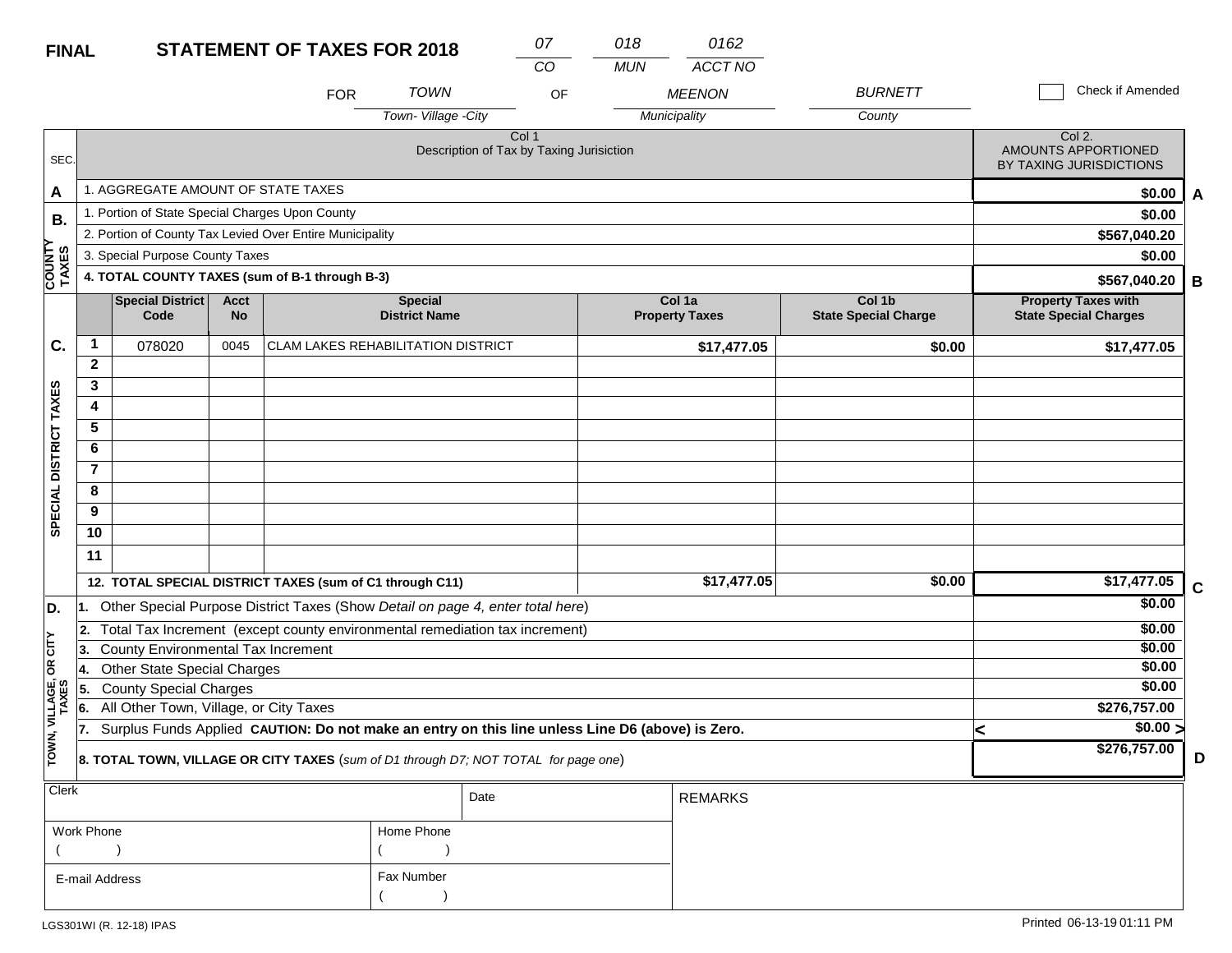|                                     | 2018<br><b>YEAR</b>                                                                                                                                                    | 07<br><b>CO</b>                                                                                                                                              | 018<br><b>MUN</b> | 0162<br>ACCT NO         | <b>TOWN</b><br><b>FOR</b><br>Town - Village - City      | OF                                               | <b>MEENON</b><br>Municipality                   | <b>BURNETT</b><br>County                       |                |
|-------------------------------------|------------------------------------------------------------------------------------------------------------------------------------------------------------------------|--------------------------------------------------------------------------------------------------------------------------------------------------------------|-------------------|-------------------------|---------------------------------------------------------|--------------------------------------------------|-------------------------------------------------|------------------------------------------------|----------------|
|                                     |                                                                                                                                                                        |                                                                                                                                                              |                   |                         |                                                         | Col 1                                            |                                                 | Col. 2                                         |                |
| SEC.                                |                                                                                                                                                                        | <b>School District Codes</b>                                                                                                                                 | Acct              |                         |                                                         | <b>SCHOOL DISTRICT NAMES</b>                     |                                                 | AMOUNTS APPORTIONED<br>BY TAXING JURISDICTIONS |                |
|                                     |                                                                                                                                                                        |                                                                                                                                                              | <b>No</b>         |                         |                                                         |                                                  |                                                 |                                                |                |
|                                     | 1                                                                                                                                                                      | 075376                                                                                                                                                       | 0046              | SCH D OF SIREN          |                                                         |                                                  |                                                 | \$313,218.96                                   |                |
| Е.                                  | 2                                                                                                                                                                      | 076293                                                                                                                                                       | 0047              | <b>SCH D OF WEBSTER</b> |                                                         |                                                  |                                                 | \$644,298.58                                   |                |
|                                     | $\overline{3}$                                                                                                                                                         |                                                                                                                                                              |                   |                         |                                                         |                                                  |                                                 |                                                |                |
|                                     | 4                                                                                                                                                                      |                                                                                                                                                              |                   |                         |                                                         |                                                  |                                                 |                                                |                |
|                                     | 5                                                                                                                                                                      |                                                                                                                                                              |                   |                         |                                                         |                                                  |                                                 |                                                |                |
|                                     | 6                                                                                                                                                                      |                                                                                                                                                              |                   |                         |                                                         |                                                  |                                                 |                                                |                |
| ELEMENTARY AND<br>SECONDARY SCHOOLS | $\overline{7}$                                                                                                                                                         |                                                                                                                                                              |                   |                         |                                                         |                                                  |                                                 |                                                |                |
|                                     | 8                                                                                                                                                                      |                                                                                                                                                              |                   |                         |                                                         |                                                  |                                                 |                                                |                |
|                                     | $\overline{9}$                                                                                                                                                         |                                                                                                                                                              |                   |                         |                                                         |                                                  |                                                 |                                                |                |
|                                     | 10                                                                                                                                                                     |                                                                                                                                                              |                   |                         |                                                         |                                                  |                                                 |                                                |                |
|                                     | 11                                                                                                                                                                     |                                                                                                                                                              |                   |                         |                                                         |                                                  |                                                 |                                                |                |
|                                     | 12                                                                                                                                                                     | TOTAL ELEMENTARY AND SECONDARY SCHOOL TAXES (sum of E1 through E11)                                                                                          |                   |                         |                                                         |                                                  |                                                 | \$957,517.54                                   | Е              |
|                                     | 1.                                                                                                                                                                     | 1700                                                                                                                                                         | 0016              |                         | WISCONSIN INDIANHEAD TECH COLLEGE SHEL                  |                                                  |                                                 | \$56,688.76                                    |                |
|                                     | 2.                                                                                                                                                                     |                                                                                                                                                              |                   |                         |                                                         |                                                  |                                                 |                                                |                |
| TECH. T                             | $\overline{3}$ .                                                                                                                                                       |                                                                                                                                                              |                   |                         |                                                         |                                                  |                                                 |                                                |                |
|                                     | $\overline{4}$ .                                                                                                                                                       | <b>TOTAL TECHNICAL COLLEGE TAXES (sum of F1 through F3)</b>                                                                                                  |                   |                         |                                                         |                                                  |                                                 | \$56,688.76                                    | -F             |
| G.                                  |                                                                                                                                                                        | TOTAL GENERAL PROPERTY TAXES APPORTIONED (Total of State, County, Special District, Local, School and Technical College Taxes)                               |                   |                         |                                                         |                                                  |                                                 | \$1,875,480.55                                 | G              |
|                                     | Summary of General Property Taxes, State Tax Credits Applied, and Net General Property Taxes to be Collected                                                           |                                                                                                                                                              |                   |                         |                                                         |                                                  |                                                 | (G7) DEPARTMENT OF<br>REVENUE USE ONLY         |                |
|                                     |                                                                                                                                                                        | PLEASE COMPLETE ALL COLUMNS                                                                                                                                  |                   |                         | Col 1                                                   | Col 2<br>Real Estate Roll Personal Property Roll | Col <sub>3</sub><br>Total (Col 1 Plus Col 2)    |                                                |                |
| G1                                  |                                                                                                                                                                        | General Property Taxes From Computerized Summary                                                                                                             |                   |                         | 1,863,217.61                                            | 12,262.50                                        |                                                 | 1,875,480.11 SUBTRACT LINE G FROM LINE         |                |
| G <sub>2</sub>                      |                                                                                                                                                                        | School Levy Tax Credit Applied (subtract)                                                                                                                    |                   |                         | 177,922.97                                              | 923.38                                           |                                                 | 178,846.35 G-1. RECORD ON LINE G-6.            |                |
| G <sub>3</sub>                      |                                                                                                                                                                        | Lottery and Gaming Credit Applied (subtract)                                                                                                                 |                   |                         | 38,259.00                                               | 205.03                                           | $38,464.03$ (G-1)                               | \$1,875,480.11                                 |                |
| G4                                  |                                                                                                                                                                        | First Dollar Credit Applied (subtract)                                                                                                                       |                   |                         | 48,898.86                                               | 0.00                                             | 48,898.86                                       | \$1,875,480.55                                 |                |
| G <sub>5</sub>                      |                                                                                                                                                                        | Net General Property Taxes To Be Collected                                                                                                                   |                   |                         | 1,598,136.78                                            | 11,134.09                                        | $1,609,270.87$ <sup>(G)</sup>                   |                                                |                |
| G <sub>6</sub>                      |                                                                                                                                                                        | <b>UNDERRUN / OVERRUN</b> (include Line G-6 in Line T Total)                                                                                                 |                   |                         |                                                         |                                                  |                                                 | $-$0.44$                                       | G <sub>6</sub> |
| Н.                                  |                                                                                                                                                                        | <b>REPORT DETAIL ON PAGE - 3</b>                                                                                                                             |                   |                         | Col 1<br>For Municipality                               | Col 2 Enterprise/ Utility                        | Municipality Acting as Agent For<br>Col 3 Other |                                                |                |
|                                     |                                                                                                                                                                        | <b>SPECIAL ASSESSMENTS AND CHARGES</b>                                                                                                                       |                   |                         | 0.00                                                    | 0.00                                             | 0.00                                            | \$0.00                                         | H              |
| J.                                  |                                                                                                                                                                        | <b>OMITTED PROPERTY TAXES</b> (Net taxes levied on property omitted from taxation in previous years)                                                         |                   |                         |                                                         |                                                  |                                                 | \$0.00                                         |                |
| Κ.                                  |                                                                                                                                                                        | S. 70.43 CORRECTIONS (Net taxes due or refunded - use brackets <> to denote minus amount)                                                                    |                   |                         |                                                         |                                                  |                                                 | \$0.00                                         | Κ              |
|                                     |                                                                                                                                                                        | (a)                                                                                                                                                          |                   | (b)                     | (C)                                                     | (d)<br>(e)                                       | (f)                                             |                                                |                |
|                                     | М.<br>P.F. CROP TAXES<br>$0.00$ Reg. Acs. @ 2.52 = \$<br>$0.00 +$<br>$0.00 +$<br>$0.00$ Reg.Acs. @20¢=\$<br>0.00<br>(c) (Acres)<br>(e) (Acres)<br>$(g)$ (Acres)<br>(d) |                                                                                                                                                              |                   |                         |                                                         |                                                  |                                                 |                                                | M              |
| N.                                  |                                                                                                                                                                        | (a) (Acres)<br>MFL TAX 193.50 Open @\$ .74 =\$ 143.19 + 207.48 Closed @\$ 1.75=\$ 363.09 + 200.00 Open @\$ 2.04= 408.00 + 206.70 Closed @\$ 10.20=\$ 2108.34 | \$3,022.62        | N                       |                                                         |                                                  |                                                 |                                                |                |
|                                     |                                                                                                                                                                        | 1. COAL (Sec.70.42)<br>Number of Tons=(a)                                                                                                                    | \$0.00            |                         |                                                         |                                                  |                                                 |                                                |                |
|                                     |                                                                                                                                                                        | 2. PETROLEUM REFINERIES (Sec.70.421)                                                                                                                         |                   | 0.00                    | @5¢ per Ton + Number of Tons=(b)<br>Number of Tons =(a) | 0.00<br>@7¢ per Ton<br>0.00<br>@5¢ per Ton       |                                                 | \$0.00                                         |                |
| OCCUPATION                          |                                                                                                                                                                        | 3. IRON ORE CONCENTRATES (Sec. 70.40)                                                                                                                        |                   |                         | Number of Tons $=(a)$                                   | 0.00<br>@5¢ per Ton                              |                                                 | \$0.00                                         |                |
|                                     |                                                                                                                                                                        |                                                                                                                                                              |                   |                         |                                                         |                                                  |                                                 |                                                |                |
| T.                                  |                                                                                                                                                                        | AGGREGATE AMOUNT OF TAXES (Total of Sections G, G-6, H, J, K, M, N, and Section 0)                                                                           |                   |                         |                                                         |                                                  |                                                 | \$1,878,502.73                                 |                |
|                                     |                                                                                                                                                                        |                                                                                                                                                              |                   | T.                      |                                                         |                                                  |                                                 |                                                |                |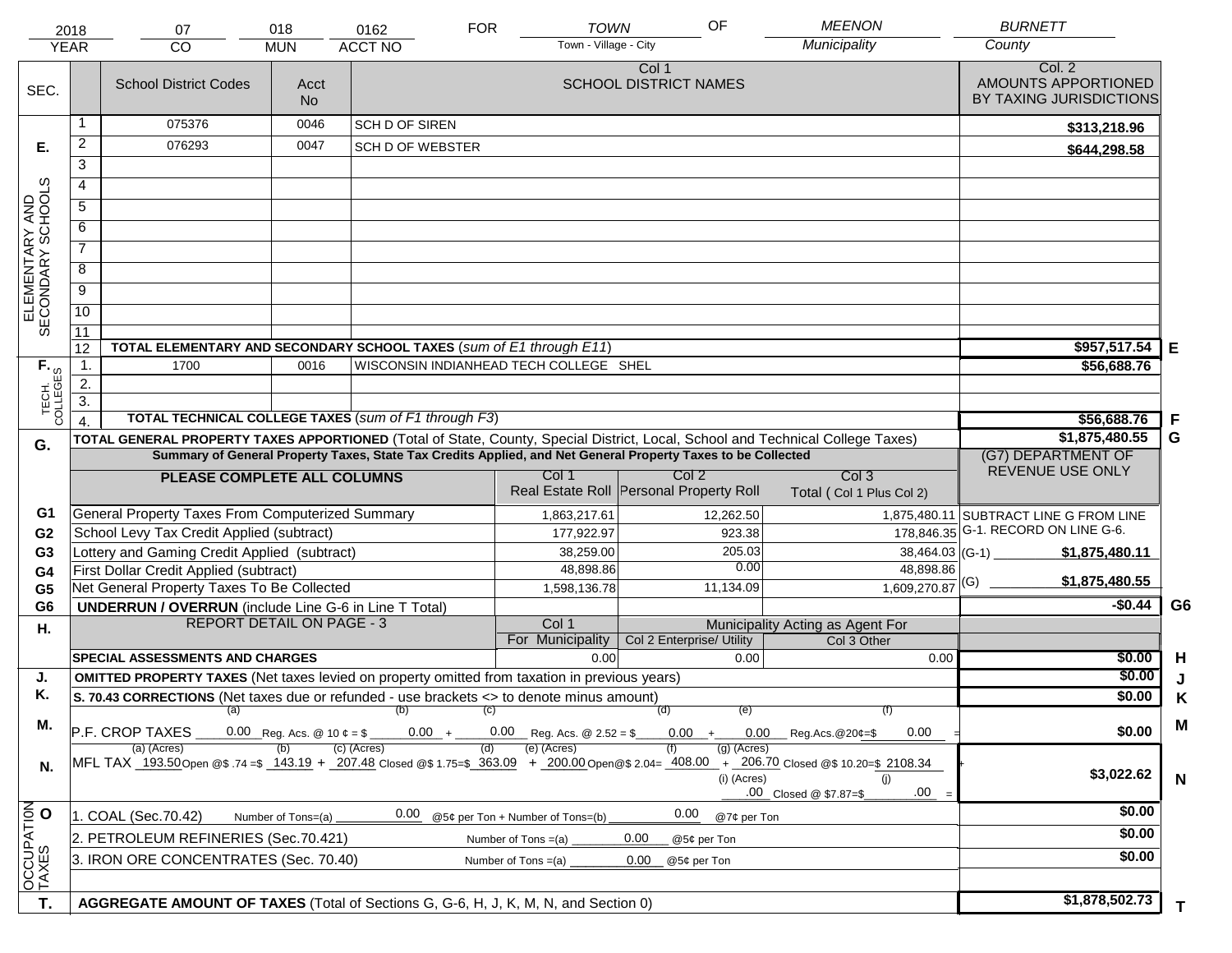|                     | 2018                  | 018<br>0162<br>07                                               | <b>FOR</b> | <b>TOWN</b>                       | <b>MEENON</b><br>OF              |                  | <b>BURNETT</b>             |
|---------------------|-----------------------|-----------------------------------------------------------------|------------|-----------------------------------|----------------------------------|------------------|----------------------------|
|                     | <b>YEAR</b>           | <b>ACCT NO</b><br>CO<br><b>MUN</b>                              |            | Town - Village - City             | Municipality                     |                  | County                     |
|                     |                       |                                                                 |            | <b>SECTION H - DETAIL SUMMARY</b> |                                  |                  |                            |
|                     |                       |                                                                 |            | Col 1                             | Municipality Acting as Agent for |                  | <b>Total For Each Line</b> |
| н                   |                       | Special Assessments and Special Charges                         |            | For the Municipality              | Col 2 Enterprise / Utility       | Col 3 Other      | (Total of columns 1,2 & 3) |
|                     | 01                    | Water main and lateral Installations                            |            | \$0.00                            | 50.00                            | \$0.00           | \$0.00                     |
|                     | 02                    | Sewer main and lateral installations                            |            | \$0.00                            | \$0.00                           | \$0.00           | \$0.00                     |
|                     | $\overline{03}$       | Street improvements (ex: sidewalks, storm sewers, seal coating) |            | \$0.00                            | \$0.00                           | \$0.00           | \$0.00                     |
|                     | 04                    | Street light installation                                       |            | \$0.00                            | \$0.00                           | \$0.00           | \$0.00                     |
|                     | $\overline{05}$       | Greenbelts                                                      |            | \$0.00                            | \$0.00                           | \$0.00           | \$0.00                     |
|                     | 06                    | Drain ditch and watercourse (sec. 88.42 & 88.43)                |            | \$0.00                            | \$0.00                           | \$0.00           | \$0.00                     |
| SPECIAL ASSESSMENTS |                       |                                                                 |            |                                   |                                  |                  |                            |
|                     |                       |                                                                 |            |                                   |                                  |                  |                            |
|                     |                       |                                                                 |            |                                   |                                  |                  |                            |
|                     |                       |                                                                 |            |                                   |                                  |                  |                            |
|                     |                       |                                                                 |            |                                   |                                  |                  |                            |
|                     |                       |                                                                 |            |                                   |                                  |                  |                            |
|                     |                       |                                                                 |            |                                   |                                  |                  |                            |
|                     |                       |                                                                 |            |                                   |                                  |                  |                            |
|                     |                       |                                                                 |            |                                   |                                  |                  |                            |
|                     |                       |                                                                 |            |                                   |                                  |                  |                            |
|                     |                       |                                                                 |            |                                   |                                  |                  |                            |
|                     |                       |                                                                 |            |                                   |                                  |                  |                            |
|                     |                       |                                                                 |            |                                   |                                  |                  |                            |
|                     |                       |                                                                 |            |                                   |                                  |                  |                            |
|                     |                       |                                                                 |            |                                   |                                  |                  |                            |
|                     |                       |                                                                 |            |                                   |                                  |                  |                            |
|                     |                       |                                                                 |            |                                   |                                  |                  |                            |
|                     | 01                    | Weeds, Tree Planting, Removal                                   |            | \$0.00                            | \$0.00                           | \$0.00           | \$0.00                     |
|                     | 02                    | Snow Removal, Plowing                                           |            | \$0.00                            | \$0.00                           | \$0.00           | \$0.00                     |
| SPECIAL CHARGES     | 03                    | Refuse And Garbage Collection                                   |            | \$0.00                            | \$0.00                           | \$0.00           | \$0.00                     |
|                     | $\overline{04}$       | Grading, Gravel, Culvert, Fencing                               |            | \$0.00                            | \$0.00                           | \$0.00           | \$0.00                     |
|                     | $\overline{05}$<br>06 | Fencing<br><b>Fire Calls</b>                                    |            | \$0.00<br>\$0.00                  | \$0.00<br>\$0.00                 | \$0.00<br>\$0.00 | \$0.00<br>\$0.00           |
|                     | 07                    | Recycling                                                       |            | \$0.00                            | \$0.00                           | \$0.00           | \$0.00                     |
|                     | 08                    | Delinquent Utility Charges                                      |            | \$0.00                            | \$0.00                           | \$0.00           | \$0.00                     |
|                     |                       |                                                                 |            |                                   |                                  |                  |                            |
|                     |                       |                                                                 |            |                                   |                                  |                  |                            |
|                     |                       |                                                                 |            |                                   |                                  |                  |                            |
|                     |                       |                                                                 |            |                                   |                                  |                  |                            |
|                     |                       |                                                                 |            |                                   |                                  |                  |                            |
|                     |                       |                                                                 |            |                                   |                                  |                  |                            |
|                     |                       |                                                                 |            |                                   |                                  |                  |                            |
|                     |                       |                                                                 |            |                                   |                                  |                  |                            |
|                     |                       |                                                                 |            |                                   |                                  |                  |                            |
|                     |                       |                                                                 |            |                                   |                                  |                  |                            |
|                     |                       |                                                                 |            |                                   |                                  |                  |                            |
|                     |                       |                                                                 |            |                                   |                                  |                  |                            |
|                     |                       |                                                                 |            |                                   |                                  |                  |                            |
|                     |                       |                                                                 |            |                                   |                                  |                  |                            |
|                     |                       | TOTALS (Also enter on line H on page 2)                         |            | \$0.00                            | \$0.00                           | \$0.00           | \$0.00<br>$\mathsf H$      |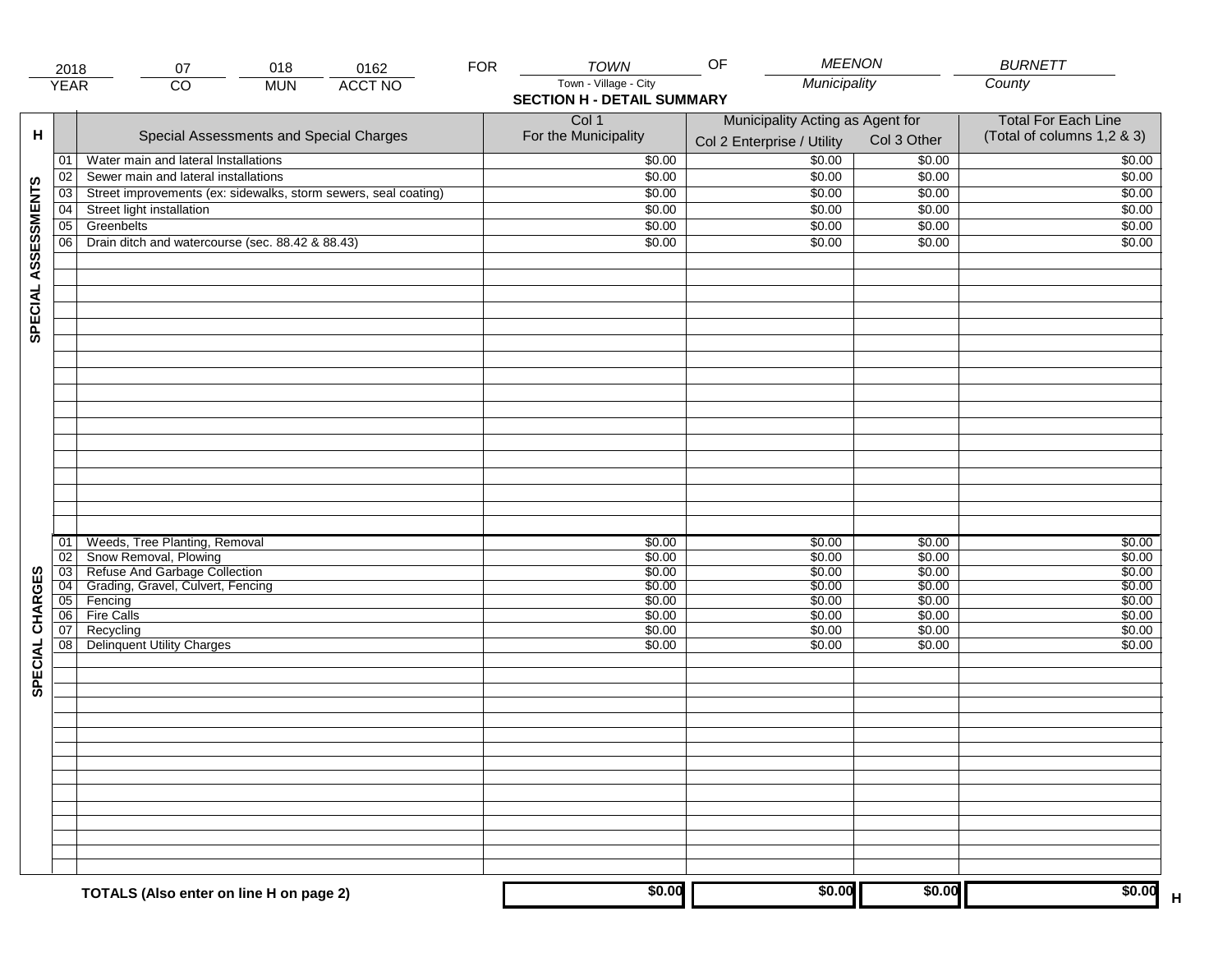| 201<br>2 U I I |               | - 100 | $\Delta$ Ann<br>שוי           | . . | יטוער־                           | $\sim$ $\sim$<br>. | וחוד<br>VIL<br>v v | חו וכ<br>$\cdots$<br>RNIF |  |
|----------------|---------------|-------|-------------------------------|-----|----------------------------------|--------------------|--------------------|---------------------------|--|
| $V = r$<br>LAI | $\sim$<br>ے ب | MUN.  | CCT NC،<br>$\cdots$<br>$\sim$ |     | <br><b>LOW.</b><br>лшапғ<br>ノILV |                    |                    | sount                     |  |

| D. | Name of District                          | Valuation | Gen. Prop. Tax Levy | Remarks |
|----|-------------------------------------------|-----------|---------------------|---------|
|    |                                           |           |                     |         |
|    |                                           |           |                     |         |
|    |                                           |           |                     |         |
|    |                                           |           |                     |         |
|    |                                           |           |                     |         |
|    |                                           |           |                     |         |
|    |                                           |           |                     |         |
|    |                                           |           |                     |         |
|    |                                           |           |                     |         |
|    |                                           |           |                     |         |
|    |                                           |           |                     |         |
|    |                                           |           |                     |         |
|    |                                           |           |                     |         |
|    |                                           |           |                     |         |
|    |                                           |           |                     |         |
|    |                                           |           |                     |         |
|    |                                           |           |                     |         |
|    |                                           |           |                     |         |
|    |                                           |           |                     |         |
|    |                                           |           |                     |         |
|    |                                           |           |                     |         |
|    |                                           |           |                     |         |
|    |                                           |           |                     |         |
|    |                                           |           |                     |         |
|    |                                           |           |                     |         |
|    |                                           |           |                     |         |
|    |                                           |           |                     |         |
|    |                                           |           |                     |         |
|    |                                           |           |                     |         |
|    |                                           |           |                     |         |
|    |                                           |           |                     |         |
|    |                                           |           |                     |         |
|    |                                           |           |                     |         |
|    | TOTALS (Also enter on line D-1 on page 1) | \$0.00    |                     |         |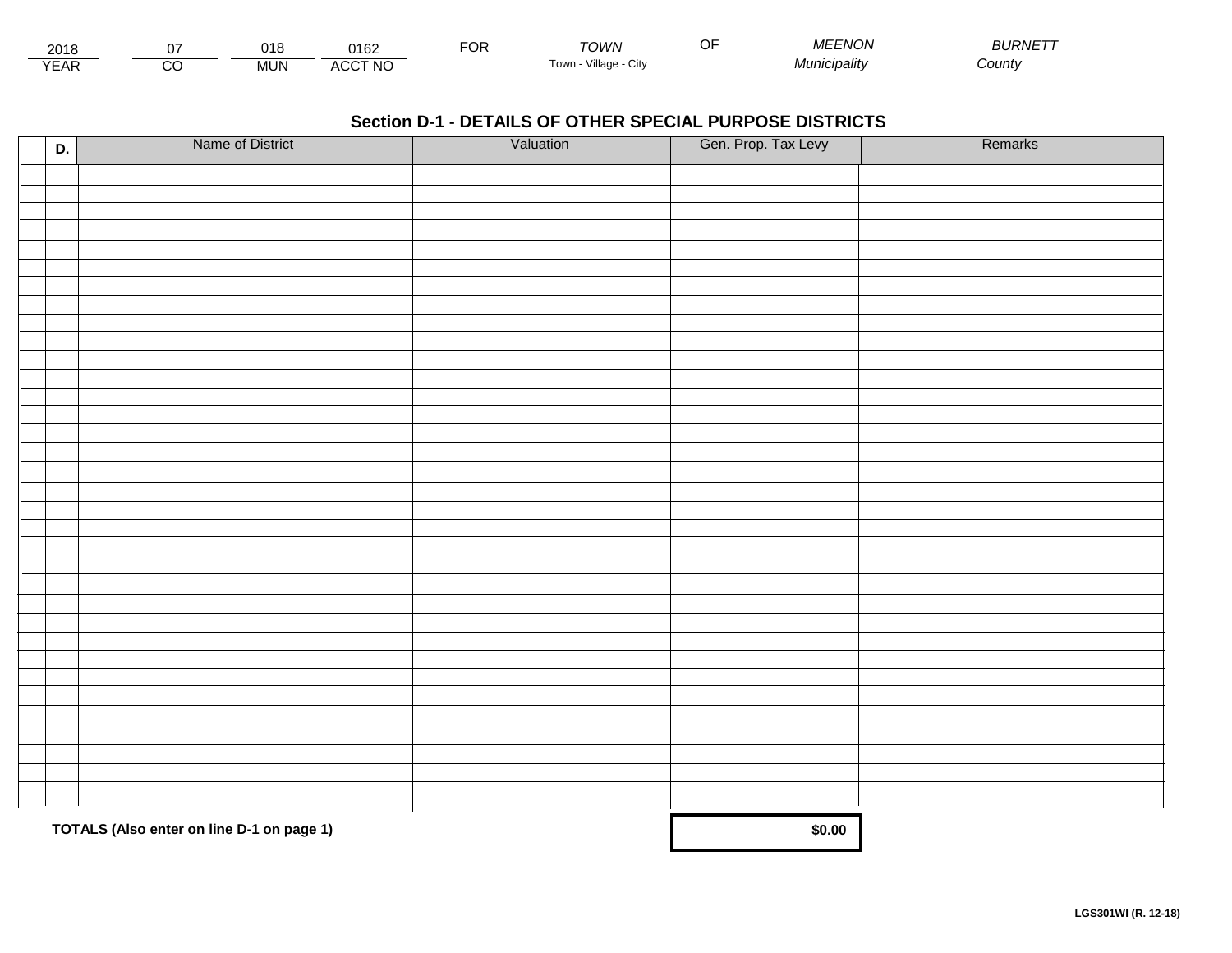# **FINAL**

| <b>FINAL</b>           |                                           |                                                                                                  |                          | <b>STATEMENT OF TAXES FOR 2018</b> |                                        |                                                   | 07<br>CO | 020<br><b>MUN</b> | 0163<br><b>ACCT NO</b>          |                                       |   |                                                            |             |
|------------------------|-------------------------------------------|--------------------------------------------------------------------------------------------------|--------------------------|------------------------------------|----------------------------------------|---------------------------------------------------|----------|-------------------|---------------------------------|---------------------------------------|---|------------------------------------------------------------|-------------|
|                        |                                           |                                                                                                  |                          | <b>FOR</b>                         | <b>TOWN</b>                            |                                                   | OF       |                   | <b>OAKLAND</b>                  | <b>BURNETT</b>                        |   | Check if Amended                                           |             |
|                        |                                           |                                                                                                  |                          |                                    | Town-Village -City                     |                                                   |          |                   | Municipality                    | County                                |   |                                                            |             |
| SEC.                   |                                           |                                                                                                  |                          |                                    |                                        | Col 1<br>Description of Tax by Taxing Jurisiction |          |                   |                                 |                                       |   | Col 2.<br>AMOUNTS APPORTIONED<br>BY TAXING JURISDICTIONS   |             |
| A                      |                                           | 1. AGGREGATE AMOUNT OF STATE TAXES                                                               |                          |                                    |                                        |                                                   |          |                   |                                 |                                       |   | \$0.00                                                     | A           |
| В.                     |                                           | 1. Portion of State Special Charges Upon County                                                  |                          |                                    |                                        |                                                   |          |                   |                                 |                                       |   | \$0.00                                                     |             |
|                        |                                           | 2. Portion of County Tax Levied Over Entire Municipality                                         |                          |                                    |                                        |                                                   |          |                   |                                 |                                       |   | \$949,320.85                                               |             |
|                        |                                           | 3. Special Purpose County Taxes                                                                  |                          |                                    |                                        |                                                   |          |                   |                                 |                                       |   | \$0.00                                                     |             |
| COUNTY<br>TAXES        |                                           | 4. TOTAL COUNTY TAXES (sum of B-1 through B-3)                                                   |                          |                                    |                                        |                                                   |          |                   |                                 |                                       |   | \$949,320.85                                               | B           |
|                        |                                           | <b>Special District</b><br>Code                                                                  | <b>Acct</b><br><b>No</b> |                                    | <b>Special</b><br><b>District Name</b> |                                                   |          |                   | Col 1a<br><b>Property Taxes</b> | Col 1b<br><b>State Special Charge</b> |   | <b>Property Taxes with</b><br><b>State Special Charges</b> |             |
| C.                     | 1                                         |                                                                                                  |                          |                                    |                                        |                                                   |          |                   |                                 |                                       |   |                                                            |             |
|                        | $\overline{2}$                            |                                                                                                  |                          |                                    |                                        |                                                   |          |                   |                                 |                                       |   |                                                            |             |
| SPECIAL DISTRICT TAXES | 3                                         |                                                                                                  |                          |                                    |                                        |                                                   |          |                   |                                 |                                       |   |                                                            |             |
|                        | 4                                         |                                                                                                  |                          |                                    |                                        |                                                   |          |                   |                                 |                                       |   |                                                            |             |
|                        | 5                                         |                                                                                                  |                          |                                    |                                        |                                                   |          |                   |                                 |                                       |   |                                                            |             |
|                        | 6                                         |                                                                                                  |                          |                                    |                                        |                                                   |          |                   |                                 |                                       |   |                                                            |             |
|                        | $\overline{7}$                            |                                                                                                  |                          |                                    |                                        |                                                   |          |                   |                                 |                                       |   |                                                            |             |
|                        | 8                                         |                                                                                                  |                          |                                    |                                        |                                                   |          |                   |                                 |                                       |   |                                                            |             |
|                        | 9                                         |                                                                                                  |                          |                                    |                                        |                                                   |          |                   |                                 |                                       |   |                                                            |             |
|                        | 10                                        |                                                                                                  |                          |                                    |                                        |                                                   |          |                   |                                 |                                       |   |                                                            |             |
|                        | 11                                        |                                                                                                  |                          |                                    |                                        |                                                   |          |                   |                                 |                                       |   |                                                            |             |
|                        |                                           | 12. TOTAL SPECIAL DISTRICT TAXES (sum of C1 through C11)                                         |                          |                                    |                                        |                                                   |          |                   | \$0.00                          | \$0.00                                |   | \$0.00                                                     | $\mathbf c$ |
| D.                     |                                           | 1. Other Special Purpose District Taxes (Show Detail on page 4, enter total here)                |                          |                                    |                                        |                                                   |          |                   |                                 |                                       |   | \$0.00                                                     |             |
|                        | l2.                                       | Total Tax Increment (except county environmental remediation tax increment)                      |                          |                                    |                                        |                                                   |          |                   |                                 |                                       |   | \$0.00                                                     |             |
| č                      | 3.                                        | County Environmental Tax Increment                                                               |                          |                                    |                                        |                                                   |          |                   |                                 |                                       |   | \$0.00                                                     |             |
| g                      | <b>Other State Special Charges</b><br>14. |                                                                                                  |                          |                                    |                                        |                                                   |          |                   |                                 |                                       |   | \$0.00                                                     |             |
|                        | 5.                                        | <b>County Special Charges</b>                                                                    |                          |                                    |                                        |                                                   |          |                   |                                 |                                       |   | \$0.00                                                     |             |
| VILLAGE,<br>TAXES      | 6.                                        | All Other Town, Village, or City Taxes                                                           |                          |                                    |                                        |                                                   |          |                   |                                 |                                       |   | \$365,643.00                                               |             |
|                        | 17.                                       | Surplus Funds Applied CAUTION: Do not make an entry on this line unless Line D6 (above) is Zero. |                          |                                    |                                        |                                                   |          |                   |                                 |                                       | k | $\sqrt{$0.00}$                                             |             |
| TOWN,                  |                                           | 8. TOTAL TOWN, VILLAGE OR CITY TAXES (sum of D1 through D7; NOT TOTAL for page one)              |                          |                                    |                                        |                                                   |          |                   |                                 |                                       |   | \$365,643.00                                               | D           |
| Clerk                  |                                           |                                                                                                  |                          |                                    |                                        | Date                                              |          |                   | <b>REMARKS</b>                  |                                       |   |                                                            |             |
|                        | Work Phone<br>Home Phone                  |                                                                                                  |                          |                                    |                                        |                                                   |          |                   |                                 |                                       |   |                                                            |             |

 $($  ) and  $($   $)$ 

Fax Number

 $($ 

E-mail Address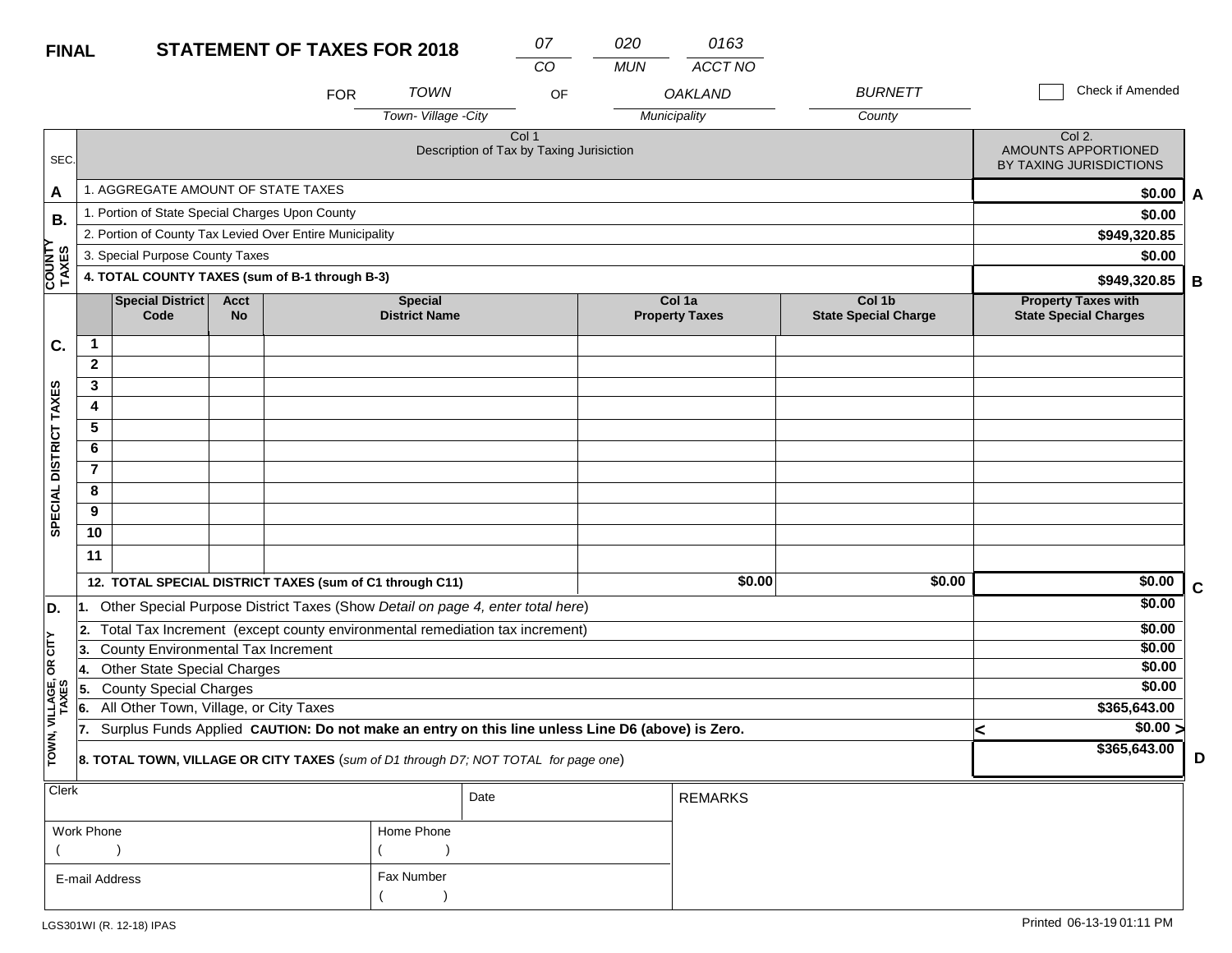|                                     | 2018             | 07                                                                                                                                                                                                                                             | 020                                                                                                                                                                                                  | 0163                                                 | <b>TOWN</b><br><b>FOR</b>                                 | OF                                    | <b>OAKLAND</b>                                  | <b>BURNETT</b>                                           |                |
|-------------------------------------|------------------|------------------------------------------------------------------------------------------------------------------------------------------------------------------------------------------------------------------------------------------------|------------------------------------------------------------------------------------------------------------------------------------------------------------------------------------------------------|------------------------------------------------------|-----------------------------------------------------------|---------------------------------------|-------------------------------------------------|----------------------------------------------------------|----------------|
|                                     | <b>YEAR</b>      | CO                                                                                                                                                                                                                                             | <b>MUN</b>                                                                                                                                                                                           | <b>ACCT NO</b>                                       | Town - Village - City                                     |                                       | Municipality                                    | County                                                   |                |
| SEC.                                |                  | <b>School District Codes</b>                                                                                                                                                                                                                   | Acct<br><b>No</b>                                                                                                                                                                                    |                                                      |                                                           | Col 1<br><b>SCHOOL DISTRICT NAMES</b> |                                                 | Col. 2<br>AMOUNTS APPORTIONED<br>BY TAXING JURISDICTIONS |                |
|                                     | 1                | 076293                                                                                                                                                                                                                                         | 0047                                                                                                                                                                                                 | <b>SCH D OF WEBSTER</b>                              |                                                           |                                       |                                                 | \$1,328,121.56                                           |                |
| Е.                                  | 2                |                                                                                                                                                                                                                                                |                                                                                                                                                                                                      |                                                      |                                                           |                                       |                                                 |                                                          |                |
|                                     | $\overline{3}$   |                                                                                                                                                                                                                                                |                                                                                                                                                                                                      |                                                      |                                                           |                                       |                                                 |                                                          |                |
|                                     | 4                |                                                                                                                                                                                                                                                |                                                                                                                                                                                                      |                                                      |                                                           |                                       |                                                 |                                                          |                |
|                                     | $\overline{5}$   |                                                                                                                                                                                                                                                |                                                                                                                                                                                                      |                                                      |                                                           |                                       |                                                 |                                                          |                |
|                                     | 6                |                                                                                                                                                                                                                                                |                                                                                                                                                                                                      |                                                      |                                                           |                                       |                                                 |                                                          |                |
|                                     | $\overline{7}$   |                                                                                                                                                                                                                                                |                                                                                                                                                                                                      |                                                      |                                                           |                                       |                                                 |                                                          |                |
| ELEMENTARY AND<br>SECONDARY SCHOOLS | 8                |                                                                                                                                                                                                                                                |                                                                                                                                                                                                      |                                                      |                                                           |                                       |                                                 |                                                          |                |
|                                     | $\overline{9}$   |                                                                                                                                                                                                                                                |                                                                                                                                                                                                      |                                                      |                                                           |                                       |                                                 |                                                          |                |
|                                     | 10               |                                                                                                                                                                                                                                                |                                                                                                                                                                                                      |                                                      |                                                           |                                       |                                                 |                                                          |                |
|                                     | $\overline{11}$  |                                                                                                                                                                                                                                                |                                                                                                                                                                                                      |                                                      |                                                           |                                       |                                                 |                                                          |                |
|                                     | 12               | TOTAL ELEMENTARY AND SECONDARY SCHOOL TAXES (sum of E1 through E11)                                                                                                                                                                            |                                                                                                                                                                                                      |                                                      |                                                           |                                       |                                                 | \$1,328,121.56                                           | Е              |
| TECH. T                             | $\mathbf 1$ .    | 1700                                                                                                                                                                                                                                           | 0016                                                                                                                                                                                                 |                                                      | WISCONSIN INDIANHEAD TECH COLLEGE SHEL                    |                                       |                                                 | \$94,906.53                                              |                |
|                                     | 2.               |                                                                                                                                                                                                                                                |                                                                                                                                                                                                      |                                                      |                                                           |                                       |                                                 |                                                          |                |
|                                     | $\overline{3}$ . |                                                                                                                                                                                                                                                |                                                                                                                                                                                                      | TOTAL TECHNICAL COLLEGE TAXES (sum of F1 through F3) |                                                           |                                       |                                                 |                                                          |                |
|                                     | $\overline{4}$ . |                                                                                                                                                                                                                                                |                                                                                                                                                                                                      | \$94,906.53<br>\$2,737,991.94                        | .F<br>G                                                   |                                       |                                                 |                                                          |                |
| G.                                  |                  | TOTAL GENERAL PROPERTY TAXES APPORTIONED (Total of State, County, Special District, Local, School and Technical College Taxes)<br>Summary of General Property Taxes, State Tax Credits Applied, and Net General Property Taxes to be Collected | (G7) DEPARTMENT OF                                                                                                                                                                                   |                                                      |                                                           |                                       |                                                 |                                                          |                |
|                                     |                  |                                                                                                                                                                                                                                                |                                                                                                                                                                                                      |                                                      | Col 1                                                     | Col <sub>2</sub>                      | Col <sub>3</sub>                                | REVENUE USE ONLY                                         |                |
|                                     |                  |                                                                                                                                                                                                                                                | PLEASE COMPLETE ALL COLUMNS<br>Real Estate Roll Personal Property Roll<br>Total (Col 1 Plus Col 2)                                                                                                   |                                                      |                                                           |                                       |                                                 |                                                          |                |
| G1                                  |                  | <b>General Property Taxes From Computerized Summary</b>                                                                                                                                                                                        |                                                                                                                                                                                                      |                                                      | 2,687,771.40                                              | 50,220.95                             |                                                 | 2,737,992.35 SUBTRACT LINE G FROM LINE                   |                |
| G <sub>2</sub>                      |                  | School Levy Tax Credit Applied (subtract)                                                                                                                                                                                                      |                                                                                                                                                                                                      |                                                      | 259,188.47                                                | 4,842.97                              |                                                 | 264,031.44 G-1. RECORD ON LINE G-6.                      |                |
| G <sub>3</sub>                      |                  | Lottery and Gaming Credit Applied (subtract)                                                                                                                                                                                                   |                                                                                                                                                                                                      |                                                      | 28,404.44                                                 | 3,799.82                              |                                                 | \$2,737,992.35                                           |                |
| G4                                  |                  | First Dollar Credit Applied (subtract)                                                                                                                                                                                                         |                                                                                                                                                                                                      |                                                      | 45,108.85                                                 | 0.00                                  | 45,108.85                                       | \$2,737,991.94                                           |                |
| G <sub>5</sub>                      |                  | Net General Property Taxes To Be Collected                                                                                                                                                                                                     |                                                                                                                                                                                                      |                                                      | 2,355,069.64                                              | 41,578.16                             | $2,396,647.80$ <sup>(G)</sup>                   |                                                          |                |
| G <sub>6</sub>                      |                  | <b>UNDERRUN / OVERRUN</b> (include Line G-6 in Line T Total)<br><b>REPORT DETAIL ON PAGE - 3</b>                                                                                                                                               |                                                                                                                                                                                                      |                                                      |                                                           |                                       |                                                 | \$0.41                                                   | G <sub>6</sub> |
| Н.                                  |                  |                                                                                                                                                                                                                                                |                                                                                                                                                                                                      |                                                      | Col 1<br>For Municipality                                 | Col 2 Enterprise/ Utility             | Municipality Acting as Agent For<br>Col 3 Other |                                                          |                |
|                                     |                  | <b>SPECIAL ASSESSMENTS AND CHARGES</b>                                                                                                                                                                                                         |                                                                                                                                                                                                      |                                                      | 0.00                                                      | 0.00                                  | 150.00                                          | \$150.00                                                 | H              |
| J.                                  |                  | <b>OMITTED PROPERTY TAXES</b> (Net taxes levied on property omitted from taxation in previous years)                                                                                                                                           |                                                                                                                                                                                                      |                                                      |                                                           |                                       |                                                 | \$0.00                                                   | J              |
| Κ.                                  |                  | S. 70.43 CORRECTIONS (Net taxes due or refunded - use brackets <> to denote minus amount)                                                                                                                                                      |                                                                                                                                                                                                      |                                                      |                                                           |                                       |                                                 | \$0.00                                                   | Κ              |
|                                     |                  |                                                                                                                                                                                                                                                |                                                                                                                                                                                                      | $(a)$ (b) (c)                                        |                                                           | (व)<br>(e)                            | (f)                                             |                                                          |                |
| М.                                  |                  | P.F. CROP TAXES                                                                                                                                                                                                                                |                                                                                                                                                                                                      | (c) (Acres)                                          | $0.00 + 0.00$ Reg. Acs. @ 2.52 = \$<br>(e) (Acres)<br>(d) | (a) (Acres)                           | $0.00 + 0.00$ Reg.Acs. @ 20¢=\$<br>0.00         | \$0.00                                                   | M              |
| N.                                  |                  | (a) (Acres)                                                                                                                                                                                                                                    | MFL TAX 187.50 Open @\$ .74 =\$ 138.75 + 456.87 Closed @\$ 1.75=\$ 799.52 + 216.31 Open @\$ 2.04= 441.27 + 821.93 Closed @\$ 10.20=\$ 8383.69<br>(i) (Acres)<br>(i)<br>.00<br>.00 Closed @ \$7.87=\$ | \$9,763.23                                           | $\mathsf{N}$                                              |                                       |                                                 |                                                          |                |
|                                     |                  | 1. COAL (Sec.70.42)                                                                                                                                                                                                                            | Number of Tons=(a)                                                                                                                                                                                   | 0.00                                                 | 0.00<br>@7¢ per Ton                                       |                                       | \$0.00                                          |                                                          |                |
| OCCUPATION                          |                  | 2. PETROLEUM REFINERIES (Sec.70.421)                                                                                                                                                                                                           |                                                                                                                                                                                                      |                                                      | @5¢ per Ton + Number of Tons=(b)<br>Number of Tons $=(a)$ | 0.00<br>@5¢ per Ton                   |                                                 | \$0.00                                                   |                |
|                                     |                  | 3. IRON ORE CONCENTRATES (Sec. 70.40)                                                                                                                                                                                                          | \$0.00                                                                                                                                                                                               |                                                      |                                                           |                                       |                                                 |                                                          |                |
|                                     |                  |                                                                                                                                                                                                                                                |                                                                                                                                                                                                      |                                                      | Number of Tons $=(a)$                                     | 0.00<br>@5¢ per Ton                   |                                                 |                                                          |                |
|                                     |                  |                                                                                                                                                                                                                                                |                                                                                                                                                                                                      |                                                      |                                                           |                                       |                                                 | \$2,747,905.58                                           |                |
| T.                                  |                  | AGGREGATE AMOUNT OF TAXES (Total of Sections G, G-6, H, J, K, M, N, and Section 0)                                                                                                                                                             |                                                                                                                                                                                                      |                                                      | T.                                                        |                                       |                                                 |                                                          |                |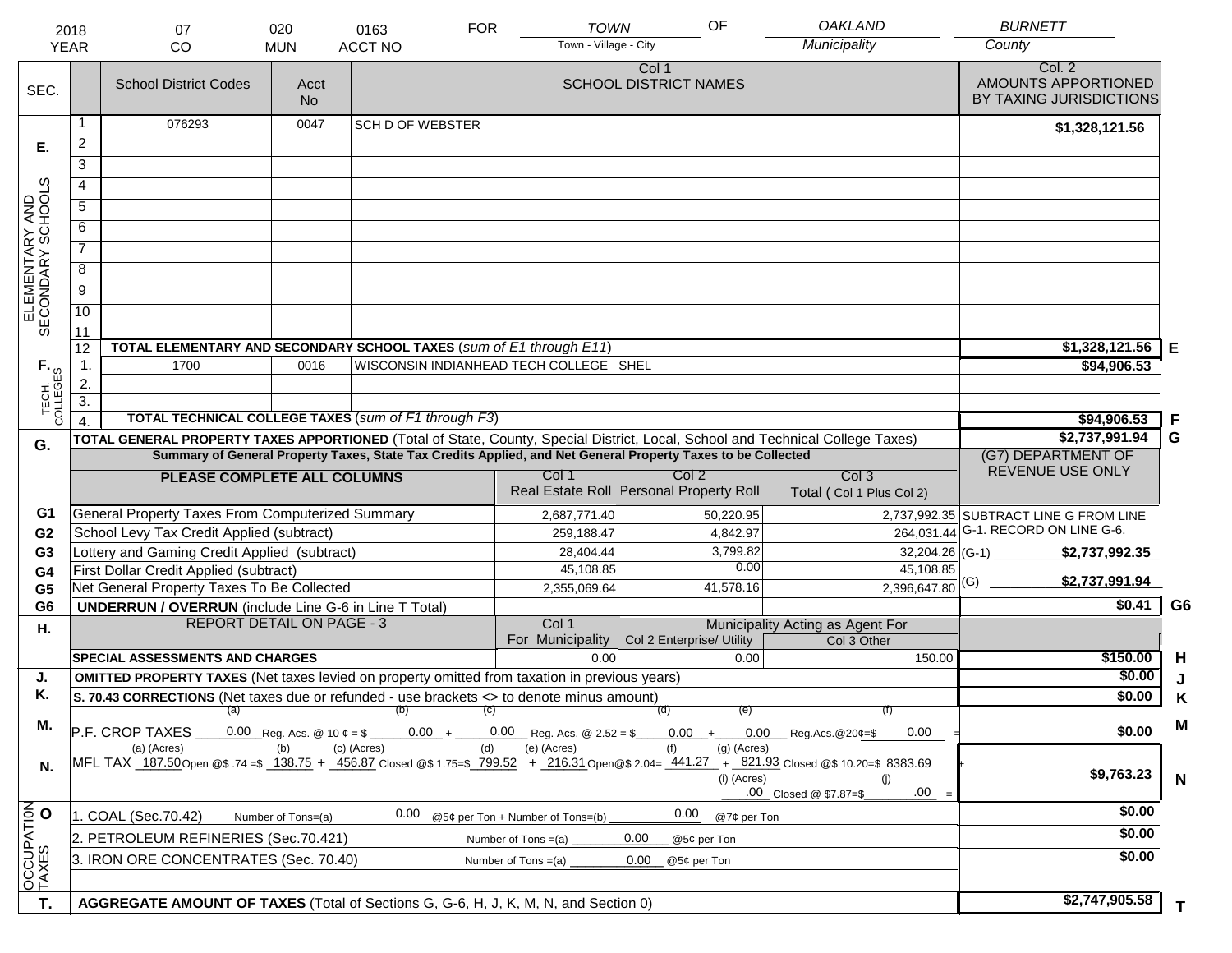|                     | 2018            | 07                                                              | 020        | 0163           | <b>FOR</b> | <b>TOWN</b>                       | <b>OAKLAND</b><br>OF             |             | <b>BURNETT</b>             |
|---------------------|-----------------|-----------------------------------------------------------------|------------|----------------|------------|-----------------------------------|----------------------------------|-------------|----------------------------|
|                     | <b>YEAR</b>     | $\overline{CO}$                                                 | <b>MUN</b> | <b>ACCT NO</b> |            | Town - Village - City             | Municipality                     |             | County                     |
|                     |                 |                                                                 |            |                |            | <b>SECTION H - DETAIL SUMMARY</b> |                                  |             |                            |
|                     |                 |                                                                 |            |                |            | Col 1                             | Municipality Acting as Agent for |             | <b>Total For Each Line</b> |
| н                   |                 | Special Assessments and Special Charges                         |            |                |            | For the Municipality              |                                  | Col 3 Other | (Total of columns 1,2 & 3) |
|                     |                 |                                                                 |            |                |            |                                   | Col 2 Enterprise / Utility       |             |                            |
|                     | 01              | Water main and lateral Installations                            |            |                |            | \$0.00                            | \$0.00                           | \$0.00      | \$0.00                     |
|                     | 02              | Sewer main and lateral installations                            |            |                |            | \$0.00                            | \$0.00                           | \$0.00      | \$0.00                     |
|                     | 03              | Street improvements (ex: sidewalks, storm sewers, seal coating) |            |                |            | \$0.00                            | \$0.00                           | \$0.00      | \$0.00                     |
|                     | 04              | Street light installation                                       |            |                |            | \$0.00                            | \$0.00                           | \$0.00      | \$0.00                     |
|                     | $\overline{05}$ | Greenbelts                                                      |            |                |            | \$0.00                            | \$0.00                           | \$0.00      | \$0.00                     |
|                     | 06              | Drain ditch and watercourse (sec. 88.42 & 88.43)                |            |                |            | \$0.00                            | \$0.00                           | \$0.00      | \$0.00                     |
|                     | 07              | Site Address                                                    |            |                |            | \$0.00                            | \$0.00                           | \$150.00    | \$150.00                   |
| SPECIAL ASSESSMENTS |                 |                                                                 |            |                |            |                                   |                                  |             |                            |
|                     |                 |                                                                 |            |                |            |                                   |                                  |             |                            |
|                     |                 |                                                                 |            |                |            |                                   |                                  |             |                            |
|                     |                 |                                                                 |            |                |            |                                   |                                  |             |                            |
|                     |                 |                                                                 |            |                |            |                                   |                                  |             |                            |
|                     |                 |                                                                 |            |                |            |                                   |                                  |             |                            |
|                     |                 |                                                                 |            |                |            |                                   |                                  |             |                            |
|                     |                 |                                                                 |            |                |            |                                   |                                  |             |                            |
|                     |                 |                                                                 |            |                |            |                                   |                                  |             |                            |
|                     |                 |                                                                 |            |                |            |                                   |                                  |             |                            |
|                     |                 |                                                                 |            |                |            |                                   |                                  |             |                            |
|                     |                 |                                                                 |            |                |            |                                   |                                  |             |                            |
|                     |                 |                                                                 |            |                |            |                                   |                                  |             |                            |
|                     |                 |                                                                 |            |                |            |                                   |                                  |             |                            |
|                     |                 |                                                                 |            |                |            |                                   |                                  |             |                            |
|                     |                 |                                                                 |            |                |            |                                   |                                  |             |                            |
|                     |                 |                                                                 |            |                |            |                                   |                                  |             |                            |
|                     | 01              | Weeds, Tree Planting, Removal                                   |            |                |            | \$0.00                            | \$0.00                           | \$0.00      | \$0.00                     |
|                     | $\overline{02}$ | Snow Removal, Plowing                                           |            |                |            | \$0.00                            | \$0.00                           | \$0.00      | \$0.00                     |
|                     | $\overline{03}$ | Refuse And Garbage Collection                                   |            |                |            | \$0.00                            | \$0.00                           | \$0.00      | \$0.00                     |
|                     | 04              | Grading, Gravel, Culvert, Fencing                               |            |                |            | \$0.00                            | \$0.00                           | \$0.00      | \$0.00                     |
|                     | 05              | Fencing                                                         |            |                |            | \$0.00                            | \$0.00                           | \$0.00      | \$0.00                     |
|                     | 06              | <b>Fire Calls</b>                                               |            |                |            | \$0.00                            | \$0.00                           | \$0.00      | \$0.00                     |
|                     | 07              | Recycling                                                       |            |                |            | \$0.00                            | \$0.00                           | \$0.00      | \$0.00                     |
|                     | 08              | <b>Delinquent Utility Charges</b>                               |            |                |            | \$0.00                            | \$0.00                           | \$0.00      | \$0.00                     |
|                     |                 |                                                                 |            |                |            |                                   |                                  |             |                            |
| SPECIAL CHARGES     |                 |                                                                 |            |                |            |                                   |                                  |             |                            |
|                     |                 |                                                                 |            |                |            |                                   |                                  |             |                            |
|                     |                 |                                                                 |            |                |            |                                   |                                  |             |                            |
|                     |                 |                                                                 |            |                |            |                                   |                                  |             |                            |
|                     |                 |                                                                 |            |                |            |                                   |                                  |             |                            |
|                     |                 |                                                                 |            |                |            |                                   |                                  |             |                            |
|                     |                 |                                                                 |            |                |            |                                   |                                  |             |                            |
|                     |                 |                                                                 |            |                |            |                                   |                                  |             |                            |
|                     |                 |                                                                 |            |                |            |                                   |                                  |             |                            |
|                     |                 |                                                                 |            |                |            |                                   |                                  |             |                            |
|                     |                 |                                                                 |            |                |            |                                   |                                  |             |                            |
|                     |                 |                                                                 |            |                |            |                                   |                                  |             |                            |
|                     |                 |                                                                 |            |                |            |                                   |                                  |             |                            |
|                     |                 |                                                                 |            |                |            |                                   |                                  |             |                            |
|                     |                 | TOTALS (Also enter on line H on page 2)                         |            |                |            | \$0.00                            | \$0.00                           | \$150.00    | \$150.00<br>Н              |
|                     |                 |                                                                 |            |                |            |                                   |                                  |             |                            |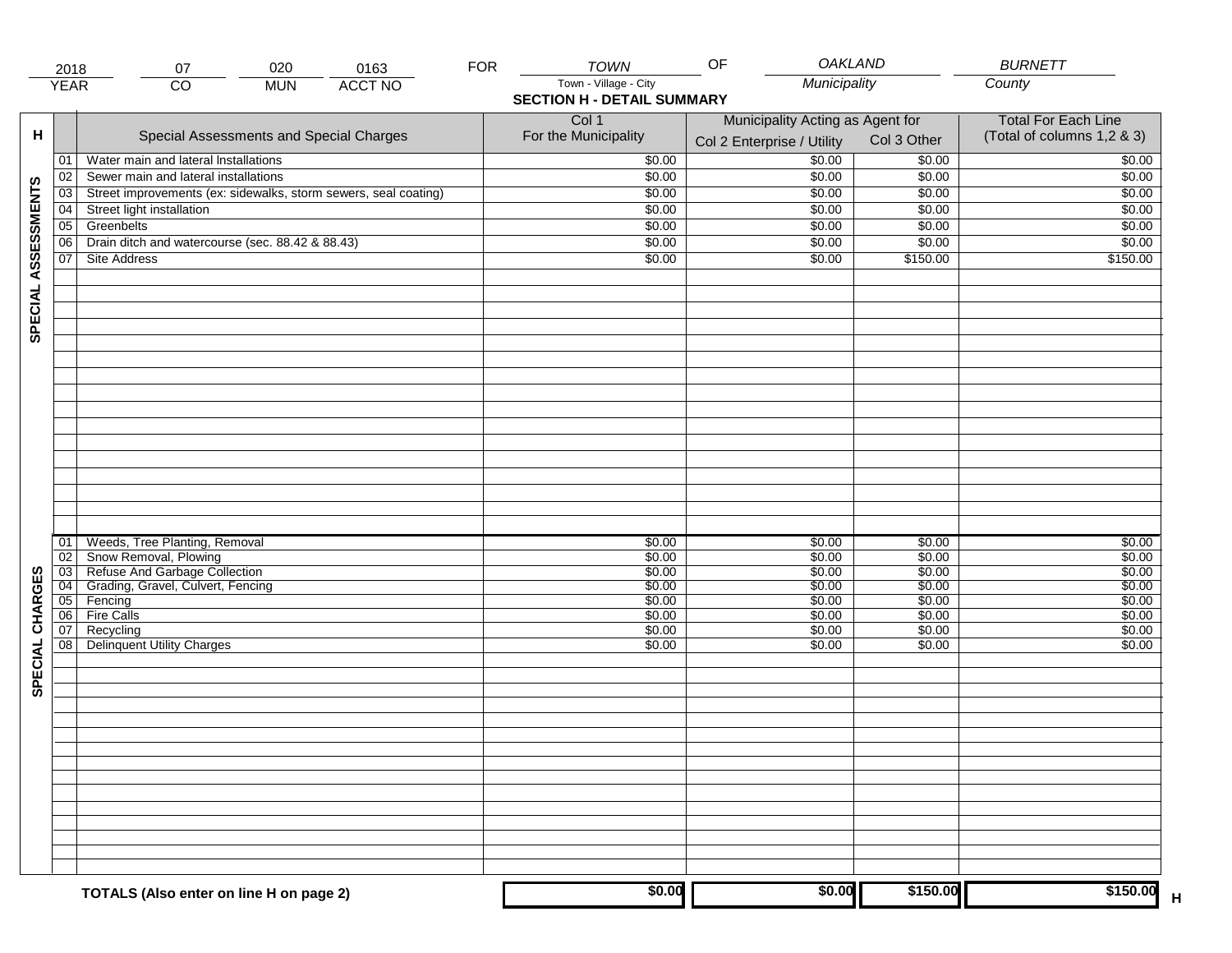| 201،          |               | ~~~<br>∪∠∪ | $\lambda$<br>100                    | . | י <i>יעורי</i>                   | $\sim$ $\sim$<br>. | $\overline{ }$<br>.)AKI<br>' AIVL | <i><b>BLIRNET</b></i> |  |
|---------------|---------------|------------|-------------------------------------|---|----------------------------------|--------------------|-----------------------------------|-----------------------|--|
| $V = r$<br>⊢ี | $\sim$<br>ے ب | MUN.       | <b>CCT NO</b><br>$\cdots$<br>$\sim$ |   | <br><b>OW</b><br>village<br>ノILV |                    | " <i>inicipality</i>              | Count                 |  |

| D. | Name of District                          | Valuation | Gen. Prop. Tax Levy | Remarks |
|----|-------------------------------------------|-----------|---------------------|---------|
|    |                                           |           |                     |         |
|    |                                           |           |                     |         |
|    |                                           |           |                     |         |
|    |                                           |           |                     |         |
|    |                                           |           |                     |         |
|    |                                           |           |                     |         |
|    |                                           |           |                     |         |
|    |                                           |           |                     |         |
|    |                                           |           |                     |         |
|    |                                           |           |                     |         |
|    |                                           |           |                     |         |
|    |                                           |           |                     |         |
|    |                                           |           |                     |         |
|    |                                           |           |                     |         |
|    |                                           |           |                     |         |
|    |                                           |           |                     |         |
|    |                                           |           |                     |         |
|    |                                           |           |                     |         |
|    |                                           |           |                     |         |
|    |                                           |           |                     |         |
|    |                                           |           |                     |         |
|    |                                           |           |                     |         |
|    |                                           |           |                     |         |
|    |                                           |           |                     |         |
|    |                                           |           |                     |         |
|    |                                           |           |                     |         |
|    |                                           |           |                     |         |
|    |                                           |           |                     |         |
|    |                                           |           |                     |         |
|    |                                           |           |                     |         |
|    |                                           |           |                     |         |
|    | TOTALS (Also enter on line D-1 on page 1) | \$0.00    |                     |         |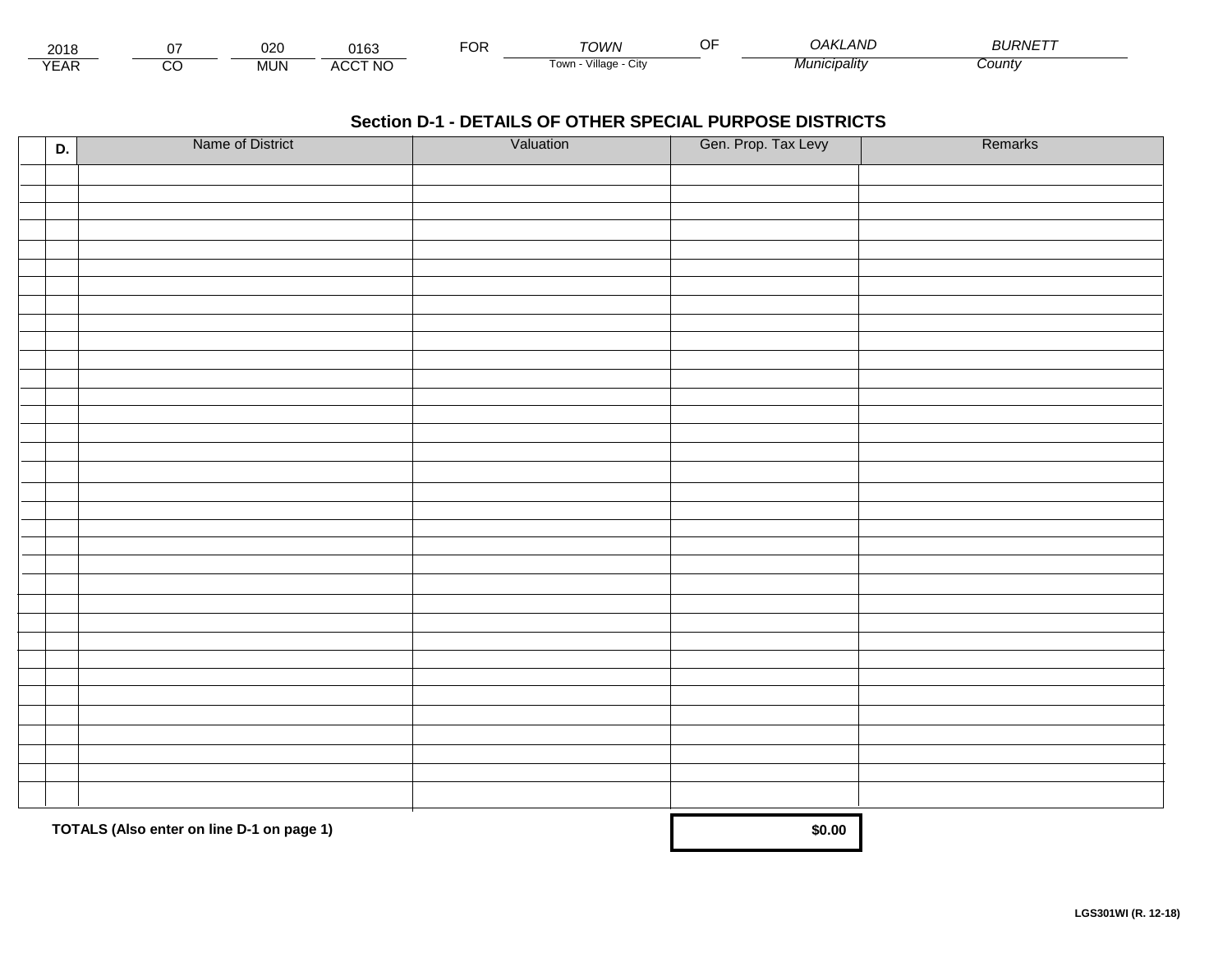#### **STATEMENT OF TAXES FOR 2018 FINAL**

| <b>FINAL</b>            |                                     |                                                                                                  |                                       | <b>STATEMENT OF TAXES FOR 2018</b>                                                  |                                   | 07<br>CO                                                     | 022<br><b>MUN</b> | 0164<br>ACCT NO                  |                          |                                                          |             |
|-------------------------|-------------------------------------|--------------------------------------------------------------------------------------------------|---------------------------------------|-------------------------------------------------------------------------------------|-----------------------------------|--------------------------------------------------------------|-------------------|----------------------------------|--------------------------|----------------------------------------------------------|-------------|
|                         |                                     |                                                                                                  |                                       | <b>FOR</b>                                                                          | <b>TOWN</b><br>Town-Village -City | OF                                                           |                   | <b>ROOSEVELT</b><br>Municipality | <b>BURNETT</b><br>County | Check if Amended                                         |             |
| SEC.                    |                                     |                                                                                                  |                                       |                                                                                     |                                   | Col <sub>1</sub><br>Description of Tax by Taxing Jurisiction |                   |                                  |                          | Col 2.<br>AMOUNTS APPORTIONED<br>BY TAXING JURISDICTIONS |             |
| A                       |                                     | 1. AGGREGATE AMOUNT OF STATE TAXES                                                               |                                       |                                                                                     |                                   |                                                              |                   |                                  |                          | \$0.00                                                   | A           |
| В.                      |                                     | 1. Portion of State Special Charges Upon County                                                  |                                       |                                                                                     |                                   |                                                              |                   |                                  |                          | \$0.00                                                   |             |
|                         |                                     |                                                                                                  |                                       | 2. Portion of County Tax Levied Over Entire Municipality                            |                                   |                                                              |                   |                                  |                          | \$97,113.35                                              |             |
|                         |                                     | 3. Special Purpose County Taxes                                                                  |                                       |                                                                                     |                                   |                                                              |                   |                                  |                          | \$0.00                                                   |             |
| COUNTY<br>TAXES         |                                     |                                                                                                  |                                       | 4. TOTAL COUNTY TAXES (sum of B-1 through B-3)                                      |                                   |                                                              |                   |                                  |                          | \$97,113.35                                              | B           |
|                         |                                     | <b>Special District</b><br>Code                                                                  | Col 1b<br><b>State Special Charge</b> | <b>Property Taxes with</b><br><b>State Special Charges</b>                          |                                   |                                                              |                   |                                  |                          |                                                          |             |
| C.                      | $\mathbf{1}$                        |                                                                                                  |                                       |                                                                                     |                                   |                                                              |                   |                                  |                          |                                                          |             |
|                         | $\mathbf{2}$                        |                                                                                                  |                                       |                                                                                     |                                   |                                                              |                   |                                  |                          |                                                          |             |
|                         | 3                                   |                                                                                                  |                                       |                                                                                     |                                   |                                                              |                   |                                  |                          |                                                          |             |
| SPECIAL DISTRICT TAXES  | 4                                   |                                                                                                  |                                       |                                                                                     |                                   |                                                              |                   |                                  |                          |                                                          |             |
|                         | 5                                   |                                                                                                  |                                       |                                                                                     |                                   |                                                              |                   |                                  |                          |                                                          |             |
|                         | 6                                   |                                                                                                  |                                       |                                                                                     |                                   |                                                              |                   |                                  |                          |                                                          |             |
|                         | $\overline{\mathbf{r}}$             |                                                                                                  |                                       |                                                                                     |                                   |                                                              |                   |                                  |                          |                                                          |             |
|                         | 8                                   |                                                                                                  |                                       |                                                                                     |                                   |                                                              |                   |                                  |                          |                                                          |             |
|                         | 9                                   |                                                                                                  |                                       |                                                                                     |                                   |                                                              |                   |                                  |                          |                                                          |             |
|                         | 10                                  |                                                                                                  |                                       |                                                                                     |                                   |                                                              |                   |                                  |                          |                                                          |             |
|                         | 11                                  |                                                                                                  |                                       |                                                                                     |                                   |                                                              |                   |                                  |                          |                                                          |             |
|                         |                                     |                                                                                                  |                                       | 12. TOTAL SPECIAL DISTRICT TAXES (sum of C1 through C11)                            |                                   |                                                              |                   | \$0.00                           | \$0.00                   | \$0.00                                                   | $\mathbf C$ |
| D.                      | 11.                                 | Other Special Purpose District Taxes (Show Detail on page 4, enter total here)                   |                                       | \$0.00                                                                              |                                   |                                                              |                   |                                  |                          |                                                          |             |
|                         | 2.                                  |                                                                                                  |                                       | Total Tax Increment (except county environmental remediation tax increment)         |                                   |                                                              |                   |                                  |                          | \$0.00                                                   |             |
| <b>CITY</b>             | 3.                                  | County Environmental Tax Increment                                                               |                                       |                                                                                     |                                   |                                                              |                   |                                  |                          | \$0.00                                                   |             |
| бR                      | 14.                                 | <b>Other State Special Charges</b>                                                               |                                       | \$0.00                                                                              |                                   |                                                              |                   |                                  |                          |                                                          |             |
|                         | <b>County Special Charges</b><br>5. |                                                                                                  |                                       |                                                                                     |                                   |                                                              |                   |                                  |                          | \$0.00                                                   |             |
|                         | 6.                                  | All Other Town, Village, or City Taxes                                                           |                                       |                                                                                     |                                   |                                                              |                   |                                  |                          | \$34,618.00                                              |             |
|                         | 17.                                 | Surplus Funds Applied CAUTION: Do not make an entry on this line unless Line D6 (above) is Zero. |                                       | $\sqrt{$0.00}$<br>k                                                                 |                                   |                                                              |                   |                                  |                          |                                                          |             |
| TOWN, VILLAGE,<br>TAXES |                                     |                                                                                                  |                                       | 8. TOTAL TOWN, VILLAGE OR CITY TAXES (sum of D1 through D7; NOT TOTAL for page one) |                                   |                                                              |                   |                                  |                          | \$34,618.00                                              | D           |
| <b>Clerk</b>            | <b>REMARKS</b><br>Date              |                                                                                                  |                                       |                                                                                     |                                   |                                                              |                   |                                  |                          |                                                          |             |

|                | Date       | REMARKS |
|----------------|------------|---------|
| Work Phone     | Home Phone |         |
|                |            |         |
| E-mail Address | Fax Number |         |
|                |            |         |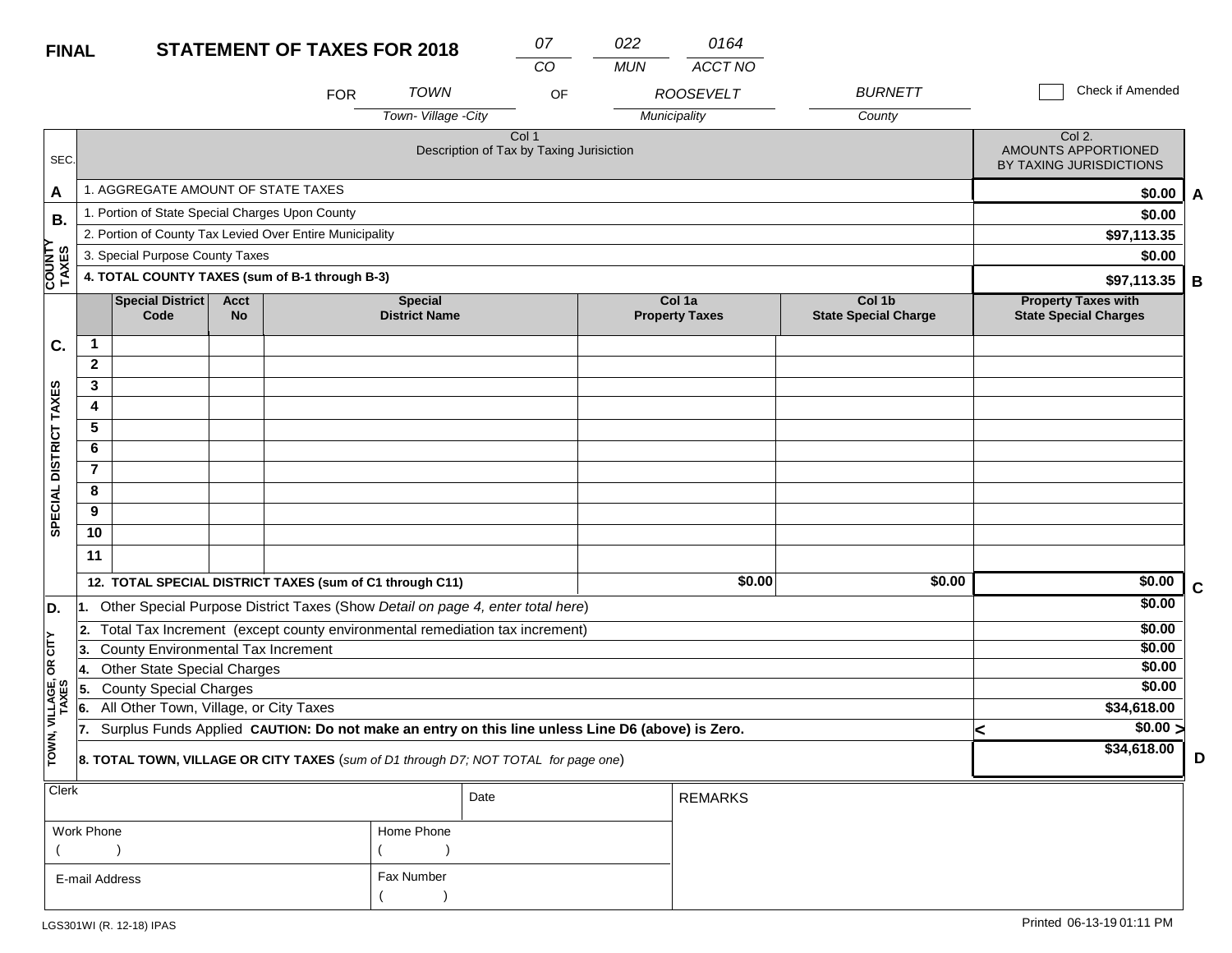|                                     | 2018<br><b>YEAR</b>                                                                                                                                                     | 07<br><b>CO</b>                                                                                                                                                                                                                                | 022<br><b>MUN</b>                      | 0164<br><b>ACCT NO</b>             | <b>FOR</b> | <b>TOWN</b><br>Town - Village - City        | OF                                                          |             | <b>ROOSEVELT</b><br>Municipality | <b>BURNETT</b><br>County                                 |                |
|-------------------------------------|-------------------------------------------------------------------------------------------------------------------------------------------------------------------------|------------------------------------------------------------------------------------------------------------------------------------------------------------------------------------------------------------------------------------------------|----------------------------------------|------------------------------------|------------|---------------------------------------------|-------------------------------------------------------------|-------------|----------------------------------|----------------------------------------------------------|----------------|
| SEC.                                |                                                                                                                                                                         | <b>School District Codes</b>                                                                                                                                                                                                                   | Acct<br><b>No</b>                      |                                    |            |                                             | Col 1<br><b>SCHOOL DISTRICT NAMES</b>                       |             |                                  | Col. 2<br>AMOUNTS APPORTIONED<br>BY TAXING JURISDICTIONS |                |
|                                     | 1                                                                                                                                                                       | 031260                                                                                                                                                                                                                                         | 0025                                   | <b>SCH D OF CUMBERLAND</b>         |            |                                             |                                                             |             |                                  | \$97.529.78                                              |                |
| Е.                                  | 2                                                                                                                                                                       | 655306                                                                                                                                                                                                                                         | 0392                                   | SCH D OF SHELL LAKE                |            |                                             |                                                             |             |                                  | \$175,165.99                                             |                |
|                                     | $\overline{3}$                                                                                                                                                          |                                                                                                                                                                                                                                                |                                        |                                    |            |                                             |                                                             |             |                                  |                                                          |                |
|                                     | 4                                                                                                                                                                       |                                                                                                                                                                                                                                                |                                        |                                    |            |                                             |                                                             |             |                                  |                                                          |                |
|                                     | 5                                                                                                                                                                       |                                                                                                                                                                                                                                                |                                        |                                    |            |                                             |                                                             |             |                                  |                                                          |                |
|                                     | 6                                                                                                                                                                       |                                                                                                                                                                                                                                                |                                        |                                    |            |                                             |                                                             |             |                                  |                                                          |                |
|                                     | $\overline{7}$                                                                                                                                                          |                                                                                                                                                                                                                                                |                                        |                                    |            |                                             |                                                             |             |                                  |                                                          |                |
| ELEMENTARY AND<br>SECONDARY SCHOOLS | 8                                                                                                                                                                       |                                                                                                                                                                                                                                                |                                        |                                    |            |                                             |                                                             |             |                                  |                                                          |                |
|                                     | $\overline{9}$                                                                                                                                                          |                                                                                                                                                                                                                                                |                                        |                                    |            |                                             |                                                             |             |                                  |                                                          |                |
|                                     | 10                                                                                                                                                                      |                                                                                                                                                                                                                                                |                                        |                                    |            |                                             |                                                             |             |                                  |                                                          |                |
|                                     | 11                                                                                                                                                                      |                                                                                                                                                                                                                                                |                                        |                                    |            |                                             |                                                             |             |                                  |                                                          |                |
|                                     | 12                                                                                                                                                                      | TOTAL ELEMENTARY AND SECONDARY SCHOOL TAXES (sum of E1 through E11)                                                                                                                                                                            |                                        |                                    |            |                                             |                                                             |             |                                  | \$272,695.77                                             | Е              |
|                                     | 1.                                                                                                                                                                      | 1700                                                                                                                                                                                                                                           | 0016                                   |                                    |            | WISCONSIN INDIANHEAD TECH COLLEGE SHEL      |                                                             |             |                                  | \$9,708.72                                               |                |
|                                     | 2.                                                                                                                                                                      |                                                                                                                                                                                                                                                |                                        |                                    |            |                                             |                                                             |             |                                  |                                                          |                |
| TECH. T                             | $\overline{3}$ .                                                                                                                                                        |                                                                                                                                                                                                                                                |                                        |                                    |            |                                             |                                                             |             |                                  |                                                          |                |
|                                     | $\overline{4}$ .                                                                                                                                                        | <b>TOTAL TECHNICAL COLLEGE TAXES (sum of F1 through F3)</b>                                                                                                                                                                                    |                                        | \$9,708.72                         | -F         |                                             |                                                             |             |                                  |                                                          |                |
| G.                                  |                                                                                                                                                                         | TOTAL GENERAL PROPERTY TAXES APPORTIONED (Total of State, County, Special District, Local, School and Technical College Taxes)<br>Summary of General Property Taxes, State Tax Credits Applied, and Net General Property Taxes to be Collected |                                        | \$414,135.84<br>(G7) DEPARTMENT OF | G          |                                             |                                                             |             |                                  |                                                          |                |
|                                     |                                                                                                                                                                         |                                                                                                                                                                                                                                                | Col <sub>3</sub>                       | REVENUE USE ONLY                   |            |                                             |                                                             |             |                                  |                                                          |                |
|                                     |                                                                                                                                                                         | PLEASE COMPLETE ALL COLUMNS                                                                                                                                                                                                                    |                                        |                                    |            | Col 1                                       | Col <sub>2</sub><br>Real Estate Roll Personal Property Roll |             | Total (Col 1 Plus Col 2)         |                                                          |                |
| G1                                  |                                                                                                                                                                         | <b>General Property Taxes From Computerized Summary</b>                                                                                                                                                                                        |                                        |                                    |            | 392,035.37                                  |                                                             | 22,100.38   |                                  | 414,135.75 SUBTRACT LINE G FROM LINE                     |                |
| G <sub>2</sub>                      |                                                                                                                                                                         | School Levy Tax Credit Applied (subtract)                                                                                                                                                                                                      |                                        |                                    |            | 44,998.59                                   |                                                             | 2,542.91    |                                  | 47,541.50 G-1. RECORD ON LINE G-6.                       |                |
| G <sub>3</sub>                      |                                                                                                                                                                         | Lottery and Gaming Credit Applied (subtract)                                                                                                                                                                                                   |                                        |                                    |            | 12,348.37                                   |                                                             | 0.00        | $12,348.37$ (G-1) __             | \$414,135.75                                             |                |
| G4                                  |                                                                                                                                                                         | First Dollar Credit Applied (subtract)                                                                                                                                                                                                         |                                        |                                    |            | 12,460.93                                   |                                                             | 0.00        | 12,460.93                        | \$414,135.84                                             |                |
| G <sub>5</sub>                      |                                                                                                                                                                         | Net General Property Taxes To Be Collected                                                                                                                                                                                                     |                                        |                                    |            | 322,227.48                                  | 19,557.47                                                   |             | $341,784.95$ <sup>(G)</sup>      | $-$0.09$                                                 | G <sub>6</sub> |
| G <sub>6</sub>                      |                                                                                                                                                                         | <b>UNDERRUN / OVERRUN</b> (include Line G-6 in Line T Total)<br><b>REPORT DETAIL ON PAGE - 3</b>                                                                                                                                               |                                        |                                    |            | Col 1                                       |                                                             |             | Municipality Acting as Agent For |                                                          |                |
| Н.                                  |                                                                                                                                                                         |                                                                                                                                                                                                                                                |                                        |                                    |            | For Municipality                            | Col 2 Enterprise/ Utility                                   |             | Col 3 Other                      |                                                          |                |
|                                     |                                                                                                                                                                         | <b>SPECIAL ASSESSMENTS AND CHARGES</b>                                                                                                                                                                                                         |                                        |                                    |            | 0.00                                        |                                                             | 0.00        | 0.00                             | \$0.00                                                   | H              |
| J.                                  |                                                                                                                                                                         | <b>OMITTED PROPERTY TAXES</b> (Net taxes levied on property omitted from taxation in previous years)                                                                                                                                           |                                        |                                    |            |                                             |                                                             |             |                                  | \$0.00                                                   |                |
| Κ.                                  | S. 70.43 CORRECTIONS (Net taxes due or refunded - use brackets <> to denote minus amount)                                                                               |                                                                                                                                                                                                                                                |                                        |                                    |            |                                             |                                                             |             |                                  | \$0.00                                                   | Κ              |
| М.                                  |                                                                                                                                                                         | (a)<br>P.F. CROP TAXES                                                                                                                                                                                                                         | (f)<br>$0.00$ Reg.Acs. @20¢=\$<br>0.00 | \$0.00                             | M          |                                             |                                                             |             |                                  |                                                          |                |
|                                     |                                                                                                                                                                         | (a) (Acres)                                                                                                                                                                                                                                    |                                        | $0.00 +$<br>(c) (Acres)            | (d)        | $0.00$ Reg. Acs. @ 2.52 = \$<br>(e) (Acres) | $0.00 +$                                                    | (g) (Acres) |                                  |                                                          |                |
| N.                                  | MFL TAX 248.00 Open @\$ .74 =\$ 183.52 + 1249.10 Closed @\$ 1.75=\$2185.92 + 501.00 Open @\$ 2.04 = 1022.04 + 2268.00 Closed @\$ 10.20=\$23133.60<br>(i) (Acres)<br>(i) |                                                                                                                                                                                                                                                |                                        |                                    |            |                                             |                                                             |             |                                  | \$26,525.08                                              | N              |
|                                     | .00 Closed @ \$7.87=\$                                                                                                                                                  |                                                                                                                                                                                                                                                |                                        |                                    |            |                                             |                                                             |             | .00                              | \$0.00                                                   |                |
|                                     | 0.00<br>1. COAL (Sec.70.42)<br>@5¢ per Ton + Number of Tons=(b)<br>Number of Tons=(a)                                                                                   |                                                                                                                                                                                                                                                |                                        |                                    |            |                                             | 0.00                                                        | @7¢ per Ton |                                  |                                                          |                |
|                                     | 2. PETROLEUM REFINERIES (Sec.70.421)<br>0.00<br>Number of Tons =(a)<br>@5¢ per Ton                                                                                      |                                                                                                                                                                                                                                                |                                        |                                    |            |                                             |                                                             |             |                                  | \$0.00                                                   |                |
| OCCUPATION                          |                                                                                                                                                                         | 3. IRON ORE CONCENTRATES (Sec. 70.40)                                                                                                                                                                                                          |                                        |                                    |            | Number of Tons $=(a)$                       | 0.00<br>@5¢ per Ton                                         |             |                                  | \$0.00                                                   |                |
|                                     | AGGREGATE AMOUNT OF TAXES (Total of Sections G, G-6, H, J, K, M, N, and Section 0)                                                                                      |                                                                                                                                                                                                                                                |                                        |                                    |            |                                             |                                                             |             |                                  | \$440,660.83                                             |                |
| T.                                  |                                                                                                                                                                         |                                                                                                                                                                                                                                                |                                        |                                    | T.         |                                             |                                                             |             |                                  |                                                          |                |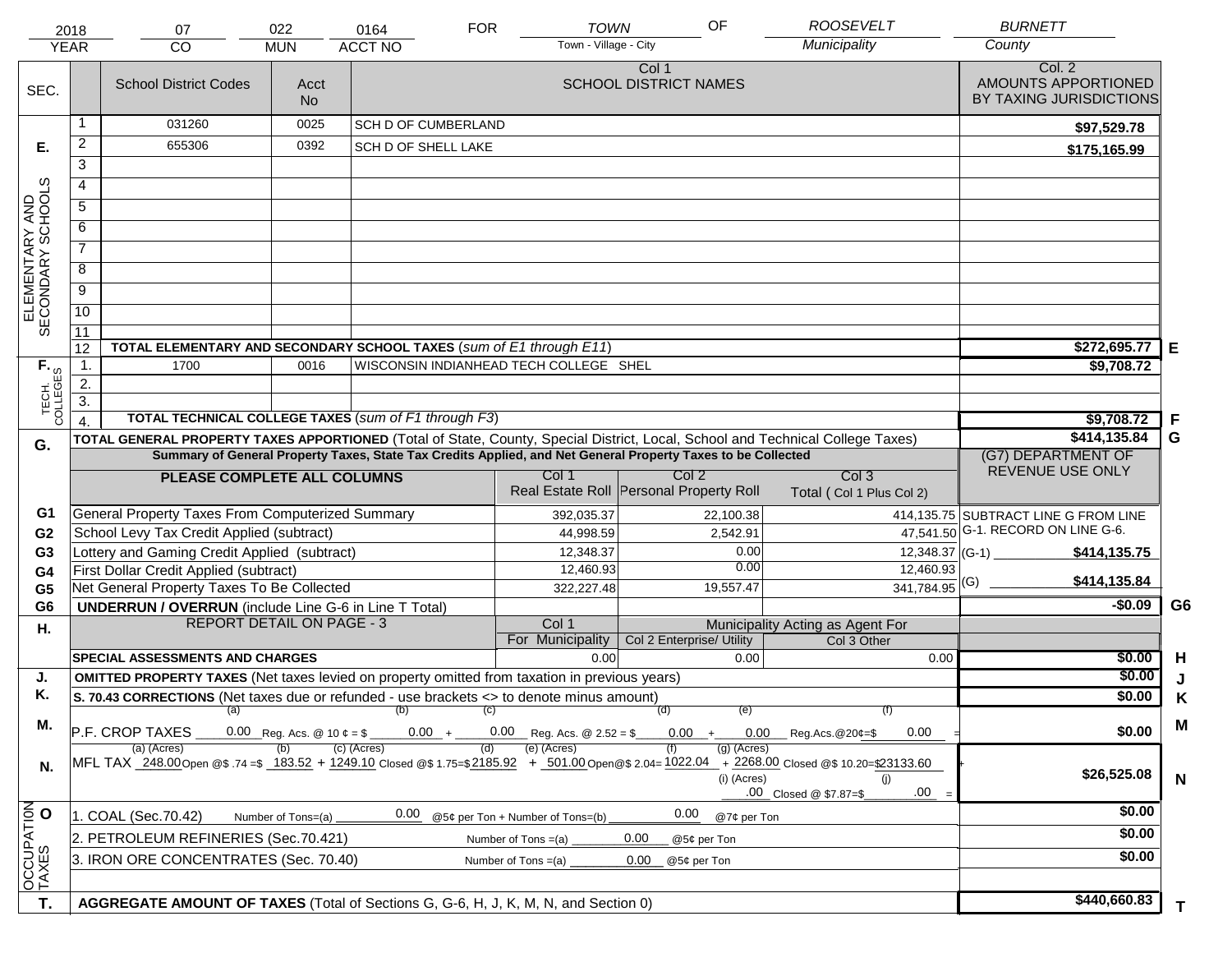|                     | 2018            | 022<br>0164<br>07                                               | <b>FOR</b> | <b>TOWN</b>                       | <b>ROOSEVELT</b><br>OF           |             | <b>BURNETT</b>             |
|---------------------|-----------------|-----------------------------------------------------------------|------------|-----------------------------------|----------------------------------|-------------|----------------------------|
|                     | <b>YEAR</b>     | <b>ACCT NO</b><br>CO<br><b>MUN</b>                              |            | Town - Village - City             | Municipality                     |             | County                     |
|                     |                 |                                                                 |            | <b>SECTION H - DETAIL SUMMARY</b> |                                  |             |                            |
|                     |                 |                                                                 |            | Col 1                             | Municipality Acting as Agent for |             | <b>Total For Each Line</b> |
| н                   |                 | Special Assessments and Special Charges                         |            | For the Municipality              | Col 2 Enterprise / Utility       | Col 3 Other | (Total of columns 1,2 & 3) |
|                     | 01              | Water main and lateral Installations                            |            | \$0.00                            | \$0.00                           | \$0.00      | \$0.00                     |
|                     | 02              | Sewer main and lateral installations                            |            | \$0.00                            | \$0.00                           | \$0.00      | \$0.00                     |
|                     | $\overline{03}$ | Street improvements (ex: sidewalks, storm sewers, seal coating) |            | \$0.00                            | \$0.00                           | \$0.00      | \$0.00                     |
| SPECIAL ASSESSMENTS |                 |                                                                 |            |                                   |                                  |             |                            |
|                     | 04              | Street light installation                                       |            | \$0.00                            | \$0.00                           | \$0.00      | \$0.00                     |
|                     | $\overline{05}$ | Greenbelts                                                      |            | \$0.00                            | \$0.00                           | \$0.00      | \$0.00                     |
|                     | 06              | Drain ditch and watercourse (sec. 88.42 & 88.43)                |            | \$0.00                            | \$0.00                           | \$0.00      | \$0.00                     |
|                     |                 |                                                                 |            |                                   |                                  |             |                            |
|                     |                 |                                                                 |            |                                   |                                  |             |                            |
|                     |                 |                                                                 |            |                                   |                                  |             |                            |
|                     |                 |                                                                 |            |                                   |                                  |             |                            |
|                     |                 |                                                                 |            |                                   |                                  |             |                            |
|                     |                 |                                                                 |            |                                   |                                  |             |                            |
|                     |                 |                                                                 |            |                                   |                                  |             |                            |
|                     |                 |                                                                 |            |                                   |                                  |             |                            |
|                     |                 |                                                                 |            |                                   |                                  |             |                            |
|                     |                 |                                                                 |            |                                   |                                  |             |                            |
|                     |                 |                                                                 |            |                                   |                                  |             |                            |
|                     |                 |                                                                 |            |                                   |                                  |             |                            |
|                     |                 |                                                                 |            |                                   |                                  |             |                            |
|                     |                 |                                                                 |            |                                   |                                  |             |                            |
|                     |                 |                                                                 |            |                                   |                                  |             |                            |
|                     |                 |                                                                 |            |                                   |                                  |             |                            |
|                     |                 |                                                                 |            |                                   |                                  |             |                            |
|                     | 01              | Weeds, Tree Planting, Removal                                   |            | \$0.00                            | \$0.00                           | \$0.00      | \$0.00                     |
|                     | $\overline{02}$ | Snow Removal, Plowing                                           |            | \$0.00                            | \$0.00                           | \$0.00      | \$0.00                     |
|                     | $\overline{03}$ | Refuse And Garbage Collection                                   |            | \$0.00                            | \$0.00                           | \$0.00      | \$0.00                     |
| SPECIAL CHARGES     | 04              | Grading, Gravel, Culvert, Fencing                               |            | \$0.00                            | \$0.00                           | \$0.00      | \$0.00                     |
|                     | 05              | Fencing                                                         |            | \$0.00                            | \$0.00                           | \$0.00      | \$0.00                     |
|                     | $\overline{06}$ | Fire Calls                                                      |            | \$0.00                            | \$0.00                           | \$0.00      | \$0.00                     |
|                     | 07              | Recycling                                                       |            | \$0.00                            | \$0.00                           | \$0.00      | \$0.00                     |
|                     | $\overline{08}$ | Delinquent Utility Charges                                      |            | \$0.00                            | \$0.00                           | \$0.00      | \$0.00                     |
|                     |                 |                                                                 |            |                                   |                                  |             |                            |
|                     |                 |                                                                 |            |                                   |                                  |             |                            |
|                     |                 |                                                                 |            |                                   |                                  |             |                            |
|                     |                 |                                                                 |            |                                   |                                  |             |                            |
|                     |                 |                                                                 |            |                                   |                                  |             |                            |
|                     |                 |                                                                 |            |                                   |                                  |             |                            |
|                     |                 |                                                                 |            |                                   |                                  |             |                            |
|                     |                 |                                                                 |            |                                   |                                  |             |                            |
|                     |                 |                                                                 |            |                                   |                                  |             |                            |
|                     |                 |                                                                 |            |                                   |                                  |             |                            |
|                     |                 |                                                                 |            |                                   |                                  |             |                            |
|                     |                 |                                                                 |            |                                   |                                  |             |                            |
|                     |                 |                                                                 |            |                                   |                                  |             |                            |
|                     |                 |                                                                 |            |                                   |                                  |             |                            |
|                     |                 | TOTALS (Also enter on line H on page 2)                         |            | \$0.00                            | \$0.00                           | \$0.00      | \$0.00                     |
|                     |                 |                                                                 |            |                                   |                                  |             | $\overline{\mathsf{H}}$    |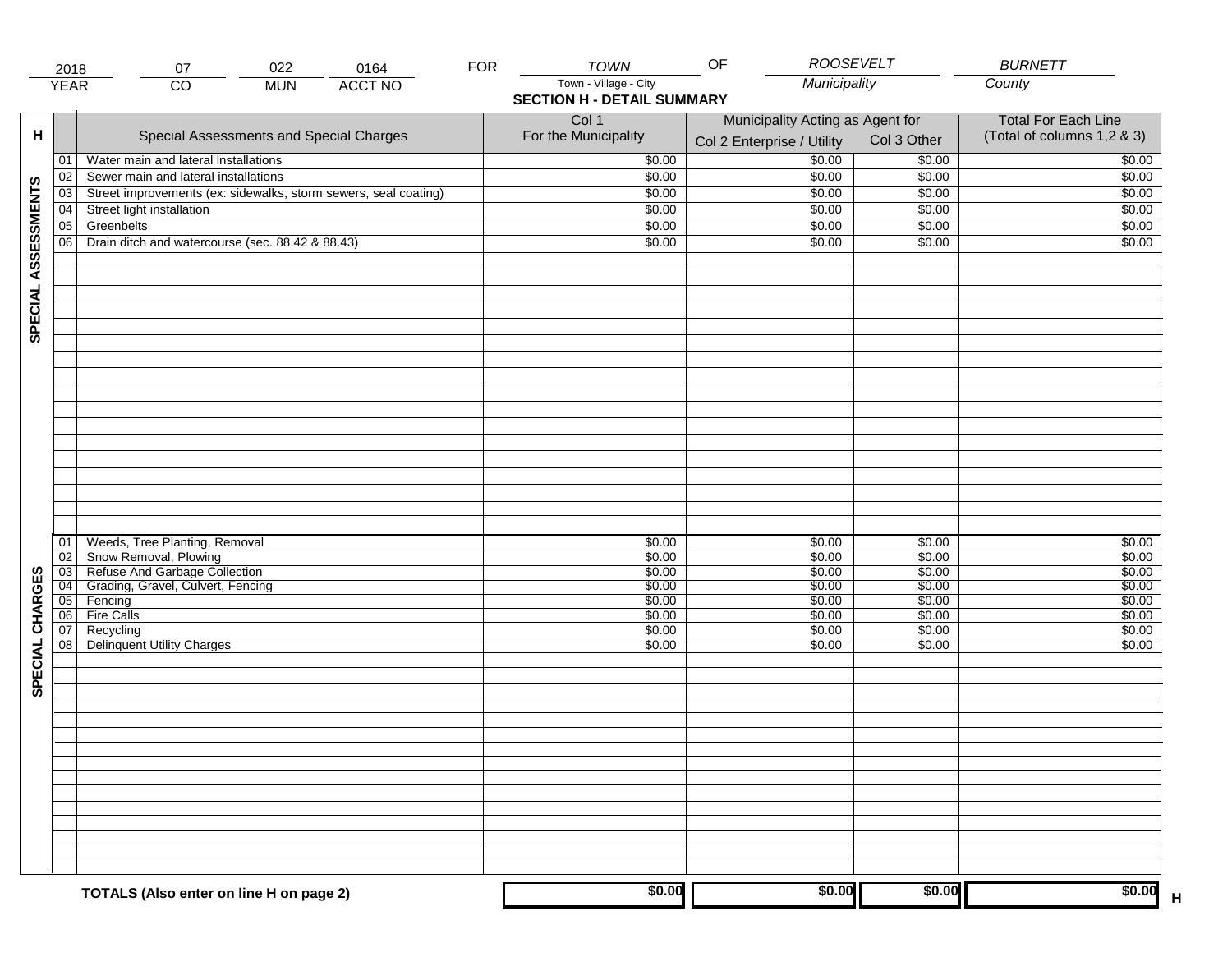| 201≀                                |          | ∩י∩<br><u>VZL</u> | $\Delta$<br>164            | ◡ | <b>TOIA/N</b>                             | $\sim$ $\sim$<br>. | <b>DOOSEVELT</b> | <i><b>BLIRNET</b></i> |  |
|-------------------------------------|----------|-------------------|----------------------------|---|-------------------------------------------|--------------------|------------------|-----------------------|--|
| $V = \Lambda$<br>$\mathbf{r}$<br>⊢ี | ~<br>ے ب | <b>MUN</b>        | CCT NO.<br>$\cdots$<br>7UC |   | <br>Tow <sub>i</sub><br>лнаае<br>۰, ۱۱ تا |                    | ™''nıcipalitv    | Count∖                |  |

| D. | Name of District                          | Valuation | Gen. Prop. Tax Levy | Remarks |
|----|-------------------------------------------|-----------|---------------------|---------|
|    |                                           |           |                     |         |
|    |                                           |           |                     |         |
|    |                                           |           |                     |         |
|    |                                           |           |                     |         |
|    |                                           |           |                     |         |
|    |                                           |           |                     |         |
|    |                                           |           |                     |         |
|    |                                           |           |                     |         |
|    |                                           |           |                     |         |
|    |                                           |           |                     |         |
|    |                                           |           |                     |         |
|    |                                           |           |                     |         |
|    |                                           |           |                     |         |
|    |                                           |           |                     |         |
|    |                                           |           |                     |         |
|    |                                           |           |                     |         |
|    |                                           |           |                     |         |
|    |                                           |           |                     |         |
|    |                                           |           |                     |         |
|    |                                           |           |                     |         |
|    |                                           |           |                     |         |
|    |                                           |           |                     |         |
|    |                                           |           |                     |         |
|    |                                           |           |                     |         |
|    |                                           |           |                     |         |
|    |                                           |           |                     |         |
|    |                                           |           |                     |         |
|    |                                           |           |                     |         |
|    |                                           |           |                     |         |
|    |                                           |           |                     |         |
|    |                                           |           |                     |         |
|    |                                           |           |                     |         |
|    |                                           |           |                     |         |
|    | TOTALS (Also enter on line D-1 on page 1) |           | \$0.00              |         |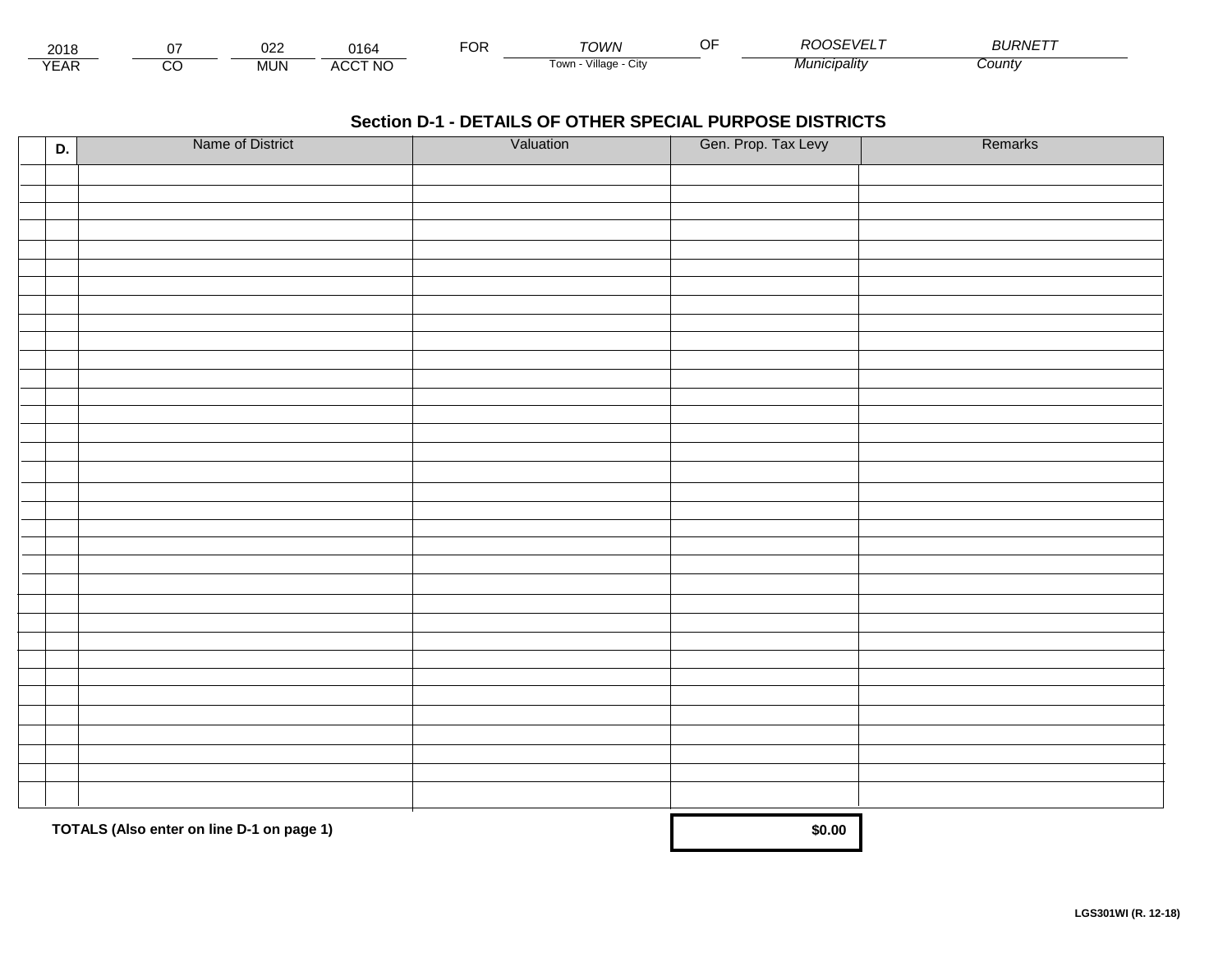| <b>FINAL</b>           |                                           |                                                 |                                                                                     | <b>STATEMENT OF TAXES FOR 2018</b>                                             |                                        | 07<br>CO                                                     | 024<br><b>MUN</b>                                                                                | 0165<br>ACCT NO                 |                                       |              |                                                            |             |  |
|------------------------|-------------------------------------------|-------------------------------------------------|-------------------------------------------------------------------------------------|--------------------------------------------------------------------------------|----------------------------------------|--------------------------------------------------------------|--------------------------------------------------------------------------------------------------|---------------------------------|---------------------------------------|--------------|------------------------------------------------------------|-------------|--|
|                        |                                           |                                                 |                                                                                     | <b>FOR</b>                                                                     | <b>TOWN</b>                            |                                                              | OF                                                                                               | <b>RUSK</b>                     | <b>BURNETT</b>                        |              | Check if Amended                                           |             |  |
|                        |                                           |                                                 |                                                                                     |                                                                                | Town-Village -City                     |                                                              |                                                                                                  | Municipality                    | County                                |              |                                                            |             |  |
| SEC.                   |                                           |                                                 |                                                                                     |                                                                                |                                        | Col <sub>1</sub><br>Description of Tax by Taxing Jurisiction |                                                                                                  |                                 |                                       |              | Col 2.<br>AMOUNTS APPORTIONED<br>BY TAXING JURISDICTIONS   |             |  |
| A                      |                                           | 1. AGGREGATE AMOUNT OF STATE TAXES              |                                                                                     |                                                                                |                                        |                                                              |                                                                                                  |                                 |                                       |              | \$0.00                                                     | A           |  |
| В.                     |                                           | 1. Portion of State Special Charges Upon County |                                                                                     |                                                                                |                                        |                                                              |                                                                                                  |                                 |                                       |              | \$0.00                                                     |             |  |
|                        |                                           |                                                 |                                                                                     | 2. Portion of County Tax Levied Over Entire Municipality                       |                                        |                                                              |                                                                                                  |                                 |                                       |              | \$334,131.31                                               |             |  |
|                        |                                           | 3. Special Purpose County Taxes                 |                                                                                     |                                                                                |                                        |                                                              |                                                                                                  |                                 |                                       |              | \$0.00                                                     |             |  |
| COUNTY<br>TAXES        |                                           |                                                 |                                                                                     | 4. TOTAL COUNTY TAXES (sum of B-1 through B-3)                                 |                                        |                                                              |                                                                                                  |                                 |                                       | \$334,131.31 |                                                            |             |  |
|                        |                                           | <b>Special District</b><br>Code                 | <b>Acct</b><br>No                                                                   |                                                                                | <b>Special</b><br><b>District Name</b> |                                                              |                                                                                                  | Col 1a<br><b>Property Taxes</b> | Col 1b<br><b>State Special Charge</b> |              | <b>Property Taxes with</b><br><b>State Special Charges</b> |             |  |
| C.                     | $\mathbf 1$                               |                                                 |                                                                                     |                                                                                |                                        |                                                              |                                                                                                  |                                 |                                       |              |                                                            |             |  |
|                        | $\overline{2}$                            |                                                 |                                                                                     |                                                                                |                                        |                                                              |                                                                                                  |                                 |                                       |              |                                                            |             |  |
|                        | 3                                         |                                                 |                                                                                     |                                                                                |                                        |                                                              |                                                                                                  |                                 |                                       |              |                                                            |             |  |
|                        | 4                                         |                                                 |                                                                                     |                                                                                |                                        |                                                              |                                                                                                  |                                 |                                       |              |                                                            |             |  |
|                        | 5                                         |                                                 |                                                                                     |                                                                                |                                        |                                                              |                                                                                                  |                                 |                                       |              |                                                            |             |  |
|                        | 6                                         |                                                 |                                                                                     |                                                                                |                                        |                                                              |                                                                                                  |                                 |                                       |              |                                                            |             |  |
|                        | $\overline{7}$                            |                                                 |                                                                                     |                                                                                |                                        |                                                              |                                                                                                  |                                 |                                       |              |                                                            |             |  |
| SPECIAL DISTRICT TAXES | 8                                         |                                                 |                                                                                     |                                                                                |                                        |                                                              |                                                                                                  |                                 |                                       |              |                                                            |             |  |
|                        | 9                                         |                                                 |                                                                                     |                                                                                |                                        |                                                              |                                                                                                  |                                 |                                       |              |                                                            |             |  |
|                        | 10                                        |                                                 |                                                                                     |                                                                                |                                        |                                                              |                                                                                                  |                                 |                                       |              |                                                            |             |  |
|                        | 11                                        |                                                 |                                                                                     |                                                                                |                                        |                                                              |                                                                                                  |                                 |                                       |              |                                                            |             |  |
|                        |                                           |                                                 |                                                                                     | 12. TOTAL SPECIAL DISTRICT TAXES (sum of C1 through C11)                       |                                        |                                                              |                                                                                                  | \$0.00                          | \$0.00                                |              | \$0.00                                                     | $\mathbf c$ |  |
| D.                     | 11.                                       |                                                 |                                                                                     | Other Special Purpose District Taxes (Show Detail on page 4, enter total here) |                                        |                                                              |                                                                                                  |                                 |                                       |              | \$0.00                                                     |             |  |
|                        | 2.                                        |                                                 |                                                                                     | Total Tax Increment (except county environmental remediation tax increment)    |                                        |                                                              |                                                                                                  |                                 |                                       |              | \$0.00                                                     |             |  |
| CITY                   | 13.                                       | <b>County Environmental Tax Increment</b>       |                                                                                     |                                                                                |                                        |                                                              |                                                                                                  |                                 |                                       |              | \$0.00                                                     |             |  |
| бR                     | <b>Other State Special Charges</b><br>14. |                                                 |                                                                                     |                                                                                |                                        |                                                              |                                                                                                  |                                 |                                       |              | \$0.00                                                     |             |  |
| VILLAGE,<br>TAXES      | 5.                                        | <b>County Special Charges</b>                   |                                                                                     |                                                                                |                                        |                                                              |                                                                                                  |                                 |                                       |              | \$0.00                                                     |             |  |
|                        | 66.                                       | All Other Town, Village, or City Taxes          |                                                                                     |                                                                                |                                        |                                                              |                                                                                                  |                                 |                                       |              | \$98,437.00                                                |             |  |
|                        | 17.                                       |                                                 |                                                                                     |                                                                                |                                        |                                                              | Surplus Funds Applied CAUTION: Do not make an entry on this line unless Line D6 (above) is Zero. |                                 |                                       | <            | $\sqrt{$0.00}$                                             |             |  |
| TOWN,                  |                                           |                                                 | 8. TOTAL TOWN, VILLAGE OR CITY TAXES (sum of D1 through D7; NOT TOTAL for page one) |                                                                                |                                        |                                                              |                                                                                                  |                                 |                                       |              | \$98,437.00                                                | D           |  |
| Clerk                  |                                           |                                                 |                                                                                     |                                                                                |                                        | Date                                                         |                                                                                                  | <b>REMARKS</b>                  |                                       |              |                                                            |             |  |
|                        |                                           |                                                 |                                                                                     |                                                                                |                                        |                                                              |                                                                                                  |                                 |                                       |              |                                                            |             |  |

| Work Phone     | Home Phone |
|----------------|------------|
|                |            |
| E-mail Address | Fax Number |
|                |            |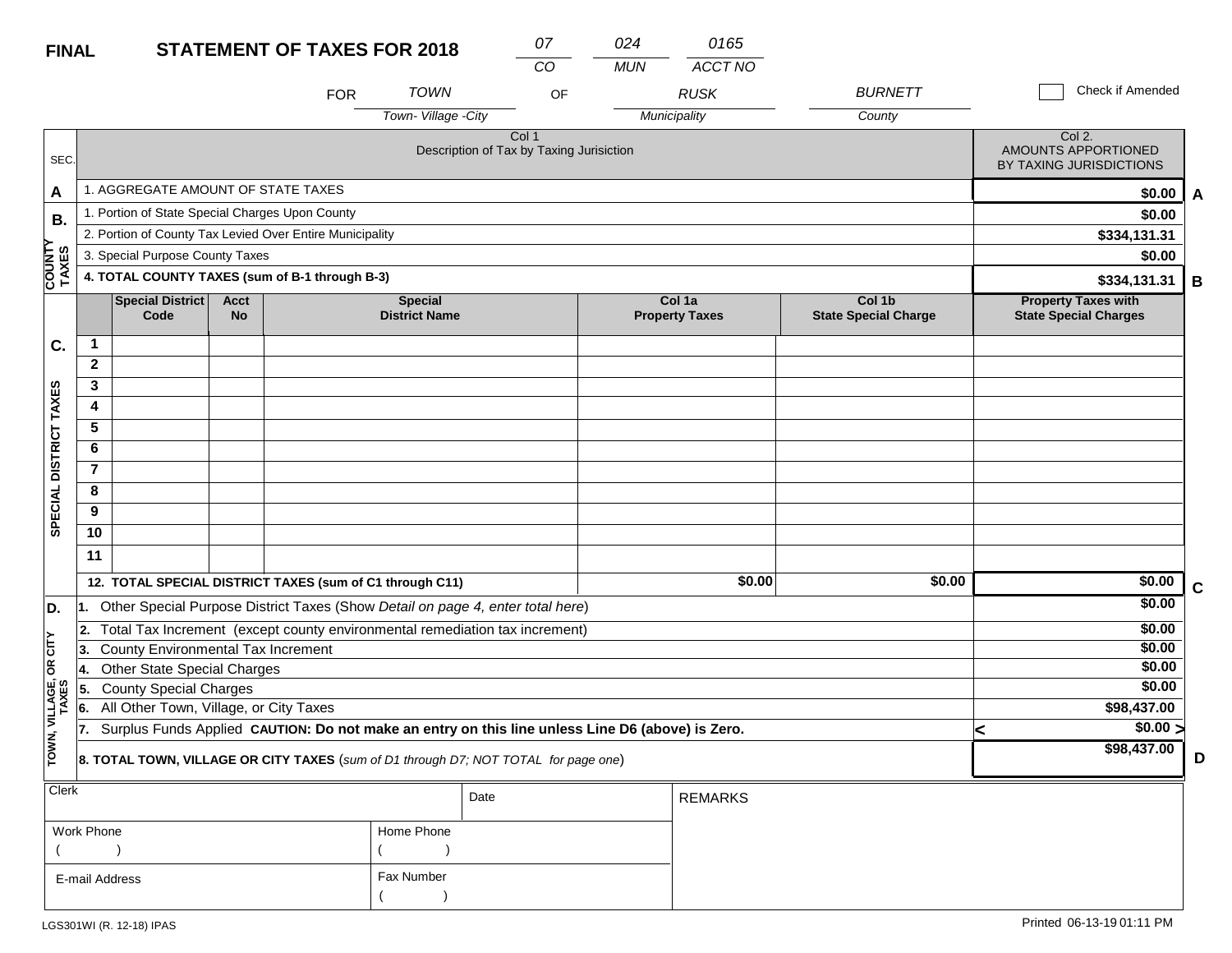|                                     | 2018                                 | 07                                                                                                   | 024                                                                                                                                                                                                                   | 0165                      | <b>FOR</b> | <b>TOWN</b><br>Town - Village - City        | OF                                                                                                           | <b>RUSK</b><br>Municipality                                                                                                    | <b>BURNETT</b><br>County                                 |                |
|-------------------------------------|--------------------------------------|------------------------------------------------------------------------------------------------------|-----------------------------------------------------------------------------------------------------------------------------------------------------------------------------------------------------------------------|---------------------------|------------|---------------------------------------------|--------------------------------------------------------------------------------------------------------------|--------------------------------------------------------------------------------------------------------------------------------|----------------------------------------------------------|----------------|
|                                     | <b>YEAR</b>                          | <b>CO</b>                                                                                            | <b>MUN</b>                                                                                                                                                                                                            | <b>ACCT NO</b>            |            |                                             |                                                                                                              |                                                                                                                                |                                                          |                |
| SEC.                                |                                      | <b>School District Codes</b>                                                                         | Acct<br><b>No</b>                                                                                                                                                                                                     |                           |            |                                             | Col 1<br><b>SCHOOL DISTRICT NAMES</b>                                                                        |                                                                                                                                | Col. 2<br>AMOUNTS APPORTIONED<br>BY TAXING JURISDICTIONS |                |
|                                     | 1                                    | 655474                                                                                               | 0393                                                                                                                                                                                                                  | <b>SCH D OF SPOONER</b>   |            |                                             |                                                                                                              |                                                                                                                                | \$840,445.81                                             |                |
| Е.                                  | $\overline{a}$                       |                                                                                                      |                                                                                                                                                                                                                       |                           |            |                                             |                                                                                                              |                                                                                                                                |                                                          |                |
|                                     | 3                                    |                                                                                                      |                                                                                                                                                                                                                       |                           |            |                                             |                                                                                                              |                                                                                                                                |                                                          |                |
|                                     | 4                                    |                                                                                                      |                                                                                                                                                                                                                       |                           |            |                                             |                                                                                                              |                                                                                                                                |                                                          |                |
|                                     | 5                                    |                                                                                                      |                                                                                                                                                                                                                       |                           |            |                                             |                                                                                                              |                                                                                                                                |                                                          |                |
|                                     | 6                                    |                                                                                                      |                                                                                                                                                                                                                       |                           |            |                                             |                                                                                                              |                                                                                                                                |                                                          |                |
| ELEMENTARY AND<br>SECONDARY SCHOOLS |                                      |                                                                                                      |                                                                                                                                                                                                                       |                           |            |                                             |                                                                                                              |                                                                                                                                |                                                          |                |
|                                     | $\overline{7}$                       |                                                                                                      |                                                                                                                                                                                                                       |                           |            |                                             |                                                                                                              |                                                                                                                                |                                                          |                |
|                                     | 8                                    |                                                                                                      |                                                                                                                                                                                                                       |                           |            |                                             |                                                                                                              |                                                                                                                                |                                                          |                |
|                                     | $\overline{9}$                       |                                                                                                      |                                                                                                                                                                                                                       |                           |            |                                             |                                                                                                              |                                                                                                                                |                                                          |                |
|                                     | $\overline{10}$                      |                                                                                                      |                                                                                                                                                                                                                       |                           |            |                                             |                                                                                                              |                                                                                                                                |                                                          |                |
|                                     | 11                                   |                                                                                                      |                                                                                                                                                                                                                       |                           |            |                                             |                                                                                                              |                                                                                                                                |                                                          |                |
|                                     | 12                                   | TOTAL ELEMENTARY AND SECONDARY SCHOOL TAXES (sum of E1 through E11)                                  | \$840,445.81                                                                                                                                                                                                          | Е                         |            |                                             |                                                                                                              |                                                                                                                                |                                                          |                |
|                                     | $\mathbf{1}$ .                       | 1700                                                                                                 | \$33,404.14                                                                                                                                                                                                           |                           |            |                                             |                                                                                                              |                                                                                                                                |                                                          |                |
|                                     | $\overline{2}$ .<br>$\overline{3}$ . |                                                                                                      |                                                                                                                                                                                                                       |                           |            |                                             |                                                                                                              |                                                                                                                                |                                                          |                |
| TECH. T                             |                                      | <b>TOTAL TECHNICAL COLLEGE TAXES (sum of F1 through F3)</b>                                          |                                                                                                                                                                                                                       | \$33,404.14               | F          |                                             |                                                                                                              |                                                                                                                                |                                                          |                |
|                                     |                                      |                                                                                                      |                                                                                                                                                                                                                       |                           |            |                                             |                                                                                                              | TOTAL GENERAL PROPERTY TAXES APPORTIONED (Total of State, County, Special District, Local, School and Technical College Taxes) | \$1,306,418.26                                           | G              |
| G.                                  |                                      |                                                                                                      |                                                                                                                                                                                                                       |                           |            |                                             | Summary of General Property Taxes, State Tax Credits Applied, and Net General Property Taxes to be Collected |                                                                                                                                | (G7) DEPARTMENT OF                                       |                |
|                                     |                                      | PLEASE COMPLETE ALL COLUMNS                                                                          |                                                                                                                                                                                                                       |                           |            | Col 1                                       | Col <sub>2</sub>                                                                                             | Col <sub>3</sub>                                                                                                               | REVENUE USE ONLY                                         |                |
|                                     |                                      |                                                                                                      |                                                                                                                                                                                                                       |                           |            |                                             | Real Estate Roll Personal Property Roll                                                                      | Total (Col 1 Plus Col 2)                                                                                                       |                                                          |                |
| G1                                  |                                      | General Property Taxes From Computerized Summary                                                     |                                                                                                                                                                                                                       |                           |            | 1,305,979.68                                | 438.67                                                                                                       |                                                                                                                                | 1,306,418.35 SUBTRACT LINE G FROM LINE                   |                |
| G <sub>2</sub>                      |                                      | School Levy Tax Credit Applied (subtract)                                                            |                                                                                                                                                                                                                       |                           |            | 158,191.99                                  | 53.14                                                                                                        |                                                                                                                                | 158,245.13 G-1. RECORD ON LINE G-6.                      |                |
| G <sub>3</sub>                      |                                      | Lottery and Gaming Credit Applied (subtract)                                                         |                                                                                                                                                                                                                       |                           |            | 21,467.16                                   |                                                                                                              | 0.00                                                                                                                           | $21,467.16$ (G-1)<br>\$1,306,418.35                      |                |
| G4                                  |                                      | First Dollar Credit Applied (subtract)                                                               |                                                                                                                                                                                                                       |                           |            | 28,797.10                                   | 0.00                                                                                                         | 28,797.10                                                                                                                      | \$1,306,418.26                                           |                |
| G <sub>5</sub>                      |                                      | Net General Property Taxes To Be Collected                                                           |                                                                                                                                                                                                                       |                           |            | 1,097,523.43                                | 385.53                                                                                                       | $1,097,908.96$ <sup>(G)</sup>                                                                                                  |                                                          |                |
| G <sub>6</sub>                      |                                      | <b>UNDERRUN / OVERRUN</b> (include Line G-6 in Line T Total)                                         |                                                                                                                                                                                                                       |                           |            |                                             |                                                                                                              |                                                                                                                                | \$0.09                                                   | G <sub>6</sub> |
| Η.                                  |                                      | <b>REPORT DETAIL ON PAGE - 3</b>                                                                     |                                                                                                                                                                                                                       |                           |            | Col 1                                       |                                                                                                              | Municipality Acting as Agent For                                                                                               |                                                          |                |
|                                     |                                      | <b>SPECIAL ASSESSMENTS AND CHARGES</b>                                                               |                                                                                                                                                                                                                       |                           |            | For Municipality<br>0.00                    | Col 2 Enterprise/ Utility<br>0.00                                                                            | Col 3 Other<br>0.00                                                                                                            | \$0.00                                                   | H              |
| J.                                  |                                      | <b>OMITTED PROPERTY TAXES</b> (Net taxes levied on property omitted from taxation in previous years) |                                                                                                                                                                                                                       |                           |            |                                             |                                                                                                              |                                                                                                                                | \$0.00                                                   |                |
| Κ.                                  |                                      | S. 70.43 CORRECTIONS (Net taxes due or refunded - use brackets <> to denote minus amount)            |                                                                                                                                                                                                                       |                           |            |                                             |                                                                                                              |                                                                                                                                | \$0.00                                                   | Κ              |
|                                     |                                      | (a) (b) (c)                                                                                          |                                                                                                                                                                                                                       |                           |            |                                             | (d)<br>(e)                                                                                                   | (f)                                                                                                                            |                                                          |                |
| М.                                  |                                      | P.F. CROP TAXES                                                                                      |                                                                                                                                                                                                                       | $0.00 +$<br>$(c)$ (Acres) |            | $0.00$ Reg. Acs. @ 2.52 = \$<br>(e) (Acres) | $0.00 +$                                                                                                     | $0.00\,$<br>0.00<br>$\mu$ Reg. Acs. @ 20¢=\$                                                                                   | \$0.00                                                   | M              |
| N.                                  |                                      | (a) (Acres)                                                                                          | $(g)$ (Acres)<br>MFL TAX 200.00 Open @\$ 74 =\$ 148.00 + 406.12 Closed @\$ 1.75=\$ 710.71 + 151.23 Open @\$ 2.04 = 308.51 + 867.74 Closed @\$ 10.20=\$ 8850.95<br>(i) (Acres)<br>(i)<br>.00<br>.00 Closed @ \$7.87=\$ | \$10,018.17               | N          |                                             |                                                                                                              |                                                                                                                                |                                                          |                |
|                                     |                                      | 1. COAL (Sec.70.42)                                                                                  | Number of Tons=(a)                                                                                                                                                                                                    | 0.00                      |            | @5¢ per Ton + Number of Tons=(b)            | 0.00<br>@7¢ per Ton                                                                                          |                                                                                                                                | \$0.00                                                   |                |
| OCCUPATION                          |                                      | 2. PETROLEUM REFINERIES (Sec.70.421)                                                                 |                                                                                                                                                                                                                       |                           |            | Number of Tons =(a)                         | 0.00<br>@5¢ per Ton                                                                                          |                                                                                                                                | \$0.00                                                   |                |
|                                     |                                      | 3. IRON ORE CONCENTRATES (Sec. 70.40)                                                                |                                                                                                                                                                                                                       |                           |            | Number of Tons $=(a)$                       | 0.00<br>@5¢ per Ton                                                                                          |                                                                                                                                | \$0.00                                                   |                |
|                                     |                                      |                                                                                                      |                                                                                                                                                                                                                       |                           |            |                                             |                                                                                                              |                                                                                                                                |                                                          |                |
| T.                                  |                                      | AGGREGATE AMOUNT OF TAXES (Total of Sections G, G-6, H, J, K, M, N, and Section 0)                   |                                                                                                                                                                                                                       |                           |            |                                             |                                                                                                              |                                                                                                                                | \$1,316,436.52                                           | T.             |
|                                     |                                      |                                                                                                      |                                                                                                                                                                                                                       |                           |            |                                             |                                                                                                              |                                                                                                                                |                                                          |                |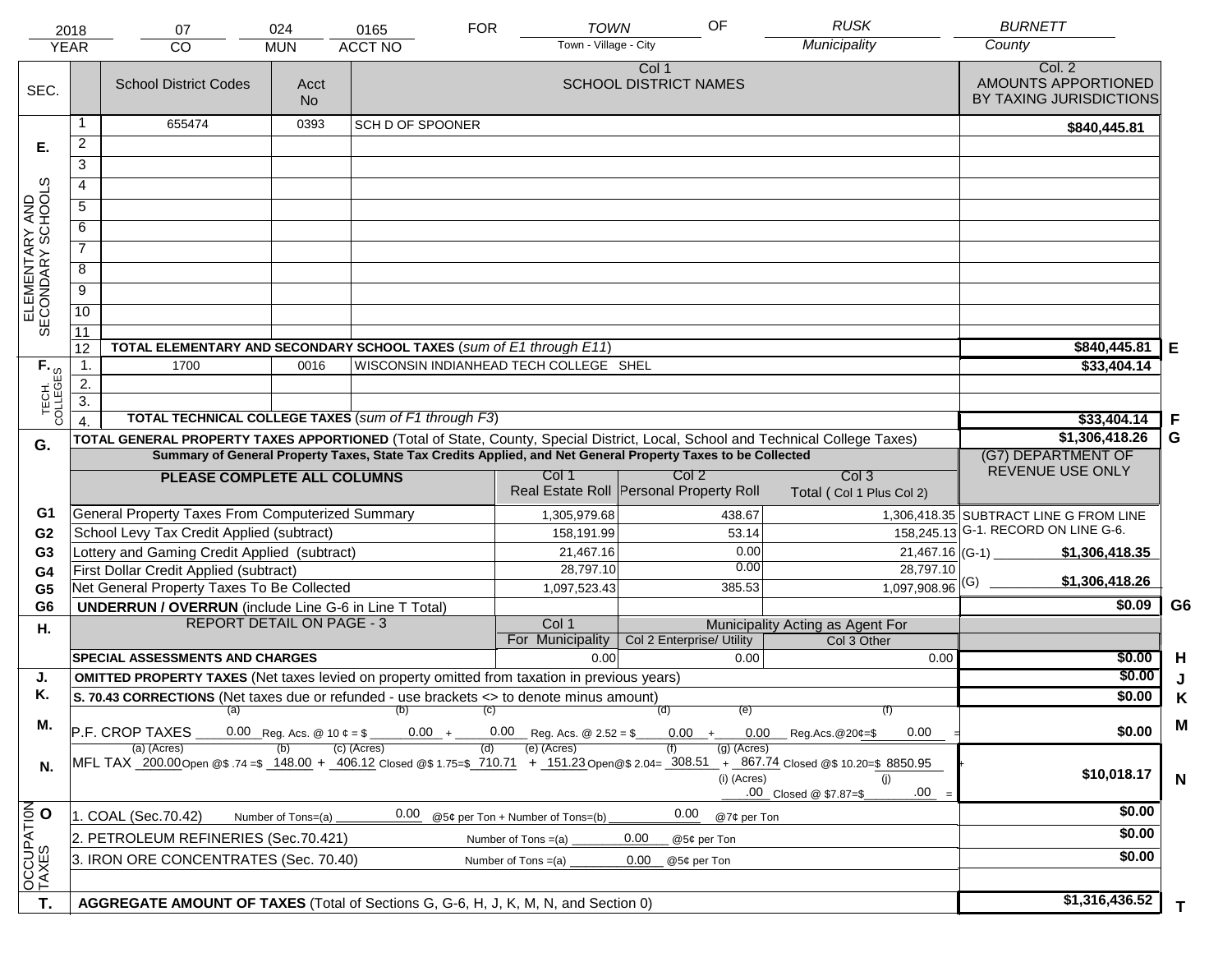| Town - Village - City<br>Municipality<br>County<br><b>ACCT NO</b><br><b>YEAR</b><br>$\overline{CO}$<br><b>MUN</b><br><b>SECTION H - DETAIL SUMMARY</b><br>Col 1<br>Municipality Acting as Agent for<br><b>Total For Each Line</b><br>(Total of columns 1,2 & 3)<br>Special Assessments and Special Charges<br>For the Municipality<br>Col 3 Other<br>Col 2 Enterprise / Utility<br>\$0.00<br>\$0.00<br>Water main and lateral Installations<br>\$0.00<br>\$0.00<br>01<br>\$0.00<br>\$0.00<br>\$0.00<br>Sewer main and lateral installations<br>\$0.00<br>02<br>SPECIAL ASSESSMENTS<br>Street improvements (ex: sidewalks, storm sewers, seal coating)<br>\$0.00<br>\$0.00<br>\$0.00<br>\$0.00<br>03<br>Street light installation<br>\$0.00<br>\$0.00<br>\$0.00<br>04<br>\$0.00<br>Greenbelts<br>$\overline{05}$<br>\$0.00<br>\$0.00<br>\$0.00<br>\$0.00<br>06<br>\$0.00<br>Drain ditch and watercourse (sec. 88.42 & 88.43)<br>\$0.00<br>\$0.00<br>\$0.00<br>Weeds, Tree Planting, Removal<br>\$0.00<br>\$0.00<br>\$0.00<br>\$0.00<br>01<br>Snow Removal, Plowing<br>\$0.00<br>\$0.00<br>\$0.00<br>\$0.00<br>$\overline{02}$<br>Refuse And Garbage Collection<br>SPECIAL CHARGES<br>$\overline{03}$<br>\$0.00<br>\$0.00<br>\$0.00<br>\$0.00<br>Grading, Gravel, Culvert, Fencing<br>$\overline{04}$<br>\$0.00<br>\$0.00<br>\$0.00<br>\$0.00<br>\$0.00<br>\$0.00<br>\$0.00<br>05<br>Fencing<br>\$0.00<br><b>Fire Calls</b><br>\$0.00<br>\$0.00<br>06<br>\$0.00<br>\$0.00<br>Recycling<br>07<br>\$0.00<br>\$0.00<br>\$0.00<br>\$0.00<br>08<br><b>Delinquent Utility Charges</b><br>\$0.00<br>\$0.00<br>\$0.00<br>\$0.00<br>\$0.00<br>\$0.00<br>\$0.00<br>\$0.00<br>TOTALS (Also enter on line H on page 2) |   | 2018 | 024<br>07 | 0165 | <b>FOR</b> | <b>TOWN</b> | <b>RUSK</b><br>OF | <b>BURNETT</b> |
|----------------------------------------------------------------------------------------------------------------------------------------------------------------------------------------------------------------------------------------------------------------------------------------------------------------------------------------------------------------------------------------------------------------------------------------------------------------------------------------------------------------------------------------------------------------------------------------------------------------------------------------------------------------------------------------------------------------------------------------------------------------------------------------------------------------------------------------------------------------------------------------------------------------------------------------------------------------------------------------------------------------------------------------------------------------------------------------------------------------------------------------------------------------------------------------------------------------------------------------------------------------------------------------------------------------------------------------------------------------------------------------------------------------------------------------------------------------------------------------------------------------------------------------------------------------------------------------------------------------------------------------------------------------------------------------------------------|---|------|-----------|------|------------|-------------|-------------------|----------------|
|                                                                                                                                                                                                                                                                                                                                                                                                                                                                                                                                                                                                                                                                                                                                                                                                                                                                                                                                                                                                                                                                                                                                                                                                                                                                                                                                                                                                                                                                                                                                                                                                                                                                                                          |   |      |           |      |            |             |                   |                |
|                                                                                                                                                                                                                                                                                                                                                                                                                                                                                                                                                                                                                                                                                                                                                                                                                                                                                                                                                                                                                                                                                                                                                                                                                                                                                                                                                                                                                                                                                                                                                                                                                                                                                                          |   |      |           |      |            |             |                   |                |
|                                                                                                                                                                                                                                                                                                                                                                                                                                                                                                                                                                                                                                                                                                                                                                                                                                                                                                                                                                                                                                                                                                                                                                                                                                                                                                                                                                                                                                                                                                                                                                                                                                                                                                          |   |      |           |      |            |             |                   |                |
|                                                                                                                                                                                                                                                                                                                                                                                                                                                                                                                                                                                                                                                                                                                                                                                                                                                                                                                                                                                                                                                                                                                                                                                                                                                                                                                                                                                                                                                                                                                                                                                                                                                                                                          | н |      |           |      |            |             |                   |                |
|                                                                                                                                                                                                                                                                                                                                                                                                                                                                                                                                                                                                                                                                                                                                                                                                                                                                                                                                                                                                                                                                                                                                                                                                                                                                                                                                                                                                                                                                                                                                                                                                                                                                                                          |   |      |           |      |            |             |                   |                |
|                                                                                                                                                                                                                                                                                                                                                                                                                                                                                                                                                                                                                                                                                                                                                                                                                                                                                                                                                                                                                                                                                                                                                                                                                                                                                                                                                                                                                                                                                                                                                                                                                                                                                                          |   |      |           |      |            |             |                   |                |
|                                                                                                                                                                                                                                                                                                                                                                                                                                                                                                                                                                                                                                                                                                                                                                                                                                                                                                                                                                                                                                                                                                                                                                                                                                                                                                                                                                                                                                                                                                                                                                                                                                                                                                          |   |      |           |      |            |             |                   |                |
|                                                                                                                                                                                                                                                                                                                                                                                                                                                                                                                                                                                                                                                                                                                                                                                                                                                                                                                                                                                                                                                                                                                                                                                                                                                                                                                                                                                                                                                                                                                                                                                                                                                                                                          |   |      |           |      |            |             |                   |                |
|                                                                                                                                                                                                                                                                                                                                                                                                                                                                                                                                                                                                                                                                                                                                                                                                                                                                                                                                                                                                                                                                                                                                                                                                                                                                                                                                                                                                                                                                                                                                                                                                                                                                                                          |   |      |           |      |            |             |                   |                |
|                                                                                                                                                                                                                                                                                                                                                                                                                                                                                                                                                                                                                                                                                                                                                                                                                                                                                                                                                                                                                                                                                                                                                                                                                                                                                                                                                                                                                                                                                                                                                                                                                                                                                                          |   |      |           |      |            |             |                   |                |
|                                                                                                                                                                                                                                                                                                                                                                                                                                                                                                                                                                                                                                                                                                                                                                                                                                                                                                                                                                                                                                                                                                                                                                                                                                                                                                                                                                                                                                                                                                                                                                                                                                                                                                          |   |      |           |      |            |             |                   |                |
|                                                                                                                                                                                                                                                                                                                                                                                                                                                                                                                                                                                                                                                                                                                                                                                                                                                                                                                                                                                                                                                                                                                                                                                                                                                                                                                                                                                                                                                                                                                                                                                                                                                                                                          |   |      |           |      |            |             |                   |                |
|                                                                                                                                                                                                                                                                                                                                                                                                                                                                                                                                                                                                                                                                                                                                                                                                                                                                                                                                                                                                                                                                                                                                                                                                                                                                                                                                                                                                                                                                                                                                                                                                                                                                                                          |   |      |           |      |            |             |                   |                |
|                                                                                                                                                                                                                                                                                                                                                                                                                                                                                                                                                                                                                                                                                                                                                                                                                                                                                                                                                                                                                                                                                                                                                                                                                                                                                                                                                                                                                                                                                                                                                                                                                                                                                                          |   |      |           |      |            |             |                   |                |
|                                                                                                                                                                                                                                                                                                                                                                                                                                                                                                                                                                                                                                                                                                                                                                                                                                                                                                                                                                                                                                                                                                                                                                                                                                                                                                                                                                                                                                                                                                                                                                                                                                                                                                          |   |      |           |      |            |             |                   |                |
|                                                                                                                                                                                                                                                                                                                                                                                                                                                                                                                                                                                                                                                                                                                                                                                                                                                                                                                                                                                                                                                                                                                                                                                                                                                                                                                                                                                                                                                                                                                                                                                                                                                                                                          |   |      |           |      |            |             |                   |                |
|                                                                                                                                                                                                                                                                                                                                                                                                                                                                                                                                                                                                                                                                                                                                                                                                                                                                                                                                                                                                                                                                                                                                                                                                                                                                                                                                                                                                                                                                                                                                                                                                                                                                                                          |   |      |           |      |            |             |                   |                |
|                                                                                                                                                                                                                                                                                                                                                                                                                                                                                                                                                                                                                                                                                                                                                                                                                                                                                                                                                                                                                                                                                                                                                                                                                                                                                                                                                                                                                                                                                                                                                                                                                                                                                                          |   |      |           |      |            |             |                   |                |
|                                                                                                                                                                                                                                                                                                                                                                                                                                                                                                                                                                                                                                                                                                                                                                                                                                                                                                                                                                                                                                                                                                                                                                                                                                                                                                                                                                                                                                                                                                                                                                                                                                                                                                          |   |      |           |      |            |             |                   |                |
|                                                                                                                                                                                                                                                                                                                                                                                                                                                                                                                                                                                                                                                                                                                                                                                                                                                                                                                                                                                                                                                                                                                                                                                                                                                                                                                                                                                                                                                                                                                                                                                                                                                                                                          |   |      |           |      |            |             |                   |                |
|                                                                                                                                                                                                                                                                                                                                                                                                                                                                                                                                                                                                                                                                                                                                                                                                                                                                                                                                                                                                                                                                                                                                                                                                                                                                                                                                                                                                                                                                                                                                                                                                                                                                                                          |   |      |           |      |            |             |                   |                |
|                                                                                                                                                                                                                                                                                                                                                                                                                                                                                                                                                                                                                                                                                                                                                                                                                                                                                                                                                                                                                                                                                                                                                                                                                                                                                                                                                                                                                                                                                                                                                                                                                                                                                                          |   |      |           |      |            |             |                   |                |
|                                                                                                                                                                                                                                                                                                                                                                                                                                                                                                                                                                                                                                                                                                                                                                                                                                                                                                                                                                                                                                                                                                                                                                                                                                                                                                                                                                                                                                                                                                                                                                                                                                                                                                          |   |      |           |      |            |             |                   |                |
|                                                                                                                                                                                                                                                                                                                                                                                                                                                                                                                                                                                                                                                                                                                                                                                                                                                                                                                                                                                                                                                                                                                                                                                                                                                                                                                                                                                                                                                                                                                                                                                                                                                                                                          |   |      |           |      |            |             |                   |                |
|                                                                                                                                                                                                                                                                                                                                                                                                                                                                                                                                                                                                                                                                                                                                                                                                                                                                                                                                                                                                                                                                                                                                                                                                                                                                                                                                                                                                                                                                                                                                                                                                                                                                                                          |   |      |           |      |            |             |                   |                |
|                                                                                                                                                                                                                                                                                                                                                                                                                                                                                                                                                                                                                                                                                                                                                                                                                                                                                                                                                                                                                                                                                                                                                                                                                                                                                                                                                                                                                                                                                                                                                                                                                                                                                                          |   |      |           |      |            |             |                   |                |
|                                                                                                                                                                                                                                                                                                                                                                                                                                                                                                                                                                                                                                                                                                                                                                                                                                                                                                                                                                                                                                                                                                                                                                                                                                                                                                                                                                                                                                                                                                                                                                                                                                                                                                          |   |      |           |      |            |             |                   |                |
|                                                                                                                                                                                                                                                                                                                                                                                                                                                                                                                                                                                                                                                                                                                                                                                                                                                                                                                                                                                                                                                                                                                                                                                                                                                                                                                                                                                                                                                                                                                                                                                                                                                                                                          |   |      |           |      |            |             |                   |                |
|                                                                                                                                                                                                                                                                                                                                                                                                                                                                                                                                                                                                                                                                                                                                                                                                                                                                                                                                                                                                                                                                                                                                                                                                                                                                                                                                                                                                                                                                                                                                                                                                                                                                                                          |   |      |           |      |            |             |                   |                |
|                                                                                                                                                                                                                                                                                                                                                                                                                                                                                                                                                                                                                                                                                                                                                                                                                                                                                                                                                                                                                                                                                                                                                                                                                                                                                                                                                                                                                                                                                                                                                                                                                                                                                                          |   |      |           |      |            |             |                   |                |
|                                                                                                                                                                                                                                                                                                                                                                                                                                                                                                                                                                                                                                                                                                                                                                                                                                                                                                                                                                                                                                                                                                                                                                                                                                                                                                                                                                                                                                                                                                                                                                                                                                                                                                          |   |      |           |      |            |             |                   |                |
|                                                                                                                                                                                                                                                                                                                                                                                                                                                                                                                                                                                                                                                                                                                                                                                                                                                                                                                                                                                                                                                                                                                                                                                                                                                                                                                                                                                                                                                                                                                                                                                                                                                                                                          |   |      |           |      |            |             |                   |                |
|                                                                                                                                                                                                                                                                                                                                                                                                                                                                                                                                                                                                                                                                                                                                                                                                                                                                                                                                                                                                                                                                                                                                                                                                                                                                                                                                                                                                                                                                                                                                                                                                                                                                                                          |   |      |           |      |            |             |                   |                |
|                                                                                                                                                                                                                                                                                                                                                                                                                                                                                                                                                                                                                                                                                                                                                                                                                                                                                                                                                                                                                                                                                                                                                                                                                                                                                                                                                                                                                                                                                                                                                                                                                                                                                                          |   |      |           |      |            |             |                   |                |
|                                                                                                                                                                                                                                                                                                                                                                                                                                                                                                                                                                                                                                                                                                                                                                                                                                                                                                                                                                                                                                                                                                                                                                                                                                                                                                                                                                                                                                                                                                                                                                                                                                                                                                          |   |      |           |      |            |             |                   |                |
|                                                                                                                                                                                                                                                                                                                                                                                                                                                                                                                                                                                                                                                                                                                                                                                                                                                                                                                                                                                                                                                                                                                                                                                                                                                                                                                                                                                                                                                                                                                                                                                                                                                                                                          |   |      |           |      |            |             |                   |                |
|                                                                                                                                                                                                                                                                                                                                                                                                                                                                                                                                                                                                                                                                                                                                                                                                                                                                                                                                                                                                                                                                                                                                                                                                                                                                                                                                                                                                                                                                                                                                                                                                                                                                                                          |   |      |           |      |            |             |                   |                |
|                                                                                                                                                                                                                                                                                                                                                                                                                                                                                                                                                                                                                                                                                                                                                                                                                                                                                                                                                                                                                                                                                                                                                                                                                                                                                                                                                                                                                                                                                                                                                                                                                                                                                                          |   |      |           |      |            |             |                   |                |
|                                                                                                                                                                                                                                                                                                                                                                                                                                                                                                                                                                                                                                                                                                                                                                                                                                                                                                                                                                                                                                                                                                                                                                                                                                                                                                                                                                                                                                                                                                                                                                                                                                                                                                          |   |      |           |      |            |             |                   |                |
|                                                                                                                                                                                                                                                                                                                                                                                                                                                                                                                                                                                                                                                                                                                                                                                                                                                                                                                                                                                                                                                                                                                                                                                                                                                                                                                                                                                                                                                                                                                                                                                                                                                                                                          |   |      |           |      |            |             |                   |                |
|                                                                                                                                                                                                                                                                                                                                                                                                                                                                                                                                                                                                                                                                                                                                                                                                                                                                                                                                                                                                                                                                                                                                                                                                                                                                                                                                                                                                                                                                                                                                                                                                                                                                                                          |   |      |           |      |            |             |                   |                |
|                                                                                                                                                                                                                                                                                                                                                                                                                                                                                                                                                                                                                                                                                                                                                                                                                                                                                                                                                                                                                                                                                                                                                                                                                                                                                                                                                                                                                                                                                                                                                                                                                                                                                                          |   |      |           |      |            |             |                   |                |
|                                                                                                                                                                                                                                                                                                                                                                                                                                                                                                                                                                                                                                                                                                                                                                                                                                                                                                                                                                                                                                                                                                                                                                                                                                                                                                                                                                                                                                                                                                                                                                                                                                                                                                          |   |      |           |      |            |             |                   |                |
|                                                                                                                                                                                                                                                                                                                                                                                                                                                                                                                                                                                                                                                                                                                                                                                                                                                                                                                                                                                                                                                                                                                                                                                                                                                                                                                                                                                                                                                                                                                                                                                                                                                                                                          |   |      |           |      |            |             |                   |                |
|                                                                                                                                                                                                                                                                                                                                                                                                                                                                                                                                                                                                                                                                                                                                                                                                                                                                                                                                                                                                                                                                                                                                                                                                                                                                                                                                                                                                                                                                                                                                                                                                                                                                                                          |   |      |           |      |            |             |                   |                |
|                                                                                                                                                                                                                                                                                                                                                                                                                                                                                                                                                                                                                                                                                                                                                                                                                                                                                                                                                                                                                                                                                                                                                                                                                                                                                                                                                                                                                                                                                                                                                                                                                                                                                                          |   |      |           |      |            |             |                   |                |
|                                                                                                                                                                                                                                                                                                                                                                                                                                                                                                                                                                                                                                                                                                                                                                                                                                                                                                                                                                                                                                                                                                                                                                                                                                                                                                                                                                                                                                                                                                                                                                                                                                                                                                          |   |      |           |      |            |             |                   |                |
|                                                                                                                                                                                                                                                                                                                                                                                                                                                                                                                                                                                                                                                                                                                                                                                                                                                                                                                                                                                                                                                                                                                                                                                                                                                                                                                                                                                                                                                                                                                                                                                                                                                                                                          |   |      |           |      |            |             |                   |                |
|                                                                                                                                                                                                                                                                                                                                                                                                                                                                                                                                                                                                                                                                                                                                                                                                                                                                                                                                                                                                                                                                                                                                                                                                                                                                                                                                                                                                                                                                                                                                                                                                                                                                                                          |   |      |           |      |            |             |                   |                |
|                                                                                                                                                                                                                                                                                                                                                                                                                                                                                                                                                                                                                                                                                                                                                                                                                                                                                                                                                                                                                                                                                                                                                                                                                                                                                                                                                                                                                                                                                                                                                                                                                                                                                                          |   |      |           |      |            |             |                   |                |
|                                                                                                                                                                                                                                                                                                                                                                                                                                                                                                                                                                                                                                                                                                                                                                                                                                                                                                                                                                                                                                                                                                                                                                                                                                                                                                                                                                                                                                                                                                                                                                                                                                                                                                          |   |      |           |      |            |             |                   |                |
|                                                                                                                                                                                                                                                                                                                                                                                                                                                                                                                                                                                                                                                                                                                                                                                                                                                                                                                                                                                                                                                                                                                                                                                                                                                                                                                                                                                                                                                                                                                                                                                                                                                                                                          |   |      |           |      |            |             |                   |                |
|                                                                                                                                                                                                                                                                                                                                                                                                                                                                                                                                                                                                                                                                                                                                                                                                                                                                                                                                                                                                                                                                                                                                                                                                                                                                                                                                                                                                                                                                                                                                                                                                                                                                                                          |   |      |           |      |            |             |                   | $\mathsf H$    |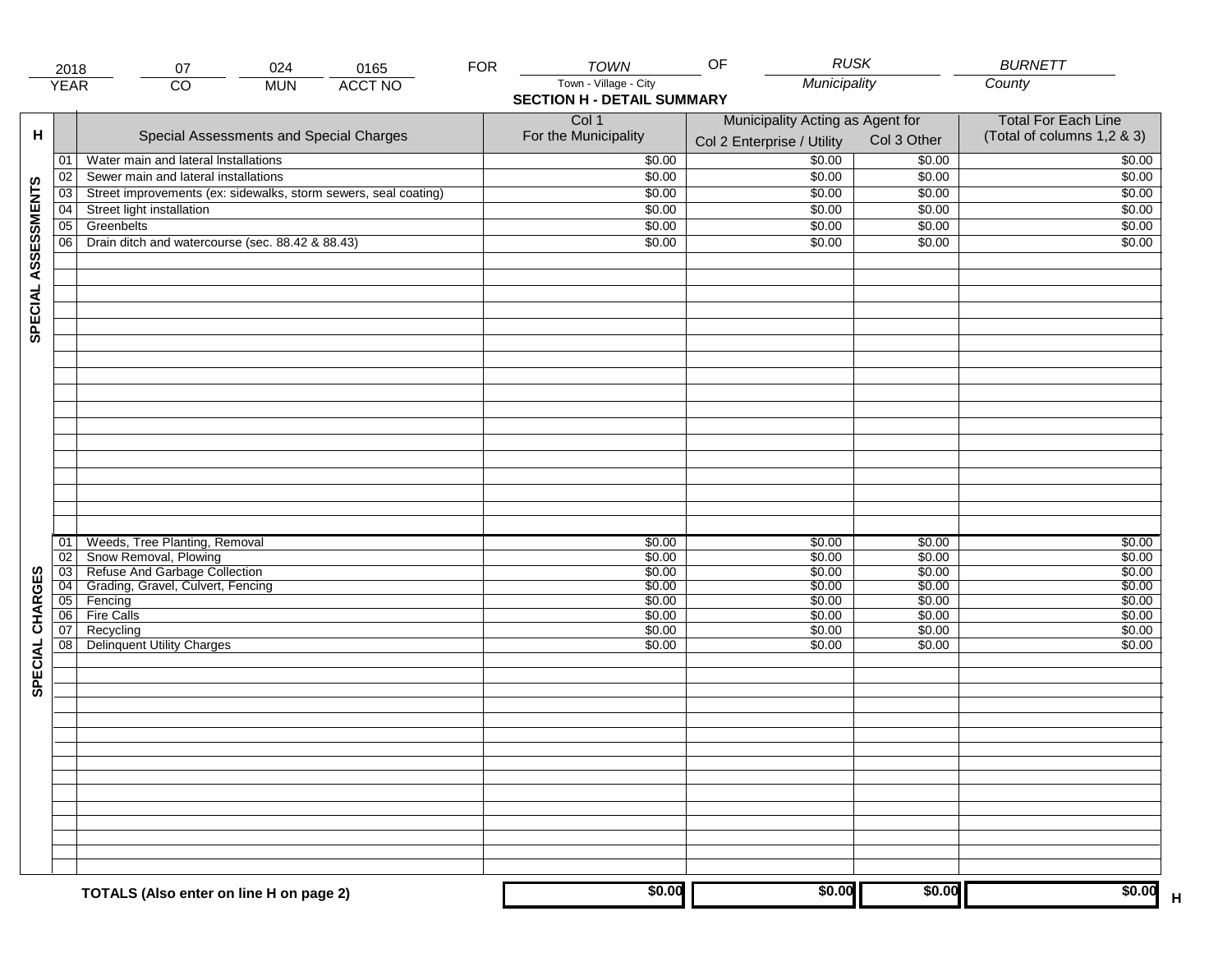| 201،          |        | 024        | 0.40<br>.<br>ı oə | ◡ | ⊤∩WN                               | P <sub>1</sub><br>RUS. | ---------<br><b>PURIVE</b> |
|---------------|--------|------------|-------------------|---|------------------------------------|------------------------|----------------------------|
| $V = r$<br>⊢ี | ~<br>U | <b>MUN</b> | <b>ACCT NO</b>    |   | $\cdots$<br>Village<br>l own<br>UN | cıpalıtv               | ∶ountγ                     |

| D. | Name of District                          | Valuation | Gen. Prop. Tax Levy | Remarks |
|----|-------------------------------------------|-----------|---------------------|---------|
|    |                                           |           |                     |         |
|    |                                           |           |                     |         |
|    |                                           |           |                     |         |
|    |                                           |           |                     |         |
|    |                                           |           |                     |         |
|    |                                           |           |                     |         |
|    |                                           |           |                     |         |
|    |                                           |           |                     |         |
|    |                                           |           |                     |         |
|    |                                           |           |                     |         |
|    |                                           |           |                     |         |
|    |                                           |           |                     |         |
|    |                                           |           |                     |         |
|    |                                           |           |                     |         |
|    |                                           |           |                     |         |
|    |                                           |           |                     |         |
|    |                                           |           |                     |         |
|    |                                           |           |                     |         |
|    |                                           |           |                     |         |
|    |                                           |           |                     |         |
|    |                                           |           |                     |         |
|    |                                           |           |                     |         |
|    |                                           |           |                     |         |
|    |                                           |           |                     |         |
|    |                                           |           |                     |         |
|    |                                           |           |                     |         |
|    |                                           |           |                     |         |
|    |                                           |           |                     |         |
|    |                                           |           |                     |         |
|    |                                           |           |                     |         |
|    |                                           |           |                     |         |
|    |                                           |           |                     |         |
|    |                                           |           |                     |         |
|    | TOTALS (Also enter on line D-1 on page 1) |           | \$0.00              |         |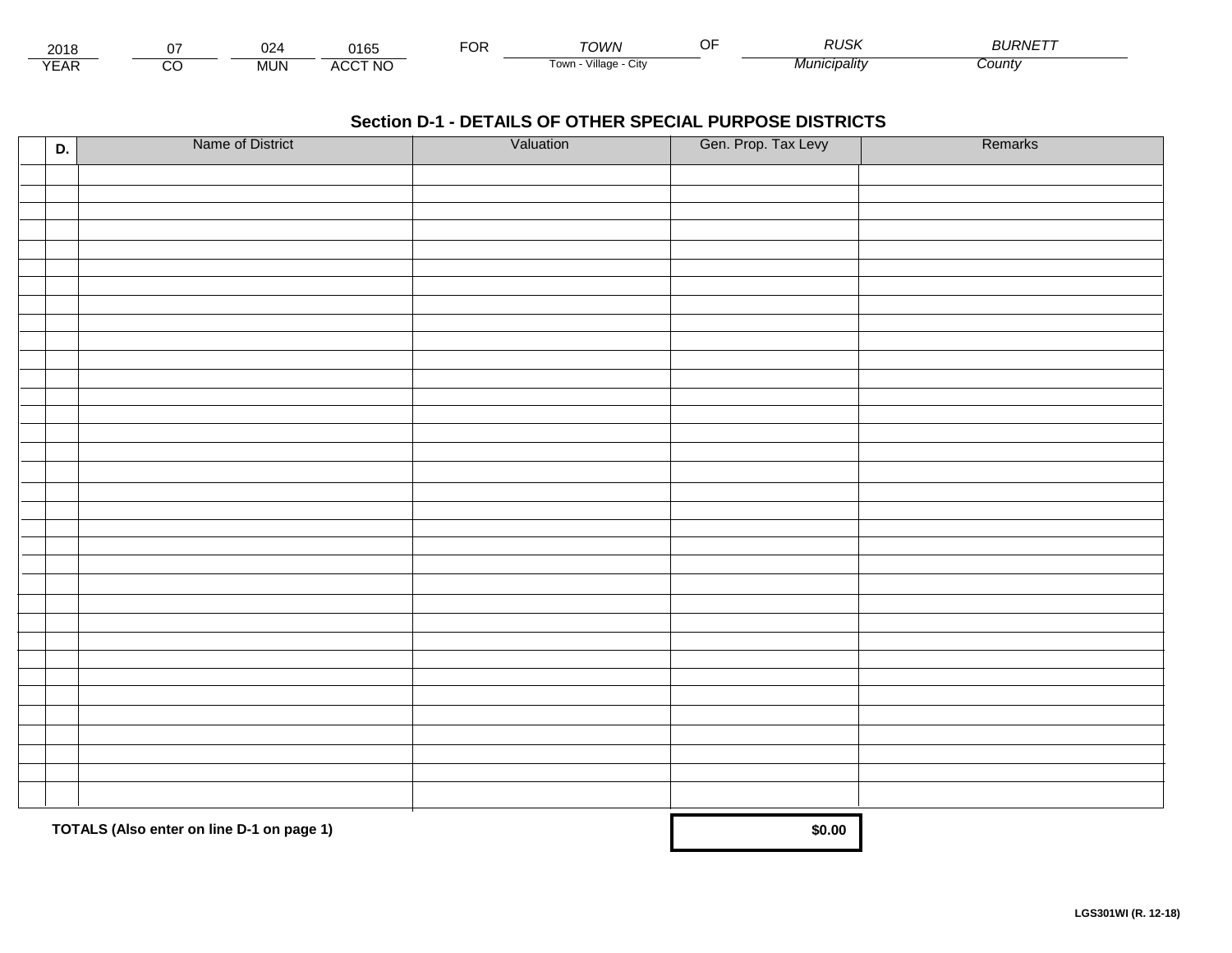# **FINAL**

| <b>FINAL</b>            |                | <b>STATEMENT OF TAXES FOR 2018</b>                       |                          |            |                                        |                                                                                                  |            |                                 |                                       |                                                            |                  |             |
|-------------------------|----------------|----------------------------------------------------------|--------------------------|------------|----------------------------------------|--------------------------------------------------------------------------------------------------|------------|---------------------------------|---------------------------------------|------------------------------------------------------------|------------------|-------------|
|                         |                |                                                          |                          | <b>FOR</b> | <b>TOWN</b>                            | CO<br>OF                                                                                         | <b>MUN</b> | ACCT NO<br><b>SAND LAKE</b>     | <b>BURNETT</b>                        |                                                            | Check if Amended |             |
|                         |                |                                                          |                          |            | Town-Village -City                     |                                                                                                  |            | Municipality                    | County                                |                                                            |                  |             |
| SEC.                    |                |                                                          |                          |            |                                        | Col 1<br>Description of Tax by Taxing Jurisiction                                                |            |                                 |                                       | Col 2.<br>AMOUNTS APPORTIONED<br>BY TAXING JURISDICTIONS   |                  |             |
| A                       |                | 1. AGGREGATE AMOUNT OF STATE TAXES                       |                          |            |                                        |                                                                                                  |            |                                 |                                       |                                                            | \$0.00           | A           |
| В.                      |                | 1. Portion of State Special Charges Upon County          |                          |            |                                        |                                                                                                  |            |                                 |                                       |                                                            | \$0.00           |             |
|                         |                | 2. Portion of County Tax Levied Over Entire Municipality |                          |            |                                        |                                                                                                  |            |                                 |                                       |                                                            | \$394,827.35     |             |
|                         |                | 3. Special Purpose County Taxes                          |                          |            |                                        |                                                                                                  |            |                                 |                                       |                                                            | \$0.00           |             |
| <b>COUNT</b><br>TAXES   |                | 4. TOTAL COUNTY TAXES (sum of B-1 through B-3)           |                          |            |                                        | \$394,827.35                                                                                     | B          |                                 |                                       |                                                            |                  |             |
|                         |                | <b>Special District</b><br>Code                          | <b>Acct</b><br><b>No</b> |            | <b>Special</b><br><b>District Name</b> |                                                                                                  |            | Col 1a<br><b>Property Taxes</b> | Col 1b<br><b>State Special Charge</b> | <b>Property Taxes with</b><br><b>State Special Charges</b> |                  |             |
| C.                      | $\mathbf{1}$   |                                                          |                          |            |                                        |                                                                                                  |            |                                 |                                       |                                                            |                  |             |
|                         | $\mathbf{2}$   |                                                          |                          |            |                                        |                                                                                                  |            |                                 |                                       |                                                            |                  |             |
|                         | 3              |                                                          |                          |            |                                        |                                                                                                  |            |                                 |                                       |                                                            |                  |             |
|                         | 4              |                                                          |                          |            |                                        |                                                                                                  |            |                                 |                                       |                                                            |                  |             |
|                         | 5              |                                                          |                          |            |                                        |                                                                                                  |            |                                 |                                       |                                                            |                  |             |
|                         | 6              |                                                          |                          |            |                                        |                                                                                                  |            |                                 |                                       |                                                            |                  |             |
|                         | $\overline{7}$ |                                                          |                          |            |                                        |                                                                                                  |            |                                 |                                       |                                                            |                  |             |
|                         | 8              |                                                          |                          |            |                                        |                                                                                                  |            |                                 |                                       |                                                            |                  |             |
| SPECIAL DISTRICT TAXES  | 9              |                                                          |                          |            |                                        |                                                                                                  |            |                                 |                                       |                                                            |                  |             |
|                         | 10             |                                                          |                          |            |                                        |                                                                                                  |            |                                 |                                       |                                                            |                  |             |
|                         | 11             |                                                          |                          |            |                                        |                                                                                                  |            |                                 |                                       |                                                            |                  |             |
|                         |                | 12. TOTAL SPECIAL DISTRICT TAXES (sum of C1 through C11) |                          |            |                                        |                                                                                                  |            | \$0.00                          | \$0.00                                |                                                            | \$0.00           | $\mathbf c$ |
| D.                      | l1.            |                                                          |                          |            |                                        | Other Special Purpose District Taxes (Show Detail on page 4, enter total here)                   |            |                                 |                                       |                                                            | \$0.00           |             |
|                         | 2.             |                                                          |                          |            |                                        | Total Tax Increment (except county environmental remediation tax increment)                      |            |                                 |                                       |                                                            | \$0.00           |             |
| CITY                    | 13.            | <b>County Environmental Tax Increment</b>                |                          |            |                                        |                                                                                                  |            |                                 |                                       |                                                            | \$0.00           |             |
| g                       | 14.            | <b>Other State Special Charges</b>                       |                          |            |                                        |                                                                                                  |            |                                 |                                       |                                                            | \$0.00           |             |
|                         | 5.             | <b>County Special Charges</b>                            |                          |            | \$0.00                                 |                                                                                                  |            |                                 |                                       |                                                            |                  |             |
|                         | 6.             | All Other Town, Village, or City Taxes                   |                          |            |                                        |                                                                                                  |            |                                 |                                       |                                                            | \$220,535.00     |             |
|                         | 17.            |                                                          |                          |            |                                        | Surplus Funds Applied CAUTION: Do not make an entry on this line unless Line D6 (above) is Zero. |            |                                 |                                       | k                                                          | $\sqrt{$0.00}$   |             |
| TOWN, VILLAGE,<br>TAXES |                |                                                          |                          |            |                                        | 8. TOTAL TOWN, VILLAGE OR CITY TAXES (sum of D1 through D7; NOT TOTAL for page one)              |            |                                 |                                       |                                                            | \$220,535.00     | D           |
| Clerk                   |                |                                                          |                          |            |                                        |                                                                                                  |            |                                 |                                       |                                                            |                  |             |

| Work Phone     | Home Phone |
|----------------|------------|
|                |            |
| E-mail Address | Fax Number |
|                |            |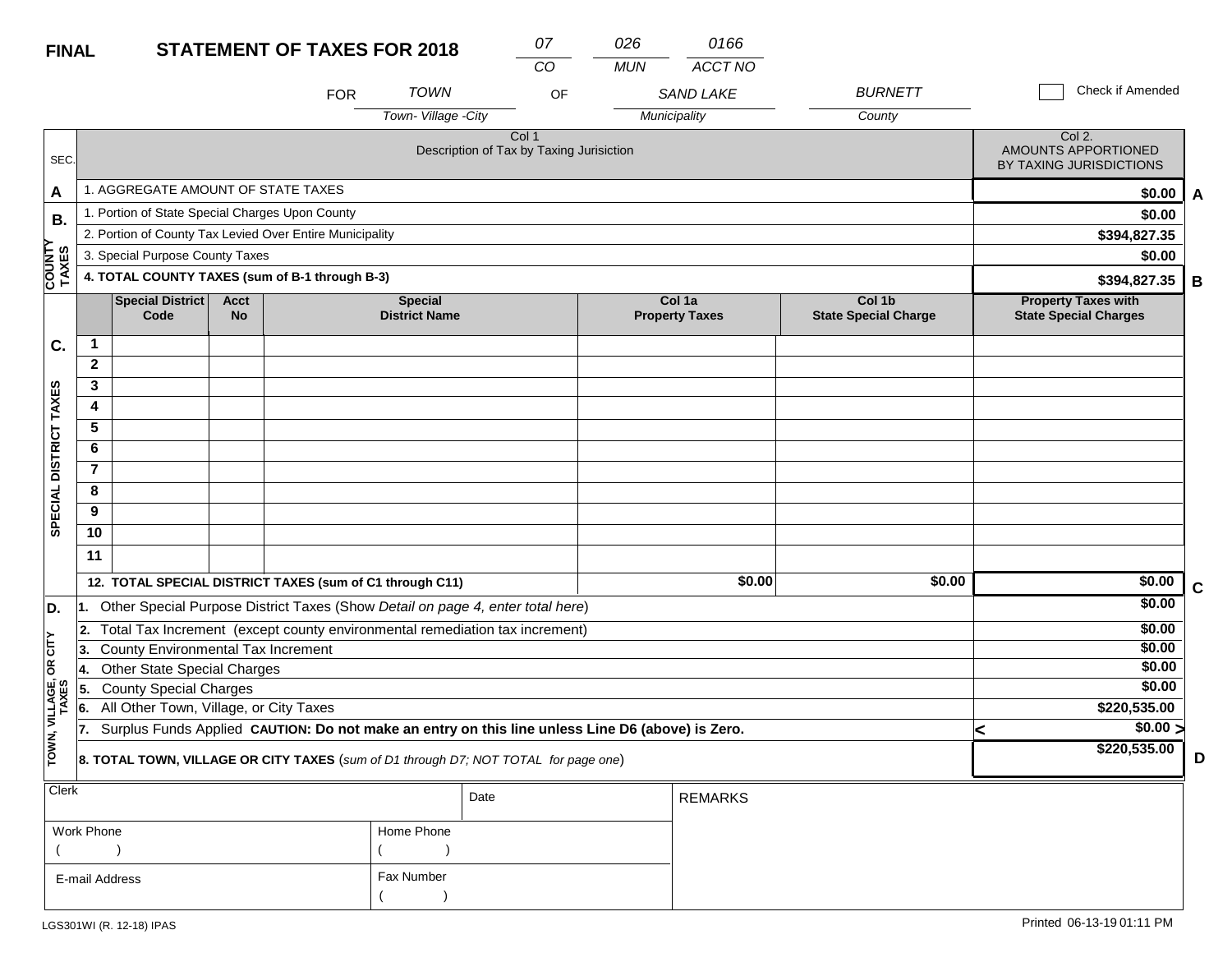| <b>SAND LAKE</b><br>OF<br><b>BURNETT</b><br><b>TOWN</b><br><b>FOR</b><br>026<br>0166<br>2018<br>07<br>Town - Village - City<br>Municipality<br>County<br><b>YEAR</b><br><b>ACCT NO</b><br><b>CO</b><br><b>MUN</b> |                  |                                                                                                                                |                                                                                                                                                                                                     |                         |                                     |                                                                                                              |                                  |                                                          |                |
|-------------------------------------------------------------------------------------------------------------------------------------------------------------------------------------------------------------------|------------------|--------------------------------------------------------------------------------------------------------------------------------|-----------------------------------------------------------------------------------------------------------------------------------------------------------------------------------------------------|-------------------------|-------------------------------------|--------------------------------------------------------------------------------------------------------------|----------------------------------|----------------------------------------------------------|----------------|
| SEC.                                                                                                                                                                                                              |                  | <b>School District Codes</b>                                                                                                   | Acct<br><b>No</b>                                                                                                                                                                                   |                         |                                     | Col 1<br><b>SCHOOL DISTRICT NAMES</b>                                                                        |                                  | Col. 2<br>AMOUNTS APPORTIONED<br>BY TAXING JURISDICTIONS |                |
|                                                                                                                                                                                                                   | 1                | 075376                                                                                                                         | 0046                                                                                                                                                                                                | SCH D OF SIREN          |                                     |                                                                                                              |                                  | \$182,689.50                                             |                |
| Е.                                                                                                                                                                                                                | 2                | 076293                                                                                                                         | 0047                                                                                                                                                                                                | <b>SCH D OF WEBSTER</b> |                                     |                                                                                                              |                                  | \$465,463.96                                             |                |
|                                                                                                                                                                                                                   | $\overline{3}$   |                                                                                                                                |                                                                                                                                                                                                     |                         |                                     |                                                                                                              |                                  |                                                          |                |
|                                                                                                                                                                                                                   | 4                |                                                                                                                                |                                                                                                                                                                                                     |                         |                                     |                                                                                                              |                                  |                                                          |                |
|                                                                                                                                                                                                                   | 5                |                                                                                                                                |                                                                                                                                                                                                     |                         |                                     |                                                                                                              |                                  |                                                          |                |
|                                                                                                                                                                                                                   | 6                |                                                                                                                                |                                                                                                                                                                                                     |                         |                                     |                                                                                                              |                                  |                                                          |                |
|                                                                                                                                                                                                                   | $\overline{7}$   |                                                                                                                                |                                                                                                                                                                                                     |                         |                                     |                                                                                                              |                                  |                                                          |                |
| ELEMENTARY AND<br>SECONDARY SCHOOLS                                                                                                                                                                               | 8                |                                                                                                                                |                                                                                                                                                                                                     |                         |                                     |                                                                                                              |                                  |                                                          |                |
|                                                                                                                                                                                                                   | $\overline{9}$   |                                                                                                                                |                                                                                                                                                                                                     |                         |                                     |                                                                                                              |                                  |                                                          |                |
|                                                                                                                                                                                                                   | 10               |                                                                                                                                |                                                                                                                                                                                                     |                         |                                     |                                                                                                              |                                  |                                                          |                |
|                                                                                                                                                                                                                   | 11               |                                                                                                                                |                                                                                                                                                                                                     |                         |                                     |                                                                                                              |                                  |                                                          |                |
|                                                                                                                                                                                                                   | 12               | TOTAL ELEMENTARY AND SECONDARY SCHOOL TAXES (sum of E1 through E11)                                                            | \$648,153.46                                                                                                                                                                                        | Е                       |                                     |                                                                                                              |                                  |                                                          |                |
|                                                                                                                                                                                                                   | 1.               | 1700                                                                                                                           |                                                                                                                                                                                                     | \$39,472.11             |                                     |                                                                                                              |                                  |                                                          |                |
|                                                                                                                                                                                                                   | 2.               |                                                                                                                                |                                                                                                                                                                                                     |                         |                                     |                                                                                                              |                                  |                                                          |                |
| TECH. T                                                                                                                                                                                                           | $\overline{3}$ . |                                                                                                                                |                                                                                                                                                                                                     |                         |                                     |                                                                                                              |                                  |                                                          |                |
|                                                                                                                                                                                                                   | $\overline{4}$ . | <b>TOTAL TECHNICAL COLLEGE TAXES (sum of F1 through F3)</b>                                                                    |                                                                                                                                                                                                     |                         |                                     |                                                                                                              |                                  | \$39,472.11                                              | -F             |
| G.                                                                                                                                                                                                                |                  | TOTAL GENERAL PROPERTY TAXES APPORTIONED (Total of State, County, Special District, Local, School and Technical College Taxes) |                                                                                                                                                                                                     |                         |                                     | Summary of General Property Taxes, State Tax Credits Applied, and Net General Property Taxes to be Collected |                                  | \$1,302,987.92<br>(G7) DEPARTMENT OF                     | G              |
|                                                                                                                                                                                                                   |                  |                                                                                                                                |                                                                                                                                                                                                     |                         | Col 1                               | Col 2                                                                                                        | Col <sub>3</sub>                 | REVENUE USE ONLY                                         |                |
|                                                                                                                                                                                                                   |                  | PLEASE COMPLETE ALL COLUMNS                                                                                                    |                                                                                                                                                                                                     |                         |                                     | Real Estate Roll Personal Property Roll                                                                      | Total (Col 1 Plus Col 2)         |                                                          |                |
| G1                                                                                                                                                                                                                |                  | <b>General Property Taxes From Computerized Summary</b>                                                                        |                                                                                                                                                                                                     |                         | 1,301,760.87                        | 1,226.72                                                                                                     |                                  | 1,302,987.59 SUBTRACT LINE G FROM LINE                   |                |
| G <sub>2</sub>                                                                                                                                                                                                    |                  | School Levy Tax Credit Applied (subtract)                                                                                      |                                                                                                                                                                                                     |                         | 126,565.27                          | 117.88                                                                                                       |                                  | 126,683.15 G-1. RECORD ON LINE G-6.                      |                |
| G <sub>3</sub>                                                                                                                                                                                                    |                  | Lottery and Gaming Credit Applied (subtract)                                                                                   |                                                                                                                                                                                                     |                         | 15,878.38                           | 0.00                                                                                                         | 15,878.38 (G-1)                  | \$1,302,987.59                                           |                |
| G4                                                                                                                                                                                                                |                  | First Dollar Credit Applied (subtract)                                                                                         |                                                                                                                                                                                                     |                         | 24, 167. 13                         | 0.00                                                                                                         | 24,167.13                        | \$1,302,987.92                                           |                |
| G <sub>5</sub>                                                                                                                                                                                                    |                  | Net General Property Taxes To Be Collected                                                                                     |                                                                                                                                                                                                     |                         | 1,135,150.09                        | 1,108.84                                                                                                     | $1,136,258.93$ <sup>(G)</sup>    |                                                          | G <sub>6</sub> |
| G <sub>6</sub>                                                                                                                                                                                                    |                  | <b>UNDERRUN / OVERRUN</b> (include Line G-6 in Line T Total)<br><b>REPORT DETAIL ON PAGE - 3</b>                               |                                                                                                                                                                                                     |                         | Col 1                               |                                                                                                              | Municipality Acting as Agent For | $-$0.33$                                                 |                |
| Н.                                                                                                                                                                                                                |                  |                                                                                                                                |                                                                                                                                                                                                     |                         | For Municipality                    | Col 2 Enterprise/ Utility                                                                                    | Col 3 Other                      |                                                          |                |
|                                                                                                                                                                                                                   |                  | <b>SPECIAL ASSESSMENTS AND CHARGES</b>                                                                                         |                                                                                                                                                                                                     |                         | 0.00                                | 0.00                                                                                                         | 0.00                             | \$0.00                                                   | H              |
| J.                                                                                                                                                                                                                |                  | <b>OMITTED PROPERTY TAXES</b> (Net taxes levied on property omitted from taxation in previous years)                           |                                                                                                                                                                                                     |                         |                                     |                                                                                                              |                                  | \$0.00                                                   |                |
| Κ.                                                                                                                                                                                                                |                  | S. 70.43 CORRECTIONS (Net taxes due or refunded - use brackets <> to denote minus amount)                                      |                                                                                                                                                                                                     |                         |                                     |                                                                                                              |                                  | \$0.00                                                   | Κ              |
| М.                                                                                                                                                                                                                |                  | (a)                                                                                                                            |                                                                                                                                                                                                     | (b)<br>$0.00 +$         | (C)<br>$0.00$ Reg. Acs. @ 2.52 = \$ | (d)<br>(e)<br>$0.00 +$                                                                                       | (f)                              | \$0.00                                                   | M              |
|                                                                                                                                                                                                                   |                  | P.F. CROP TAXES<br>(a) (Acres)                                                                                                 | $0.00$ Reg.Acs. @20¢=\$<br>0.00<br>$(g)$ (Acres)                                                                                                                                                    |                         |                                     |                                                                                                              |                                  |                                                          |                |
| N.                                                                                                                                                                                                                |                  |                                                                                                                                | MFL TAX 290.00 Open @\$ .74 =\$ 214.60 + 279.30 Closed @\$ 1.75=\$ 488.78 + 78.70 Open @\$ 2.04= 160.55 + 268.93 Closed @\$ 10.20=\$ 2743.09<br>(i) (Acres)<br>(i)<br>.00<br>.00 Closed @ \$7.87=\$ | \$3,607.02              | $\mathbf N$                         |                                                                                                              |                                  |                                                          |                |
|                                                                                                                                                                                                                   |                  | 1. COAL (Sec.70.42)                                                                                                            | Number of Tons=(a)                                                                                                                                                                                  | 0.00                    | @5¢ per Ton + Number of Tons=(b)    | 0.00<br>@7¢ per Ton                                                                                          |                                  | \$0.00                                                   |                |
|                                                                                                                                                                                                                   |                  | 2. PETROLEUM REFINERIES (Sec.70.421)                                                                                           |                                                                                                                                                                                                     |                         | Number of Tons =(a)                 | 0.00<br>@5¢ per Ton                                                                                          |                                  | \$0.00                                                   |                |
| OCCUPATION                                                                                                                                                                                                        |                  | 3. IRON ORE CONCENTRATES (Sec. 70.40)                                                                                          |                                                                                                                                                                                                     |                         | Number of Tons $=(a)$               | 0.00<br>@5¢ per Ton                                                                                          |                                  | \$0.00                                                   |                |
|                                                                                                                                                                                                                   |                  |                                                                                                                                |                                                                                                                                                                                                     |                         |                                     |                                                                                                              |                                  |                                                          |                |
| T.                                                                                                                                                                                                                |                  | AGGREGATE AMOUNT OF TAXES (Total of Sections G, G-6, H, J, K, M, N, and Section 0)                                             |                                                                                                                                                                                                     |                         |                                     |                                                                                                              |                                  | \$1,306,594.61                                           | T.             |
|                                                                                                                                                                                                                   |                  |                                                                                                                                |                                                                                                                                                                                                     |                         |                                     |                                                                                                              |                                  |                                                          |                |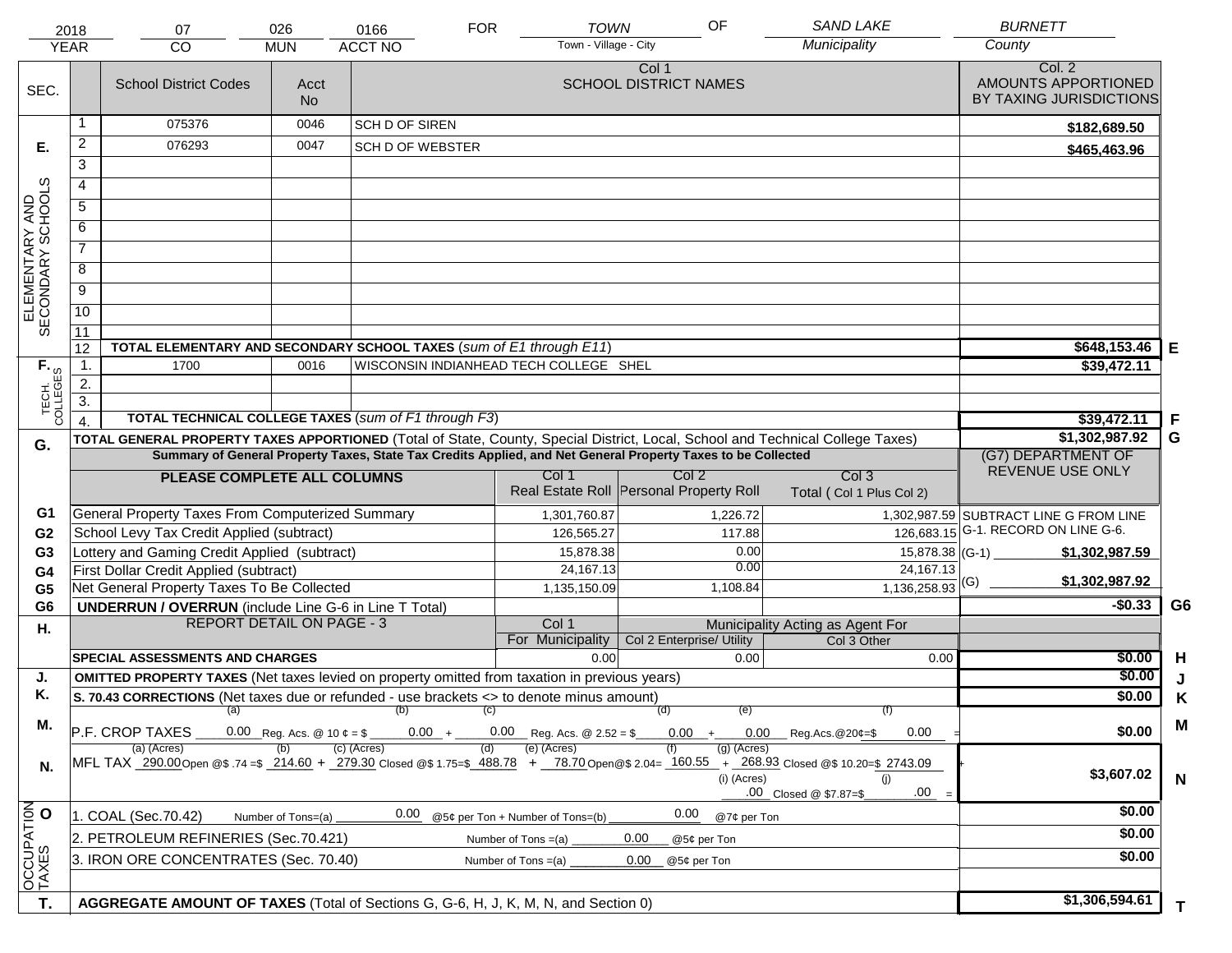|                     | 2018            | 026<br>0166<br>07                                               | <b>FOR</b> | TOWN                              | SAND LAKE<br>OF                           |                            | <b>BURNETT</b>             |
|---------------------|-----------------|-----------------------------------------------------------------|------------|-----------------------------------|-------------------------------------------|----------------------------|----------------------------|
|                     | <b>YEAR</b>     | <b>ACCT NO</b><br>CO<br><b>MUN</b>                              |            | Town - Village - City             | Municipality                              |                            | County                     |
|                     |                 |                                                                 |            | <b>SECTION H - DETAIL SUMMARY</b> |                                           |                            |                            |
|                     |                 |                                                                 |            | Col 1                             | Municipality Acting as Agent for          | <b>Total For Each Line</b> |                            |
| н                   |                 | Special Assessments and Special Charges                         |            | For the Municipality              | Col 3 Other<br>Col 2 Enterprise / Utility |                            | (Total of columns 1,2 & 3) |
|                     |                 |                                                                 |            |                                   |                                           |                            |                            |
|                     | 01              | Water main and lateral Installations                            |            | \$0.00                            | 50.00                                     | \$0.00                     | \$0.00                     |
|                     | 02              | Sewer main and lateral installations                            |            | \$0.00                            | \$0.00                                    | \$0.00                     | \$0.00                     |
|                     | $\overline{03}$ | Street improvements (ex: sidewalks, storm sewers, seal coating) |            | \$0.00                            | \$0.00                                    | \$0.00                     | \$0.00                     |
|                     | 04              | Street light installation                                       |            | \$0.00                            | \$0.00                                    | \$0.00                     | \$0.00                     |
|                     | $\overline{05}$ | Greenbelts                                                      |            | \$0.00                            | \$0.00                                    | \$0.00                     | \$0.00                     |
| SPECIAL ASSESSMENTS | 06              | Drain ditch and watercourse (sec. 88.42 & 88.43)                |            | \$0.00                            | \$0.00                                    | \$0.00                     | \$0.00                     |
|                     |                 |                                                                 |            |                                   |                                           |                            |                            |
|                     |                 |                                                                 |            |                                   |                                           |                            |                            |
|                     |                 |                                                                 |            |                                   |                                           |                            |                            |
|                     |                 |                                                                 |            |                                   |                                           |                            |                            |
|                     |                 |                                                                 |            |                                   |                                           |                            |                            |
|                     |                 |                                                                 |            |                                   |                                           |                            |                            |
|                     |                 |                                                                 |            |                                   |                                           |                            |                            |
|                     |                 |                                                                 |            |                                   |                                           |                            |                            |
|                     |                 |                                                                 |            |                                   |                                           |                            |                            |
|                     |                 |                                                                 |            |                                   |                                           |                            |                            |
|                     |                 |                                                                 |            |                                   |                                           |                            |                            |
|                     |                 |                                                                 |            |                                   |                                           |                            |                            |
|                     |                 |                                                                 |            |                                   |                                           |                            |                            |
|                     |                 |                                                                 |            |                                   |                                           |                            |                            |
|                     |                 |                                                                 |            |                                   |                                           |                            |                            |
|                     |                 |                                                                 |            |                                   |                                           |                            |                            |
|                     |                 |                                                                 |            |                                   |                                           |                            |                            |
|                     | 01              | Weeds, Tree Planting, Removal                                   |            | \$0.00                            | \$0.00                                    | \$0.00                     | \$0.00                     |
|                     | 02              | Snow Removal, Plowing                                           |            | \$0.00                            | \$0.00                                    | \$0.00                     | \$0.00                     |
|                     | 03              | Refuse And Garbage Collection                                   |            | \$0.00                            | \$0.00                                    | \$0.00                     | \$0.00                     |
|                     | $\overline{04}$ | Grading, Gravel, Culvert, Fencing                               |            | \$0.00<br>\$0.00                  | \$0.00<br>\$0.00                          | \$0.00<br>\$0.00           | \$0.00<br>\$0.00           |
|                     | 05<br>06        | Fencing<br><b>Fire Calls</b>                                    |            | \$0.00                            | \$0.00                                    | \$0.00                     | \$0.00                     |
|                     | 07              | Recycling                                                       |            | \$0.00                            | \$0.00                                    | \$0.00                     | \$0.00                     |
|                     | 08              | Delinquent Utility Charges                                      |            | \$0.00                            | \$0.00                                    | \$0.00                     | \$0.00                     |
|                     |                 |                                                                 |            |                                   |                                           |                            |                            |
| SPECIAL CHARGES     |                 |                                                                 |            |                                   |                                           |                            |                            |
|                     |                 |                                                                 |            |                                   |                                           |                            |                            |
|                     |                 |                                                                 |            |                                   |                                           |                            |                            |
|                     |                 |                                                                 |            |                                   |                                           |                            |                            |
|                     |                 |                                                                 |            |                                   |                                           |                            |                            |
|                     |                 |                                                                 |            |                                   |                                           |                            |                            |
|                     |                 |                                                                 |            |                                   |                                           |                            |                            |
|                     |                 |                                                                 |            |                                   |                                           |                            |                            |
|                     |                 |                                                                 |            |                                   |                                           |                            |                            |
|                     |                 |                                                                 |            |                                   |                                           |                            |                            |
|                     |                 |                                                                 |            |                                   |                                           |                            |                            |
|                     |                 |                                                                 |            |                                   |                                           |                            |                            |
|                     |                 |                                                                 |            |                                   |                                           |                            |                            |
|                     |                 | TOTALS (Also enter on line H on page 2)                         |            | \$0.00                            | \$0.00                                    | \$0.00                     | \$0.00                     |
|                     |                 |                                                                 |            |                                   |                                           |                            | $\overline{\mathsf{H}}$    |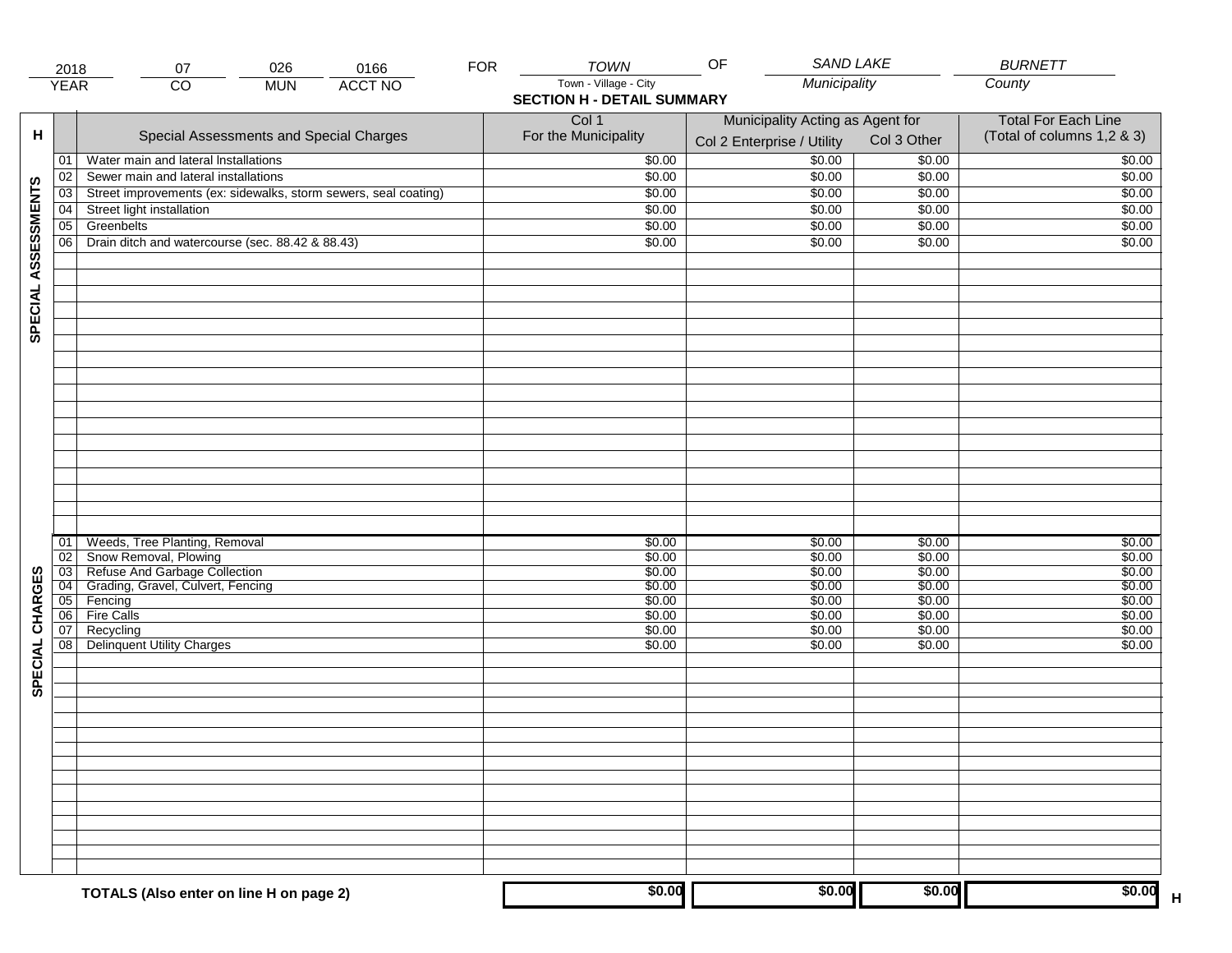| 201،             |               | ~~~<br>υ∠α | 0166                                | ີ | י <i>יעורי</i>               | $\sim$ $\sim$<br>. | $\Delta$ $\angle$ r<br>، 41<br>' ANI | <i><b>BLIRNET</b></i> |  |
|------------------|---------------|------------|-------------------------------------|---|------------------------------|--------------------|--------------------------------------|-----------------------|--|
| $V = \ell$<br>⊢ี | $\sim$<br>ے ب | <b>NUN</b> | <b>CCT NO</b><br>$\cdots$<br>$\sim$ |   | <br>l Ow.<br>village<br>ノILV |                    | "' <i>'nicipalit</i> y               | Count∖                |  |

| D. | Name of District                          | Valuation | Gen. Prop. Tax Levy | Remarks |
|----|-------------------------------------------|-----------|---------------------|---------|
|    |                                           |           |                     |         |
|    |                                           |           |                     |         |
|    |                                           |           |                     |         |
|    |                                           |           |                     |         |
|    |                                           |           |                     |         |
|    |                                           |           |                     |         |
|    |                                           |           |                     |         |
|    |                                           |           |                     |         |
|    |                                           |           |                     |         |
|    |                                           |           |                     |         |
|    |                                           |           |                     |         |
|    |                                           |           |                     |         |
|    |                                           |           |                     |         |
|    |                                           |           |                     |         |
|    |                                           |           |                     |         |
|    |                                           |           |                     |         |
|    |                                           |           |                     |         |
|    |                                           |           |                     |         |
|    |                                           |           |                     |         |
|    |                                           |           |                     |         |
|    |                                           |           |                     |         |
|    |                                           |           |                     |         |
|    |                                           |           |                     |         |
|    |                                           |           |                     |         |
|    |                                           |           |                     |         |
|    |                                           |           |                     |         |
|    |                                           |           |                     |         |
|    |                                           |           |                     |         |
|    |                                           |           |                     |         |
|    |                                           |           |                     |         |
|    |                                           |           |                     |         |
|    |                                           |           |                     |         |
|    |                                           |           |                     |         |
|    | TOTALS (Also enter on line D-1 on page 1) |           | \$0.00              |         |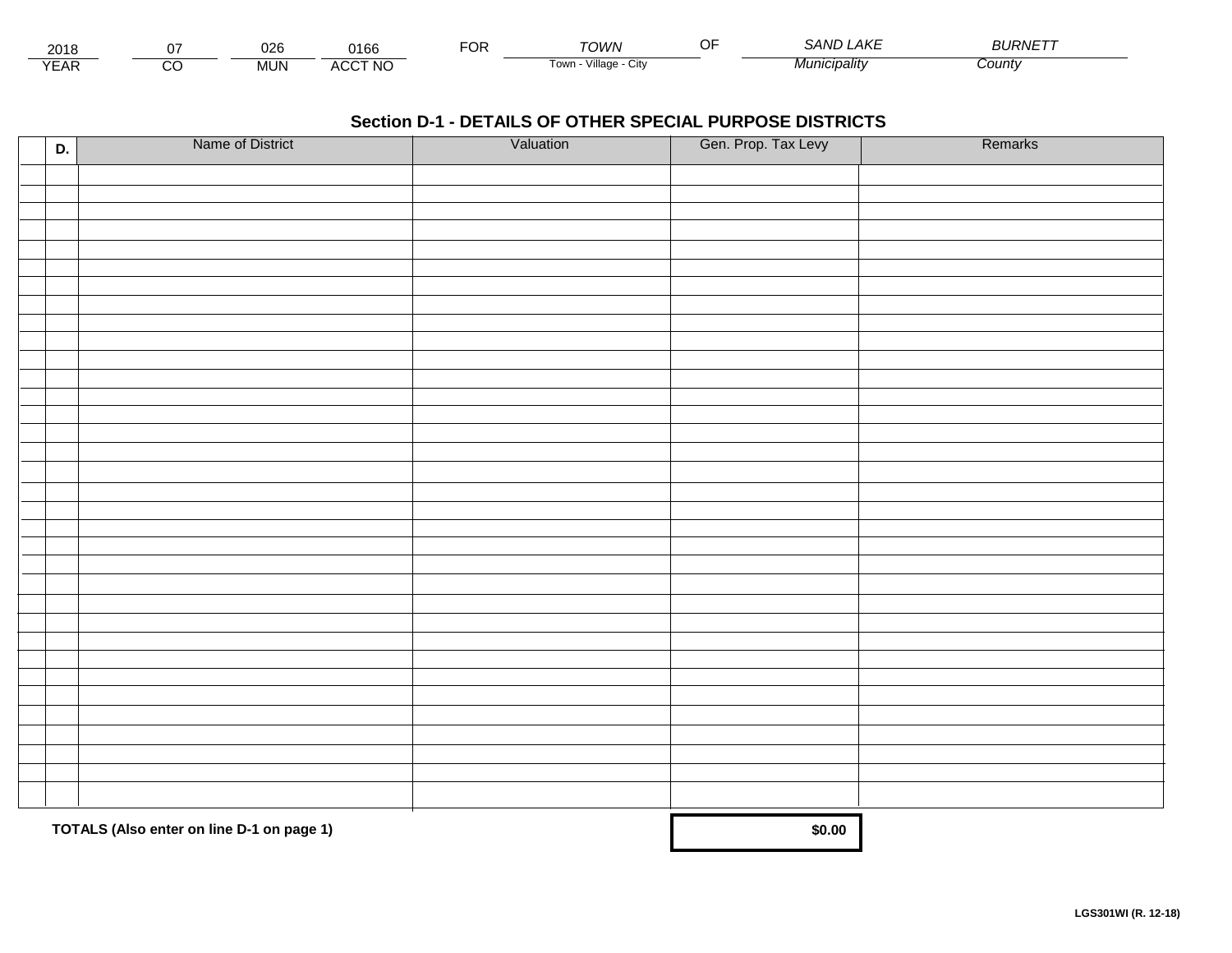| <b>FINAL</b>           |                   |                                                                                                                                                                                         |                          | <b>STATEMENT OF TAXES FOR 2018</b> |                                        |      | 07                                                | 028        | 0167                            |                                       |   |                                                            |
|------------------------|-------------------|-----------------------------------------------------------------------------------------------------------------------------------------------------------------------------------------|--------------------------|------------------------------------|----------------------------------------|------|---------------------------------------------------|------------|---------------------------------|---------------------------------------|---|------------------------------------------------------------|
|                        |                   |                                                                                                                                                                                         |                          |                                    |                                        |      | CO                                                | <b>MUN</b> | ACCT NO                         |                                       |   |                                                            |
|                        |                   |                                                                                                                                                                                         |                          | <b>FOR</b>                         | <b>TOWN</b>                            |      | OF                                                |            | <b>SCOTT</b>                    | <b>BURNETT</b>                        |   | Check if Amended                                           |
|                        |                   |                                                                                                                                                                                         |                          |                                    | Town-Village -City                     |      |                                                   |            | Municipality                    | County                                |   |                                                            |
| SEC.                   |                   |                                                                                                                                                                                         |                          |                                    |                                        |      | Col 1<br>Description of Tax by Taxing Jurisiction |            |                                 |                                       |   | Col 2.<br>AMOUNTS APPORTIONED<br>BY TAXING JURISDICTIONS   |
| A                      |                   | 1. AGGREGATE AMOUNT OF STATE TAXES                                                                                                                                                      |                          |                                    |                                        |      |                                                   |            |                                 |                                       |   | \$0.00<br>A                                                |
| В.                     |                   | 1. Portion of State Special Charges Upon County                                                                                                                                         |                          |                                    |                                        |      |                                                   |            |                                 |                                       |   | \$0.00                                                     |
|                        |                   | 2. Portion of County Tax Levied Over Entire Municipality                                                                                                                                |                          |                                    |                                        |      |                                                   |            |                                 |                                       |   | \$949,535.36                                               |
|                        |                   | 3. Special Purpose County Taxes                                                                                                                                                         |                          |                                    |                                        |      |                                                   |            |                                 |                                       |   | \$0.00                                                     |
| <b>COUNTY</b><br>TAXES |                   | 4. TOTAL COUNTY TAXES (sum of B-1 through B-3)                                                                                                                                          |                          |                                    |                                        |      |                                                   |            |                                 |                                       |   | \$949,535.36<br>B                                          |
|                        |                   | <b>Special District</b><br>Code                                                                                                                                                         | <b>Acct</b><br><b>No</b> |                                    | <b>Special</b><br><b>District Name</b> |      |                                                   |            | Col 1a<br><b>Property Taxes</b> | Col 1b<br><b>State Special Charge</b> |   | <b>Property Taxes with</b><br><b>State Special Charges</b> |
| C.                     | 1                 |                                                                                                                                                                                         |                          |                                    |                                        |      |                                                   |            |                                 |                                       |   |                                                            |
|                        | $\mathbf{2}$      |                                                                                                                                                                                         |                          |                                    |                                        |      |                                                   |            |                                 |                                       |   |                                                            |
|                        | 3                 |                                                                                                                                                                                         |                          |                                    |                                        |      |                                                   |            |                                 |                                       |   |                                                            |
|                        | 4                 |                                                                                                                                                                                         |                          |                                    |                                        |      |                                                   |            |                                 |                                       |   |                                                            |
|                        | $\overline{5}$    |                                                                                                                                                                                         |                          |                                    |                                        |      |                                                   |            |                                 |                                       |   |                                                            |
|                        | 6                 |                                                                                                                                                                                         |                          |                                    |                                        |      |                                                   |            |                                 |                                       |   |                                                            |
|                        | $\overline{7}$    |                                                                                                                                                                                         |                          |                                    |                                        |      |                                                   |            |                                 |                                       |   |                                                            |
| SPECIAL DISTRICT TAXES | 8                 |                                                                                                                                                                                         |                          |                                    |                                        |      |                                                   |            |                                 |                                       |   |                                                            |
|                        | 9                 |                                                                                                                                                                                         |                          |                                    |                                        |      |                                                   |            |                                 |                                       |   |                                                            |
|                        | 10                |                                                                                                                                                                                         |                          |                                    |                                        |      |                                                   |            |                                 |                                       |   |                                                            |
|                        | 11                |                                                                                                                                                                                         |                          |                                    |                                        |      |                                                   |            |                                 |                                       |   |                                                            |
|                        |                   | 12. TOTAL SPECIAL DISTRICT TAXES (sum of C1 through C11)                                                                                                                                |                          |                                    |                                        |      |                                                   |            | $\sqrt{$0.00}$                  | \$0.00                                |   | $\sqrt{$0.00}$<br>$\mathbf c$                              |
| D.                     | 11.               | Other Special Purpose District Taxes (Show Detail on page 4, enter total here)                                                                                                          |                          |                                    |                                        |      |                                                   |            |                                 |                                       |   | \$0.00                                                     |
|                        | 12.               | Total Tax Increment (except county environmental remediation tax increment)                                                                                                             |                          |                                    |                                        |      |                                                   |            |                                 |                                       |   | \$0.00                                                     |
| OR CITY                | 13.               | <b>County Environmental Tax Increment</b>                                                                                                                                               |                          |                                    |                                        |      |                                                   |            |                                 |                                       |   | \$0.00                                                     |
|                        | 14.               | <b>Other State Special Charges</b>                                                                                                                                                      |                          |                                    |                                        |      |                                                   |            |                                 |                                       |   | \$0.00                                                     |
| ILLAGE,<br>TAXES       | 5.                | <b>County Special Charges</b>                                                                                                                                                           |                          |                                    |                                        |      |                                                   |            |                                 |                                       |   | \$0.00                                                     |
| ⋝                      | 6.                | All Other Town, Village, or City Taxes                                                                                                                                                  |                          |                                    |                                        |      |                                                   |            |                                 |                                       |   | \$290,414.00<br>$\sqrt{$0.00}$                             |
| TOWN,                  | 17.               | Surplus Funds Applied CAUTION: Do not make an entry on this line unless Line D6 (above) is Zero.<br>8. TOTAL TOWN, VILLAGE OR CITY TAXES (sum of D1 through D7; NOT TOTAL for page one) |                          |                                    |                                        |      |                                                   |            |                                 |                                       | k | \$290,414.00<br>D                                          |
|                        |                   |                                                                                                                                                                                         |                          |                                    |                                        |      |                                                   |            |                                 |                                       |   |                                                            |
| Clerk                  |                   |                                                                                                                                                                                         |                          |                                    |                                        | Date |                                                   |            | <b>REMARKS</b>                  |                                       |   |                                                            |
|                        | <i>Mork Dhone</i> |                                                                                                                                                                                         |                          |                                    | Home Dhone                             |      |                                                   |            |                                 |                                       |   |                                                            |

| Work Phone     | Home Phone |
|----------------|------------|
|                |            |
| E-mail Address | Fax Number |
|                |            |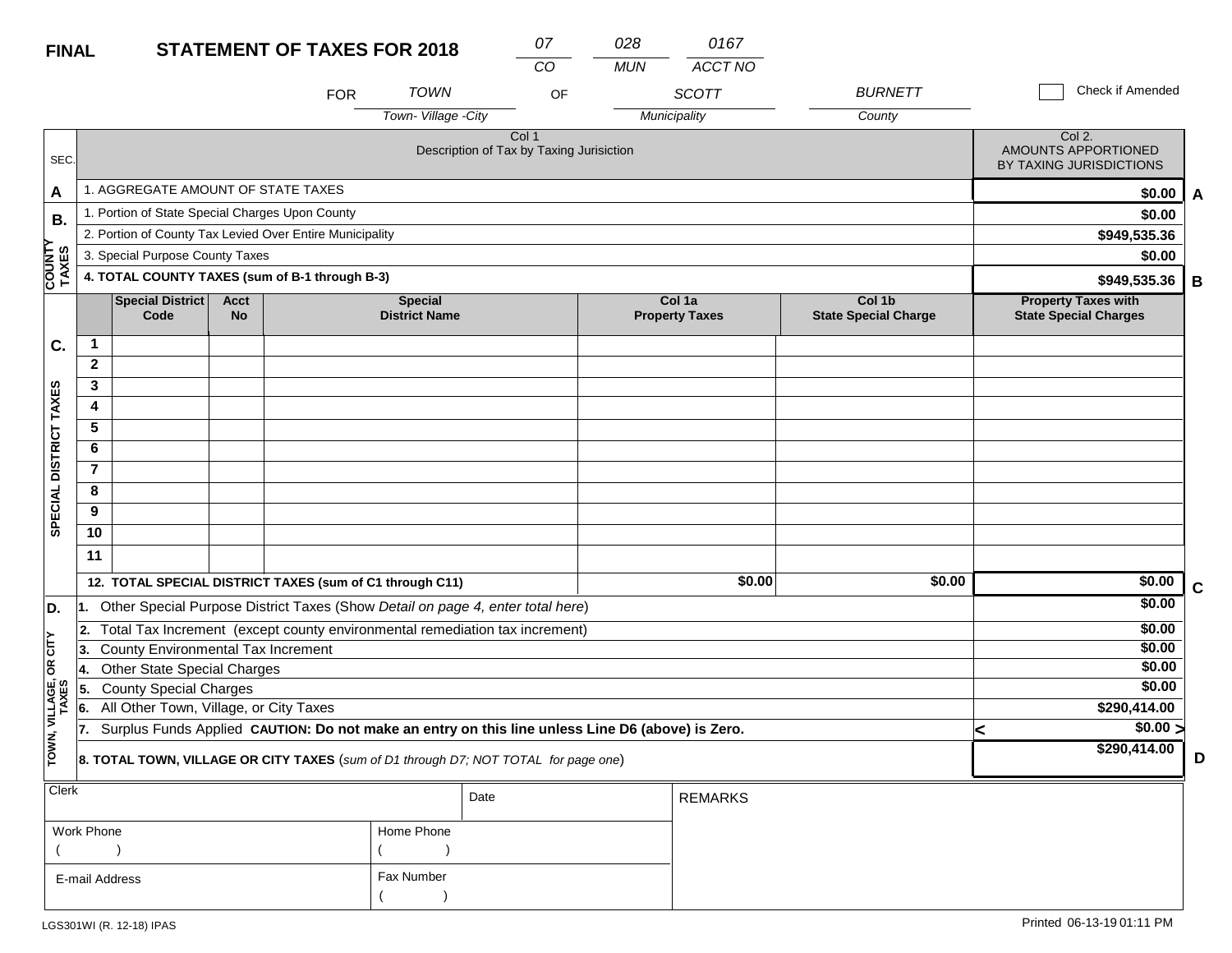|                                     | 2018             | 07                                                                                                   | 028                                                                                                                                                                  | 0167                                   | <b>FOR</b>            | <b>TOWN</b>                                 | OF                                                                                                           | <b>SCOTT</b>                                                                                                                   | <b>BURNETT</b>                                           |                |
|-------------------------------------|------------------|------------------------------------------------------------------------------------------------------|----------------------------------------------------------------------------------------------------------------------------------------------------------------------|----------------------------------------|-----------------------|---------------------------------------------|--------------------------------------------------------------------------------------------------------------|--------------------------------------------------------------------------------------------------------------------------------|----------------------------------------------------------|----------------|
| <b>YEAR</b>                         |                  | <b>CO</b>                                                                                            | <b>MUN</b>                                                                                                                                                           | <b>ACCT NO</b>                         |                       | Town - Village - City                       |                                                                                                              | Municipality                                                                                                                   | County                                                   |                |
| SEC.                                |                  | <b>School District Codes</b>                                                                         | Acct<br><b>No</b>                                                                                                                                                    |                                        |                       |                                             | Col 1<br><b>SCHOOL DISTRICT NAMES</b>                                                                        |                                                                                                                                | Col. 2<br>AMOUNTS APPORTIONED<br>BY TAXING JURISDICTIONS |                |
|                                     |                  | 076293                                                                                               | 0047                                                                                                                                                                 | <b>SCH D OF WEBSTER</b>                |                       |                                             |                                                                                                              |                                                                                                                                | \$2,289.06                                               |                |
| Е.                                  | $\overline{a}$   | 655474                                                                                               | 0393                                                                                                                                                                 | SCH D OF SPOONER                       |                       |                                             |                                                                                                              |                                                                                                                                | \$2,384,265.87                                           |                |
|                                     | 3                |                                                                                                      |                                                                                                                                                                      |                                        |                       |                                             |                                                                                                              |                                                                                                                                |                                                          |                |
|                                     | $\overline{4}$   |                                                                                                      |                                                                                                                                                                      |                                        |                       |                                             |                                                                                                              |                                                                                                                                |                                                          |                |
|                                     | 5                |                                                                                                      |                                                                                                                                                                      |                                        |                       |                                             |                                                                                                              |                                                                                                                                |                                                          |                |
|                                     | 6                |                                                                                                      |                                                                                                                                                                      |                                        |                       |                                             |                                                                                                              |                                                                                                                                |                                                          |                |
| ELEMENTARY AND<br>SECONDARY SCHOOLS | $\overline{7}$   |                                                                                                      |                                                                                                                                                                      |                                        |                       |                                             |                                                                                                              |                                                                                                                                |                                                          |                |
|                                     | 8                |                                                                                                      |                                                                                                                                                                      |                                        |                       |                                             |                                                                                                              |                                                                                                                                |                                                          |                |
|                                     | $\overline{9}$   |                                                                                                      |                                                                                                                                                                      |                                        |                       |                                             |                                                                                                              |                                                                                                                                |                                                          |                |
|                                     | $\overline{10}$  |                                                                                                      |                                                                                                                                                                      |                                        |                       |                                             |                                                                                                              |                                                                                                                                |                                                          |                |
|                                     | 11               |                                                                                                      |                                                                                                                                                                      |                                        |                       |                                             |                                                                                                              |                                                                                                                                |                                                          |                |
|                                     | 12               | TOTAL ELEMENTARY AND SECONDARY SCHOOL TAXES (sum of E1 through E11)                                  |                                                                                                                                                                      |                                        |                       |                                             |                                                                                                              |                                                                                                                                | \$2,386,554.93                                           | Е              |
|                                     | $\mathbf{1}$ .   | 1700                                                                                                 | 0016                                                                                                                                                                 | WISCONSIN INDIANHEAD TECH COLLEGE SHEL |                       |                                             |                                                                                                              |                                                                                                                                | \$94,927.98                                              |                |
|                                     | $\overline{2}$ . |                                                                                                      |                                                                                                                                                                      |                                        |                       |                                             |                                                                                                              |                                                                                                                                |                                                          |                |
| TECH. T                             | $\overline{3}$ . |                                                                                                      |                                                                                                                                                                      |                                        |                       |                                             |                                                                                                              |                                                                                                                                |                                                          |                |
|                                     |                  | <b>TOTAL TECHNICAL COLLEGE TAXES (sum of F1 through F3)</b>                                          |                                                                                                                                                                      |                                        |                       |                                             |                                                                                                              |                                                                                                                                | \$94,927.98                                              | F              |
| G.                                  |                  |                                                                                                      |                                                                                                                                                                      |                                        |                       |                                             | Summary of General Property Taxes, State Tax Credits Applied, and Net General Property Taxes to be Collected | TOTAL GENERAL PROPERTY TAXES APPORTIONED (Total of State, County, Special District, Local, School and Technical College Taxes) | \$3,721,432.27                                           | G              |
|                                     |                  |                                                                                                      |                                                                                                                                                                      |                                        |                       |                                             |                                                                                                              |                                                                                                                                | (G7) DEPARTMENT OF<br>REVENUE USE ONLY                   |                |
|                                     |                  | PLEASE COMPLETE ALL COLUMNS                                                                          |                                                                                                                                                                      |                                        |                       | Col 1                                       | Col 2<br>Real Estate Roll Personal Property Roll                                                             | Col <sub>3</sub><br>Total (Col 1 Plus Col 2)                                                                                   |                                                          |                |
| G1                                  |                  | General Property Taxes From Computerized Summary                                                     |                                                                                                                                                                      |                                        |                       | 3,719,390.53                                | 2,042.48                                                                                                     |                                                                                                                                | 3,721,433.01 SUBTRACT LINE G FROM LINE                   |                |
| G <sub>2</sub>                      |                  | School Levy Tax Credit Applied (subtract)                                                            |                                                                                                                                                                      |                                        |                       | G-1. RECORD ON LINE G-6.                    |                                                                                                              |                                                                                                                                |                                                          |                |
| G <sub>3</sub>                      |                  | Lottery and Gaming Credit Applied (subtract)                                                         |                                                                                                                                                                      |                                        |                       | 465,046.17<br>36,429.12                     | 255.27<br>0.00                                                                                               | 465,301.44<br>$36,429.12$ (G-1)                                                                                                | \$3,721,433.01                                           |                |
| G4                                  |                  | First Dollar Credit Applied (subtract)                                                               |                                                                                                                                                                      |                                        |                       | 74,273.06                                   | 0.00                                                                                                         | 74,273.06                                                                                                                      |                                                          |                |
| G <sub>5</sub>                      |                  | Net General Property Taxes To Be Collected                                                           |                                                                                                                                                                      |                                        |                       | 3,143,642.18                                | 1,787.21                                                                                                     | $3,145,429.39$ <sup>(G)</sup>                                                                                                  | \$3,721,432.27                                           |                |
| G <sub>6</sub>                      |                  | <b>UNDERRUN / OVERRUN</b> (include Line G-6 in Line T Total)                                         |                                                                                                                                                                      |                                        |                       |                                             |                                                                                                              |                                                                                                                                | \$0.74                                                   | G <sub>6</sub> |
| Η.                                  |                  | <b>REPORT DETAIL ON PAGE - 3</b>                                                                     |                                                                                                                                                                      |                                        |                       | Col 1                                       |                                                                                                              | Municipality Acting as Agent For                                                                                               |                                                          |                |
|                                     |                  | <b>SPECIAL ASSESSMENTS AND CHARGES</b>                                                               |                                                                                                                                                                      |                                        |                       | For Municipality<br>0.00                    | Col 2 Enterprise/ Utility<br>0.00                                                                            | Col 3 Other                                                                                                                    | \$300.00                                                 | H              |
| J.                                  |                  | <b>OMITTED PROPERTY TAXES</b> (Net taxes levied on property omitted from taxation in previous years) |                                                                                                                                                                      |                                        |                       |                                             |                                                                                                              | 300.00                                                                                                                         | \$0.00                                                   | J              |
| Κ.                                  |                  | S. 70.43 CORRECTIONS (Net taxes due or refunded - use brackets <> to denote minus amount)            |                                                                                                                                                                      |                                        |                       |                                             |                                                                                                              |                                                                                                                                | \$0.00                                                   | Κ              |
|                                     |                  | $(a)$ (b)                                                                                            |                                                                                                                                                                      |                                        | (C)                   |                                             | (d)<br>(e)                                                                                                   | (f)                                                                                                                            |                                                          |                |
| М.                                  |                  | P.F. CROP TAXES                                                                                      | $0.00\,$<br>0.00<br>$\mu$ Reg. Acs. @ 20¢=\$                                                                                                                         | \$0.00                                 | M                     |                                             |                                                                                                              |                                                                                                                                |                                                          |                |
|                                     |                  | (a) (Acres)                                                                                          |                                                                                                                                                                      | $(c)$ (Acres)                          | (d)                   | $0.00$ Reg. Acs. @ 2.52 = \$<br>(e) (Acres) | $(g)$ (Acres)                                                                                                |                                                                                                                                |                                                          |                |
| N.                                  |                  |                                                                                                      | MFL TAX 32.00 Open @\$ 74 =\$ 23.68 + 1174.75 Closed @\$ 1.75=\$2055.81 + 123.00 Open @\$ 2.04= 250.92 + 1136.99 Closed @\$ 10.20=\$11597.30<br>$(i)$ (Acres)<br>(i) | \$13,927.71                            | N                     |                                             |                                                                                                              |                                                                                                                                |                                                          |                |
|                                     |                  |                                                                                                      |                                                                                                                                                                      |                                        |                       |                                             |                                                                                                              | .00<br>.00 Closed @ \$7.87=\$                                                                                                  |                                                          |                |
|                                     |                  | 1. COAL (Sec.70.42)                                                                                  | Number of Tons=(a)                                                                                                                                                   | 0.00                                   |                       | @5¢ per Ton + Number of Tons=(b)            | 0.00<br>@7¢ per Ton                                                                                          |                                                                                                                                | \$0.00                                                   |                |
|                                     |                  | 2. PETROLEUM REFINERIES (Sec.70.421)                                                                 |                                                                                                                                                                      |                                        | Number of Tons =(a)   |                                             | 0.00<br>@5¢ per Ton                                                                                          |                                                                                                                                | \$0.00                                                   |                |
| OCCUPATION                          |                  | 3. IRON ORE CONCENTRATES (Sec. 70.40)                                                                |                                                                                                                                                                      |                                        | Number of Tons $=(a)$ |                                             | 0.00<br>@5¢ per Ton                                                                                          |                                                                                                                                | \$0.00                                                   |                |
|                                     |                  |                                                                                                      |                                                                                                                                                                      |                                        |                       |                                             |                                                                                                              |                                                                                                                                |                                                          |                |
| T.                                  |                  | AGGREGATE AMOUNT OF TAXES (Total of Sections G, G-6, H, J, K, M, N, and Section 0)                   |                                                                                                                                                                      |                                        |                       |                                             |                                                                                                              |                                                                                                                                | \$3,735,660.72                                           |                |
|                                     |                  |                                                                                                      |                                                                                                                                                                      |                                        |                       |                                             |                                                                                                              |                                                                                                                                |                                                          | T.             |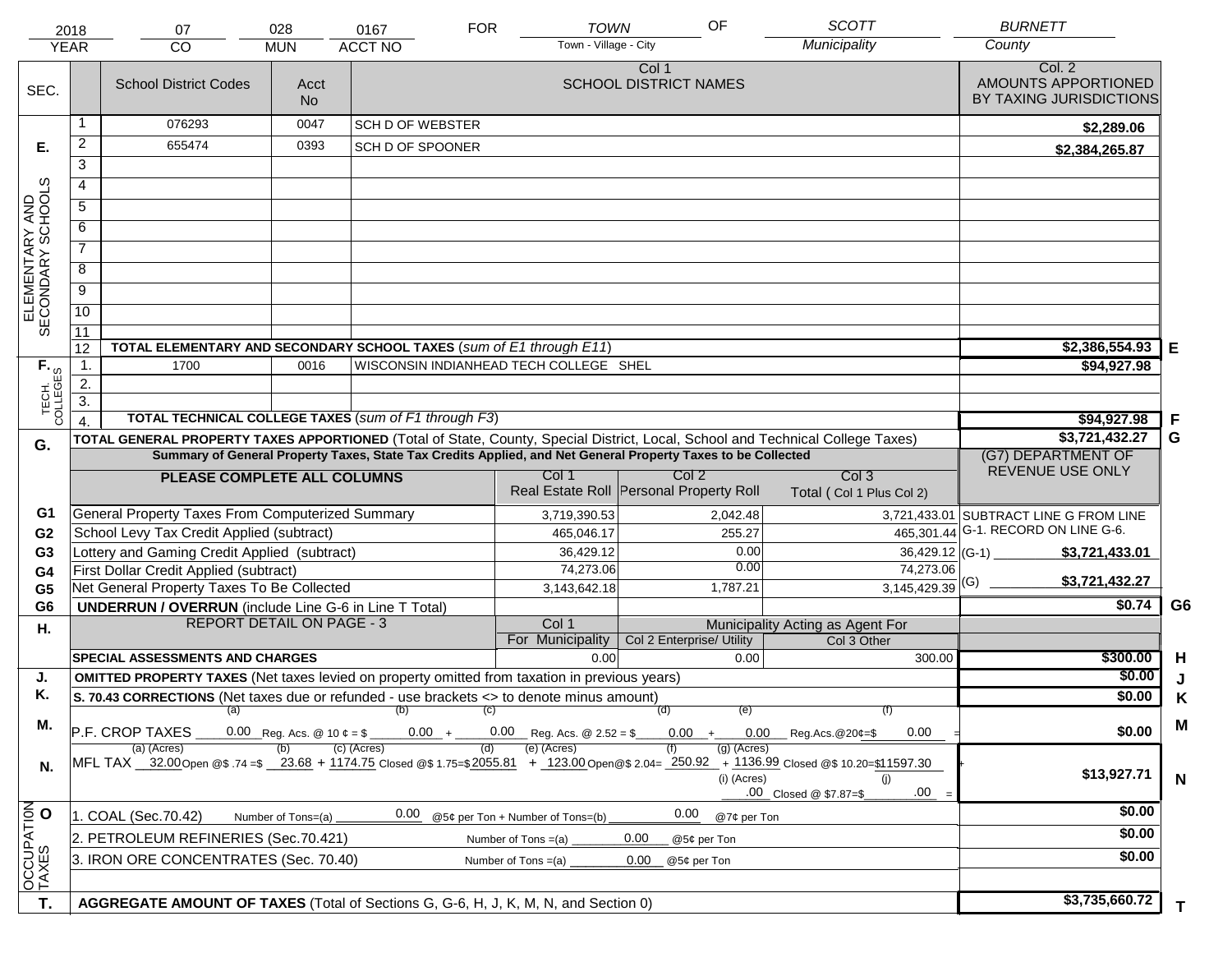|                     | 2018            | 028<br>07                                                       | 0167           | <b>FOR</b> | <b>TOWN</b>                       | OF<br><b>SCOTT</b>               |             | <b>BURNETT</b>             |  |  |
|---------------------|-----------------|-----------------------------------------------------------------|----------------|------------|-----------------------------------|----------------------------------|-------------|----------------------------|--|--|
|                     | <b>YEAR</b>     | $\overline{CO}$<br><b>MUN</b>                                   | <b>ACCT NO</b> |            | Town - Village - City             | Municipality                     |             | County                     |  |  |
|                     |                 |                                                                 |                |            | <b>SECTION H - DETAIL SUMMARY</b> |                                  |             |                            |  |  |
|                     |                 |                                                                 |                |            | Col 1                             | Municipality Acting as Agent for |             | <b>Total For Each Line</b> |  |  |
| н                   |                 | Special Assessments and Special Charges                         |                |            | For the Municipality              |                                  | Col 3 Other | (Total of columns 1,2 & 3) |  |  |
|                     |                 |                                                                 |                |            |                                   | Col 2 Enterprise / Utility       |             |                            |  |  |
|                     | 01              | Water main and lateral Installations                            |                |            | \$0.00                            | \$0.00                           | \$0.00      | \$0.00                     |  |  |
|                     | 02              | Sewer main and lateral installations                            |                |            | \$0.00                            | \$0.00                           | \$0.00      | \$0.00                     |  |  |
|                     | 03              | Street improvements (ex: sidewalks, storm sewers, seal coating) |                |            | \$0.00                            | \$0.00                           | \$0.00      | \$0.00                     |  |  |
|                     | 04              | Street light installation                                       |                |            | \$0.00                            | \$0.00                           | \$0.00      | \$0.00                     |  |  |
|                     | 05              | Greenbelts                                                      |                |            | \$0.00                            | \$0.00                           | \$0.00      | \$0.00                     |  |  |
|                     | 06              | Drain ditch and watercourse (sec. 88.42 & 88.43)                |                |            | \$0.00                            | \$0.00                           | \$0.00      | \$0.00                     |  |  |
|                     | 07              | Delinquent Fire Sign Charges                                    |                |            | \$0.00                            | \$0.00                           | \$300.00    | \$300.00                   |  |  |
|                     |                 |                                                                 |                |            |                                   |                                  |             |                            |  |  |
|                     |                 |                                                                 |                |            |                                   |                                  |             |                            |  |  |
|                     |                 |                                                                 |                |            |                                   |                                  |             |                            |  |  |
| SPECIAL ASSESSMENTS |                 |                                                                 |                |            |                                   |                                  |             |                            |  |  |
|                     |                 |                                                                 |                |            |                                   |                                  |             |                            |  |  |
|                     |                 |                                                                 |                |            |                                   |                                  |             |                            |  |  |
|                     |                 |                                                                 |                |            |                                   |                                  |             |                            |  |  |
|                     |                 |                                                                 |                |            |                                   |                                  |             |                            |  |  |
|                     |                 |                                                                 |                |            |                                   |                                  |             |                            |  |  |
|                     |                 |                                                                 |                |            |                                   |                                  |             |                            |  |  |
|                     |                 |                                                                 |                |            |                                   |                                  |             |                            |  |  |
|                     |                 |                                                                 |                |            |                                   |                                  |             |                            |  |  |
|                     |                 |                                                                 |                |            |                                   |                                  |             |                            |  |  |
|                     |                 |                                                                 |                |            |                                   |                                  |             |                            |  |  |
|                     |                 |                                                                 |                |            |                                   |                                  |             |                            |  |  |
|                     |                 |                                                                 |                |            |                                   |                                  |             |                            |  |  |
|                     | 01              | Weeds, Tree Planting, Removal                                   |                |            | \$0.00                            | \$0.00                           | \$0.00      | \$0.00                     |  |  |
|                     | 02              | Snow Removal, Plowing                                           |                |            | \$0.00                            | \$0.00                           | \$0.00      | \$0.00                     |  |  |
|                     | $\overline{03}$ | Refuse And Garbage Collection                                   |                |            | \$0.00                            | \$0.00                           | \$0.00      | \$0.00                     |  |  |
|                     | $\overline{04}$ | Grading, Gravel, Culvert, Fencing                               |                |            | \$0.00                            | \$0.00                           | \$0.00      | \$0.00                     |  |  |
| SPECIAL CHARGES     | 05              | Fencing                                                         |                |            | \$0.00                            | \$0.00                           | \$0.00      | \$0.00                     |  |  |
|                     | 06              | <b>Fire Calls</b>                                               |                |            | \$0.00                            | \$0.00                           | \$0.00      | \$0.00                     |  |  |
|                     | 07              | Recycling                                                       |                |            | \$0.00                            | \$0.00                           | \$0.00      | \$0.00                     |  |  |
|                     | $\overline{08}$ | <b>Delinquent Utility Charges</b>                               |                |            | \$0.00                            | \$0.00                           | \$0.00      | \$0.00                     |  |  |
|                     |                 |                                                                 |                |            |                                   |                                  |             |                            |  |  |
|                     |                 |                                                                 |                |            |                                   |                                  |             |                            |  |  |
|                     |                 |                                                                 |                |            |                                   |                                  |             |                            |  |  |
|                     |                 |                                                                 |                |            |                                   |                                  |             |                            |  |  |
|                     |                 |                                                                 |                |            |                                   |                                  |             |                            |  |  |
|                     |                 |                                                                 |                |            |                                   |                                  |             |                            |  |  |
|                     |                 |                                                                 |                |            |                                   |                                  |             |                            |  |  |
|                     |                 |                                                                 |                |            |                                   |                                  |             |                            |  |  |
|                     |                 |                                                                 |                |            |                                   |                                  |             |                            |  |  |
|                     |                 |                                                                 |                |            |                                   |                                  |             |                            |  |  |
|                     |                 |                                                                 |                |            |                                   |                                  |             |                            |  |  |
|                     |                 |                                                                 |                |            |                                   |                                  |             |                            |  |  |
|                     |                 |                                                                 |                |            |                                   |                                  |             |                            |  |  |
|                     |                 |                                                                 |                |            |                                   |                                  |             |                            |  |  |
|                     |                 | TOTALS (Also enter on line H on page 2)                         |                |            | \$0.00                            | \$0.00                           | \$300.00    | \$300.00<br>$\mathsf H$    |  |  |
|                     |                 |                                                                 |                |            |                                   |                                  |             |                            |  |  |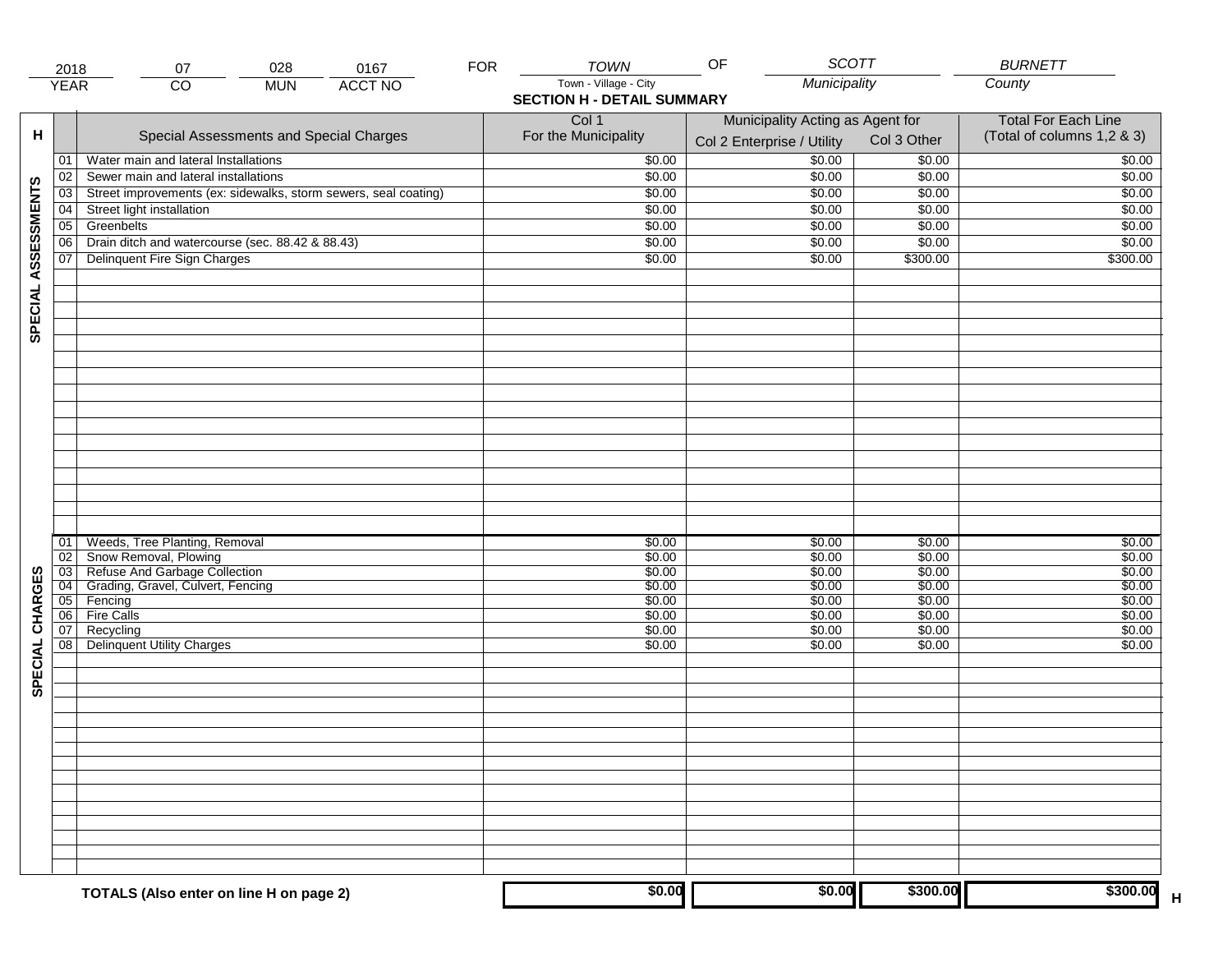| 201≀          |         | 028        | $0.40$ <sup>-</sup> | ◡ | ⊤∩WN                     |                 | <b>OURIVE</b> |
|---------------|---------|------------|---------------------|---|--------------------------|-----------------|---------------|
| $V = r$<br>⊢ี | ~<br>ىد | <b>MUN</b> | <b>ACCT NO</b>      |   | Village<br>l own<br>◡៲៶៶ | <i>cipality</i> | ;ountγ        |

| D. | Name of District                          | Valuation | Gen. Prop. Tax Levy | Remarks |
|----|-------------------------------------------|-----------|---------------------|---------|
|    |                                           |           |                     |         |
|    |                                           |           |                     |         |
|    |                                           |           |                     |         |
|    |                                           |           |                     |         |
|    |                                           |           |                     |         |
|    |                                           |           |                     |         |
|    |                                           |           |                     |         |
|    |                                           |           |                     |         |
|    |                                           |           |                     |         |
|    |                                           |           |                     |         |
|    |                                           |           |                     |         |
|    |                                           |           |                     |         |
|    |                                           |           |                     |         |
|    |                                           |           |                     |         |
|    |                                           |           |                     |         |
|    |                                           |           |                     |         |
|    |                                           |           |                     |         |
|    |                                           |           |                     |         |
|    |                                           |           |                     |         |
|    |                                           |           |                     |         |
|    |                                           |           |                     |         |
|    |                                           |           |                     |         |
|    |                                           |           |                     |         |
|    |                                           |           |                     |         |
|    |                                           |           |                     |         |
|    |                                           |           |                     |         |
|    |                                           |           |                     |         |
|    |                                           |           |                     |         |
|    |                                           |           |                     |         |
|    |                                           |           |                     |         |
|    |                                           |           |                     |         |
|    | TOTALS (Also enter on line D-1 on page 1) |           | \$0.00              |         |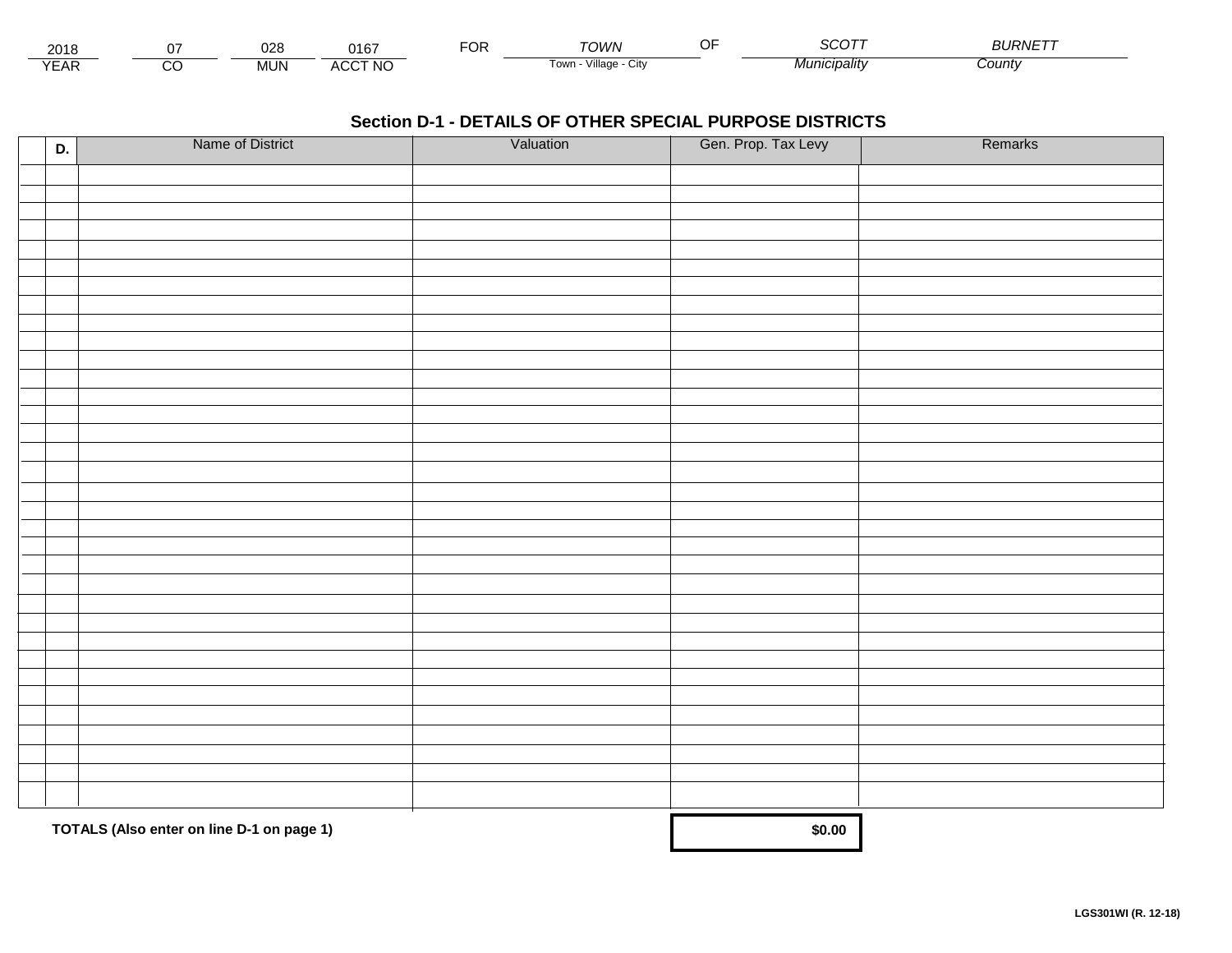| <b>FINAL</b>            |                                                                                                       |                                                                                     |      |                                                                                                  | 07<br><b>STATEMENT OF TAXES FOR 2018</b> |                                                   |    |            | 0168                            |                                       |                                                            |                  |              |  |
|-------------------------|-------------------------------------------------------------------------------------------------------|-------------------------------------------------------------------------------------|------|--------------------------------------------------------------------------------------------------|------------------------------------------|---------------------------------------------------|----|------------|---------------------------------|---------------------------------------|------------------------------------------------------------|------------------|--------------|--|
|                         |                                                                                                       |                                                                                     |      |                                                                                                  |                                          |                                                   | CO | <b>MUN</b> | <b>ACCT NO</b>                  |                                       |                                                            |                  |              |  |
|                         |                                                                                                       |                                                                                     |      | <b>FOR</b>                                                                                       | <b>TOWN</b>                              |                                                   | OF |            | <b>SIREN</b>                    | <b>BURNETT</b>                        | Check if Amended                                           |                  |              |  |
|                         |                                                                                                       |                                                                                     |      |                                                                                                  | Town-Village -City                       |                                                   |    |            | Municipality                    | County                                |                                                            |                  |              |  |
| SEC.                    |                                                                                                       |                                                                                     |      |                                                                                                  |                                          | Col 1<br>Description of Tax by Taxing Jurisiction |    |            |                                 |                                       | Col 2.<br>AMOUNTS APPORTIONED<br>BY TAXING JURISDICTIONS   |                  |              |  |
| A                       |                                                                                                       | 1. AGGREGATE AMOUNT OF STATE TAXES                                                  |      |                                                                                                  |                                          |                                                   |    |            |                                 |                                       |                                                            | \$0.00           | $\mathbf{A}$ |  |
| В.                      |                                                                                                       | 1. Portion of State Special Charges Upon County                                     |      |                                                                                                  |                                          |                                                   |    |            |                                 |                                       |                                                            | \$0.00           |              |  |
|                         |                                                                                                       |                                                                                     |      | 2. Portion of County Tax Levied Over Entire Municipality                                         |                                          |                                                   |    |            |                                 |                                       |                                                            | \$691,425.84     |              |  |
|                         |                                                                                                       | 3. Special Purpose County Taxes                                                     |      |                                                                                                  |                                          |                                                   |    |            |                                 |                                       | \$0.00                                                     |                  |              |  |
| <b>COUNTY</b><br>TAXES  |                                                                                                       |                                                                                     |      | 4. TOTAL COUNTY TAXES (sum of B-1 through B-3)                                                   |                                          |                                                   |    |            |                                 |                                       | \$691,425.84<br>B                                          |                  |              |  |
|                         | <b>Special District</b><br><b>Acct</b><br><b>Special</b><br>Code<br><b>No</b><br><b>District Name</b> |                                                                                     |      |                                                                                                  |                                          |                                                   |    |            | Col 1a<br><b>Property Taxes</b> | Col 1b<br><b>State Special Charge</b> | <b>Property Taxes with</b><br><b>State Special Charges</b> |                  |              |  |
| C.                      | $\mathbf 1$                                                                                           | 077030                                                                              | 0530 | SIREN SANITARY DISTRICT #1                                                                       |                                          |                                                   |    |            | \$38,875.00                     | \$0.00                                |                                                            | \$38,875.00      |              |  |
|                         | $\mathbf{2}$                                                                                          | 078020                                                                              | 0045 | <b>CLAM LAKES REHABILITATION DISTRICT</b>                                                        |                                          |                                                   |    |            | \$20,967.95                     | \$0.00                                |                                                            | \$20,967.95      |              |  |
|                         | 3                                                                                                     |                                                                                     |      |                                                                                                  |                                          |                                                   |    |            |                                 |                                       |                                                            |                  |              |  |
|                         | 4                                                                                                     |                                                                                     |      |                                                                                                  |                                          |                                                   |    |            |                                 |                                       |                                                            |                  |              |  |
|                         | 5                                                                                                     |                                                                                     |      |                                                                                                  |                                          |                                                   |    |            |                                 |                                       |                                                            |                  |              |  |
|                         | 6                                                                                                     |                                                                                     |      |                                                                                                  |                                          |                                                   |    |            |                                 |                                       |                                                            |                  |              |  |
|                         | $\mathbf{7}$                                                                                          |                                                                                     |      |                                                                                                  |                                          |                                                   |    |            |                                 |                                       |                                                            |                  |              |  |
|                         | 8                                                                                                     |                                                                                     |      |                                                                                                  |                                          |                                                   |    |            |                                 |                                       |                                                            |                  |              |  |
| SPECIAL DISTRICT TAXES  | 9<br>10                                                                                               |                                                                                     |      |                                                                                                  |                                          |                                                   |    |            |                                 |                                       |                                                            |                  |              |  |
|                         | 11                                                                                                    |                                                                                     |      |                                                                                                  |                                          |                                                   |    |            |                                 |                                       |                                                            |                  |              |  |
|                         |                                                                                                       |                                                                                     |      | 12. TOTAL SPECIAL DISTRICT TAXES (sum of C1 through C11)                                         |                                          |                                                   |    |            | \$59,842.95                     | \$0.00                                |                                                            | \$59,842.95      |              |  |
|                         |                                                                                                       |                                                                                     |      |                                                                                                  |                                          |                                                   |    |            |                                 |                                       |                                                            | \$0.00           | $\mathbf C$  |  |
| D.                      |                                                                                                       |                                                                                     |      | 1. Other Special Purpose District Taxes (Show Detail on page 4, enter total here)                |                                          |                                                   |    |            |                                 |                                       |                                                            |                  |              |  |
| CITY                    | 3.                                                                                                    | County Environmental Tax Increment                                                  |      | 2. Total Tax Increment (except county environmental remediation tax increment)                   |                                          |                                                   |    |            |                                 |                                       |                                                            | \$0.00<br>\$0.00 |              |  |
| бR                      | 14.                                                                                                   | <b>Other State Special Charges</b>                                                  |      |                                                                                                  |                                          |                                                   |    |            |                                 |                                       |                                                            | \$0.00           |              |  |
|                         | 15.                                                                                                   | <b>County Special Charges</b>                                                       |      |                                                                                                  |                                          |                                                   |    |            |                                 |                                       |                                                            | \$0.00           |              |  |
|                         | 6.                                                                                                    | All Other Town, Village, or City Taxes                                              |      |                                                                                                  |                                          |                                                   |    |            |                                 |                                       |                                                            | \$534,256.00     |              |  |
|                         | 17.                                                                                                   |                                                                                     |      | Surplus Funds Applied CAUTION: Do not make an entry on this line unless Line D6 (above) is Zero. |                                          |                                                   |    |            |                                 |                                       | k                                                          | $\sqrt{$0.00}$   |              |  |
| TOWN, VILLAGE,<br>TAXES |                                                                                                       | 8. TOTAL TOWN, VILLAGE OR CITY TAXES (sum of D1 through D7; NOT TOTAL for page one) |      |                                                                                                  | \$534,256.00                             | D                                                 |    |            |                                 |                                       |                                                            |                  |              |  |
| <b>Clerk</b>            | Date<br><b>REMARKS</b>                                                                                |                                                                                     |      |                                                                                                  |                                          |                                                   |    |            |                                 |                                       |                                                            |                  |              |  |

| Work Phone     | Home Phone |
|----------------|------------|
|                |            |
| E-mail Address | Fax Number |
|                |            |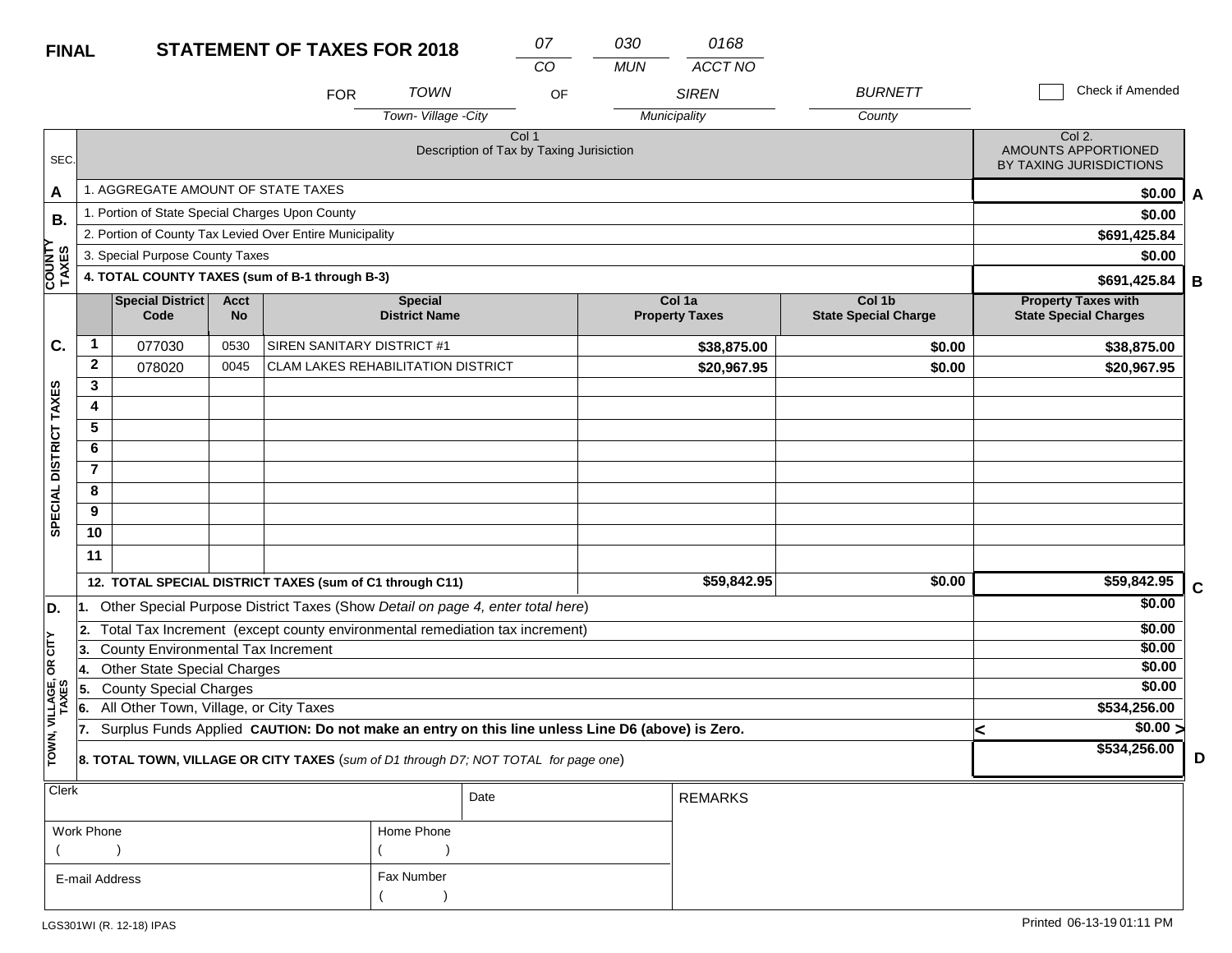|                                     | 2018<br><b>YEAR</b> | 07<br><b>CO</b>                                                                                                                | 030<br><b>MUN</b> | 0168<br>ACCT NO                                             | <b>TOWN</b><br><b>FOR</b><br>Town - Village - City      | OF                                                                                                           | <b>SIREN</b><br>Municipality                                                                                                                                                          | <b>BURNETT</b><br>County                                 |                |
|-------------------------------------|---------------------|--------------------------------------------------------------------------------------------------------------------------------|-------------------|-------------------------------------------------------------|---------------------------------------------------------|--------------------------------------------------------------------------------------------------------------|---------------------------------------------------------------------------------------------------------------------------------------------------------------------------------------|----------------------------------------------------------|----------------|
| SEC.                                |                     | <b>School District Codes</b>                                                                                                   | Acct<br><b>No</b> |                                                             |                                                         | Col 1<br><b>SCHOOL DISTRICT NAMES</b>                                                                        |                                                                                                                                                                                       | Col. 2<br>AMOUNTS APPORTIONED<br>BY TAXING JURISDICTIONS |                |
|                                     | 1                   | 075376                                                                                                                         | 0046              | SCH D OF SIREN                                              |                                                         |                                                                                                              |                                                                                                                                                                                       | \$2,033,394.58                                           |                |
| Е.                                  | $\overline{2}$      |                                                                                                                                |                   |                                                             |                                                         |                                                                                                              |                                                                                                                                                                                       |                                                          |                |
|                                     | $\overline{3}$      |                                                                                                                                |                   |                                                             |                                                         |                                                                                                              |                                                                                                                                                                                       |                                                          |                |
|                                     | 4                   |                                                                                                                                |                   |                                                             |                                                         |                                                                                                              |                                                                                                                                                                                       |                                                          |                |
|                                     | 5                   |                                                                                                                                |                   |                                                             |                                                         |                                                                                                              |                                                                                                                                                                                       |                                                          |                |
|                                     | 6                   |                                                                                                                                |                   |                                                             |                                                         |                                                                                                              |                                                                                                                                                                                       |                                                          |                |
| ELEMENTARY AND<br>SECONDARY SCHOOLS | $\overline{7}$      |                                                                                                                                |                   |                                                             |                                                         |                                                                                                              |                                                                                                                                                                                       |                                                          |                |
|                                     |                     |                                                                                                                                |                   |                                                             |                                                         |                                                                                                              |                                                                                                                                                                                       |                                                          |                |
|                                     | 8                   |                                                                                                                                |                   |                                                             |                                                         |                                                                                                              |                                                                                                                                                                                       |                                                          |                |
|                                     | $\overline{9}$      |                                                                                                                                |                   |                                                             |                                                         |                                                                                                              |                                                                                                                                                                                       |                                                          |                |
|                                     | 10                  |                                                                                                                                |                   |                                                             |                                                         |                                                                                                              |                                                                                                                                                                                       |                                                          |                |
|                                     | 11<br>12            | TOTAL ELEMENTARY AND SECONDARY SCHOOL TAXES (sum of E1 through E11)                                                            |                   |                                                             |                                                         |                                                                                                              | \$2,033,394.58                                                                                                                                                                        | Е                                                        |                |
|                                     | 1.                  | 1700                                                                                                                           | 0016              |                                                             | WISCONSIN INDIANHEAD TECH COLLEGE SHEL                  |                                                                                                              |                                                                                                                                                                                       | \$69,123.97                                              |                |
|                                     | 2.                  |                                                                                                                                |                   |                                                             |                                                         |                                                                                                              |                                                                                                                                                                                       |                                                          |                |
| TECH. T                             | $\overline{3}$ .    |                                                                                                                                |                   |                                                             |                                                         |                                                                                                              |                                                                                                                                                                                       |                                                          |                |
|                                     | $\overline{4}$ .    |                                                                                                                                |                   | <b>TOTAL TECHNICAL COLLEGE TAXES (sum of F1 through F3)</b> |                                                         |                                                                                                              |                                                                                                                                                                                       | \$69,123.97                                              | -F             |
| G.                                  |                     | TOTAL GENERAL PROPERTY TAXES APPORTIONED (Total of State, County, Special District, Local, School and Technical College Taxes) |                   |                                                             |                                                         |                                                                                                              |                                                                                                                                                                                       | \$3,388,043.34                                           | G              |
|                                     |                     |                                                                                                                                |                   |                                                             |                                                         | Summary of General Property Taxes, State Tax Credits Applied, and Net General Property Taxes to be Collected |                                                                                                                                                                                       | (G7) DEPARTMENT OF<br>REVENUE USE ONLY                   |                |
|                                     |                     | PLEASE COMPLETE ALL COLUMNS                                                                                                    |                   |                                                             | Col 1                                                   | Col 2<br>Real Estate Roll Personal Property Roll                                                             | Col <sub>3</sub><br>Total (Col 1 Plus Col 2)                                                                                                                                          |                                                          |                |
| G1                                  |                     | <b>General Property Taxes From Computerized Summary</b>                                                                        |                   |                                                             | 3,369,502.69                                            | 18,541.04                                                                                                    |                                                                                                                                                                                       | 3,388,043.73 SUBTRACT LINE G FROM LINE                   |                |
| G <sub>2</sub>                      |                     | School Levy Tax Credit Applied (subtract)                                                                                      |                   |                                                             | 350,731.89                                              | 1,927.76                                                                                                     |                                                                                                                                                                                       | 352,659.65 G-1. RECORD ON LINE G-6.                      |                |
| G <sub>3</sub>                      |                     | Lottery and Gaming Credit Applied (subtract)                                                                                   |                   |                                                             | 61,798.75                                               | 1,668.83                                                                                                     | 63,467.58 (G-1)                                                                                                                                                                       | \$3,388,043.73                                           |                |
| G4                                  |                     | First Dollar Credit Applied (subtract)                                                                                         |                   |                                                             | 74,933.10                                               | 0.00                                                                                                         | 74,933.10                                                                                                                                                                             | \$3,388,043.34                                           |                |
| G <sub>5</sub>                      |                     | Net General Property Taxes To Be Collected                                                                                     |                   |                                                             | 2,882,038.95                                            | 14,944.45                                                                                                    | $2,896,983.40$ <sup>(G)</sup>                                                                                                                                                         |                                                          |                |
| G <sub>6</sub>                      |                     | <b>UNDERRUN / OVERRUN</b> (include Line G-6 in Line T Total)<br><b>REPORT DETAIL ON PAGE - 3</b>                               |                   |                                                             | Col 1                                                   |                                                                                                              |                                                                                                                                                                                       | \$0.39                                                   | G <sub>6</sub> |
| Н.                                  |                     |                                                                                                                                |                   |                                                             | For Municipality                                        | Col 2 Enterprise/ Utility                                                                                    | Municipality Acting as Agent For<br>Col 3 Other                                                                                                                                       |                                                          |                |
|                                     |                     | <b>SPECIAL ASSESSMENTS AND CHARGES</b>                                                                                         |                   |                                                             | 0.00                                                    | 34,176.74                                                                                                    | 0.00                                                                                                                                                                                  | \$34,176.74                                              | H              |
| J.                                  |                     | <b>OMITTED PROPERTY TAXES</b> (Net taxes levied on property omitted from taxation in previous years)                           |                   |                                                             |                                                         |                                                                                                              |                                                                                                                                                                                       | \$0.00                                                   | J              |
| Κ.                                  |                     | S. 70.43 CORRECTIONS (Net taxes due or refunded - use brackets <> to denote minus amount)                                      |                   |                                                             |                                                         |                                                                                                              |                                                                                                                                                                                       | \$0.00                                                   | Κ              |
| М.                                  |                     | (a)                                                                                                                            |                   | (b)                                                         | (C)                                                     | (d)<br>(e)                                                                                                   | (f)                                                                                                                                                                                   |                                                          | M              |
|                                     |                     | P.F. CROP TAXES<br>(a) (Acres)                                                                                                 |                   | $0.00 +$<br>(c) (Acres)                                     | $0.00$ Reg. Acs. @ 2.52 = \$<br>(e) (Acres)<br>(d)      | $0.00 +$<br>$(g)$ (Acres)                                                                                    | $0.00$ Reg.Acs. @20¢=\$<br>0.00                                                                                                                                                       | \$0.00                                                   |                |
| N.                                  |                     |                                                                                                                                |                   |                                                             |                                                         | (i) (Acres)                                                                                                  | MFL TAX 277.00 Open @\$ .74 =\$ 204.98 + 157.00 Closed @\$ 1.75=\$ 274.75 + 161.89 Open @\$ 2.04= 330.26 + 288.00 Closed @\$ 10.20=\$ 2937.60<br>(i)<br>.00<br>.00 Closed @ \$7.87=\$ | \$3,747.59                                               | $\mathbf N$    |
|                                     |                     | 1. COAL (Sec.70.42)<br>Number of Tons=(a)                                                                                      | @7¢ per Ton       | \$0.00                                                      |                                                         |                                                                                                              |                                                                                                                                                                                       |                                                          |                |
|                                     |                     | 2. PETROLEUM REFINERIES (Sec.70.421)                                                                                           |                   |                                                             | @5¢ per Ton + Number of Tons=(b)<br>Number of Tons =(a) | 0.00<br>@5¢ per Ton                                                                                          |                                                                                                                                                                                       | \$0.00                                                   |                |
| OCCUPATION                          |                     | 3. IRON ORE CONCENTRATES (Sec. 70.40)                                                                                          |                   |                                                             | Number of Tons $=(a)$                                   | 0.00<br>@5¢ per Ton                                                                                          |                                                                                                                                                                                       | \$0.00                                                   |                |
|                                     |                     |                                                                                                                                |                   |                                                             |                                                         |                                                                                                              |                                                                                                                                                                                       |                                                          |                |
| T.                                  |                     | AGGREGATE AMOUNT OF TAXES (Total of Sections G, G-6, H, J, K, M, N, and Section 0)                                             |                   |                                                             |                                                         |                                                                                                              |                                                                                                                                                                                       | \$3,425,968.06                                           | T.             |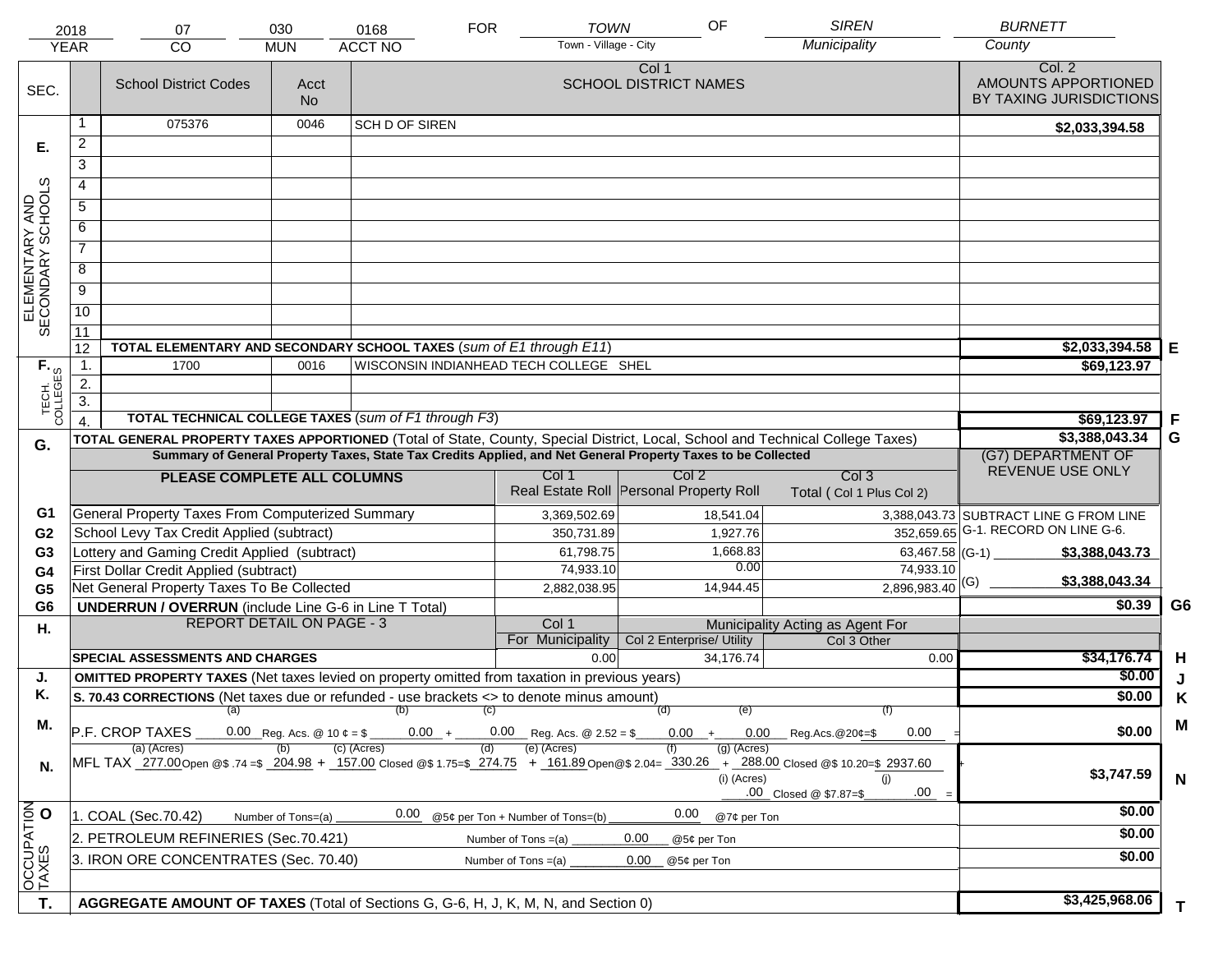| <b>FOR</b><br>030<br>0168<br>07<br>2018<br>Town - Village - City<br>Municipality<br>County<br><b>YEAR</b><br><b>ACCT NO</b><br>$\overline{CO}$<br><b>MUN</b><br><b>SECTION H - DETAIL SUMMARY</b><br>Col 1<br>Municipality Acting as Agent for<br>н<br>For the Municipality<br>Special Assessments and Special Charges<br>Col 3 Other<br>Col 2 Enterprise / Utility<br>\$0.00<br>Water main and lateral Installations<br>\$0.00<br>\$0.00<br>01<br>\$28,225.72<br>\$0.00<br>\$0.00<br>02<br>Sewer main and lateral installations<br>SPECIAL ASSESSMENTS<br>Street improvements (ex: sidewalks, storm sewers, seal coating)<br>\$0.00<br>\$0.00<br>\$0.00<br>03<br>04<br>Street light installation<br>\$0.00<br>\$0.00<br>\$0.00<br>Greenbelts<br>05<br>\$0.00<br>\$0.00<br>\$0.00<br>06<br>Drain ditch and watercourse (sec. 88.42 & 88.43)<br>\$0.00<br>\$0.00<br>\$0.00<br>Weeds, Tree Planting, Removal<br>\$0.00<br>\$0.00<br>01<br>\$0.00<br>Snow Removal, Plowing<br>\$0.00<br>02<br>\$0.00<br>\$0.00<br>Refuse And Garbage Collection<br>$\overline{03}$<br>\$0.00<br>\$0.00<br>SPECIAL CHARGES<br>\$0.00<br>Grading, Gravel, Culvert, Fencing<br>\$0.00<br>\$0.00<br>\$0.00<br>$\overline{04}$<br>05<br>Fencing<br>\$0.00<br>\$0.00<br>\$0.00<br><b>Fire Calls</b><br>\$0.00<br>\$0.00<br>\$0.00<br>06<br>07<br>Recycling<br>\$0.00<br>\$0.00<br>\$0.00<br>$\overline{08}$<br><b>Delinquent Utility Charges</b><br>\$0.00<br>\$5,951.02<br>\$0.00 | <b>BURNETT</b>             |  |
|-----------------------------------------------------------------------------------------------------------------------------------------------------------------------------------------------------------------------------------------------------------------------------------------------------------------------------------------------------------------------------------------------------------------------------------------------------------------------------------------------------------------------------------------------------------------------------------------------------------------------------------------------------------------------------------------------------------------------------------------------------------------------------------------------------------------------------------------------------------------------------------------------------------------------------------------------------------------------------------------------------------------------------------------------------------------------------------------------------------------------------------------------------------------------------------------------------------------------------------------------------------------------------------------------------------------------------------------------------------------------------------------------------------------------------------------------------------|----------------------------|--|
|                                                                                                                                                                                                                                                                                                                                                                                                                                                                                                                                                                                                                                                                                                                                                                                                                                                                                                                                                                                                                                                                                                                                                                                                                                                                                                                                                                                                                                                           |                            |  |
|                                                                                                                                                                                                                                                                                                                                                                                                                                                                                                                                                                                                                                                                                                                                                                                                                                                                                                                                                                                                                                                                                                                                                                                                                                                                                                                                                                                                                                                           |                            |  |
|                                                                                                                                                                                                                                                                                                                                                                                                                                                                                                                                                                                                                                                                                                                                                                                                                                                                                                                                                                                                                                                                                                                                                                                                                                                                                                                                                                                                                                                           | <b>Total For Each Line</b> |  |
|                                                                                                                                                                                                                                                                                                                                                                                                                                                                                                                                                                                                                                                                                                                                                                                                                                                                                                                                                                                                                                                                                                                                                                                                                                                                                                                                                                                                                                                           | (Total of columns 1,2 & 3) |  |
|                                                                                                                                                                                                                                                                                                                                                                                                                                                                                                                                                                                                                                                                                                                                                                                                                                                                                                                                                                                                                                                                                                                                                                                                                                                                                                                                                                                                                                                           |                            |  |
|                                                                                                                                                                                                                                                                                                                                                                                                                                                                                                                                                                                                                                                                                                                                                                                                                                                                                                                                                                                                                                                                                                                                                                                                                                                                                                                                                                                                                                                           | \$0.00                     |  |
|                                                                                                                                                                                                                                                                                                                                                                                                                                                                                                                                                                                                                                                                                                                                                                                                                                                                                                                                                                                                                                                                                                                                                                                                                                                                                                                                                                                                                                                           | \$28,225.72                |  |
|                                                                                                                                                                                                                                                                                                                                                                                                                                                                                                                                                                                                                                                                                                                                                                                                                                                                                                                                                                                                                                                                                                                                                                                                                                                                                                                                                                                                                                                           | \$0.00                     |  |
|                                                                                                                                                                                                                                                                                                                                                                                                                                                                                                                                                                                                                                                                                                                                                                                                                                                                                                                                                                                                                                                                                                                                                                                                                                                                                                                                                                                                                                                           | \$0.00                     |  |
|                                                                                                                                                                                                                                                                                                                                                                                                                                                                                                                                                                                                                                                                                                                                                                                                                                                                                                                                                                                                                                                                                                                                                                                                                                                                                                                                                                                                                                                           | \$0.00                     |  |
|                                                                                                                                                                                                                                                                                                                                                                                                                                                                                                                                                                                                                                                                                                                                                                                                                                                                                                                                                                                                                                                                                                                                                                                                                                                                                                                                                                                                                                                           | \$0.00                     |  |
|                                                                                                                                                                                                                                                                                                                                                                                                                                                                                                                                                                                                                                                                                                                                                                                                                                                                                                                                                                                                                                                                                                                                                                                                                                                                                                                                                                                                                                                           |                            |  |
|                                                                                                                                                                                                                                                                                                                                                                                                                                                                                                                                                                                                                                                                                                                                                                                                                                                                                                                                                                                                                                                                                                                                                                                                                                                                                                                                                                                                                                                           |                            |  |
|                                                                                                                                                                                                                                                                                                                                                                                                                                                                                                                                                                                                                                                                                                                                                                                                                                                                                                                                                                                                                                                                                                                                                                                                                                                                                                                                                                                                                                                           |                            |  |
|                                                                                                                                                                                                                                                                                                                                                                                                                                                                                                                                                                                                                                                                                                                                                                                                                                                                                                                                                                                                                                                                                                                                                                                                                                                                                                                                                                                                                                                           |                            |  |
|                                                                                                                                                                                                                                                                                                                                                                                                                                                                                                                                                                                                                                                                                                                                                                                                                                                                                                                                                                                                                                                                                                                                                                                                                                                                                                                                                                                                                                                           |                            |  |
|                                                                                                                                                                                                                                                                                                                                                                                                                                                                                                                                                                                                                                                                                                                                                                                                                                                                                                                                                                                                                                                                                                                                                                                                                                                                                                                                                                                                                                                           |                            |  |
|                                                                                                                                                                                                                                                                                                                                                                                                                                                                                                                                                                                                                                                                                                                                                                                                                                                                                                                                                                                                                                                                                                                                                                                                                                                                                                                                                                                                                                                           |                            |  |
|                                                                                                                                                                                                                                                                                                                                                                                                                                                                                                                                                                                                                                                                                                                                                                                                                                                                                                                                                                                                                                                                                                                                                                                                                                                                                                                                                                                                                                                           |                            |  |
|                                                                                                                                                                                                                                                                                                                                                                                                                                                                                                                                                                                                                                                                                                                                                                                                                                                                                                                                                                                                                                                                                                                                                                                                                                                                                                                                                                                                                                                           |                            |  |
|                                                                                                                                                                                                                                                                                                                                                                                                                                                                                                                                                                                                                                                                                                                                                                                                                                                                                                                                                                                                                                                                                                                                                                                                                                                                                                                                                                                                                                                           |                            |  |
|                                                                                                                                                                                                                                                                                                                                                                                                                                                                                                                                                                                                                                                                                                                                                                                                                                                                                                                                                                                                                                                                                                                                                                                                                                                                                                                                                                                                                                                           |                            |  |
|                                                                                                                                                                                                                                                                                                                                                                                                                                                                                                                                                                                                                                                                                                                                                                                                                                                                                                                                                                                                                                                                                                                                                                                                                                                                                                                                                                                                                                                           |                            |  |
|                                                                                                                                                                                                                                                                                                                                                                                                                                                                                                                                                                                                                                                                                                                                                                                                                                                                                                                                                                                                                                                                                                                                                                                                                                                                                                                                                                                                                                                           |                            |  |
|                                                                                                                                                                                                                                                                                                                                                                                                                                                                                                                                                                                                                                                                                                                                                                                                                                                                                                                                                                                                                                                                                                                                                                                                                                                                                                                                                                                                                                                           |                            |  |
|                                                                                                                                                                                                                                                                                                                                                                                                                                                                                                                                                                                                                                                                                                                                                                                                                                                                                                                                                                                                                                                                                                                                                                                                                                                                                                                                                                                                                                                           |                            |  |
|                                                                                                                                                                                                                                                                                                                                                                                                                                                                                                                                                                                                                                                                                                                                                                                                                                                                                                                                                                                                                                                                                                                                                                                                                                                                                                                                                                                                                                                           |                            |  |
|                                                                                                                                                                                                                                                                                                                                                                                                                                                                                                                                                                                                                                                                                                                                                                                                                                                                                                                                                                                                                                                                                                                                                                                                                                                                                                                                                                                                                                                           |                            |  |
|                                                                                                                                                                                                                                                                                                                                                                                                                                                                                                                                                                                                                                                                                                                                                                                                                                                                                                                                                                                                                                                                                                                                                                                                                                                                                                                                                                                                                                                           | \$0.00                     |  |
|                                                                                                                                                                                                                                                                                                                                                                                                                                                                                                                                                                                                                                                                                                                                                                                                                                                                                                                                                                                                                                                                                                                                                                                                                                                                                                                                                                                                                                                           | \$0.00                     |  |
|                                                                                                                                                                                                                                                                                                                                                                                                                                                                                                                                                                                                                                                                                                                                                                                                                                                                                                                                                                                                                                                                                                                                                                                                                                                                                                                                                                                                                                                           | \$0.00                     |  |
|                                                                                                                                                                                                                                                                                                                                                                                                                                                                                                                                                                                                                                                                                                                                                                                                                                                                                                                                                                                                                                                                                                                                                                                                                                                                                                                                                                                                                                                           | \$0.00                     |  |
|                                                                                                                                                                                                                                                                                                                                                                                                                                                                                                                                                                                                                                                                                                                                                                                                                                                                                                                                                                                                                                                                                                                                                                                                                                                                                                                                                                                                                                                           | \$0.00                     |  |
|                                                                                                                                                                                                                                                                                                                                                                                                                                                                                                                                                                                                                                                                                                                                                                                                                                                                                                                                                                                                                                                                                                                                                                                                                                                                                                                                                                                                                                                           | \$0.00                     |  |
|                                                                                                                                                                                                                                                                                                                                                                                                                                                                                                                                                                                                                                                                                                                                                                                                                                                                                                                                                                                                                                                                                                                                                                                                                                                                                                                                                                                                                                                           | \$0.00                     |  |
|                                                                                                                                                                                                                                                                                                                                                                                                                                                                                                                                                                                                                                                                                                                                                                                                                                                                                                                                                                                                                                                                                                                                                                                                                                                                                                                                                                                                                                                           | \$5,951.02                 |  |
|                                                                                                                                                                                                                                                                                                                                                                                                                                                                                                                                                                                                                                                                                                                                                                                                                                                                                                                                                                                                                                                                                                                                                                                                                                                                                                                                                                                                                                                           |                            |  |
|                                                                                                                                                                                                                                                                                                                                                                                                                                                                                                                                                                                                                                                                                                                                                                                                                                                                                                                                                                                                                                                                                                                                                                                                                                                                                                                                                                                                                                                           |                            |  |
|                                                                                                                                                                                                                                                                                                                                                                                                                                                                                                                                                                                                                                                                                                                                                                                                                                                                                                                                                                                                                                                                                                                                                                                                                                                                                                                                                                                                                                                           |                            |  |
|                                                                                                                                                                                                                                                                                                                                                                                                                                                                                                                                                                                                                                                                                                                                                                                                                                                                                                                                                                                                                                                                                                                                                                                                                                                                                                                                                                                                                                                           |                            |  |
|                                                                                                                                                                                                                                                                                                                                                                                                                                                                                                                                                                                                                                                                                                                                                                                                                                                                                                                                                                                                                                                                                                                                                                                                                                                                                                                                                                                                                                                           |                            |  |
|                                                                                                                                                                                                                                                                                                                                                                                                                                                                                                                                                                                                                                                                                                                                                                                                                                                                                                                                                                                                                                                                                                                                                                                                                                                                                                                                                                                                                                                           |                            |  |
|                                                                                                                                                                                                                                                                                                                                                                                                                                                                                                                                                                                                                                                                                                                                                                                                                                                                                                                                                                                                                                                                                                                                                                                                                                                                                                                                                                                                                                                           |                            |  |
|                                                                                                                                                                                                                                                                                                                                                                                                                                                                                                                                                                                                                                                                                                                                                                                                                                                                                                                                                                                                                                                                                                                                                                                                                                                                                                                                                                                                                                                           |                            |  |
|                                                                                                                                                                                                                                                                                                                                                                                                                                                                                                                                                                                                                                                                                                                                                                                                                                                                                                                                                                                                                                                                                                                                                                                                                                                                                                                                                                                                                                                           |                            |  |
|                                                                                                                                                                                                                                                                                                                                                                                                                                                                                                                                                                                                                                                                                                                                                                                                                                                                                                                                                                                                                                                                                                                                                                                                                                                                                                                                                                                                                                                           |                            |  |
|                                                                                                                                                                                                                                                                                                                                                                                                                                                                                                                                                                                                                                                                                                                                                                                                                                                                                                                                                                                                                                                                                                                                                                                                                                                                                                                                                                                                                                                           |                            |  |
|                                                                                                                                                                                                                                                                                                                                                                                                                                                                                                                                                                                                                                                                                                                                                                                                                                                                                                                                                                                                                                                                                                                                                                                                                                                                                                                                                                                                                                                           |                            |  |
|                                                                                                                                                                                                                                                                                                                                                                                                                                                                                                                                                                                                                                                                                                                                                                                                                                                                                                                                                                                                                                                                                                                                                                                                                                                                                                                                                                                                                                                           |                            |  |
|                                                                                                                                                                                                                                                                                                                                                                                                                                                                                                                                                                                                                                                                                                                                                                                                                                                                                                                                                                                                                                                                                                                                                                                                                                                                                                                                                                                                                                                           |                            |  |
| \$0.00<br>\$34,176.74<br>\$0.00<br>TOTALS (Also enter on line H on page 2)                                                                                                                                                                                                                                                                                                                                                                                                                                                                                                                                                                                                                                                                                                                                                                                                                                                                                                                                                                                                                                                                                                                                                                                                                                                                                                                                                                                | \$34,176.74                |  |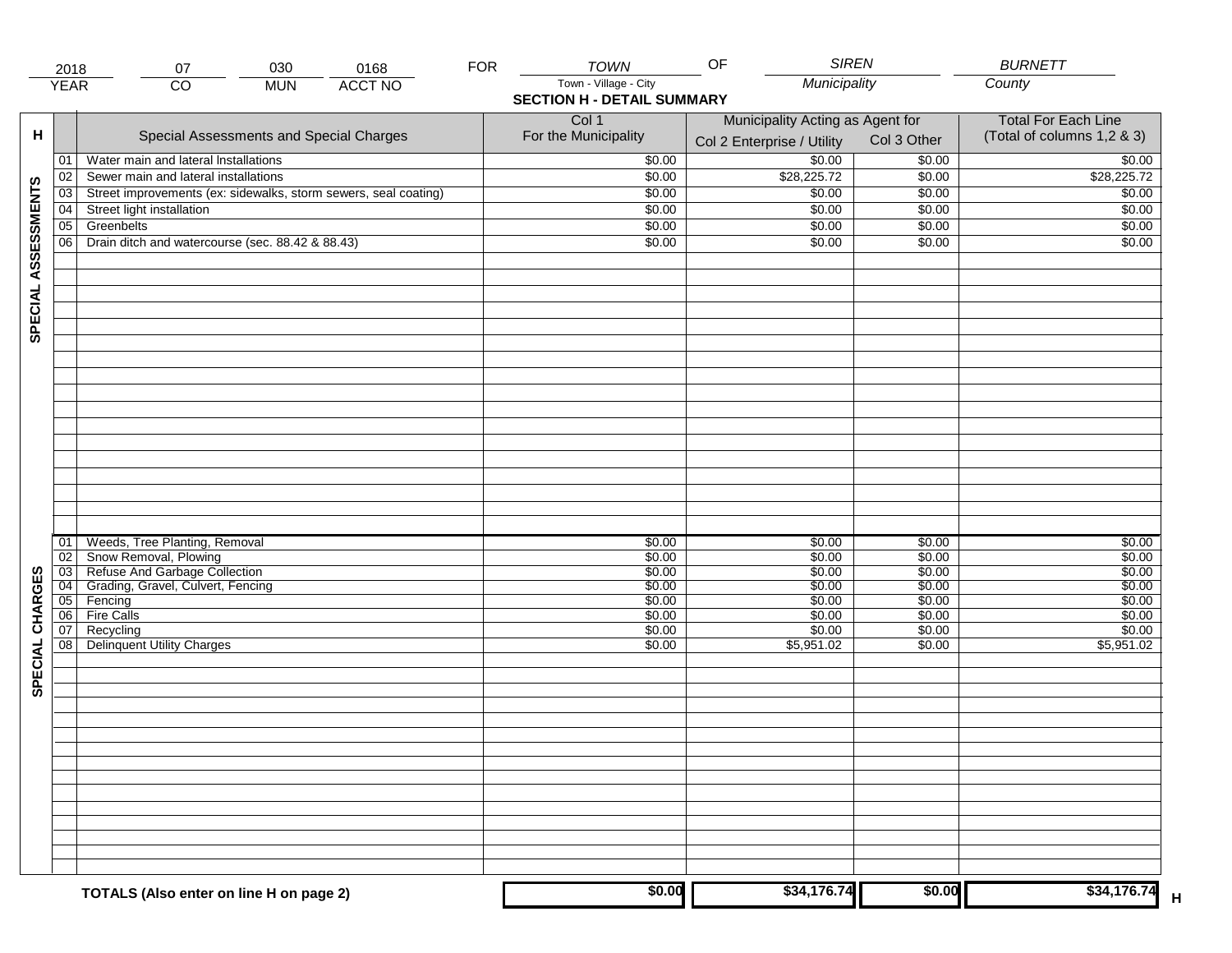| 201           |         | 030        | າ 4 ກ ເ<br>10C | ◡ | ⊤∩WN                                | $\sim$<br>ואוכ | ---------<br><b>PURIVE</b> |
|---------------|---------|------------|----------------|---|-------------------------------------|----------------|----------------------------|
| $V = r$<br>⊢ี | ~<br>ىد | <b>MUN</b> | <b>ACCT NO</b> |   | $\cdots$<br>Village.<br>l own<br>UN | cıpalıtv       | ∶ountγ                     |

| D. | Name of District                          | Valuation | Gen. Prop. Tax Levy | Remarks |
|----|-------------------------------------------|-----------|---------------------|---------|
|    |                                           |           |                     |         |
|    |                                           |           |                     |         |
|    |                                           |           |                     |         |
|    |                                           |           |                     |         |
|    |                                           |           |                     |         |
|    |                                           |           |                     |         |
|    |                                           |           |                     |         |
|    |                                           |           |                     |         |
|    |                                           |           |                     |         |
|    |                                           |           |                     |         |
|    |                                           |           |                     |         |
|    |                                           |           |                     |         |
|    |                                           |           |                     |         |
|    |                                           |           |                     |         |
|    |                                           |           |                     |         |
|    |                                           |           |                     |         |
|    |                                           |           |                     |         |
|    |                                           |           |                     |         |
|    |                                           |           |                     |         |
|    |                                           |           |                     |         |
|    |                                           |           |                     |         |
|    |                                           |           |                     |         |
|    |                                           |           |                     |         |
|    |                                           |           |                     |         |
|    |                                           |           |                     |         |
|    |                                           |           |                     |         |
|    |                                           |           |                     |         |
|    |                                           |           |                     |         |
|    |                                           |           |                     |         |
|    |                                           |           |                     |         |
|    |                                           |           |                     |         |
|    | TOTALS (Also enter on line D-1 on page 1) |           | \$0.00              |         |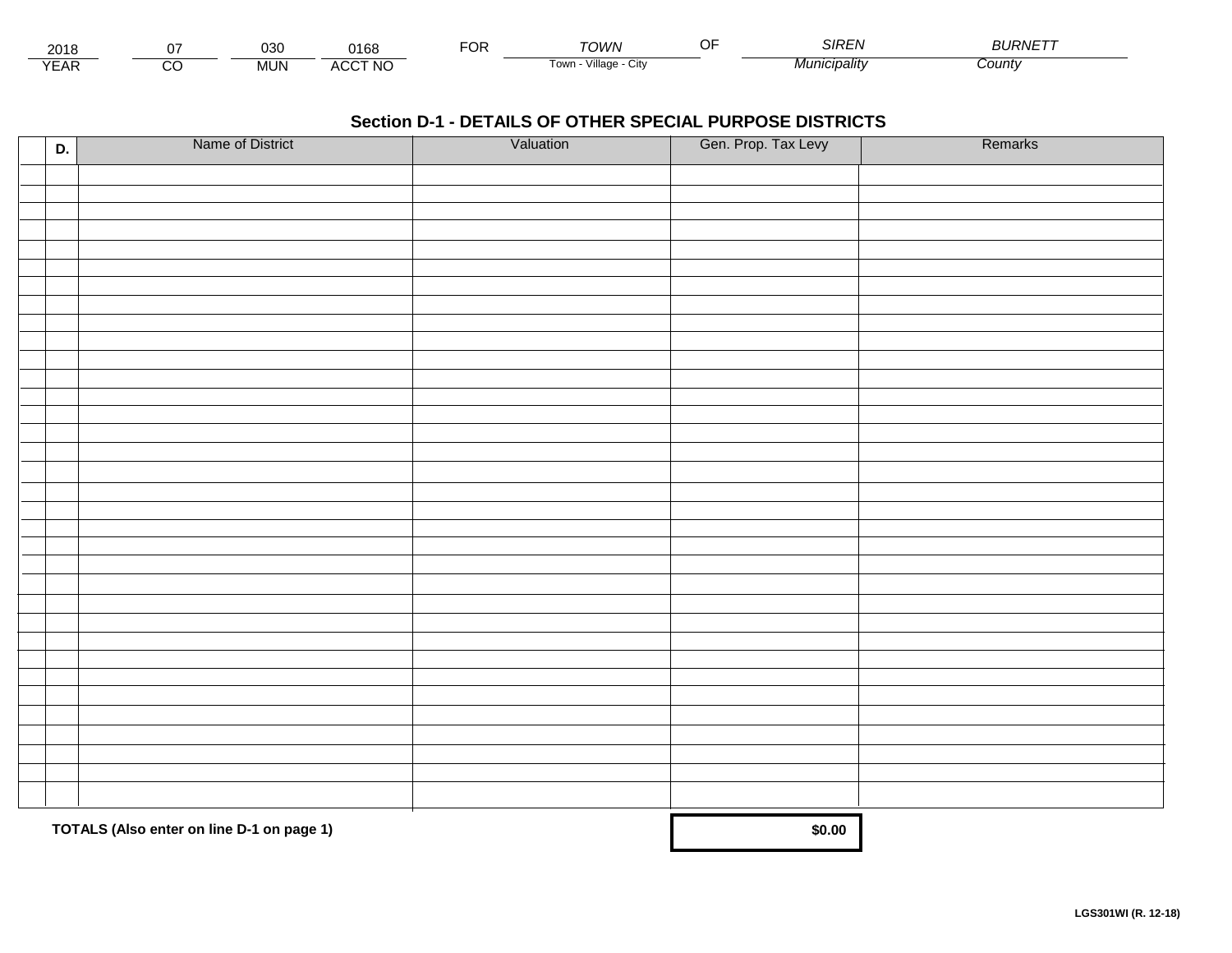| <b>FINAL</b>           |                |                                                                                     |                          |                                                                                                  | 07<br><b>STATEMENT OF TAXES FOR 2018</b> |                                                   |            | 0169                            |                                       |                                                            |                  |             |  |  |
|------------------------|----------------|-------------------------------------------------------------------------------------|--------------------------|--------------------------------------------------------------------------------------------------|------------------------------------------|---------------------------------------------------|------------|---------------------------------|---------------------------------------|------------------------------------------------------------|------------------|-------------|--|--|
|                        |                |                                                                                     |                          |                                                                                                  |                                          | CO                                                | <b>MUN</b> | ACCT NO                         |                                       |                                                            |                  |             |  |  |
|                        |                |                                                                                     |                          | <b>FOR</b>                                                                                       | <b>TOWN</b>                              | OF                                                |            | <b>SWISS</b>                    | <b>BURNETT</b>                        |                                                            | Check if Amended |             |  |  |
|                        |                |                                                                                     |                          |                                                                                                  | Town-Village -City                       |                                                   |            | Municipality                    | County                                |                                                            |                  |             |  |  |
| SEC.                   |                |                                                                                     |                          |                                                                                                  |                                          | Col 1<br>Description of Tax by Taxing Jurisiction |            |                                 |                                       | Col 2.<br>AMOUNTS APPORTIONED<br>BY TAXING JURISDICTIONS   |                  |             |  |  |
| A                      |                | 1. AGGREGATE AMOUNT OF STATE TAXES                                                  |                          |                                                                                                  |                                          |                                                   |            |                                 |                                       |                                                            | \$0.00           | A           |  |  |
| В.                     |                | 1. Portion of State Special Charges Upon County                                     |                          |                                                                                                  |                                          |                                                   |            |                                 |                                       |                                                            | \$0.00           |             |  |  |
|                        |                |                                                                                     |                          | 2. Portion of County Tax Levied Over Entire Municipality                                         |                                          |                                                   |            |                                 |                                       | \$697,301.93                                               |                  |             |  |  |
|                        |                | 3. Special Purpose County Taxes                                                     |                          |                                                                                                  |                                          |                                                   |            |                                 |                                       |                                                            | \$0.00           |             |  |  |
| COUNTY<br>TAXES        |                |                                                                                     |                          | 4. TOTAL COUNTY TAXES (sum of B-1 through B-3)                                                   |                                          |                                                   |            |                                 |                                       | \$697,301.93<br>B                                          |                  |             |  |  |
|                        |                | Special District<br>Code                                                            | <b>Acct</b><br><b>No</b> |                                                                                                  | <b>Special</b><br><b>District Name</b>   |                                                   |            | Col 1a<br><b>Property Taxes</b> | Col 1b<br><b>State Special Charge</b> | <b>Property Taxes with</b><br><b>State Special Charges</b> |                  |             |  |  |
| C.                     | 1              | 077040                                                                              | 0548                     | DANBURY SANITARY DISTRICT                                                                        |                                          |                                                   |            | \$0.00                          | \$0.00                                |                                                            | \$0.00           |             |  |  |
|                        | $\mathbf{2}$   |                                                                                     |                          |                                                                                                  |                                          |                                                   |            |                                 |                                       |                                                            |                  |             |  |  |
|                        | 3              |                                                                                     |                          |                                                                                                  |                                          |                                                   |            |                                 |                                       |                                                            |                  |             |  |  |
|                        | 4              |                                                                                     |                          |                                                                                                  |                                          |                                                   |            |                                 |                                       |                                                            |                  |             |  |  |
|                        | 5              |                                                                                     |                          |                                                                                                  |                                          |                                                   |            |                                 |                                       |                                                            |                  |             |  |  |
|                        | 6              |                                                                                     |                          |                                                                                                  |                                          |                                                   |            |                                 |                                       |                                                            |                  |             |  |  |
|                        | $\overline{7}$ |                                                                                     |                          |                                                                                                  |                                          |                                                   |            |                                 |                                       |                                                            |                  |             |  |  |
| SPECIAL DISTRICT TAXES | 8              |                                                                                     |                          |                                                                                                  |                                          |                                                   |            |                                 |                                       |                                                            |                  |             |  |  |
|                        | 9              |                                                                                     |                          |                                                                                                  |                                          |                                                   |            |                                 |                                       |                                                            |                  |             |  |  |
|                        | 10             |                                                                                     |                          |                                                                                                  |                                          |                                                   |            |                                 |                                       |                                                            |                  |             |  |  |
|                        | 11             |                                                                                     |                          |                                                                                                  |                                          |                                                   |            |                                 |                                       |                                                            |                  |             |  |  |
|                        |                |                                                                                     |                          | 12. TOTAL SPECIAL DISTRICT TAXES (sum of C1 through C11)                                         |                                          |                                                   |            | \$0.00                          | \$0.00                                |                                                            | \$0.00           | $\mathbf c$ |  |  |
| D.                     | 11.            |                                                                                     |                          | Other Special Purpose District Taxes (Show Detail on page 4, enter total here)                   |                                          |                                                   |            |                                 |                                       |                                                            | \$0.00           |             |  |  |
| CITY                   | 2.             |                                                                                     |                          | Total Tax Increment (except county environmental remediation tax increment)                      |                                          |                                                   |            |                                 |                                       |                                                            | \$0.00           |             |  |  |
|                        | 13.            | <b>County Environmental Tax Increment</b>                                           |                          |                                                                                                  |                                          |                                                   |            |                                 |                                       |                                                            | \$0.00<br>\$0.00 |             |  |  |
| бR                     | 14.            | <b>Other State Special Charges</b><br><b>County Special Charges</b>                 |                          |                                                                                                  |                                          |                                                   |            |                                 |                                       |                                                            | \$0.00           |             |  |  |
| VILLAGE,<br>TAXES      | 5.<br>6.       | All Other Town, Village, or City Taxes                                              |                          |                                                                                                  |                                          |                                                   |            |                                 |                                       |                                                            | \$608,900.00     |             |  |  |
|                        | 17.            |                                                                                     |                          | Surplus Funds Applied CAUTION: Do not make an entry on this line unless Line D6 (above) is Zero. |                                          |                                                   |            |                                 |                                       | ≺                                                          | \$0.00 >         |             |  |  |
| TOWN,                  |                |                                                                                     |                          |                                                                                                  |                                          |                                                   |            |                                 |                                       |                                                            | \$608,900.00     |             |  |  |
|                        |                | 8. TOTAL TOWN, VILLAGE OR CITY TAXES (sum of D1 through D7; NOT TOTAL for page one) |                          |                                                                                                  |                                          | D                                                 |            |                                 |                                       |                                                            |                  |             |  |  |
| Clerk                  |                |                                                                                     |                          |                                                                                                  |                                          | Date                                              |            | <b>REMARKS</b>                  |                                       |                                                            |                  |             |  |  |
|                        |                |                                                                                     |                          |                                                                                                  |                                          |                                                   |            |                                 |                                       |                                                            |                  |             |  |  |

| Work Phone     | Home Phone |
|----------------|------------|
|                |            |
| E-mail Address | Fax Number |
|                |            |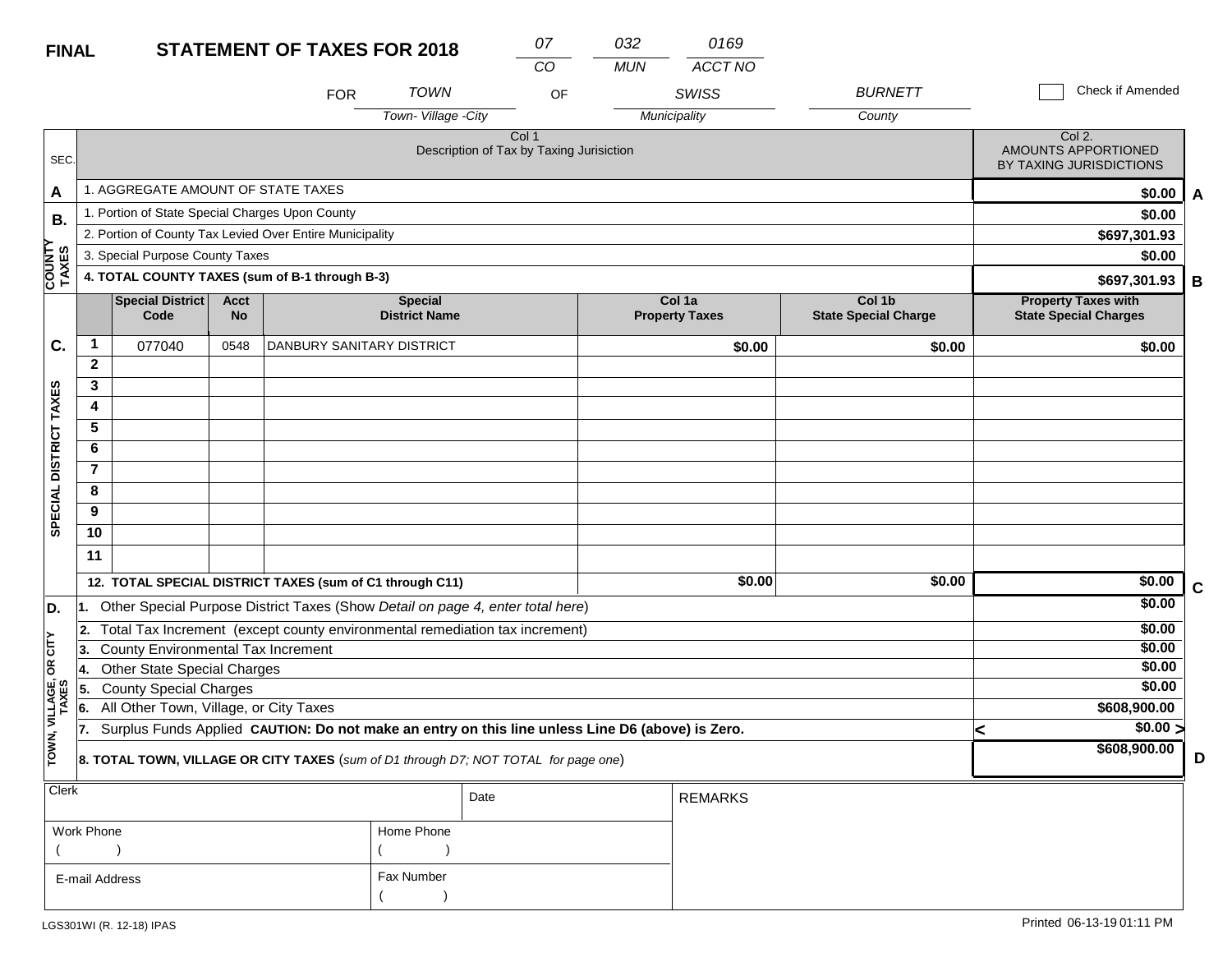| <b>YEAR</b>                         | 2018             | 07<br><b>CO</b>                                                                                                                                           | 032<br><b>MUN</b>  | 0169<br><b>ACCT NO</b>                 | <b>FOR</b>                          | <b>TOWN</b><br>Town - Village - City | OF                                                                                                           | <b>SWISS</b><br>Municipality         | <b>BURNETT</b><br>County                                 |                |
|-------------------------------------|------------------|-----------------------------------------------------------------------------------------------------------------------------------------------------------|--------------------|----------------------------------------|-------------------------------------|--------------------------------------|--------------------------------------------------------------------------------------------------------------|--------------------------------------|----------------------------------------------------------|----------------|
|                                     |                  |                                                                                                                                                           |                    |                                        |                                     |                                      |                                                                                                              |                                      |                                                          |                |
| SEC.                                |                  | <b>School District Codes</b>                                                                                                                              | Acct<br><b>No</b>  |                                        |                                     |                                      | Col 1<br><b>SCHOOL DISTRICT NAMES</b>                                                                        |                                      | Col. 2<br>AMOUNTS APPORTIONED<br>BY TAXING JURISDICTIONS |                |
|                                     |                  | 076293                                                                                                                                                    | 0047               | <b>SCH D OF WEBSTER</b>                |                                     |                                      |                                                                                                              |                                      | \$975,541.33                                             |                |
| Е.                                  | $\overline{a}$   |                                                                                                                                                           |                    |                                        |                                     |                                      |                                                                                                              |                                      |                                                          |                |
|                                     | 3                |                                                                                                                                                           |                    |                                        |                                     |                                      |                                                                                                              |                                      |                                                          |                |
|                                     | 4                |                                                                                                                                                           |                    |                                        |                                     |                                      |                                                                                                              |                                      |                                                          |                |
|                                     |                  |                                                                                                                                                           |                    |                                        |                                     |                                      |                                                                                                              |                                      |                                                          |                |
|                                     | 5                |                                                                                                                                                           |                    |                                        |                                     |                                      |                                                                                                              |                                      |                                                          |                |
| ELEMENTARY AND<br>SECONDARY SCHOOLS | 6                |                                                                                                                                                           |                    |                                        |                                     |                                      |                                                                                                              |                                      |                                                          |                |
|                                     | $\overline{7}$   |                                                                                                                                                           |                    |                                        |                                     |                                      |                                                                                                              |                                      |                                                          |                |
|                                     | 8                |                                                                                                                                                           |                    |                                        |                                     |                                      |                                                                                                              |                                      |                                                          |                |
|                                     | $\overline{9}$   |                                                                                                                                                           |                    |                                        |                                     |                                      |                                                                                                              |                                      |                                                          |                |
|                                     | $\overline{10}$  |                                                                                                                                                           |                    |                                        |                                     |                                      |                                                                                                              |                                      |                                                          |                |
|                                     | 11               |                                                                                                                                                           |                    |                                        |                                     |                                      |                                                                                                              |                                      |                                                          |                |
|                                     | 12               | TOTAL ELEMENTARY AND SECONDARY SCHOOL TAXES (sum of E1 through E11)                                                                                       |                    |                                        |                                     |                                      |                                                                                                              |                                      | \$975,541.33                                             | Е              |
|                                     | $\mathbf{1}$ .   | 1700                                                                                                                                                      | 0016               | WISCONSIN INDIANHEAD TECH COLLEGE SHEL |                                     |                                      |                                                                                                              |                                      | \$69,711.42                                              |                |
|                                     | 2.               |                                                                                                                                                           |                    |                                        |                                     |                                      |                                                                                                              |                                      |                                                          |                |
| TECH. T                             | $\overline{3}$ . | <b>TOTAL TECHNICAL COLLEGE TAXES (sum of F1 through F3)</b>                                                                                               |                    |                                        |                                     |                                      |                                                                                                              |                                      |                                                          |                |
|                                     |                  |                                                                                                                                                           |                    |                                        |                                     |                                      |                                                                                                              |                                      | \$69,711.42<br>\$2,351,454.68                            | -F<br>G        |
| G.                                  |                  | TOTAL GENERAL PROPERTY TAXES APPORTIONED (Total of State, County, Special District, Local, School and Technical College Taxes)                            |                    |                                        |                                     |                                      | Summary of General Property Taxes, State Tax Credits Applied, and Net General Property Taxes to be Collected |                                      | (G7) DEPARTMENT OF                                       |                |
|                                     |                  |                                                                                                                                                           |                    |                                        | Col 1                               |                                      | Col 2                                                                                                        | Col <sub>3</sub>                     | REVENUE USE ONLY                                         |                |
|                                     |                  | PLEASE COMPLETE ALL COLUMNS                                                                                                                               |                    |                                        |                                     |                                      | Real Estate Roll Personal Property Roll                                                                      | Total (Col 1 Plus Col 2)             |                                                          |                |
| G1                                  |                  | General Property Taxes From Computerized Summary                                                                                                          |                    |                                        |                                     | 2,337,030.07                         | 14,425.22                                                                                                    |                                      | 2,351,455.29 SUBTRACT LINE G FROM LINE                   |                |
| G <sub>2</sub>                      |                  | School Levy Tax Credit Applied (subtract)                                                                                                                 |                    |                                        |                                     | 179,378.77                           | 1,107.22                                                                                                     |                                      | 180,485.99 G-1. RECORD ON LINE G-6.                      |                |
| G <sub>3</sub>                      |                  | Lottery and Gaming Credit Applied (subtract)                                                                                                              |                    |                                        |                                     | 21,212.85                            | 0.00                                                                                                         | 21,212.85 (G-1)                      | \$2,351,455.29                                           |                |
| G4                                  |                  | First Dollar Credit Applied (subtract)                                                                                                                    |                    |                                        |                                     | 37,706.74                            | 0.00                                                                                                         | 37,706.74                            | \$2,351,454.68                                           |                |
| G <sub>5</sub>                      |                  | Net General Property Taxes To Be Collected                                                                                                                |                    |                                        |                                     | 2,098,731.71                         | 13,318.00                                                                                                    | $2,112,049.71$ <sup>(G)</sup>        |                                                          |                |
| G <sub>6</sub>                      |                  | <b>UNDERRUN / OVERRUN</b> (include Line G-6 in Line T Total)                                                                                              |                    |                                        |                                     |                                      |                                                                                                              |                                      | \$0.61                                                   | G <sub>6</sub> |
| Η.                                  |                  | <b>REPORT DETAIL ON PAGE - 3</b>                                                                                                                          |                    |                                        | Col 1                               |                                      |                                                                                                              | Municipality Acting as Agent For     |                                                          |                |
|                                     |                  | <b>SPECIAL ASSESSMENTS AND CHARGES</b>                                                                                                                    |                    |                                        | For Municipality                    | 78.30                                | Col 2 Enterprise/ Utility<br>14.765.88                                                                       | Col 3 Other<br>0.00                  | \$14,844.18                                              | H              |
| J.                                  |                  | <b>OMITTED PROPERTY TAXES</b> (Net taxes levied on property omitted from taxation in previous years)                                                      |                    |                                        |                                     |                                      |                                                                                                              |                                      | \$0.00                                                   | J              |
| Κ.                                  |                  | S. 70.43 CORRECTIONS (Net taxes due or refunded - use brackets <> to denote minus amount)                                                                 |                    |                                        |                                     |                                      |                                                                                                              |                                      | \$0.00                                                   | Κ              |
|                                     |                  | $(a)$ (b)                                                                                                                                                 |                    |                                        | (C)                                 |                                      | (d)<br>(e)                                                                                                   | (f)                                  |                                                          |                |
| М.                                  |                  | P.F. CROP TAXES                                                                                                                                           |                    |                                        | $0.00 + 0.00$ Reg. Acs. @ 2.52 = \$ |                                      | $0.00 +$                                                                                                     | $0.00$ Reg.Acs. @20¢=\$<br>0.00      | \$0.00                                                   | M              |
| N.                                  |                  | (a) (Acres)<br>MFL TAX 20.00 Open @\$ .74 =\$ 14.80 + 399.86 Closed @\$ 1.75=\$ 699.76 + 80.00 Open @\$ 2.04= 163.20 + 517.92 Closed @\$ 10.20=\$ 5282.77 |                    | $(c)$ (Acres)                          | (e) (Acres)<br>(d)                  |                                      | $(g)$ (Acres)<br>(i) (Acres)                                                                                 | (i)<br>.00<br>.00 Closed @ \$7.87=\$ | \$6,160.53                                               | $\mathbf N$    |
|                                     |                  | 1. COAL (Sec.70.42)                                                                                                                                       | Number of Tons=(a) | 0.00                                   | @5¢ per Ton + Number of Tons=(b)    |                                      | 0.00<br>@7¢ per Ton                                                                                          |                                      | \$0.00                                                   |                |
|                                     |                  | 2. PETROLEUM REFINERIES (Sec.70.421)                                                                                                                      |                    |                                        | Number of Tons $=(a)$               |                                      | 0.00<br>@5¢ per Ton                                                                                          |                                      | \$0.00                                                   |                |
| OCCUPATION                          |                  | 3. IRON ORE CONCENTRATES (Sec. 70.40)                                                                                                                     |                    |                                        | Number of Tons $=(a)$               |                                      | 0.00<br>@5¢ per Ton                                                                                          |                                      | \$0.00                                                   |                |
|                                     |                  |                                                                                                                                                           |                    |                                        |                                     |                                      |                                                                                                              |                                      |                                                          |                |
| T.                                  |                  | AGGREGATE AMOUNT OF TAXES (Total of Sections G, G-6, H, J, K, M, N, and Section 0)                                                                        |                    |                                        |                                     |                                      |                                                                                                              |                                      | \$2,372,460.00                                           | T.             |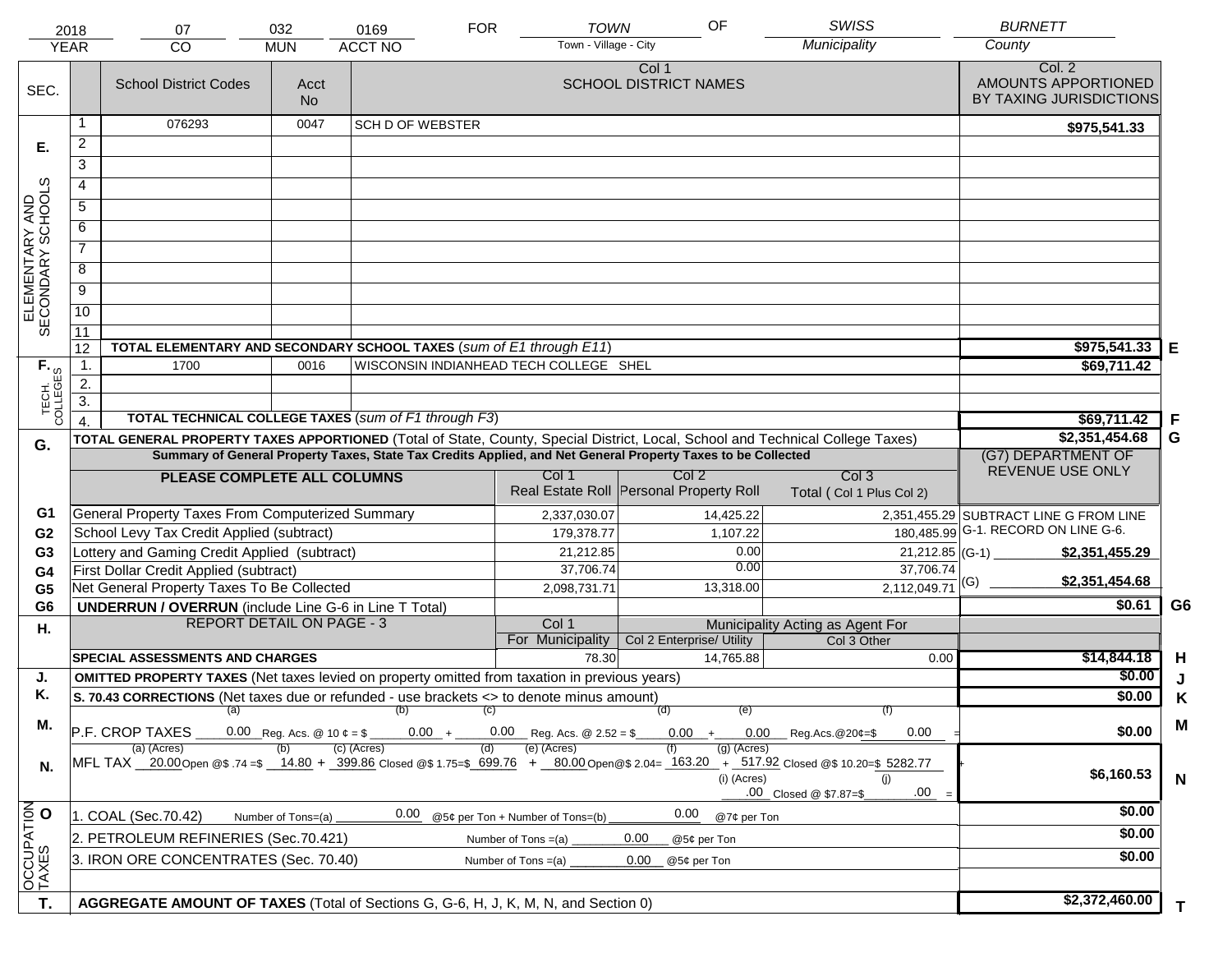|                     | 2018            | 032<br>07                                                       | 0169                              | <b>FOR</b> | <b>TOWN</b>           | <b>SWISS</b><br>OF               |             | <b>BURNETT</b>             |
|---------------------|-----------------|-----------------------------------------------------------------|-----------------------------------|------------|-----------------------|----------------------------------|-------------|----------------------------|
|                     | <b>YEAR</b>     | $\overline{CO}$<br><b>MUN</b>                                   | <b>ACCT NO</b>                    |            | Town - Village - City | Municipality                     |             | County                     |
|                     |                 |                                                                 | <b>SECTION H - DETAIL SUMMARY</b> |            |                       |                                  |             |                            |
|                     |                 |                                                                 |                                   |            | Col 1                 | Municipality Acting as Agent for |             | <b>Total For Each Line</b> |
| н                   |                 | Special Assessments and Special Charges                         |                                   |            | For the Municipality  |                                  | Col 3 Other | (Total of columns 1,2 & 3) |
|                     |                 |                                                                 |                                   |            |                       | Col 2 Enterprise / Utility       |             |                            |
|                     | 01              | Water main and lateral Installations                            |                                   |            | \$0.00                | \$0.00                           | \$0.00      | \$0.00                     |
|                     | 02              | Sewer main and lateral installations                            |                                   |            | \$0.00                | \$0.00                           | \$0.00      | \$0.00                     |
|                     | 03              | Street improvements (ex: sidewalks, storm sewers, seal coating) |                                   |            | \$0.00                | \$0.00                           | \$0.00      | \$0.00                     |
|                     | 04              | Street light installation                                       |                                   |            | \$0.00                | \$0.00                           | \$0.00      | \$0.00                     |
| SPECIAL ASSESSMENTS | 05              | Greenbelts                                                      |                                   |            | \$0.00                | \$0.00                           | \$0.00      | \$0.00                     |
|                     | 06              | Drain ditch and watercourse (sec. 88.42 & 88.43)                |                                   |            | \$0.00                | \$0.00                           | \$0.00      | \$0.00                     |
|                     |                 |                                                                 |                                   |            |                       |                                  |             |                            |
|                     |                 |                                                                 |                                   |            |                       |                                  |             |                            |
|                     |                 |                                                                 |                                   |            |                       |                                  |             |                            |
|                     |                 |                                                                 |                                   |            |                       |                                  |             |                            |
|                     |                 |                                                                 |                                   |            |                       |                                  |             |                            |
|                     |                 |                                                                 |                                   |            |                       |                                  |             |                            |
|                     |                 |                                                                 |                                   |            |                       |                                  |             |                            |
|                     |                 |                                                                 |                                   |            |                       |                                  |             |                            |
|                     |                 |                                                                 |                                   |            |                       |                                  |             |                            |
|                     |                 |                                                                 |                                   |            |                       |                                  |             |                            |
|                     |                 |                                                                 |                                   |            |                       |                                  |             |                            |
|                     |                 |                                                                 |                                   |            |                       |                                  |             |                            |
|                     |                 |                                                                 |                                   |            |                       |                                  |             |                            |
|                     |                 |                                                                 |                                   |            |                       |                                  |             |                            |
|                     |                 |                                                                 |                                   |            |                       |                                  |             |                            |
|                     |                 |                                                                 |                                   |            |                       |                                  |             |                            |
|                     |                 |                                                                 |                                   |            |                       |                                  |             |                            |
|                     |                 |                                                                 |                                   |            |                       |                                  |             |                            |
|                     | 01              | Weeds, Tree Planting, Removal                                   |                                   |            | \$0.00                | \$0.00                           | \$0.00      | \$0.00                     |
|                     | 02              | Snow Removal, Plowing                                           |                                   |            | \$0.00                | \$0.00                           | \$0.00      | \$0.00                     |
|                     | $\overline{03}$ | Refuse And Garbage Collection                                   |                                   |            | \$0.00                | \$0.00                           | \$0.00      | \$0.00                     |
|                     | $\overline{04}$ | Grading, Gravel, Culvert, Fencing                               |                                   |            | \$0.00                | \$0.00                           | \$0.00      | \$0.00                     |
| SPECIAL CHARGES     | 05              | Fencing                                                         |                                   |            | \$0.00                | \$0.00                           | \$0.00      | \$0.00                     |
|                     | 06              | <b>Fire Calls</b>                                               |                                   |            | \$78.30               | \$0.00                           | \$0.00      | \$78.30                    |
|                     | 07              | Recycling                                                       |                                   |            | \$0.00                | \$0.00                           | \$0.00      | \$0.00                     |
|                     | $\overline{08}$ | <b>Delinquent Utility Charges</b>                               |                                   |            | \$0.00                | \$14,765.88                      | \$0.00      | \$14,765.88                |
|                     |                 |                                                                 |                                   |            |                       |                                  |             |                            |
|                     |                 |                                                                 |                                   |            |                       |                                  |             |                            |
|                     |                 |                                                                 |                                   |            |                       |                                  |             |                            |
|                     |                 |                                                                 |                                   |            |                       |                                  |             |                            |
|                     |                 |                                                                 |                                   |            |                       |                                  |             |                            |
|                     |                 |                                                                 |                                   |            |                       |                                  |             |                            |
|                     |                 |                                                                 |                                   |            |                       |                                  |             |                            |
|                     |                 |                                                                 |                                   |            |                       |                                  |             |                            |
|                     |                 |                                                                 |                                   |            |                       |                                  |             |                            |
|                     |                 |                                                                 |                                   |            |                       |                                  |             |                            |
|                     |                 |                                                                 |                                   |            |                       |                                  |             |                            |
|                     |                 |                                                                 |                                   |            |                       |                                  |             |                            |
|                     |                 |                                                                 |                                   |            |                       |                                  |             |                            |
|                     |                 |                                                                 |                                   |            |                       |                                  |             |                            |
|                     |                 |                                                                 |                                   |            | \$78.30               | \$14,765.88                      | \$0.00      | \$14,844.18                |
|                     |                 | TOTALS (Also enter on line H on page 2)                         |                                   |            |                       |                                  |             | н                          |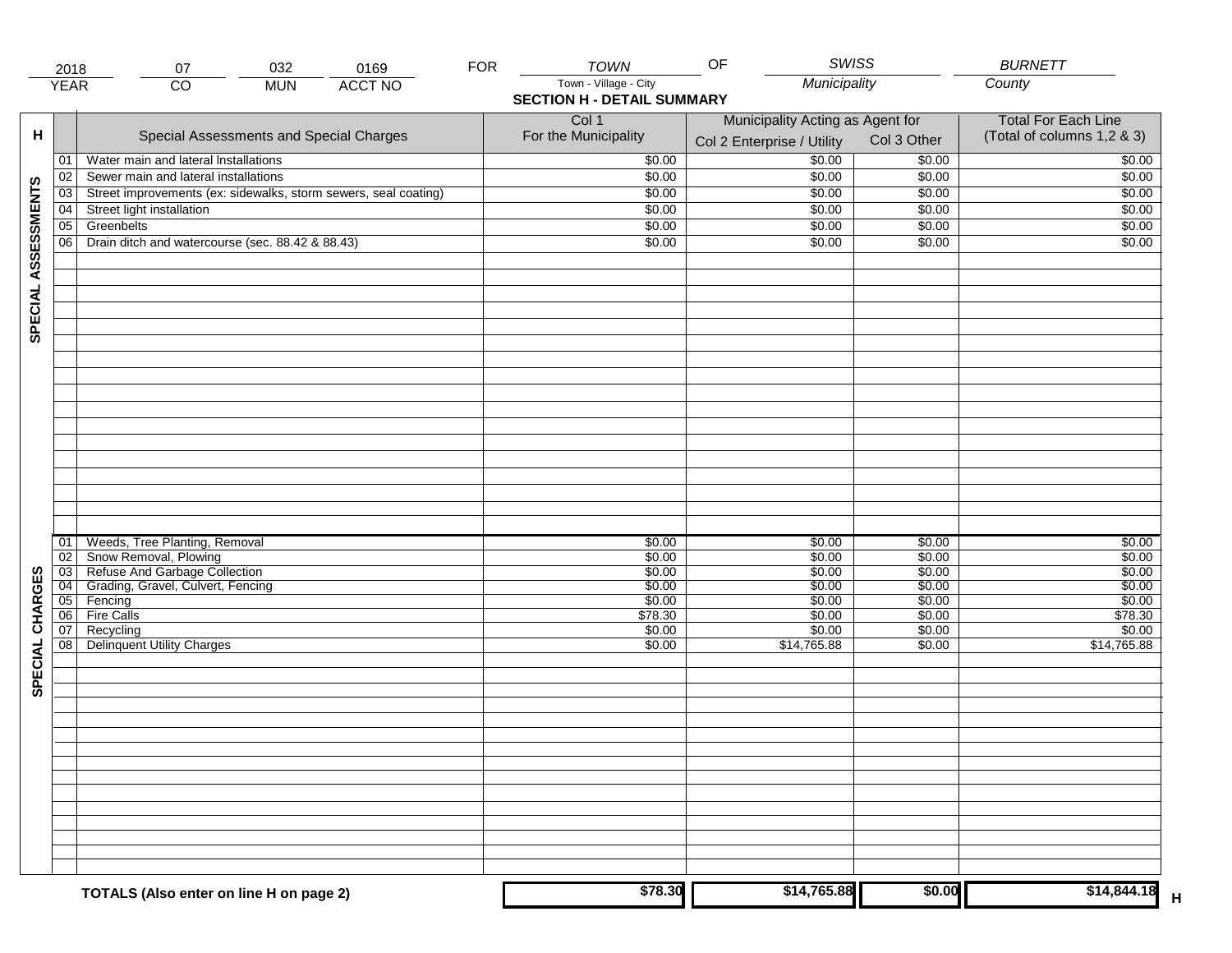| <u>_</u><br>ا u               | ∩י∩<br><b>UJ4</b> | ን169                 | Ur | ۸WC.                        | SM/IS:   | ———————————<br>∟י\\תייר |
|-------------------------------|-------------------|----------------------|----|-----------------------------|----------|-------------------------|
| $\sqrt{2}$<br>$ \blacksquare$ | mun               | <b>CCT NC</b><br>ΔI. |    | .<br>Villade<br>⊧∪w⊓<br>ખા∨ | cıpalıtv | County:                 |

| D. | Name of District                          | Valuation | Gen. Prop. Tax Levy | Remarks |
|----|-------------------------------------------|-----------|---------------------|---------|
|    |                                           |           |                     |         |
|    |                                           |           |                     |         |
|    |                                           |           |                     |         |
|    |                                           |           |                     |         |
|    |                                           |           |                     |         |
|    |                                           |           |                     |         |
|    |                                           |           |                     |         |
|    |                                           |           |                     |         |
|    |                                           |           |                     |         |
|    |                                           |           |                     |         |
|    |                                           |           |                     |         |
|    |                                           |           |                     |         |
|    |                                           |           |                     |         |
|    |                                           |           |                     |         |
|    |                                           |           |                     |         |
|    |                                           |           |                     |         |
|    |                                           |           |                     |         |
|    |                                           |           |                     |         |
|    |                                           |           |                     |         |
|    |                                           |           |                     |         |
|    |                                           |           |                     |         |
|    |                                           |           |                     |         |
|    |                                           |           |                     |         |
|    |                                           |           |                     |         |
|    |                                           |           |                     |         |
|    |                                           |           |                     |         |
|    |                                           |           |                     |         |
|    |                                           |           |                     |         |
|    |                                           |           |                     |         |
|    |                                           |           |                     |         |
|    |                                           |           |                     |         |
|    | TOTALS (Also enter on line D-1 on page 1) |           | \$0.00              |         |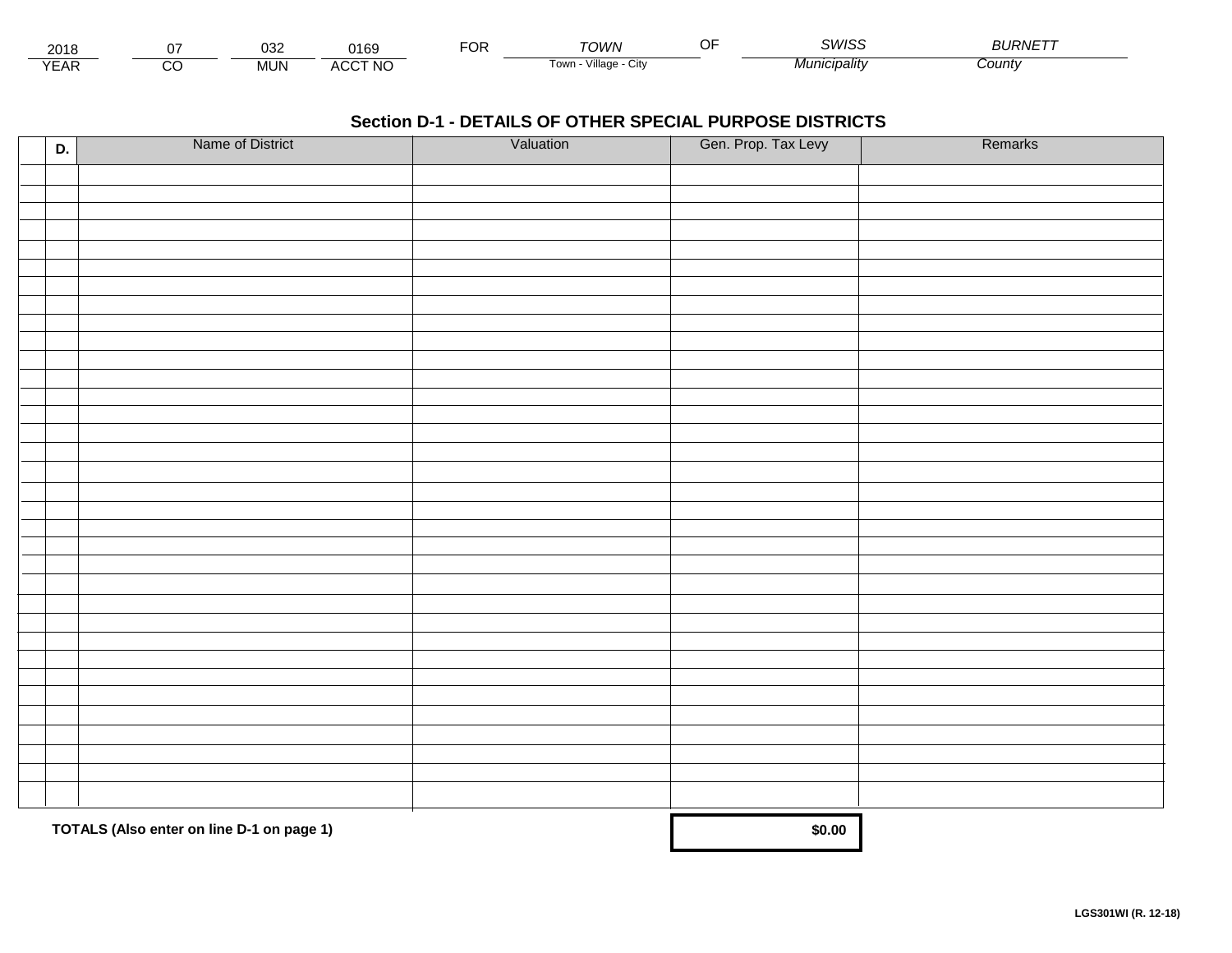#### **FINAL**

| <b>FINAL</b>            |                        |                                                                                                  |                          | <b>STATEMENT OF TAXES FOR 2018</b> |                                        | 07<br>CO                                          | 034<br><b>MUN</b> | 0170<br>ACCT NO                 |                                       |   |                                                            |             |
|-------------------------|------------------------|--------------------------------------------------------------------------------------------------|--------------------------|------------------------------------|----------------------------------------|---------------------------------------------------|-------------------|---------------------------------|---------------------------------------|---|------------------------------------------------------------|-------------|
|                         |                        |                                                                                                  |                          | <b>FOR</b>                         | <b>TOWN</b>                            | OF                                                |                   | <b>TRADE LAKE</b>               | <b>BURNETT</b>                        |   | Check if Amended                                           |             |
|                         |                        |                                                                                                  |                          |                                    | Town-Village -City                     |                                                   |                   | Municipality                    | County                                |   |                                                            |             |
| SEC.                    |                        |                                                                                                  |                          |                                    |                                        | Col 1<br>Description of Tax by Taxing Jurisiction |                   |                                 |                                       |   | Col 2.<br>AMOUNTS APPORTIONED<br>BY TAXING JURISDICTIONS   |             |
| A                       |                        | 1. AGGREGATE AMOUNT OF STATE TAXES                                                               |                          |                                    |                                        |                                                   |                   |                                 |                                       |   | \$0.00                                                     | A           |
| В.                      |                        | 1. Portion of State Special Charges Upon County                                                  |                          |                                    |                                        |                                                   |                   |                                 |                                       |   | \$0.00                                                     |             |
|                         |                        | 2. Portion of County Tax Levied Over Entire Municipality                                         |                          |                                    |                                        |                                                   |                   |                                 |                                       |   | \$464,989.79                                               |             |
|                         |                        | 3. Special Purpose County Taxes                                                                  |                          |                                    |                                        |                                                   |                   |                                 |                                       |   | \$0.00                                                     |             |
| <b>COUNT</b><br>TAXES   |                        | 4. TOTAL COUNTY TAXES (sum of B-1 through B-3)                                                   |                          |                                    |                                        |                                                   |                   |                                 |                                       |   | \$464,989.79                                               | B           |
|                         |                        | <b>Special District</b><br>Code                                                                  | <b>Acct</b><br><b>No</b> |                                    | <b>Special</b><br><b>District Name</b> |                                                   |                   | Col 1a<br><b>Property Taxes</b> | Col 1b<br><b>State Special Charge</b> |   | <b>Property Taxes with</b><br><b>State Special Charges</b> |             |
| C.                      | $\mathbf{1}$           |                                                                                                  |                          |                                    |                                        |                                                   |                   |                                 |                                       |   |                                                            |             |
|                         | $\mathbf{2}$           |                                                                                                  |                          |                                    |                                        |                                                   |                   |                                 |                                       |   |                                                            |             |
|                         | 3                      |                                                                                                  |                          |                                    |                                        |                                                   |                   |                                 |                                       |   |                                                            |             |
|                         | 4                      |                                                                                                  |                          |                                    |                                        |                                                   |                   |                                 |                                       |   |                                                            |             |
|                         | 5                      |                                                                                                  |                          |                                    |                                        |                                                   |                   |                                 |                                       |   |                                                            |             |
|                         | 6                      |                                                                                                  |                          |                                    |                                        |                                                   |                   |                                 |                                       |   |                                                            |             |
|                         | $\overline{7}$         |                                                                                                  |                          |                                    |                                        |                                                   |                   |                                 |                                       |   |                                                            |             |
| SPECIAL DISTRICT TAXES  | 8                      |                                                                                                  |                          |                                    |                                        |                                                   |                   |                                 |                                       |   |                                                            |             |
|                         | 9                      |                                                                                                  |                          |                                    |                                        |                                                   |                   |                                 |                                       |   |                                                            |             |
|                         | 10                     |                                                                                                  |                          |                                    |                                        |                                                   |                   |                                 |                                       |   |                                                            |             |
|                         | 11                     |                                                                                                  |                          |                                    |                                        |                                                   |                   |                                 |                                       |   |                                                            |             |
|                         |                        | 12. TOTAL SPECIAL DISTRICT TAXES (sum of C1 through C11)                                         |                          |                                    |                                        |                                                   |                   | \$0.00                          | \$0.00                                |   | \$0.00                                                     | $\mathbf c$ |
| D.                      | l1.                    | Other Special Purpose District Taxes (Show Detail on page 4, enter total here)                   |                          |                                    |                                        |                                                   |                   |                                 |                                       |   | \$65,591.79                                                |             |
|                         | 2.                     | Total Tax Increment (except county environmental remediation tax increment)                      |                          |                                    |                                        |                                                   |                   |                                 |                                       |   | \$0.00                                                     |             |
| CITY                    | 13.                    | <b>County Environmental Tax Increment</b>                                                        |                          |                                    |                                        |                                                   |                   |                                 |                                       |   | \$0.00                                                     |             |
| бR                      | 14.                    | <b>Other State Special Charges</b>                                                               |                          |                                    |                                        |                                                   |                   |                                 |                                       |   | \$0.00                                                     |             |
|                         | 5.                     | <b>County Special Charges</b>                                                                    |                          |                                    |                                        |                                                   |                   |                                 |                                       |   | \$0.00                                                     |             |
|                         | 6.                     | All Other Town, Village, or City Taxes                                                           |                          | \$379,165.00                       |                                        |                                                   |                   |                                 |                                       |   |                                                            |             |
|                         | 17.                    | Surplus Funds Applied CAUTION: Do not make an entry on this line unless Line D6 (above) is Zero. |                          |                                    |                                        |                                                   |                   |                                 |                                       | k | $\sqrt{$0.00}$                                             |             |
| TOWN, VILLAGE,<br>TAXES |                        | 8. TOTAL TOWN, VILLAGE OR CITY TAXES (sum of D1 through D7; NOT TOTAL for page one)              |                          |                                    |                                        |                                                   |                   |                                 |                                       |   | \$444,756.79                                               | D           |
| Clerk                   | Date<br><b>REMARKS</b> |                                                                                                  |                          |                                    |                                        |                                                   |                   |                                 |                                       |   |                                                            |             |

| Work Phone     | Home Phone |
|----------------|------------|
|                |            |
| E-mail Address | Fax Number |
|                |            |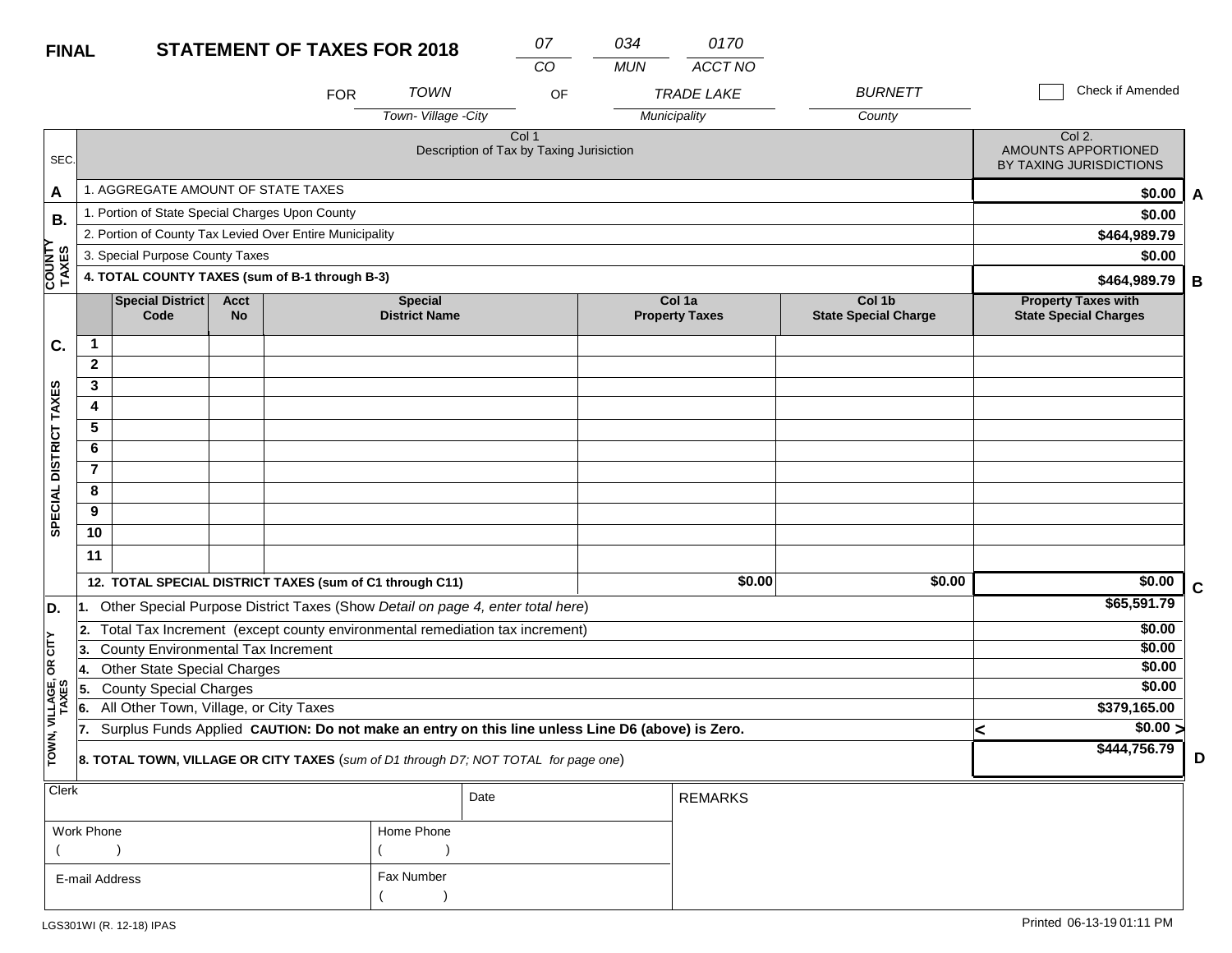|                                     | 2018<br><b>YEAR</b> | 07<br><b>CO</b>                                                                                                                                            | 034<br><b>MUN</b>  | 0170<br><b>ACCT NO</b>                                                                                       | <b>FOR</b> | <b>TOWN</b><br>Town - Village - City   | OF                                               |                                                        | <b>TRADE LAKE</b><br>Municipality               | <b>BURNETT</b><br>County                                 |                |
|-------------------------------------|---------------------|------------------------------------------------------------------------------------------------------------------------------------------------------------|--------------------|--------------------------------------------------------------------------------------------------------------|------------|----------------------------------------|--------------------------------------------------|--------------------------------------------------------|-------------------------------------------------|----------------------------------------------------------|----------------|
| SEC.                                |                     | <b>School District Codes</b>                                                                                                                               | Acct<br><b>No</b>  |                                                                                                              |            |                                        | Col 1<br><b>SCHOOL DISTRICT NAMES</b>            |                                                        |                                                 | Col. 2<br>AMOUNTS APPORTIONED<br>BY TAXING JURISDICTIONS |                |
|                                     | 1                   | 072233                                                                                                                                                     | 0045               | <b>SCH D OF GRANTSBURG</b>                                                                                   |            |                                        |                                                  |                                                        |                                                 | \$324,375.89                                             |                |
| Е.                                  | 2                   | 481939                                                                                                                                                     | 0290               | SCH D OF FREDERIC                                                                                            |            |                                        |                                                  |                                                        |                                                 | \$520,326.00                                             |                |
|                                     | $\overline{3}$      |                                                                                                                                                            |                    |                                                                                                              |            |                                        |                                                  |                                                        |                                                 |                                                          |                |
|                                     | 4                   |                                                                                                                                                            |                    |                                                                                                              |            |                                        |                                                  |                                                        |                                                 |                                                          |                |
|                                     | 5                   |                                                                                                                                                            |                    |                                                                                                              |            |                                        |                                                  |                                                        |                                                 |                                                          |                |
|                                     | 6                   |                                                                                                                                                            |                    |                                                                                                              |            |                                        |                                                  |                                                        |                                                 |                                                          |                |
|                                     | $\overline{7}$      |                                                                                                                                                            |                    |                                                                                                              |            |                                        |                                                  |                                                        |                                                 |                                                          |                |
| ELEMENTARY AND<br>SECONDARY SCHOOLS | 8                   |                                                                                                                                                            |                    |                                                                                                              |            |                                        |                                                  |                                                        |                                                 |                                                          |                |
|                                     | $\overline{9}$      |                                                                                                                                                            |                    |                                                                                                              |            |                                        |                                                  |                                                        |                                                 |                                                          |                |
|                                     | 10                  |                                                                                                                                                            |                    |                                                                                                              |            |                                        |                                                  |                                                        |                                                 |                                                          |                |
|                                     | 11                  |                                                                                                                                                            |                    |                                                                                                              |            |                                        |                                                  |                                                        |                                                 |                                                          |                |
|                                     | 12                  | TOTAL ELEMENTARY AND SECONDARY SCHOOL TAXES (sum of E1 through E11)                                                                                        |                    |                                                                                                              |            |                                        |                                                  |                                                        |                                                 | \$844,701.89                                             | Е              |
|                                     | 1.                  | 1700                                                                                                                                                       | 0016               |                                                                                                              |            | WISCONSIN INDIANHEAD TECH COLLEGE SHEL |                                                  |                                                        |                                                 | \$46,486.46                                              |                |
|                                     | 2.                  |                                                                                                                                                            |                    |                                                                                                              |            |                                        |                                                  |                                                        |                                                 |                                                          |                |
| TECH. T                             | $\overline{3}$ .    |                                                                                                                                                            |                    |                                                                                                              |            |                                        |                                                  |                                                        |                                                 |                                                          |                |
|                                     | $\overline{4}$ .    | <b>TOTAL TECHNICAL COLLEGE TAXES (sum of F1 through F3)</b>                                                                                                |                    |                                                                                                              |            |                                        |                                                  |                                                        |                                                 | \$46,486.46                                              | F              |
| G.                                  |                     | TOTAL GENERAL PROPERTY TAXES APPORTIONED (Total of State, County, Special District, Local, School and Technical College Taxes)                             |                    | Summary of General Property Taxes, State Tax Credits Applied, and Net General Property Taxes to be Collected |            |                                        |                                                  |                                                        |                                                 | \$1,800,934.93                                           | G              |
|                                     |                     |                                                                                                                                                            |                    |                                                                                                              |            |                                        |                                                  |                                                        |                                                 | (G7) DEPARTMENT OF<br>REVENUE USE ONLY                   |                |
|                                     |                     | PLEASE COMPLETE ALL COLUMNS                                                                                                                                |                    |                                                                                                              |            | Col 1                                  | Col 2<br>Real Estate Roll Personal Property Roll |                                                        | Col <sub>3</sub><br>Total (Col 1 Plus Col 2)    |                                                          |                |
| G1                                  |                     | <b>General Property Taxes From Computerized Summary</b>                                                                                                    |                    |                                                                                                              |            | 1,800,096.42                           |                                                  | 839.37                                                 |                                                 | 1,800,935.79 SUBTRACT LINE G FROM LINE                   |                |
| G <sub>2</sub>                      |                     | School Levy Tax Credit Applied (subtract)                                                                                                                  |                    |                                                                                                              |            | 203,791.13                             |                                                  | 95.47                                                  |                                                 | 203,886.60 G-1. RECORD ON LINE G-6.                      |                |
| G <sub>3</sub>                      |                     | Lottery and Gaming Credit Applied (subtract)                                                                                                               |                    |                                                                                                              |            | 35,513.77                              |                                                  | 95.26                                                  | $35,609.03$ (G-1)                               | \$1,800,935.79                                           |                |
| G4                                  |                     | First Dollar Credit Applied (subtract)                                                                                                                     |                    |                                                                                                              |            | 36,925.41                              |                                                  | 0.00                                                   | 36,925.41                                       | \$1,800,934.93                                           |                |
| G <sub>5</sub>                      |                     | Net General Property Taxes To Be Collected                                                                                                                 |                    |                                                                                                              |            | 1,523,866.11                           |                                                  | 648.64                                                 | $1,524,514.75$ <sup>(G)</sup>                   |                                                          |                |
| G <sub>6</sub>                      |                     | <b>UNDERRUN / OVERRUN</b> (include Line G-6 in Line T Total)<br><b>REPORT DETAIL ON PAGE - 3</b>                                                           |                    |                                                                                                              |            | Col 1                                  |                                                  |                                                        |                                                 | \$0.86                                                   | G <sub>6</sub> |
| Н.                                  |                     |                                                                                                                                                            |                    |                                                                                                              |            | For Municipality                       | Col 2 Enterprise/ Utility                        |                                                        | Municipality Acting as Agent For<br>Col 3 Other |                                                          |                |
|                                     |                     | <b>SPECIAL ASSESSMENTS AND CHARGES</b>                                                                                                                     |                    |                                                                                                              |            | 0.00                                   |                                                  | 0.00                                                   | 0.00                                            | \$0.00                                                   | H              |
| J.                                  |                     | <b>OMITTED PROPERTY TAXES</b> (Net taxes levied on property omitted from taxation in previous years)                                                       |                    |                                                                                                              |            |                                        |                                                  |                                                        |                                                 |                                                          | \$0.00         |
| Κ.                                  |                     | S. 70.43 CORRECTIONS (Net taxes due or refunded - use brackets <> to denote minus amount)                                                                  |                    |                                                                                                              |            |                                        |                                                  |                                                        |                                                 | \$0.00                                                   | Κ              |
| М.                                  |                     | (a)                                                                                                                                                        |                    | (b)                                                                                                          | (c)        |                                        | (d)                                              | (e)                                                    | (f)                                             |                                                          | M              |
|                                     |                     | P.F. CROP TAXES                                                                                                                                            |                    |                                                                                                              |            | $0.00 + 0.00$ Reg. Acs. @ 2.52 = \$    | $0.00 +$                                         | $0.00$ Reg.Acs. @20¢=\$                                | 0.00                                            | \$0.00                                                   |                |
| N.                                  |                     | (a) (Acres)<br>MFL TAX 29.00 Open @\$ .74 =\$ 21.46 + 132.00 Closed @\$ 1.75=\$ 231.00 + 124.00 Open @\$ 2.04= 252.96 + 158.90 Closed @\$ 10.20=\$ 1620.78 |                    | (c) (Acres)                                                                                                  | (d)        | (e) (Acres)                            |                                                  | $(g)$ (Acres)<br>(i) (Acres)<br>.00 Closed @ \$7.87=\$ | (i)<br>.00                                      | \$2,126.20                                               | $\mathbf N$    |
|                                     |                     | 1. COAL (Sec.70.42)                                                                                                                                        | Number of Tons=(a) | 0.00                                                                                                         |            | @5¢ per Ton + Number of Tons=(b)       | 0.00                                             | @7¢ per Ton                                            |                                                 |                                                          | \$0.00         |
| OCCUPATION                          |                     | 2. PETROLEUM REFINERIES (Sec.70.421)                                                                                                                       |                    |                                                                                                              |            | Number of Tons =(a)                    | 0.00                                             |                                                        |                                                 |                                                          | \$0.00         |
|                                     |                     | 3. IRON ORE CONCENTRATES (Sec. 70.40)                                                                                                                      |                    |                                                                                                              |            | Number of Tons $=(a)$                  | @5¢ per Ton<br>0.00<br>@5¢ per Ton               |                                                        |                                                 |                                                          | \$0.00         |
|                                     |                     |                                                                                                                                                            |                    |                                                                                                              |            |                                        |                                                  |                                                        |                                                 |                                                          |                |
|                                     |                     |                                                                                                                                                            |                    |                                                                                                              |            |                                        |                                                  |                                                        |                                                 | \$1,803,061.99                                           |                |
| T.                                  |                     | AGGREGATE AMOUNT OF TAXES (Total of Sections G, G-6, H, J, K, M, N, and Section 0)                                                                         |                    |                                                                                                              |            |                                        |                                                  |                                                        |                                                 |                                                          | T.             |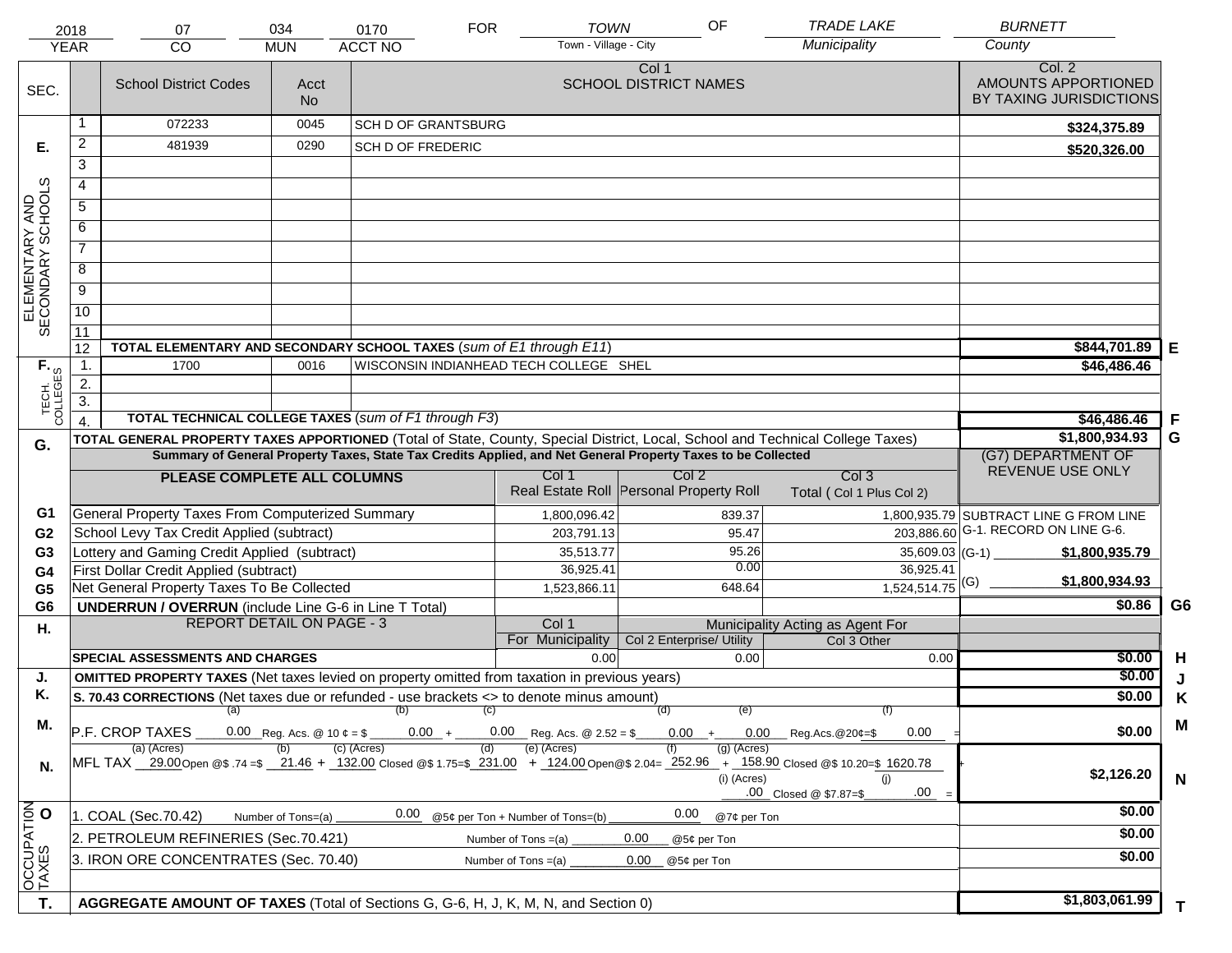|                     | 2018            | 034<br>07                                                       | <b>FOR</b><br>0170 | TOWN                              | <b>TRADE LAKE</b><br>OF          |                  | <b>BURNETT</b>             |
|---------------------|-----------------|-----------------------------------------------------------------|--------------------|-----------------------------------|----------------------------------|------------------|----------------------------|
|                     | <b>YEAR</b>     | CO<br><b>MUN</b>                                                | <b>ACCT NO</b>     | Town - Village - City             | Municipality                     |                  | County                     |
|                     |                 |                                                                 |                    | <b>SECTION H - DETAIL SUMMARY</b> |                                  |                  |                            |
|                     |                 |                                                                 |                    | Col 1                             | Municipality Acting as Agent for |                  | <b>Total For Each Line</b> |
| н                   |                 | Special Assessments and Special Charges                         |                    | For the Municipality              | Col 2 Enterprise / Utility       | Col 3 Other      | (Total of columns 1,2 & 3) |
|                     | 01              | Water main and lateral Installations                            |                    | \$0.00                            | 50.00                            | \$0.00           | \$0.00                     |
|                     | 02              | Sewer main and lateral installations                            |                    | \$0.00                            | \$0.00                           | \$0.00           | \$0.00                     |
|                     | $\overline{03}$ | Street improvements (ex: sidewalks, storm sewers, seal coating) |                    | \$0.00                            | \$0.00                           | \$0.00           | \$0.00                     |
|                     | 04              | Street light installation                                       |                    | \$0.00                            | \$0.00                           | \$0.00           | \$0.00                     |
|                     | $\overline{05}$ | Greenbelts                                                      |                    | \$0.00                            | \$0.00                           | \$0.00           | \$0.00                     |
|                     | 06              | Drain ditch and watercourse (sec. 88.42 & 88.43)                |                    | \$0.00                            | \$0.00                           | \$0.00           | \$0.00                     |
| SPECIAL ASSESSMENTS |                 |                                                                 |                    |                                   |                                  |                  |                            |
|                     |                 |                                                                 |                    |                                   |                                  |                  |                            |
|                     |                 |                                                                 |                    |                                   |                                  |                  |                            |
|                     |                 |                                                                 |                    |                                   |                                  |                  |                            |
|                     |                 |                                                                 |                    |                                   |                                  |                  |                            |
|                     |                 |                                                                 |                    |                                   |                                  |                  |                            |
|                     |                 |                                                                 |                    |                                   |                                  |                  |                            |
|                     |                 |                                                                 |                    |                                   |                                  |                  |                            |
|                     |                 |                                                                 |                    |                                   |                                  |                  |                            |
|                     |                 |                                                                 |                    |                                   |                                  |                  |                            |
|                     |                 |                                                                 |                    |                                   |                                  |                  |                            |
|                     |                 |                                                                 |                    |                                   |                                  |                  |                            |
|                     |                 |                                                                 |                    |                                   |                                  |                  |                            |
|                     |                 |                                                                 |                    |                                   |                                  |                  |                            |
|                     |                 |                                                                 |                    |                                   |                                  |                  |                            |
|                     |                 |                                                                 |                    |                                   |                                  |                  |                            |
|                     |                 |                                                                 |                    |                                   |                                  |                  |                            |
|                     | 01              | Weeds, Tree Planting, Removal                                   |                    | \$0.00                            | \$0.00                           | \$0.00           | \$0.00                     |
|                     | 02              | Snow Removal, Plowing                                           |                    | \$0.00                            | \$0.00                           | \$0.00           | \$0.00                     |
| SPECIAL CHARGES     | 03              | Refuse And Garbage Collection                                   |                    | \$0.00                            | \$0.00                           | \$0.00           | \$0.00                     |
|                     | $\overline{04}$ | Grading, Gravel, Culvert, Fencing                               |                    | \$0.00                            | \$0.00                           | \$0.00           | \$0.00                     |
|                     | 05<br>06        | Fencing<br><b>Fire Calls</b>                                    |                    | \$0.00<br>\$0.00                  | \$0.00<br>\$0.00                 | \$0.00<br>\$0.00 | \$0.00<br>\$0.00           |
|                     | 07              | Recycling                                                       |                    | \$0.00                            | \$0.00                           | \$0.00           | \$0.00                     |
|                     | 08              | Delinquent Utility Charges                                      |                    | \$0.00                            | \$0.00                           | \$0.00           | \$0.00                     |
|                     |                 |                                                                 |                    |                                   |                                  |                  |                            |
|                     |                 |                                                                 |                    |                                   |                                  |                  |                            |
|                     |                 |                                                                 |                    |                                   |                                  |                  |                            |
|                     |                 |                                                                 |                    |                                   |                                  |                  |                            |
|                     |                 |                                                                 |                    |                                   |                                  |                  |                            |
|                     |                 |                                                                 |                    |                                   |                                  |                  |                            |
|                     |                 |                                                                 |                    |                                   |                                  |                  |                            |
|                     |                 |                                                                 |                    |                                   |                                  |                  |                            |
|                     |                 |                                                                 |                    |                                   |                                  |                  |                            |
|                     |                 |                                                                 |                    |                                   |                                  |                  |                            |
|                     |                 |                                                                 |                    |                                   |                                  |                  |                            |
|                     |                 |                                                                 |                    |                                   |                                  |                  |                            |
|                     |                 |                                                                 |                    |                                   |                                  |                  |                            |
|                     |                 |                                                                 |                    |                                   |                                  |                  |                            |
|                     |                 |                                                                 |                    | \$0.00                            | \$0.00                           | \$0.00           | \$0.00                     |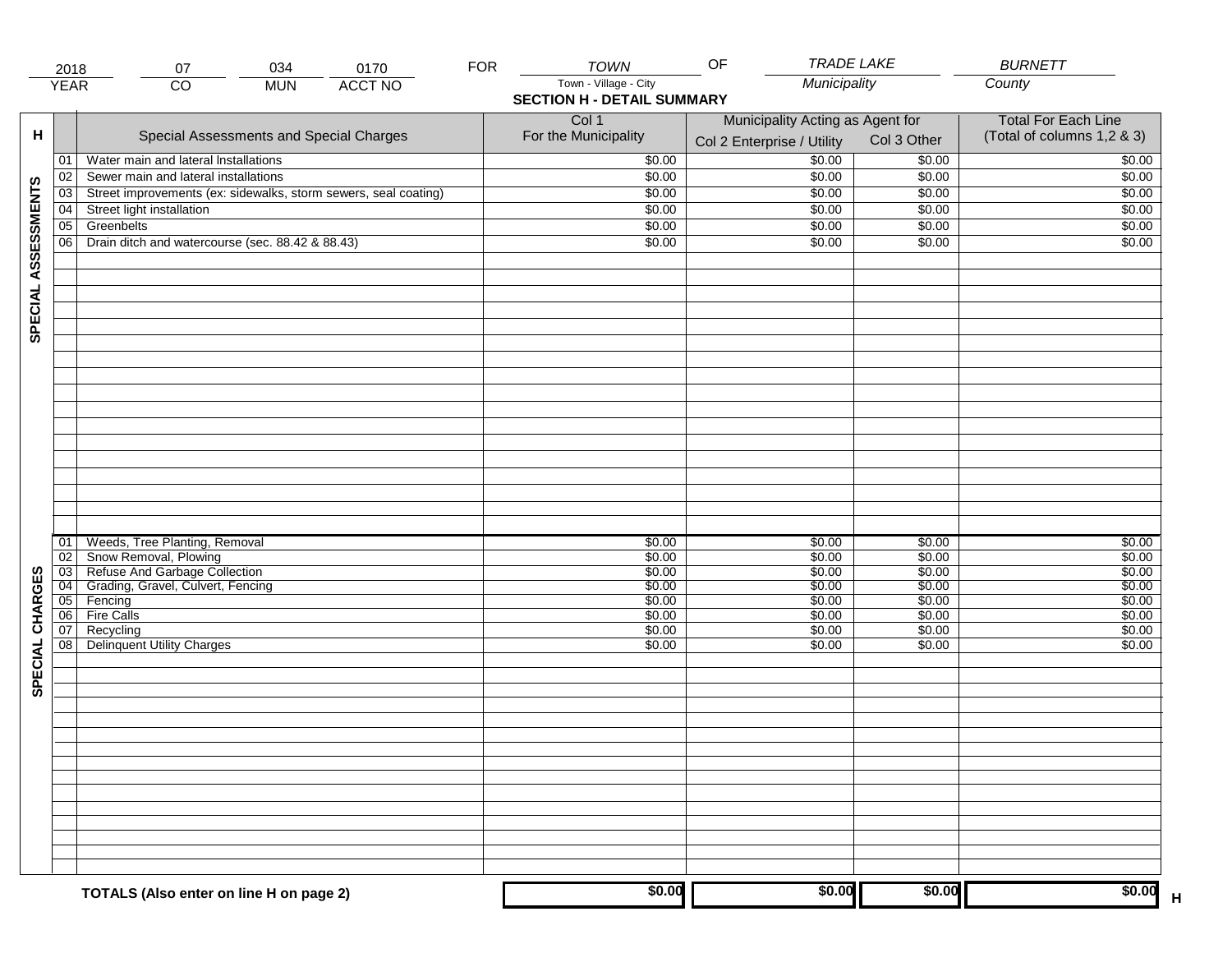| 2040<br>ZUT-                               |          | ^^<br>יטט  | <b>A170</b>             | $-0n$<br>vη | <b>JWN</b>              | $-$<br>O ⊩ | .AKE<br>$\cdots$ $\cdots$<br>$\overline{\nu}$ | $BURNET^-$ |  |
|--------------------------------------------|----------|------------|-------------------------|-------------|-------------------------|------------|-----------------------------------------------|------------|--|
| $\mathcal{M}$ $\blacksquare$<br><b>CAR</b> | ~~<br>◡◡ | <b>MUN</b> | CCT NO<br>ΔI.<br>$\sim$ |             | I own<br>∪lt∨<br>шале · |            | Vlunicipalitv                                 | County     |  |

|                | D. | Name of District                          | Valuation       | Gen. Prop. Tax Levy | Remarks |
|----------------|----|-------------------------------------------|-----------------|---------------------|---------|
| $\vert$ 1      |    | <b>Grantsburg Fire</b>                    | \$41,964,300.00 | \$23,947.32         |         |
| $\overline{2}$ |    | Frederic Fire                             | \$75,710,300.00 | \$41,644.47         |         |
|                |    |                                           |                 |                     |         |
|                |    |                                           |                 |                     |         |
|                |    |                                           |                 |                     |         |
|                |    |                                           |                 |                     |         |
|                |    |                                           |                 |                     |         |
|                |    |                                           |                 |                     |         |
|                |    |                                           |                 |                     |         |
|                |    |                                           |                 |                     |         |
|                |    |                                           |                 |                     |         |
|                |    |                                           |                 |                     |         |
|                |    |                                           |                 |                     |         |
|                |    |                                           |                 |                     |         |
|                |    |                                           |                 |                     |         |
|                |    |                                           |                 |                     |         |
|                |    |                                           |                 |                     |         |
|                |    |                                           |                 |                     |         |
|                |    |                                           |                 |                     |         |
|                |    |                                           |                 |                     |         |
|                |    |                                           |                 |                     |         |
|                |    |                                           |                 |                     |         |
|                |    |                                           |                 |                     |         |
|                |    |                                           |                 |                     |         |
|                |    |                                           |                 |                     |         |
|                |    |                                           |                 |                     |         |
|                |    |                                           |                 |                     |         |
|                |    |                                           |                 |                     |         |
|                |    |                                           |                 |                     |         |
|                |    |                                           |                 |                     |         |
|                |    |                                           |                 |                     |         |
|                |    |                                           |                 |                     |         |
|                |    |                                           |                 |                     |         |
|                |    |                                           |                 |                     |         |
|                |    | TOTALS (Also enter on line D-1 on page 1) |                 | \$65,591.79         |         |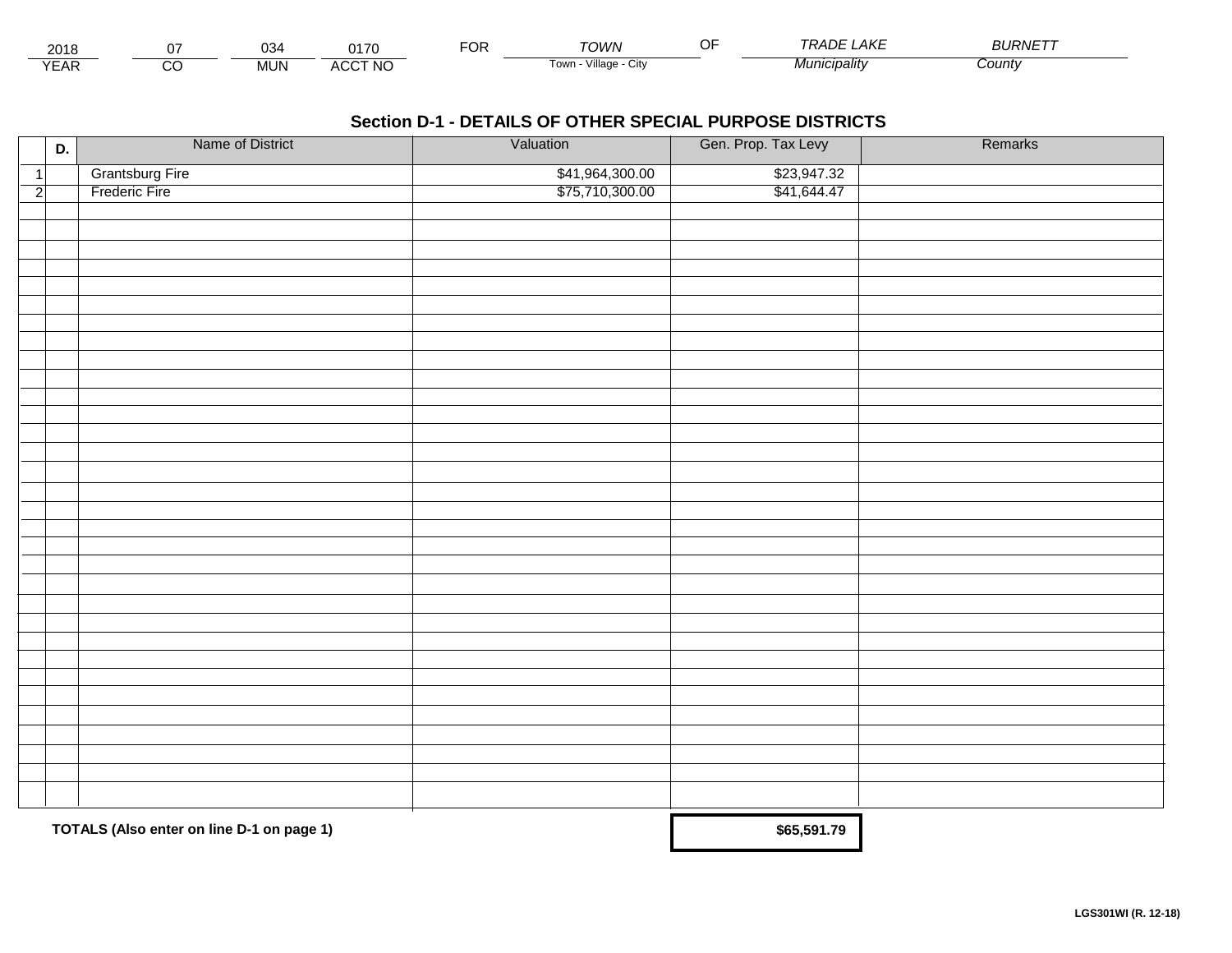| <b>FINAL</b>            |                |                                                                                                  |                   | <b>STATEMENT OF TAXES FOR 2018</b> |                                        | 07                                                           | 036              | 0171                            |                                       |   |                                                                        |
|-------------------------|----------------|--------------------------------------------------------------------------------------------------|-------------------|------------------------------------|----------------------------------------|--------------------------------------------------------------|------------------|---------------------------------|---------------------------------------|---|------------------------------------------------------------------------|
|                         |                |                                                                                                  |                   | <b>FOR</b>                         | <b>TOWN</b><br>Town-Village -City      | CO                                                           | <b>MUN</b><br>OF | ACCT NO<br><b>UNION</b>         | <b>BURNETT</b>                        |   | Check if Amended                                                       |
| SEC.                    |                |                                                                                                  |                   |                                    |                                        | Col <sub>1</sub><br>Description of Tax by Taxing Jurisiction |                  | Municipality                    | County                                |   | $\overline{C}$ ol 2.<br>AMOUNTS APPORTIONED<br>BY TAXING JURISDICTIONS |
| A                       |                | 1. AGGREGATE AMOUNT OF STATE TAXES                                                               |                   |                                    |                                        |                                                              |                  |                                 |                                       |   | \$0.00<br>A                                                            |
| В.                      |                | 1. Portion of State Special Charges Upon County                                                  |                   |                                    |                                        |                                                              |                  |                                 |                                       |   | \$0.00                                                                 |
|                         |                | 2. Portion of County Tax Levied Over Entire Municipality                                         |                   |                                    |                                        |                                                              |                  |                                 |                                       |   | \$381,086.04                                                           |
|                         |                | 3. Special Purpose County Taxes                                                                  |                   |                                    |                                        |                                                              |                  |                                 |                                       |   | \$0.00                                                                 |
| COUNTY<br>TAXES         |                | 4. TOTAL COUNTY TAXES (sum of B-1 through B-3)                                                   |                   |                                    |                                        |                                                              |                  |                                 |                                       |   | \$381,086.04<br>В                                                      |
|                         |                | <b>Special District</b><br>Code                                                                  | <b>Acct</b><br>No |                                    | <b>Special</b><br><b>District Name</b> |                                                              |                  | Col 1a<br><b>Property Taxes</b> | Col 1b<br><b>State Special Charge</b> |   | <b>Property Taxes with</b><br><b>State Special Charges</b>             |
| C.                      | 1              |                                                                                                  |                   |                                    |                                        |                                                              |                  |                                 |                                       |   |                                                                        |
|                         | $\mathbf{2}$   |                                                                                                  |                   |                                    |                                        |                                                              |                  |                                 |                                       |   |                                                                        |
|                         | 3              |                                                                                                  |                   |                                    |                                        |                                                              |                  |                                 |                                       |   |                                                                        |
|                         | 4              |                                                                                                  |                   |                                    |                                        |                                                              |                  |                                 |                                       |   |                                                                        |
|                         | 5              |                                                                                                  |                   |                                    |                                        |                                                              |                  |                                 |                                       |   |                                                                        |
|                         | 6              |                                                                                                  |                   |                                    |                                        |                                                              |                  |                                 |                                       |   |                                                                        |
|                         | $\overline{7}$ |                                                                                                  |                   |                                    |                                        |                                                              |                  |                                 |                                       |   |                                                                        |
| SPECIAL DISTRICT TAXES  | 8              |                                                                                                  |                   |                                    |                                        |                                                              |                  |                                 |                                       |   |                                                                        |
|                         | 9              |                                                                                                  |                   |                                    |                                        |                                                              |                  |                                 |                                       |   |                                                                        |
|                         | 10             |                                                                                                  |                   |                                    |                                        |                                                              |                  |                                 |                                       |   |                                                                        |
|                         | 11             |                                                                                                  |                   |                                    |                                        |                                                              |                  |                                 |                                       |   |                                                                        |
|                         |                | 12. TOTAL SPECIAL DISTRICT TAXES (sum of C1 through C11)                                         |                   |                                    |                                        |                                                              |                  | \$0.00                          | \$0.00                                |   | \$0.00<br>$\mathbf C$                                                  |
| D.                      | 11.            | Other Special Purpose District Taxes (Show Detail on page 4, enter total here)                   |                   |                                    |                                        |                                                              |                  |                                 |                                       |   | \$0.00                                                                 |
|                         | 12.            | Total Tax Increment (except county environmental remediation tax increment)                      |                   |                                    |                                        |                                                              |                  |                                 |                                       |   | \$0.00                                                                 |
| OR CITY                 | 3.             | <b>County Environmental Tax Increment</b>                                                        |                   |                                    |                                        |                                                              |                  |                                 |                                       |   | \$0.00                                                                 |
|                         | 4.             | <b>Other State Special Charges</b>                                                               |                   |                                    |                                        |                                                              |                  |                                 |                                       |   | \$0.00                                                                 |
|                         | 5              | <b>County Special Charges</b>                                                                    |                   |                                    |                                        |                                                              |                  |                                 |                                       |   | \$0.00                                                                 |
|                         | 6.             | All Other Town, Village, or City Taxes                                                           |                   |                                    |                                        |                                                              |                  |                                 |                                       |   | \$122,017.00                                                           |
| TOWN, VILLAGE,<br>TAXES | 17.            | Surplus Funds Applied CAUTION: Do not make an entry on this line unless Line D6 (above) is Zero. |                   |                                    |                                        |                                                              |                  |                                 |                                       | < | $\sqrt{$0.00}$ >                                                       |
|                         |                | 8. TOTAL TOWN, VILLAGE OR CITY TAXES (sum of D1 through D7; NOT TOTAL for page one)              |                   |                                    |                                        |                                                              |                  |                                 |                                       |   | \$122,017.00<br>D                                                      |
| <b>Clerk</b>            |                |                                                                                                  |                   |                                    |                                        | Date                                                         |                  | <b>REMARKS</b>                  |                                       |   |                                                                        |
|                         |                |                                                                                                  |                   |                                    |                                        |                                                              |                  |                                 |                                       |   |                                                                        |

| Work Phone     | Home Phone |
|----------------|------------|
| E-mail Address | Fax Number |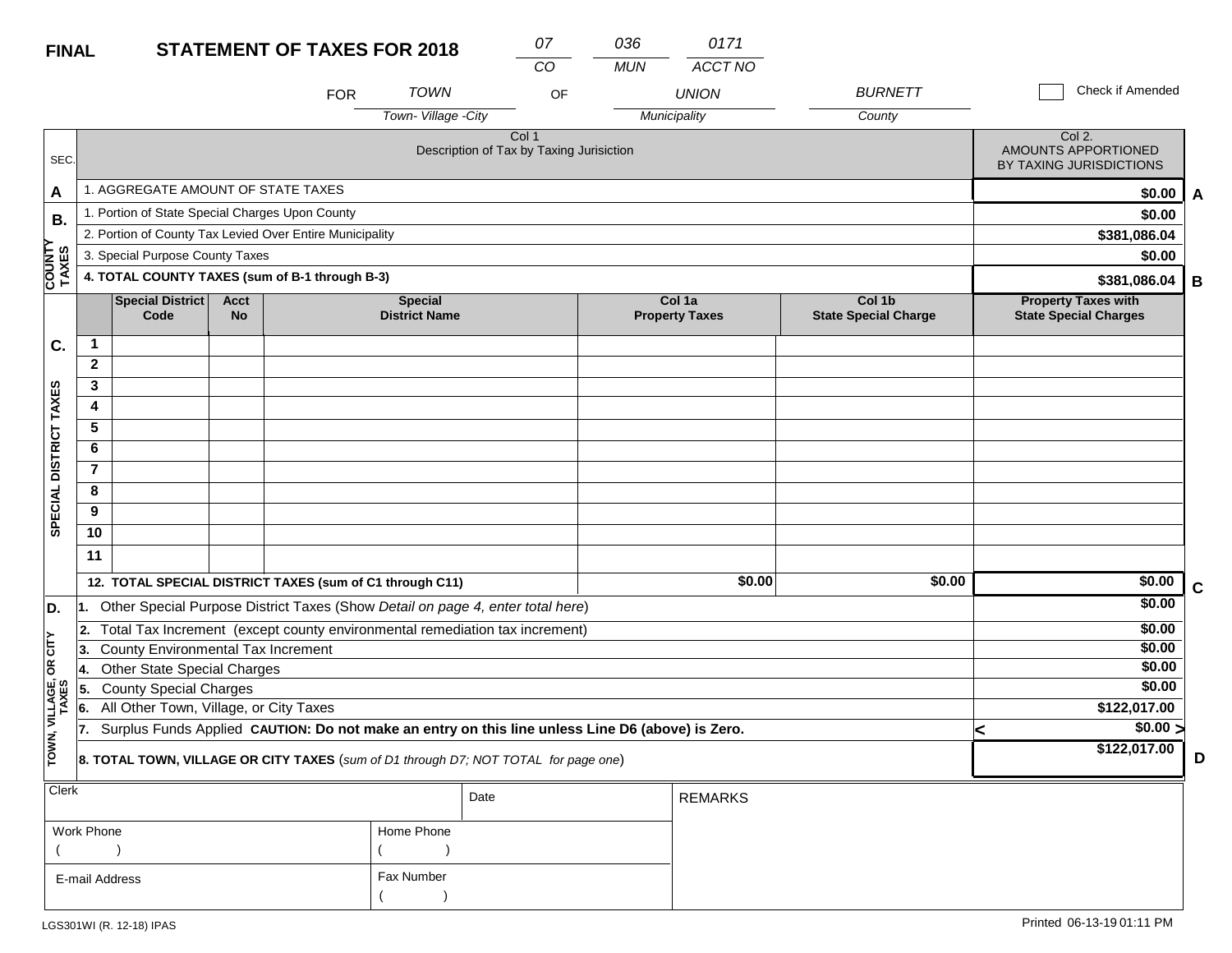|                                     | 2018                                                                                                                                                                                                                                                         | 07                                                                                               | 036               | 0171                                   | <b>FOR</b> | <b>TOWN</b>                         | OF                                    | <b>UNION</b>                                                                                                                   | <b>BURNETT</b>                                           |                |
|-------------------------------------|--------------------------------------------------------------------------------------------------------------------------------------------------------------------------------------------------------------------------------------------------------------|--------------------------------------------------------------------------------------------------|-------------------|----------------------------------------|------------|-------------------------------------|---------------------------------------|--------------------------------------------------------------------------------------------------------------------------------|----------------------------------------------------------|----------------|
|                                     | <b>YEAR</b>                                                                                                                                                                                                                                                  | CO                                                                                               | <b>MUN</b>        | <b>ACCT NO</b>                         |            | Town - Village - City               |                                       | Municipality                                                                                                                   | County                                                   |                |
| SEC.                                |                                                                                                                                                                                                                                                              | <b>School District Codes</b>                                                                     | Acct<br><b>No</b> |                                        |            |                                     | Col 1<br><b>SCHOOL DISTRICT NAMES</b> |                                                                                                                                | Col. 2<br>AMOUNTS APPORTIONED<br>BY TAXING JURISDICTIONS |                |
|                                     | 1                                                                                                                                                                                                                                                            | 076293                                                                                           | 0047              | <b>SCH D OF WEBSTER</b>                |            |                                     |                                       |                                                                                                                                | \$533,148.08                                             |                |
| Е.                                  | $\overline{2}$                                                                                                                                                                                                                                               |                                                                                                  |                   |                                        |            |                                     |                                       |                                                                                                                                |                                                          |                |
|                                     | $\overline{3}$                                                                                                                                                                                                                                               |                                                                                                  |                   |                                        |            |                                     |                                       |                                                                                                                                |                                                          |                |
|                                     | 4                                                                                                                                                                                                                                                            |                                                                                                  |                   |                                        |            |                                     |                                       |                                                                                                                                |                                                          |                |
|                                     | $\overline{5}$                                                                                                                                                                                                                                               |                                                                                                  |                   |                                        |            |                                     |                                       |                                                                                                                                |                                                          |                |
|                                     | 6                                                                                                                                                                                                                                                            |                                                                                                  |                   |                                        |            |                                     |                                       |                                                                                                                                |                                                          |                |
|                                     | $\overline{7}$                                                                                                                                                                                                                                               |                                                                                                  |                   |                                        |            |                                     |                                       |                                                                                                                                |                                                          |                |
| ELEMENTARY AND<br>SECONDARY SCHOOLS | 8                                                                                                                                                                                                                                                            |                                                                                                  |                   |                                        |            |                                     |                                       |                                                                                                                                |                                                          |                |
|                                     | $\overline{9}$                                                                                                                                                                                                                                               |                                                                                                  |                   |                                        |            |                                     |                                       |                                                                                                                                |                                                          |                |
|                                     | $\overline{10}$                                                                                                                                                                                                                                              |                                                                                                  |                   |                                        |            |                                     |                                       |                                                                                                                                |                                                          |                |
|                                     | $\overline{11}$                                                                                                                                                                                                                                              |                                                                                                  |                   |                                        |            |                                     |                                       |                                                                                                                                |                                                          |                |
|                                     | 12                                                                                                                                                                                                                                                           | TOTAL ELEMENTARY AND SECONDARY SCHOOL TAXES (sum of E1 through E11)                              |                   |                                        |            |                                     |                                       |                                                                                                                                | \$533,148.08                                             | E              |
| TECH. T                             | $\mathbf 1$ .                                                                                                                                                                                                                                                | 1700                                                                                             | 0016              | WISCONSIN INDIANHEAD TECH COLLEGE SHEL |            |                                     |                                       |                                                                                                                                | \$38,098.35                                              |                |
|                                     | 2.                                                                                                                                                                                                                                                           |                                                                                                  |                   |                                        |            |                                     |                                       |                                                                                                                                |                                                          |                |
|                                     | $\overline{3}$ .                                                                                                                                                                                                                                             | TOTAL TECHNICAL COLLEGE TAXES (sum of F1 through F3)                                             |                   |                                        |            |                                     |                                       |                                                                                                                                |                                                          | F              |
|                                     |                                                                                                                                                                                                                                                              |                                                                                                  |                   |                                        |            |                                     |                                       | TOTAL GENERAL PROPERTY TAXES APPORTIONED (Total of State, County, Special District, Local, School and Technical College Taxes) | \$38,098.35<br>\$1,074,349.47                            | G              |
| G.                                  |                                                                                                                                                                                                                                                              |                                                                                                  |                   |                                        |            |                                     |                                       |                                                                                                                                | (G7) DEPARTMENT OF                                       |                |
|                                     | Summary of General Property Taxes, State Tax Credits Applied, and Net General Property Taxes to be Collected<br>Col <sub>2</sub><br>Col <sub>3</sub><br>Col 1<br>PLEASE COMPLETE ALL COLUMNS                                                                 |                                                                                                  |                   |                                        |            |                                     |                                       |                                                                                                                                | REVENUE USE ONLY                                         |                |
|                                     | Real Estate Roll Personal Property Roll<br>Total (Col 1 Plus Col 2)                                                                                                                                                                                          |                                                                                                  |                   |                                        |            |                                     |                                       |                                                                                                                                |                                                          |                |
| G1                                  |                                                                                                                                                                                                                                                              | General Property Taxes From Computerized Summary                                                 |                   |                                        |            | 1,072,557.98                        | 1,791.76                              |                                                                                                                                | 1,074,349.74 SUBTRACT LINE G FROM LINE                   |                |
| G <sub>2</sub>                      |                                                                                                                                                                                                                                                              | School Levy Tax Credit Applied (subtract)                                                        |                   |                                        |            | 105,673.45                          | 176.51                                |                                                                                                                                | 105,849.96 G-1. RECORD ON LINE G-6.                      |                |
| G <sub>3</sub>                      |                                                                                                                                                                                                                                                              | Lottery and Gaming Credit Applied (subtract)                                                     |                   |                                        |            | 11,759.80                           | 0.00                                  |                                                                                                                                | \$1,074,349.74                                           |                |
| G <sub>4</sub>                      |                                                                                                                                                                                                                                                              | First Dollar Credit Applied (subtract)                                                           |                   |                                        |            | 20,250.32                           | 0.00                                  | 20,250.32                                                                                                                      | \$1,074,349.47                                           |                |
| G <sub>5</sub>                      |                                                                                                                                                                                                                                                              | Net General Property Taxes To Be Collected                                                       |                   |                                        |            | 934,874.41                          | 1,615.25                              | $936,489.66$ <sup>(G)</sup>                                                                                                    |                                                          |                |
| G <sub>6</sub>                      |                                                                                                                                                                                                                                                              | <b>UNDERRUN / OVERRUN</b> (include Line G-6 in Line T Total)<br><b>REPORT DETAIL ON PAGE - 3</b> |                   |                                        |            | Col 1                               |                                       | Municipality Acting as Agent For                                                                                               | \$0.27                                                   | G <sub>6</sub> |
| Η.                                  |                                                                                                                                                                                                                                                              |                                                                                                  |                   |                                        |            | For Municipality                    | Col 2 Enterprise/ Utility             | Col 3 Other                                                                                                                    |                                                          |                |
|                                     |                                                                                                                                                                                                                                                              | <b>SPECIAL ASSESSMENTS AND CHARGES</b>                                                           |                   |                                        |            | 0.00                                | 0.00                                  | 0.00                                                                                                                           | \$0.00                                                   | H              |
| J.                                  | <b>OMITTED PROPERTY TAXES</b> (Net taxes levied on property omitted from taxation in previous years)                                                                                                                                                         |                                                                                                  |                   |                                        |            |                                     |                                       | \$0.00                                                                                                                         | J                                                        |                |
| Κ.                                  | S. 70.43 CORRECTIONS (Net taxes due or refunded - use brackets <> to denote minus amount)                                                                                                                                                                    |                                                                                                  |                   |                                        |            |                                     |                                       |                                                                                                                                | \$0.00                                                   | Κ              |
| М.                                  |                                                                                                                                                                                                                                                              |                                                                                                  |                   | $(a)$ (b) (c)                          |            |                                     | (d)<br>(e)                            | (f)                                                                                                                            |                                                          | M              |
|                                     |                                                                                                                                                                                                                                                              | P.F. CROP TAXES                                                                                  |                   |                                        |            | $0.00 + 0.00$ Reg. Acs. @ 2.52 = \$ |                                       | $0.00 + 0.00$ Reg.Acs. @ 20¢=\$<br>0.00                                                                                        | \$0.00                                                   |                |
| N.                                  | (c) (Acres)<br>(e) (Acres)<br>(a) (Acres)<br>$(g)$ (Acres)<br>MFL TAX 115.04 Open @\$ 74=\$ 85.13 + 443.68 Closed @\$ 1.75=\$ 776.44 + 79.26 Open @\$ 2.04= 161.69 + 78.80 Closed @\$ 10.20=\$ 803.76<br>(i) (Acres)<br>(i)<br>.00<br>.00 Closed @ \$7.87=\$ |                                                                                                  |                   |                                        |            |                                     | \$1,827.02                            | $\mathsf{N}$                                                                                                                   |                                                          |                |
|                                     |                                                                                                                                                                                                                                                              | 1. COAL (Sec.70.42)<br>Number of Tons=(a)                                                        | \$0.00            |                                        |            |                                     |                                       |                                                                                                                                |                                                          |                |
| OCCUPATION                          |                                                                                                                                                                                                                                                              | 2. PETROLEUM REFINERIES (Sec.70.421)                                                             | @7¢ per Ton       | \$0.00                                 |            |                                     |                                       |                                                                                                                                |                                                          |                |
|                                     | 0.00<br>Number of Tons $=(a)$<br>@5¢ per Ton<br>3. IRON ORE CONCENTRATES (Sec. 70.40)<br>0.00<br>Number of Tons $=(a)$<br>@5¢ per Ton                                                                                                                        |                                                                                                  |                   |                                        |            |                                     |                                       | \$0.00                                                                                                                         |                                                          |                |
|                                     |                                                                                                                                                                                                                                                              |                                                                                                  |                   |                                        |            |                                     |                                       |                                                                                                                                |                                                          |                |
|                                     |                                                                                                                                                                                                                                                              |                                                                                                  |                   |                                        |            |                                     | \$1,076,176.76                        |                                                                                                                                |                                                          |                |
| T.                                  | AGGREGATE AMOUNT OF TAXES (Total of Sections G, G-6, H, J, K, M, N, and Section 0)                                                                                                                                                                           |                                                                                                  |                   |                                        |            |                                     |                                       |                                                                                                                                |                                                          | T.             |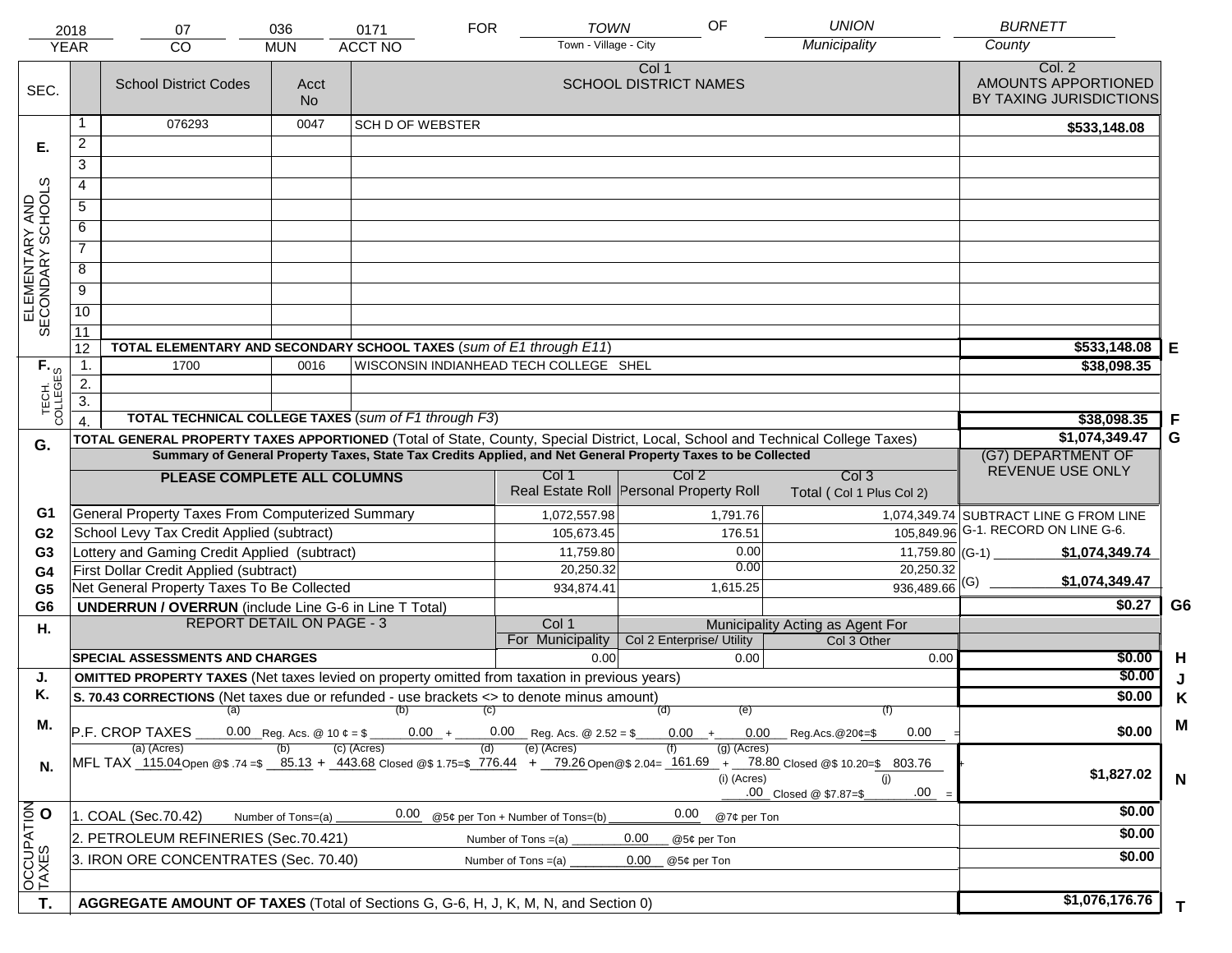| Town - Village - City<br>Municipality<br>County<br><b>ACCT NO</b><br><b>YEAR</b><br>CO<br><b>MUN</b><br><b>SECTION H - DETAIL SUMMARY</b><br>Col 1<br>Municipality Acting as Agent for<br>н<br>Special Assessments and Special Charges<br>For the Municipality<br>Col 3 Other<br>Col 2 Enterprise / Utility<br>50.00<br>\$0.00<br>Water main and lateral Installations<br>\$0.00<br>01<br>\$0.00<br>\$0.00<br>Sewer main and lateral installations<br>\$0.00<br>02<br>SPECIAL ASSESSMENTS<br>Street improvements (ex: sidewalks, storm sewers, seal coating)<br>\$0.00<br>\$0.00<br>$\overline{03}$<br>\$0.00<br>\$0.00<br>Street light installation<br>\$0.00<br>\$0.00<br>04<br>$\overline{05}$<br>Greenbelts<br>\$0.00<br>\$0.00<br>\$0.00<br>06<br>Drain ditch and watercourse (sec. 88.42 & 88.43)<br>\$0.00<br>\$0.00<br>\$0.00<br>Weeds, Tree Planting, Removal<br>\$0.00<br>\$0.00<br>\$0.00<br>01<br>Snow Removal, Plowing<br>\$0.00<br>\$0.00<br>\$0.00<br>02<br>Refuse And Garbage Collection<br>\$0.00<br>03<br>\$0.00<br>\$0.00<br>SPECIAL CHARGES<br>Grading, Gravel, Culvert, Fencing<br>\$0.00<br>\$0.00<br>$\overline{04}$<br>\$0.00<br>\$0.00<br>\$0.00<br>\$0.00<br>Fencing<br>05<br><b>Fire Calls</b><br>\$0.00<br>\$0.00<br>06<br>\$0.00<br>\$0.00<br>\$0.00<br>\$0.00<br>07<br>Recycling<br>Delinquent Utility Charges<br>08<br>\$0.00<br>\$0.00<br>\$0.00 | 2018 | 036<br>0171<br>07                       | <b>FOR</b> | <b>TOWN</b> | <b>UNION</b><br>OF |        | <b>BURNETT</b>             |
|----------------------------------------------------------------------------------------------------------------------------------------------------------------------------------------------------------------------------------------------------------------------------------------------------------------------------------------------------------------------------------------------------------------------------------------------------------------------------------------------------------------------------------------------------------------------------------------------------------------------------------------------------------------------------------------------------------------------------------------------------------------------------------------------------------------------------------------------------------------------------------------------------------------------------------------------------------------------------------------------------------------------------------------------------------------------------------------------------------------------------------------------------------------------------------------------------------------------------------------------------------------------------------------------------------------------------------------------------------------------------------|------|-----------------------------------------|------------|-------------|--------------------|--------|----------------------------|
|                                                                                                                                                                                                                                                                                                                                                                                                                                                                                                                                                                                                                                                                                                                                                                                                                                                                                                                                                                                                                                                                                                                                                                                                                                                                                                                                                                                  |      |                                         |            |             |                    |        |                            |
|                                                                                                                                                                                                                                                                                                                                                                                                                                                                                                                                                                                                                                                                                                                                                                                                                                                                                                                                                                                                                                                                                                                                                                                                                                                                                                                                                                                  |      |                                         |            |             |                    |        |                            |
|                                                                                                                                                                                                                                                                                                                                                                                                                                                                                                                                                                                                                                                                                                                                                                                                                                                                                                                                                                                                                                                                                                                                                                                                                                                                                                                                                                                  |      |                                         |            |             |                    |        | <b>Total For Each Line</b> |
|                                                                                                                                                                                                                                                                                                                                                                                                                                                                                                                                                                                                                                                                                                                                                                                                                                                                                                                                                                                                                                                                                                                                                                                                                                                                                                                                                                                  |      |                                         |            |             |                    |        | (Total of columns 1,2 & 3) |
|                                                                                                                                                                                                                                                                                                                                                                                                                                                                                                                                                                                                                                                                                                                                                                                                                                                                                                                                                                                                                                                                                                                                                                                                                                                                                                                                                                                  |      |                                         |            |             |                    |        | \$0.00                     |
|                                                                                                                                                                                                                                                                                                                                                                                                                                                                                                                                                                                                                                                                                                                                                                                                                                                                                                                                                                                                                                                                                                                                                                                                                                                                                                                                                                                  |      |                                         |            |             |                    |        | \$0.00                     |
|                                                                                                                                                                                                                                                                                                                                                                                                                                                                                                                                                                                                                                                                                                                                                                                                                                                                                                                                                                                                                                                                                                                                                                                                                                                                                                                                                                                  |      |                                         |            |             |                    |        | \$0.00                     |
|                                                                                                                                                                                                                                                                                                                                                                                                                                                                                                                                                                                                                                                                                                                                                                                                                                                                                                                                                                                                                                                                                                                                                                                                                                                                                                                                                                                  |      |                                         |            |             |                    |        | \$0.00                     |
|                                                                                                                                                                                                                                                                                                                                                                                                                                                                                                                                                                                                                                                                                                                                                                                                                                                                                                                                                                                                                                                                                                                                                                                                                                                                                                                                                                                  |      |                                         |            |             |                    |        | \$0.00                     |
|                                                                                                                                                                                                                                                                                                                                                                                                                                                                                                                                                                                                                                                                                                                                                                                                                                                                                                                                                                                                                                                                                                                                                                                                                                                                                                                                                                                  |      |                                         |            |             |                    |        | \$0.00                     |
|                                                                                                                                                                                                                                                                                                                                                                                                                                                                                                                                                                                                                                                                                                                                                                                                                                                                                                                                                                                                                                                                                                                                                                                                                                                                                                                                                                                  |      |                                         |            |             |                    |        |                            |
|                                                                                                                                                                                                                                                                                                                                                                                                                                                                                                                                                                                                                                                                                                                                                                                                                                                                                                                                                                                                                                                                                                                                                                                                                                                                                                                                                                                  |      |                                         |            |             |                    |        |                            |
|                                                                                                                                                                                                                                                                                                                                                                                                                                                                                                                                                                                                                                                                                                                                                                                                                                                                                                                                                                                                                                                                                                                                                                                                                                                                                                                                                                                  |      |                                         |            |             |                    |        |                            |
|                                                                                                                                                                                                                                                                                                                                                                                                                                                                                                                                                                                                                                                                                                                                                                                                                                                                                                                                                                                                                                                                                                                                                                                                                                                                                                                                                                                  |      |                                         |            |             |                    |        |                            |
|                                                                                                                                                                                                                                                                                                                                                                                                                                                                                                                                                                                                                                                                                                                                                                                                                                                                                                                                                                                                                                                                                                                                                                                                                                                                                                                                                                                  |      |                                         |            |             |                    |        |                            |
|                                                                                                                                                                                                                                                                                                                                                                                                                                                                                                                                                                                                                                                                                                                                                                                                                                                                                                                                                                                                                                                                                                                                                                                                                                                                                                                                                                                  |      |                                         |            |             |                    |        |                            |
|                                                                                                                                                                                                                                                                                                                                                                                                                                                                                                                                                                                                                                                                                                                                                                                                                                                                                                                                                                                                                                                                                                                                                                                                                                                                                                                                                                                  |      |                                         |            |             |                    |        |                            |
|                                                                                                                                                                                                                                                                                                                                                                                                                                                                                                                                                                                                                                                                                                                                                                                                                                                                                                                                                                                                                                                                                                                                                                                                                                                                                                                                                                                  |      |                                         |            |             |                    |        |                            |
|                                                                                                                                                                                                                                                                                                                                                                                                                                                                                                                                                                                                                                                                                                                                                                                                                                                                                                                                                                                                                                                                                                                                                                                                                                                                                                                                                                                  |      |                                         |            |             |                    |        |                            |
|                                                                                                                                                                                                                                                                                                                                                                                                                                                                                                                                                                                                                                                                                                                                                                                                                                                                                                                                                                                                                                                                                                                                                                                                                                                                                                                                                                                  |      |                                         |            |             |                    |        |                            |
|                                                                                                                                                                                                                                                                                                                                                                                                                                                                                                                                                                                                                                                                                                                                                                                                                                                                                                                                                                                                                                                                                                                                                                                                                                                                                                                                                                                  |      |                                         |            |             |                    |        |                            |
|                                                                                                                                                                                                                                                                                                                                                                                                                                                                                                                                                                                                                                                                                                                                                                                                                                                                                                                                                                                                                                                                                                                                                                                                                                                                                                                                                                                  |      |                                         |            |             |                    |        | \$0.00                     |
|                                                                                                                                                                                                                                                                                                                                                                                                                                                                                                                                                                                                                                                                                                                                                                                                                                                                                                                                                                                                                                                                                                                                                                                                                                                                                                                                                                                  |      |                                         |            |             |                    |        | \$0.00                     |
|                                                                                                                                                                                                                                                                                                                                                                                                                                                                                                                                                                                                                                                                                                                                                                                                                                                                                                                                                                                                                                                                                                                                                                                                                                                                                                                                                                                  |      |                                         |            |             |                    |        | \$0.00                     |
|                                                                                                                                                                                                                                                                                                                                                                                                                                                                                                                                                                                                                                                                                                                                                                                                                                                                                                                                                                                                                                                                                                                                                                                                                                                                                                                                                                                  |      |                                         |            |             |                    |        | \$0.00                     |
|                                                                                                                                                                                                                                                                                                                                                                                                                                                                                                                                                                                                                                                                                                                                                                                                                                                                                                                                                                                                                                                                                                                                                                                                                                                                                                                                                                                  |      |                                         |            |             |                    |        | \$0.00                     |
|                                                                                                                                                                                                                                                                                                                                                                                                                                                                                                                                                                                                                                                                                                                                                                                                                                                                                                                                                                                                                                                                                                                                                                                                                                                                                                                                                                                  |      |                                         |            |             |                    |        | \$0.00                     |
|                                                                                                                                                                                                                                                                                                                                                                                                                                                                                                                                                                                                                                                                                                                                                                                                                                                                                                                                                                                                                                                                                                                                                                                                                                                                                                                                                                                  |      |                                         |            |             |                    |        | \$0.00                     |
|                                                                                                                                                                                                                                                                                                                                                                                                                                                                                                                                                                                                                                                                                                                                                                                                                                                                                                                                                                                                                                                                                                                                                                                                                                                                                                                                                                                  |      |                                         |            |             |                    |        | \$0.00                     |
|                                                                                                                                                                                                                                                                                                                                                                                                                                                                                                                                                                                                                                                                                                                                                                                                                                                                                                                                                                                                                                                                                                                                                                                                                                                                                                                                                                                  |      |                                         |            |             |                    |        |                            |
|                                                                                                                                                                                                                                                                                                                                                                                                                                                                                                                                                                                                                                                                                                                                                                                                                                                                                                                                                                                                                                                                                                                                                                                                                                                                                                                                                                                  |      |                                         |            |             |                    |        |                            |
|                                                                                                                                                                                                                                                                                                                                                                                                                                                                                                                                                                                                                                                                                                                                                                                                                                                                                                                                                                                                                                                                                                                                                                                                                                                                                                                                                                                  |      |                                         |            |             |                    |        |                            |
|                                                                                                                                                                                                                                                                                                                                                                                                                                                                                                                                                                                                                                                                                                                                                                                                                                                                                                                                                                                                                                                                                                                                                                                                                                                                                                                                                                                  |      |                                         |            |             |                    |        |                            |
|                                                                                                                                                                                                                                                                                                                                                                                                                                                                                                                                                                                                                                                                                                                                                                                                                                                                                                                                                                                                                                                                                                                                                                                                                                                                                                                                                                                  |      |                                         |            |             |                    |        |                            |
|                                                                                                                                                                                                                                                                                                                                                                                                                                                                                                                                                                                                                                                                                                                                                                                                                                                                                                                                                                                                                                                                                                                                                                                                                                                                                                                                                                                  |      |                                         |            |             |                    |        |                            |
|                                                                                                                                                                                                                                                                                                                                                                                                                                                                                                                                                                                                                                                                                                                                                                                                                                                                                                                                                                                                                                                                                                                                                                                                                                                                                                                                                                                  |      |                                         |            |             |                    |        |                            |
|                                                                                                                                                                                                                                                                                                                                                                                                                                                                                                                                                                                                                                                                                                                                                                                                                                                                                                                                                                                                                                                                                                                                                                                                                                                                                                                                                                                  |      |                                         |            |             |                    |        |                            |
|                                                                                                                                                                                                                                                                                                                                                                                                                                                                                                                                                                                                                                                                                                                                                                                                                                                                                                                                                                                                                                                                                                                                                                                                                                                                                                                                                                                  |      | TOTALS (Also enter on line H on page 2) |            | \$0.00      | \$0.00             | \$0.00 | \$0.00<br>$\overline{H}$   |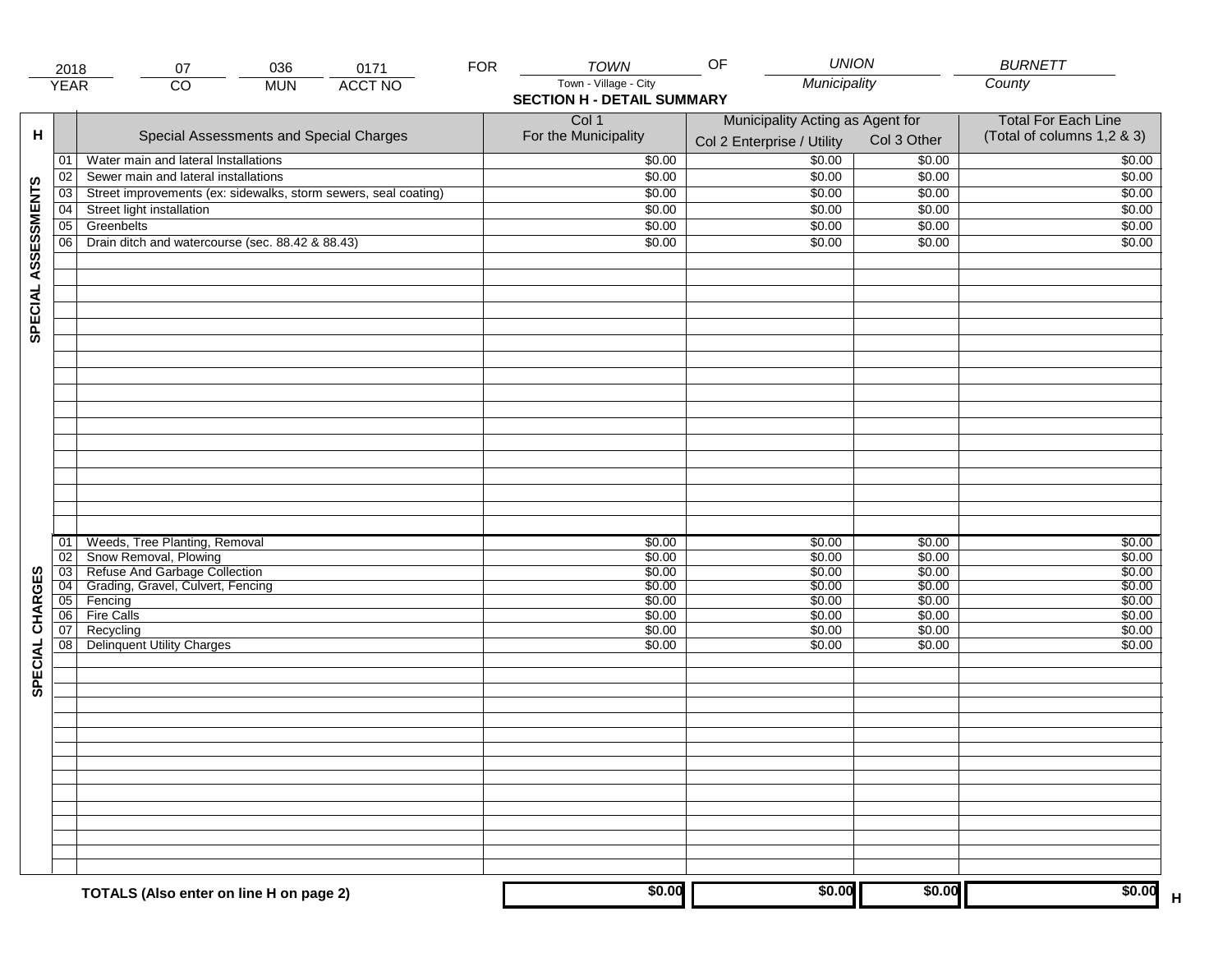| 2018              |         | 036        |               | roj<br>ັບເ | <b>TOWN</b>                          | 'JNION   | . <i>.</i> .<br><b>OURIVE</b> |  |
|-------------------|---------|------------|---------------|------------|--------------------------------------|----------|-------------------------------|--|
| $\sqrt{2}$<br>LAI | ~~<br>U | <b>MUN</b> | CCT NO<br>AG. |            | $\cdots$<br>Villade<br>l own<br>◡៲៶៶ | cıpalıtv | :ountv                        |  |

| D. | Name of District                          | Valuation | Gen. Prop. Tax Levy | Remarks |
|----|-------------------------------------------|-----------|---------------------|---------|
|    |                                           |           |                     |         |
|    |                                           |           |                     |         |
|    |                                           |           |                     |         |
|    |                                           |           |                     |         |
|    |                                           |           |                     |         |
|    |                                           |           |                     |         |
|    |                                           |           |                     |         |
|    |                                           |           |                     |         |
|    |                                           |           |                     |         |
|    |                                           |           |                     |         |
|    |                                           |           |                     |         |
|    |                                           |           |                     |         |
|    |                                           |           |                     |         |
|    |                                           |           |                     |         |
|    |                                           |           |                     |         |
|    |                                           |           |                     |         |
|    |                                           |           |                     |         |
|    |                                           |           |                     |         |
|    |                                           |           |                     |         |
|    |                                           |           |                     |         |
|    |                                           |           |                     |         |
|    |                                           |           |                     |         |
|    |                                           |           |                     |         |
|    |                                           |           |                     |         |
|    |                                           |           |                     |         |
|    |                                           |           |                     |         |
|    |                                           |           |                     |         |
|    |                                           |           |                     |         |
|    |                                           |           |                     |         |
|    |                                           |           |                     |         |
|    |                                           |           |                     |         |
|    | TOTALS (Also enter on line D-1 on page 1) | \$0.00    |                     |         |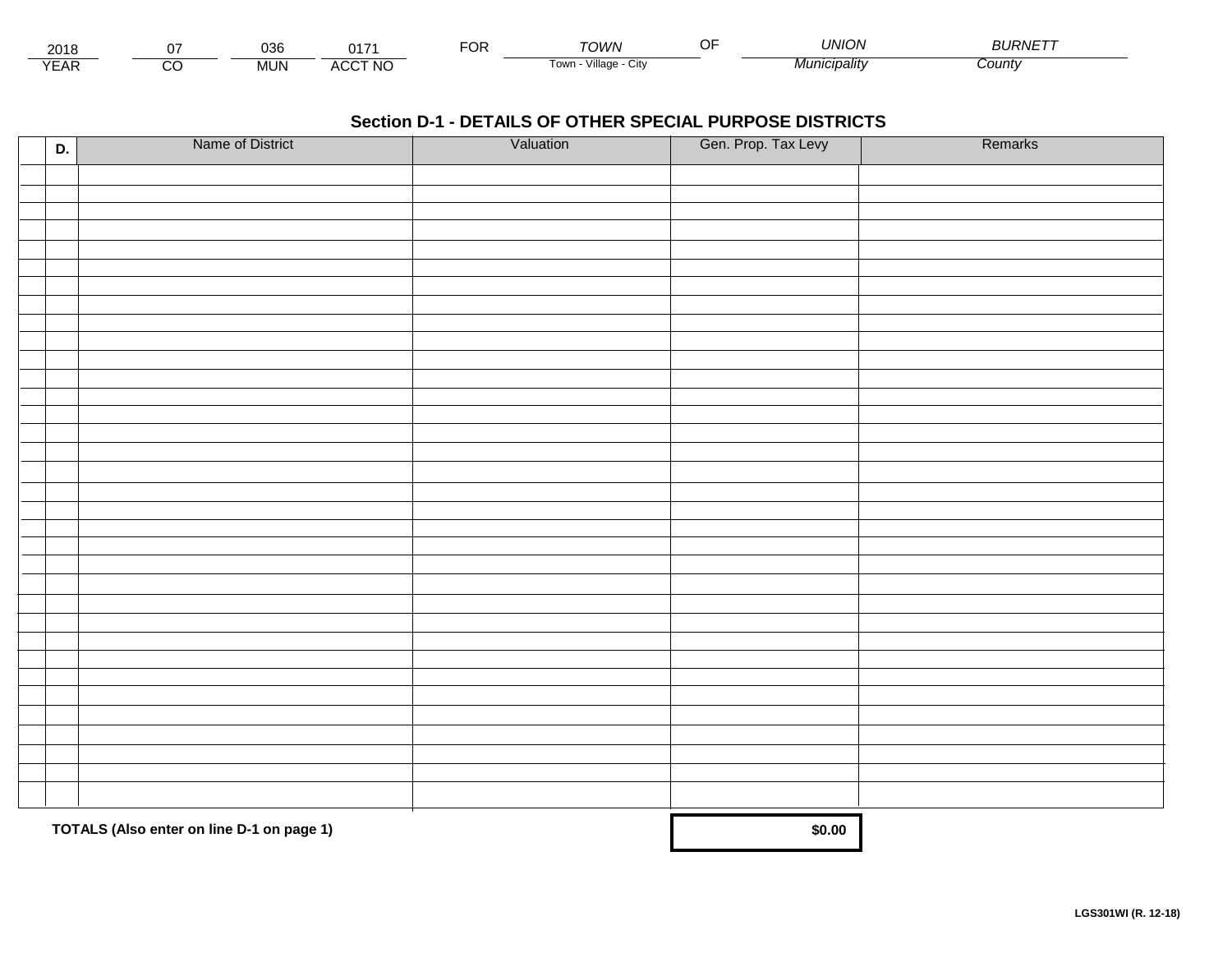## **FINAL**

| <b>FINAL</b>                         |                |                                                 |                          | <b>STATEMENT OF TAXES FOR 2018</b>                       |                                        | 07<br>CO                                                                                         | 038<br><b>MUN</b> | 0172<br>ACCT NO                 |                                       |   |                                                            |             |
|--------------------------------------|----------------|-------------------------------------------------|--------------------------|----------------------------------------------------------|----------------------------------------|--------------------------------------------------------------------------------------------------|-------------------|---------------------------------|---------------------------------------|---|------------------------------------------------------------|-------------|
|                                      |                |                                                 |                          | <b>FOR</b>                                               | <b>TOWN</b>                            | OF                                                                                               |                   | <b>WEBB LAKE</b>                | <b>BURNETT</b>                        |   | Check if Amended                                           |             |
|                                      |                |                                                 |                          |                                                          | Town-Village -City                     |                                                                                                  |                   | Municipality                    | County                                |   |                                                            |             |
| SEC.                                 |                |                                                 |                          |                                                          |                                        | Col 1<br>Description of Tax by Taxing Jurisiction                                                |                   |                                 |                                       |   | Col 2.<br>AMOUNTS APPORTIONED<br>BY TAXING JURISDICTIONS   |             |
| A                                    |                | 1. AGGREGATE AMOUNT OF STATE TAXES              |                          |                                                          |                                        |                                                                                                  |                   |                                 |                                       |   | \$0.00                                                     | A           |
| В.                                   |                | 1. Portion of State Special Charges Upon County |                          |                                                          |                                        |                                                                                                  |                   |                                 |                                       |   | \$0.00                                                     |             |
|                                      |                |                                                 |                          | 2. Portion of County Tax Levied Over Entire Municipality |                                        |                                                                                                  |                   |                                 |                                       |   | \$898,379.89                                               |             |
|                                      |                | 3. Special Purpose County Taxes                 |                          |                                                          |                                        |                                                                                                  |                   |                                 |                                       |   | \$0.00                                                     |             |
| <b>COUNTY</b><br>TAXES               |                |                                                 |                          | 4. TOTAL COUNTY TAXES (sum of B-1 through B-3)           |                                        |                                                                                                  |                   |                                 |                                       |   | \$898,379.89                                               | B           |
|                                      |                | <b>Special District</b><br>Code                 | <b>Acct</b><br><b>No</b> |                                                          | <b>Special</b><br><b>District Name</b> |                                                                                                  |                   | Col 1a<br><b>Property Taxes</b> | Col 1b<br><b>State Special Charge</b> |   | <b>Property Taxes with</b><br><b>State Special Charges</b> |             |
| C.                                   | $\mathbf{1}$   |                                                 |                          |                                                          |                                        |                                                                                                  |                   |                                 |                                       |   |                                                            |             |
|                                      | $\mathbf{2}$   |                                                 |                          |                                                          |                                        |                                                                                                  |                   |                                 |                                       |   |                                                            |             |
|                                      | 3              |                                                 |                          |                                                          |                                        |                                                                                                  |                   |                                 |                                       |   |                                                            |             |
|                                      | 4              |                                                 |                          |                                                          |                                        |                                                                                                  |                   |                                 |                                       |   |                                                            |             |
|                                      | 5              |                                                 |                          |                                                          |                                        |                                                                                                  |                   |                                 |                                       |   |                                                            |             |
|                                      | 6              |                                                 |                          |                                                          |                                        |                                                                                                  |                   |                                 |                                       |   |                                                            |             |
|                                      | $\overline{7}$ |                                                 |                          |                                                          |                                        |                                                                                                  |                   |                                 |                                       |   |                                                            |             |
|                                      | 8              |                                                 |                          |                                                          |                                        |                                                                                                  |                   |                                 |                                       |   |                                                            |             |
| SPECIAL DISTRICT TAXES               | 9              |                                                 |                          |                                                          |                                        |                                                                                                  |                   |                                 |                                       |   |                                                            |             |
|                                      | 10             |                                                 |                          |                                                          |                                        |                                                                                                  |                   |                                 |                                       |   |                                                            |             |
|                                      | 11             |                                                 |                          |                                                          |                                        |                                                                                                  |                   |                                 |                                       |   |                                                            |             |
|                                      |                |                                                 |                          | 12. TOTAL SPECIAL DISTRICT TAXES (sum of C1 through C11) |                                        |                                                                                                  |                   | \$0.00                          | \$0.00                                |   | \$0.00                                                     | $\mathbf C$ |
| D.                                   | I1.            |                                                 |                          |                                                          |                                        | Other Special Purpose District Taxes (Show Detail on page 4, enter total here)                   |                   |                                 |                                       |   | \$0.00                                                     |             |
|                                      | 12.            |                                                 |                          |                                                          |                                        | Total Tax Increment (except county environmental remediation tax increment)                      |                   |                                 |                                       |   | \$0.00                                                     |             |
| CITY                                 | 13.            | <b>County Environmental Tax Increment</b>       |                          |                                                          |                                        |                                                                                                  |                   |                                 |                                       |   | \$0.00                                                     |             |
| бR                                   | 4.             | <b>Other State Special Charges</b>              |                          |                                                          |                                        |                                                                                                  |                   |                                 |                                       |   | \$0.00                                                     |             |
| <b>County Special Charges</b><br>15. |                |                                                 |                          |                                                          |                                        |                                                                                                  |                   |                                 |                                       |   | \$0.00                                                     |             |
| VILLAGE,<br>TAXES                    | 6.             | All Other Town, Village, or City Taxes          |                          |                                                          |                                        |                                                                                                  |                   |                                 |                                       |   | \$324,338.00                                               |             |
|                                      | 17.            |                                                 |                          |                                                          |                                        | Surplus Funds Applied CAUTION: Do not make an entry on this line unless Line D6 (above) is Zero. |                   |                                 |                                       | k | $\sqrt{$0.00}$                                             |             |
| TOWN,                                |                |                                                 |                          |                                                          |                                        | 8. TOTAL TOWN, VILLAGE OR CITY TAXES (sum of D1 through D7; NOT TOTAL for page one)              |                   |                                 |                                       |   | \$324,338.00                                               | D           |
| Clerk                                |                |                                                 |                          |                                                          |                                        | Date                                                                                             |                   | <b>REMARKS</b>                  |                                       |   |                                                            |             |

| Work Phone     | Home Phone |
|----------------|------------|
|                |            |
| E-mail Address | Fax Number |
|                |            |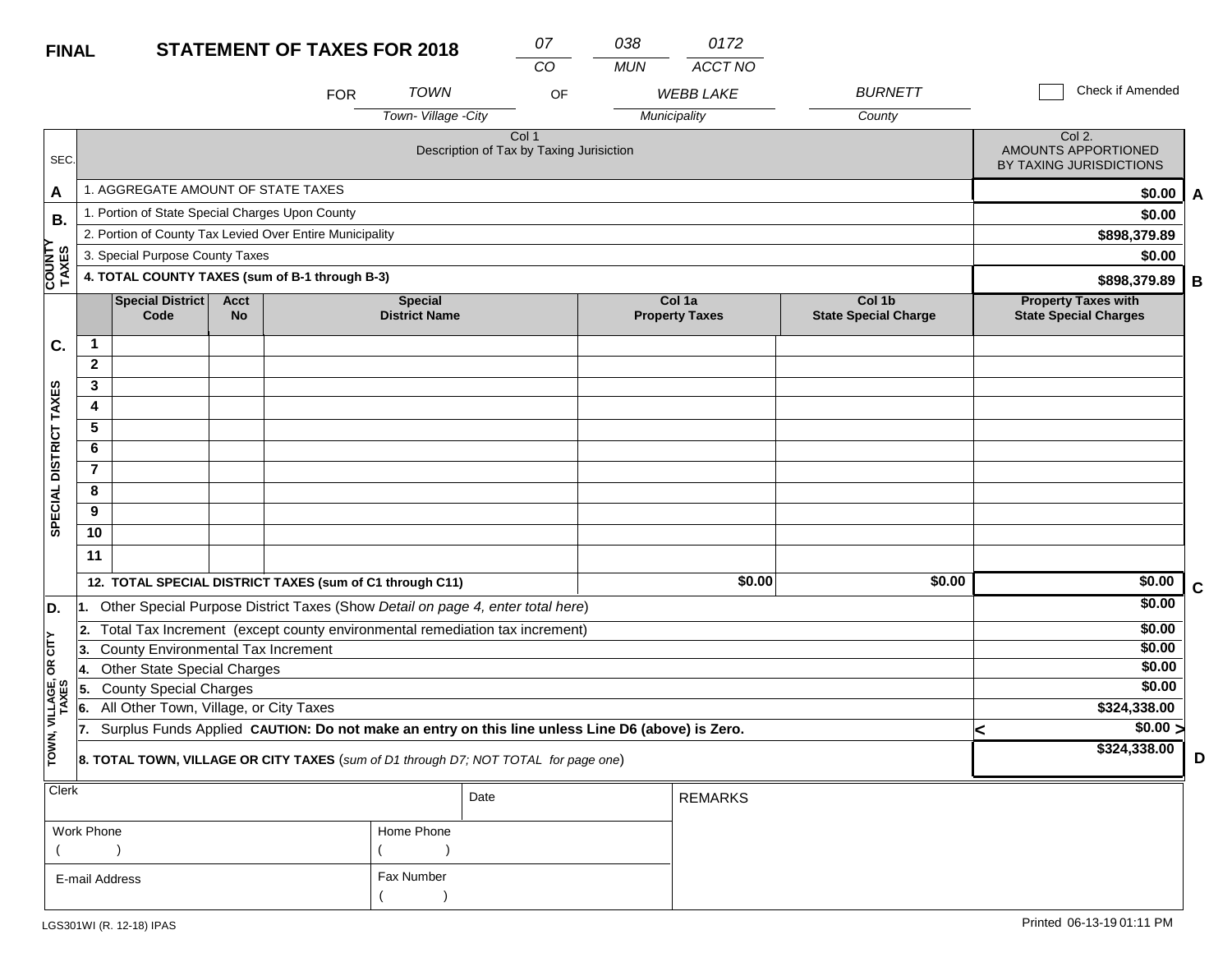|                                     | 2018<br><b>YEAR</b>  | 07<br><b>CO</b>                                                                                      | 038<br><b>MUN</b>                        | 0172<br><b>ACCT NO</b>  | <b>FOR</b> | <b>TOWN</b><br>Town - Village - City                                                                         | OF                                      | <b>WEBB LAKE</b><br>Municipality                                                                                                                                                                                     | <b>BURNETT</b><br>County                                 |                |
|-------------------------------------|----------------------|------------------------------------------------------------------------------------------------------|------------------------------------------|-------------------------|------------|--------------------------------------------------------------------------------------------------------------|-----------------------------------------|----------------------------------------------------------------------------------------------------------------------------------------------------------------------------------------------------------------------|----------------------------------------------------------|----------------|
| SEC.                                |                      | <b>School District Codes</b>                                                                         | Acct<br><b>No</b>                        |                         |            |                                                                                                              | Col 1<br><b>SCHOOL DISTRICT NAMES</b>   |                                                                                                                                                                                                                      | Col. 2<br>AMOUNTS APPORTIONED<br>BY TAXING JURISDICTIONS |                |
|                                     |                      | 076293                                                                                               | 0047                                     | <b>SCH D OF WEBSTER</b> |            |                                                                                                              |                                         |                                                                                                                                                                                                                      | \$1,256,853.99                                           |                |
| Е.                                  | $\overline{a}$       |                                                                                                      |                                          |                         |            |                                                                                                              |                                         |                                                                                                                                                                                                                      |                                                          |                |
|                                     | 3                    |                                                                                                      |                                          |                         |            |                                                                                                              |                                         |                                                                                                                                                                                                                      |                                                          |                |
|                                     | 4                    |                                                                                                      |                                          |                         |            |                                                                                                              |                                         |                                                                                                                                                                                                                      |                                                          |                |
|                                     | 5                    |                                                                                                      |                                          |                         |            |                                                                                                              |                                         |                                                                                                                                                                                                                      |                                                          |                |
|                                     | 6                    |                                                                                                      |                                          |                         |            |                                                                                                              |                                         |                                                                                                                                                                                                                      |                                                          |                |
| ELEMENTARY AND<br>SECONDARY SCHOOLS | $\overline{7}$       |                                                                                                      |                                          |                         |            |                                                                                                              |                                         |                                                                                                                                                                                                                      |                                                          |                |
|                                     |                      |                                                                                                      |                                          |                         |            |                                                                                                              |                                         |                                                                                                                                                                                                                      |                                                          |                |
|                                     | 8                    |                                                                                                      |                                          |                         |            |                                                                                                              |                                         |                                                                                                                                                                                                                      |                                                          |                |
|                                     | $\overline{9}$       |                                                                                                      |                                          |                         |            |                                                                                                              |                                         |                                                                                                                                                                                                                      |                                                          |                |
|                                     | $\overline{10}$      |                                                                                                      |                                          |                         |            |                                                                                                              |                                         |                                                                                                                                                                                                                      |                                                          |                |
|                                     | 11                   |                                                                                                      |                                          |                         |            |                                                                                                              |                                         |                                                                                                                                                                                                                      |                                                          |                |
|                                     | 12<br>$\mathbf{1}$ . | TOTAL ELEMENTARY AND SECONDARY SCHOOL TAXES (sum of E1 through E11)<br>1700                          | 0016                                     |                         |            | WISCONSIN INDIANHEAD TECH COLLEGE SHEL                                                                       |                                         |                                                                                                                                                                                                                      | \$1,256,853.99<br>\$89,813.81                            | Е              |
|                                     | 2.                   |                                                                                                      |                                          |                         |            |                                                                                                              |                                         |                                                                                                                                                                                                                      |                                                          |                |
|                                     | $\overline{3}$ .     |                                                                                                      |                                          |                         |            |                                                                                                              |                                         |                                                                                                                                                                                                                      |                                                          |                |
| TECH. T                             |                      | <b>TOTAL TECHNICAL COLLEGE TAXES (sum of F1 through F3)</b>                                          |                                          |                         |            |                                                                                                              |                                         |                                                                                                                                                                                                                      | \$89,813.81                                              | -F             |
| G.                                  |                      |                                                                                                      |                                          |                         |            |                                                                                                              |                                         | TOTAL GENERAL PROPERTY TAXES APPORTIONED (Total of State, County, Special District, Local, School and Technical College Taxes)                                                                                       | \$2,569,385.69                                           | G              |
|                                     |                      |                                                                                                      |                                          |                         |            | Summary of General Property Taxes, State Tax Credits Applied, and Net General Property Taxes to be Collected |                                         |                                                                                                                                                                                                                      | (G7) DEPARTMENT OF                                       |                |
|                                     |                      | PLEASE COMPLETE ALL COLUMNS                                                                          |                                          |                         |            | Col 1                                                                                                        | Col <sub>2</sub>                        | Col <sub>3</sub>                                                                                                                                                                                                     | REVENUE USE ONLY                                         |                |
|                                     |                      |                                                                                                      |                                          |                         |            |                                                                                                              | Real Estate Roll Personal Property Roll | Total (Col 1 Plus Col 2)                                                                                                                                                                                             |                                                          |                |
| G1                                  |                      | General Property Taxes From Computerized Summary                                                     |                                          |                         |            | 2,563,921.74                                                                                                 | 5,465.05                                |                                                                                                                                                                                                                      | 2,569,386.79 SUBTRACT LINE G FROM LINE                   |                |
| G <sub>2</sub>                      |                      | School Levy Tax Credit Applied (subtract)                                                            |                                          |                         |            | 238,757.78                                                                                                   | 508.90                                  |                                                                                                                                                                                                                      | 239,266.68 G-1. RECORD ON LINE G-6.                      |                |
| G <sub>3</sub>                      |                      | Lottery and Gaming Credit Applied (subtract)                                                         |                                          |                         |            | 13,569.00                                                                                                    |                                         | 0.00                                                                                                                                                                                                                 | $13,569.00$ (G-1)<br>\$2,569,386.79                      |                |
| G4                                  |                      | First Dollar Credit Applied (subtract)                                                               |                                          |                         |            | 39,443.36                                                                                                    |                                         | 0.00<br>39,443.36                                                                                                                                                                                                    | \$2,569,385.69                                           |                |
| G <sub>5</sub>                      |                      | Net General Property Taxes To Be Collected                                                           |                                          |                         |            | 2,272,151.60                                                                                                 | 4,956.15                                | $2,277,107.75$ <sup>(G)</sup>                                                                                                                                                                                        | \$1.10                                                   | G <sub>6</sub> |
| G <sub>6</sub>                      |                      | <b>UNDERRUN / OVERRUN</b> (include Line G-6 in Line T Total)<br><b>REPORT DETAIL ON PAGE - 3</b>     |                                          |                         |            | Col 1                                                                                                        |                                         | Municipality Acting as Agent For                                                                                                                                                                                     |                                                          |                |
| Η.                                  |                      |                                                                                                      |                                          |                         |            | For Municipality                                                                                             | Col 2 Enterprise/ Utility               | Col 3 Other                                                                                                                                                                                                          |                                                          |                |
|                                     |                      | <b>SPECIAL ASSESSMENTS AND CHARGES</b>                                                               |                                          |                         |            | 0.00                                                                                                         |                                         | 0.00                                                                                                                                                                                                                 | \$0.00<br>0.00                                           | H              |
| J.                                  |                      | <b>OMITTED PROPERTY TAXES</b> (Net taxes levied on property omitted from taxation in previous years) |                                          |                         |            |                                                                                                              |                                         |                                                                                                                                                                                                                      | \$0.00                                                   |                |
| Κ.                                  |                      | S. 70.43 CORRECTIONS (Net taxes due or refunded - use brackets <> to denote minus amount)            |                                          |                         |            |                                                                                                              |                                         |                                                                                                                                                                                                                      | \$0.00                                                   | Κ              |
| М.                                  |                      | $(a)$ (b)                                                                                            |                                          |                         | (C)        |                                                                                                              | (d)                                     | (e)<br>(f)                                                                                                                                                                                                           |                                                          | M              |
|                                     |                      | P.F. CROP TAXES                                                                                      | 0.00 Reg. Acs. @ 10 $\phi = \frac{1}{2}$ | $0.00 +$                |            | $0.00$ Reg. Acs. @ 2.52 = \$                                                                                 | $0.00 +$                                | $0.00$ Reg.Acs. @20¢=\$<br>0.00                                                                                                                                                                                      | \$0.00                                                   |                |
| N.                                  |                      | (a) (Acres)                                                                                          |                                          | $(c)$ (Acres)           | (d)        | (e) (Acres)                                                                                                  |                                         | $(g)$ (Acres)<br>MFL TAX 389.25 Open @\$ 74 =\$ 288.05 + 286.33 Closed @\$ 1.75=\$ 501.08 + 439.50 Open @\$ 2.04= 896.58 + 433.33 Closed @\$ 10.20=\$ 4419.97<br>(i) (Acres)<br>(i)<br>.00<br>.00 Closed @ \$7.87=\$ | \$6,105.68                                               | $\mathbf N$    |
|                                     |                      | 1. COAL (Sec.70.42)                                                                                  | Number of Tons=(a)                       | 0.00                    |            | @5¢ per Ton + Number of Tons=(b)                                                                             | 0.00                                    | @7¢ per Ton                                                                                                                                                                                                          | \$0.00                                                   |                |
| OCCUPATION                          |                      | 2. PETROLEUM REFINERIES (Sec.70.421)                                                                 |                                          |                         |            | Number of Tons =(a)                                                                                          | 0.00<br>@5¢ per Ton                     |                                                                                                                                                                                                                      | \$0.00                                                   |                |
|                                     |                      | 3. IRON ORE CONCENTRATES (Sec. 70.40)                                                                | \$0.00                                   |                         |            |                                                                                                              |                                         |                                                                                                                                                                                                                      |                                                          |                |
|                                     |                      |                                                                                                      |                                          |                         |            | Number of Tons $=(a)$                                                                                        | 0.00<br>@5¢ per Ton                     |                                                                                                                                                                                                                      |                                                          |                |
|                                     |                      |                                                                                                      |                                          |                         |            |                                                                                                              |                                         |                                                                                                                                                                                                                      |                                                          |                |
| T.                                  |                      | AGGREGATE AMOUNT OF TAXES (Total of Sections G, G-6, H, J, K, M, N, and Section 0)                   |                                          |                         |            |                                                                                                              |                                         |                                                                                                                                                                                                                      | \$2,575,492.47                                           | T.             |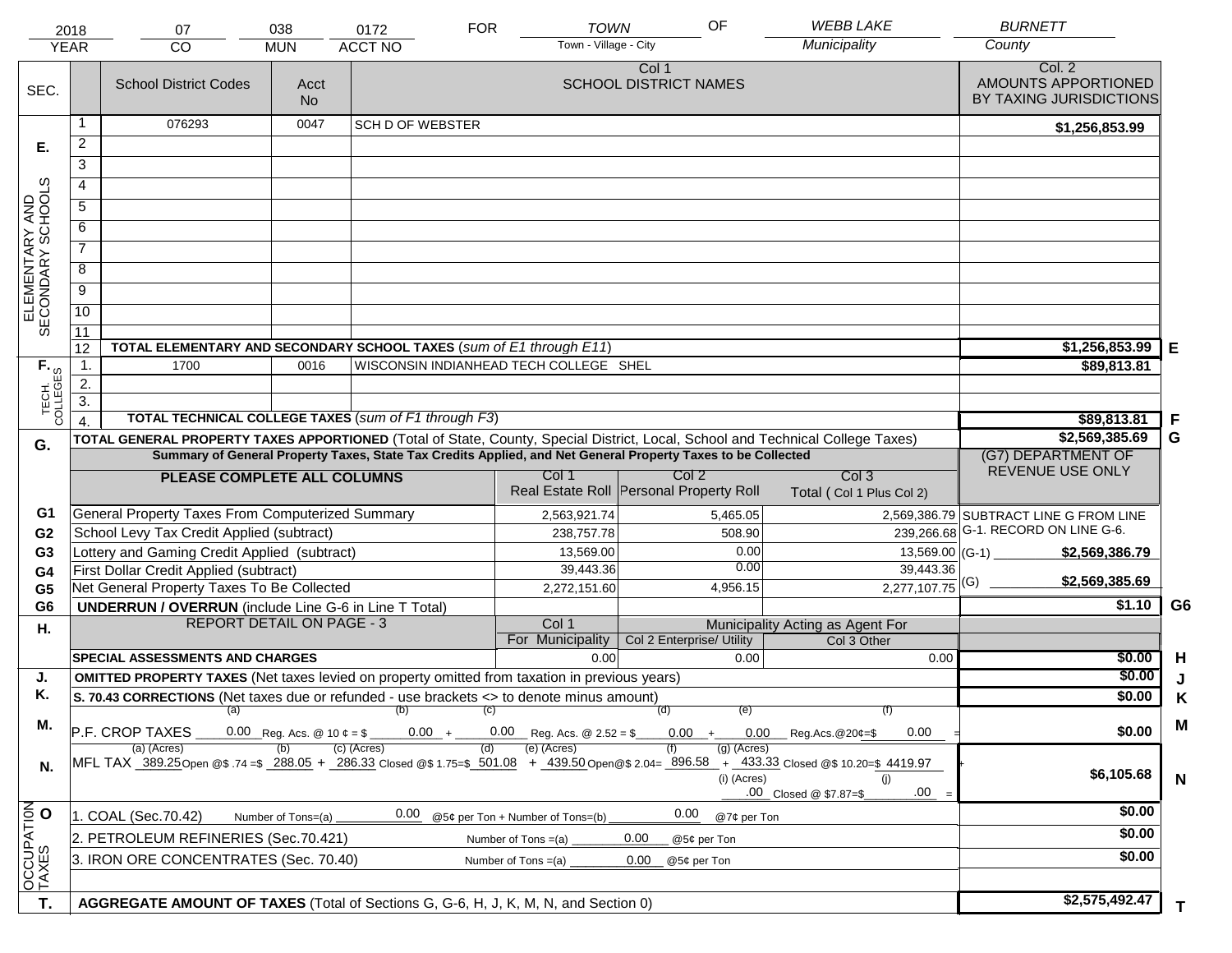|                     | 2018            | 038<br>0172<br>07                                               | <b>FOR</b> | <b>TOWN</b>                       | <b>WEBB LAKE</b><br>OF           |             | <b>BURNETT</b>             |  |
|---------------------|-----------------|-----------------------------------------------------------------|------------|-----------------------------------|----------------------------------|-------------|----------------------------|--|
|                     | <b>YEAR</b>     | <b>ACCT NO</b><br>CO<br><b>MUN</b>                              |            | Town - Village - City             | Municipality                     |             | County                     |  |
|                     |                 |                                                                 |            | <b>SECTION H - DETAIL SUMMARY</b> |                                  |             |                            |  |
|                     |                 |                                                                 |            | Col 1                             | Municipality Acting as Agent for |             | <b>Total For Each Line</b> |  |
| н                   |                 | Special Assessments and Special Charges                         |            | For the Municipality              | Col 2 Enterprise / Utility       | Col 3 Other | (Total of columns 1,2 & 3) |  |
|                     | 01              | Water main and lateral Installations                            |            | \$0.00                            | \$0.00                           | \$0.00      | \$0.00                     |  |
|                     | 02              | Sewer main and lateral installations                            |            | \$0.00                            | \$0.00                           | \$0.00      | \$0.00                     |  |
| SPECIAL ASSESSMENTS | $\overline{03}$ | Street improvements (ex: sidewalks, storm sewers, seal coating) |            | \$0.00                            | \$0.00                           | \$0.00      | \$0.00                     |  |
|                     |                 |                                                                 |            |                                   |                                  |             |                            |  |
|                     | 04              | Street light installation                                       |            | \$0.00                            | \$0.00                           | \$0.00      | \$0.00                     |  |
|                     | $\overline{05}$ | Greenbelts                                                      |            | \$0.00                            | \$0.00                           | \$0.00      | \$0.00                     |  |
|                     | 06              | Drain ditch and watercourse (sec. 88.42 & 88.43)                |            | \$0.00                            | \$0.00                           | \$0.00      | \$0.00                     |  |
|                     |                 |                                                                 |            |                                   |                                  |             |                            |  |
|                     |                 |                                                                 |            |                                   |                                  |             |                            |  |
|                     |                 |                                                                 |            |                                   |                                  |             |                            |  |
|                     |                 |                                                                 |            |                                   |                                  |             |                            |  |
|                     |                 |                                                                 |            |                                   |                                  |             |                            |  |
|                     |                 |                                                                 |            |                                   |                                  |             |                            |  |
|                     |                 |                                                                 |            |                                   |                                  |             |                            |  |
|                     |                 |                                                                 |            |                                   |                                  |             |                            |  |
|                     |                 |                                                                 |            |                                   |                                  |             |                            |  |
|                     |                 |                                                                 |            |                                   |                                  |             |                            |  |
|                     |                 |                                                                 |            |                                   |                                  |             |                            |  |
|                     |                 |                                                                 |            |                                   |                                  |             |                            |  |
|                     |                 |                                                                 |            |                                   |                                  |             |                            |  |
|                     |                 |                                                                 |            |                                   |                                  |             |                            |  |
|                     |                 |                                                                 |            |                                   |                                  |             |                            |  |
|                     |                 |                                                                 |            |                                   |                                  |             |                            |  |
|                     |                 |                                                                 |            |                                   |                                  |             |                            |  |
|                     | 01              | Weeds, Tree Planting, Removal                                   |            | \$0.00                            | \$0.00                           | \$0.00      | \$0.00                     |  |
|                     | $\overline{02}$ | Snow Removal, Plowing                                           |            | \$0.00                            | \$0.00                           | \$0.00      | \$0.00                     |  |
|                     | $\overline{03}$ | Refuse And Garbage Collection                                   |            | \$0.00                            | \$0.00                           | \$0.00      | \$0.00                     |  |
| SPECIAL CHARGES     | 04              | Grading, Gravel, Culvert, Fencing                               |            | \$0.00                            | \$0.00                           | \$0.00      | \$0.00                     |  |
|                     | 05              | Fencing                                                         |            | \$0.00                            | \$0.00                           | \$0.00      | \$0.00                     |  |
|                     | $\overline{06}$ | Fire Calls                                                      |            | \$0.00                            | \$0.00                           | \$0.00      | \$0.00                     |  |
|                     | 07              | Recycling                                                       |            | \$0.00                            | \$0.00                           | \$0.00      | \$0.00                     |  |
|                     | $\overline{08}$ | Delinquent Utility Charges                                      |            | \$0.00                            | \$0.00                           | \$0.00      | \$0.00                     |  |
|                     |                 |                                                                 |            |                                   |                                  |             |                            |  |
|                     |                 |                                                                 |            |                                   |                                  |             |                            |  |
|                     |                 |                                                                 |            |                                   |                                  |             |                            |  |
|                     |                 |                                                                 |            |                                   |                                  |             |                            |  |
|                     |                 |                                                                 |            |                                   |                                  |             |                            |  |
|                     |                 |                                                                 |            |                                   |                                  |             |                            |  |
|                     |                 |                                                                 |            |                                   |                                  |             |                            |  |
|                     |                 |                                                                 |            |                                   |                                  |             |                            |  |
|                     |                 |                                                                 |            |                                   |                                  |             |                            |  |
|                     |                 |                                                                 |            |                                   |                                  |             |                            |  |
|                     |                 |                                                                 |            |                                   |                                  |             |                            |  |
|                     |                 |                                                                 |            |                                   |                                  |             |                            |  |
|                     |                 |                                                                 |            |                                   |                                  |             |                            |  |
|                     |                 |                                                                 |            |                                   |                                  |             |                            |  |
|                     |                 | TOTALS (Also enter on line H on page 2)                         |            | \$0.00                            | \$0.00                           | \$0.00      | \$0.00                     |  |
|                     |                 |                                                                 |            |                                   |                                  |             | $\overline{\mathsf{H}}$    |  |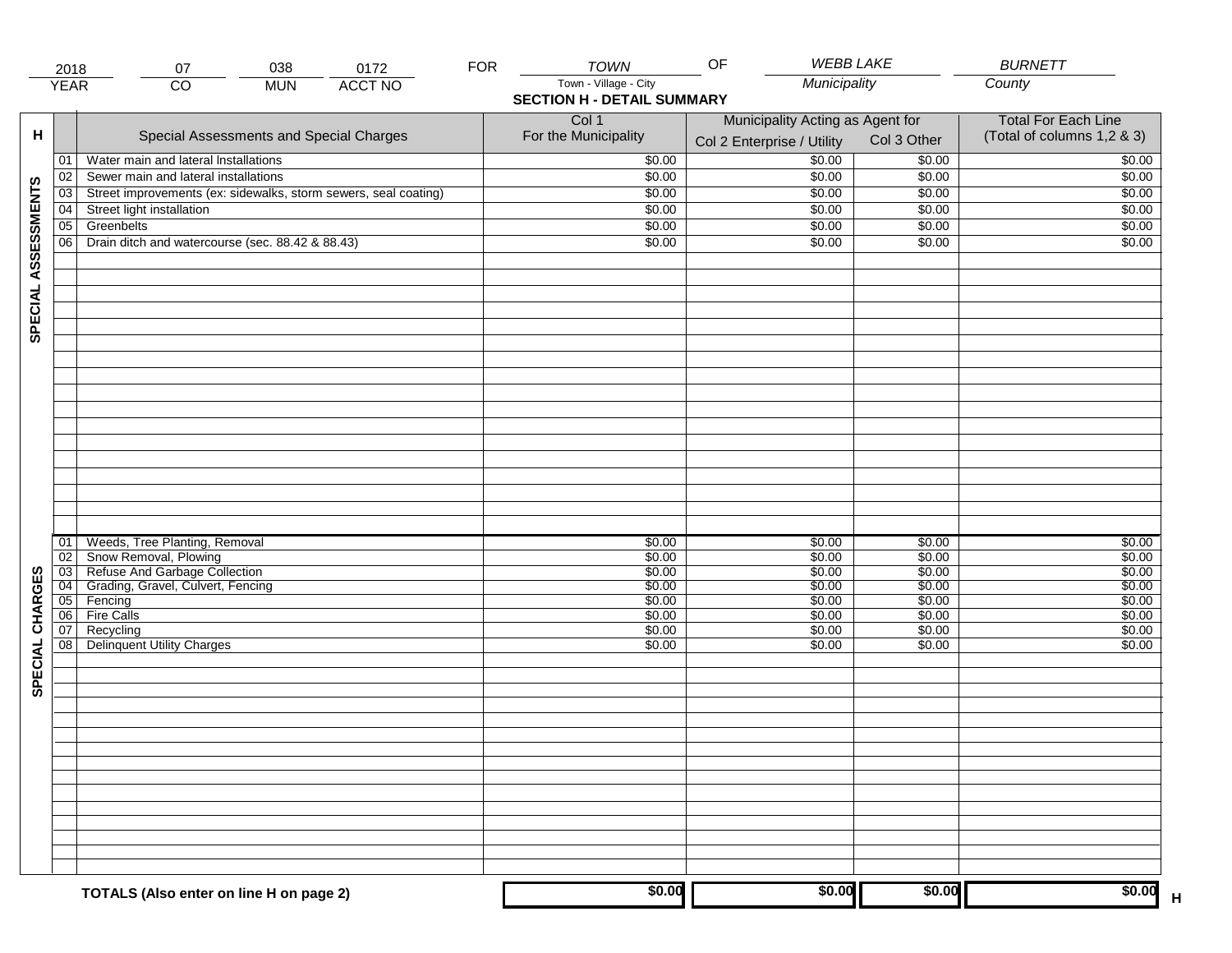| 201<br>∠∪ i   |               | ົ<br>っしし   | .                                   | . . | יטוער־                      | $\sim$ $\sim$<br>. | $\Delta K$ F<br>M/FF<br>-н. | $\cdots$<br>$^{\prime\prime}$ IRNIL. |
|---------------|---------------|------------|-------------------------------------|-----|-----------------------------|--------------------|-----------------------------|--------------------------------------|
| $V = r$<br>⊢ี | $\sim$<br>ے ب | <b>MUN</b> | <b>CCT NO</b><br>$\cdots$<br>$\sim$ |     | <br>∪ I OW<br>лнаае<br>ノILV |                    |                             | Count                                |

| D. | Name of District                          | Valuation | Gen. Prop. Tax Levy | Remarks |
|----|-------------------------------------------|-----------|---------------------|---------|
|    |                                           |           |                     |         |
|    |                                           |           |                     |         |
|    |                                           |           |                     |         |
|    |                                           |           |                     |         |
|    |                                           |           |                     |         |
|    |                                           |           |                     |         |
|    |                                           |           |                     |         |
|    |                                           |           |                     |         |
|    |                                           |           |                     |         |
|    |                                           |           |                     |         |
|    |                                           |           |                     |         |
|    |                                           |           |                     |         |
|    |                                           |           |                     |         |
|    |                                           |           |                     |         |
|    |                                           |           |                     |         |
|    |                                           |           |                     |         |
|    |                                           |           |                     |         |
|    |                                           |           |                     |         |
|    |                                           |           |                     |         |
|    |                                           |           |                     |         |
|    |                                           |           |                     |         |
|    |                                           |           |                     |         |
|    |                                           |           |                     |         |
|    |                                           |           |                     |         |
|    |                                           |           |                     |         |
|    |                                           |           |                     |         |
|    |                                           |           |                     |         |
|    |                                           |           |                     |         |
|    |                                           |           |                     |         |
|    |                                           |           |                     |         |
|    |                                           |           |                     |         |
|    |                                           |           |                     |         |
|    |                                           |           |                     |         |
|    | TOTALS (Also enter on line D-1 on page 1) | \$0.00    |                     |         |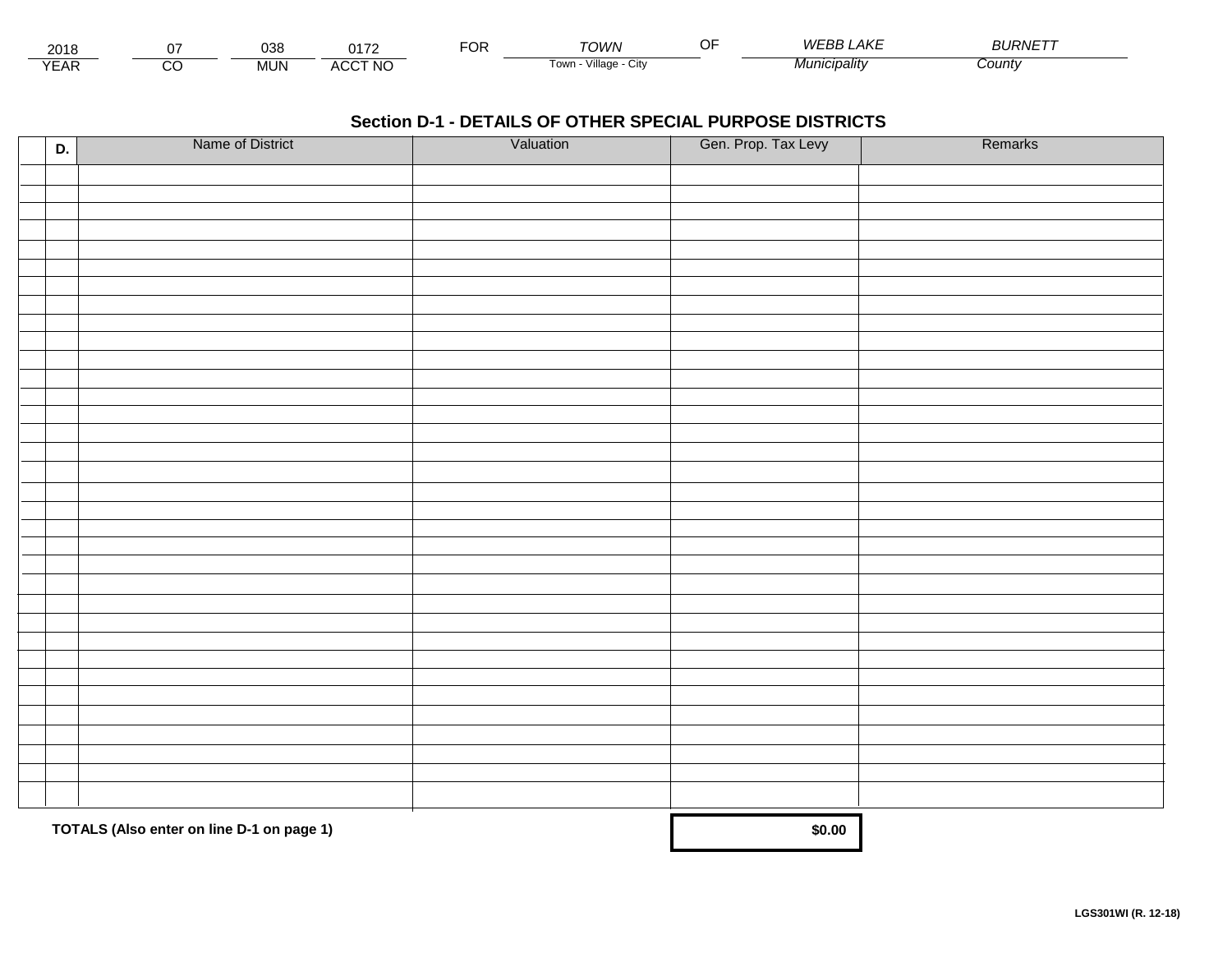| <b>FINAL</b>           |                |                                                 |                   | <b>STATEMENT OF TAXES FOR 2018</b>                                                               |                                        | 07                                                           | 040        | 0173                                             |                                       |   |                                                            |   |
|------------------------|----------------|-------------------------------------------------|-------------------|--------------------------------------------------------------------------------------------------|----------------------------------------|--------------------------------------------------------------|------------|--------------------------------------------------|---------------------------------------|---|------------------------------------------------------------|---|
|                        |                |                                                 |                   | <b>FOR</b>                                                                                       | <b>TOWN</b><br>Town-Village -City      | CO<br>OF                                                     | <b>MUN</b> | ACCT NO<br><b>WEST MARSHLAND</b><br>Municipality | <b>BURNETT</b><br>County              |   | Check if Amended                                           |   |
| SEC.                   |                |                                                 |                   |                                                                                                  |                                        | Col <sub>1</sub><br>Description of Tax by Taxing Jurisiction |            |                                                  |                                       |   | Col 2.<br>AMOUNTS APPORTIONED<br>BY TAXING JURISDICTIONS   |   |
| A                      |                | 1. AGGREGATE AMOUNT OF STATE TAXES              |                   |                                                                                                  |                                        |                                                              |            |                                                  |                                       |   | \$0.00                                                     | A |
| В.                     |                | 1. Portion of State Special Charges Upon County |                   |                                                                                                  |                                        |                                                              |            |                                                  |                                       |   | \$0.00                                                     |   |
|                        |                |                                                 |                   | 2. Portion of County Tax Levied Over Entire Municipality                                         |                                        |                                                              |            |                                                  |                                       |   | \$116,919.39                                               |   |
|                        |                | 3. Special Purpose County Taxes                 |                   |                                                                                                  |                                        |                                                              |            |                                                  |                                       |   | \$0.00                                                     |   |
| <b>COUNTY</b><br>TAXES |                |                                                 |                   | 4. TOTAL COUNTY TAXES (sum of B-1 through B-3)                                                   |                                        |                                                              |            |                                                  |                                       |   | \$116,919.39                                               | В |
|                        |                | Special District<br>Code                        | Acct<br><b>No</b> |                                                                                                  | <b>Special</b><br><b>District Name</b> |                                                              |            | Col 1a<br><b>Property Taxes</b>                  | Col 1b<br><b>State Special Charge</b> |   | <b>Property Taxes with</b><br><b>State Special Charges</b> |   |
| C.                     | $\mathbf 1$    |                                                 |                   |                                                                                                  |                                        |                                                              |            |                                                  |                                       |   |                                                            |   |
|                        | $\overline{2}$ |                                                 |                   |                                                                                                  |                                        |                                                              |            |                                                  |                                       |   |                                                            |   |
|                        | 3              |                                                 |                   |                                                                                                  |                                        |                                                              |            |                                                  |                                       |   |                                                            |   |
|                        | 4              |                                                 |                   |                                                                                                  |                                        |                                                              |            |                                                  |                                       |   |                                                            |   |
|                        | 5              |                                                 |                   |                                                                                                  |                                        |                                                              |            |                                                  |                                       |   |                                                            |   |
|                        | 6              |                                                 |                   |                                                                                                  |                                        |                                                              |            |                                                  |                                       |   |                                                            |   |
|                        | $\overline{7}$ |                                                 |                   |                                                                                                  |                                        |                                                              |            |                                                  |                                       |   |                                                            |   |
| SPECIAL DISTRICT TAXES | 8              |                                                 |                   |                                                                                                  |                                        |                                                              |            |                                                  |                                       |   |                                                            |   |
|                        | 9              |                                                 |                   |                                                                                                  |                                        |                                                              |            |                                                  |                                       |   |                                                            |   |
|                        | 10             |                                                 |                   |                                                                                                  |                                        |                                                              |            |                                                  |                                       |   |                                                            |   |
|                        | 11             |                                                 |                   |                                                                                                  |                                        |                                                              |            |                                                  |                                       |   |                                                            |   |
|                        |                |                                                 |                   | 12. TOTAL SPECIAL DISTRICT TAXES (sum of C1 through C11)                                         |                                        |                                                              |            | \$0.00                                           | \$0.00                                |   | \$0.00                                                     | C |
| D.                     |                |                                                 |                   | Other Special Purpose District Taxes (Show Detail on page 4, enter total here)                   |                                        |                                                              |            |                                                  |                                       |   | \$0.00                                                     |   |
|                        |                |                                                 |                   | 2. Total Tax Increment (except county environmental remediation tax increment)                   |                                        |                                                              |            |                                                  |                                       |   | \$0.00                                                     |   |
| OR CITY                | 3.             | County Environmental Tax Increment              |                   |                                                                                                  |                                        |                                                              |            |                                                  |                                       |   | \$0.00                                                     |   |
|                        | 14.            | <b>Other State Special Charges</b>              |                   |                                                                                                  |                                        |                                                              |            |                                                  |                                       |   | \$0.00                                                     |   |
| VILLAGE,<br>TAXES      | 5.             | <b>County Special Charges</b>                   |                   |                                                                                                  |                                        |                                                              |            |                                                  |                                       |   | \$0.00                                                     |   |
|                        | 6.             | All Other Town, Village, or City Taxes          |                   |                                                                                                  |                                        |                                                              |            |                                                  |                                       |   | \$99,956.14                                                |   |
|                        | 17.            |                                                 |                   | Surplus Funds Applied CAUTION: Do not make an entry on this line unless Line D6 (above) is Zero. |                                        |                                                              |            |                                                  |                                       | < | \$0.00 >                                                   |   |
| TOWN,                  |                |                                                 |                   | 8. TOTAL TOWN, VILLAGE OR CITY TAXES (sum of D1 through D7; NOT TOTAL for page one)              |                                        |                                                              |            |                                                  |                                       |   | \$99,956.14                                                | D |
| Clerk                  |                |                                                 |                   |                                                                                                  |                                        | Date                                                         |            | <b>REMARKS</b>                                   |                                       |   |                                                            |   |

| Work Phone     | Home Phone |
|----------------|------------|
|                |            |
| E-mail Address | Fax Number |
|                |            |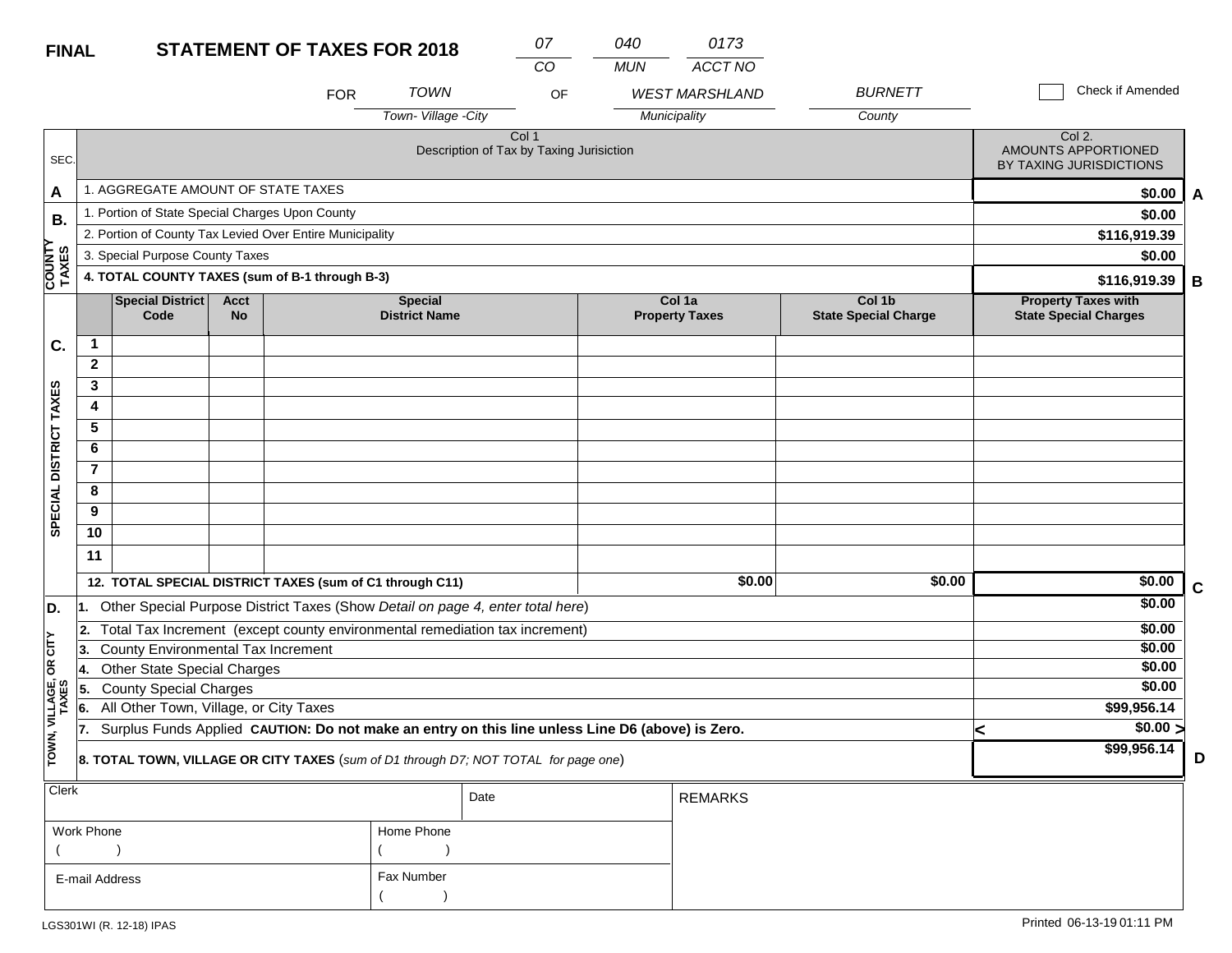|                                     | 2018                                                                                                 | 07                                                                                                                             | 040                                      | 0173                       | <b>FOR</b>        | <b>TOWN</b>                                                                                                  |                                       | OF          | <b>WEST MARSHLAND</b>                                                                                                                                                                | <b>BURNETT</b>                                           |                |
|-------------------------------------|------------------------------------------------------------------------------------------------------|--------------------------------------------------------------------------------------------------------------------------------|------------------------------------------|----------------------------|-------------------|--------------------------------------------------------------------------------------------------------------|---------------------------------------|-------------|--------------------------------------------------------------------------------------------------------------------------------------------------------------------------------------|----------------------------------------------------------|----------------|
|                                     | <b>YEAR</b>                                                                                          | CO                                                                                                                             | <b>MUN</b>                               | <b>ACCT NO</b>             |                   | Town - Village - City                                                                                        |                                       |             | Municipality                                                                                                                                                                         | County                                                   |                |
| SEC.                                |                                                                                                      | <b>School District Codes</b>                                                                                                   | Acct<br><b>No</b>                        |                            |                   |                                                                                                              | Col 1<br><b>SCHOOL DISTRICT NAMES</b> |             |                                                                                                                                                                                      | Col. 2<br>AMOUNTS APPORTIONED<br>BY TAXING JURISDICTIONS |                |
|                                     | 1                                                                                                    | 072233                                                                                                                         | 0045                                     | <b>SCH D OF GRANTSBURG</b> |                   |                                                                                                              |                                       |             |                                                                                                                                                                                      | \$207,861.57                                             |                |
| Е.                                  | $\overline{2}$                                                                                       |                                                                                                                                |                                          |                            |                   |                                                                                                              |                                       |             |                                                                                                                                                                                      |                                                          |                |
|                                     | 3                                                                                                    |                                                                                                                                |                                          |                            |                   |                                                                                                              |                                       |             |                                                                                                                                                                                      |                                                          |                |
|                                     | $\overline{4}$                                                                                       |                                                                                                                                |                                          |                            |                   |                                                                                                              |                                       |             |                                                                                                                                                                                      |                                                          |                |
|                                     | $\overline{5}$                                                                                       |                                                                                                                                |                                          |                            |                   |                                                                                                              |                                       |             |                                                                                                                                                                                      |                                                          |                |
| ELEMENTARY AND<br>SECONDARY SCHOOLS | 6                                                                                                    |                                                                                                                                |                                          |                            |                   |                                                                                                              |                                       |             |                                                                                                                                                                                      |                                                          |                |
|                                     | $\overline{7}$                                                                                       |                                                                                                                                |                                          |                            |                   |                                                                                                              |                                       |             |                                                                                                                                                                                      |                                                          |                |
|                                     | $\overline{8}$                                                                                       |                                                                                                                                |                                          |                            |                   |                                                                                                              |                                       |             |                                                                                                                                                                                      |                                                          |                |
|                                     | $\overline{9}$                                                                                       |                                                                                                                                |                                          |                            |                   |                                                                                                              |                                       |             |                                                                                                                                                                                      |                                                          |                |
|                                     | 10                                                                                                   |                                                                                                                                |                                          |                            |                   |                                                                                                              |                                       |             |                                                                                                                                                                                      |                                                          |                |
|                                     | $\overline{11}$                                                                                      |                                                                                                                                |                                          |                            |                   |                                                                                                              |                                       |             |                                                                                                                                                                                      |                                                          |                |
|                                     | 12                                                                                                   | TOTAL ELEMENTARY AND SECONDARY SCHOOL TAXES (sum of E1 through E11)                                                            |                                          |                            |                   |                                                                                                              |                                       |             |                                                                                                                                                                                      | \$207,861.57                                             | E              |
| TECH. T                             | $\overline{1}$ .                                                                                     | 1700                                                                                                                           | 0016                                     |                            |                   | WISCONSIN INDIANHEAD TECH COLLEGE SHEL                                                                       |                                       |             |                                                                                                                                                                                      | \$11,688.79                                              |                |
|                                     | 2.                                                                                                   |                                                                                                                                |                                          |                            |                   |                                                                                                              |                                       |             |                                                                                                                                                                                      |                                                          |                |
|                                     | $\overline{3}$ .                                                                                     |                                                                                                                                |                                          |                            |                   |                                                                                                              |                                       |             |                                                                                                                                                                                      |                                                          |                |
|                                     | $\overline{4}$                                                                                       | <b>TOTAL TECHNICAL COLLEGE TAXES (sum of F1 through F3)</b>                                                                    |                                          |                            |                   |                                                                                                              |                                       |             |                                                                                                                                                                                      | \$11,688.79                                              | -F             |
| G.                                  |                                                                                                      | TOTAL GENERAL PROPERTY TAXES APPORTIONED (Total of State, County, Special District, Local, School and Technical College Taxes) |                                          |                            |                   | Summary of General Property Taxes, State Tax Credits Applied, and Net General Property Taxes to be Collected |                                       |             |                                                                                                                                                                                      | \$436,425.89<br>(G7) DEPARTMENT OF                       | G              |
|                                     |                                                                                                      |                                                                                                                                |                                          |                            |                   | Col 1                                                                                                        | Col <sub>2</sub>                      |             | Col <sub>3</sub>                                                                                                                                                                     | REVENUE USE ONLY                                         |                |
|                                     |                                                                                                      | PLEASE COMPLETE ALL COLUMNS                                                                                                    |                                          |                            |                   | Real Estate Roll Personal Property Roll                                                                      |                                       |             | Total (Col 1 Plus Col 2)                                                                                                                                                             |                                                          |                |
| G1                                  |                                                                                                      | General Property Taxes From Computerized Summary                                                                               |                                          |                            |                   | 435,392.96                                                                                                   |                                       | 1,033.09    |                                                                                                                                                                                      | 436,426.05 SUBTRACT LINE G FROM LINE                     |                |
| G <sub>2</sub>                      |                                                                                                      | School Levy Tax Credit Applied (subtract)                                                                                      |                                          |                            |                   | 43,222.81                                                                                                    |                                       | 102.56      |                                                                                                                                                                                      | 43,325.37 G-1. RECORD ON LINE G-6.                       |                |
| G <sub>3</sub>                      |                                                                                                      | Lottery and Gaming Credit Applied (subtract)                                                                                   |                                          |                            |                   | 13,564.10                                                                                                    |                                       | 0.00        | $13,564.10$ (G-1)                                                                                                                                                                    | \$436,426.05                                             |                |
| G4                                  |                                                                                                      | First Dollar Credit Applied (subtract)                                                                                         |                                          |                            |                   | 13,205.07                                                                                                    |                                       | 0.00        | 13,205.07                                                                                                                                                                            |                                                          |                |
| G <sub>5</sub>                      |                                                                                                      | Net General Property Taxes To Be Collected                                                                                     |                                          |                            |                   | 365,400.98                                                                                                   |                                       | 930.53      | $366,331.51$ <sup>(G)</sup>                                                                                                                                                          | \$436,425.89                                             |                |
| G <sub>6</sub>                      |                                                                                                      | <b>UNDERRUN / OVERRUN</b> (include Line G-6 in Line T Total)                                                                   |                                          |                            |                   |                                                                                                              |                                       |             |                                                                                                                                                                                      | \$0.16                                                   | G <sub>6</sub> |
| Η.                                  |                                                                                                      | <b>REPORT DETAIL ON PAGE - 3</b>                                                                                               |                                          |                            |                   | Col 1                                                                                                        |                                       |             | Municipality Acting as Agent For                                                                                                                                                     |                                                          |                |
|                                     |                                                                                                      | <b>SPECIAL ASSESSMENTS AND CHARGES</b>                                                                                         |                                          |                            |                   | For Municipality<br>0.00                                                                                     | Col 2 Enterprise/ Utility             | 0.00        | Col 3 Other                                                                                                                                                                          | \$0.00                                                   | H              |
| J.                                  |                                                                                                      | <b>OMITTED PROPERTY TAXES</b> (Net taxes levied on property omitted from taxation in previous years)                           |                                          |                            |                   |                                                                                                              |                                       |             | 0.00                                                                                                                                                                                 | \$0.00                                                   |                |
| Κ.                                  |                                                                                                      | S. 70.43 CORRECTIONS (Net taxes due or refunded - use brackets <> to denote minus amount)                                      |                                          |                            |                   |                                                                                                              |                                       |             |                                                                                                                                                                                      | \$0.00                                                   | Κ              |
|                                     |                                                                                                      | (a)                                                                                                                            |                                          | (b)                        | $\left( c\right)$ |                                                                                                              | (d)                                   | (e)         | (f)                                                                                                                                                                                  |                                                          |                |
| М.                                  |                                                                                                      | P.F. CROP TAXES<br>(a) (Acres)                                                                                                 | 0.00 Reg. Acs. @ 10 $\ell = \frac{1}{2}$ | $0.00 +$<br>(c) (Acres)    |                   | $\frac{40.20}{ }$ Reg. Acs. @ 2.52 = \$ 101.30 +<br>(e) (Acres)                                              |                                       | (g) (Acres) | 0.00<br>$0.00$ Reg. Acs. @ 20¢=\$                                                                                                                                                    | \$101.30                                                 | M              |
| N.                                  |                                                                                                      |                                                                                                                                |                                          |                            |                   |                                                                                                              |                                       | (i) (Acres) | MFL TAX 0.00 Open @\$ 74 =\$ 0.00 + 508.45 Closed @\$ 1.75=\$ 889.80 + 328.80 Open @\$ 2.04= 670.74 + 689.19 Closed @\$ 10.20=\$ 7029.74<br>(i)<br>$.00 =$<br>.00 Closed @ \$7.87=\$ | \$8,590.28                                               | $\mathsf{N}$   |
| OCCUPATION<br>TAXES O               |                                                                                                      | 1. COAL (Sec.70.42)                                                                                                            | Number of Tons=(a)                       | 0.00                       |                   | @5¢ per Ton + Number of Tons=(b)                                                                             | 0.00                                  | @7¢ per Ton |                                                                                                                                                                                      | \$0.00                                                   |                |
|                                     |                                                                                                      | 2. PETROLEUM REFINERIES (Sec.70.421)                                                                                           |                                          |                            |                   | Number of Tons $=(a)$                                                                                        | 0.00                                  |             |                                                                                                                                                                                      | \$0.00                                                   |                |
|                                     | @5¢ per Ton<br>3. IRON ORE CONCENTRATES (Sec. 70.40)<br>0.00<br>Number of Tons $=(a)$<br>@5¢ per Ton |                                                                                                                                |                                          |                            |                   |                                                                                                              |                                       |             | \$0.00                                                                                                                                                                               |                                                          |                |
|                                     |                                                                                                      |                                                                                                                                |                                          |                            |                   |                                                                                                              |                                       |             |                                                                                                                                                                                      |                                                          |                |
|                                     |                                                                                                      |                                                                                                                                |                                          |                            |                   |                                                                                                              |                                       |             |                                                                                                                                                                                      | \$445,117.63                                             |                |
| T.                                  |                                                                                                      | AGGREGATE AMOUNT OF TAXES (Total of Sections G, G-6, H, J, K, M, N, and Section 0)                                             |                                          |                            |                   |                                                                                                              |                                       |             |                                                                                                                                                                                      |                                                          | Τ              |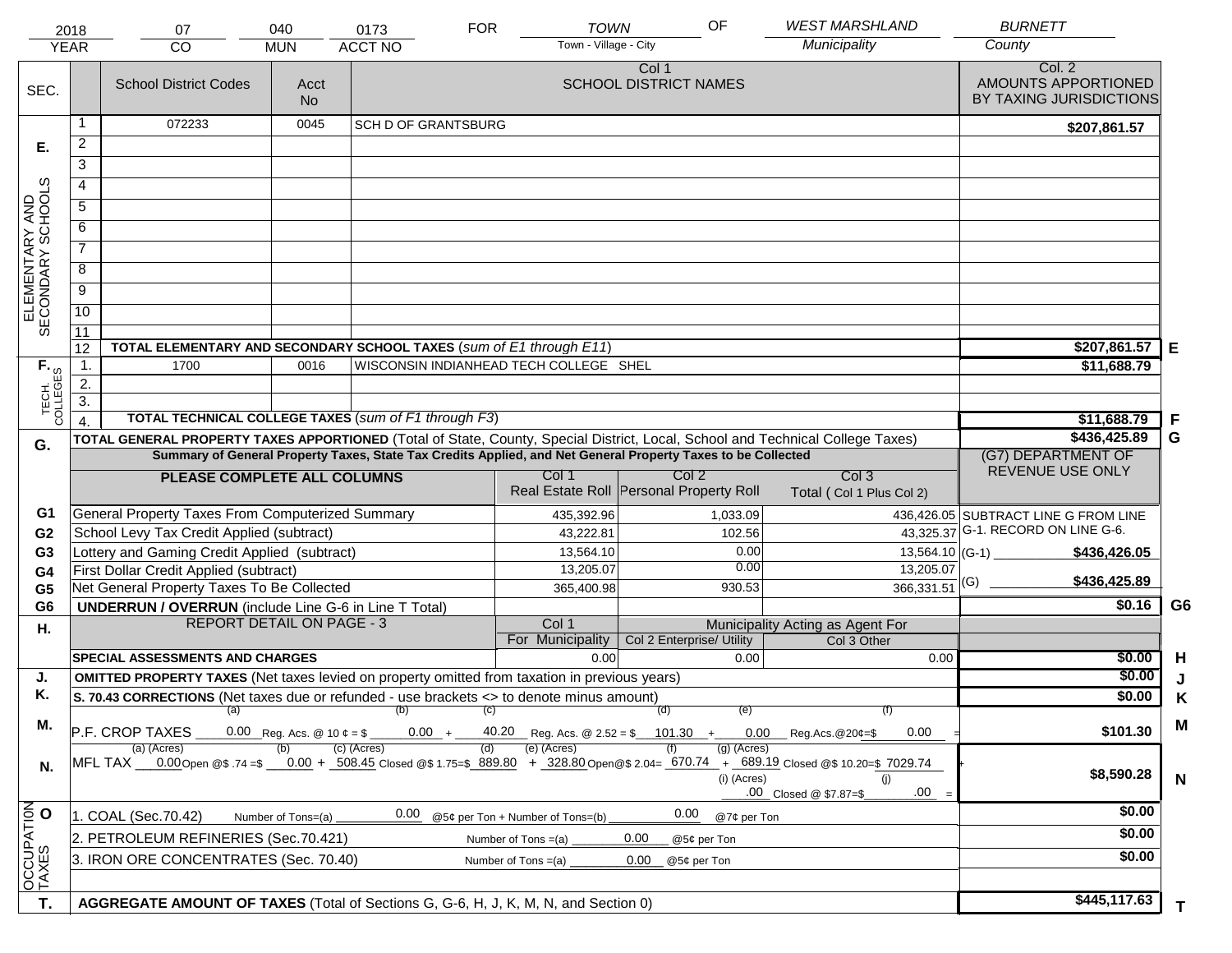|                     | 2018            | 07                                                              | 040        | 0173           | <b>FOR</b> | <b>TOWN</b>                       | <b>WEST MARSHLAND</b><br>OF      |             | <b>BURNETT</b>             |  |
|---------------------|-----------------|-----------------------------------------------------------------|------------|----------------|------------|-----------------------------------|----------------------------------|-------------|----------------------------|--|
|                     | <b>YEAR</b>     | $\overline{CO}$                                                 | <b>MUN</b> | <b>ACCT NO</b> |            | Town - Village - City             | Municipality                     |             | County                     |  |
|                     |                 |                                                                 |            |                |            | <b>SECTION H - DETAIL SUMMARY</b> |                                  |             |                            |  |
|                     |                 |                                                                 |            |                |            | Col 1                             | Municipality Acting as Agent for |             | <b>Total For Each Line</b> |  |
| н                   |                 | Special Assessments and Special Charges                         |            |                |            | For the Municipality              |                                  | Col 3 Other | (Total of columns 1,2 & 3) |  |
|                     |                 |                                                                 |            |                |            |                                   | Col 2 Enterprise / Utility       |             |                            |  |
|                     | 01              | Water main and lateral Installations                            |            |                |            | \$0.00                            | \$0.00                           | \$0.00      | \$0.00                     |  |
|                     | 02              | Sewer main and lateral installations                            |            |                |            | \$0.00                            | \$0.00                           | \$0.00      | \$0.00                     |  |
| SPECIAL ASSESSMENTS | 03              | Street improvements (ex: sidewalks, storm sewers, seal coating) |            |                |            | \$0.00                            | \$0.00                           | \$0.00      | \$0.00                     |  |
|                     | 04              | Street light installation                                       |            |                |            | \$0.00                            | \$0.00                           | \$0.00      | \$0.00                     |  |
|                     | $\overline{05}$ | Greenbelts                                                      |            |                |            | \$0.00                            | \$0.00                           | \$0.00      | \$0.00                     |  |
|                     | 06              | Drain ditch and watercourse (sec. 88.42 & 88.43)                |            |                |            | \$0.00                            | \$0.00                           | \$0.00      | \$0.00                     |  |
|                     |                 |                                                                 |            |                |            |                                   |                                  |             |                            |  |
|                     |                 |                                                                 |            |                |            |                                   |                                  |             |                            |  |
|                     |                 |                                                                 |            |                |            |                                   |                                  |             |                            |  |
|                     |                 |                                                                 |            |                |            |                                   |                                  |             |                            |  |
|                     |                 |                                                                 |            |                |            |                                   |                                  |             |                            |  |
|                     |                 |                                                                 |            |                |            |                                   |                                  |             |                            |  |
|                     |                 |                                                                 |            |                |            |                                   |                                  |             |                            |  |
|                     |                 |                                                                 |            |                |            |                                   |                                  |             |                            |  |
|                     |                 |                                                                 |            |                |            |                                   |                                  |             |                            |  |
|                     |                 |                                                                 |            |                |            |                                   |                                  |             |                            |  |
|                     |                 |                                                                 |            |                |            |                                   |                                  |             |                            |  |
|                     |                 |                                                                 |            |                |            |                                   |                                  |             |                            |  |
|                     |                 |                                                                 |            |                |            |                                   |                                  |             |                            |  |
|                     |                 |                                                                 |            |                |            |                                   |                                  |             |                            |  |
|                     |                 |                                                                 |            |                |            |                                   |                                  |             |                            |  |
|                     |                 |                                                                 |            |                |            |                                   |                                  |             |                            |  |
|                     |                 |                                                                 |            |                |            |                                   |                                  |             |                            |  |
|                     |                 |                                                                 |            |                |            |                                   |                                  |             |                            |  |
|                     | 01              | Weeds, Tree Planting, Removal                                   |            |                |            | \$0.00                            | \$0.00                           | \$0.00      | \$0.00                     |  |
|                     | $\overline{02}$ | Snow Removal, Plowing                                           |            |                |            | \$0.00                            | \$0.00                           | \$0.00      | \$0.00                     |  |
|                     | $\overline{03}$ | Refuse And Garbage Collection                                   |            |                |            | \$0.00                            | \$0.00                           | \$0.00      | \$0.00                     |  |
| SPECIAL CHARGES     | $\overline{04}$ | Grading, Gravel, Culvert, Fencing                               |            |                |            | \$0.00                            | \$0.00                           | \$0.00      | \$0.00                     |  |
|                     | 05              | Fencing                                                         |            |                |            | \$0.00                            | \$0.00                           | \$0.00      | \$0.00                     |  |
|                     | 06              | <b>Fire Calls</b>                                               |            |                |            | \$0.00                            | \$0.00                           | \$0.00      | \$0.00                     |  |
|                     | 07              | Recycling                                                       |            |                |            | \$0.00                            | \$0.00                           | \$0.00      | \$0.00                     |  |
|                     | 08              | <b>Delinquent Utility Charges</b>                               |            |                |            | \$0.00                            | \$0.00                           | \$0.00      | \$0.00                     |  |
|                     |                 |                                                                 |            |                |            |                                   |                                  |             |                            |  |
|                     |                 |                                                                 |            |                |            |                                   |                                  |             |                            |  |
|                     |                 |                                                                 |            |                |            |                                   |                                  |             |                            |  |
|                     |                 |                                                                 |            |                |            |                                   |                                  |             |                            |  |
|                     |                 |                                                                 |            |                |            |                                   |                                  |             |                            |  |
|                     |                 |                                                                 |            |                |            |                                   |                                  |             |                            |  |
|                     |                 |                                                                 |            |                |            |                                   |                                  |             |                            |  |
|                     |                 |                                                                 |            |                |            |                                   |                                  |             |                            |  |
|                     |                 |                                                                 |            |                |            |                                   |                                  |             |                            |  |
|                     |                 |                                                                 |            |                |            |                                   |                                  |             |                            |  |
|                     |                 |                                                                 |            |                |            |                                   |                                  |             |                            |  |
|                     |                 |                                                                 |            |                |            |                                   |                                  |             |                            |  |
|                     |                 |                                                                 |            |                |            |                                   |                                  |             |                            |  |
|                     |                 |                                                                 |            |                |            |                                   |                                  |             |                            |  |
|                     |                 |                                                                 |            |                |            |                                   |                                  |             |                            |  |
|                     |                 | TOTALS (Also enter on line H on page 2)                         |            |                |            | \$0.00                            | \$0.00                           | \$0.00      | \$0.00                     |  |
|                     |                 |                                                                 |            |                |            |                                   |                                  |             | $\mathsf H$                |  |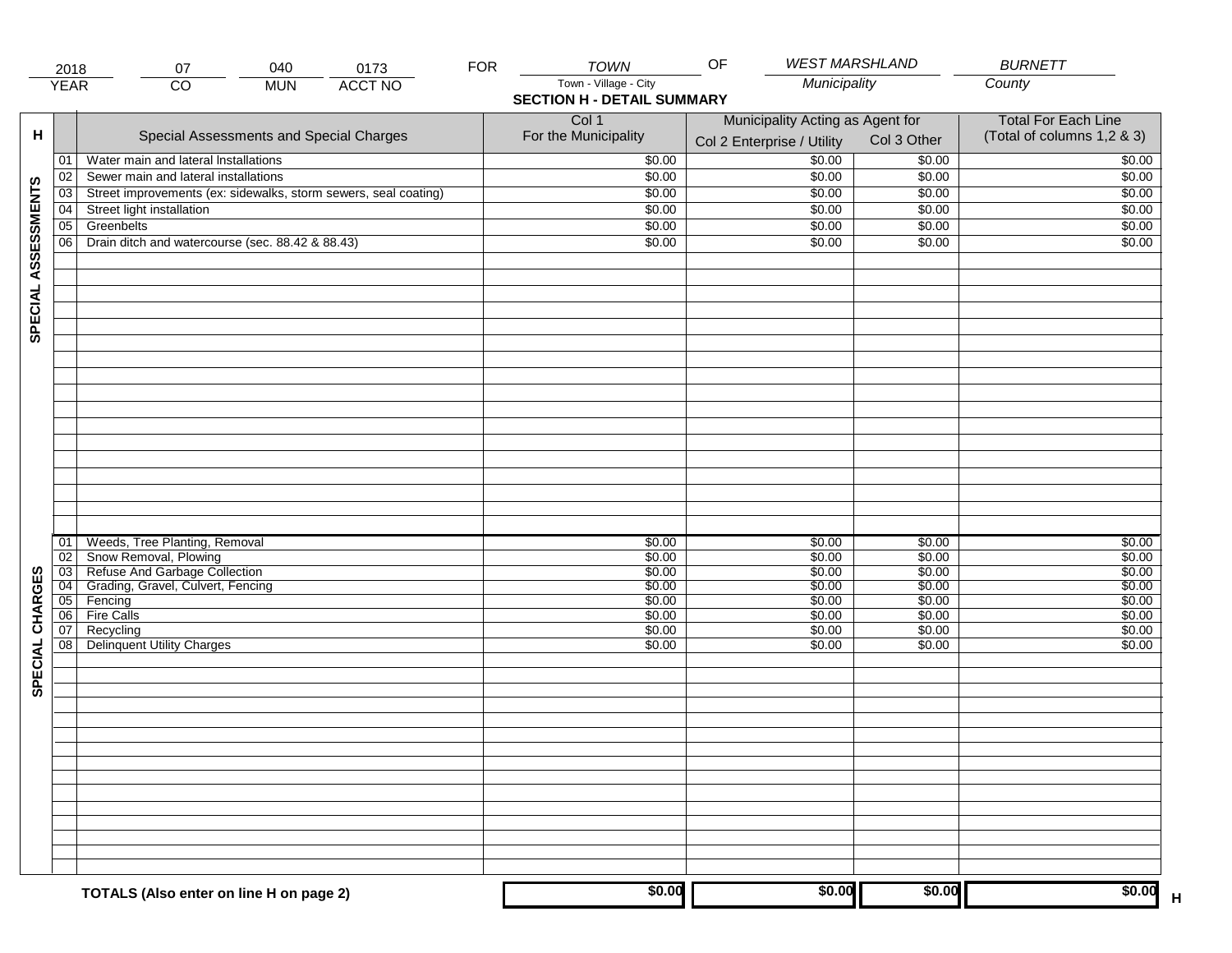| 2018 |               | )40        | າ <i>4 →</i> ^               | ◡ | ⊤∩WN                   | $\sim$ $-$ | $\cdots$<br><b>ILAND</b><br><b>NVF</b><br>, <i>WARSHI</i> | 3URNETT       |  |
|------|---------------|------------|------------------------------|---|------------------------|------------|-----------------------------------------------------------|---------------|--|
| ⊢    | <u>^</u><br>٠ | <b>MUN</b> | CCT NO.<br>$\cdots$<br>7 U U |   | Villaɑ⊾<br>l own<br>∪w |            | cıpalıtv                                                  | <i>County</i> |  |

| D. | Name of District                          | Valuation | Gen. Prop. Tax Levy | Remarks |
|----|-------------------------------------------|-----------|---------------------|---------|
|    |                                           |           |                     |         |
|    |                                           |           |                     |         |
|    |                                           |           |                     |         |
|    |                                           |           |                     |         |
|    |                                           |           |                     |         |
|    |                                           |           |                     |         |
|    |                                           |           |                     |         |
|    |                                           |           |                     |         |
|    |                                           |           |                     |         |
|    |                                           |           |                     |         |
|    |                                           |           |                     |         |
|    |                                           |           |                     |         |
|    |                                           |           |                     |         |
|    |                                           |           |                     |         |
|    |                                           |           |                     |         |
|    |                                           |           |                     |         |
|    |                                           |           |                     |         |
|    |                                           |           |                     |         |
|    |                                           |           |                     |         |
|    |                                           |           |                     |         |
|    |                                           |           |                     |         |
|    |                                           |           |                     |         |
|    |                                           |           |                     |         |
|    |                                           |           |                     |         |
|    |                                           |           |                     |         |
|    |                                           |           |                     |         |
|    |                                           |           |                     |         |
|    |                                           |           |                     |         |
|    |                                           |           |                     |         |
|    |                                           |           |                     |         |
|    |                                           |           |                     |         |
|    |                                           |           |                     |         |
|    |                                           |           |                     |         |
|    | TOTALS (Also enter on line D-1 on page 1) | \$0.00    |                     |         |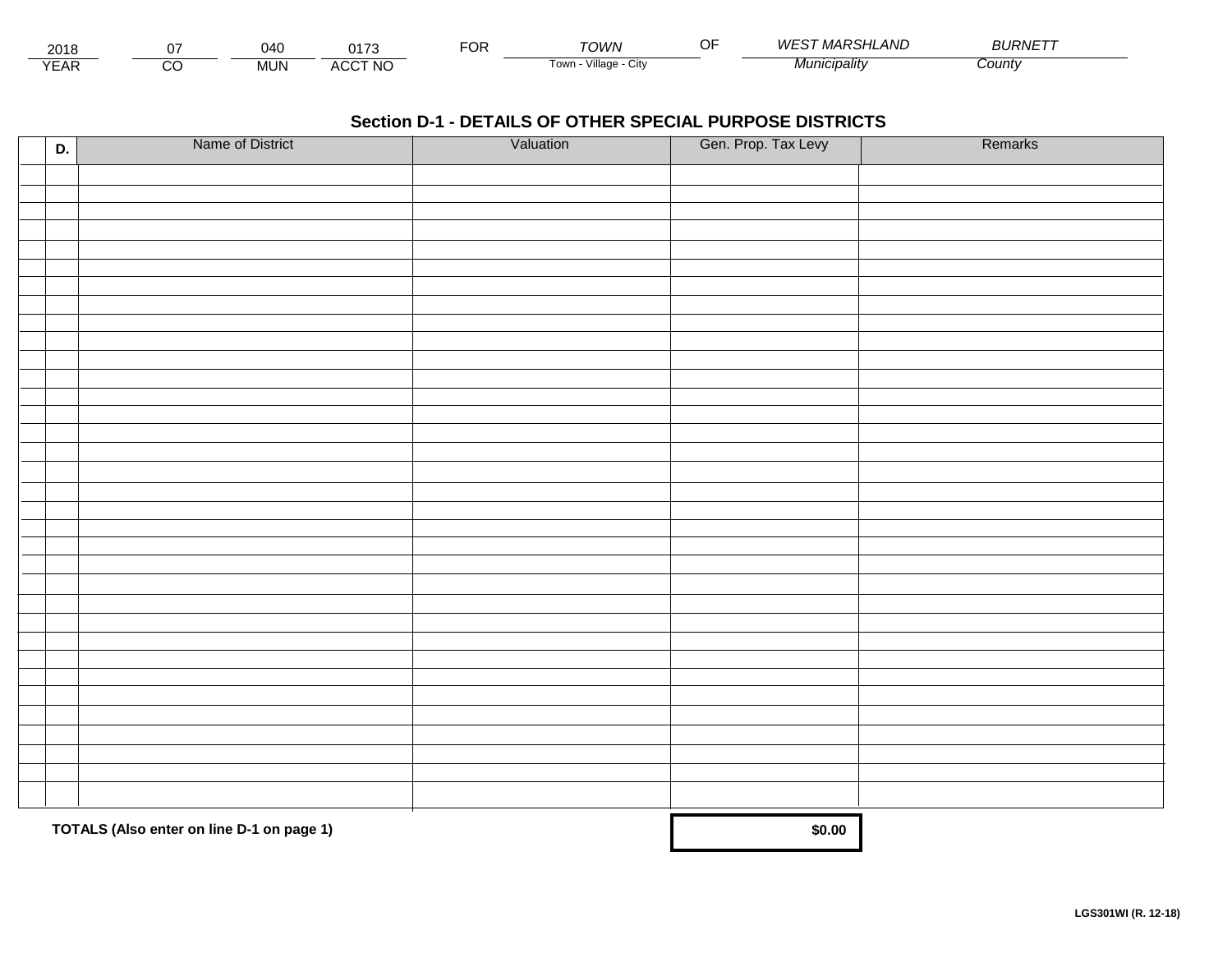## **FINAL**

| <b>FINAL</b>                                                                                                   |                                                   |                                                 |                          | <b>STATEMENT OF TAXES FOR 2018</b>                                                               |                                        | 07<br>CO | 042<br><b>MUN</b> | 0174<br>ACCT NO                   |                                       |                                                                 |             |
|----------------------------------------------------------------------------------------------------------------|---------------------------------------------------|-------------------------------------------------|--------------------------|--------------------------------------------------------------------------------------------------|----------------------------------------|----------|-------------------|-----------------------------------|---------------------------------------|-----------------------------------------------------------------|-------------|
|                                                                                                                |                                                   |                                                 |                          | <b>FOR</b>                                                                                       | <b>TOWN</b><br>Town-Village -City      | OF       |                   | <b>WOOD RIVER</b><br>Municipality | <b>BURNETT</b><br>County              | Check if Amended                                                |             |
| SEC.                                                                                                           | Col 1<br>Description of Tax by Taxing Jurisiction |                                                 |                          |                                                                                                  |                                        |          |                   |                                   |                                       | Col 2.<br><b>AMOUNTS APPORTIONED</b><br>BY TAXING JURISDICTIONS |             |
| A                                                                                                              |                                                   | 1. AGGREGATE AMOUNT OF STATE TAXES              |                          |                                                                                                  |                                        |          |                   |                                   |                                       | \$0.00                                                          | A           |
| В.                                                                                                             |                                                   | 1. Portion of State Special Charges Upon County |                          |                                                                                                  |                                        |          |                   |                                   |                                       | \$0.00                                                          |             |
|                                                                                                                |                                                   |                                                 |                          | 2. Portion of County Tax Levied Over Entire Municipality                                         |                                        |          |                   |                                   |                                       | \$453,021.58                                                    |             |
|                                                                                                                |                                                   | 3. Special Purpose County Taxes                 |                          | \$0.00                                                                                           |                                        |          |                   |                                   |                                       |                                                                 |             |
| <b>COUNTY</b><br>TAXES                                                                                         |                                                   | 4. TOTAL COUNTY TAXES (sum of B-1 through B-3)  |                          | \$453,021.58                                                                                     | B                                      |          |                   |                                   |                                       |                                                                 |             |
|                                                                                                                |                                                   | <b>Special District</b><br>Code                 | <b>Acct</b><br><b>No</b> |                                                                                                  | <b>Special</b><br><b>District Name</b> |          |                   | Col 1a<br><b>Property Taxes</b>   | Col 1b<br><b>State Special Charge</b> | <b>Property Taxes with</b><br><b>State Special Charges</b>      |             |
| C.                                                                                                             | $\mathbf{1}$                                      |                                                 |                          |                                                                                                  |                                        |          |                   |                                   |                                       |                                                                 |             |
|                                                                                                                | $\overline{2}$                                    |                                                 |                          |                                                                                                  |                                        |          |                   |                                   |                                       |                                                                 |             |
|                                                                                                                | 3                                                 |                                                 |                          |                                                                                                  |                                        |          |                   |                                   |                                       |                                                                 |             |
| SPECIAL DISTRICT TAXES                                                                                         | 4                                                 |                                                 |                          |                                                                                                  |                                        |          |                   |                                   |                                       |                                                                 |             |
|                                                                                                                | 5                                                 |                                                 |                          |                                                                                                  |                                        |          |                   |                                   |                                       |                                                                 |             |
|                                                                                                                | 6                                                 |                                                 |                          |                                                                                                  |                                        |          |                   |                                   |                                       |                                                                 |             |
|                                                                                                                | $\overline{7}$                                    |                                                 |                          |                                                                                                  |                                        |          |                   |                                   |                                       |                                                                 |             |
|                                                                                                                | 8                                                 |                                                 |                          |                                                                                                  |                                        |          |                   |                                   |                                       |                                                                 |             |
|                                                                                                                | 9                                                 |                                                 |                          |                                                                                                  |                                        |          |                   |                                   |                                       |                                                                 |             |
|                                                                                                                | 10                                                |                                                 |                          |                                                                                                  |                                        |          |                   |                                   |                                       |                                                                 |             |
|                                                                                                                | 11                                                |                                                 |                          |                                                                                                  |                                        |          |                   |                                   |                                       |                                                                 |             |
|                                                                                                                |                                                   |                                                 |                          | 12. TOTAL SPECIAL DISTRICT TAXES (sum of C1 through C11)                                         |                                        |          |                   | \$0.00                            | \$0.00                                | \$0.00                                                          | $\mathbf c$ |
| D.                                                                                                             |                                                   |                                                 |                          | Other Special Purpose District Taxes (Show Detail on page 4, enter total here)                   |                                        |          |                   |                                   |                                       | \$0.00                                                          |             |
|                                                                                                                | 2.                                                |                                                 |                          | Total Tax Increment (except county environmental remediation tax increment)                      |                                        |          |                   |                                   |                                       | \$0.00                                                          |             |
| CITY                                                                                                           | 13.                                               | County Environmental Tax Increment              |                          |                                                                                                  |                                        |          |                   |                                   |                                       | \$0.00                                                          |             |
| g                                                                                                              | 14.                                               | <b>Other State Special Charges</b>              |                          |                                                                                                  |                                        |          |                   |                                   |                                       | \$0.00                                                          |             |
|                                                                                                                | 5.                                                | <b>County Special Charges</b>                   |                          |                                                                                                  |                                        |          |                   |                                   |                                       | \$0.00                                                          |             |
|                                                                                                                | 6.                                                | All Other Town, Village, or City Taxes          |                          |                                                                                                  |                                        |          |                   |                                   |                                       | \$394,587.00                                                    |             |
|                                                                                                                | 17.                                               |                                                 |                          | Surplus Funds Applied CAUTION: Do not make an entry on this line unless Line D6 (above) is Zero. |                                        |          |                   |                                   |                                       | \$0.00 ><br>≺                                                   |             |
| TOWN, VILLAGE,<br>TAXES<br>8. TOTAL TOWN, VILLAGE OR CITY TAXES (sum of D1 through D7; NOT TOTAL for page one) |                                                   |                                                 |                          |                                                                                                  |                                        |          |                   |                                   |                                       | \$394,587.00                                                    | D           |
| Clerk                                                                                                          |                                                   |                                                 |                          |                                                                                                  |                                        | Date     |                   | <b>REMARKS</b>                    |                                       |                                                                 |             |

| <b>CIBIK</b>   |            | Date | <b>REMARKS</b> |
|----------------|------------|------|----------------|
| Work Phone     | Home Phone |      |                |
|                |            |      |                |
| E-mail Address | Fax Number |      |                |
|                |            |      |                |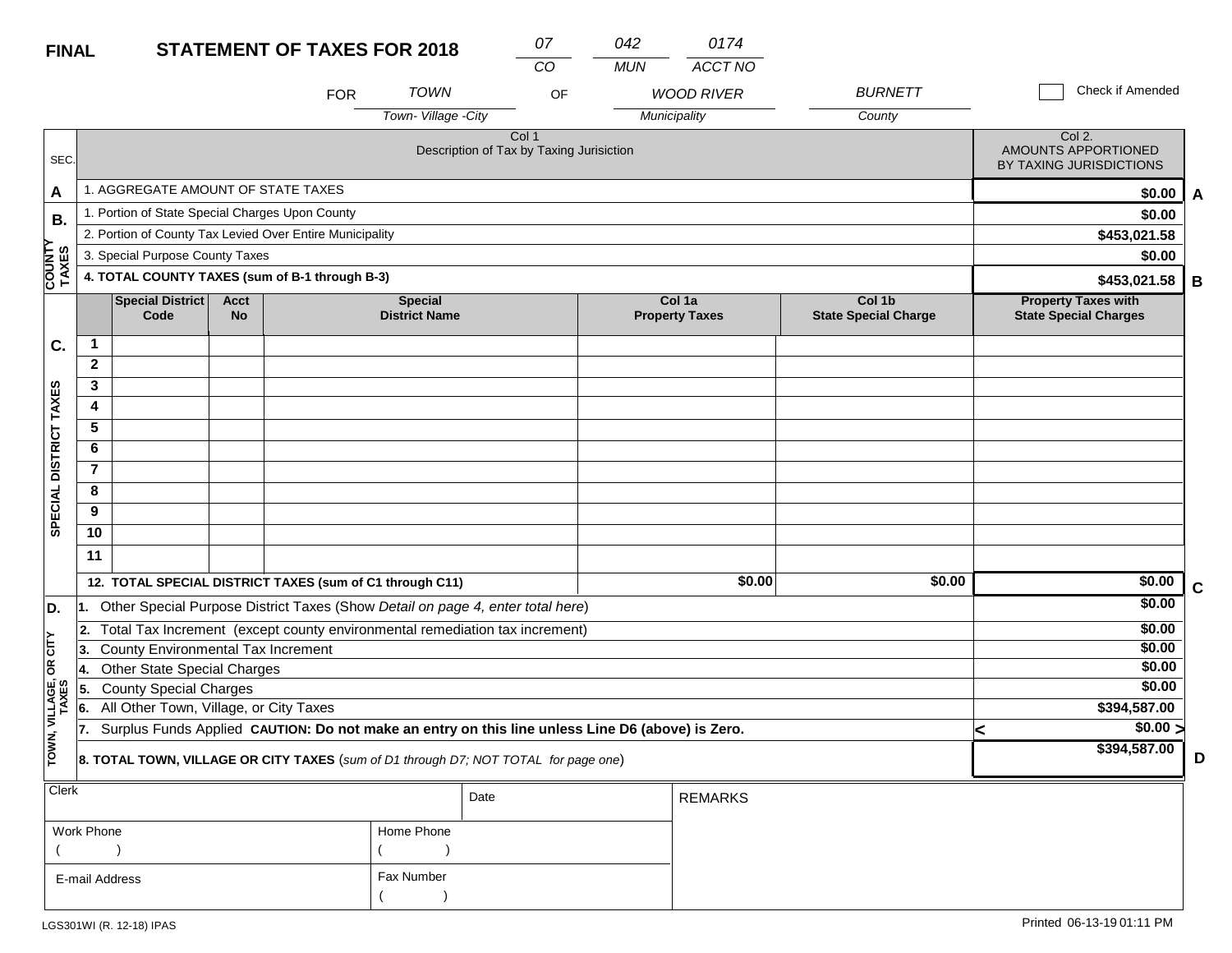|                                     | 2018             | 07                                                                                                                                           | 042                                                                                   | 0174                                                 | <b>TOWN</b><br><b>FOR</b><br>Town - Village - City | OF                                                                                                           | <b>WOOD RIVER</b><br>Municipality                                                                                                          | <b>BURNETT</b><br>County                                 |                |
|-------------------------------------|------------------|----------------------------------------------------------------------------------------------------------------------------------------------|---------------------------------------------------------------------------------------|------------------------------------------------------|----------------------------------------------------|--------------------------------------------------------------------------------------------------------------|--------------------------------------------------------------------------------------------------------------------------------------------|----------------------------------------------------------|----------------|
|                                     | <b>YEAR</b>      | CO                                                                                                                                           | <b>MUN</b>                                                                            | <b>ACCT NO</b>                                       |                                                    |                                                                                                              |                                                                                                                                            |                                                          |                |
| SEC.                                |                  | <b>School District Codes</b>                                                                                                                 | Acct<br><b>No</b>                                                                     |                                                      |                                                    | Col 1<br><b>SCHOOL DISTRICT NAMES</b>                                                                        |                                                                                                                                            | Col. 2<br>AMOUNTS APPORTIONED<br>BY TAXING JURISDICTIONS |                |
|                                     | 1                | 072233                                                                                                                                       | 0045                                                                                  | <b>SCH D OF GRANTSBURG</b>                           |                                                    |                                                                                                              |                                                                                                                                            | \$805,390.54                                             |                |
| Е.                                  | 2                |                                                                                                                                              |                                                                                       |                                                      |                                                    |                                                                                                              |                                                                                                                                            |                                                          |                |
|                                     | $\overline{3}$   |                                                                                                                                              |                                                                                       |                                                      |                                                    |                                                                                                              |                                                                                                                                            |                                                          |                |
|                                     | 4                |                                                                                                                                              |                                                                                       |                                                      |                                                    |                                                                                                              |                                                                                                                                            |                                                          |                |
|                                     | $\overline{5}$   |                                                                                                                                              |                                                                                       |                                                      |                                                    |                                                                                                              |                                                                                                                                            |                                                          |                |
|                                     | 6                |                                                                                                                                              |                                                                                       |                                                      |                                                    |                                                                                                              |                                                                                                                                            |                                                          |                |
|                                     | $\overline{7}$   |                                                                                                                                              |                                                                                       |                                                      |                                                    |                                                                                                              |                                                                                                                                            |                                                          |                |
| ELEMENTARY AND<br>SECONDARY SCHOOLS | 8                |                                                                                                                                              |                                                                                       |                                                      |                                                    |                                                                                                              |                                                                                                                                            |                                                          |                |
|                                     | $\overline{9}$   |                                                                                                                                              |                                                                                       |                                                      |                                                    |                                                                                                              |                                                                                                                                            |                                                          |                |
|                                     | 10               |                                                                                                                                              |                                                                                       |                                                      |                                                    |                                                                                                              |                                                                                                                                            |                                                          |                |
|                                     | $\overline{11}$  |                                                                                                                                              |                                                                                       |                                                      |                                                    |                                                                                                              |                                                                                                                                            |                                                          |                |
|                                     | 12               | TOTAL ELEMENTARY AND SECONDARY SCHOOL TAXES (sum of E1 through E11)                                                                          |                                                                                       |                                                      |                                                    |                                                                                                              |                                                                                                                                            | \$805,390.54                                             | Е              |
|                                     | $\mathbf 1$ .    | 1700                                                                                                                                         | 0016                                                                                  |                                                      | WISCONSIN INDIANHEAD TECH COLLEGE SHEL             |                                                                                                              |                                                                                                                                            | \$45,289.96                                              |                |
| TECH. T                             | 2.               |                                                                                                                                              |                                                                                       |                                                      |                                                    |                                                                                                              |                                                                                                                                            |                                                          |                |
|                                     | $\overline{3}$ . |                                                                                                                                              |                                                                                       |                                                      |                                                    |                                                                                                              |                                                                                                                                            |                                                          |                |
|                                     | $\overline{4}$ . |                                                                                                                                              |                                                                                       | TOTAL TECHNICAL COLLEGE TAXES (sum of F1 through F3) |                                                    |                                                                                                              |                                                                                                                                            | \$45,289.96                                              | F              |
| G.                                  |                  | TOTAL GENERAL PROPERTY TAXES APPORTIONED (Total of State, County, Special District, Local, School and Technical College Taxes)               |                                                                                       |                                                      |                                                    | Summary of General Property Taxes, State Tax Credits Applied, and Net General Property Taxes to be Collected |                                                                                                                                            | \$1,698,289.08<br>(G7) DEPARTMENT OF                     | G              |
|                                     |                  |                                                                                                                                              |                                                                                       |                                                      | Col 1                                              | Col <sub>2</sub>                                                                                             | Col <sub>3</sub>                                                                                                                           | REVENUE USE ONLY                                         |                |
|                                     |                  | PLEASE COMPLETE ALL COLUMNS                                                                                                                  |                                                                                       |                                                      |                                                    | Real Estate Roll Personal Property Roll                                                                      | Total (Col 1 Plus Col 2)                                                                                                                   |                                                          |                |
| G1                                  |                  | <b>General Property Taxes From Computerized Summary</b>                                                                                      |                                                                                       |                                                      | 1,681,695.21                                       | 16,593.46                                                                                                    |                                                                                                                                            | 1,698,288.67 SUBTRACT LINE G FROM LINE                   |                |
| G <sub>2</sub>                      |                  | School Levy Tax Credit Applied (subtract)                                                                                                    |                                                                                       |                                                      | 168,890.93                                         | 1,666.47                                                                                                     |                                                                                                                                            | 170,557.40 G-1. RECORD ON LINE G-6.                      |                |
| G <sub>3</sub>                      |                  | Lottery and Gaming Credit Applied (subtract)                                                                                                 |                                                                                       |                                                      | 33,450.45                                          | 114.95                                                                                                       |                                                                                                                                            | \$1,698,288.67                                           |                |
| G4                                  |                  | First Dollar Credit Applied (subtract)                                                                                                       |                                                                                       |                                                      | 31,050.65                                          | 0.00                                                                                                         | 31,050.65                                                                                                                                  |                                                          |                |
| G <sub>5</sub>                      |                  | Net General Property Taxes To Be Collected                                                                                                   |                                                                                       |                                                      | 1,448,303.18                                       | 14,812.04                                                                                                    | $1,463,115.22$ <sup>(G)</sup>                                                                                                              | \$1,698,289.08                                           |                |
| G <sub>6</sub>                      |                  | <b>UNDERRUN / OVERRUN</b> (include Line G-6 in Line T Total)                                                                                 |                                                                                       |                                                      |                                                    |                                                                                                              |                                                                                                                                            | $-$0.41$                                                 | G <sub>6</sub> |
| Н.                                  |                  | <b>REPORT DETAIL ON PAGE - 3</b>                                                                                                             |                                                                                       |                                                      | Col 1                                              |                                                                                                              | Municipality Acting as Agent For                                                                                                           |                                                          |                |
|                                     |                  | <b>SPECIAL ASSESSMENTS AND CHARGES</b>                                                                                                       |                                                                                       |                                                      | For Municipality<br>0.00                           | Col 2 Enterprise/ Utility<br>0.00                                                                            | Col 3 Other                                                                                                                                | \$0.00                                                   | H              |
| J.                                  |                  | <b>OMITTED PROPERTY TAXES</b> (Net taxes levied on property omitted from taxation in previous years)                                         |                                                                                       |                                                      |                                                    |                                                                                                              | 0.00                                                                                                                                       | \$0.00                                                   | J              |
| Κ.                                  |                  | S. 70.43 CORRECTIONS (Net taxes due or refunded - use brackets <> to denote minus amount)                                                    |                                                                                       |                                                      |                                                    |                                                                                                              |                                                                                                                                            | \$0.00                                                   | Κ              |
|                                     |                  |                                                                                                                                              |                                                                                       | $(a)$ (b) (c)                                        |                                                    | (व)<br>(e)                                                                                                   | (f)                                                                                                                                        |                                                          |                |
| М.                                  |                  | 0.00 Reg. Acs. @ 10 $\ell = $$ ______0.00 + _____0.00 Reg. Acs. @ 2.52 = \$ ____0.00 + ____0.00 Reg. Acs. @ 20 $\ell = $$<br>P.F. CROP TAXES | \$0.00                                                                                | M                                                    |                                                    |                                                                                                              |                                                                                                                                            |                                                          |                |
|                                     |                  | (a) (Acres)                                                                                                                                  |                                                                                       | (c) (Acres)                                          | (e) (Acres)<br>(d)                                 | (g) (Acres)                                                                                                  |                                                                                                                                            |                                                          |                |
| N.                                  |                  |                                                                                                                                              |                                                                                       |                                                      |                                                    | (i) (Acres)                                                                                                  | MFL TAX 0.00 Open @\$ .74 =\$ 0.00 + 133.00 Closed @\$ 1.75=\$ 232.75 + 0.00 Open @\$ 2.04= 0.00 + 63.16 Closed @\$ 10.20=\$ 644.23<br>(i) | \$876.98                                                 | $\mathsf{N}$   |
|                                     |                  |                                                                                                                                              |                                                                                       |                                                      |                                                    |                                                                                                              | .00<br>.00 Closed @ \$7.87=\$                                                                                                              |                                                          |                |
|                                     |                  | 1. COAL (Sec.70.42)                                                                                                                          | 0.00<br>0.00<br>@5¢ per Ton + Number of Tons=(b)<br>@7¢ per Ton<br>Number of Tons=(a) |                                                      |                                                    |                                                                                                              |                                                                                                                                            |                                                          |                |
|                                     |                  | 2. PETROLEUM REFINERIES (Sec.70.421)                                                                                                         |                                                                                       |                                                      | Number of Tons $=(a)$                              | 0.00<br>@5¢ per Ton                                                                                          |                                                                                                                                            | \$0.00                                                   |                |
|                                     |                  | 3. IRON ORE CONCENTRATES (Sec. 70.40)                                                                                                        | \$0.00                                                                                |                                                      |                                                    |                                                                                                              |                                                                                                                                            |                                                          |                |
| OCCUPATION                          |                  |                                                                                                                                              |                                                                                       |                                                      |                                                    |                                                                                                              |                                                                                                                                            |                                                          |                |
|                                     |                  |                                                                                                                                              |                                                                                       |                                                      |                                                    |                                                                                                              |                                                                                                                                            | \$1,699,165.65                                           |                |
| Т.                                  |                  | AGGREGATE AMOUNT OF TAXES (Total of Sections G, G-6, H, J, K, M, N, and Section 0)                                                           |                                                                                       |                                                      |                                                    |                                                                                                              |                                                                                                                                            |                                                          | T.             |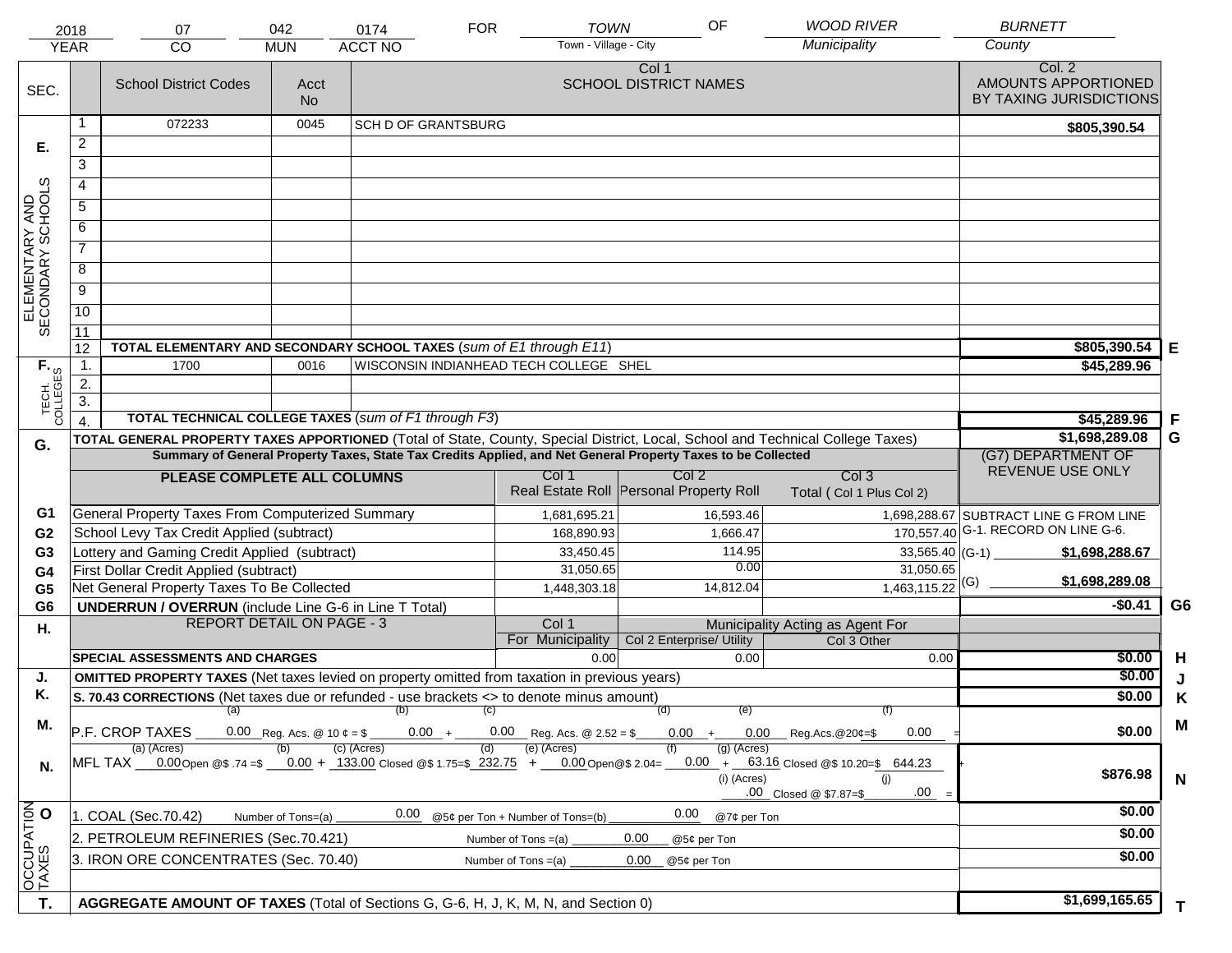|                     | 2018            | 07                                                              | 042        | 0174           | <b>FOR</b> | <b>TOWN</b>                       | <b>WOOD RIVER</b><br>OF          |             | <b>BURNETT</b>             |
|---------------------|-----------------|-----------------------------------------------------------------|------------|----------------|------------|-----------------------------------|----------------------------------|-------------|----------------------------|
|                     | <b>YEAR</b>     | $\overline{co}$                                                 | <b>MUN</b> | <b>ACCT NO</b> |            | Town - Village - City             | Municipality                     |             | County                     |
|                     |                 |                                                                 |            |                |            | <b>SECTION H - DETAIL SUMMARY</b> |                                  |             |                            |
|                     |                 |                                                                 |            |                |            | Col 1                             | Municipality Acting as Agent for |             | <b>Total For Each Line</b> |
| н                   |                 | Special Assessments and Special Charges                         |            |                |            | For the Municipality              |                                  | Col 3 Other | (Total of columns 1,2 & 3) |
|                     |                 |                                                                 |            |                |            |                                   | Col 2 Enterprise / Utility       |             |                            |
|                     | 01              | Water main and lateral Installations                            |            |                |            | \$0.00                            | \$0.00                           | \$0.00      | \$0.00                     |
|                     | 02              | Sewer main and lateral installations                            |            |                |            | \$0.00                            | \$0.00                           | \$0.00      | \$0.00                     |
| SPECIAL ASSESSMENTS | $\overline{03}$ | Street improvements (ex: sidewalks, storm sewers, seal coating) |            |                |            | \$0.00                            | \$0.00                           | \$0.00      | \$0.00                     |
|                     | 04              | Street light installation                                       |            |                |            | \$0.00                            | \$0.00                           | \$0.00      | \$0.00                     |
|                     | $\overline{05}$ | Greenbelts                                                      |            |                |            | \$0.00                            | \$0.00                           | \$0.00      | \$0.00                     |
|                     | 06              | Drain ditch and watercourse (sec. 88.42 & 88.43)                |            |                |            | \$0.00                            | \$0.00                           | \$0.00      | \$0.00                     |
|                     |                 |                                                                 |            |                |            |                                   |                                  |             |                            |
|                     |                 |                                                                 |            |                |            |                                   |                                  |             |                            |
|                     |                 |                                                                 |            |                |            |                                   |                                  |             |                            |
|                     |                 |                                                                 |            |                |            |                                   |                                  |             |                            |
|                     |                 |                                                                 |            |                |            |                                   |                                  |             |                            |
|                     |                 |                                                                 |            |                |            |                                   |                                  |             |                            |
|                     |                 |                                                                 |            |                |            |                                   |                                  |             |                            |
|                     |                 |                                                                 |            |                |            |                                   |                                  |             |                            |
|                     |                 |                                                                 |            |                |            |                                   |                                  |             |                            |
|                     |                 |                                                                 |            |                |            |                                   |                                  |             |                            |
|                     |                 |                                                                 |            |                |            |                                   |                                  |             |                            |
|                     |                 |                                                                 |            |                |            |                                   |                                  |             |                            |
|                     |                 |                                                                 |            |                |            |                                   |                                  |             |                            |
|                     |                 |                                                                 |            |                |            |                                   |                                  |             |                            |
|                     |                 |                                                                 |            |                |            |                                   |                                  |             |                            |
|                     |                 |                                                                 |            |                |            |                                   |                                  |             |                            |
|                     |                 |                                                                 |            |                |            |                                   |                                  |             |                            |
|                     |                 |                                                                 |            |                |            |                                   |                                  |             |                            |
|                     | 01              | Weeds, Tree Planting, Removal                                   |            |                |            | \$0.00                            | \$0.00                           | \$0.00      | \$0.00                     |
|                     | 02              | Snow Removal, Plowing                                           |            |                |            | \$0.00                            | \$0.00                           | \$0.00      | \$0.00                     |
|                     | $\overline{03}$ | Refuse And Garbage Collection                                   |            |                |            | \$0.00                            | \$0.00                           | \$0.00      | \$0.00                     |
|                     | $\overline{04}$ | Grading, Gravel, Culvert, Fencing                               |            |                |            | \$0.00                            | \$0.00                           | \$0.00      | \$0.00                     |
| SPECIAL CHARGES     | $\overline{05}$ | Fencing                                                         |            |                |            | \$0.00                            | \$0.00                           | \$0.00      | \$0.00                     |
|                     | 06              | Fire Calls                                                      |            |                |            | \$0.00                            | \$0.00                           | \$0.00      | \$0.00                     |
|                     | 07              | Recycling                                                       |            |                |            | \$0.00                            | \$0.00                           | \$0.00      | \$0.00                     |
|                     | $\overline{08}$ | <b>Delinquent Utility Charges</b>                               |            |                |            | \$0.00                            | \$0.00                           | \$0.00      | \$0.00                     |
|                     |                 |                                                                 |            |                |            |                                   |                                  |             |                            |
|                     |                 |                                                                 |            |                |            |                                   |                                  |             |                            |
|                     |                 |                                                                 |            |                |            |                                   |                                  |             |                            |
|                     |                 |                                                                 |            |                |            |                                   |                                  |             |                            |
|                     |                 |                                                                 |            |                |            |                                   |                                  |             |                            |
|                     |                 |                                                                 |            |                |            |                                   |                                  |             |                            |
|                     |                 |                                                                 |            |                |            |                                   |                                  |             |                            |
|                     |                 |                                                                 |            |                |            |                                   |                                  |             |                            |
|                     |                 |                                                                 |            |                |            |                                   |                                  |             |                            |
|                     |                 |                                                                 |            |                |            |                                   |                                  |             |                            |
|                     |                 |                                                                 |            |                |            |                                   |                                  |             |                            |
|                     |                 |                                                                 |            |                |            |                                   |                                  |             |                            |
|                     |                 |                                                                 |            |                |            |                                   |                                  |             |                            |
|                     |                 |                                                                 |            |                |            |                                   |                                  |             |                            |
|                     |                 |                                                                 |            |                |            |                                   |                                  |             |                            |
|                     |                 | TOTALS (Also enter on line H on page 2)                         |            |                |            | \$0.00                            | \$0.00                           | \$0.00      | \$0.00<br>$\mathsf H$      |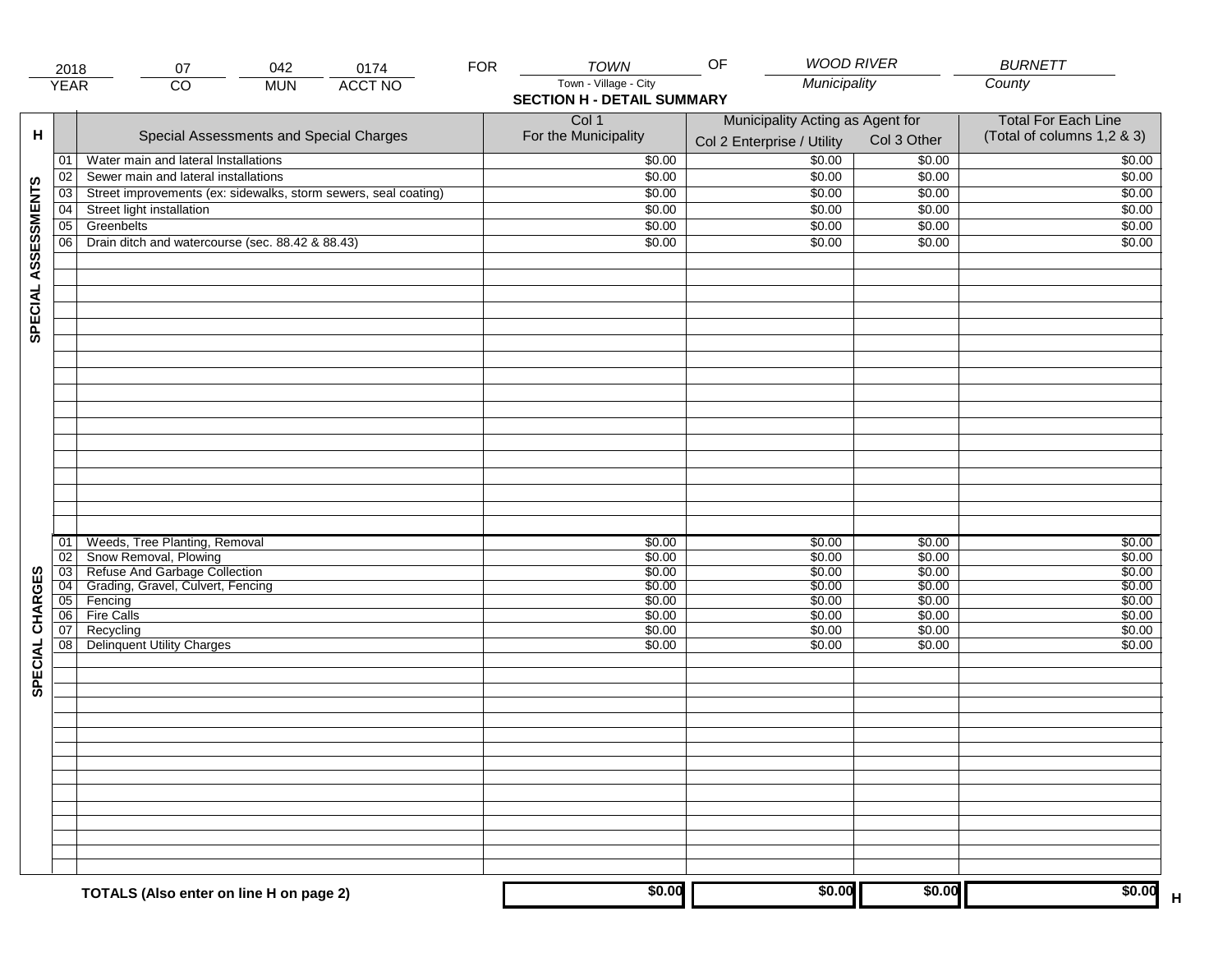| 2018              |         | 042        | $\lambda -$                         | -^-<br>◡┎ | <b>OWN</b>              | $-$<br>JF. | OD RIVER<br>M/C | $BURNET^-$ |  |
|-------------------|---------|------------|-------------------------------------|-----------|-------------------------|------------|-----------------|------------|--|
| $\sqrt{2}$<br>EAR | ~~<br>U | <b>MUN</b> | <b>CCT NO</b><br>$\cdots$<br>$\sim$ |           | Village<br>l own<br>utv |            | Vlunicipality   | County     |  |

| D. | Name of District                          | Valuation | Gen. Prop. Tax Levy | Remarks |
|----|-------------------------------------------|-----------|---------------------|---------|
|    |                                           |           |                     |         |
|    |                                           |           |                     |         |
|    |                                           |           |                     |         |
|    |                                           |           |                     |         |
|    |                                           |           |                     |         |
|    |                                           |           |                     |         |
|    |                                           |           |                     |         |
|    |                                           |           |                     |         |
|    |                                           |           |                     |         |
|    |                                           |           |                     |         |
|    |                                           |           |                     |         |
|    |                                           |           |                     |         |
|    |                                           |           |                     |         |
|    |                                           |           |                     |         |
|    |                                           |           |                     |         |
|    |                                           |           |                     |         |
|    |                                           |           |                     |         |
|    |                                           |           |                     |         |
|    |                                           |           |                     |         |
|    |                                           |           |                     |         |
|    |                                           |           |                     |         |
|    |                                           |           |                     |         |
|    |                                           |           |                     |         |
|    |                                           |           |                     |         |
|    |                                           |           |                     |         |
|    |                                           |           |                     |         |
|    |                                           |           |                     |         |
|    |                                           |           |                     |         |
|    |                                           |           |                     |         |
|    |                                           |           |                     |         |
|    |                                           |           |                     |         |
|    |                                           |           |                     |         |
|    |                                           |           |                     |         |
|    | TOTALS (Also enter on line D-1 on page 1) | \$0.00    |                     |         |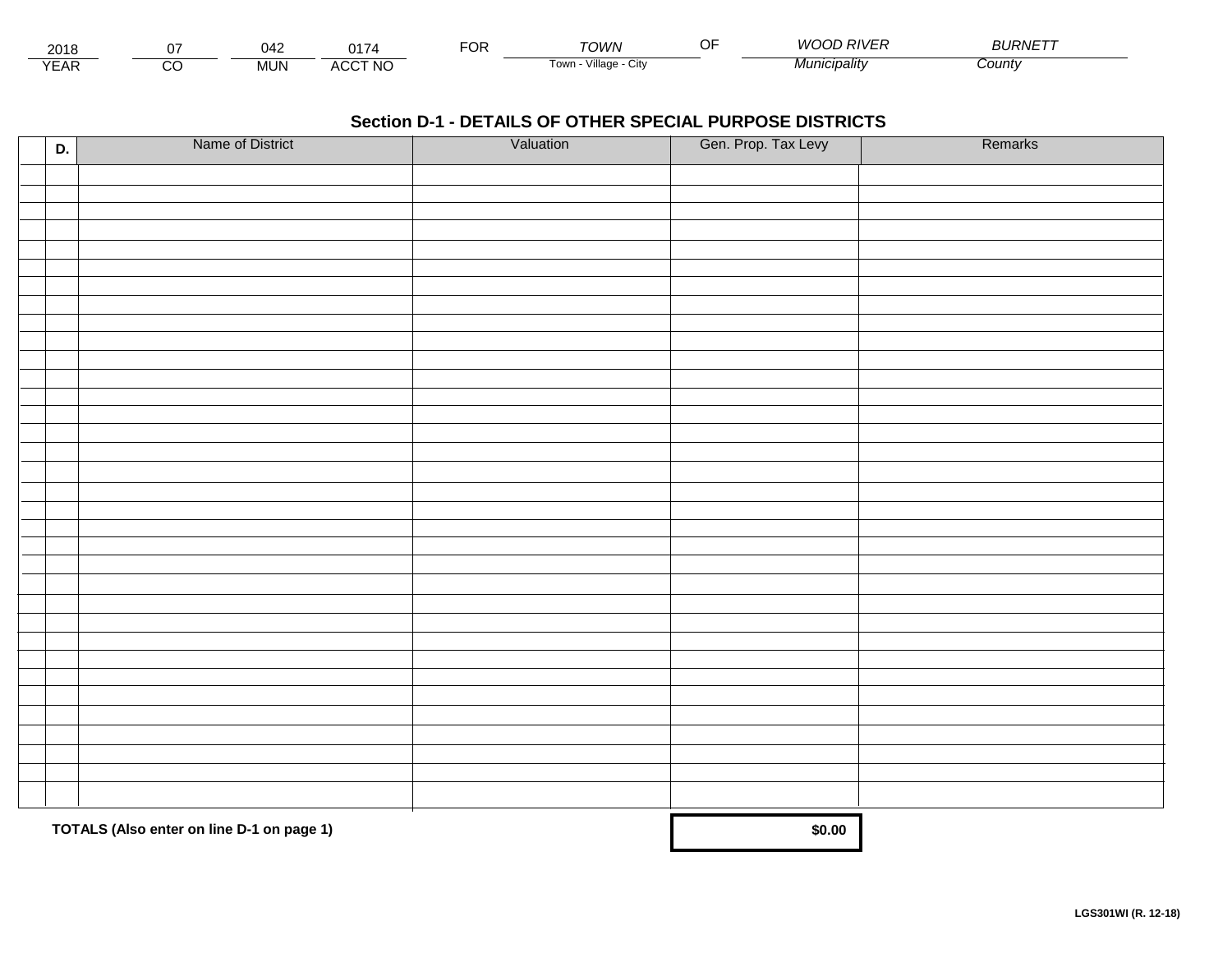### **STATEMENT OF TAXES FOR 2018**

| <b>FINAL</b>           |                                                          |                                                                                                                                            |                          | <b>STATEMENT OF TAXES FOR 2018</b> |                                        | 07                                                |    | 131        | 0175                            |                                       |   |                                                            |              |
|------------------------|----------------------------------------------------------|--------------------------------------------------------------------------------------------------------------------------------------------|--------------------------|------------------------------------|----------------------------------------|---------------------------------------------------|----|------------|---------------------------------|---------------------------------------|---|------------------------------------------------------------|--------------|
|                        |                                                          |                                                                                                                                            |                          |                                    |                                        | $\overline{CO}$                                   |    | <b>MUN</b> | <b>ACCT NO</b>                  |                                       |   |                                                            |              |
|                        |                                                          |                                                                                                                                            |                          | <b>FOR</b>                         | VILLAGE                                |                                                   | OF |            | <b>GRANTSBURG</b>               | <b>BURNETT</b>                        |   | <b>Check if Amended</b>                                    |              |
|                        |                                                          |                                                                                                                                            |                          |                                    | Town-Village -City                     |                                                   |    |            | Municipality                    | County                                |   |                                                            |              |
| SEC.                   |                                                          |                                                                                                                                            |                          |                                    |                                        | Col 1<br>Description of Tax by Taxing Jurisiction |    |            |                                 |                                       |   | Col 2.<br>AMOUNTS APPORTIONED<br>BY TAXING JURISDICTIONS   |              |
| A                      |                                                          | 1. AGGREGATE AMOUNT OF STATE TAXES                                                                                                         |                          |                                    |                                        |                                                   |    |            |                                 |                                       |   | \$0.00                                                     | $\mathbf{A}$ |
| В.                     |                                                          | 1. Portion of State Special Charges Upon County                                                                                            |                          |                                    |                                        |                                                   |    |            |                                 |                                       |   | \$0.00                                                     |              |
|                        | 2. Portion of County Tax Levied Over Entire Municipality |                                                                                                                                            |                          |                                    |                                        |                                                   |    |            |                                 |                                       |   | \$208,148.48                                               |              |
|                        | 3. Special Purpose County Taxes                          |                                                                                                                                            |                          |                                    |                                        |                                                   |    |            |                                 |                                       |   | \$0.00                                                     |              |
| <b>COUNTY</b><br>TAXES |                                                          | 4. TOTAL COUNTY TAXES (sum of B-1 through B-3)                                                                                             |                          |                                    |                                        |                                                   |    |            |                                 |                                       |   | \$208,148.48                                               | В            |
|                        |                                                          | <b>Special District</b><br>Code                                                                                                            | <b>Acct</b><br><b>No</b> |                                    | <b>Special</b><br><b>District Name</b> |                                                   |    |            | Col 1a<br><b>Property Taxes</b> | Col 1b<br><b>State Special Charge</b> |   | <b>Property Taxes with</b><br><b>State Special Charges</b> |              |
| C.                     | $\mathbf 1$                                              |                                                                                                                                            |                          |                                    |                                        |                                                   |    |            |                                 |                                       |   |                                                            |              |
|                        | $\mathbf{2}$                                             |                                                                                                                                            |                          |                                    |                                        |                                                   |    |            |                                 |                                       |   |                                                            |              |
|                        | 3                                                        |                                                                                                                                            |                          |                                    |                                        |                                                   |    |            |                                 |                                       |   |                                                            |              |
| SPECIAL DISTRICT TAXES | 4                                                        |                                                                                                                                            |                          |                                    |                                        |                                                   |    |            |                                 |                                       |   |                                                            |              |
|                        | 5                                                        |                                                                                                                                            |                          |                                    |                                        |                                                   |    |            |                                 |                                       |   |                                                            |              |
|                        | 6                                                        |                                                                                                                                            |                          |                                    |                                        |                                                   |    |            |                                 |                                       |   |                                                            |              |
|                        | $\overline{7}$                                           |                                                                                                                                            |                          |                                    |                                        |                                                   |    |            |                                 |                                       |   |                                                            |              |
|                        | 8                                                        |                                                                                                                                            |                          |                                    |                                        |                                                   |    |            |                                 |                                       |   |                                                            |              |
|                        | 9                                                        |                                                                                                                                            |                          |                                    |                                        |                                                   |    |            |                                 |                                       |   |                                                            |              |
|                        | 10                                                       |                                                                                                                                            |                          |                                    |                                        |                                                   |    |            |                                 |                                       |   |                                                            |              |
|                        | 11                                                       |                                                                                                                                            |                          |                                    |                                        |                                                   |    |            |                                 |                                       |   |                                                            |              |
|                        |                                                          | 12. TOTAL SPECIAL DISTRICT TAXES (sum of C1 through C11)                                                                                   |                          |                                    |                                        |                                                   |    |            | \$0.00                          | \$0.00                                |   | \$0.00                                                     | $\mathbf c$  |
| D.                     |                                                          | 1. Other Special Purpose District Taxes (Show Detail on page 4, enter total here)                                                          |                          |                                    |                                        |                                                   |    |            |                                 |                                       |   | \$0.00                                                     |              |
|                        | 2.                                                       | Total Tax Increment (except county environmental remediation tax increment)                                                                |                          |                                    |                                        |                                                   |    |            |                                 |                                       |   | \$173,830.51                                               |              |
| čL                     | 3.                                                       | County Environmental Tax Increment                                                                                                         |                          |                                    |                                        |                                                   |    |            |                                 |                                       |   | \$0.00                                                     |              |
| $\mathsf g$            | 14.                                                      | <b>Other State Special Charges</b>                                                                                                         |                          |                                    |                                        |                                                   |    |            |                                 |                                       |   | \$0.00                                                     |              |
| VILLAGE,<br>TAXES      | 5.                                                       | <b>County Special Charges</b>                                                                                                              |                          |                                    |                                        |                                                   |    |            |                                 |                                       |   | \$0.00<br>\$423,190.00                                     |              |
|                        | 6.<br>17.                                                | All Other Town, Village, or City Taxes<br>Surplus Funds Applied CAUTION: Do not make an entry on this line unless Line D6 (above) is Zero. |                          |                                    |                                        |                                                   |    |            |                                 |                                       |   | $\sqrt{$0.00}$                                             |              |
| TOWN,                  |                                                          | 8. TOTAL TOWN, VILLAGE OR CITY TAXES (sum of D1 through D7; NOT TOTAL for page one)                                                        |                          |                                    |                                        |                                                   |    |            |                                 |                                       | ≺ | \$597,020.51                                               | D            |
| Clerk                  |                                                          |                                                                                                                                            |                          |                                    |                                        | Date                                              |    |            | <b>REMARKS</b>                  |                                       |   |                                                            |              |
|                        | <b>Work Phone</b>                                        |                                                                                                                                            |                          |                                    | Home Phone                             |                                                   |    |            |                                 |                                       |   |                                                            |              |

| Work Phone     | Home Phone |
|----------------|------------|
|                |            |
| E-mail Address | Fax Number |
|                |            |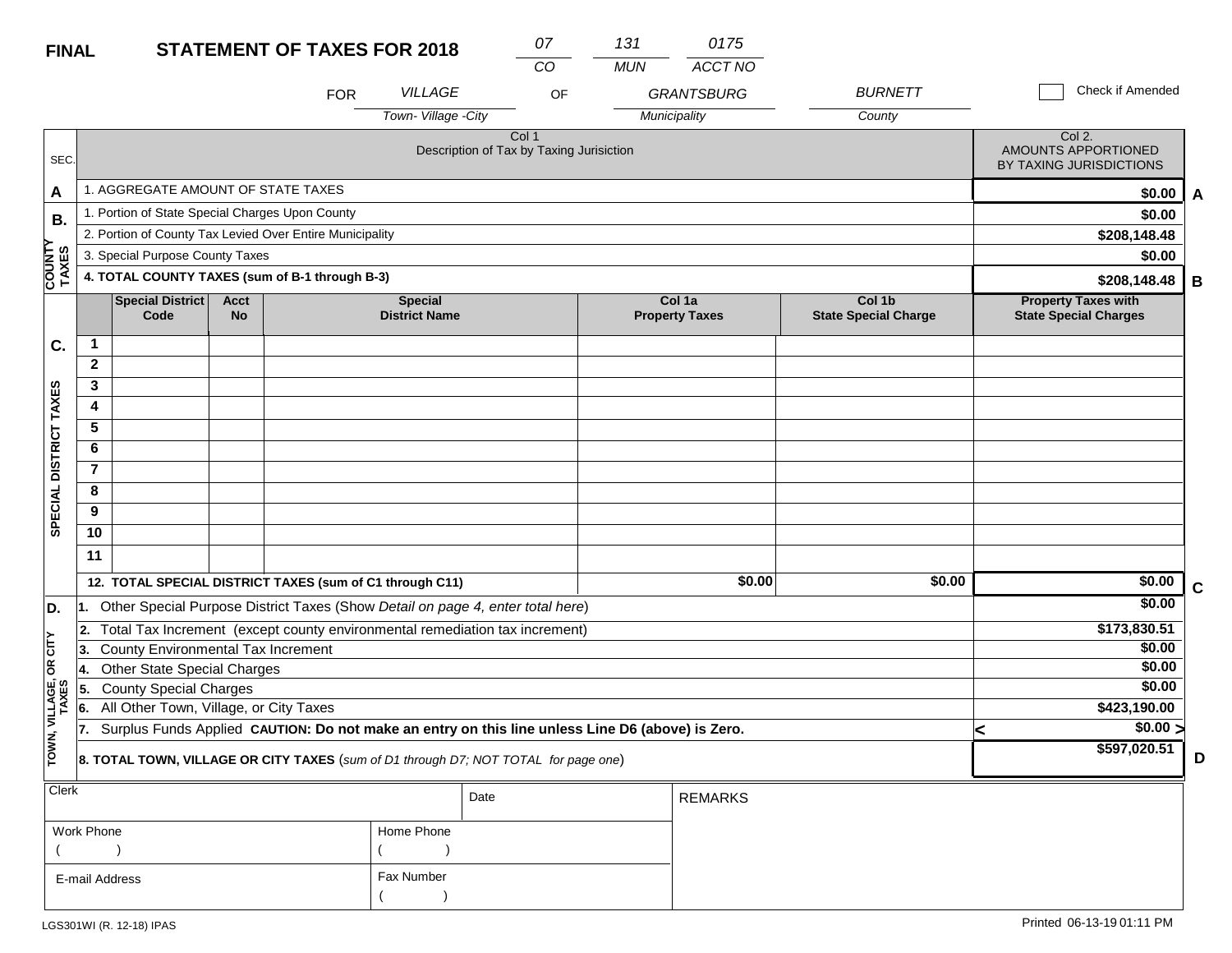|                                     | 2018<br><b>YEAR</b> | 07<br><b>CO</b>                                                                                                                                   | 131<br><b>MUN</b>                                                            | 0175<br><b>ACCT NO</b>     | <b>FOR</b><br><b>VILLAGE</b><br>Town - Village - City     | OF                                                                                                           | <b>GRANTSBURG</b><br>Municipality               | <b>BURNETT</b><br>County                                 |                |
|-------------------------------------|---------------------|---------------------------------------------------------------------------------------------------------------------------------------------------|------------------------------------------------------------------------------|----------------------------|-----------------------------------------------------------|--------------------------------------------------------------------------------------------------------------|-------------------------------------------------|----------------------------------------------------------|----------------|
| SEC.                                |                     | <b>School District Codes</b>                                                                                                                      | Acct<br><b>No</b>                                                            |                            |                                                           | Col 1<br><b>SCHOOL DISTRICT NAMES</b>                                                                        |                                                 | Col. 2<br>AMOUNTS APPORTIONED<br>BY TAXING JURISDICTIONS |                |
|                                     | 1                   | 072233                                                                                                                                            | 0045                                                                         | <b>SCH D OF GRANTSBURG</b> |                                                           |                                                                                                              |                                                 | \$380,390.53                                             |                |
| Е.                                  | $\overline{a}$      |                                                                                                                                                   |                                                                              |                            |                                                           |                                                                                                              |                                                 |                                                          |                |
|                                     | 3                   |                                                                                                                                                   |                                                                              |                            |                                                           |                                                                                                              |                                                 |                                                          |                |
|                                     | 4                   |                                                                                                                                                   |                                                                              |                            |                                                           |                                                                                                              |                                                 |                                                          |                |
|                                     | 5                   |                                                                                                                                                   |                                                                              |                            |                                                           |                                                                                                              |                                                 |                                                          |                |
|                                     | 6                   |                                                                                                                                                   |                                                                              |                            |                                                           |                                                                                                              |                                                 |                                                          |                |
| ELEMENTARY AND<br>SECONDARY SCHOOLS | $\overline{7}$      |                                                                                                                                                   |                                                                              |                            |                                                           |                                                                                                              |                                                 |                                                          |                |
|                                     | 8                   |                                                                                                                                                   |                                                                              |                            |                                                           |                                                                                                              |                                                 |                                                          |                |
|                                     | $\overline{9}$      |                                                                                                                                                   |                                                                              |                            |                                                           |                                                                                                              |                                                 |                                                          |                |
|                                     | $\overline{10}$     |                                                                                                                                                   |                                                                              |                            |                                                           |                                                                                                              |                                                 |                                                          |                |
|                                     |                     |                                                                                                                                                   |                                                                              |                            |                                                           |                                                                                                              |                                                 |                                                          |                |
|                                     | 11<br>12            | TOTAL ELEMENTARY AND SECONDARY SCHOOL TAXES (sum of E1 through E11)                                                                               |                                                                              |                            |                                                           |                                                                                                              |                                                 | \$380,390.53                                             | Е              |
|                                     | $\mathbf{1}$ .      | 1700                                                                                                                                              | 0016                                                                         |                            | WISCONSIN INDIANHEAD TECH COLLEGE SHEL                    |                                                                                                              |                                                 | \$21,390.71                                              |                |
|                                     | $\overline{2}$ .    |                                                                                                                                                   |                                                                              |                            |                                                           |                                                                                                              |                                                 |                                                          |                |
| TECH. T                             | $\overline{3}$ .    |                                                                                                                                                   |                                                                              |                            |                                                           |                                                                                                              |                                                 |                                                          |                |
|                                     | $\overline{4}$      | <b>TOTAL TECHNICAL COLLEGE TAXES (sum of F1 through F3)</b>                                                                                       |                                                                              | \$21,390.71                | -F                                                        |                                                                                                              |                                                 |                                                          |                |
| G.                                  |                     | TOTAL GENERAL PROPERTY TAXES APPORTIONED (Total of State, County, Special District, Local, School and Technical College Taxes)                    |                                                                              |                            |                                                           |                                                                                                              |                                                 | \$1,206,950.23                                           | G              |
|                                     |                     |                                                                                                                                                   |                                                                              |                            |                                                           | Summary of General Property Taxes, State Tax Credits Applied, and Net General Property Taxes to be Collected |                                                 | (G7) DEPARTMENT OF<br>REVENUE USE ONLY                   |                |
|                                     |                     | PLEASE COMPLETE ALL COLUMNS                                                                                                                       |                                                                              |                            | Col 1                                                     | Col <sub>2</sub><br>Real Estate Roll Personal Property Roll                                                  | Col <sub>3</sub><br>Total (Col 1 Plus Col 2)    |                                                          |                |
| G1                                  |                     | General Property Taxes From Computerized Summary                                                                                                  |                                                                              |                            | 1,169,966.00                                              | 36,984.07                                                                                                    |                                                 | 1,206,950.07 SUBTRACT LINE G FROM LINE                   |                |
| G <sub>2</sub>                      |                     | School Levy Tax Credit Applied (subtract)                                                                                                         |                                                                              |                            | 77,977.85                                                 | 2,464.94                                                                                                     |                                                 | $\overline{80,442.79}$ G-1. RECORD ON LINE G-6.          |                |
| G <sub>3</sub>                      |                     | Lottery and Gaming Credit Applied (subtract)                                                                                                      |                                                                              |                            | 39,715.22                                                 | 0.00                                                                                                         | $39,715.22$ (G-1)                               | \$1,206,950.07                                           |                |
| G4                                  |                     | First Dollar Credit Applied (subtract)                                                                                                            |                                                                              |                            | 27,144.41                                                 | 0.00                                                                                                         | 27,144.41                                       | \$1,206,950.23                                           |                |
| G <sub>5</sub>                      |                     | Net General Property Taxes To Be Collected                                                                                                        |                                                                              |                            | 1,025,128.52                                              | 34,519.13                                                                                                    | $1,059,647.65$ <sup>(G)</sup>                   |                                                          |                |
| G <sub>6</sub>                      |                     | <b>UNDERRUN / OVERRUN</b> (include Line G-6 in Line T Total)<br><b>REPORT DETAIL ON PAGE - 3</b>                                                  |                                                                              |                            |                                                           |                                                                                                              |                                                 | $-$0.16$                                                 | G <sub>6</sub> |
| Η.                                  |                     |                                                                                                                                                   |                                                                              |                            | Col 1<br>For Municipality                                 | Col 2 Enterprise/ Utility                                                                                    | Municipality Acting as Agent For<br>Col 3 Other |                                                          |                |
|                                     |                     | <b>SPECIAL ASSESSMENTS AND CHARGES</b>                                                                                                            |                                                                              |                            | 24,759.19                                                 | 0.00                                                                                                         | 0.00                                            | \$24,759.19                                              | H              |
| J.                                  |                     | <b>OMITTED PROPERTY TAXES</b> (Net taxes levied on property omitted from taxation in previous years)                                              |                                                                              |                            |                                                           |                                                                                                              |                                                 | \$0.00                                                   | J              |
| Κ.                                  |                     | S. 70.43 CORRECTIONS (Net taxes due or refunded - use brackets <> to denote minus amount)                                                         |                                                                              |                            |                                                           |                                                                                                              |                                                 | \$0.00                                                   | Κ              |
|                                     |                     | $(a)$ (b)                                                                                                                                         |                                                                              |                            | (C)                                                       | (d)<br>(e)                                                                                                   | (f)                                             |                                                          |                |
| М.                                  |                     | P.F. CROP TAXES                                                                                                                                   |                                                                              | (c) (Acres)                | $0.00 + 0.00$ Reg. Acs. @ 2.52 = \$<br>(e) (Acres)<br>(d) |                                                                                                              | $0.00 + 0.00$ Reg.Acs. @20¢=\$<br>0.00          | \$0.00                                                   | M              |
| N.                                  |                     | (a) (Acres)<br>MFL TAX __0.00Open @\$ .74 =\$ __0.00 + __0.00 Closed @\$ 1.75=\$ __0.00 + __0.00Open@\$ 2.04= __0.00 + __0.00 Closed @\$ 10.20=\$ | $(g)$ (Acres)<br>0.00<br>(i) (Acres)<br>(i)<br>.00<br>.00 Closed @ \$7.87=\$ | \$0.00                     | N                                                         |                                                                                                              |                                                 |                                                          |                |
|                                     |                     | 1. COAL (Sec.70.42)                                                                                                                               | Number of Tons=(a)                                                           | 0.00                       | @5¢ per Ton + Number of Tons=(b)                          | 0.00<br>@7¢ per Ton                                                                                          |                                                 | \$0.00                                                   |                |
| OCCUPATION                          |                     | 2. PETROLEUM REFINERIES (Sec.70.421)                                                                                                              |                                                                              | \$0.00                     |                                                           |                                                                                                              |                                                 |                                                          |                |
|                                     |                     | 3. IRON ORE CONCENTRATES (Sec. 70.40)                                                                                                             | \$0.00                                                                       |                            |                                                           |                                                                                                              |                                                 |                                                          |                |
|                                     |                     |                                                                                                                                                   |                                                                              |                            |                                                           |                                                                                                              |                                                 |                                                          |                |
|                                     |                     |                                                                                                                                                   |                                                                              |                            |                                                           |                                                                                                              |                                                 |                                                          |                |
| T.                                  |                     | AGGREGATE AMOUNT OF TAXES (Total of Sections G, G-6, H, J, K, M, N, and Section 0)                                                                |                                                                              | \$1,231,709.26             | T.                                                        |                                                                                                              |                                                 |                                                          |                |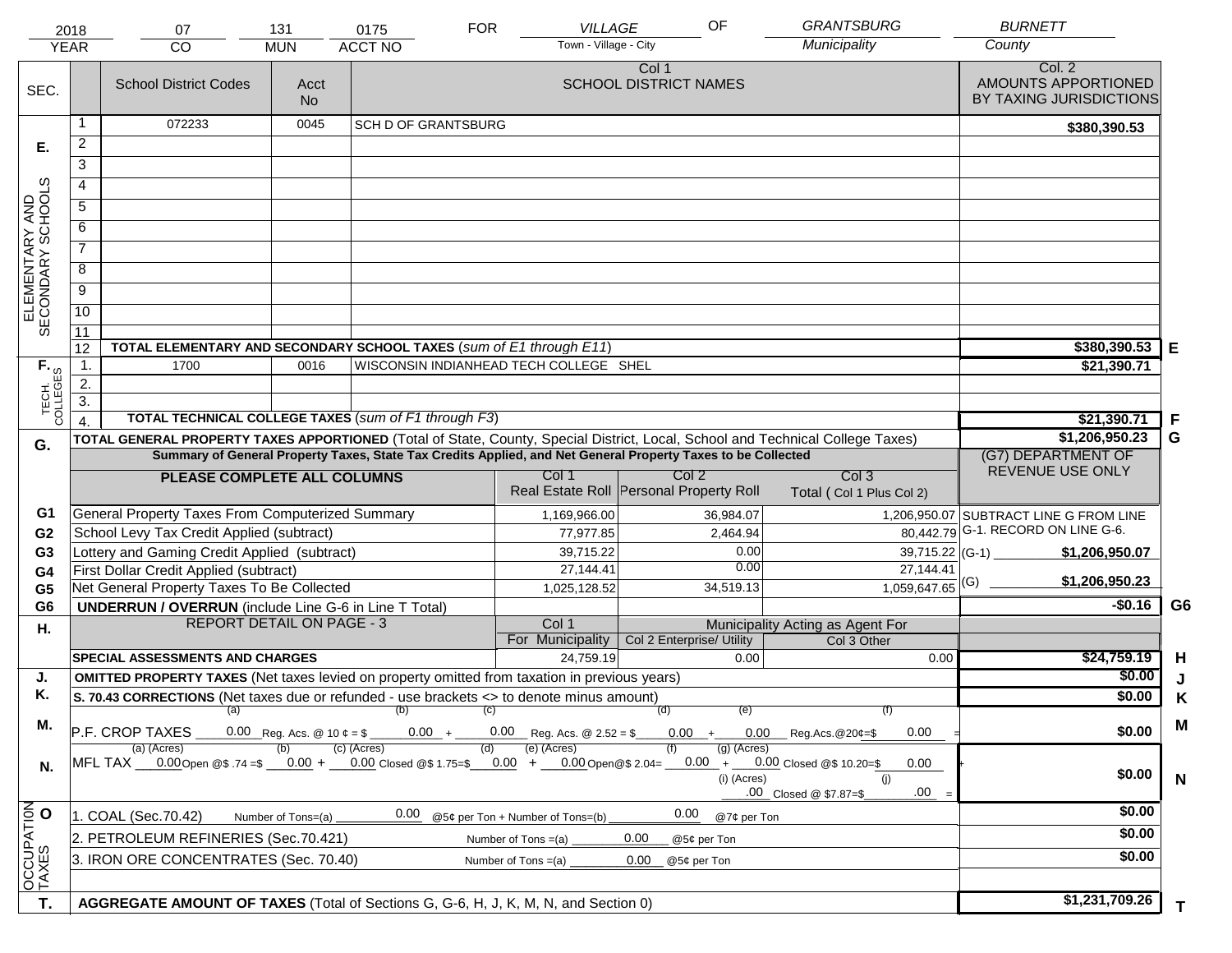|                     | 2018            | 131<br>07                                                       | 0175           | <b>FOR</b> | VILLAGE                           | <b>GRANTSBURG</b><br>OF          |                  | <b>BURNETT</b>             |
|---------------------|-----------------|-----------------------------------------------------------------|----------------|------------|-----------------------------------|----------------------------------|------------------|----------------------------|
|                     | <b>YEAR</b>     | $\overline{co}$<br><b>MUN</b>                                   | <b>ACCT NO</b> |            | Town - Village - City             | Municipality                     |                  | County                     |
|                     |                 |                                                                 |                |            | <b>SECTION H - DETAIL SUMMARY</b> |                                  |                  |                            |
|                     |                 | <b>Total For Each Line</b>                                      |                |            |                                   |                                  |                  |                            |
| н                   |                 | Special Assessments and Special Charges                         |                |            | Col 1<br>For the Municipality     | Municipality Acting as Agent for | Col 3 Other      | (Total of columns 1,2 & 3) |
|                     |                 |                                                                 |                |            |                                   | Col 2 Enterprise / Utility       |                  |                            |
|                     | 01              | Water main and lateral Installations                            |                |            | \$1,538.36                        | \$0.00                           | \$0.00           | \$1,538.36                 |
|                     | 02              | Sewer main and lateral installations                            |                |            | \$0.00                            | \$0.00                           | \$0.00           | \$0.00                     |
| SPECIAL ASSESSMENTS | $\overline{03}$ | Street improvements (ex: sidewalks, storm sewers, seal coating) |                |            | \$4,411.77                        | \$0.00                           | \$0.00           | \$4,411.77                 |
|                     | 04              | Street light installation                                       |                |            | \$0.00                            | \$0.00                           | \$0.00           | \$0.00                     |
|                     | $\overline{05}$ | Greenbelts                                                      |                |            | \$0.00                            | \$0.00                           | \$0.00           | \$0.00                     |
|                     | 06              | Drain ditch and watercourse (sec. 88.42 & 88.43)                |                |            | \$0.00                            | \$0.00                           | \$0.00           | \$0.00                     |
|                     |                 |                                                                 |                |            |                                   |                                  |                  |                            |
|                     |                 |                                                                 |                |            |                                   |                                  |                  |                            |
|                     |                 |                                                                 |                |            |                                   |                                  |                  |                            |
|                     |                 |                                                                 |                |            |                                   |                                  |                  |                            |
|                     |                 |                                                                 |                |            |                                   |                                  |                  |                            |
|                     |                 |                                                                 |                |            |                                   |                                  |                  |                            |
|                     |                 |                                                                 |                |            |                                   |                                  |                  |                            |
|                     |                 |                                                                 |                |            |                                   |                                  |                  |                            |
|                     |                 |                                                                 |                |            |                                   |                                  |                  |                            |
|                     |                 |                                                                 |                |            |                                   |                                  |                  |                            |
|                     |                 |                                                                 |                |            |                                   |                                  |                  |                            |
|                     |                 |                                                                 |                |            |                                   |                                  |                  |                            |
|                     |                 |                                                                 |                |            |                                   |                                  |                  |                            |
|                     |                 |                                                                 |                |            |                                   |                                  |                  |                            |
|                     |                 |                                                                 |                |            |                                   |                                  |                  |                            |
|                     |                 |                                                                 |                |            |                                   |                                  |                  |                            |
|                     |                 |                                                                 |                |            |                                   |                                  |                  |                            |
|                     |                 |                                                                 |                |            |                                   |                                  |                  |                            |
|                     |                 |                                                                 |                |            |                                   |                                  |                  |                            |
|                     | 01<br>02        | Weeds, Tree Planting, Removal<br>Snow Removal, Plowing          |                |            | \$0.00<br>\$0.00                  | \$0.00<br>\$0.00                 | \$0.00<br>\$0.00 | \$0.00<br>\$0.00           |
|                     | $\overline{03}$ | Refuse And Garbage Collection                                   |                |            | \$3,283.78                        | \$0.00                           | \$0.00           | \$3,283.78                 |
| SPECIAL CHARGES     | $\overline{04}$ | Grading, Gravel, Culvert, Fencing                               |                |            | \$0.00                            | \$0.00                           | \$0.00           | \$0.00                     |
|                     | $\overline{05}$ | Fencing                                                         |                |            | \$0.00                            | \$0.00                           | \$0.00           | \$0.00                     |
|                     | 06              | <b>Fire Calls</b>                                               |                |            | \$0.00                            | \$0.00                           | \$0.00           | \$0.00                     |
|                     | 07              | Recycling                                                       |                |            | \$0.00                            | \$0.00                           | \$0.00           | \$0.00                     |
|                     | $\overline{08}$ | <b>Delinquent Utility Charges</b>                               |                |            | \$15,470.24                       | \$0.00                           | \$0.00           | \$15,470.24                |
|                     | $\overline{09}$ | Miscellaneous                                                   |                |            | \$55.04                           | \$0.00                           | \$0.00           | \$55.04                    |
|                     |                 |                                                                 |                |            |                                   |                                  |                  |                            |
|                     |                 |                                                                 |                |            |                                   |                                  |                  |                            |
|                     |                 |                                                                 |                |            |                                   |                                  |                  |                            |
|                     |                 |                                                                 |                |            |                                   |                                  |                  |                            |
|                     |                 |                                                                 |                |            |                                   |                                  |                  |                            |
|                     |                 |                                                                 |                |            |                                   |                                  |                  |                            |
|                     |                 |                                                                 |                |            |                                   |                                  |                  |                            |
|                     |                 |                                                                 |                |            |                                   |                                  |                  |                            |
|                     |                 |                                                                 |                |            |                                   |                                  |                  |                            |
|                     |                 |                                                                 |                |            |                                   |                                  |                  |                            |
|                     |                 |                                                                 |                |            |                                   |                                  |                  |                            |
|                     |                 |                                                                 |                |            |                                   |                                  |                  |                            |
|                     |                 |                                                                 |                |            |                                   |                                  |                  |                            |
|                     |                 |                                                                 |                |            |                                   |                                  |                  |                            |
|                     |                 | TOTALS (Also enter on line H on page 2)                         |                |            | \$24,759.19                       | \$0.00                           | \$0.00           | \$24,759.19                |
|                     |                 |                                                                 |                |            |                                   |                                  |                  |                            |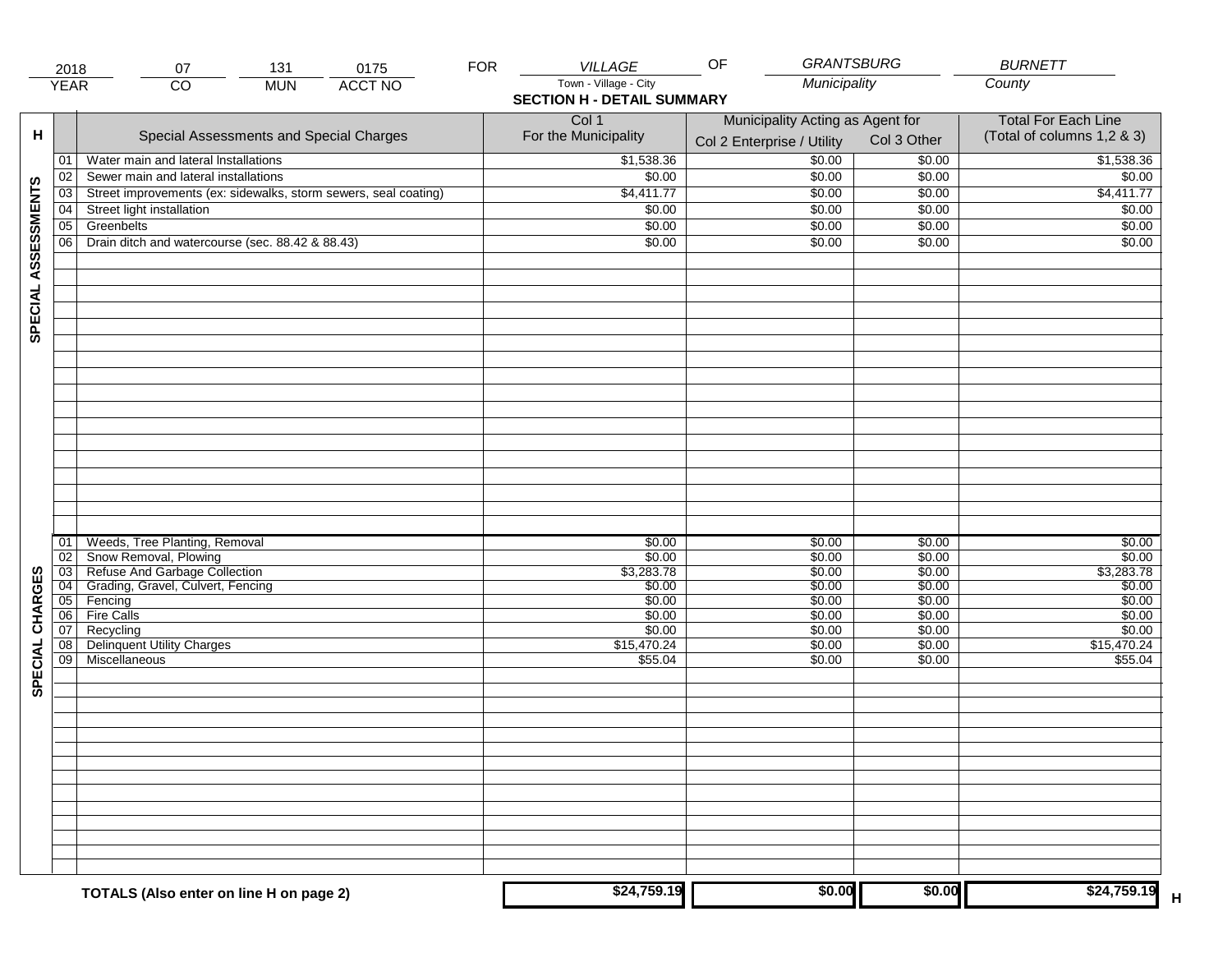| 0010<br>∠∪ ⊦c   |                 | $\ddot{\phantom{1}}$<br>՝ | 017F                                 | $\sim$<br>ັ | VIL.<br>$\sim$<br>' AGL | NTSBURG<br>6324N | <b>BURNETT</b> |  |
|-----------------|-----------------|---------------------------|--------------------------------------|-------------|-------------------------|------------------|----------------|--|
| $\sqrt{2}$<br>ᇊ | ``<br>$\cdot$ . | <b>MUN</b>                | <b>\CCT NO</b><br>$\mathbf{u}$<br>wu |             | Village<br>Town<br>اآب  | Municipality     | County         |  |

| D. | Name of District                          | Valuation | Gen. Prop. Tax Levy | Remarks |
|----|-------------------------------------------|-----------|---------------------|---------|
|    |                                           |           |                     |         |
|    |                                           |           |                     |         |
|    |                                           |           |                     |         |
|    |                                           |           |                     |         |
|    |                                           |           |                     |         |
|    |                                           |           |                     |         |
|    |                                           |           |                     |         |
|    |                                           |           |                     |         |
|    |                                           |           |                     |         |
|    |                                           |           |                     |         |
|    |                                           |           |                     |         |
|    |                                           |           |                     |         |
|    |                                           |           |                     |         |
|    |                                           |           |                     |         |
|    |                                           |           |                     |         |
|    |                                           |           |                     |         |
|    |                                           |           |                     |         |
|    |                                           |           |                     |         |
|    |                                           |           |                     |         |
|    |                                           |           |                     |         |
|    |                                           |           |                     |         |
|    |                                           |           |                     |         |
|    |                                           |           |                     |         |
|    |                                           |           |                     |         |
|    |                                           |           |                     |         |
|    |                                           |           |                     |         |
|    |                                           |           |                     |         |
|    |                                           |           |                     |         |
|    |                                           |           |                     |         |
|    |                                           |           |                     |         |
|    |                                           |           |                     |         |
|    |                                           |           |                     |         |
|    |                                           |           |                     |         |
|    | TOTALS (Also enter on line D-1 on page 1) |           | \$0.00              |         |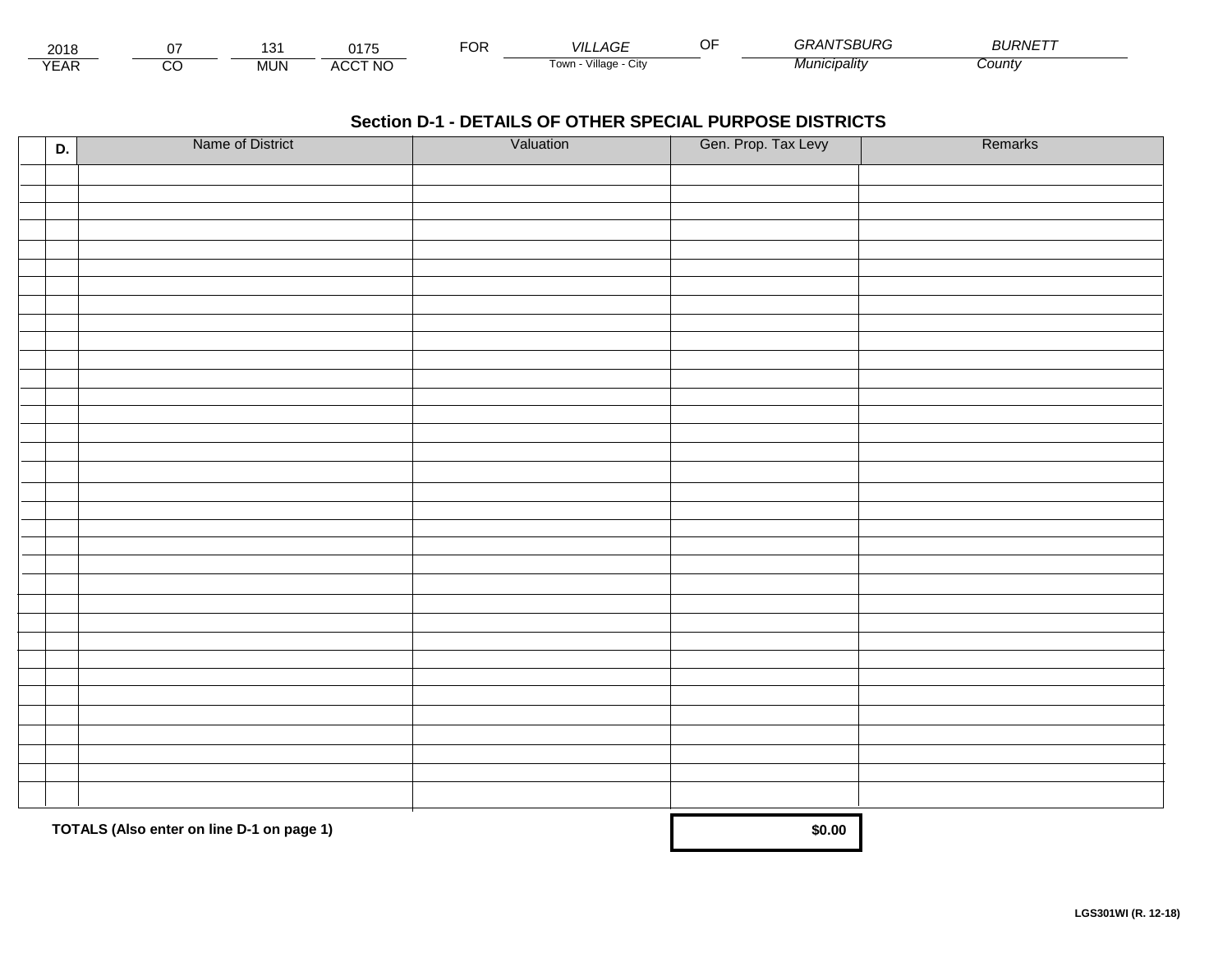| <b>FINAL</b>           |                                                                                     |                                                                                                  |                   | <b>STATEMENT OF TAXES FOR 2018</b> |                                        | 07<br>CO                                          | 181<br><b>MUN</b> | 0176<br><b>ACCT NO</b>          |                                       |                                                            |   |
|------------------------|-------------------------------------------------------------------------------------|--------------------------------------------------------------------------------------------------|-------------------|------------------------------------|----------------------------------------|---------------------------------------------------|-------------------|---------------------------------|---------------------------------------|------------------------------------------------------------|---|
|                        |                                                                                     |                                                                                                  |                   | <b>FOR</b>                         | <b>VILLAGE</b><br>Town-Village -City   |                                                   | OF                | <b>SIREN</b><br>Municipality    | <b>BURNETT</b><br>County              | Check if Amended                                           |   |
| SEC.                   |                                                                                     |                                                                                                  |                   |                                    |                                        | Col 1<br>Description of Tax by Taxing Jurisiction |                   |                                 |                                       | Col 2.<br>AMOUNTS APPORTIONED<br>BY TAXING JURISDICTIONS   |   |
| A                      |                                                                                     | 1. AGGREGATE AMOUNT OF STATE TAXES                                                               |                   |                                    |                                        |                                                   |                   |                                 |                                       | \$0.00                                                     | A |
| В.                     |                                                                                     | 1. Portion of State Special Charges Upon County                                                  |                   |                                    |                                        |                                                   |                   |                                 |                                       | \$0.00                                                     |   |
|                        |                                                                                     | 2. Portion of County Tax Levied Over Entire Municipality                                         |                   |                                    |                                        |                                                   |                   |                                 |                                       | \$246,741.87                                               |   |
| <b>COUNTY</b><br>TAXES |                                                                                     | 3. Special Purpose County Taxes                                                                  |                   |                                    |                                        |                                                   |                   |                                 |                                       | \$0.00                                                     |   |
|                        |                                                                                     | 4. TOTAL COUNTY TAXES (sum of B-1 through B-3)                                                   |                   |                                    |                                        |                                                   |                   |                                 |                                       | \$246,741.87                                               | В |
|                        |                                                                                     | <b>Special District</b><br>Code                                                                  | <b>Acct</b><br>No |                                    | <b>Special</b><br><b>District Name</b> |                                                   |                   | Col 1a<br><b>Property Taxes</b> | Col 1b<br><b>State Special Charge</b> | <b>Property Taxes with</b><br><b>State Special Charges</b> |   |
| C.                     | 1                                                                                   |                                                                                                  |                   |                                    |                                        |                                                   |                   |                                 |                                       |                                                            |   |
|                        | $\mathbf{2}$                                                                        |                                                                                                  |                   |                                    |                                        |                                                   |                   |                                 |                                       |                                                            |   |
|                        | 3                                                                                   |                                                                                                  |                   |                                    |                                        |                                                   |                   |                                 |                                       |                                                            |   |
|                        | 4                                                                                   |                                                                                                  |                   |                                    |                                        |                                                   |                   |                                 |                                       |                                                            |   |
|                        | 5                                                                                   |                                                                                                  |                   |                                    |                                        |                                                   |                   |                                 |                                       |                                                            |   |
|                        | 6                                                                                   |                                                                                                  |                   |                                    |                                        |                                                   |                   |                                 |                                       |                                                            |   |
|                        | $\overline{7}$                                                                      |                                                                                                  |                   |                                    |                                        |                                                   |                   |                                 |                                       |                                                            |   |
|                        | 8                                                                                   |                                                                                                  |                   |                                    |                                        |                                                   |                   |                                 |                                       |                                                            |   |
| SPECIAL DISTRICT TAXES | 9                                                                                   |                                                                                                  |                   |                                    |                                        |                                                   |                   |                                 |                                       |                                                            |   |
|                        | 10                                                                                  |                                                                                                  |                   |                                    |                                        |                                                   |                   |                                 |                                       |                                                            |   |
|                        | 11                                                                                  |                                                                                                  |                   |                                    |                                        |                                                   |                   |                                 |                                       |                                                            |   |
|                        |                                                                                     | 12. TOTAL SPECIAL DISTRICT TAXES (sum of C1 through C11)                                         |                   |                                    |                                        |                                                   |                   | \$0.00                          | \$0.00                                | \$0.00                                                     | C |
| D.                     | l1.                                                                                 | Other Special Purpose District Taxes (Show Detail on page 4, enter total here)                   |                   |                                    |                                        |                                                   |                   |                                 |                                       | \$0.00                                                     |   |
|                        | 2.                                                                                  | Total Tax Increment (except county environmental remediation tax increment)                      |                   |                                    |                                        |                                                   |                   |                                 |                                       | \$151,433.23                                               |   |
| čΕ                     | 13.                                                                                 | County Environmental Tax Increment                                                               |                   |                                    |                                        |                                                   |                   |                                 |                                       | \$0.00                                                     |   |
| бR                     | 14.                                                                                 | <b>Other State Special Charges</b>                                                               |                   |                                    |                                        |                                                   |                   |                                 |                                       | \$0.00                                                     |   |
|                        | <b>County Special Charges</b><br>15.                                                |                                                                                                  |                   |                                    |                                        |                                                   |                   |                                 |                                       | \$0.00                                                     |   |
| VILLAGE,<br>TAXES      | All Other Town, Village, or City Taxes<br>6.                                        |                                                                                                  |                   |                                    |                                        |                                                   |                   |                                 |                                       | \$389,200.00                                               |   |
|                        | 17                                                                                  | Surplus Funds Applied CAUTION: Do not make an entry on this line unless Line D6 (above) is Zero. |                   |                                    |                                        |                                                   |                   |                                 |                                       | \$0.00 >                                                   |   |
| TOWN,                  | 8. TOTAL TOWN, VILLAGE OR CITY TAXES (sum of D1 through D7; NOT TOTAL for page one) |                                                                                                  |                   |                                    |                                        |                                                   |                   |                                 |                                       | \$540,633.23                                               | D |
| Clerk                  |                                                                                     |                                                                                                  |                   |                                    |                                        | Date                                              |                   | <b>REMARKS</b>                  |                                       |                                                            |   |
|                        | Work Phone                                                                          |                                                                                                  |                   |                                    | Home Phone                             |                                                   |                   |                                 |                                       |                                                            |   |
|                        |                                                                                     |                                                                                                  |                   |                                    |                                        |                                                   |                   |                                 |                                       |                                                            |   |

Fax Number

 $($ 

E-mail Address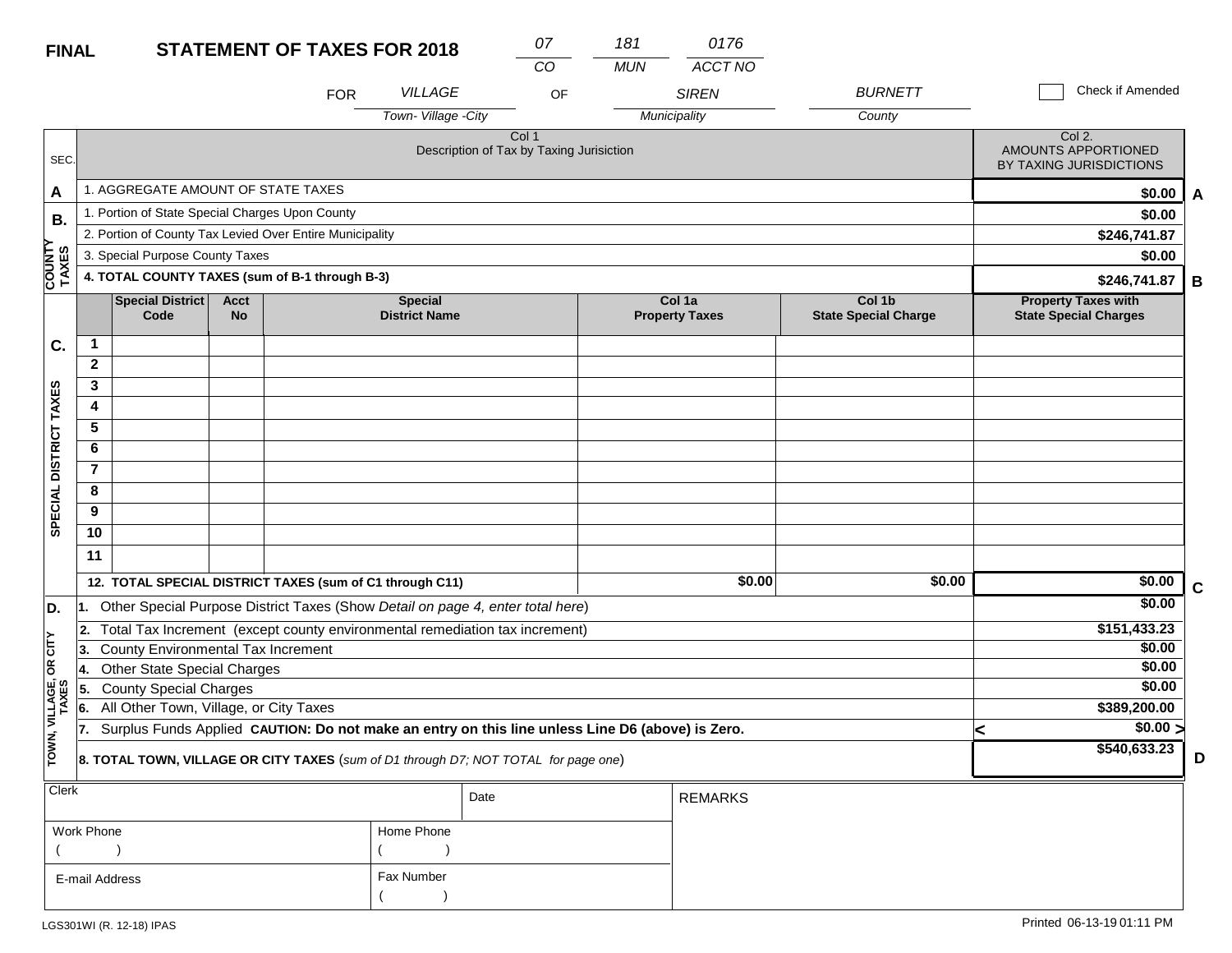|                                     | 2018<br><b>YEAR</b>  | 07<br><b>CO</b>                                                                                                                                                                                   | 181<br><b>MUN</b>              | <b>FOR</b><br>0176<br><b>ACCT NO</b>                                          | <b>VILLAGE</b><br>Town - Village - City | OF                                                                                                           | <b>SIREN</b><br>Municipality           | <b>BURNETT</b><br>County                                 |                |  |  |
|-------------------------------------|----------------------|---------------------------------------------------------------------------------------------------------------------------------------------------------------------------------------------------|--------------------------------|-------------------------------------------------------------------------------|-----------------------------------------|--------------------------------------------------------------------------------------------------------------|----------------------------------------|----------------------------------------------------------|----------------|--|--|
| SEC.                                |                      | <b>School District Codes</b>                                                                                                                                                                      | Acct<br><b>No</b>              |                                                                               |                                         | Col 1<br><b>SCHOOL DISTRICT NAMES</b>                                                                        |                                        | Col. 2<br>AMOUNTS APPORTIONED<br>BY TAXING JURISDICTIONS |                |  |  |
|                                     | 1                    | 075376                                                                                                                                                                                            | 0046                           | <b>SCH D OF SIREN</b>                                                         |                                         |                                                                                                              |                                        | \$727,911.11                                             |                |  |  |
| Е.                                  | $\overline{2}$       |                                                                                                                                                                                                   |                                |                                                                               |                                         |                                                                                                              |                                        |                                                          |                |  |  |
|                                     | 3                    |                                                                                                                                                                                                   |                                |                                                                               |                                         |                                                                                                              |                                        |                                                          |                |  |  |
|                                     | 4                    |                                                                                                                                                                                                   |                                |                                                                               |                                         |                                                                                                              |                                        |                                                          |                |  |  |
|                                     | 5                    |                                                                                                                                                                                                   |                                |                                                                               |                                         |                                                                                                              |                                        |                                                          |                |  |  |
|                                     | 6                    |                                                                                                                                                                                                   |                                |                                                                               |                                         |                                                                                                              |                                        |                                                          |                |  |  |
| ELEMENTARY AND<br>SECONDARY SCHOOLS |                      |                                                                                                                                                                                                   |                                |                                                                               |                                         |                                                                                                              |                                        |                                                          |                |  |  |
|                                     | $\overline{7}$       |                                                                                                                                                                                                   |                                |                                                                               |                                         |                                                                                                              |                                        |                                                          |                |  |  |
|                                     | 8                    |                                                                                                                                                                                                   |                                |                                                                               |                                         |                                                                                                              |                                        |                                                          |                |  |  |
|                                     | $\overline{9}$       |                                                                                                                                                                                                   |                                |                                                                               |                                         |                                                                                                              |                                        |                                                          |                |  |  |
|                                     | $\overline{10}$      |                                                                                                                                                                                                   |                                |                                                                               |                                         |                                                                                                              |                                        |                                                          |                |  |  |
|                                     | 11                   |                                                                                                                                                                                                   |                                |                                                                               |                                         |                                                                                                              |                                        |                                                          |                |  |  |
|                                     | 12<br>$\mathbf{1}$ . | TOTAL ELEMENTARY AND SECONDARY SCHOOL TAXES (sum of E1 through E11)<br>1700                                                                                                                       | 0016                           | WISCONSIN INDIANHEAD TECH COLLEGE SHEL                                        |                                         |                                                                                                              |                                        | \$727,911.11<br>\$24,744.88                              | Е              |  |  |
|                                     | $\overline{2}$ .     |                                                                                                                                                                                                   |                                |                                                                               |                                         |                                                                                                              |                                        |                                                          |                |  |  |
|                                     | $\overline{3}$ .     |                                                                                                                                                                                                   |                                |                                                                               |                                         |                                                                                                              |                                        |                                                          |                |  |  |
| TECH. T                             | $\overline{4}$       |                                                                                                                                                                                                   |                                | <b>TOTAL TECHNICAL COLLEGE TAXES (sum of F1 through F3)</b>                   |                                         |                                                                                                              |                                        | \$24,744.88                                              | F              |  |  |
| G.                                  |                      | TOTAL GENERAL PROPERTY TAXES APPORTIONED (Total of State, County, Special District, Local, School and Technical College Taxes)                                                                    |                                |                                                                               |                                         |                                                                                                              |                                        | \$1,540,031.09                                           | G              |  |  |
|                                     |                      |                                                                                                                                                                                                   |                                |                                                                               |                                         | Summary of General Property Taxes, State Tax Credits Applied, and Net General Property Taxes to be Collected |                                        | (G7) DEPARTMENT OF                                       |                |  |  |
|                                     |                      | PLEASE COMPLETE ALL COLUMNS                                                                                                                                                                       |                                |                                                                               | Col 1                                   | Col <sub>2</sub>                                                                                             | Col <sub>3</sub>                       | REVENUE USE ONLY                                         |                |  |  |
|                                     |                      |                                                                                                                                                                                                   |                                |                                                                               |                                         | Real Estate Roll Personal Property Roll                                                                      | Total (Col 1 Plus Col 2)               |                                                          |                |  |  |
| G1                                  |                      | General Property Taxes From Computerized Summary                                                                                                                                                  |                                |                                                                               | 1,504,292.51                            | 35,738.73                                                                                                    |                                        | 1,540,031.24 SUBTRACT LINE G FROM LINE                   |                |  |  |
| G <sub>2</sub>                      |                      | School Levy Tax Credit Applied (subtract)                                                                                                                                                         |                                |                                                                               | 138,689.22                              | 3,294.91                                                                                                     |                                        | 141,984.13 G-1. RECORD ON LINE G-6.                      |                |  |  |
| G <sub>3</sub>                      |                      | Lottery and Gaming Credit Applied (subtract)                                                                                                                                                      |                                |                                                                               | 34,227.00                               | 0.00                                                                                                         | $34,227.00$ (G-1)                      | \$1,540,031.24                                           |                |  |  |
| G4                                  |                      | First Dollar Credit Applied (subtract)                                                                                                                                                            |                                |                                                                               | 36,486.03                               | 0.00                                                                                                         | 36,486.03                              | \$1,540,031.09                                           |                |  |  |
| G <sub>5</sub>                      |                      | Net General Property Taxes To Be Collected                                                                                                                                                        |                                |                                                                               | 1,294,890.26                            | 32,443.82                                                                                                    | $1,327,334.08$ <sup>(G)</sup>          |                                                          |                |  |  |
| G <sub>6</sub>                      |                      | <b>UNDERRUN / OVERRUN</b> (include Line G-6 in Line T Total)                                                                                                                                      |                                |                                                                               |                                         |                                                                                                              |                                        | \$0.15                                                   | G <sub>6</sub> |  |  |
| Η.                                  |                      |                                                                                                                                                                                                   |                                | <b>REPORT DETAIL ON PAGE - 3</b><br>Col 1<br>Municipality Acting as Agent For |                                         |                                                                                                              |                                        |                                                          |                |  |  |
|                                     |                      |                                                                                                                                                                                                   |                                |                                                                               |                                         |                                                                                                              |                                        |                                                          |                |  |  |
|                                     |                      | <b>SPECIAL ASSESSMENTS AND CHARGES</b>                                                                                                                                                            |                                |                                                                               | For Municipality                        | Col 2 Enterprise/ Utility<br>0.00                                                                            | Col 3 Other<br>0.00                    |                                                          |                |  |  |
| J.                                  |                      |                                                                                                                                                                                                   |                                |                                                                               | 10,458.89                               |                                                                                                              |                                        | \$10,458.89<br>\$0.00                                    | H              |  |  |
| Κ.                                  |                      | <b>OMITTED PROPERTY TAXES</b> (Net taxes levied on property omitted from taxation in previous years)<br>S. 70.43 CORRECTIONS (Net taxes due or refunded - use brackets <> to denote minus amount) |                                |                                                                               |                                         |                                                                                                              |                                        | \$0.00                                                   | J              |  |  |
|                                     |                      | $(a)$ (b)                                                                                                                                                                                         |                                |                                                                               | (C)                                     | (d)<br>(e)                                                                                                   | (f)                                    |                                                          | Κ              |  |  |
| М.                                  |                      | P.F. CROP TAXES                                                                                                                                                                                   | 0.00 Reg. Acs. @ 10 $\phi = $$ |                                                                               | $0.00 + 0.00$ Reg. Acs. @ 2.52 = \$     |                                                                                                              | $0.00 + 0.00$ Reg.Acs. @20¢=\$<br>0.00 | \$0.00                                                   | M              |  |  |
|                                     |                      | (a) (Acres)                                                                                                                                                                                       |                                | (c) (Acres)                                                                   | (e) (Acres)<br>(d)                      | $(g)$ (Acres)                                                                                                |                                        |                                                          |                |  |  |
| N.                                  |                      | MFL TAX __0.00Open @\$ .74 =\$ __0.00 + __0.00 Closed @\$ 1.75=\$ __0.00 + __0.00Open@\$ 2.04= __0.00 + __0.00 Closed @\$ 10.20=\$                                                                |                                |                                                                               |                                         |                                                                                                              | 0.00                                   | \$0.00                                                   |                |  |  |
|                                     |                      |                                                                                                                                                                                                   |                                |                                                                               |                                         | (i) (Acres)                                                                                                  | (i)<br>.00<br>.00 Closed @ \$7.87=\$   |                                                          | N              |  |  |
|                                     |                      |                                                                                                                                                                                                   |                                | 0.00                                                                          |                                         | 0.00                                                                                                         |                                        | \$0.00                                                   |                |  |  |
|                                     |                      | 1. COAL (Sec.70.42)                                                                                                                                                                               | Number of Tons=(a)             |                                                                               | @5¢ per Ton + Number of Tons=(b)        | @7¢ per Ton                                                                                                  |                                        | \$0.00                                                   |                |  |  |
|                                     |                      | 2. PETROLEUM REFINERIES (Sec.70.421)                                                                                                                                                              |                                |                                                                               | Number of Tons $=(a)$                   | 0.00<br>@5¢ per Ton                                                                                          |                                        |                                                          |                |  |  |
|                                     |                      | 3. IRON ORE CONCENTRATES (Sec. 70.40)                                                                                                                                                             |                                |                                                                               | Number of Tons $=(a)$                   | 0.00<br>@5¢ per Ton                                                                                          |                                        | \$0.00                                                   |                |  |  |
| OCCUPATION<br>T.                    |                      | AGGREGATE AMOUNT OF TAXES (Total of Sections G, G-6, H, J, K, M, N, and Section 0)                                                                                                                |                                |                                                                               |                                         |                                                                                                              |                                        | \$1,550,490.13                                           |                |  |  |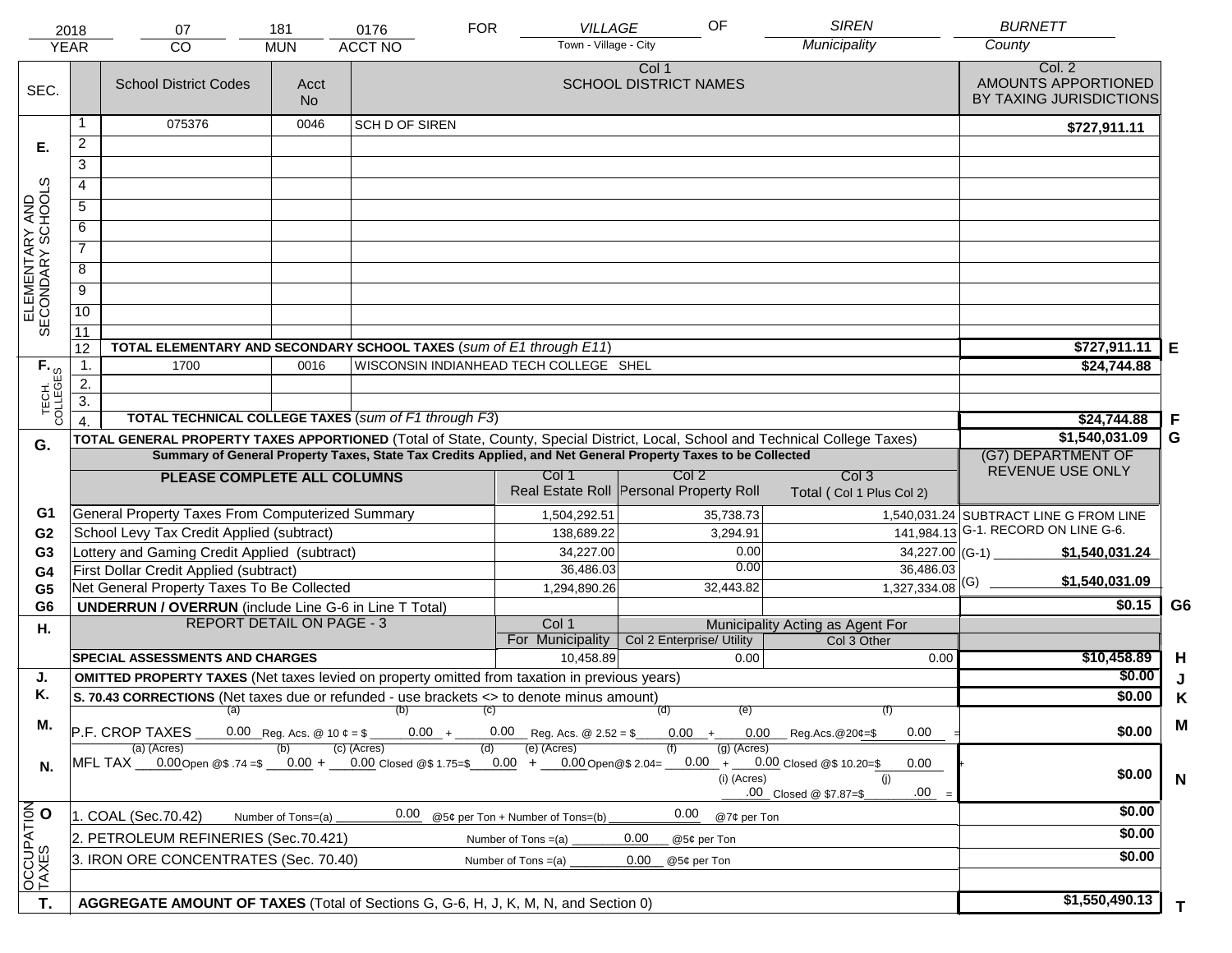|                     | 2018                               | 181<br>0176<br>07                                               | <b>FOR</b> | <b>VILLAGE</b>                    | <b>SIREN</b><br>OF               |                  | <b>BURNETT</b>             |
|---------------------|------------------------------------|-----------------------------------------------------------------|------------|-----------------------------------|----------------------------------|------------------|----------------------------|
|                     | <b>YEAR</b>                        | <b>ACCT NO</b><br>$\overline{CO}$<br><b>MUN</b>                 |            | Town - Village - City             | Municipality                     |                  | County                     |
|                     |                                    |                                                                 |            | <b>SECTION H - DETAIL SUMMARY</b> |                                  |                  |                            |
|                     |                                    |                                                                 |            | Col 1                             | Municipality Acting as Agent for |                  | <b>Total For Each Line</b> |
| н                   |                                    | Special Assessments and Special Charges                         |            | For the Municipality              |                                  | Col 3 Other      | (Total of columns 1,2 & 3) |
|                     |                                    |                                                                 |            |                                   | Col 2 Enterprise / Utility       |                  |                            |
|                     | 01                                 | Water main and lateral Installations                            |            | \$0.00                            | \$0.00                           | \$0.00           | \$0.00                     |
|                     | 02                                 | Sewer main and lateral installations                            |            | \$0.00                            | \$0.00                           | \$0.00           | \$0.00                     |
| SPECIAL ASSESSMENTS | 03                                 | Street improvements (ex: sidewalks, storm sewers, seal coating) |            | \$0.00                            | \$0.00                           | \$0.00           | \$0.00                     |
|                     | 04                                 | Street light installation                                       |            | \$0.00                            | \$0.00                           | \$0.00           | \$0.00                     |
|                     | $\overline{05}$                    | Greenbelts                                                      |            | \$0.00                            | \$0.00                           | \$0.00           | \$0.00                     |
|                     | 06                                 | Drain ditch and watercourse (sec. 88.42 & 88.43)                |            | \$0.00                            | \$0.00                           | \$0.00           | \$0.00                     |
|                     | 07                                 | Water/Sewer                                                     |            | \$29.70                           | \$0.00                           | \$0.00           | \$29.70                    |
|                     |                                    |                                                                 |            |                                   |                                  |                  |                            |
|                     |                                    |                                                                 |            |                                   |                                  |                  |                            |
|                     |                                    |                                                                 |            |                                   |                                  |                  |                            |
|                     |                                    |                                                                 |            |                                   |                                  |                  |                            |
|                     |                                    |                                                                 |            |                                   |                                  |                  |                            |
|                     |                                    |                                                                 |            |                                   |                                  |                  |                            |
|                     |                                    |                                                                 |            |                                   |                                  |                  |                            |
|                     |                                    |                                                                 |            |                                   |                                  |                  |                            |
|                     |                                    |                                                                 |            |                                   |                                  |                  |                            |
|                     |                                    |                                                                 |            |                                   |                                  |                  |                            |
|                     |                                    |                                                                 |            |                                   |                                  |                  |                            |
|                     |                                    |                                                                 |            |                                   |                                  |                  |                            |
|                     |                                    |                                                                 |            |                                   |                                  |                  |                            |
|                     |                                    |                                                                 |            |                                   |                                  |                  |                            |
|                     |                                    |                                                                 |            |                                   |                                  |                  |                            |
|                     |                                    |                                                                 |            |                                   |                                  |                  |                            |
|                     |                                    |                                                                 |            |                                   |                                  |                  |                            |
|                     | 01                                 | Weeds, Tree Planting, Removal                                   |            | \$441.00                          | \$0.00                           | \$0.00           | \$441.00                   |
|                     | $\overline{02}$<br>$\overline{03}$ | Snow Removal, Plowing<br>Refuse And Garbage Collection          |            | \$0.00<br>\$0.00                  | \$0.00<br>\$0.00                 | \$0.00<br>\$0.00 | \$0.00<br>\$0.00           |
|                     | 04                                 | Grading, Gravel, Culvert, Fencing                               |            | \$0.00                            | \$0.00                           | \$0.00           | \$0.00                     |
|                     | 05                                 | Fencing                                                         |            | \$0.00                            | \$0.00                           | \$0.00           | \$0.00                     |
|                     | 06                                 | <b>Fire Calls</b>                                               |            | \$0.00                            | \$0.00                           | \$0.00           | \$0.00                     |
| CHARGES             | 07                                 | Recycling                                                       |            | \$0.00                            | \$0.00                           | \$0.00           | \$0.00                     |
|                     | 08                                 | <b>Delinquent Utility Charges</b>                               |            | \$9,290.36                        | \$0.00                           | \$0.00           | \$9,290.36                 |
|                     | $\overline{09}$                    | Sewer Repair                                                    |            | \$697.83                          | \$0.00                           | \$0.00           | \$697.83                   |
| SPECIAL             |                                    |                                                                 |            |                                   |                                  |                  |                            |
|                     |                                    |                                                                 |            |                                   |                                  |                  |                            |
|                     |                                    |                                                                 |            |                                   |                                  |                  |                            |
|                     |                                    |                                                                 |            |                                   |                                  |                  |                            |
|                     |                                    |                                                                 |            |                                   |                                  |                  |                            |
|                     |                                    |                                                                 |            |                                   |                                  |                  |                            |
|                     |                                    |                                                                 |            |                                   |                                  |                  |                            |
|                     |                                    |                                                                 |            |                                   |                                  |                  |                            |
|                     |                                    |                                                                 |            |                                   |                                  |                  |                            |
|                     |                                    |                                                                 |            |                                   |                                  |                  |                            |
|                     |                                    |                                                                 |            |                                   |                                  |                  |                            |
|                     |                                    |                                                                 |            |                                   |                                  |                  |                            |
|                     |                                    |                                                                 |            |                                   |                                  |                  |                            |
|                     |                                    |                                                                 |            | \$10,458.89                       | \$0.00                           | \$0.00           | \$10,458.89                |
|                     |                                    | TOTALS (Also enter on line H on page 2)                         |            |                                   |                                  |                  | $\mathsf H$                |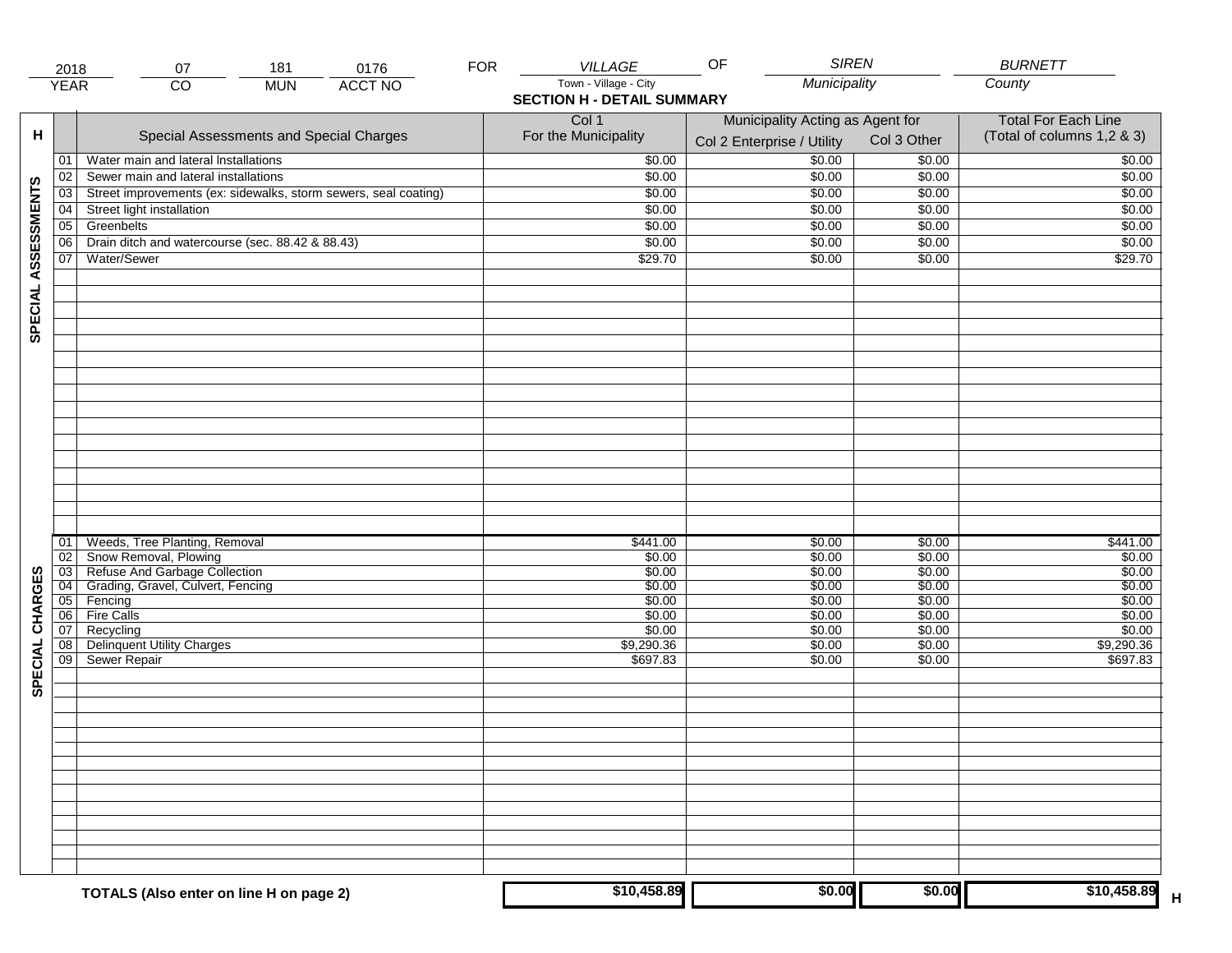| 201<br>∠∪ ır |               | 18 <sup>1</sup> | <b>0470</b>    | . | _AGE<br>VIL.                       | $\sim$<br>ואוכ | <b>JRNETT</b> |
|--------------|---------------|-----------------|----------------|---|------------------------------------|----------------|---------------|
| ⊢            | ~~<br>$\cdot$ | <b>MUN</b>      | CCT NO<br>A(x) |   | $\cdots$<br>Village<br>⊺OWN<br>URV | .ıcıpalıtv     | County        |

| D. | Name of District                          | Valuation | Gen. Prop. Tax Levy | Remarks |
|----|-------------------------------------------|-----------|---------------------|---------|
|    |                                           |           |                     |         |
|    |                                           |           |                     |         |
|    |                                           |           |                     |         |
|    |                                           |           |                     |         |
|    |                                           |           |                     |         |
|    |                                           |           |                     |         |
|    |                                           |           |                     |         |
|    |                                           |           |                     |         |
|    |                                           |           |                     |         |
|    |                                           |           |                     |         |
|    |                                           |           |                     |         |
|    |                                           |           |                     |         |
|    |                                           |           |                     |         |
|    |                                           |           |                     |         |
|    |                                           |           |                     |         |
|    |                                           |           |                     |         |
|    |                                           |           |                     |         |
|    |                                           |           |                     |         |
|    |                                           |           |                     |         |
|    |                                           |           |                     |         |
|    |                                           |           |                     |         |
|    |                                           |           |                     |         |
|    |                                           |           |                     |         |
|    |                                           |           |                     |         |
|    |                                           |           |                     |         |
|    |                                           |           |                     |         |
|    |                                           |           |                     |         |
|    |                                           |           |                     |         |
|    |                                           |           |                     |         |
|    |                                           |           |                     |         |
|    |                                           |           |                     |         |
|    | TOTALS (Also enter on line D-1 on page 1) | \$0.00    |                     |         |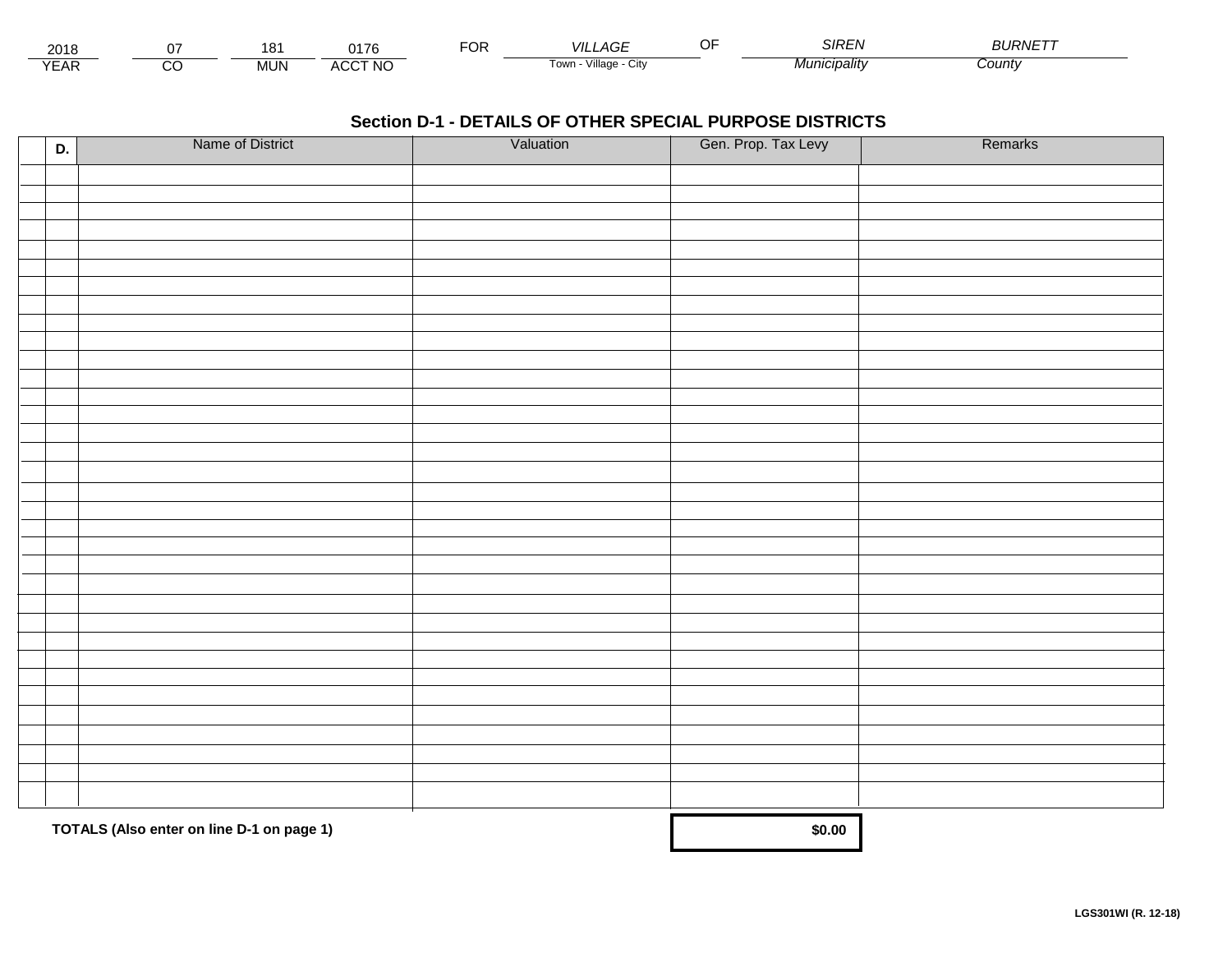### **STATEMENT OF TAXES FOR 2018**

LGS301WI (R. 12-18) IPAS

 $($  ) and  $($   $)$ 

E-mail Address

| <b>FINAL</b>            |                                                                                                                                                  |                                                                                     |                          | <b>STATEMENT OF TAXES FOR 2018</b> |                                        |                                                   | 07 | 191        | 0177                            |                                       |              |                                                            |                         |
|-------------------------|--------------------------------------------------------------------------------------------------------------------------------------------------|-------------------------------------------------------------------------------------|--------------------------|------------------------------------|----------------------------------------|---------------------------------------------------|----|------------|---------------------------------|---------------------------------------|--------------|------------------------------------------------------------|-------------------------|
|                         |                                                                                                                                                  |                                                                                     |                          |                                    |                                        |                                                   | CO | <b>MUN</b> | ACCT NO                         |                                       |              |                                                            |                         |
|                         |                                                                                                                                                  |                                                                                     |                          | <b>FOR</b>                         | <b>VILLAGE</b>                         |                                                   | OF |            | <b>WEBSTER</b>                  | <b>BURNETT</b>                        |              | Check if Amended                                           |                         |
|                         |                                                                                                                                                  |                                                                                     |                          |                                    | Town-Village -City                     |                                                   |    |            | Municipality                    | County                                |              |                                                            |                         |
| SEC.                    |                                                                                                                                                  |                                                                                     |                          |                                    |                                        | Col 1<br>Description of Tax by Taxing Jurisiction |    |            |                                 |                                       |              | Col 2.<br>AMOUNTS APPORTIONED<br>BY TAXING JURISDICTIONS   |                         |
| A                       |                                                                                                                                                  | 1. AGGREGATE AMOUNT OF STATE TAXES                                                  |                          |                                    |                                        |                                                   |    |            |                                 |                                       |              | \$0.00                                                     | $\overline{\mathsf{A}}$ |
| В.                      |                                                                                                                                                  | 1. Portion of State Special Charges Upon County                                     |                          |                                    |                                        |                                                   |    |            |                                 |                                       | \$0.00       |                                                            |                         |
|                         | 2. Portion of County Tax Levied Over Entire Municipality                                                                                         |                                                                                     |                          |                                    |                                        |                                                   |    |            |                                 |                                       | \$112,776.61 |                                                            |                         |
|                         | 3. Special Purpose County Taxes                                                                                                                  |                                                                                     |                          |                                    |                                        |                                                   |    |            |                                 |                                       |              | \$0.00                                                     |                         |
| COUNTY<br>TAXES         | 4. TOTAL COUNTY TAXES (sum of B-1 through B-3)                                                                                                   |                                                                                     |                          |                                    |                                        |                                                   |    |            |                                 |                                       |              | \$112,776.61                                               | B                       |
|                         |                                                                                                                                                  | <b>Special District</b><br>Code                                                     | <b>Acct</b><br><b>No</b> |                                    | <b>Special</b><br><b>District Name</b> |                                                   |    |            | Col 1a<br><b>Property Taxes</b> | Col 1b<br><b>State Special Charge</b> |              | <b>Property Taxes with</b><br><b>State Special Charges</b> |                         |
| C.                      | $\mathbf 1$                                                                                                                                      |                                                                                     |                          |                                    |                                        |                                                   |    |            |                                 |                                       |              |                                                            |                         |
|                         | $\mathbf{2}$                                                                                                                                     |                                                                                     |                          |                                    |                                        |                                                   |    |            |                                 |                                       |              |                                                            |                         |
|                         | 3                                                                                                                                                |                                                                                     |                          |                                    |                                        |                                                   |    |            |                                 |                                       |              |                                                            |                         |
|                         | 4                                                                                                                                                |                                                                                     |                          |                                    |                                        |                                                   |    |            |                                 |                                       |              |                                                            |                         |
|                         | 5                                                                                                                                                |                                                                                     |                          |                                    |                                        |                                                   |    |            |                                 |                                       |              |                                                            |                         |
|                         | 6                                                                                                                                                |                                                                                     |                          |                                    |                                        |                                                   |    |            |                                 |                                       |              |                                                            |                         |
|                         | $\overline{7}$                                                                                                                                   |                                                                                     |                          |                                    |                                        |                                                   |    |            |                                 |                                       |              |                                                            |                         |
|                         | 8                                                                                                                                                |                                                                                     |                          |                                    |                                        |                                                   |    |            |                                 |                                       |              |                                                            |                         |
| SPECIAL DISTRICT TAXES  | 9                                                                                                                                                |                                                                                     |                          |                                    |                                        |                                                   |    |            |                                 |                                       |              |                                                            |                         |
|                         | 10                                                                                                                                               |                                                                                     |                          |                                    |                                        |                                                   |    |            |                                 |                                       |              |                                                            |                         |
|                         | 11                                                                                                                                               |                                                                                     |                          |                                    |                                        |                                                   |    |            |                                 |                                       |              |                                                            |                         |
|                         |                                                                                                                                                  | 12. TOTAL SPECIAL DISTRICT TAXES (sum of C1 through C11)                            |                          |                                    |                                        |                                                   |    |            | \$0.00                          | \$0.00                                |              | \$0.00                                                     | $\mathbf c$             |
| D.                      | 11.                                                                                                                                              | Other Special Purpose District Taxes (Show Detail on page 4, enter total here)      |                          |                                    |                                        |                                                   |    |            |                                 |                                       |              | \$0.00                                                     |                         |
|                         | 2.                                                                                                                                               | Total Tax Increment (except county environmental remediation tax increment)         |                          |                                    |                                        |                                                   |    |            |                                 |                                       |              | \$19,384.41                                                |                         |
| OR CITY                 | 13.                                                                                                                                              | <b>County Environmental Tax Increment</b>                                           |                          |                                    |                                        |                                                   |    |            |                                 |                                       |              | \$0.00                                                     |                         |
|                         | 14.                                                                                                                                              | <b>Other State Special Charges</b>                                                  |                          |                                    |                                        |                                                   |    |            |                                 |                                       |              | \$0.00                                                     |                         |
|                         | 15.                                                                                                                                              | <b>County Special Charges</b>                                                       |                          |                                    |                                        |                                                   |    |            |                                 |                                       |              | \$0.00                                                     |                         |
|                         | All Other Town, Village, or City Taxes<br>6.<br>Surplus Funds Applied CAUTION: Do not make an entry on this line unless Line D6 (above) is Zero. |                                                                                     |                          |                                    |                                        |                                                   |    |            |                                 |                                       |              | \$391,500.00                                               |                         |
|                         | 17.                                                                                                                                              |                                                                                     |                          |                                    |                                        |                                                   |    |            |                                 |                                       |              | \$0.00 >                                                   |                         |
| TOWN, VILLAGE,<br>TAXES |                                                                                                                                                  | 8. TOTAL TOWN, VILLAGE OR CITY TAXES (sum of D1 through D7; NOT TOTAL for page one) |                          |                                    |                                        |                                                   |    |            |                                 |                                       |              | \$410,884.41                                               | D                       |
| Clerk                   |                                                                                                                                                  |                                                                                     |                          |                                    |                                        | Date                                              |    |            | <b>REMARKS</b>                  |                                       |              |                                                            |                         |
|                         | Work Phone                                                                                                                                       |                                                                                     |                          |                                    | Home Phone                             |                                                   |    |            |                                 |                                       |              |                                                            |                         |

Fax Number

 $($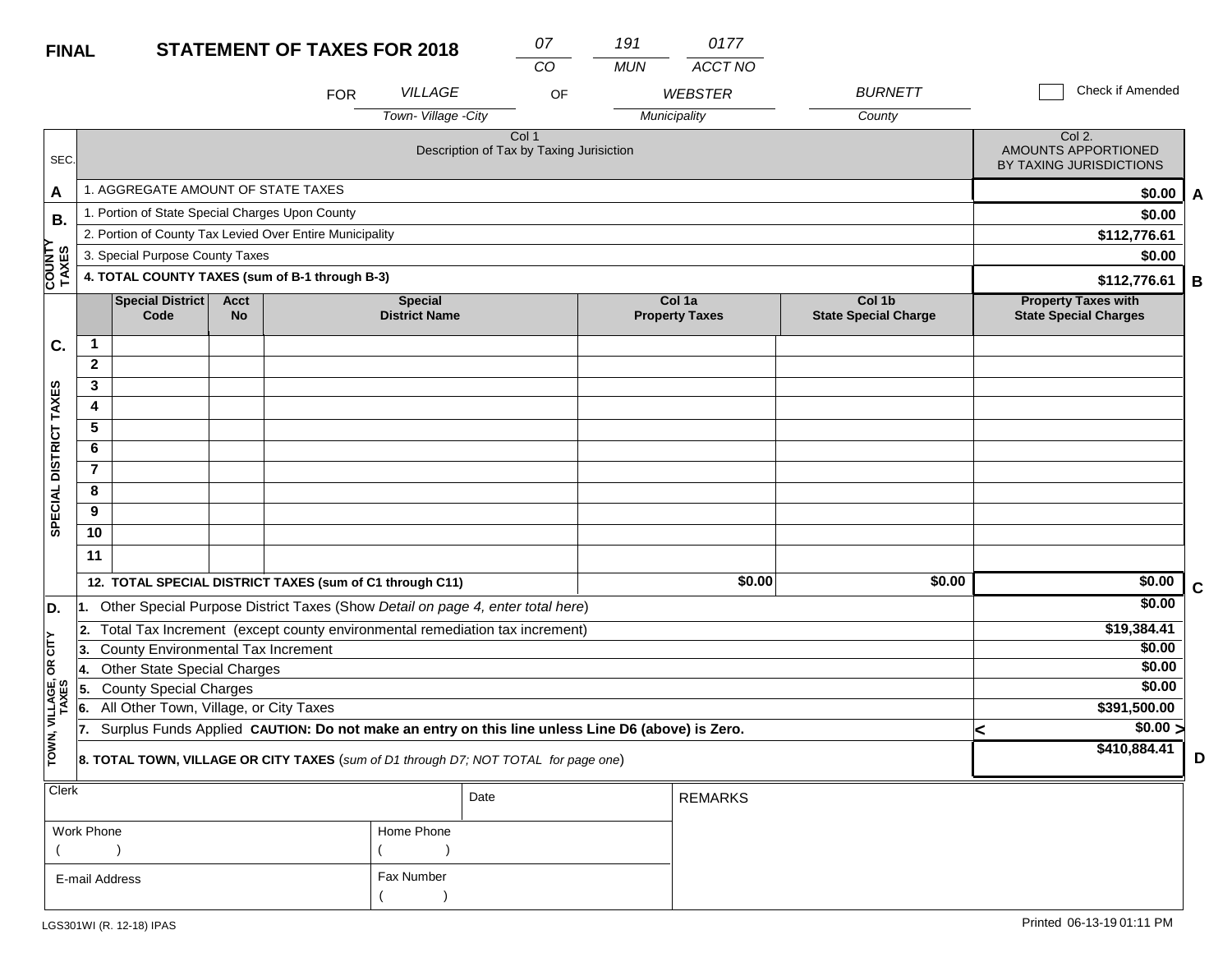|                                     | 2018             | 07                                                                                                                                     | 191                | 0177                                                                                                         | <b>FOR</b>                       | VILLAGE               | OF                                      | <b>WEBSTER</b>                                                                                                            |                             | <b>BURNETT</b>                                           |                |
|-------------------------------------|------------------|----------------------------------------------------------------------------------------------------------------------------------------|--------------------|--------------------------------------------------------------------------------------------------------------|----------------------------------|-----------------------|-----------------------------------------|---------------------------------------------------------------------------------------------------------------------------|-----------------------------|----------------------------------------------------------|----------------|
|                                     | <b>YEAR</b>      | CO                                                                                                                                     | <b>MUN</b>         | <b>ACCT NO</b>                                                                                               |                                  | Town - Village - City |                                         | Municipality                                                                                                              |                             | County                                                   |                |
| SEC.                                |                  | <b>School District Codes</b>                                                                                                           | Acct<br><b>No</b>  |                                                                                                              |                                  |                       | Col 1<br><b>SCHOOL DISTRICT NAMES</b>   |                                                                                                                           |                             | Col. 2<br>AMOUNTS APPORTIONED<br>BY TAXING JURISDICTIONS |                |
|                                     | 1                | 076293                                                                                                                                 | 0047               | <b>SCH D OF WEBSTER</b>                                                                                      |                                  |                       |                                         |                                                                                                                           |                             | \$162,185.74                                             |                |
| Е.                                  | 2                |                                                                                                                                        |                    |                                                                                                              |                                  |                       |                                         |                                                                                                                           |                             |                                                          |                |
|                                     | $\overline{3}$   |                                                                                                                                        |                    |                                                                                                              |                                  |                       |                                         |                                                                                                                           |                             |                                                          |                |
|                                     | 4                |                                                                                                                                        |                    |                                                                                                              |                                  |                       |                                         |                                                                                                                           |                             |                                                          |                |
|                                     | $\overline{5}$   |                                                                                                                                        |                    |                                                                                                              |                                  |                       |                                         |                                                                                                                           |                             |                                                          |                |
|                                     | 6                |                                                                                                                                        |                    |                                                                                                              |                                  |                       |                                         |                                                                                                                           |                             |                                                          |                |
|                                     | $\overline{7}$   |                                                                                                                                        |                    |                                                                                                              |                                  |                       |                                         |                                                                                                                           |                             |                                                          |                |
| ELEMENTARY AND<br>SECONDARY SCHOOLS | 8                |                                                                                                                                        |                    |                                                                                                              |                                  |                       |                                         |                                                                                                                           |                             |                                                          |                |
|                                     | $\overline{9}$   |                                                                                                                                        |                    |                                                                                                              |                                  |                       |                                         |                                                                                                                           |                             |                                                          |                |
|                                     | 10               |                                                                                                                                        |                    |                                                                                                              |                                  |                       |                                         |                                                                                                                           |                             |                                                          |                |
|                                     | $\overline{11}$  |                                                                                                                                        |                    |                                                                                                              |                                  |                       |                                         |                                                                                                                           |                             |                                                          |                |
|                                     | 12               | TOTAL ELEMENTARY AND SECONDARY SCHOOL TAXES (sum of E1 through E11)                                                                    |                    | \$162,185.74                                                                                                 | E                                |                       |                                         |                                                                                                                           |                             |                                                          |                |
| TECH. T                             | $\mathbf 1$ .    | 1700                                                                                                                                   | 0016               | WISCONSIN INDIANHEAD TECH COLLEGE SHEL                                                                       |                                  |                       |                                         |                                                                                                                           |                             | \$11,589.67                                              |                |
|                                     | 2.               |                                                                                                                                        |                    |                                                                                                              |                                  |                       |                                         |                                                                                                                           |                             |                                                          |                |
|                                     | $\overline{3}$ . | <b>TOTAL TECHNICAL COLLEGE TAXES (sum of F1 through F3)</b>                                                                            |                    |                                                                                                              |                                  |                       |                                         |                                                                                                                           |                             |                                                          |                |
|                                     | $\overline{4}$ . | TOTAL GENERAL PROPERTY TAXES APPORTIONED (Total of State, County, Special District, Local, School and Technical College Taxes)         |                    |                                                                                                              |                                  |                       |                                         |                                                                                                                           |                             | \$11,589.67<br>\$697,436.43                              | .F<br>G        |
| G.                                  |                  |                                                                                                                                        |                    | Summary of General Property Taxes, State Tax Credits Applied, and Net General Property Taxes to be Collected |                                  |                       |                                         |                                                                                                                           |                             | (G7) DEPARTMENT OF                                       |                |
|                                     |                  | PLEASE COMPLETE ALL COLUMNS                                                                                                            | REVENUE USE ONLY   |                                                                                                              |                                  |                       |                                         |                                                                                                                           |                             |                                                          |                |
|                                     |                  |                                                                                                                                        |                    |                                                                                                              |                                  |                       | Real Estate Roll Personal Property Roll | Col <sub>3</sub><br>Total (Col 1 Plus Col 2)                                                                              |                             |                                                          |                |
| G1                                  |                  | <b>General Property Taxes From Computerized Summary</b>                                                                                |                    |                                                                                                              |                                  | 672,303.62            | 25,132.87                               |                                                                                                                           |                             | 697,436.49 SUBTRACT LINE G FROM LINE                     |                |
| G <sub>2</sub>                      |                  | School Levy Tax Credit Applied (subtract)                                                                                              |                    |                                                                                                              |                                  | 33,657.12             |                                         | 1,258.17                                                                                                                  |                             | $\overline{34,915.29}$ G-1. RECORD ON LINE G-6.          |                |
| G <sub>3</sub>                      |                  | Lottery and Gaming Credit Applied (subtract)                                                                                           |                    |                                                                                                              |                                  | 12,664.40             |                                         | 0.00                                                                                                                      |                             | \$697,436.49                                             |                |
| G <sub>4</sub>                      |                  | First Dollar Credit Applied (subtract)                                                                                                 |                    |                                                                                                              |                                  | 13,455.52             |                                         | 0.00                                                                                                                      | 13,455.52                   | \$697,436.43                                             |                |
| G <sub>5</sub>                      |                  | Net General Property Taxes To Be Collected                                                                                             |                    |                                                                                                              |                                  | 612,526.58            | 23,874.70                               |                                                                                                                           | $636,401.28$ <sup>(G)</sup> |                                                          |                |
| G <sub>6</sub>                      |                  | <b>UNDERRUN / OVERRUN</b> (include Line G-6 in Line T Total)<br><b>REPORT DETAIL ON PAGE - 3</b>                                       |                    |                                                                                                              |                                  | Col 1                 |                                         |                                                                                                                           |                             | \$0.06                                                   | G <sub>6</sub> |
| Н.                                  |                  |                                                                                                                                        |                    |                                                                                                              |                                  | For Municipality      | Col 2 Enterprise/ Utility               | Municipality Acting as Agent For<br>Col 3 Other                                                                           |                             |                                                          |                |
|                                     |                  | <b>SPECIAL ASSESSMENTS AND CHARGES</b>                                                                                                 |                    |                                                                                                              |                                  | 9,661.20              |                                         | 0.00                                                                                                                      | 0.00                        | \$9,661.20                                               | H              |
| J.                                  |                  | <b>OMITTED PROPERTY TAXES</b> (Net taxes levied on property omitted from taxation in previous years)                                   |                    |                                                                                                              |                                  |                       |                                         |                                                                                                                           |                             | \$0.00                                                   | J              |
| Κ.                                  |                  | S. 70.43 CORRECTIONS (Net taxes due or refunded - use brackets <> to denote minus amount)                                              |                    |                                                                                                              |                                  |                       |                                         |                                                                                                                           |                             | \$0.00                                                   | Κ              |
| М.                                  |                  |                                                                                                                                        |                    | $(a)$ (b) (c)                                                                                                |                                  |                       | (d)                                     | (e)                                                                                                                       | (f)                         |                                                          | M              |
|                                     |                  | P.F. CROP TAXES                                                                                                                        |                    |                                                                                                              |                                  |                       |                                         | 0.00 Reg. Acs. @ 10 $\ell = $$ ______0.00 + _____0.00 Reg. Acs. @ 2.52 = \$ _____0.00 + ____0.00 Reg.Acs. @ 20 $\ell = $$ | 0.00                        | \$0.00                                                   |                |
| N.                                  |                  | (a) (Acres)<br>MFL TAX 0.00 Open @\$ .74 =\$ 0.00 + 0.00 Closed @\$ 1.75=\$ 0.00 + 0.00 Open @\$ 2.04= 0.00 + 0.00 Closed @\$ 10.20=\$ |                    | (c) (Acres)                                                                                                  | (d)                              | (e) (Acres)           | (f)                                     | $(g)$ (Acres)<br>(i) (Acres)<br>.00 Closed @ \$7.87=\$                                                                    | 0.00<br>(i)<br>.00          | \$0.00                                                   | $\mathsf{N}$   |
|                                     |                  | 1. COAL (Sec.70.42)                                                                                                                    | Number of Tons=(a) | 0.00                                                                                                         | @5¢ per Ton + Number of Tons=(b) |                       | 0.00                                    | @7¢ per Ton                                                                                                               |                             | \$0.00                                                   |                |
| OCCUPATION                          |                  | 2. PETROLEUM REFINERIES (Sec.70.421)                                                                                                   |                    |                                                                                                              | Number of Tons $=(a)$            |                       | 0.00<br>@5¢ per Ton                     |                                                                                                                           |                             | \$0.00                                                   |                |
|                                     |                  | 3. IRON ORE CONCENTRATES (Sec. 70.40)                                                                                                  |                    |                                                                                                              |                                  |                       | 0.00                                    |                                                                                                                           |                             | \$0.00                                                   |                |
|                                     |                  |                                                                                                                                        |                    |                                                                                                              | Number of Tons $=(a)$            |                       | @5¢ per Ton                             |                                                                                                                           |                             |                                                          |                |
|                                     |                  |                                                                                                                                        |                    |                                                                                                              |                                  |                       |                                         |                                                                                                                           |                             | \$707,097.69                                             |                |
| Т.                                  |                  | AGGREGATE AMOUNT OF TAXES (Total of Sections G, G-6, H, J, K, M, N, and Section 0)                                                     |                    |                                                                                                              |                                  |                       |                                         |                                                                                                                           |                             |                                                          | T.             |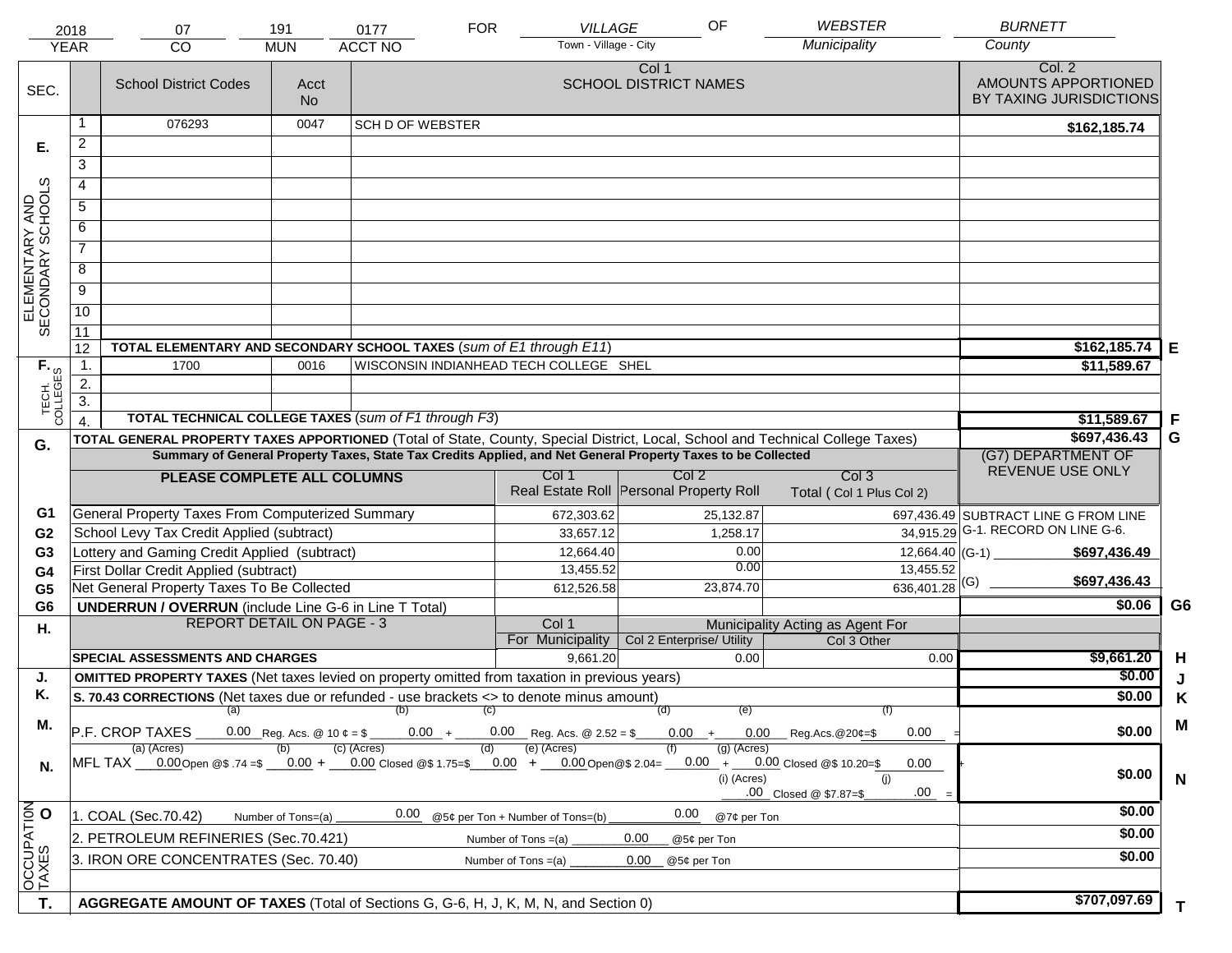|                     | 2018            | 191<br>0177<br>07                                               | <b>FOR</b> | VILLAGE                           | <b>WEBSTER</b><br>OF             |             | <b>BURNETT</b>             |
|---------------------|-----------------|-----------------------------------------------------------------|------------|-----------------------------------|----------------------------------|-------------|----------------------------|
|                     | <b>YEAR</b>     | <b>ACCT NO</b><br>CO<br><b>MUN</b>                              |            | Town - Village - City             | Municipality                     |             | County                     |
|                     |                 |                                                                 |            | <b>SECTION H - DETAIL SUMMARY</b> |                                  |             |                            |
|                     |                 |                                                                 |            | Col 1                             | Municipality Acting as Agent for |             | <b>Total For Each Line</b> |
| н                   |                 | Special Assessments and Special Charges                         |            | For the Municipality              |                                  | Col 3 Other | (Total of columns 1,2 & 3) |
|                     |                 |                                                                 |            |                                   | Col 2 Enterprise / Utility       |             |                            |
|                     | 01              | Water main and lateral Installations                            |            | \$1,570.74                        | \$0.00                           | \$0.00      | \$1,570.74                 |
|                     | 02              | Sewer main and lateral installations                            |            | \$0.00                            | \$0.00                           | \$0.00      | \$0.00                     |
|                     | $\overline{03}$ | Street improvements (ex: sidewalks, storm sewers, seal coating) |            | \$0.00                            | \$0.00                           | \$0.00      | \$0.00                     |
| SPECIAL ASSESSMENTS | 04              | Street light installation                                       |            | \$0.00                            | \$0.00                           | \$0.00      | \$0.00                     |
|                     | $\overline{05}$ | Greenbelts                                                      |            | \$0.00                            | \$0.00                           | \$0.00      | \$0.00                     |
|                     | 06              | Drain ditch and watercourse (sec. 88.42 & 88.43)                |            | \$0.00                            | \$0.00                           | \$0.00      | \$0.00                     |
|                     |                 |                                                                 |            |                                   |                                  |             |                            |
|                     |                 |                                                                 |            |                                   |                                  |             |                            |
|                     |                 |                                                                 |            |                                   |                                  |             |                            |
|                     |                 |                                                                 |            |                                   |                                  |             |                            |
|                     |                 |                                                                 |            |                                   |                                  |             |                            |
|                     |                 |                                                                 |            |                                   |                                  |             |                            |
|                     |                 |                                                                 |            |                                   |                                  |             |                            |
|                     |                 |                                                                 |            |                                   |                                  |             |                            |
|                     |                 |                                                                 |            |                                   |                                  |             |                            |
|                     |                 |                                                                 |            |                                   |                                  |             |                            |
|                     |                 |                                                                 |            |                                   |                                  |             |                            |
|                     |                 |                                                                 |            |                                   |                                  |             |                            |
|                     |                 |                                                                 |            |                                   |                                  |             |                            |
|                     |                 |                                                                 |            |                                   |                                  |             |                            |
|                     |                 |                                                                 |            |                                   |                                  |             |                            |
|                     |                 |                                                                 |            |                                   |                                  |             |                            |
|                     |                 |                                                                 |            |                                   |                                  |             |                            |
|                     |                 |                                                                 |            |                                   |                                  |             |                            |
|                     | 01              | Weeds, Tree Planting, Removal                                   |            | \$0.00                            | \$0.00                           | \$0.00      | \$0.00                     |
|                     | 02              | Snow Removal, Plowing                                           |            | \$135.00                          | \$0.00                           | \$0.00      | \$135.00                   |
|                     | 03              | Refuse And Garbage Collection                                   |            | \$0.00                            | \$0.00                           | \$0.00      | \$0.00                     |
|                     | $\overline{04}$ | Grading, Gravel, Culvert, Fencing                               |            | \$0.00                            | \$0.00                           | \$0.00      | \$0.00                     |
| CHARGES             | 05              | Fencing                                                         |            | \$0.00                            | \$0.00                           | \$0.00      | \$0.00                     |
|                     | 06              | <b>Fire Calls</b>                                               |            | \$0.00                            | \$0.00                           | \$0.00      | \$0.00                     |
|                     | 07              | Recycling                                                       |            | \$0.00                            | \$0.00                           | \$0.00      | \$0.00                     |
| <b>SPECIAL</b>      | $\overline{08}$ | <b>Delinquent Utility Charges</b>                               |            | \$6,236.91                        | \$0.00                           | \$0.00      | \$6,236.91                 |
|                     | 09              | Miscellaneous                                                   |            | \$1,718.55                        | \$0.00                           | \$0.00      | \$1,718.55                 |
|                     |                 |                                                                 |            |                                   |                                  |             |                            |
|                     |                 |                                                                 |            |                                   |                                  |             |                            |
|                     |                 |                                                                 |            |                                   |                                  |             |                            |
|                     |                 |                                                                 |            |                                   |                                  |             |                            |
|                     |                 |                                                                 |            |                                   |                                  |             |                            |
|                     |                 |                                                                 |            |                                   |                                  |             |                            |
|                     |                 |                                                                 |            |                                   |                                  |             |                            |
|                     |                 |                                                                 |            |                                   |                                  |             |                            |
|                     |                 |                                                                 |            |                                   |                                  |             |                            |
|                     |                 |                                                                 |            |                                   |                                  |             |                            |
|                     |                 |                                                                 |            |                                   |                                  |             |                            |
|                     |                 |                                                                 |            |                                   |                                  |             |                            |
|                     |                 |                                                                 |            |                                   |                                  |             |                            |
|                     |                 |                                                                 |            |                                   |                                  |             |                            |
|                     |                 | TOTALS (Also enter on line H on page 2)                         |            | \$9,661.20                        | \$0.00                           | \$0.00      | \$9,661.20                 |
|                     |                 |                                                                 |            |                                   |                                  |             |                            |